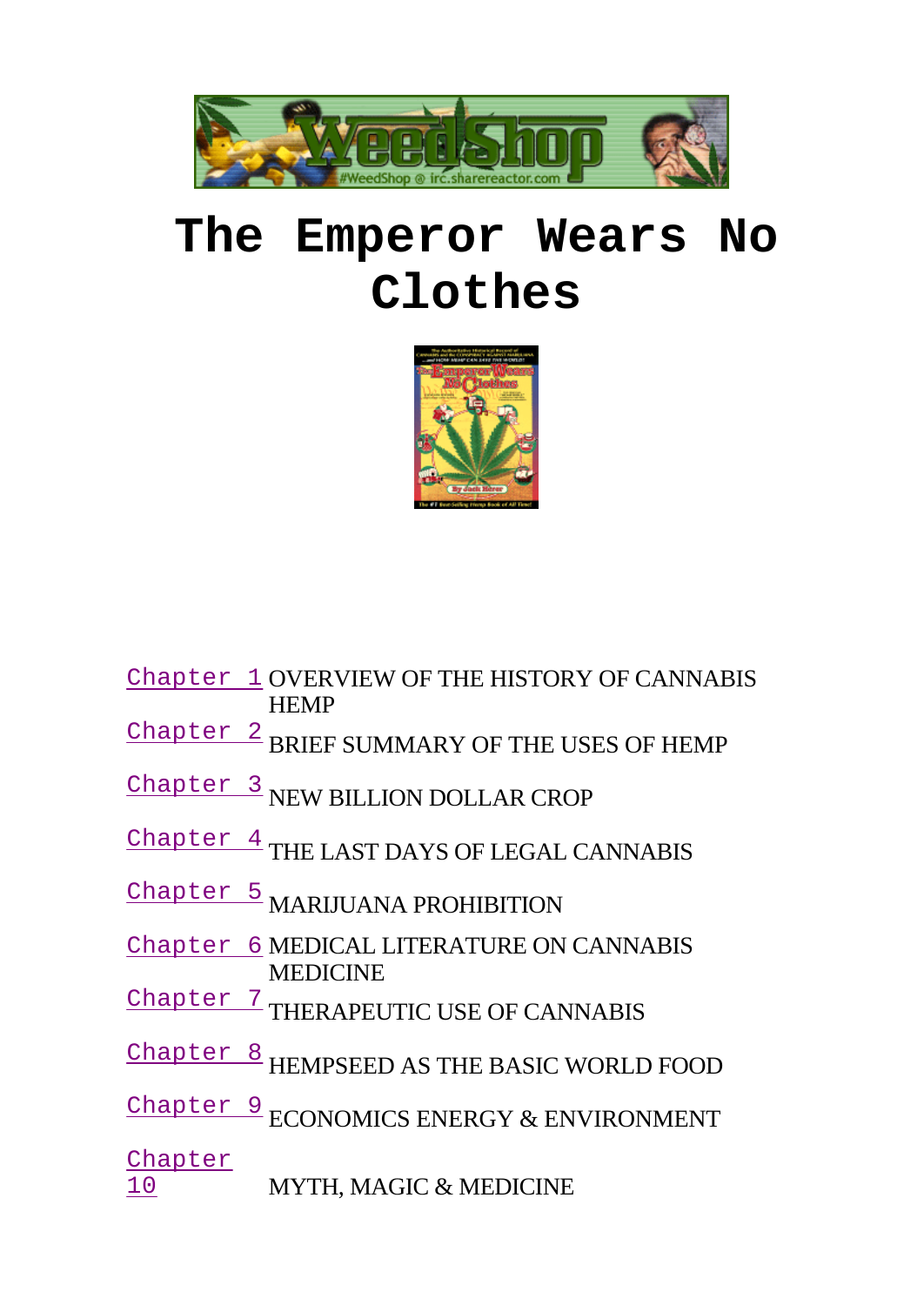| Chapter<br>11         | THE (HEMP) WAR OF 1812, NAPOLEON &<br><b>RUSSIA</b>      |
|-----------------------|----------------------------------------------------------|
| Chapter<br>12         | CANNABIS DRUG USE IN 19TH CENTURY<br><b>AMERICA</b>      |
| Chapter<br>13         | PREJUDICE: MARIJUANA AND JIM CROW LAWS                   |
| Chapter<br><u> 14</u> | MORE THAN SIXTY YEARS OF SUPPRESSION                     |
| Chapter<br><u> 15</u> | THE OFFICIAL STORY: DEBUNKING "GUTTER<br><b>SCIENCE"</b> |
| Chapter<br>16         | THE EMPEROR'S NEW CLOTHES                                |
| Safe                  | <b>HOW DANGEROUS IS MARIJUANA</b>                        |
| \$\$\$                | PROVE US WRONG AND WIN \$100,000                         |

## **Chapter 1**

## **Overview of the History of Cannabis Hemp**

For the Purpose of Clarity in this Book: Explanations or documentations marked with an asterisk (\*) are listed at the end of the related paragraph(s). For brevity, other sources for facts, anecdotes, histories, studies, etc., are cited in the body of the text or included in the appendices. The facts cited herein are generally verifiable in the Encyclopaedia Britannica, which was printed primarily on paper produced with cannabis hemp for over 150 years. However, any encyclopedia (no matter how old) or good dictionary will do for general verification purposes.

## **Cannabis Sativa L.**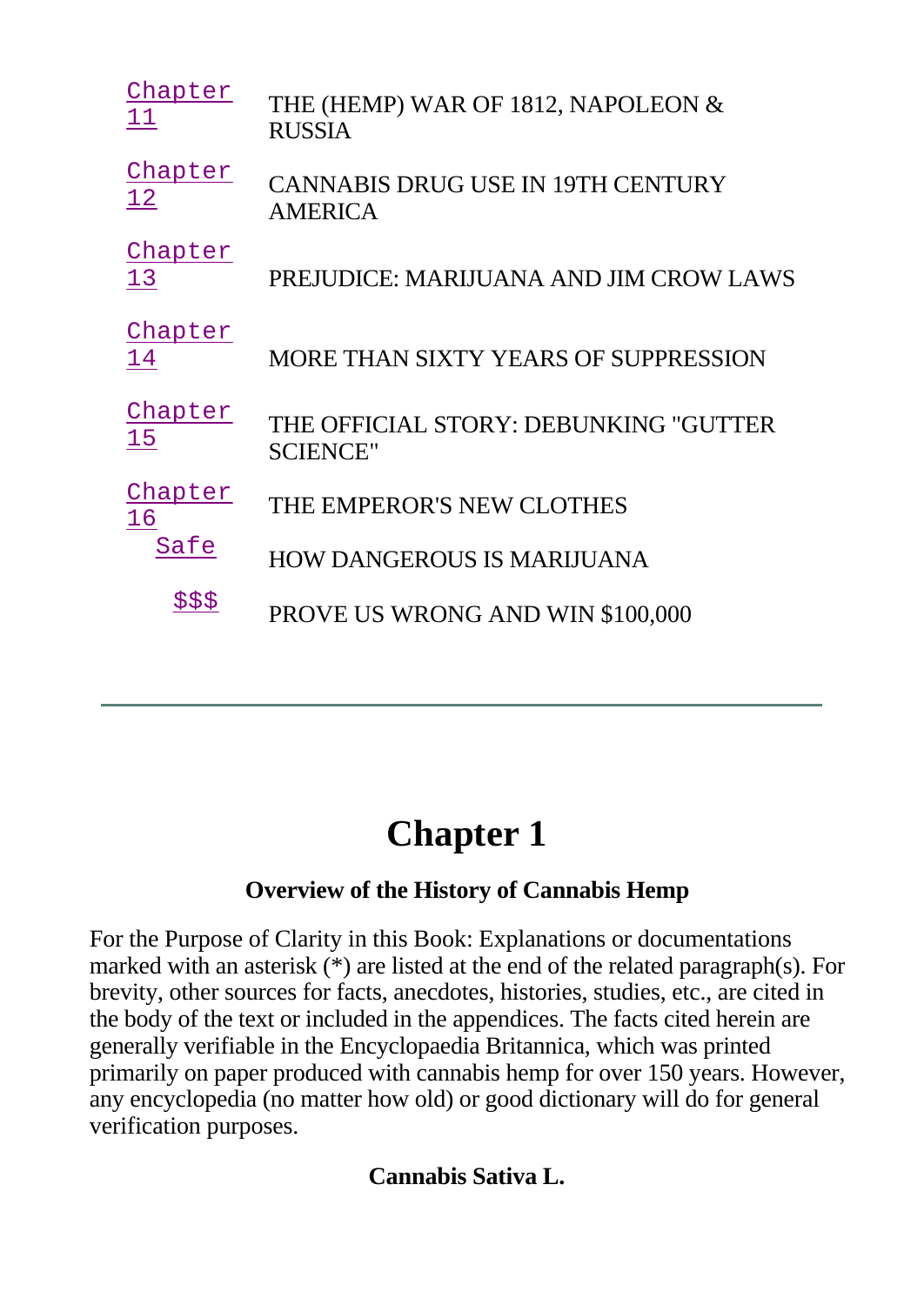Also known as: Hemp, cannabis hemp, Indian (India) hemp, true hemp, muggles, weed, pot, marijuana, reefer, grass, ganja, bhang, "the kind," dagga, herb, etc., all names for exactly the same plant!

#### **What's in a Name? (U.S. Geography)**

HEMPstead, Long Island; HEMPstead County, Arkansas; HEMPstead, Texas; HEMPhill, North Carolina; HEMPfield, Pennsylvania, among others, were named after cannabis growing regions, or after family names derived from hemp growing.

#### **American Historical Notes**

In 1619, America's first marijuana law was enacted at Jamestown Colony, Virginia, "ordering" all farmers to "make tryal of" (grow) Indian hempseed. More mandatory (must-grow) hemp cultivation laws were enacted in Massachusetts in 1631, in Connecticut in 1632 and in the Chesapeake Colonies into the mid-1700s.

Even in England, the much-sought-after prize of full British citizenship was bestowed by a decree of the crown on foreigners who would grow cannabis, and fines were often levied against those who refused.

Cannabis hemp was legal tender (money) in most of the Americas from 1631 until the early 1800s. Why? To encourage American farmers to grow more.1

You could pay your taxes with cannabis hemp throughout America for over 200 years.2

You could even be jailed in America for not growing cannabis during several periods of shortage, e.g., in Virginia between 1763 and 1767. (Herndon, G.M., Hemp in Colonial Virginia, 1963; The Chesapeake Colonies, 1954; L.A.Times, August 12, 1981; et al.)

George Washington and Thomas Jefferson grew cannabis on their plantations. Jefferson,3 while envoy to France, went to great expense - and even considerable risk to himself and his secret agents - to procure particularly good hempseeds smuggled illegally into Turkey from China. The Chinese Mandarins (political rulers) so valued their hempseed that they made its exportation a capital offense.

The United States Census of 1850 counted 8,327 hemp "plantations"\* (minimum 2,000-acre farm) growing cannabis hemp for cloth, canvas and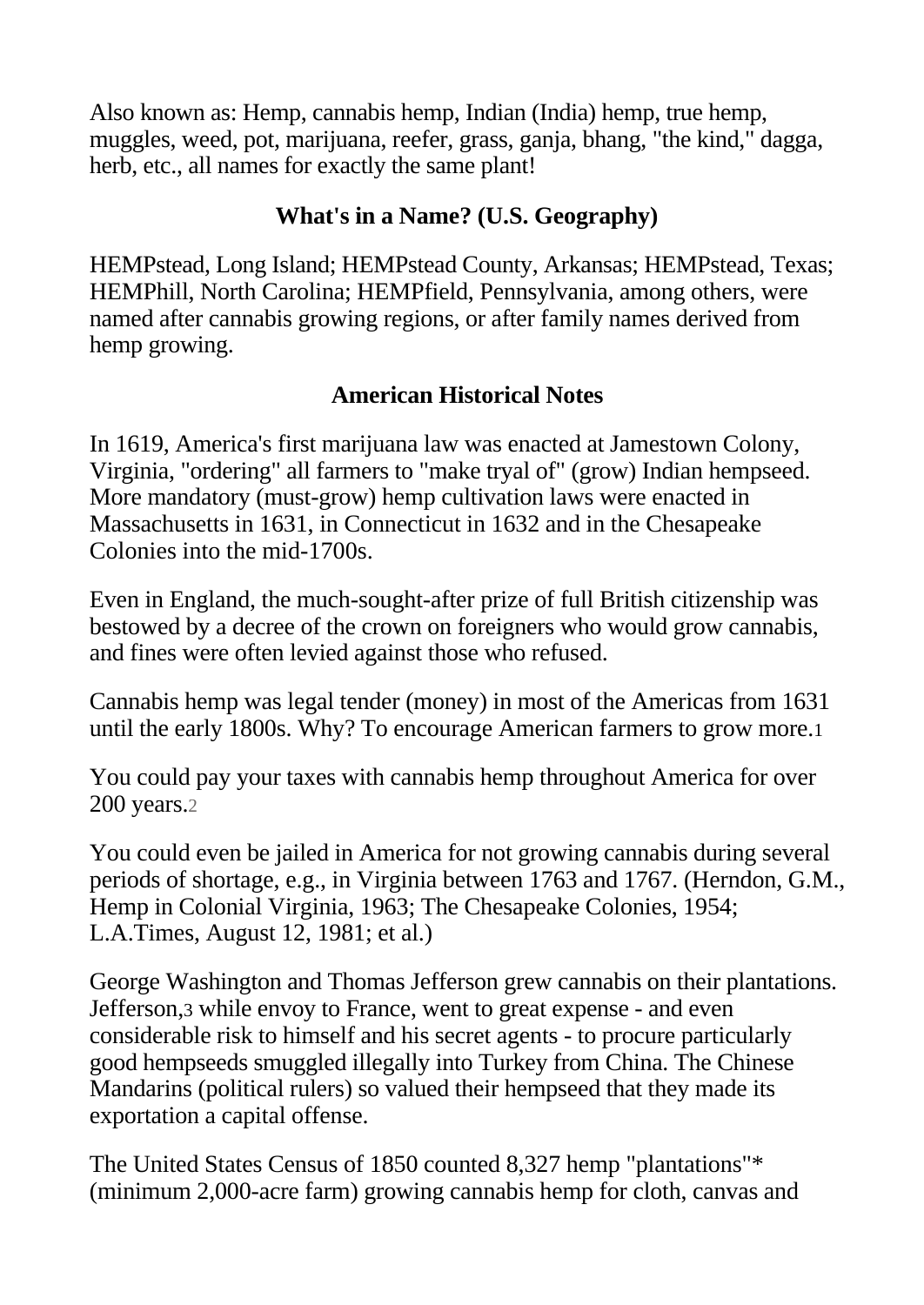even the cordage used for baling cotton. Most of these plantations were located in the South or in the border states, primarily because of the cheap slave labor available prior to 1865 for the labor-intensive hemp industry.

*(U.S. Census, 1850; Allen, James Lane, The Reign of Law, A Tale of the Kentucky Hemp Fields, MacMillan Co., NY, 1900; Roffman, Roger, Ph.D. Marijuana as Medicine, Mendrone Books, WA, 1982.)* 

*\*This figure does not include the tens of thousands of smaller farms growing cannabis, nor the hundreds of thousands - if not millions - of family hemp patches in America; nor does it take into account that well into this century 80 percent of America's hemp consumption for 200 years still had to be imported from Russia, Hungary, Czechoslovakia and Poland, etc.* 

Benjamin Franklin started one of America's first paper mills with cannabis. This allowed America to have a free colonial press without having to beg or justify the need for paper and books from England.

In addition, various marijuana and hashish extracts were the first, second or third most- prescribed medicines in the United States from 1842 until the 1890s. It's medicinal use continued legally through the 1930s for humans and figured even more prominently in American and world veterinary medicines during this time.

Cannabis extract medicines were produced by Eli Lilly, Parke-Davis, Tildens, Brothers Smith (Smith Brothers), Squibb and many other American and European companies and apothecaries. During all the time there was not one reported death from cannabis extract medicines, and virtually no abuse or mental disorders reported, except for first-time or novice users occasionally becoming disoriented or overly introverted.

*(Mikuriya, Tod, M.D.,* Marijuana Medical Papers*, Medi-Comp Press, CA; Cohen, Sidney & Stillman, Richard,* Therapeutic Potential of Marijuana*, Plenum Press, Ny, 1976.)* 

#### **World Historical Notes**

"The earliest known woven fabric was apparently of hemp, which began to be worked in the eight millennium (8,000 - 7,000 B.C.)" (The Columbia History of the World, 1981, page 54.)

The body of literature (i.e., archaeology, anthropology, philology, economy, history) pertaining to hemp is in general agreement that, at the very least: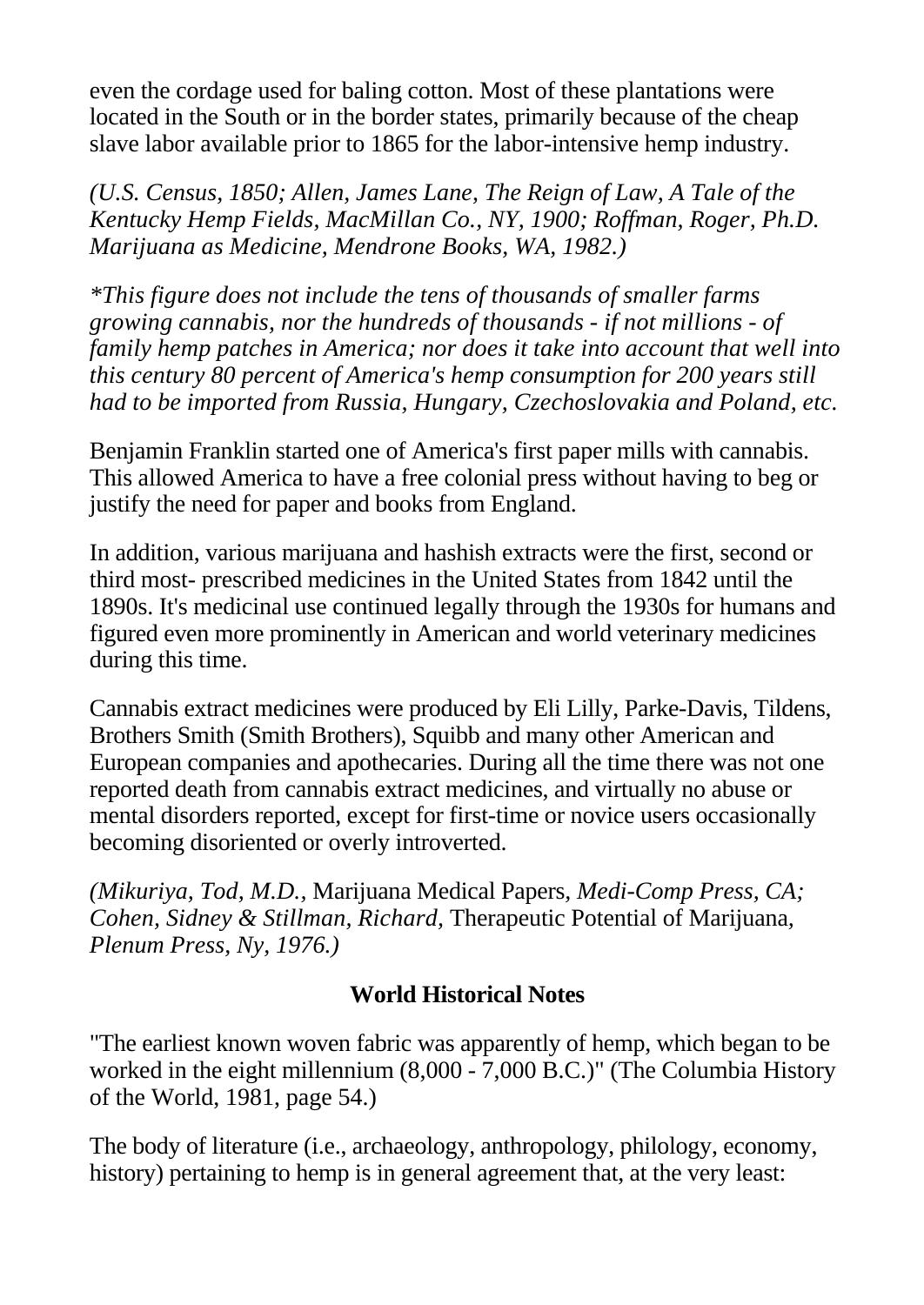From more than 1,000 years before the time of Christ until 1883 A.D., cannabis hemp - indeed, marijuana - was our planet's largest agricultural crop and most important industry, involving thousands of products and enterprises; producing the overall majority of Earth's fiber, fabric, lighting oil, paper, incense and medicines. In addition, it was a primary source of essential food oil and protein for humans and animals.

According to virtually every anthropologist and university in the world, marijuana was also used in most of our religions and cults as one of the seven or so most widely used mood-, mind-, or pain-altering drugs when taken as psychotropic, psychedelic (mind-manifesting or -expanding) sacraments.

Almost without exception, these sacred (drug) experiences inspired our superstitions, amulets, talismans, religions, prayers, and language codes. (See chapter 10 on "Religions and Magic.")

*(Wasson, R., Gordon,* Soma, Divine Mushroom of Immortality*; Allegro, J.M.,* Sacred Mushrooms & the Cross*, Doubleday, NY, 1969; Pliny; Josephus; Herodotus; Dead Sea Scrolls; Gnostic Gospels; the Bible;* Ginsberg Legends Kaballah*, c. 1860; Paracelsus; British Museum; Budge; Ency. Britannica,, "Pharmacological Cults;" Schultes & Wasson,* Plants of the Gods*, Research of R.E. Schultes, Harvard Botanical Dept.; Wm EmBoden, Cal State U., Northridge; et al.)* 

#### **Great Wars were Fought to Ensure the Availability of Hemp**

For example, the primary reason for the War of 1812 (fought by America against Great Britain) was access to Russian cannabis hemp. Russian hemp was also the principal reason that Napoleon (our 1812 ally) and his "Continental Systems" allies invaded Russia in 1812. (See Chapter 12, "The (Hemp) War of 1812 and Napolean Invades Russia.")

In 1942, after the Japanese invasion of the Philippines cut off the supply of Manila (Abaca) hemp, the U.S. Government distributed 400,000 pounds of cannabis seeds to American farmers from Wisconsin to Kentucky, who produced 42,000 tons of hemp fiber annually until 1946 when the war ended.

## **Why Has Cannabis Hemp/Marijuana Been So Important in History?**

Because cannabis hemp is, overall, the strongest, most-durable, longest-lasting natural soft-fiber on the planet. Its leaves and flower tops (marijuana) were depending on the culture - the first, second or third most important and mostused medicines for two-thirds of the world's people for at least 3,000 years,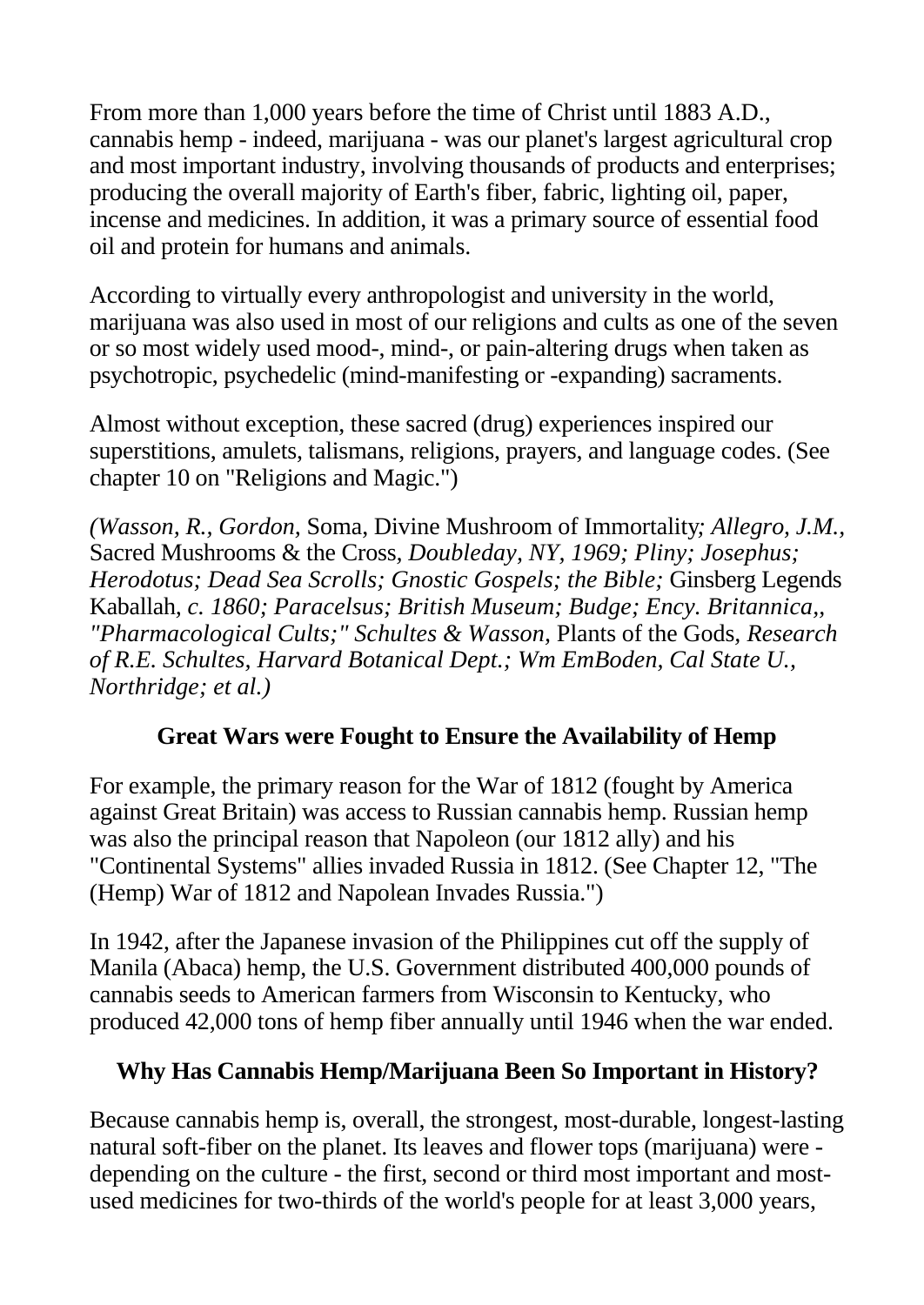until the turn of the century.

Botanically, hemp is member of the most advanced plant family on Earth. It is a dioecious (having male, female and sometimes hermaphroditic - male and female on the same plant), woody, herbaceous annual that uses the sun more efficiently than virtually any other plant on our planet, reaching a robust 12 to 20 feet or more in one short growing season. It can be grown in virtually any climate or soil condition on Earth, even marginal ones.

Hemp is, by far, Earth's premier, renewable natural resource. This is why hemp is so very important.

Footnotes:

1. Clark, V.S., History of Manufacture in the United States, McGraw Hill, NY 1929, Pg. 34.

2. Ibid.

3. Diaries of George Washington; Writings of George Washington, Letter to Dr. James Anderson, May 26, 1794, vol. 33, p. 433, (U.S. govt. pub., 1931); Letters to his caretaker, Williams Pearce, 1795 & 1796; Thomas Jefferson, Jefferson's Farm Books, Abel, Ernest, Marijuana: The First 12,000 Years, Plenum Press, NY, 1980; M. Aldrich, et al.

## **Chapter 2**

#### **A Brief Summary of the Uses of Hemp**

#### **Our Challenge to the World: Try to Prove Us Wrong!**

If all fossil fuels and their derivatives, as well as trees for paper and construction were banned in order to save the planet, reverse the Greenhouse Effect and stop deforestation;

Then there is only one known annual renewable natural resource that is capable of providing the overall majority of the world's paper and textiles; meeting all of the world's transportation, industrial and home energy needs; simultaneously reducing pollution, rebuilding the soil, and cleaning the atmosphere all at the same time...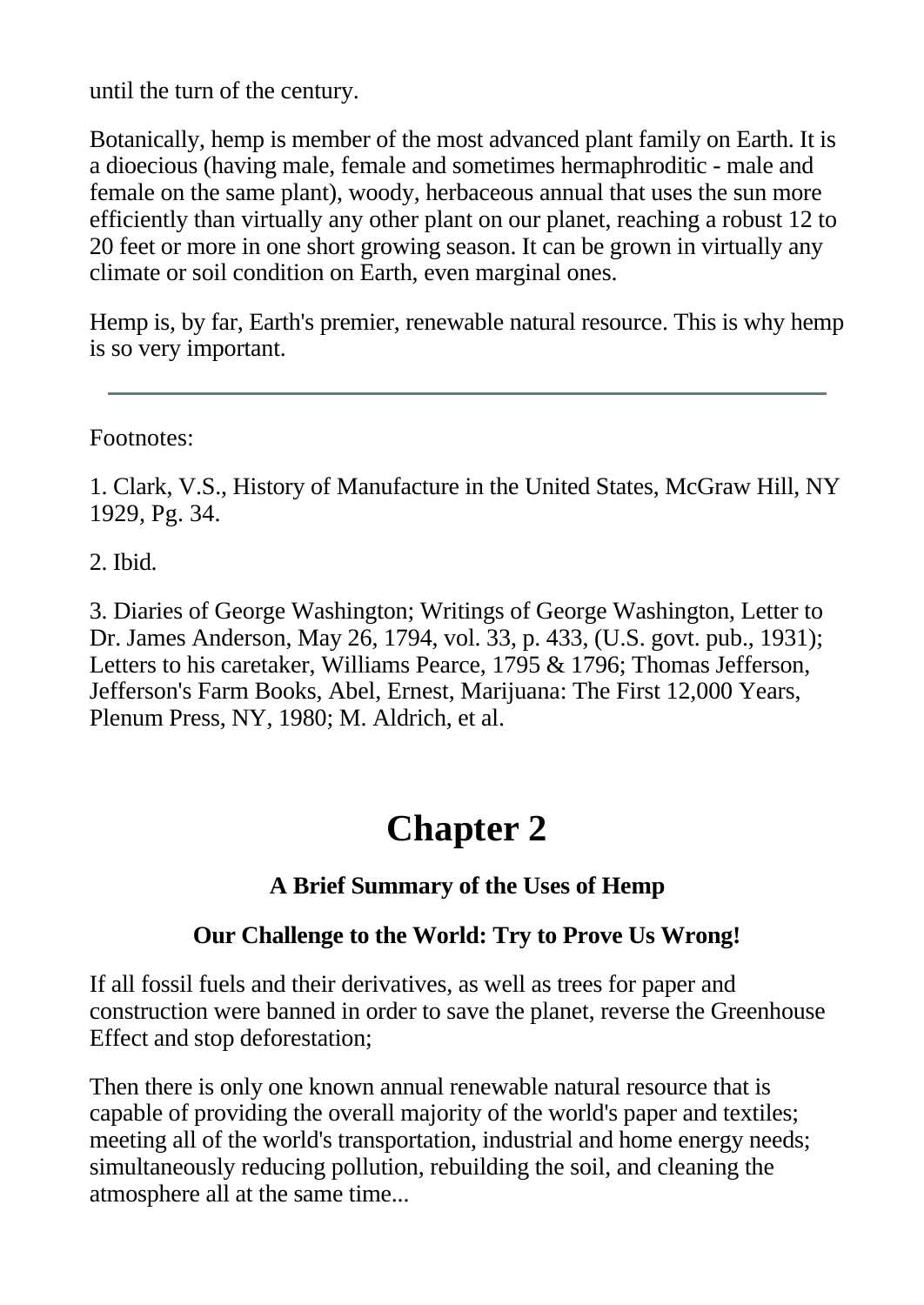And that substance is - the same one that did it all before -

Cannabis Hemp...Marijuana!

### **Ships and Sailors**

Ninety percent<sup>\*</sup> of all ships' sails (since before the Phoenicians, from at least the 5th Century B.C. until long after the invention and commercialization of steam ships - mid- to late-19th century) were made from hemp.

\*The other 10% were usually flax or minor fibers like ramie, sisal, jute, abaca.

(Abel, Ernest, Marijuana: The First 12,000 Years, Plenum Press, 1980; Herodotus, Histories, 5th Century B.C.; Frazier, Jack, The Marijuana Farmers, 1972; U.S. Agricultural Index, 1916-1982; USDA film, Hemp for Victory, 1942.)

The word "canvas" is the Dutch pronunciation (twice removed, from French and Latin) of the Greek word "Kannabis."\*

\*Kannabis - of the (Hellenized) Mediterranean Basin Greek language, derived from the Persian and earlier Northern Semitics (Quanuba, Kanabosm, Cana?, Kanah?) which scholars have now traced back to the dawn of the 6,000-yearold Indo-Semitic-European language family base of the Sumerians and Accadians. The early Sumerian/Babylonian word K(a)N(a)B(a), or Q(a)N(a)B (a) is one of man's longest surviving root words.1 (KN means cane and B means two - two reeds or two sexes.)

In addition to canvas sails, until this century virtually all of the rigging, anchor ropes, cargo nets, fishing nets, flags, shrouds, and oakum (the main protection for ships against salt water, used as a sealant between loose or green beams) were made from the stalk of the marijuana plant.

Even the sailors' clothing, right down to the stitching in the seamen's ropesoled and (sometimes) "canvas" shoes, was crafted from cannabis.\*

\*An average cargo, clipper, whaler, or naval ship of the line, in the 16th, 17th, 18th, or 19th centuries carried 50 to 100 tons of cannabis hemp rigging, not to mention the sails, nets, etc., and needed it all replaced every year or two, due to salt rot. (Ask the U.S. Naval Academy, or see the construction of the USS Constitution, a.k.a. "Old Ironsides," Boston Harbor.)

(Abel, Ernest, Marijuana, The First 12,000 Years, Plenum Press, 1980; Ency. Brittanica; Magoun, Alexander, The Frigate Constitution, 1928; USDA film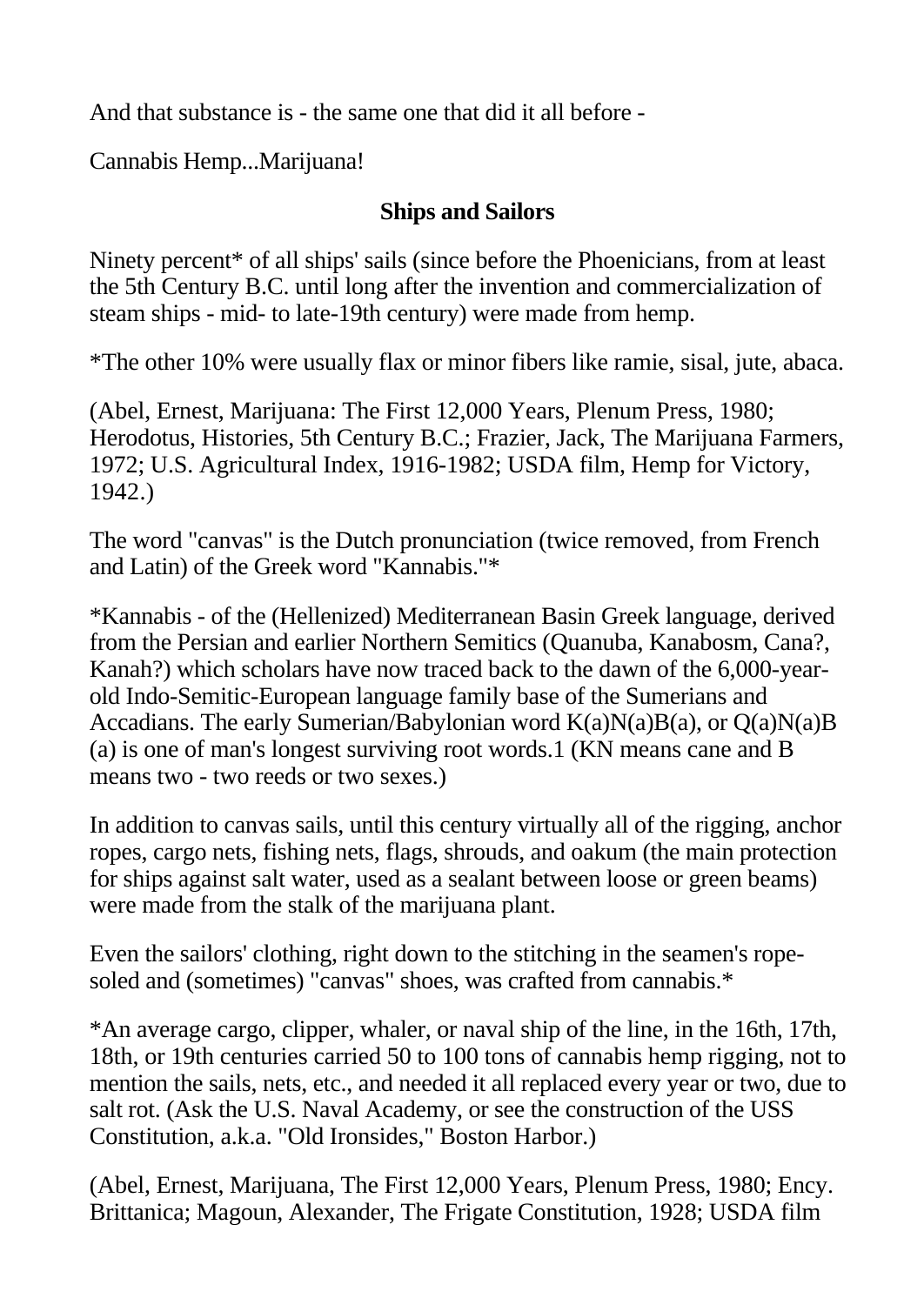Hemp for Victory, 1942.)

Additionally, the ships' charts, maps, logs, and Bibles were made from paper containing hemp fiber from the time of Columbus (15th Century) util the early 1900s in the Western European/American World, and by the Chinese from the 1st Century A.D. on. Hemp paper lasted 50 to 100 times longer than most preparations of papyrus, and was a hundred times easier and cheaper to make.

Incredibly, it cost more for a ship's hempen sails, ropes, etc. than it did to build the wooden parts.

*Nor was hemp restricted to the briny deep...* 

## **Textiles & Fabrics**

Until the 1820s in America (and until the 20th Century in most of the rest of the world), 80 percent of all textiles and fabrics used for clothing, tents, bed sheets and linens,\* rugs, drapes, quilts, towels, diapers, etc. - and even our flag, "Old Glory," were principally made from fibers of cannabis.

For hundreds, if not thousands of years (until the 1830s), Ireland made the finest linens and Italy made the world's finest cloth for clothing with hemp.

\*The 1893-1910 editions of Encyclopaedia Britannica indicate - and in 1938, Popular Mechanics estimated - that at least half of all the material that has been called linen was not made from flax, but from cannabis. Herodotus (c. 450 B.C.) describes the hempen garments made by the Thracians as equal to linen in fineness and that "none but a very experienced person could tell whether they were of hemp or flax."

Although these facts have been almost forgotten, our forebears were well aware that hemp is softer than cotton, more water absorbent than cotton, has three times the tensile strength of cotton and is m any times more durable than cotton.

In fact, when the patriotic, real-life, 1776 mothers of our present day blueblood "Daughters of the American Revolution" (the DAR of Boston and New England organized "spinning bees" to clothe Washington's soldiers, the majority of the thread was spun from hemp fibers. Were it not for the historically forgotten (or censored) and currently disparaged marijuana plant, the Continental Army would have frozen to death at Valley Forge, Pennsylvania.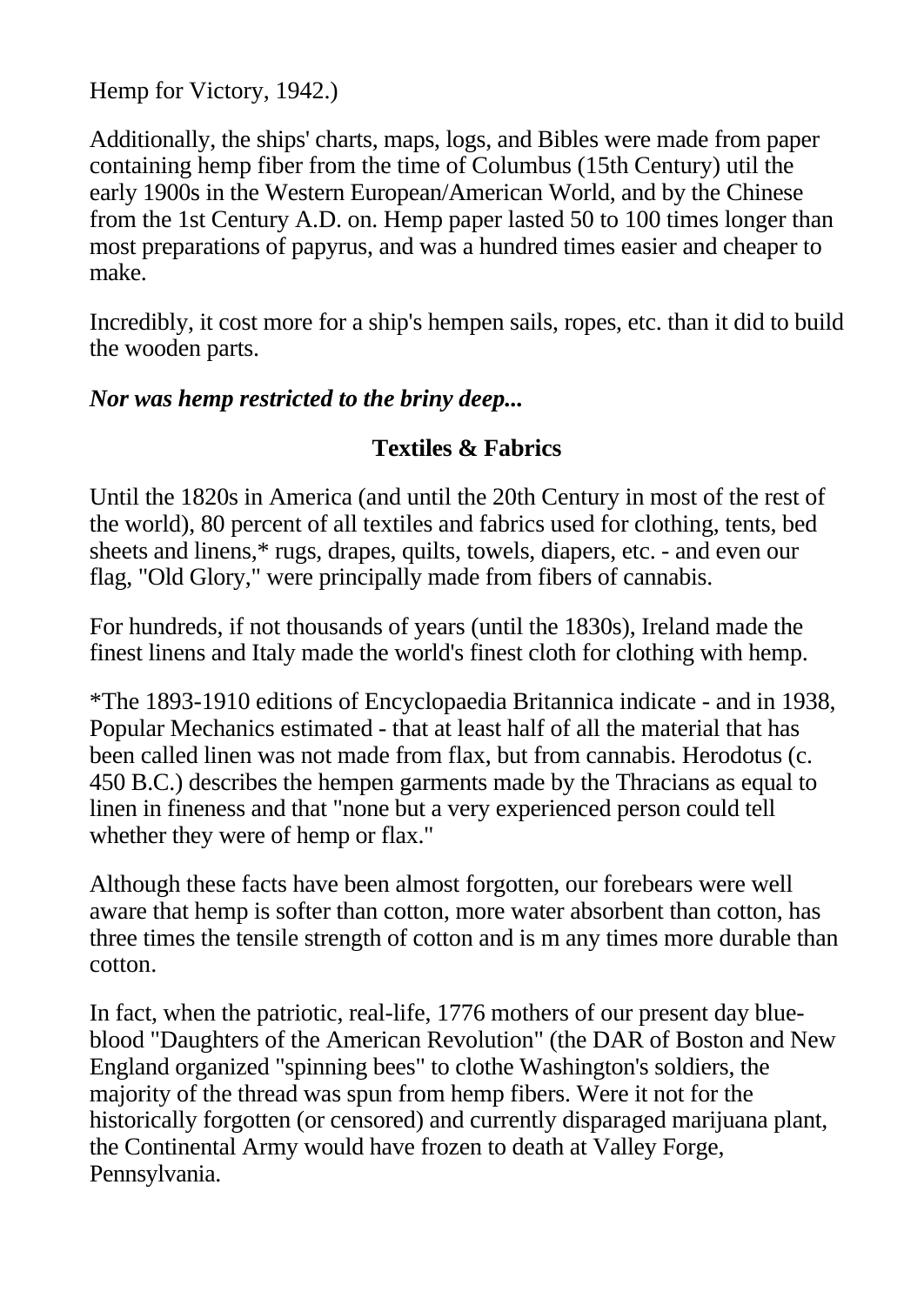The common use of hemp in the economy of the early republic was important enough to occupy the time and thoughts of our first U.S. Treasury Secretary Alexander Hamilton, who wrote in a Treasury notice from the 1790s, "Flax and Hemp: Manufacturers of these articles have so much affinity to each other, and they are so often blended, that they may with advantage be considered in conjunction. Sailcloth should have 10% duty..."

(Herndon, G.M., Hemp in Colonial Virginia, 1963; DAR histories; Able Ernest, Marijuana, the First 12,000 Years; also see the 1985 film Revolution with Al Pacino.)

The covered wagons went west (to Kentucky, Indiana, Illinois, Oregon, and California\*) covered with sturdy hemp canvas tarpaulins,2 while ships sailed around the "Horn" to San Francisco on hemp sails and ropes.

\*The original, heavy-duty, famous Levi pants were made for the California '49ers out of hempen sailcloth and rivets. This way the pockets wouldn't rip when filled with gold panned from the sediment.3

Homespun cloth was almost always spun, by people all over the world, from fibers grown in the "family hemp patch." In America, this tradition lasted from the Pilgrims (1620s) until hemp's prohibition in the 1930s.\*

\*In the 1930s, Congress was told by the Federal Bureau of Narcotics that many Polish-Americans still grew pot in their backyards to make their winter "long johns" and work clothes, and greeted the agents with s shotguns for stealing their next year's clothes.

The age and density of the hemp patch influences fiber quality. If a farmer wanted soft linen-quality fibers he would plant his cannabis close together.

As a rule of thumb, if you plant for medical or recreational use, you plant one seed per five square yards. When planted for seed: four to five feet apart.

(Univ. of Kentucky Agricultural. Ext. leaflet, March 1943.)

One-hundred-twenty to one-hundred eighty seeds to the square yard are planted for rough cordage or course cloth. Finest linen or lace is grown up to 400 plants to the square yard and harvested between 80 to 100 days.

(Farm Crop Reports, USDA international abstracts. CIBA Review 1961-62 Luigi Castellini, Milan Italy.)

By the late 1820s, the new American hand cotton gins (invented by Eli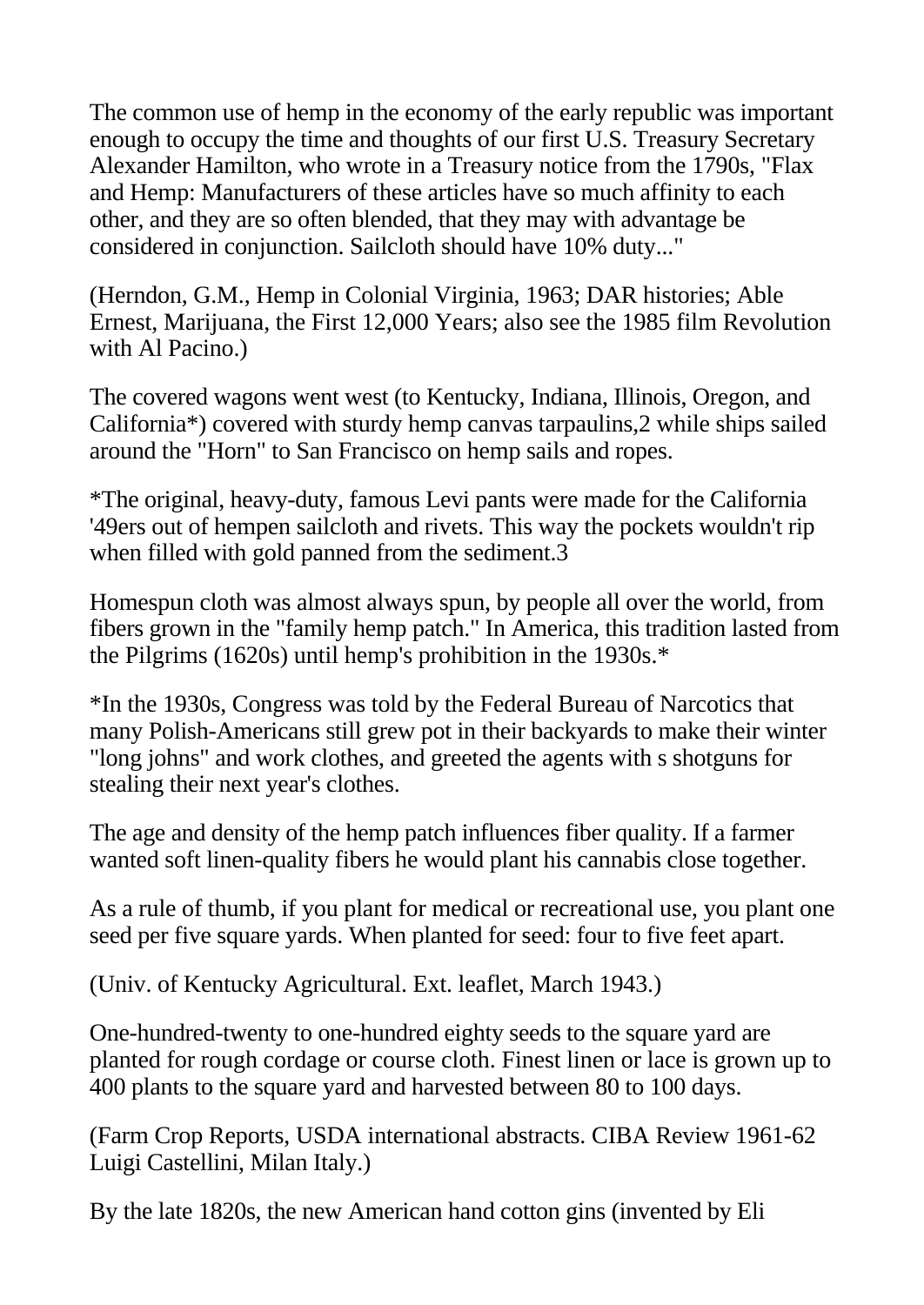Whitney in 1793) were largely replaced by European-made "industrial" looms and cotton gins ("gin" is short for engine), because of Europe's primary equipment-machinery-technology (tool and die making) lead over America. Fifty percent of all chemicals used in American agriculture today are used in cotton growing. Hemp needs no chemicals and has few weed or insect enemies - except for the U.S.government and the DEA.

For the first time, light cotton clothing could be produced at less cost than hand retting (rotting) and hand separating hemp fibers to be handspun on spinning wheels and jennys.4

However, because of its strength, softness, warmth and long-lasting qualities, hemp continued to be the second most-used natural fiber\* until the 1930s.

\*In case you're wondering, there is no THC or "high" in hemp fiber. That's right, you can't smoke your shirt! In fact, attempting to smoke hemp fabric - or any fabric, for that matter - could be fatal!

After the 1937 Marijuana Tax law,new DuPont "plastic fibers," under license since 1936 from the German company I.G. Farben (patent surrenders were part of Germany's World War I reparation payments to America), replaced natural hempen fibers. (Some 30% of I.G. Farben, under Hitler, was owned and financed by America's DuPont.) DuPont also introduced Nylon (invented in 1935) to the market after they'd patented it in 1938.

(Colby, Jerry, DuPont Dynasties, Lyle Stewart, 1984.)

Finally, it must be noted that approximately 50% of all chemicals used in American agriculture today are used in cotton growing. Hemp needs no chemicals and has few weed or insect enemies - except for the U.S. government and the DEA.

(Cavendar, Jim, Professor of Botany, Ohio University, "Authorities Examine Pot Claims," Athens News, November 16, 1989.)

## **Fiber & Pulp Paper**

Until 1883, from 75-90% of all paper in the world was made with cannabis hemp fiber including that for books, Bibles, maps, paper money, stocks and bonds, newspapers, etc. The Gutenberg Bible (in the 15th Century); Pantagruel and the Herb pantagruelion, Rabelais (16th Century); King James Bible (17th Century); the works of Fitz Hugh Ludlow, Mark Twain, Victor Hugo, Alexander Dumas; Lewis Carroll's "Alice in Wonderland" (19th Century); and just about everything else was printed on hemp paper.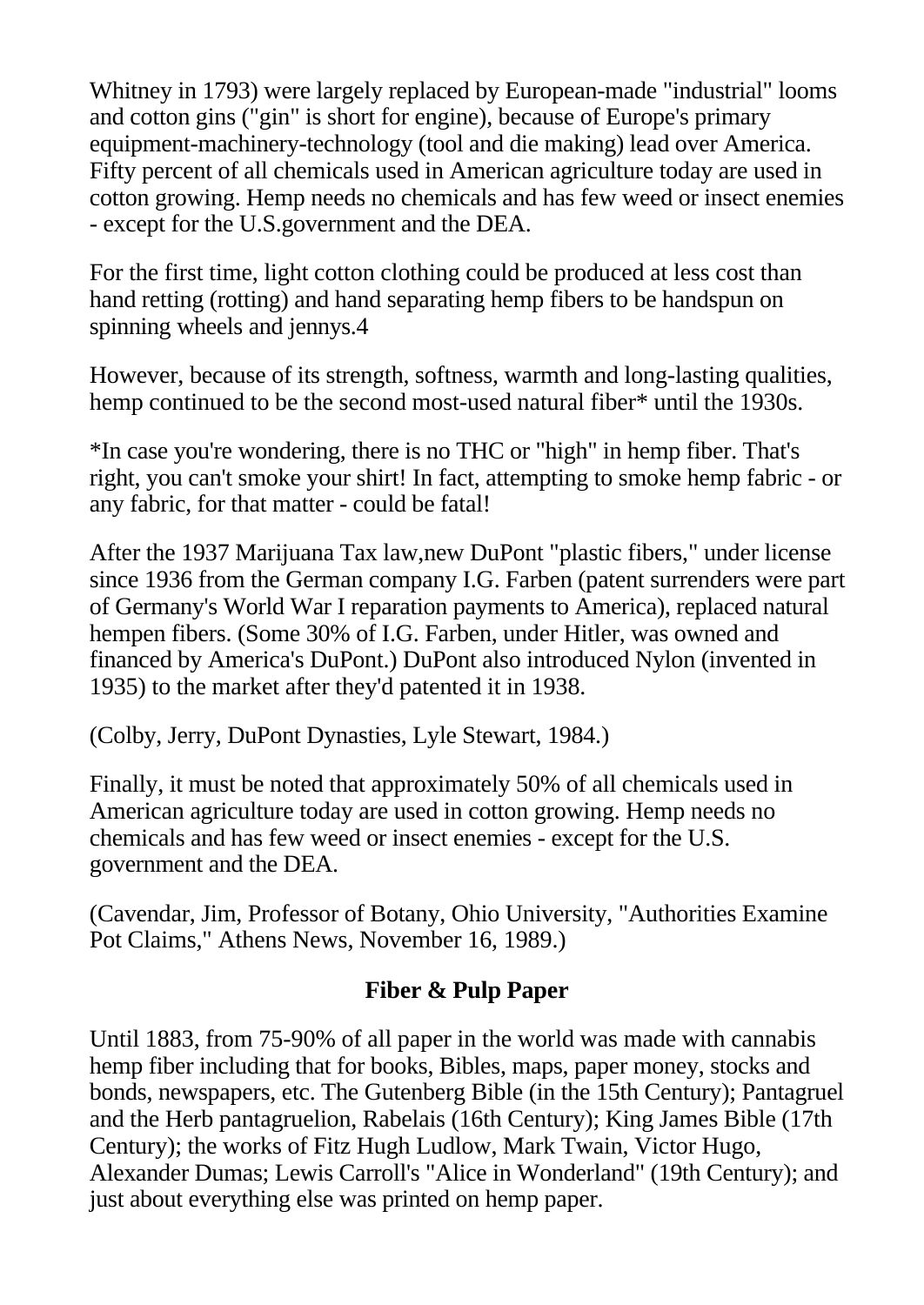The first draft of the Declaration of Independence (June 28, 1776) was written on Dutch (hemp) paper, as was the second draft completed on July 2, 1776. This was the document actually agreed to on that day and announced and released on July 4, 1776. On July 19, 1776, Congress ordered the Declaration be copied and engrossed on parchment (a prepared animal skin) and this was the document actually signed by the delegates on August 2, 1776. Hemp paper lasted 50 to 100 times longer than most preparations of papyrus, and was a hundred times easier and cheaper to make.

What we (the colonial Americans) and the rest of the world used to make all our paper from was the discarded sails and ropes by ship owners as scrap for recycling into paper.

The rest of our paper came from our worn-out clothes, sheets, diapers, curtains and rags\* sold to scrap dealers made primarily from hemp and sometimes flax.

\*Hence the term "rag paper."

Our ancestors were too thrifty to just throw anything away, so, until the 1880s, any remaining scraps and clothes were mixed together and recycled into paper.

Rag paper, containing hemp fiber, is the highest quality and longest lasting paper ever made. It can be torn when wet, but returns to its full strength when dry. Barring extreme conditions, rag paper remains stable for centuries. It will almost never wear out. Many U.S. government papers were written, by law, on hempen "rag paper" until the 1920s.5

It is generally believed by scholars that the early Chinese knowledge, or art, of hemp paper making (1st Century A.D. - 800 years before Islam discovered how, and 1,200 to 1,400 years before Europe) was one of the two chief reasons that Oriental knowledge and science were vastly superior to that of the West for 1,400 years. Thus, the art of long-lasting hemp papermaking allowed the Orientals' accumulated knowledge to be passed on, built upon, investigated, refined, challenged and changed, for generation after generation (in other words, cumulative and comprehensive scholarship).

The other reason that Oriental knowledge and science sustained superiority to that of the West for 1,400 years was that the Roman Catholic Church forbade reading and writing for 95% of Europe's people; in addition, they burned, hunted down, or prohibited all foreign or domestic books - including their own Bible! - for over 1,200 years under the penalty and often-used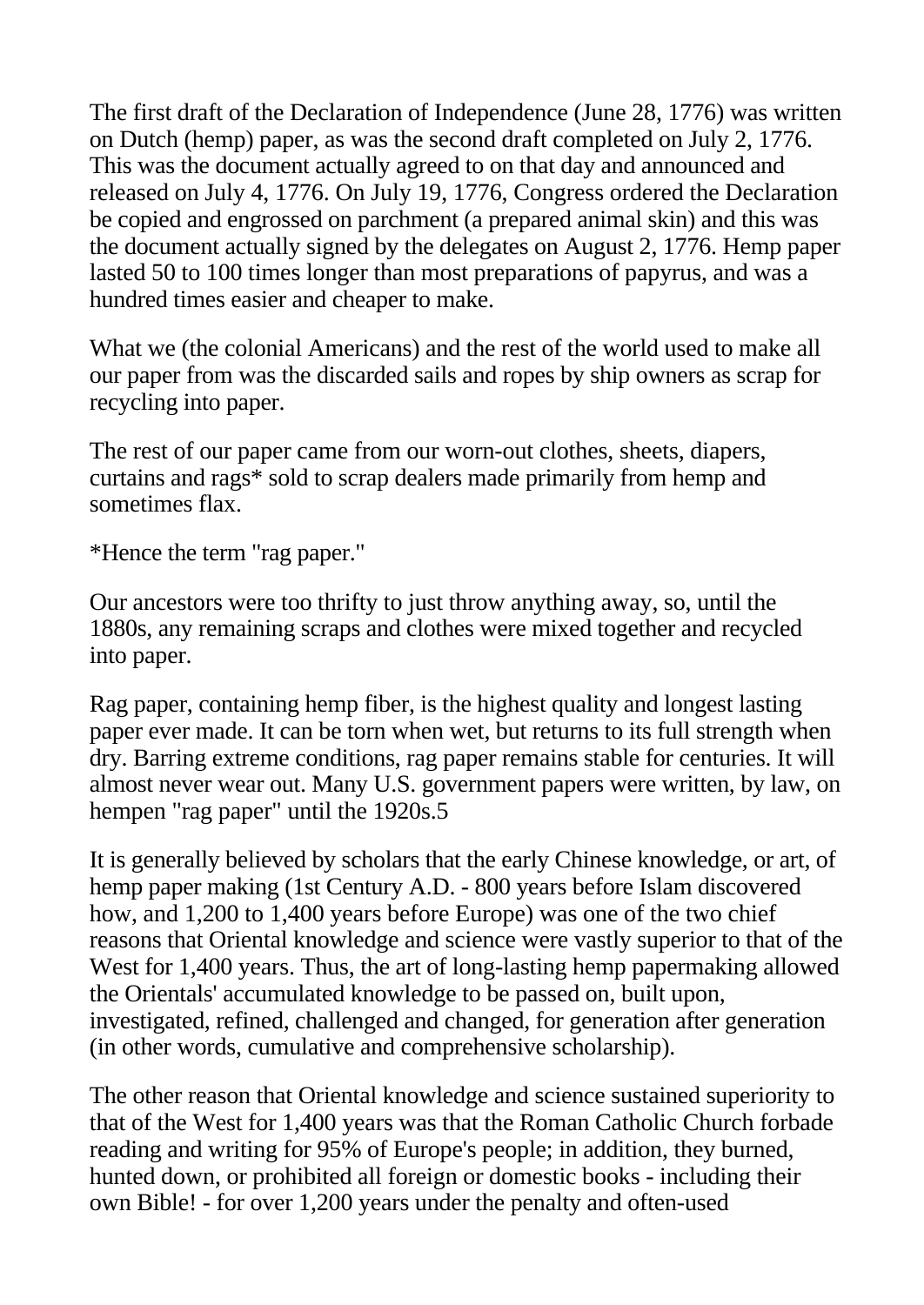punishment of death. Hence, many historians term this period "The Dark Ages" (476 A.D. - 1000 A.D., or even until the Renaissance). (See Chapter 10 on Sociology.)

## **Rope, Twine & Cordage**

Virtually every city and town (from time out of mind) in the world had an industry making hemp rope.6 Russia, however, was the world's largest producer and best-quality manufacturer, supplying 80 percent of the Western world's hemp from 1740 until 1940.

Thomas Paine outlined four essential natural resources for the new nation in Common Sense (1776); "cordage, iron, timber and tar."

Chief among these was hemp for cordage. He wrote, "Hemp flourishes even to rankness, we do not want for cordage." Then he went on to list the other essentials necessary for war with the British navy; cannons, gunpowder, etc.

From 70-90% of all rope, twine, and cordage was made from hemp until 1937. It was then replaced mostly by petrochemical fibers (owned principally by DuPont under license from Germany's I.G. Corporation patents) and by Manila (Abaca) Hemp, with steel cables often intertwined for strength brought in from our "new" far-western Pacific Philippines possession, seized from Spain as reparation for the Spanish American War in 1898.

## **Art Canvas**

Hemp is the perfect archival medium. 7

The paintings of Van Gogh, Gainsborough, Rembrandt, etc., were primarily painted on hemp canvas, as were practically all canvas paintings.

A strong, lustrous fiber, hemp withstands heat, mildew, insects and is not damaged by light. Oil paintings on hemp and/or flax canvas have stayed in fine condition for centuries.

#### **Paints & Varnishes**

For thousands of years, virtually all good paints and varnishes were made with hempseed oil and/or linseed oil.

For instance, in 1935 alone, 116 million pounds (58,000) tons\*) of hempseed were used in America just for paint and varnish. The hemp drying oil business went principally to DuPont petrochemicals.8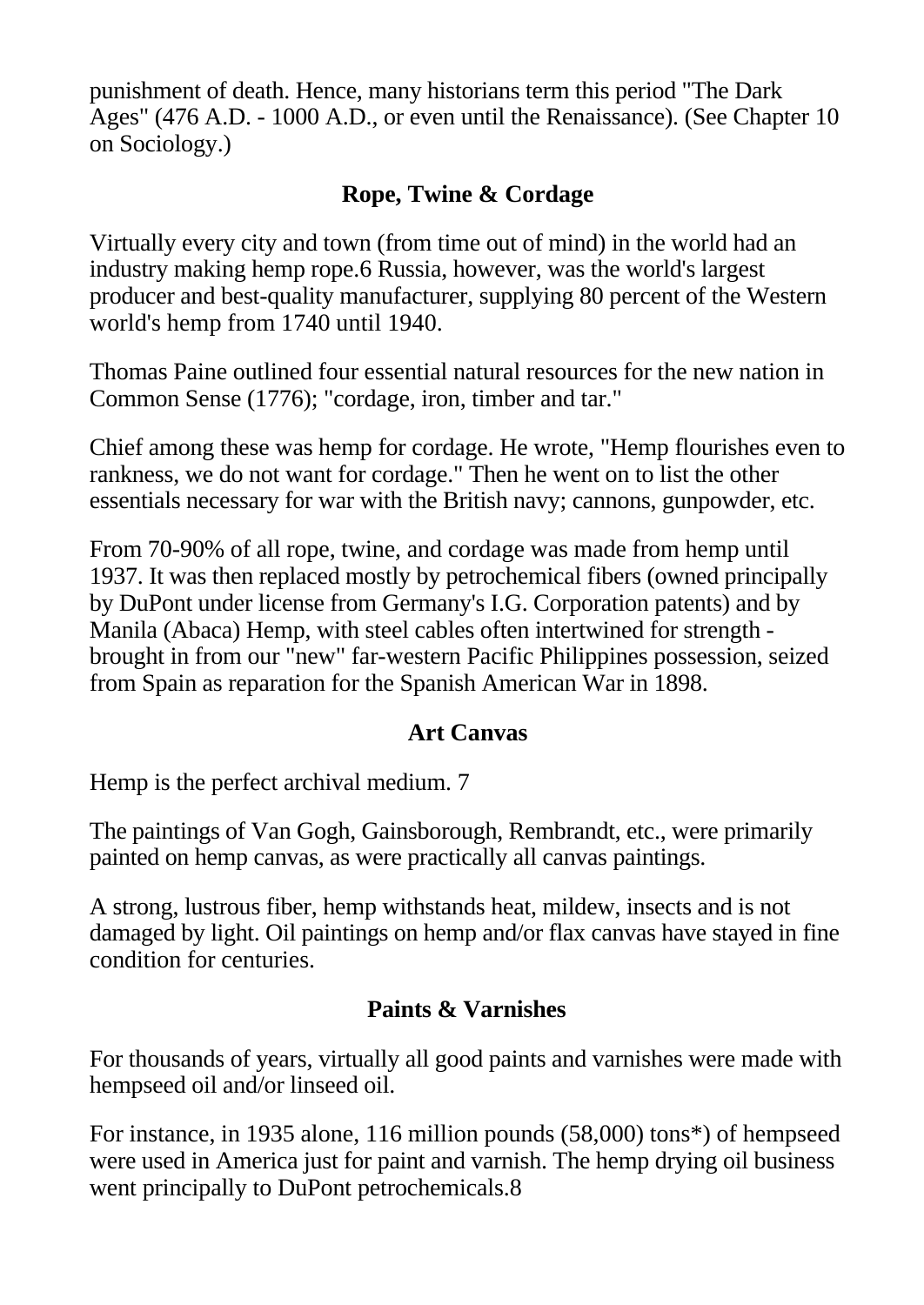\*National Institute of Oilseed Products congressional testimony against the 1937 Marijuana Transfer Tax Law. As a comparison, consider that the U.S. Drug Enforcement Administration (DEA), along with all America's state and local police agencies, claim to have seized for all of 1996, 700+ tons of American-grown marijuana; seed, plant, root, dirt clum and all. Even the DEA itself admits that 94 to 97 percent of all marijuana/hemp plants that have been seized and destroyed since the 1960s were growing completely wild and could not have been smoked as marijuana.

Congress and the Treasury Department were assured through secret testimony given by DuPont in 1935-37 directly to Herman Oliphant, Chief Counsel for the Treasury Dept., that hempseed oil could be replaced with synthetic petrochemical oils made principally by DuPont.

Oliphant was solely responsible for drafting the Marijuana Tax Act that was submitted to Congress.9 (See complete story in Chapter 4, "The Last Days of Legal Cannabis.")

## **Lighting Oil**

Until about 1800, hempseed oil was the most consumed lighting oil in America and the world. From then until the 1870s, it was the second most consumed lighting oil, exceeded only by whale oil.

Hempseed oil lit the lamps of legendary Aladdin, Abraham the prohet, and in real life, Abraham Lincoln. It was the brightest lamp oil.

Hempseed oil for lamps was replaced by petroleum, kerosene, etc., after the 1859 Pennsylvania oil discovery and John D. Rockefeller's 1870-on national petroleum stewardship. (See chapter nine of "Economics.")

In fact, the celebrated botanist Luther Burbank stated, "The seed [of cannabis] is prized in other countries for its oil, and its neglect here illustrates the same wasteful use of our agricultural resources."

(Burbank, Luther, How Plants Are Trained To Work For Man, Useful Plants, P.F. Collier & Son Co., NY, Vol. 6, pg. 48.)

#### **Biomass Energy**

In the early 1900s, Henry Ford and other futuristic, organic, engineering geniuses recognized (as their intellectual, scientific heirs still do today) an important point - that up to 90 percent of all fossil fuel used inthe world today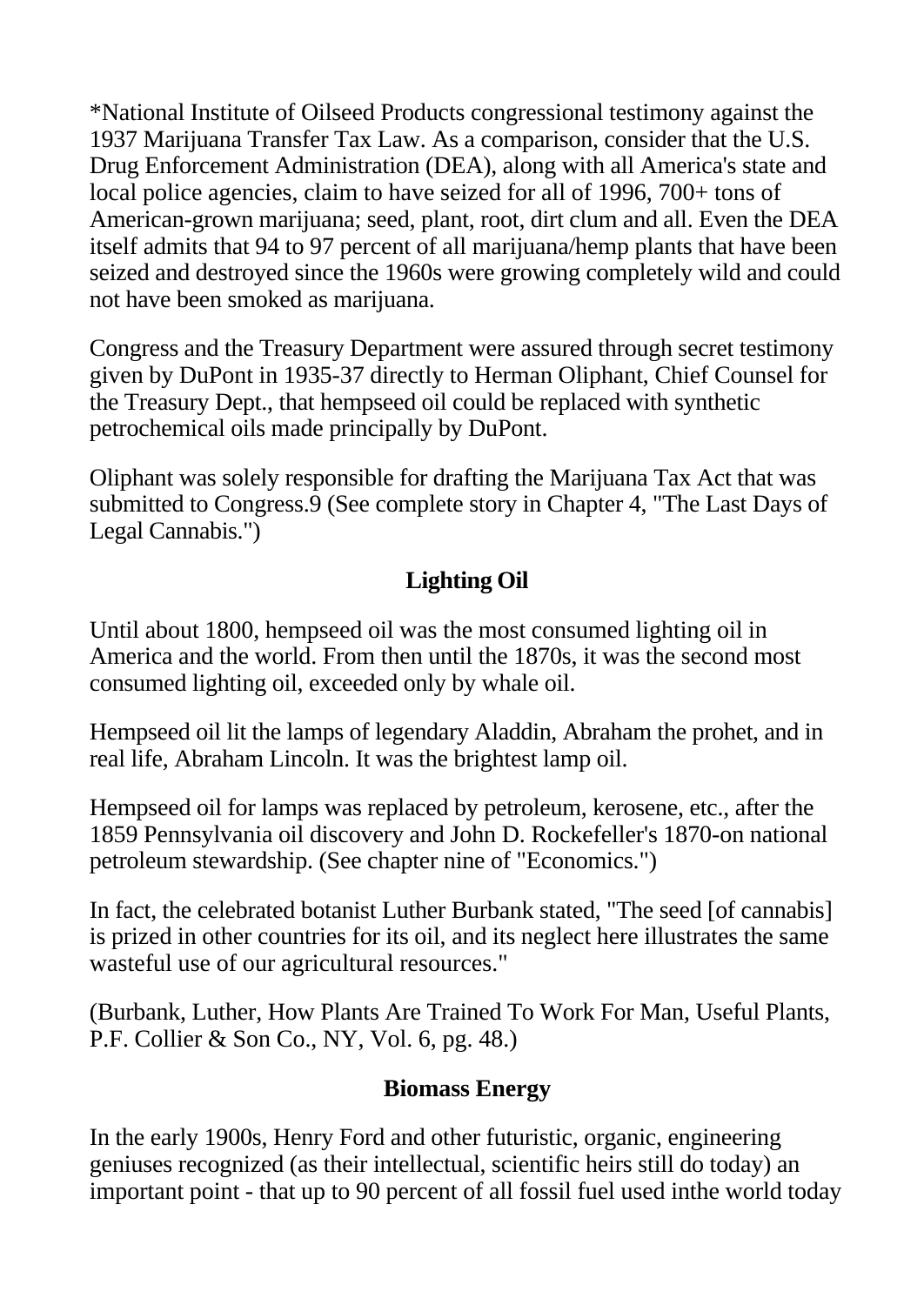(coal, oil, natural gas, etc.) should long ago have been replaced with biomass such as: cornstalks, cannabis, waste paper and the like.

Biomass can be converted to methane, methanol or gasoline at a fraction of the current cost of oil, coal, or nuclear energy - especially when environmental costs are factored in - and its mandated use would end acid rain, end sulfurbased smog, and reverse the Greenhouse Effect on our planet - right now!\*

\*Government and oil and coal companies, etc., will insist that burning biomass fuels is no better than using up our fossil fuel reserves, as far as pollution goes; but this is patently untrue.

Why? Because, unlike fossil fuels, biomass comes from living (not extinct) plants that continue to remove carbon dioxide pollution from our atmosphere as they grow, through photosynthesis. Furthermore, biomass fuels do not contain sulfur.

This can be accomplished if hemp is grown for biomass and then converted through pyrolysis (charcoalizing) or biochemical composting into fuels to replace fossil fuel energy products.\*

\*Remarkably, when considered on a planet-wide, climate-wide, soil-wide basis, cannabis is at least four and possibly many more times richer in sustainable, renewable biomass/cellulose potential than its nearest rivals on the planet - cornstalks, sugarcane, kenaf trees, ect. (Solar Gas, 1980; Omni, 1983; Cornell University; Science Digest, 1983; etc.).

Also see Chapter 9 on "Economics."

One product of pyrolysis, methanol, is used today by most race cars and was used by American farmers and auto drivers routinely with petroleum/methanol options starting in the 1920s, through the 1930s, and even into the mid-1940s to run tens of thousands of auto, farm and military vehicles until the end of World War II.

Methanol can even be converted to a high-octaine lead-free gasoline using a catalytic process developed by Georgia Tech University in conjunction with Mobil Oil Corporation.

#### **Medicine**

From 1842 through the 1890s, extremely strong marijuana (then known as cannabis extractums) and hashish extracts, tinctures and elixirs were routinely the second and third most-used medicines in America for humans (from birth,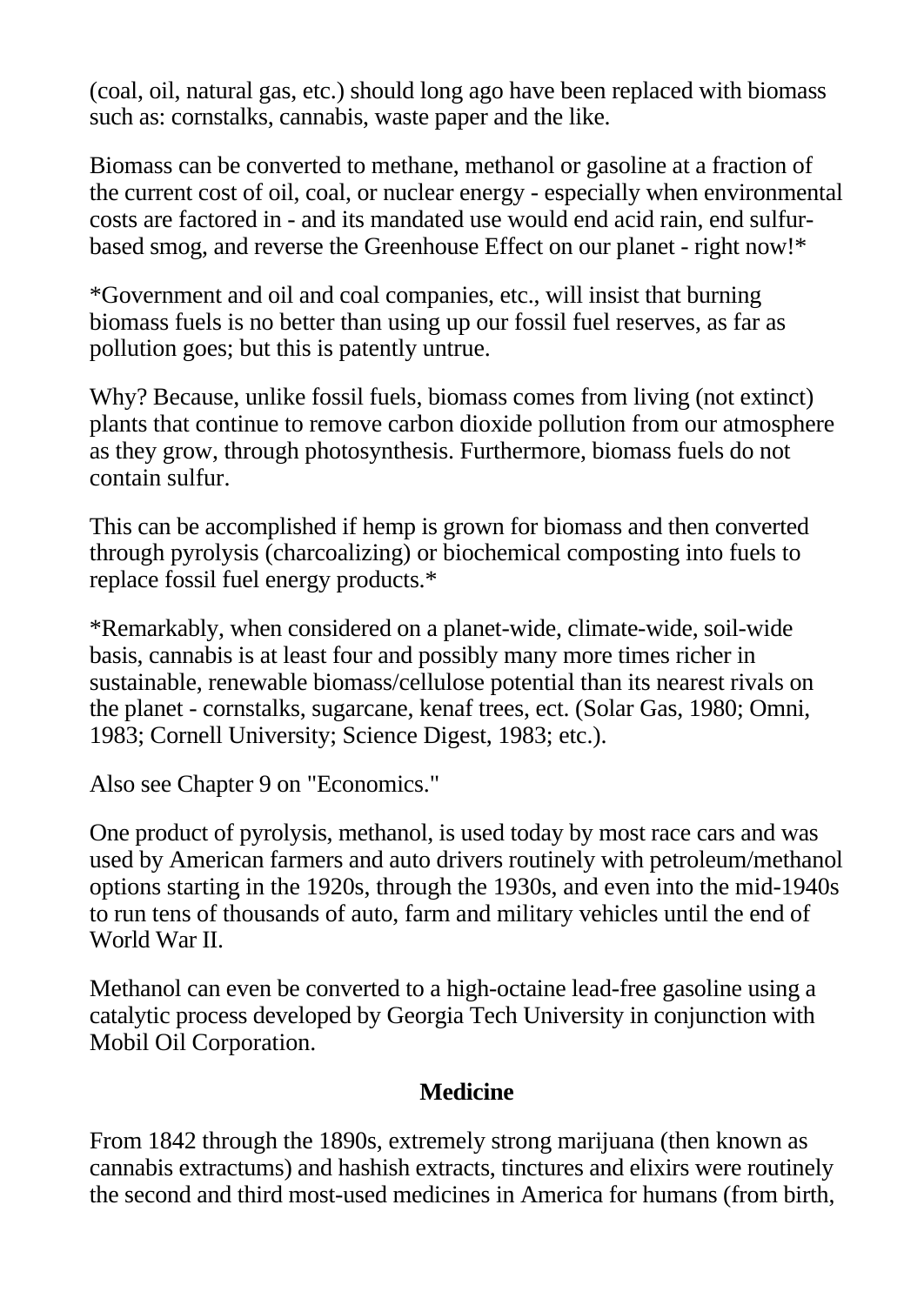through childhood, to old age) and in veterinary medicine until the 1920s and longer. (See Chapter 6 on "Medicine," and Chapter 13 on the "19th Century.")

As stated earlier, for at least 3,000 years, prior to 1842, widely varying marijuana extracts (buds, leaves, roots, etc.) were the most commonly used and widely accepted majority of mankind's illnesses.

However, in Western Europe, the Roman Catholic Church forbade use of cannabis or any medical treatment, except for alcohol or blood letting, for 1200-plus years. (See Chapter 10 on "Sociology.")

The U.S. Pharmacopoeia indicated that cannabis should be used for treating such ailments as: fatigue, fits of coughing, rheumatism, asthma, delirium tremens, migraine headaches and the cramps and depressions associated with menstruation.(Professor William EmBoden, Professor of Narcotic Botany, California State University, Northridge.)

Queen Victoria used cannabis resins for her menstrual cramps and PMS, and her reign (1837-1901) paralleled the enormous growth of the use of Indian cannabis medicine in the English-speaking world.

In this century, cannabis research has demonstrated therapeutic value - and complete safety - in the treatment of many health problems including asthma, glaucoma, nausea, tumors, epilepsy, infection, stress, migraines, anorexia, depression, rheumatism, arthritis and possible herpes. (See Chapter 7, "Therapeutic Uses of Cannabis.")

#### **Food Oils & Protein**

Hempseed was regularly used in porridge, soups, and gruels by virtually all the people of the world up until this century. Monks were required to eat hempseeed dishes three times a day, to weave their clothes withit and to print their Bibles on paper made with its fiber.

(See Rubin, Dr. Vera, "Research Institute for the Study of Man;" Eastern Orthodox Church; Cohen & Stillman, Therapeutic Potential of Marijuana, Plenum Press, 1976; Abel, Ernest, Marijuana, The First 12,000 Years, Plenum Press, NY, 1980; Encyclopedia Brittanica.)

Hempseed can be pressed for its highly nutritious vegetable oil, which contains the highest amount of essential fatty acids in trhe plant kingdom. These essential oils are responsible for our immune responses and clear the arteries of cholesterol and plaque.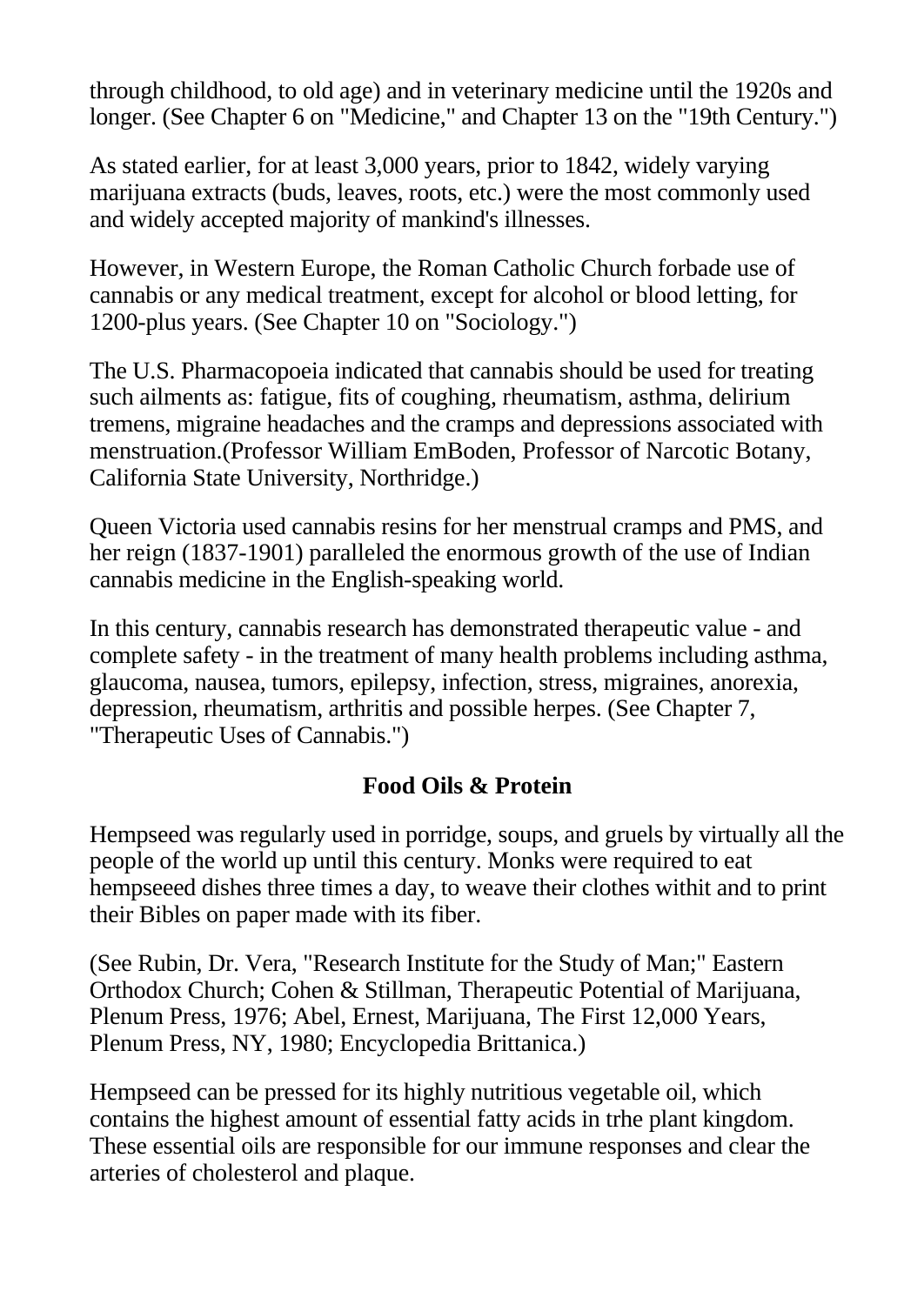The byproduct of pressing the oil from the seed is the highest quality protein see cake. It can be sprouted (malted) or ground and baked into cakes, breads and casseroles. Marijuana seed protein is one of mankind's finest, most complete and available-to-the-body vegetable proteins. Hempseed is the most complete single food source for human nutrition. (See discussion of edistins and essential fatty acids, Chapter 8.)

Hempseed was - until the 1937 prohibition law - the world's number-one bird seed, for both wild and domestic birds. It was their favorite\* of any seed food on the planet; four million pounds of hempseed for songbirds were sold at retail in the U.S. in 1937. Birds will pick hempseeds out and eat them first from a pile of mixed seed. Birds in the world live longer and breed more with hempseed in their diet, using the oil for their feathers and their overal health. (More in Chapter 8, "Hemp as a Basic World Food.")

\*Congressional testimony, 1937; "Song birds won't sing without it," the bird food companies told Congress. Result; sterilized cannabis seeds continue to be imported into the U.S. from Italy, China and other countries.

Hempseed produces no observable high for humans or birds. Only the most minute traces of THC are in the seed. Hempseed is also the favorite fish bait in Europe. Anglers buy pecks of hempseed at bait stores, then thrashing for the hempseed and are caught by hook. No other bait is as effective, making hempseed generally the most desirable and most nutritious food for humans, birds and fish.

(Jack Herer's personal research in Europe.) (Frazier, Jack, The Marijuana Farmers, Solar Age Press, New Orleans, LA, 1972)

#### **Building Materials & Housing**

Because one acre of hemp produces as much cellulose fiber pulp as 4.1 acres of trees,\* hemp is the perfect material to replace trees for pressed board, particle board and for concrete construction molds.

\*Dewey & Merrill, Bulletin #404, United States Dept. of Agriculture, 1916.

Practical, inexpensive fire-resistant construction material, with excellent thermal and sound-insulating qualities, is made by heating and compressing plant fibers to creat strong construction paneling, replacing dry wall and plywood. William B. Conde of Conde's Redwood Lumber, Inc. near Eugene, Oregon, in conjunction with Washington State University (1991-1993), has demonstrated the superior strength, flexibility, and economy of hemp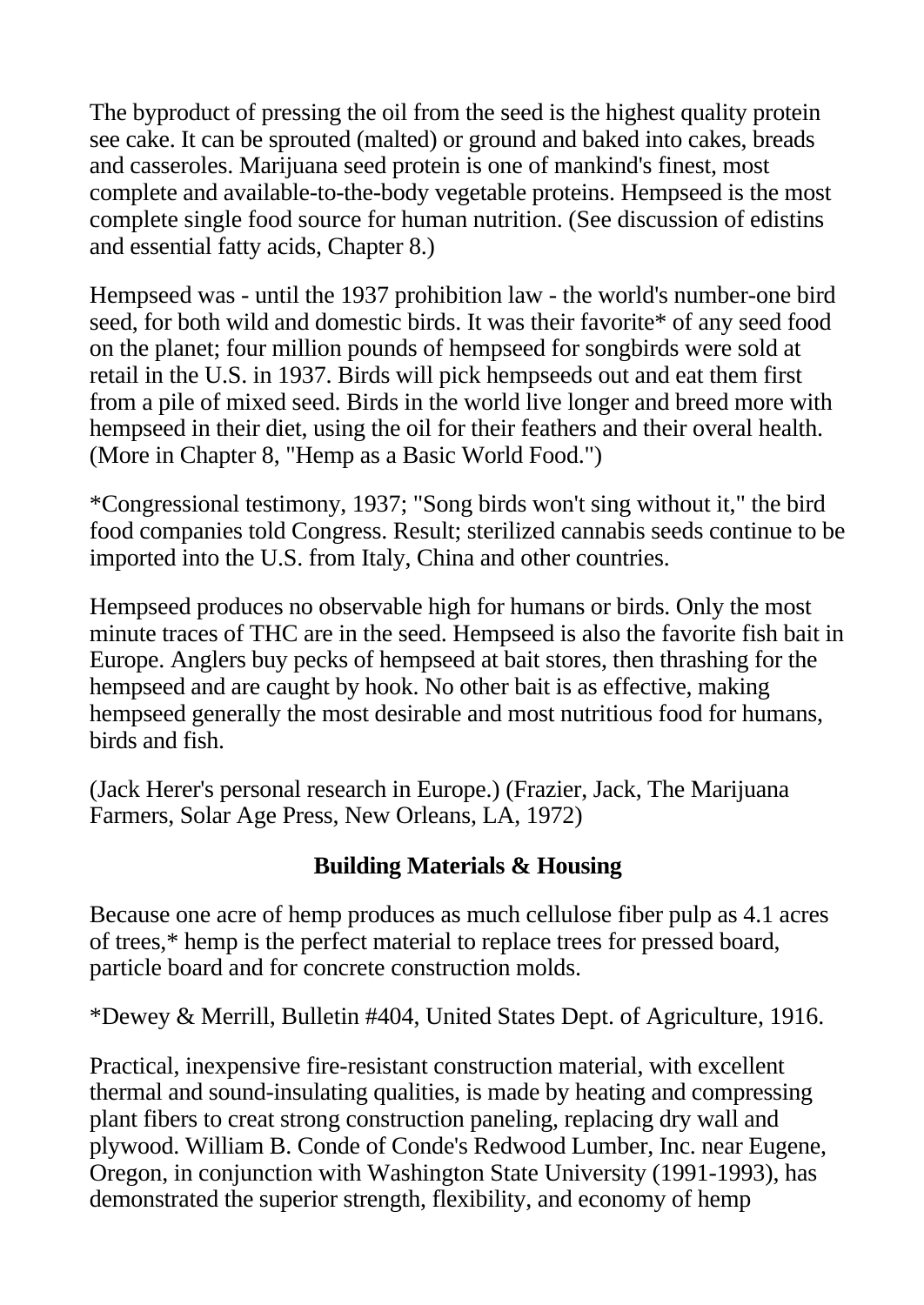composite building materials compared to wood fiber, even as beams.

Isochanvre, a rediscovered French building material made from hemp hurds mixed with lime, actually petrifies into a mineral state and lasts for many centuries. Archeologists have found a bridge in the south of France, from the Merovingian period (500-751 A.D.), built with this process. (See Chenevotte habitat of Rene, France in Appendix I.)

Hemp has been used throughout history for carpet backing. Hemp fiber has potential in the manufacture of strong, rot resistant carpeting - eliminating the poisonous fumes of burning synthetic materials in a house or commercial fire, along with allergic reactions associated with new synthetic carpeting.

Plastic plumbing pipe (PVC pipes) can be manufactured using renewable hemp cellulose as the chemical feedstocks, replacing non-renewable coal or petroleum-based chemical feedstocks.

So we can envision a house of the future built, plumbed, painted and furnished with the world's number-one renewable resource - hemp.

## **Smoking, Leisure & Creativity**

The American Declaration of Independence recognizes the "inalienable rights" of "life, liberty and the pursuit of happiness." Subseuqent court decisions have inferred the rights to privacy and choice from this, the U.S. Constitution and its Amendments.

Many artists and writers have used cannabis for creative stimulation - from the writers of the world's religious masterpieces to our most irreverent satirists. These include Lewis Carroll and his hookah- smoking caterpillar in Alice in Wonderland, plus Victor Hugo and Alexander Dumas; such jazz greats as Louis Armstrong, Cab Calloway, Duke Ellington and Gene Krupa; and the pattern continues right up to modern-day artists and musicians such as the Beatles, the Rolling Stones, the Eagles, the Doobie Brothers, Bob Marley, Jefferson Airplane, Willie Nelson, Buddy RIch, Country Joe & the Fish, Joe Walsh, David Carradine, David Bowie, Iggy Pop, Lola Falana, Hunter S. Thompson, Peter Tosh, the Grateful Dead, Cypress Hill, Sinead O'Connor, Black Crowes, etc.

Of course, smoking marijuana only enhances creativity for some and not for others.

But throughout history, various prohibition and "temperance" groups have attempted and ocasionaly suceeded in banning the preferred relaxational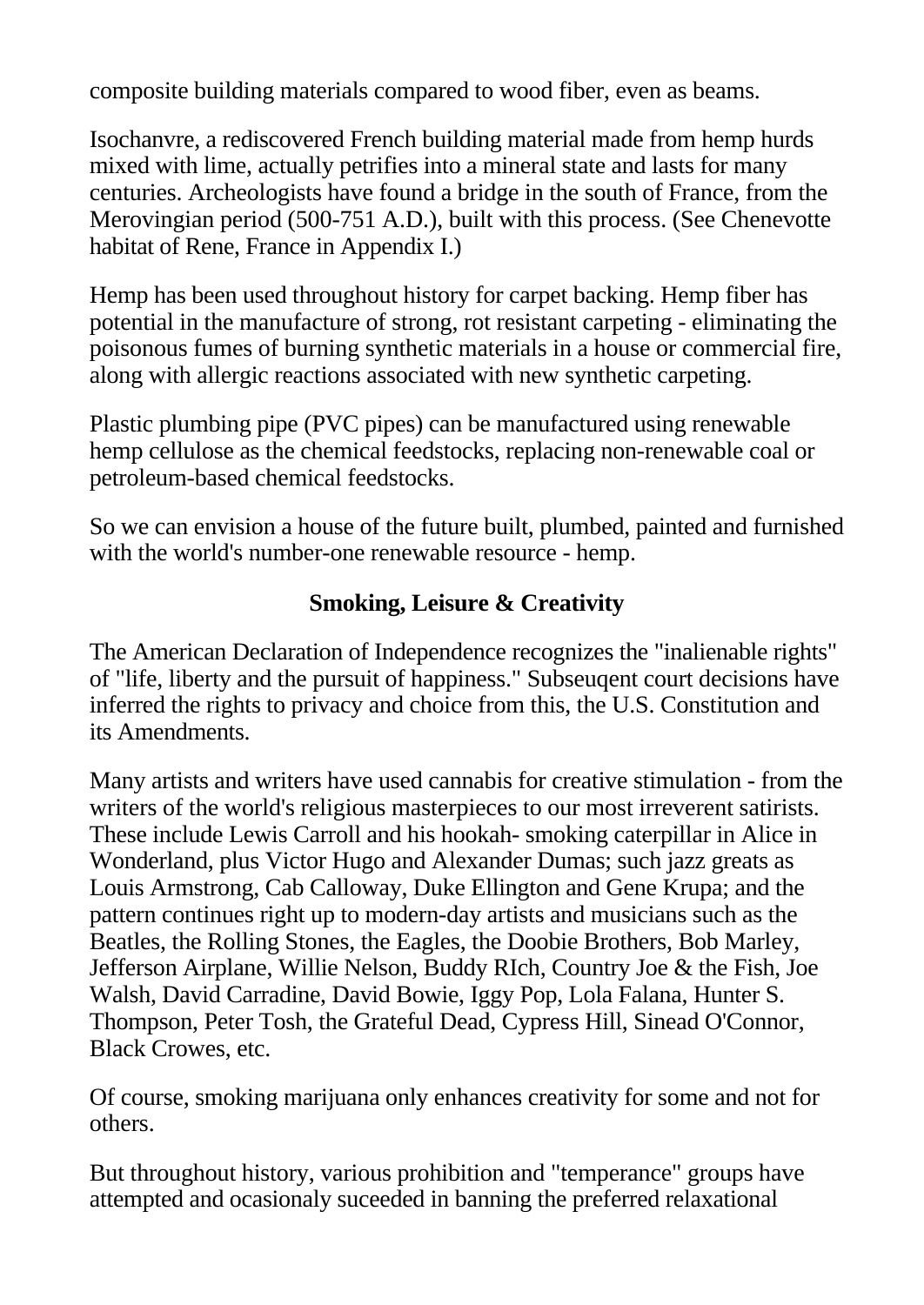substances of others, like alcohol, tobacco or cannabis.

Abraham Lincoln responded to this kind of repressive mentality in December, 1840, when he said:

"Prohibition . . . goes beyond the bounds of reason in that it attempts to control a man's appetite by legislation and makes a crime out of things that are not crimes . . . A prohibition law strikes a blow at the very principles upon which our government was founded.

## **Economic Stability, Profit & Free Trade**

We believe that in a competitive market, with all facts known, people will rush to buy long-lasting, biodegradable "Pot Tops" or "Mary Jeans," etc., made from a plant without pesticides or herbicides. Some of the companies who have led the way with these products are Ecolution, Hempstead, Marie Mills, Ohio Hempery, Two Star Dog, Headcase, and in Germany, HanfHaus, et al.

It's time we put capitalism to the test and let the unrestricted market of supply and demand as well as "Green" ecologically consciousness decide the future of the planet.

A cotton shirt in 1776 cost \$100 to \$200, while a hemp shirt cost 50 cents to \$1. By the 1830s, cooler, lighter cotton shirts were on par in price with the warmer, heavier, hempen shirts, providing a competitive choice.

People were able to choose their garments based upon the particular qualities they wanted in a fabric. Today we have no such choice.

The role of hemp and other natural fibers should be determined by the market of supply and demand and personal tastes and values, not by the undue influence of prohibition laws, federal subsidies and huge tariffs that keep the natural fabrics from replacing synthetic fibers.

Sixty years of government suppression of information has resulted in virtually no public knowledge of the incredible potential of the hemp fiber or its uses.

By using 100% hemp or mixing hemp with cotton, you will be able to pass on your shirts, pants and other clothing to your grandchildren. Intelligent spending could essentially replace the use of petrochemical synthetic fibers such as nylon and polyester with tougher, cheaper, cool, absorbent, breathing, biodegradable, natural fibers.

China, Italy and Eastern European countries such as Hungary, Romania,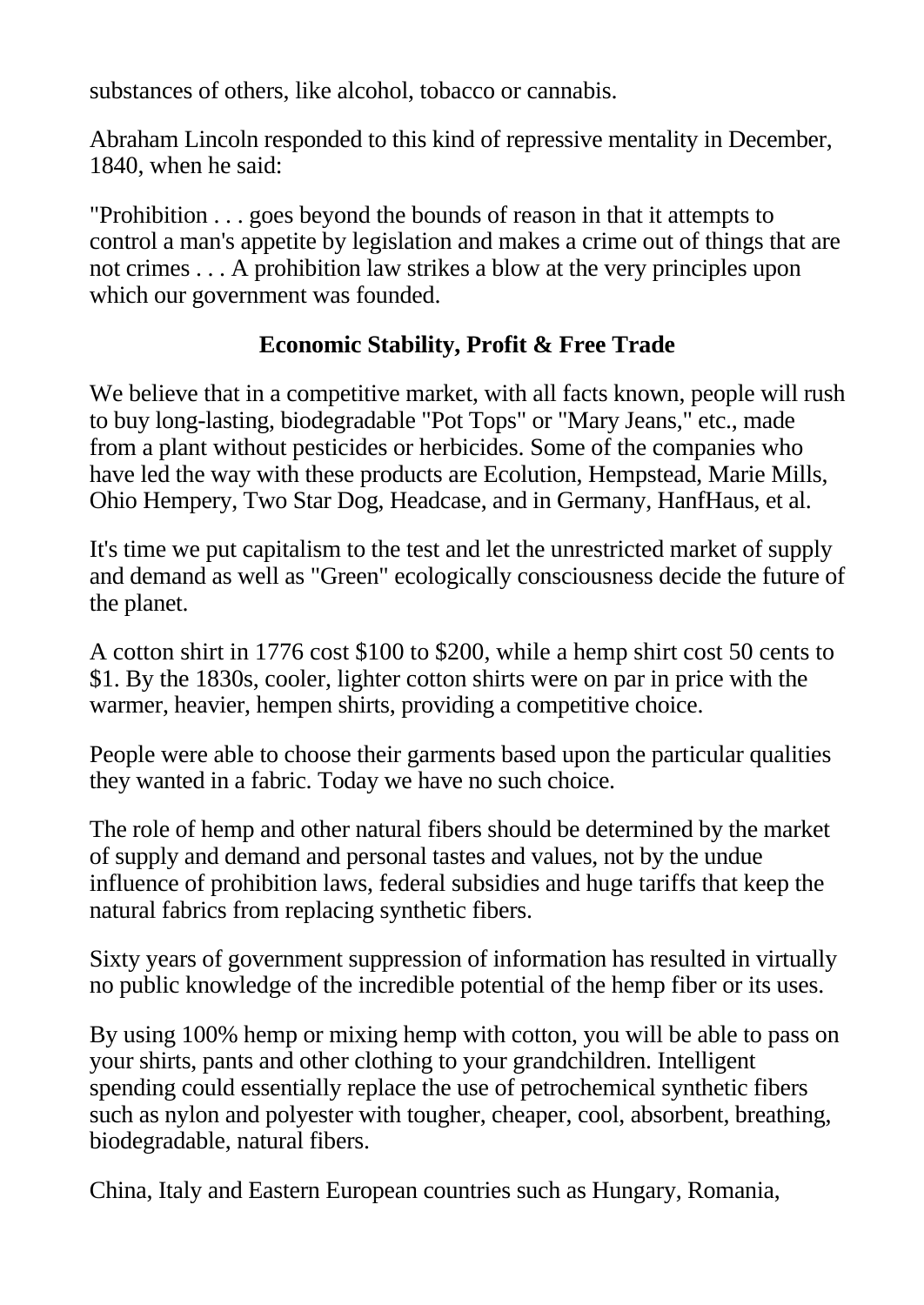Czechoslovakia, Poland, and Russia currently make millions of dollars worth of sturdy hemp and hemp/cotton textiles - and could be making billions of dollars worth - annually.

These countries build upon their traditional farming and weaving skills, while the U.S. tries to force the extinction of this plant to prop up destructive synthetic technologies.

Even cannabis/cotton blend textiles were still not cleared for direct sale in the U.S. until 1991. The Chinese, for instance, were forced by tacit agreement to send us inferior ramie/cottons.

(National Import/Export Textile Company of Shangai, Personal communication with author, April and May, 1983.)

As the 1990 edition of The Emperor went to press, garments containing at least 55 percent cannabis hemp arrived from China and Hungary. In 1992, as we went to press, many different grades of 100 percent hemp fabric had arrived directly from China and Hungary. Now, in 1998, hemp fabric is in booming demand all over the world, arriving from Romania, Poland, Italy, Germany, et al. Hemp has been recognized as the hottest fabric of the 1990s by Rolling Stone, Time, Newsweek, Paper, Detour, Details, Mademoiselle, The New York Times, The Los Angeles Times, Der Spiegel, ad infinitum. All have run, over and over again, major stories onindustrial and nutritional hemp.

Additionally, hemp grown for biomass could fuel a trillion-dollar per year energy industry, while improving air quality and distributing the wealth to rural areas and their surrounding communities, and away from centralized power monopolies. More than any other plant on Earth, hemp holds the promise of a sustainable ecology and economy.

#### **In Conclusion . . .**

We must reiterate our original premise with our challenge to the world to prove us wrong:

If all fossil fuels and their derivatives, as well as trees for paper and construction were banned in order to save the planet, reverse the Greenhouse Effect and stop deforestation;

Then there is only one known annually renewable natural resource that is capable of providing the overall majority of the world's paper and textiles; meeting all of the world's transportation, industrial and home energy needs, while simultaneously reducing pollution, rebuilding the soil, and cleaning the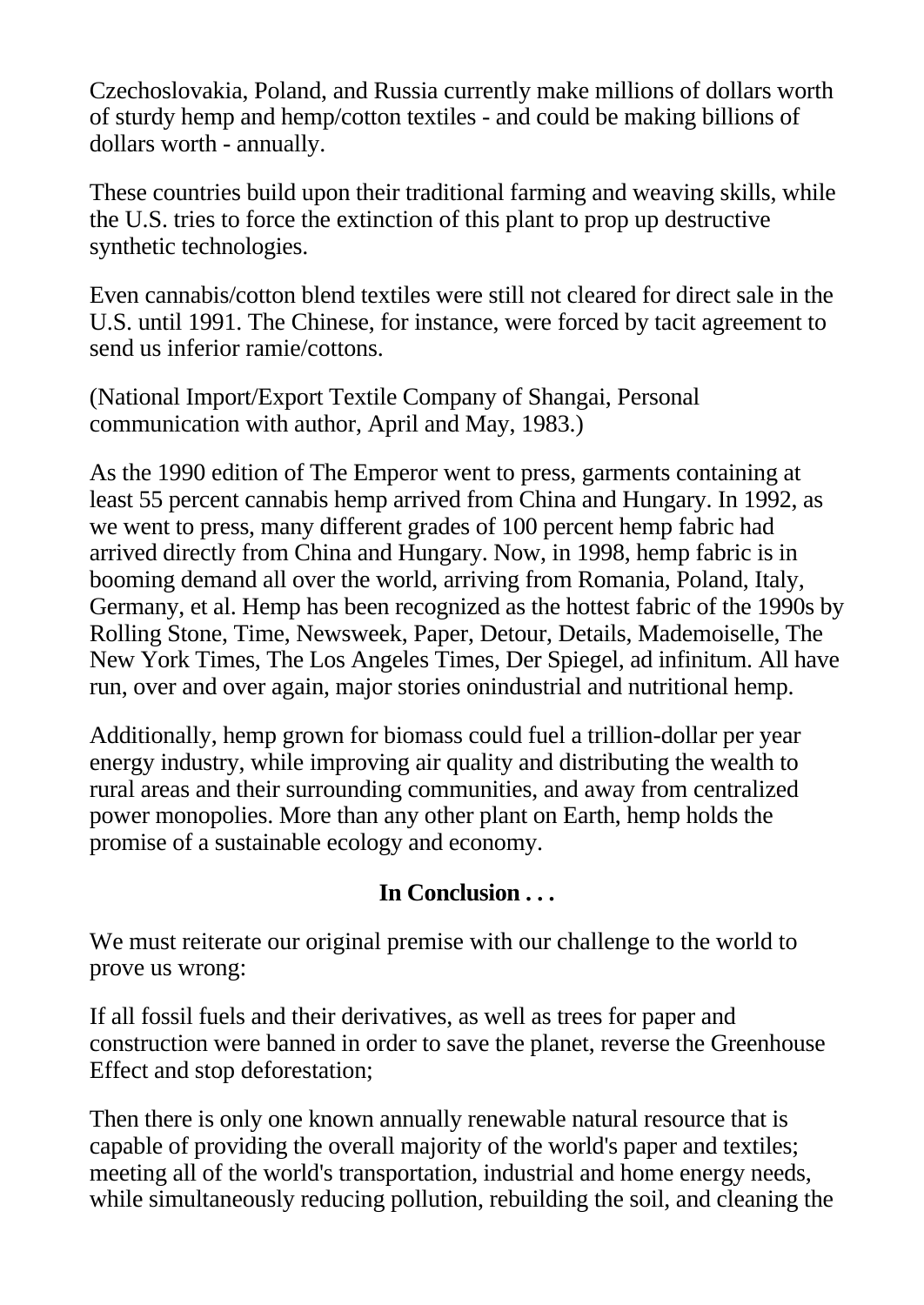atmosphere all at the same time . . .

And that substance is - the same one that didi it all before - Cannabis Hemp... Marijuana!

#### **Footnotes:**

1. Oxford English Dictionary; Encyclopedia Brittanica, 11th edition, 1910; U.S.D.A. film, Hemp for Victory, 1942.

2. Ibid.

3. Levi-Strauss & Company of San Francisco, CA, author's personal communication with Gene McClaine, 1985.

4. Ye Olde Spinning Jennys and Wheels were principally used for fiber inthis order: cannabis hemp, flax, wool, cotton, and so forth.

5. Frazier, Jack, The Marijuana Farmers, Solar Age Press, New Orleans, LA, 1974; U.S. Library of congress; National Archives; U.S. Mint; etc.

6. Adams, James T., editor, Album of American History, Charles Scribner's Sons, NY, 1944, g. 116.

7. Frazier, Jack, The Marijuana Farmers, Solar Age Press, New Orleans, LA, 1974; U.S. Library of Congress; National Archives.

8. Sloman, Larry, Reefer Madness, Grove, New York, NY, 1979, pg. 72.

9. Bonnie, Richard and Whitebread, Charles, The Marijuana Conviction, Univ. of Virginia Press, 1974.

#### **When Hemp Saved George Bush's Life**

One more example of the importance of hemp: Five years after cannabis hemp was outlawed in 1937, it was promptly reintroduced for the World War II effort in 1942.

So, when the young pilot, George Bush, baled out of his burning airplane after a battle over the Pacific, little did he know:

- Parts of his aircraft engine were lubricated with cannabis hempseed oil;

- 100 percent of his life-saving parachute webbing was made from U.S. grown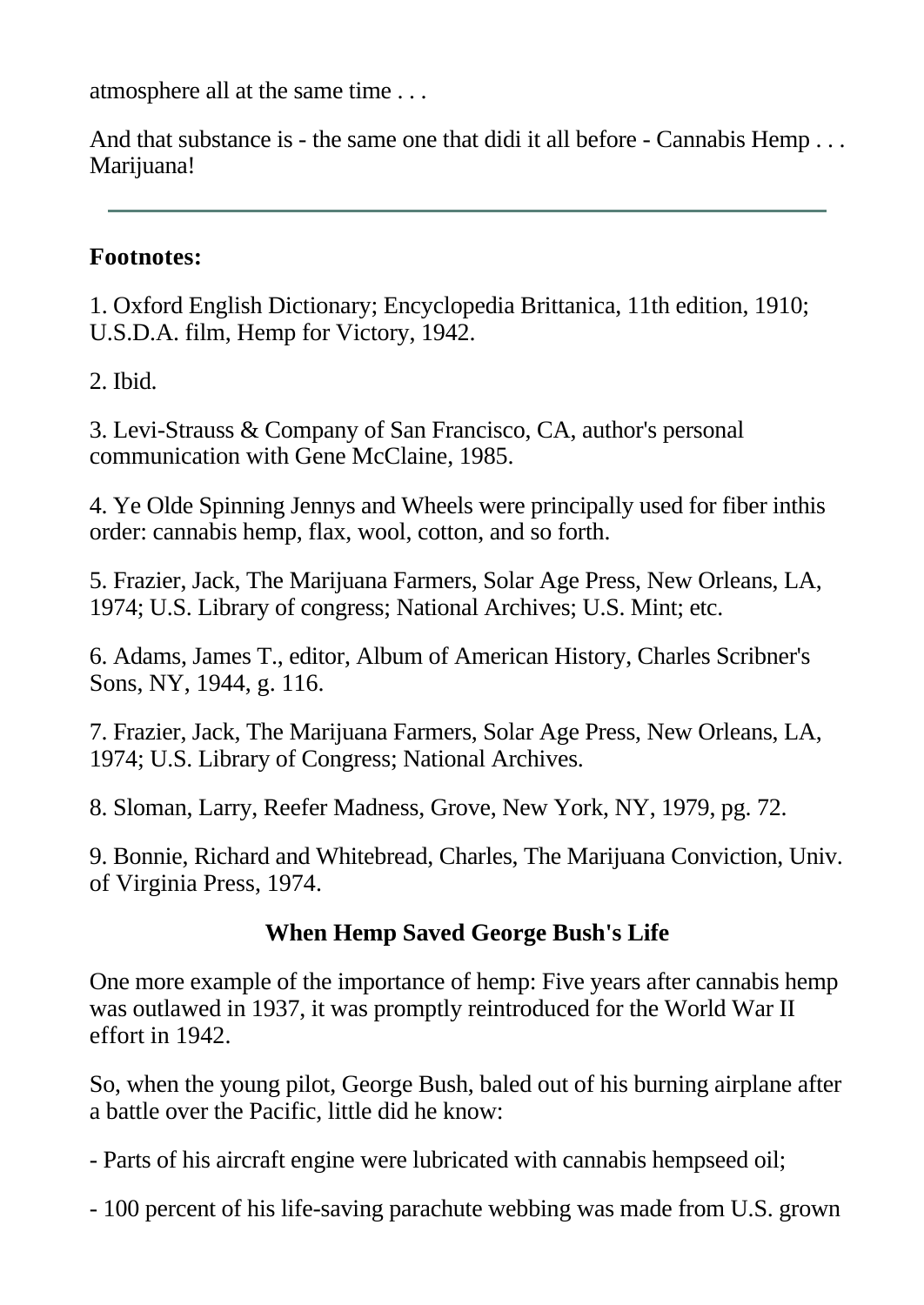cannabis hemp;

- Virtually all the rigging and ropes of the ship that pulled him in were made of cannabis hemp.

- The fire hoses on the ship (as were those in the schools he had attended) were woven from cannabis hemp; and,

- Finally, as young George Bush stood safely on the deck, his shoes' durable stitching was of cannabis hemp, as it is in all good leather and military shoes to this day.

Yet Bush has spent a good deal of his career eradicating the cannabis plant and enforcing laws to make certain that no one will learn this information possibly including himself. . .

(USDA film, Hemp for Victory, 1942; U. of KY Agricultural Ext. Service Leaflet 25, March 1943; Galbraith, Gatewood, Kentucky Marijuana Feasibility Study, 1977.)

#### **The Battle of Bulletin 404**

**or** 

#### **How World War I Cost Us Hemp & the Forests**

#### **The Setting**

In 1917, the world was battling World War I. In this country, industrialists, just beset with the minimum wage and graduated income, tax, were sent into a tailspin. Progressive ideals were lost as the United States took its place on the world stage in the struggle for commercial supremacy. Is is against this backdrop that the first 20th Century hemp drama was played.

#### **The Players**

The story begins in 1916, soon after the release of USDA Bulletin 404. Near San Diego, California, a 50-year-old German immigrant named **George Schlichten** had been working on a simple yet brilliant invention. Schlichten had spent 18 years and \$400,000 on the decorticator, a machine that could strip the fiber from nearly any plant, leaving the pulp behind. To build it, he had developed an encyclopedic knowledge of fibers and paper making. His desire was to stop the felling of forests for paper, which he believed to be a crime. His native Germany was well advanced in forestry and Schlichten knew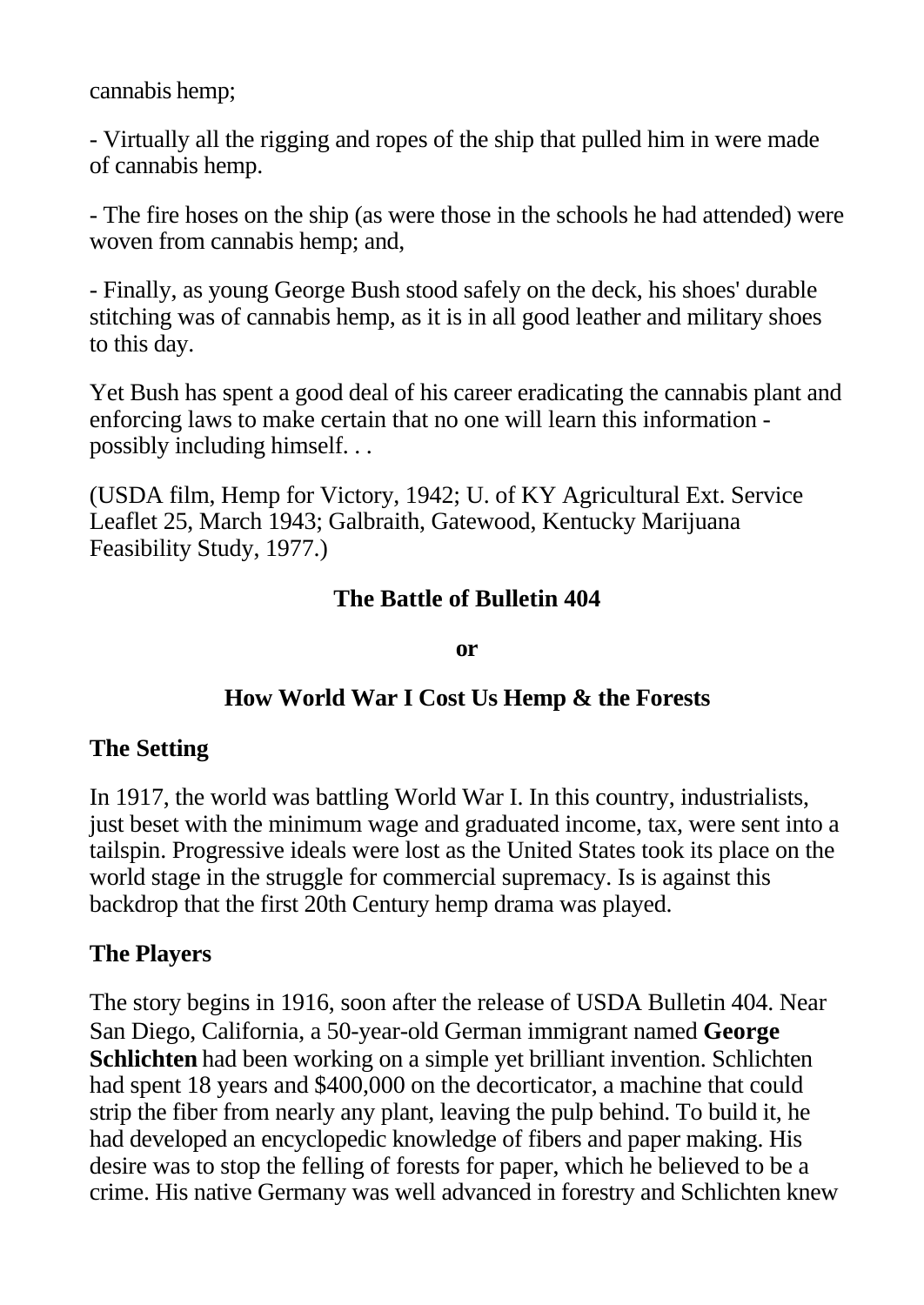that destroying forests meant destroying needed watersheds.

**Henry Timken**, a wealthy industrialst and investor of the roller bearing, got wind of Schlichten's invention and went to meet the inventor in February of 1917. Timken saw the decorticator a a revolutionary discovery that would improve conditions for mankind. Timken offered Schlichten the chance to grow 100 acres of hemp on his ranch in the fertile farmlands of Imperial Valley, California, just east of San Diego, so that Schlichten could test his invention.

Shortly thereafter, Timken met with the newspaper giant **E.W. Scripps**, and his long-time associate **Milton McRae**, at Miramar, Scripp's home in San Diego. Scripps, then 63, had accumulated the largest chain of newspapers in the country. Timken hoped to interest Scripps in making newsprint from hemphurds.

Turn-of-the-century newspaper barons needed huge amounts of paper to deliver their swelling circulations. Nearly 30% of the four million tons of paper manufactured in 1909 was newsprint; by 1914 the circulation of daily newspapers had increased by 17% over 1909 figures to over 28 million copies.1 By 1917, the price of newsprint was rapidly rising, and Mcae, who had been investigating owning a paper mill since 1904,2 was concerned.

## **Sowing the Seeds**

In May, after further meetings with Timkin, Scripps asked McRae to investigate the possibility of using the decorticator in the manufacture of newsprint.

McRae quickly became excited about the plan. He called the decorticator "a great invention. . . [which] will not only render great service to this country, but it will be very profitable financially. . . [it] may revolutionize existing conditions." On August 3, as harvest time neared, a meeting was arranged between Schlichten, McRae, and newspaper manager Ed Chase.

Without Schlichten's knowledge, McRe had his secretary record the three-hour meeting stenographically. The resulting document, the only known record of Schlichten's voluminous knowledge found to date, is reprinted fully in Appendix I.

Schlichten had thoroughly studied many kinds of plants used for paper, among them corn, cotton, yucca, and Espana bacata. Hemp, it seemed, was his favorite: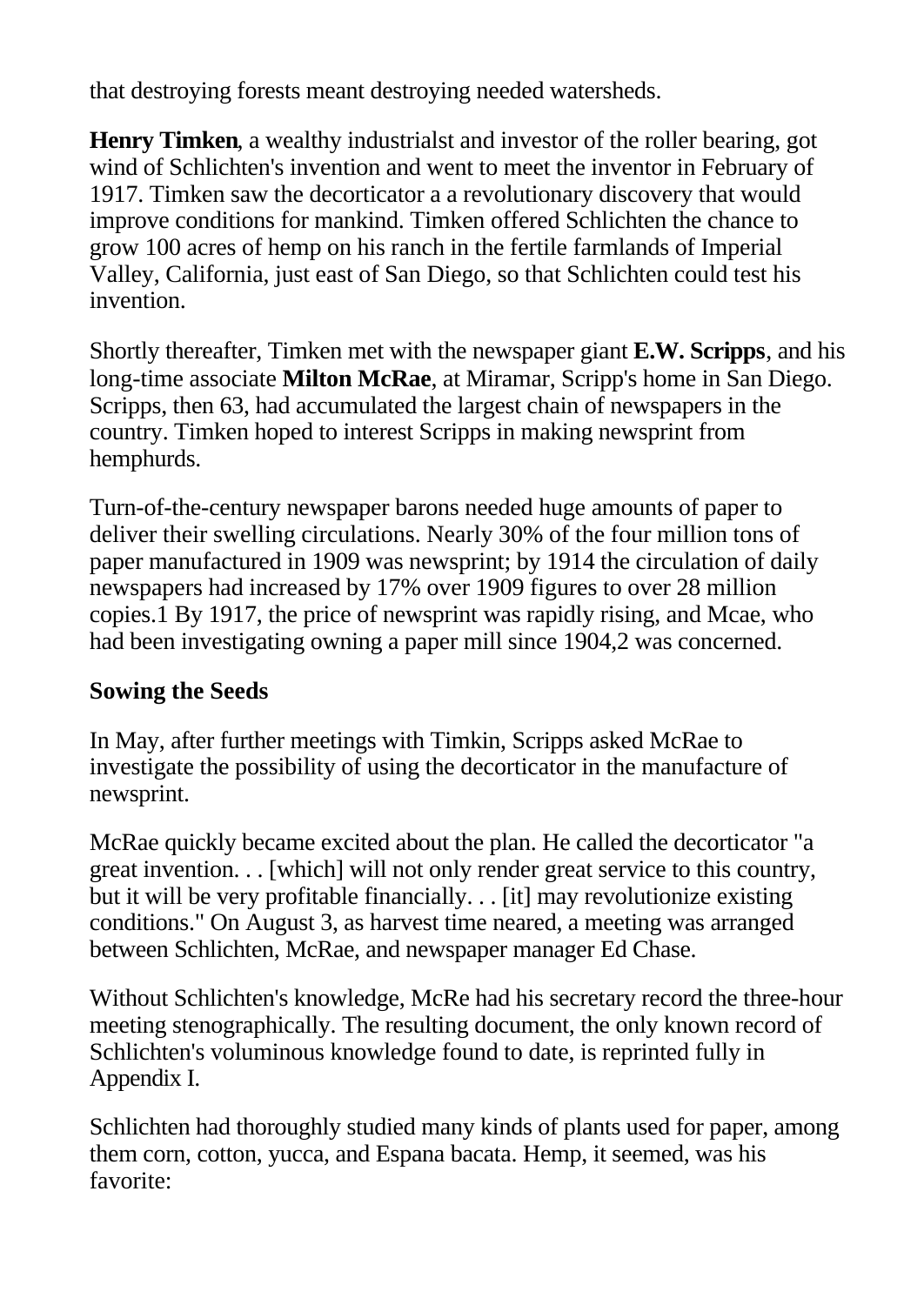"The hemp hurd is a practical success and will make paper of a higher grade than ordinary news stock," he stated.

His hemp paper was even better than that produced for USDA Bulletin 404, he claimed, because the decorticator eliminated the retting process, leaving behind short fibers and a natural glue that held the paper together.

At 1917 levels of hemp production Schlichten anticipated making 50,000 tons of paper yearly at a retail price of \$25 a ton. This was less than 50 percent of the price of newsprint at the time! And every acre of hemp turned to paper, Schlichten added, would preserve five acres of forest.

McRae was very impressed by Schlichten. The man who dined with presidents and captains of industry wrote to Timken, "I want to say without equivocation that Mr. Schlichten impressed me as being a man of great intellectuality and ability; and so far as I can see, he has created and constructed a wonderful machine." He assigned Chase to spend as much time as he could with Schlichten and prepare a report.

## **Harvest Time**

By August, after only three months of growth, Timken's hemp crop had grown to its full height - 14 feet! - and he was highly optimistic about its prospects. He hoped to travel to California to watch the crop being decorticated, seeing himself as a benefactor to mankind who would enable people to work shorter hours and have more time for "spiritual development."

Scripps, on the other hand, was not in an optimistic frame of mind. He had lost faith in a government that he believed was leading the country to financial ruin because of the war, and that would take 40 percent of his profits in income tax. In an August 14 letter to his sister, Ellen, he said: "When Mr. McRae was talking to me about the increase in the price of white paper that was pending, I told him I was just fool enough not to be worried about a thing of that kind." The price of paper was expected to rise 50 percent, costing Scripps his entire year's profit of \$1,125,000! Rather than develop a new technology, he took the easy way out: the Penny Press Lord simply planned to raise the price of his papers from one cent to two cents.

## **The Demise**

On August 28, Ed Chase sent his full report to Scripps and McRae. The younger man also was taken with the process: "I have seen a wonderful, yet simple, invention. I believe it will revolutionize many of the processes of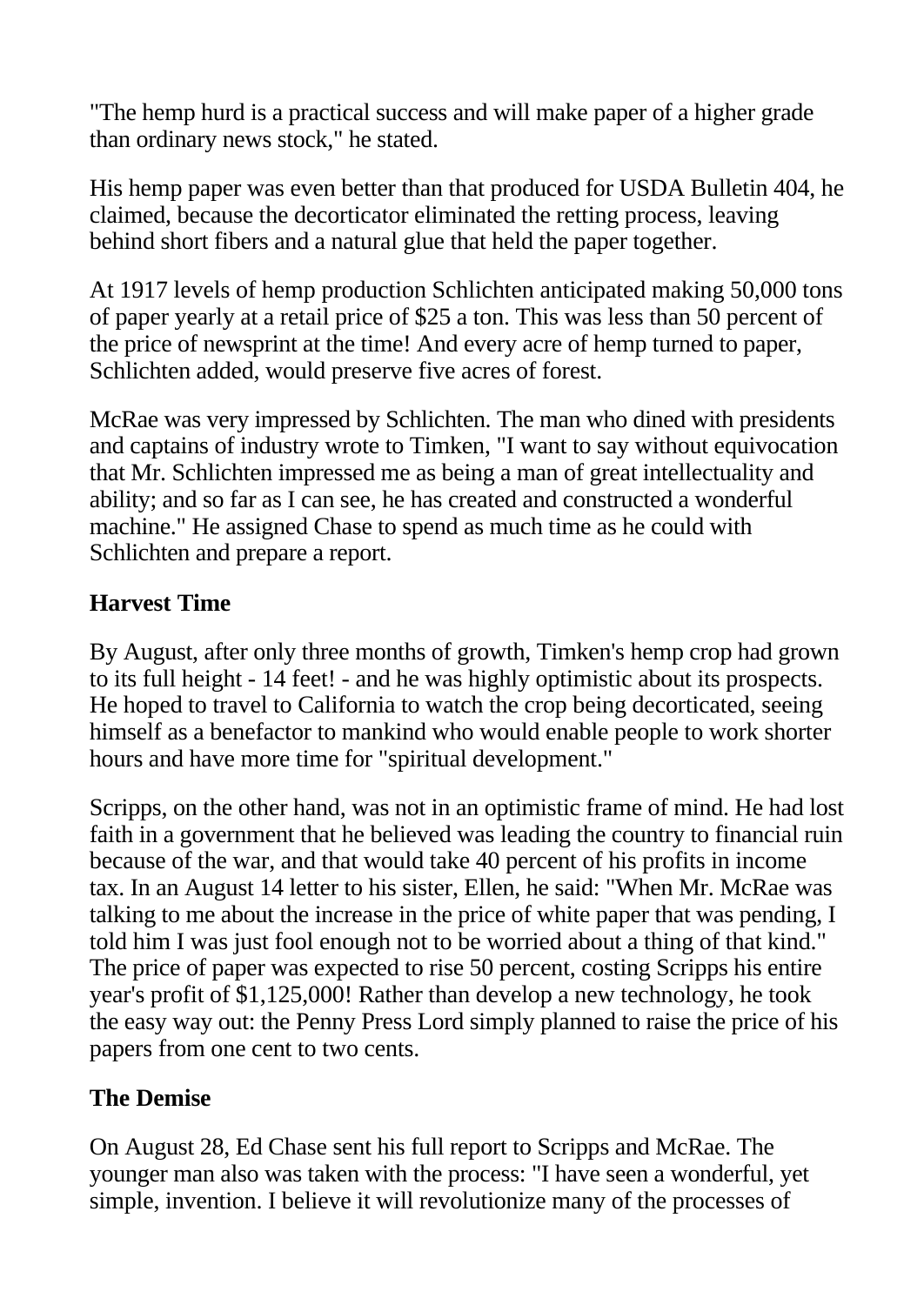feeding, clothing, and supplying other wants of mankind.

Chase witnessed the decorticator produce seven tons of hemp hurds in two days. At full production, Schlichten anticipated each machine would produce five tons per day. Chase figured hemp could easily supply Scripps' West Coast newspapers, with leftover pulp for side businesses. He estimated the newsprint would cost between \$25 and \$35 per ton, and proposed asking an East Coast paper mill to experiment for them.

McRae, however, seems to have gotten the message that his boss was no longer very interested in making paper from hemp. His response to Chase's report is cautious: "Much will be determined as to the practicability by the cost of transportation, manufacture, etc., etc., which we cannot ascertain without due investigation." Perhaps when his ideals met with the hard work of developing them, the semi-retired McRae backed off.

By September, Timken's crop was producing one ton of fiber and four tons of hurds per acre, and he was trying to interest Scrips in opening a paper mill in San Diego. McRae and Chase travelled to Cleveland and spent to hours convincing Timken that, while hemp hurds were usable for other types of paper, they could not be made into newsprint cheaply enough. Perhaps the eastern mill at which they experimented wasn't encouraging - after all, it was set up to make wood pulp paper.

By this time, Timken, too, was hurt by the wartime economy. He expected to pay 54 percent income tax and was trying to borrow \$2 million at 10 percent interest to retool for war machines. The man who a few weeks earlier could not wait to get to California no longer expected to go west at all that winter. He told McRae, "I think I will be too damn busy in this section of the country looking after business."

The decorticator resurfaced in the 1930s, when it was touted as the maching that would make hemp a "Billion Dollar Crop" in articles in Mechanical Engeneering and Popular Mechanics.\* (Until the 1993 edition of The Emperor, the decorticator was believed to be a new discovery at that time.) Once again, the burgeoning hemp industry was halted, this time by the Marijuana Tax Act of 1937.

- Ellen Komp A fuller account of the story3 may be found in the Appendix.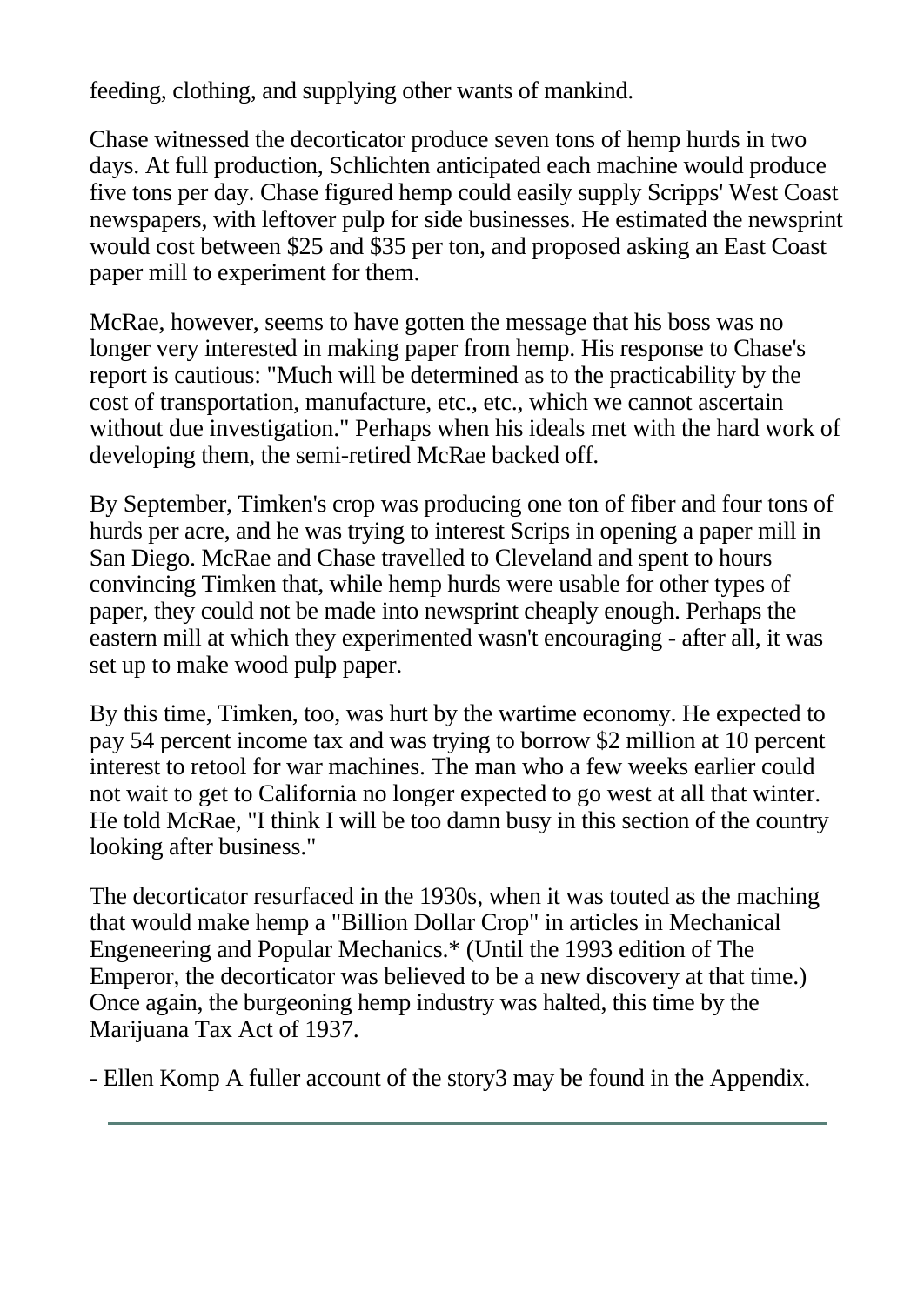## **Footnotes:**

1. World Almanac, 1914, p. 225; 1917.

2. Forty Years in Newspaperdom, Milton McRae, 1924 Brentano's NY

3. Scripps Archives, University of Ohio, Athens, and Ellen Browing Scripps Archives, Denison Library, Claremont College, Claremont, California

#### **Why Not Use Hemp to Reverse the Greenhouse Effect & Save the World?**

In early, 1989, Jack Herer and Maria Farrow put this question to Steve Rawlings, the highest ranking officer in the U.S. Department of Agruculture (who was in charge of reversing the Greenhouse Effect), at the USDA world research facility in Beltsville, Maryland.

First, we introduced ourselves and told him we were writing for Green political party newspapers. Then we asked Rawlings, "If you could have any choice, what would be the ideal way to stop or reverse the Greenhouse Effect?"

He said, "Stop cutting down trees and stop using fossil fuels."

"Well, why don't we?"

"There's no viable substitute for wood for paper, or for fossil fuels."

"Why don't we use an annual plant for paper and for fossil fuels?"

"Well, that would be ideal," he agreed. "Unfortunately, there is nothing you can use that could produce enough materials."

"Well, what would you say if there was such a plant that could substitute for all wood pulp paper, all fossil fuels, would make kmost of our fibers naturally, make everything from dynamite to plastic, grows in all 50 states and that one acre of it would replace 4.1 acres of trees, and that if you used about 6 percent of the U.S. land to raise it as an energy crop - even on our marginal lands, this plant would produce all 75 quadrillion billion BTUs needed to run America each year? Would that help save the planet?

"That would be ideal. But there is no such plant."

"We think there is."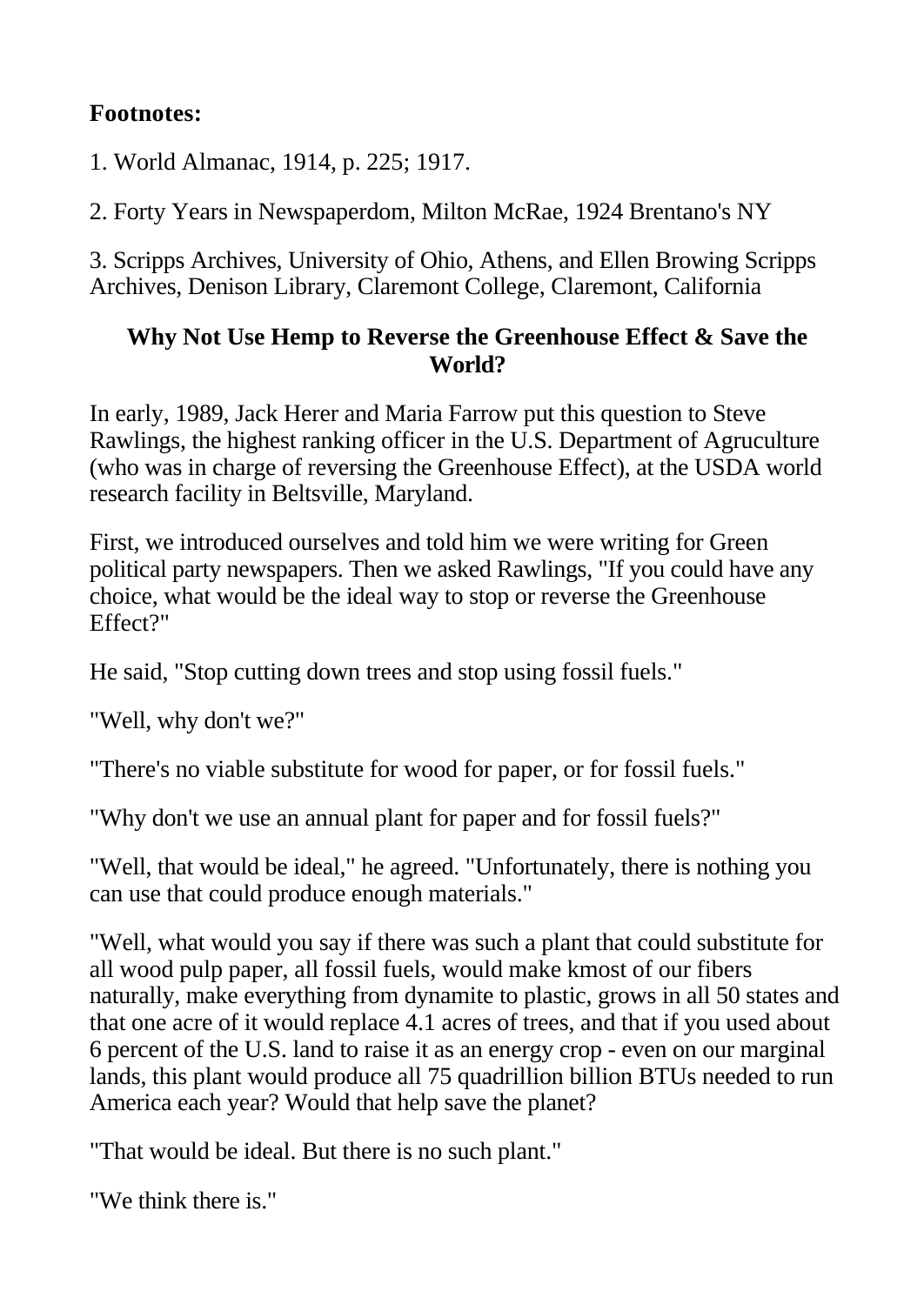"Yeah? What is it?"

"Hemp."

"Hemp! he mused for a moment. "I never would have thought of it. . . You know, I think you're right. Hemp could be the plant that could do it. Wow! That's a great idea!"

We were excited as we outlined this information and delineated the potential of hemp for paper, fiber, fuel, food, paint, etc., and how it could be applied to balance the world's ecosystems and restore the atomosphere's oxygen balance with almost no disruption of the standard of living to which most Americans have become accustomed.

In essence, Rawlings agreed that our information was probably correct and could very well work.

He said, "It's a wonderful idea, and I think it might work. But, of course, you can't use it."

"You're kidding!" we responded. "Why not?"

"Well, Mr. Herer, did you know that hemp is also marijuana?"

"Yes, of course I know, I've been writing about it for about 40 hours a week for the past 17 years."

"Well, you know marijuana's illegal, don't you? You can't use it."

"Not even to save the world?"

"No. It's illegal", he sternly informed me. "You cannot use something illegal."

"Not even to save the world?" we asked, stunned.

"No, not even to save the world. It's illegal. You can't use it. Period."

"Don't get me wrong. It's a great idea," he went on, "but they'll never let you do it."

"Why don't you go ahead and tell the Secretary of Agriculture that a crazy man from California gave you documentation that showed hemp might be able to save the planet and that your first reaction is that he might be right and it needs some serious study. What would he say?"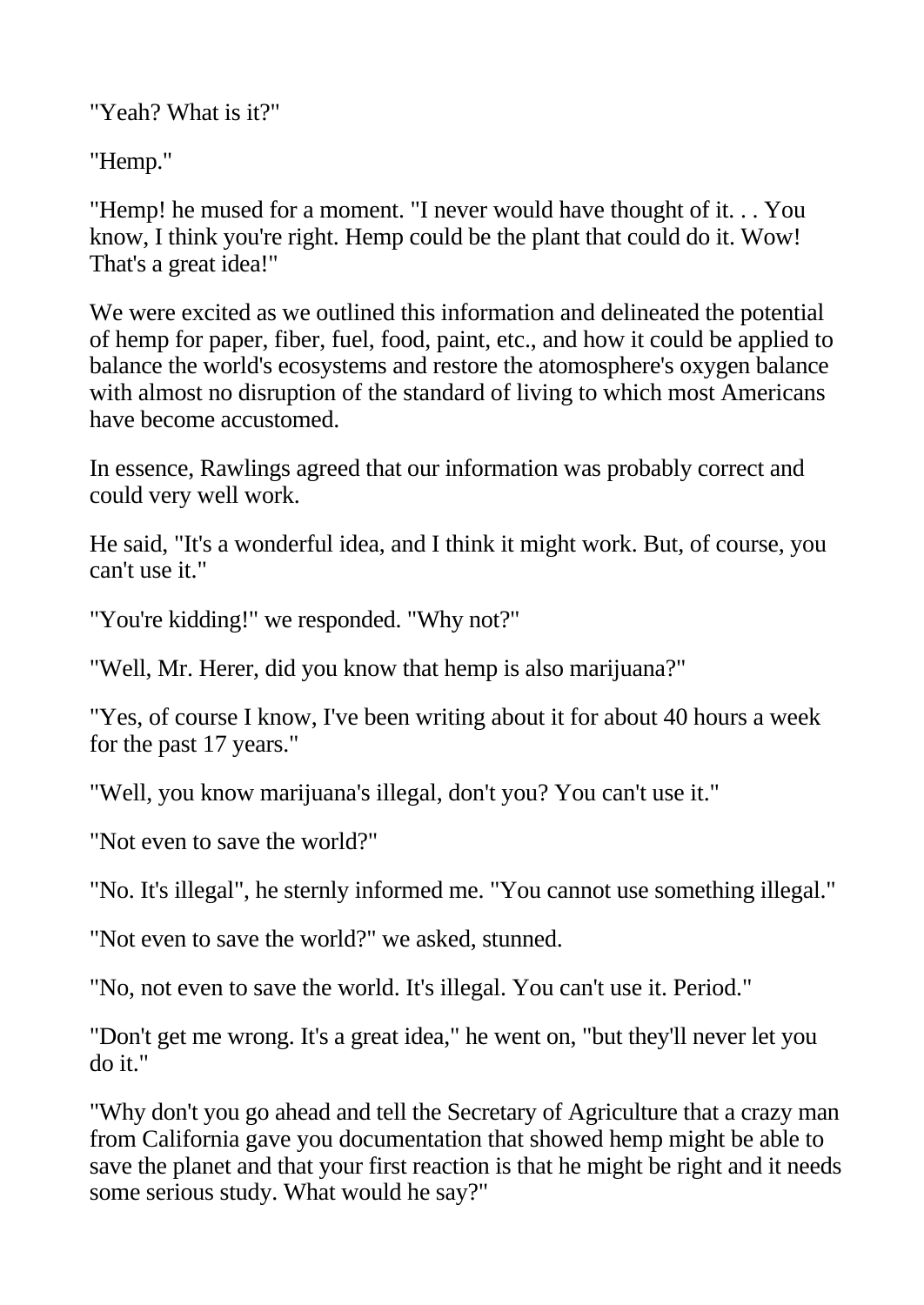"Well, I don't think I'd be here very long after I did that. After all, I'm an officer of the government."

"Well, why not call up the information on your computer at your own USDA library. That's where we got the information in the first place."

He said, "I can't sign out that information."

"Well, why not? We did."

"Mr. Herer, you're a citizen. You can sign out for anything you want. But I am an officer of the Department of Agriculture. Someone's going to want to know why I want all this information. And then I'll be gone.

Finally, we agreed to send him all the information we got from the USDA library, if he would just look at it.

He said he would, but when we called back a month later, he said that he still had not opened the box that we sent him and that he would be sending it back to us unopened because he did not want to be responsible for the information, now that the Bush Administration was replacing him with its own man.

We asked him if he would pass on the information to his successor, and he replied, "Absolutely not."

In May, 1989, we had virtually the same conversation and result with his cohort, Dr. Gary Evans of the U.S. Department of Agriculture and Science, the man in charge of stopping the global warming trend.

In the end, he said, "If you really want to save the planet with hemp, then you [hemp/marijuana activists] would find a way to grow it without the narcotic (sic) top - and then you can use it."

This is the kind of frightened (and frightening) irresponsibility we're up against in our government.

## **Chapter 3**

*February 1938: Popular Mechanics Magazine:* 

## **"NEW BILLION-DOLLAR CROP"**

*February 1928: Mechanical Engineering Magazine:*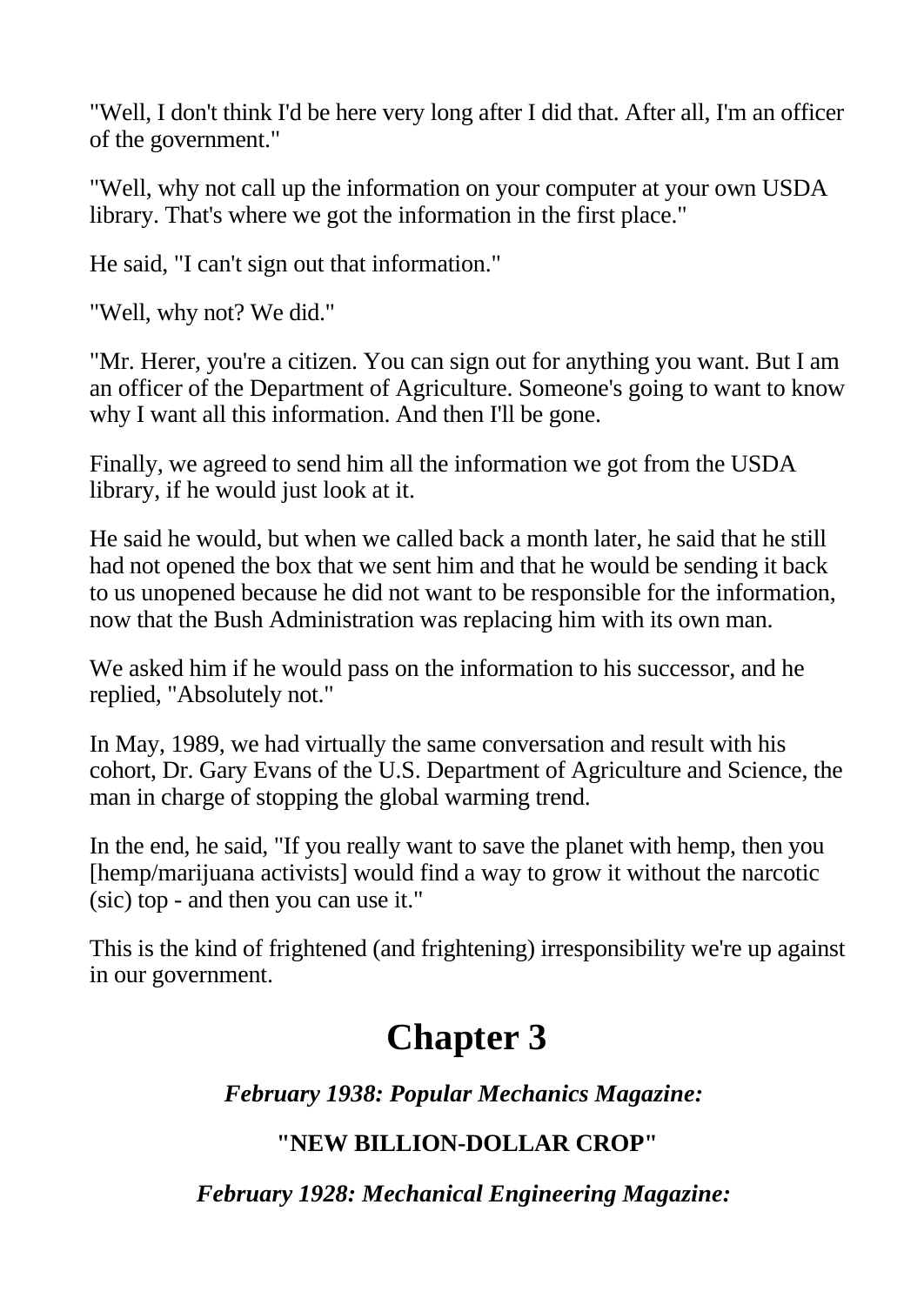#### **"THE MOST PROFITABLE & DESIRABLE CROP THAT CAN BE GROWN"**

Modern technology was about to be applied to hemp production, making it the number one agricultural resource in America. Two of the most respected and influential journals in the nation, Popular Mechanics and Mechanical Engineering, forecast a bright future for American hemp. Thousands of new products creating millions of new jobs would herald the end of the Great Depression. Instead hemp was persecuted, outlawed and forgotten at the bidding of W.R. Hearst, who branded hemp the "Mexican killer weed, marihuana."

As early as 1901 and continuing to 1937, the U.S. Department of Agriculture repeatedly predicted that, once machinery capable of harvesting, stripping and separating the fiber from the pulp was invented or engineered, hemp would again the America's number one farm crop. The introduction of G.W. Schlichten's decorticator in 1917 nearly fulfilled this prophesy. (See pages 13- 15 and Appendix.)

The prediction was reaffirmed in the popular press when Popular Mechanics published its February, 1938 article, "Billion-Dollar Crop."The first reproduction of this article in over 50 years was in the original edition of this book. The article is reproduced here exactly as it was printed in 1938.

Because of the printing schedule and deadline, Popular Mechanics prepared this article in Spring of 1937 when cannabis hemp for fiber, paper, dynamite and oil, was still legal to grow and was, in fact, and incredibly fast-growing industry.

Also reprinted in this chapter is an excerpt from the Mechanical Engineering article about hemp, published the same month. It originated as a paper presented a year earlier at the February 26, 1937 Agricultural Processing Meeting of the American Society of Mechanical Engineers, New Brunswick, New Jersey.

Reports from the USDA during the 1930s, and Congressional testimony in 1937, showed that cultivated hemp acreage had been doubling in size in America almost every year from the time it hit its bottom acreage, 1930 when 1,000 acres were planted in the U.S. - to 1937 - when 14,000 acres were cultivated - with plans to continue to double that acreage annual in the foreseeable future.

As you will see in these articles, the newly mechanized cannabis hemp industry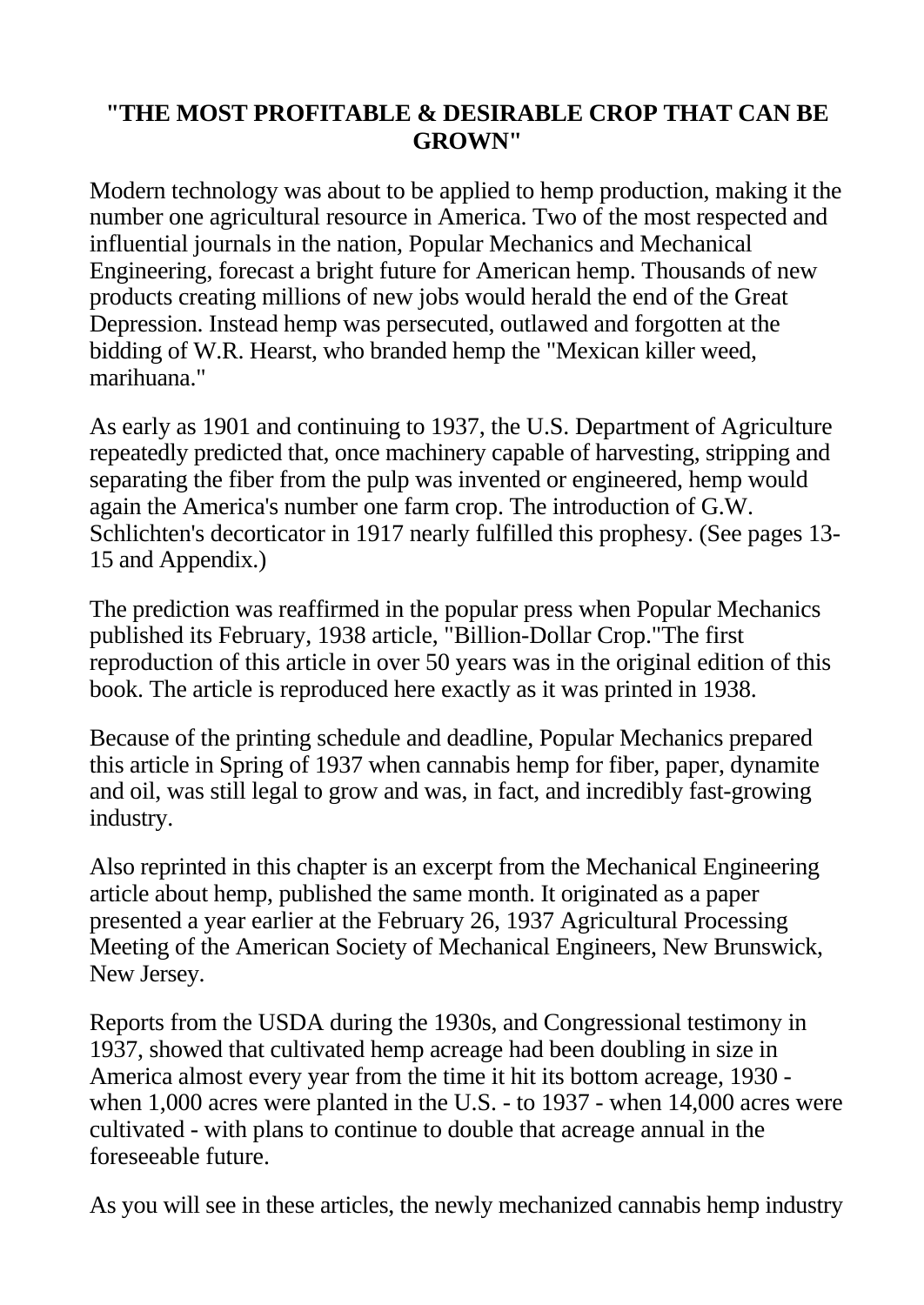was in its infancy, but well on its way to making cannabis America's largest agricultural crop. And, in light of subsequent developments (e.g. biomass energy technology, building materials, etc.), we now know that hemp is the world's most important ecological resource and therefore, potentially our planet's single largest industry.

The Popular Mechanics article was the very first time in American history that the term "billion-dollar"\* was ever applied to any U.S. agricultural crop!

\*Equivalent to \$40-\$80 billion now.

Experts today conservatively estimate that, once fully restored in America, hemp industries will generate \$500 billion to a trillion dollars per year, and will save the planet and civilization from fossil fuels and their derivatives and from deforestation!

If Harry Anslinger, DuPont, Hearst and their paid-for (know it or not, then as now) politicians had not outlawed hemp - under the pretext of marijuana (see Chapter Four, "Last Days of Legal Cannabis") - and suppressed hemp knowledge from our schools, researchers and even scientists; the glowing predictions in these articles would already have come true by now - and more benefits than anyone could then envision - as new technologies and uses continue to develop.

As one colleague so aptly put it: "These articles were the last honest word spoken on hemp's behalf for over 40 years..."

#### **New Billion-Dollar Crop Popular Mechanics, February 1938**

American farmers are promised new cash crop with an annual value of several hundred million dollars, all because a machine has been invented which solves a problem more than 6,000 years old. It is hemp, a crop that will not compete with other American products. Instead, it will displace imports of raw material and manufactured products produced by underpaid coolie and peasant labor and it will provide thousands of jobs for American workers throughout the land. The machine which makes this possible is designed for removing the fiber-bearing cortex from the rest of the stalk, making hemp fiber available for use without a prohibitive amount of human labor. Hemp is the standard fiber of the world. It has great tensile strength and durability. It is used to produce more than 5,000 textile products, ranging from rope to fine laces, and the woody "hurds" remaining after the fiber has been removed contains more than seventy-seven per cent cellulose, and can be used to produce more than 25,000 produces, ranging from dynamite to Cellophane.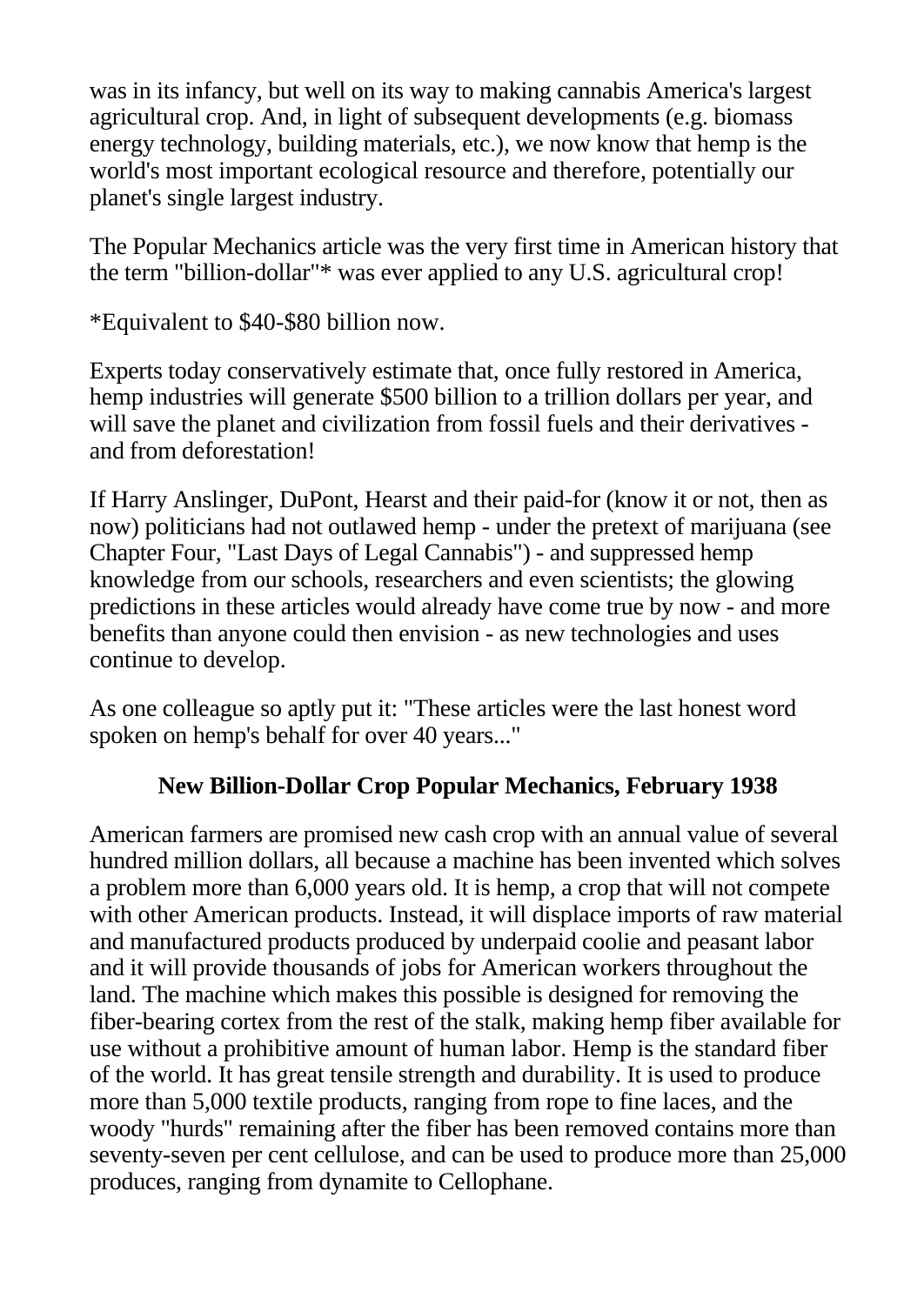Machines now in service in Texas, Illinois, Minnesota and other states are producing fiber at a manufacturing cost of half a cent a pound, and are finding a profitable market for the rest of the stalk. Machine operators are making a good profit in competition with coolie-produced foreign fiber while paying farmers fifteen dollars a tone for hemp as it comes from the field.

From the farmers' point of view, hemp is an easy crop to grow and will yield from three to six tons per acre on any land that will grow corn, wheat, or oats. It has a short growing season, so that it can be planted after other crops are in. It can be grown in any state of the union. The long roots penetrate and break the soil to leave it in perfect condition for the next year's crop. The dense shock of leaves, eight to twelve feet about the ground, chokes out weeds. Two successive crops are enough to reclaim land that has been abandoned because of Canadian thistles or quack grass.

Under old methods, hemp was cut and allowed to lie in the fields for weeks until it "retted" enough so the fibers could be pulled off by hand. Retting is simply rotting as a result of dew, rain and bacterial action. Machines were developed to separate the fibers mechanically after retting was complete, but the cost was high, the loss of fiber great, and the quality of fiber comparatively low. With the new machine, known as a decorticator, hemp is cut with a slightly modified grain binder. It is delivered to the machine where an automatic chain conveyer feeds it to the breaking arms at the rate of two or three tons per hour. The hurds are broken into fine pieces which drop into the hopper, from where they are delivered by blower to a baler or to truck or freight car for loose shipment. The fiber comes from the other end of the machine, ready for baling.

From this point on almost anything can happen. The raw fiber can be used to produce strong twine or rope, woven into burlap, used for carpet warp or linoleum backing or it may be bleached and refined, with resinous by-products of high commercial value. It can, in fact, be used to replace the foreign fibers which now flood our markets.

Thousands of tons of hemp hurds are used every year by one large powder company for the manufacturer of dynamite and TNT. A large paper company, which has been paying more than a million dollars a year in duties on foreignmade cigarette papers, now is manufacturing these papers from American hemp grown in Minnesota. A new factory in Illinois is producing fine bond papers from hemp. The natural materials in hemp make it an economical source of pulp for any grade of paper manufactured, and the high percentage of alpha cellulose promises an unlimited supply of raw material for the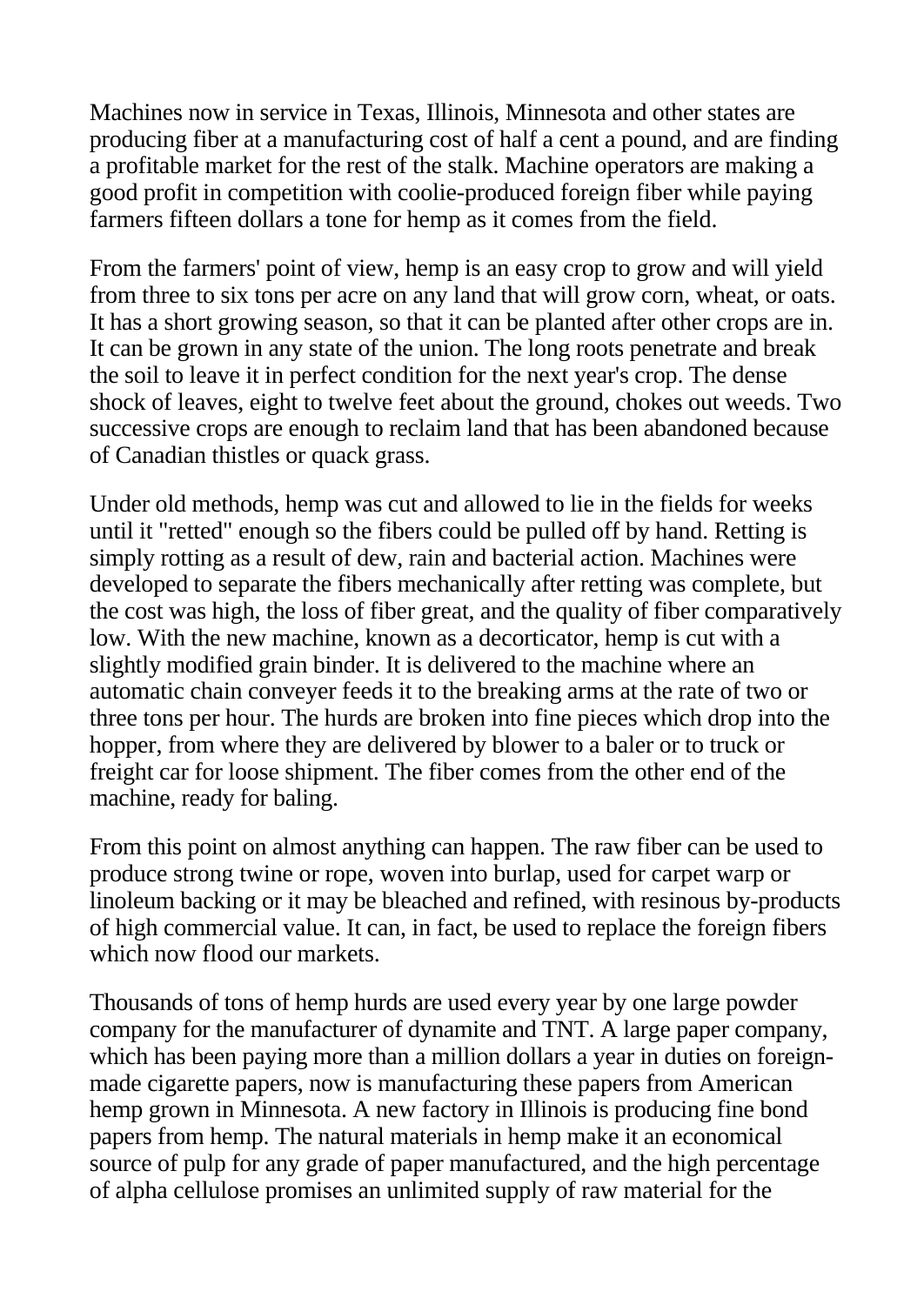thousands of cellulose products our chemists have developed.

It is generally believed that all linen is produced from flax. Actually, the majority comes from hemp - authorities estimate that more than half of our imported linen fabrics are manufactured from hemp fiber. Another misconception is that burlap is made from hemp. Actually, its source is usually jute, and practically all of the burlap we use is woven by laborers in India who receive only four cents a day. Binder twine is usually made from sisal which comes from Yucatan and East Africa.

All of these products, now imported, can be produced from home-grown hemp. Fish nets, bow strings, canvas, strong rope, overalls, damask tablecloths, fine linen garments, towels, bed linen and thousands of other everyday items can be grown on American farms. Our imports of foreign fabrics and fibers average about \$200,000,000 per year; in raw fibers alone we imported over \$50,000,000 in the first six months of 1937. All of this income can be made available for Americans.

The paper industry offers even greater possibilities. As an industry it amounts to over \$1,000,000,000 a year, and of that eighty per cent is imported. But hemp will produce every grade of paper, and government figures estimate that 10,000 acres devoted to hemp will produce as much paper as 40,000 acres of average pulp land.

One obstacle in the onward march of hemp is the reluctance of farmers to try new crops. The problem is complicated by the need for proper equipment a reasonable distance from the farm. The machine cannot be operated profitably unless there is enough acreage within driving range and farmers cannot find a profitable market unless there is machinery to handle the crop. Another obstacle is that the blossom of the female hemp plant contains marijuana, a narcotic, and it is impossible to grow hemp without producing the blossom. Federal regulations now being drawn up require registration of hemp growers, and tentative proposals for preventing narcotic production are rather stringent.

However, the connection of hemp as a crop and marijuana seems to be exaggerated. The drug is usually produced from wild hemp or locoweed which can be found on vacant lots and along railroad tracks in every state. If federal regulations can be drawn to protect the public without preventing the legitimate culture of hemp, this new crop can add immeasurably to American agriculture and industry.

## **The Most Profitable and Desirable Crop Than Can be Grown**

**Mechanical Engineering, February 26, 1937**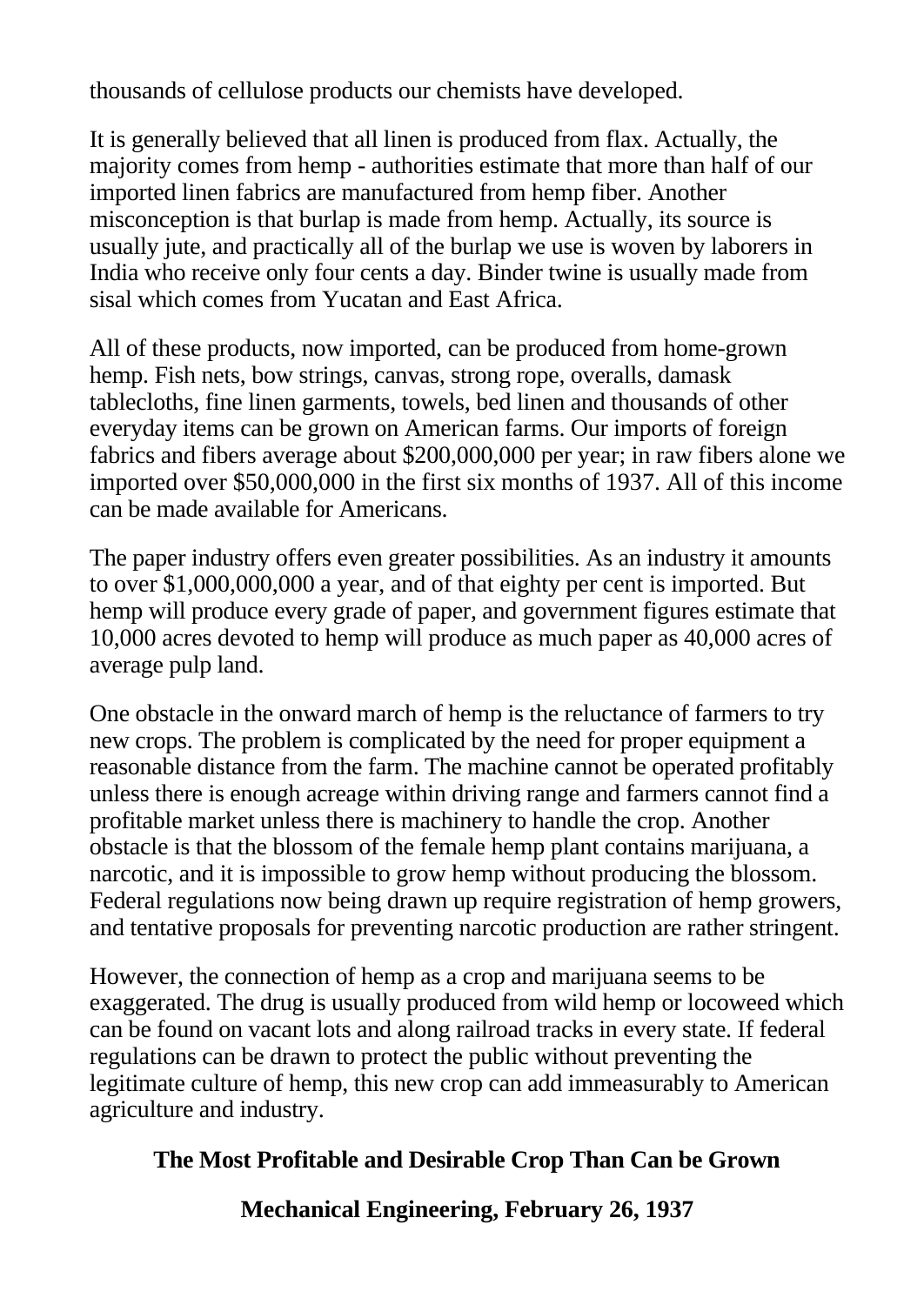"Flax and Hemp: From the Seed to the Loom" was published in the February 1938 issue of Mechanical Engineering magazine. It was originally presented at the Agricultural Processing Meeting of the American Society of Mechanical Engineers in New Brunswick, NY of February 26, 1937 by the Process Industries Division.

## **Flax and Hemp:From the Seed to the Loom**

## **By George A. Lower**

This country imports practically all of its fibers except cotton. The Whitney gin, combined with improved spinning methods, enabled this country to produce cotton goods so far below the cost of linen that linen manufacture practically ceased in the United States. We cannot produce our fibers at less cost than can other farmers of the world.Aside from the higher cost of labor, we do not get as large production. For instance, Yugoslavia, which has the greatest fiber production per are in Europe, recently had a yield of 883 lbs. Comparable figures for other countries are Argentina, 749 lbs.; Egypt 616 lbs.; and India, 393 lbs.; while the average yield in this country is 383 lbs.

To meet world competition profitably, we must improve our methods all the way from the field to the loom.

Flax is still pulled up by the roots, retted in a pond, dried in the sun, broken until the fibers separate from the wood, then spun, and finally bleached with lye from wood ashes, potash from burned seaweed, or lime. Improvements in tilling, planting, and harvesting mechanisms have materially helped the large farmers and, to a certain degree, the smaller ones, but the processes from the crop to the yarn are crude, wasteful and land injurious. Hemp, the strongest of the vegetable fibers, gives the greatest production per acre and requires the least attention. It not only requires no weeding, but also kills off all the weeds and leaves the soil in splendid condition for the following crop. This, irrespective of its own monetary value, makes it a desirable crop to grow.

In climate and cultivation, its requisites are similar to flax and, like flax, should be harvested before it is too ripe. The best time is when the lower leaves on the stalk wither and the flowers shed their pollen.

Like flax, the fibers run out where leaf stems are on the stalks and are made up of laminated fibers that are held together by pectose gums. When chemically treated like flax, hemp yields a beautiful fiber so closely resembling flax that a high-power microscope is needed to tell the difference - and only then because in hemp, some of the ends are split. Wetting a few strands of fiber and holding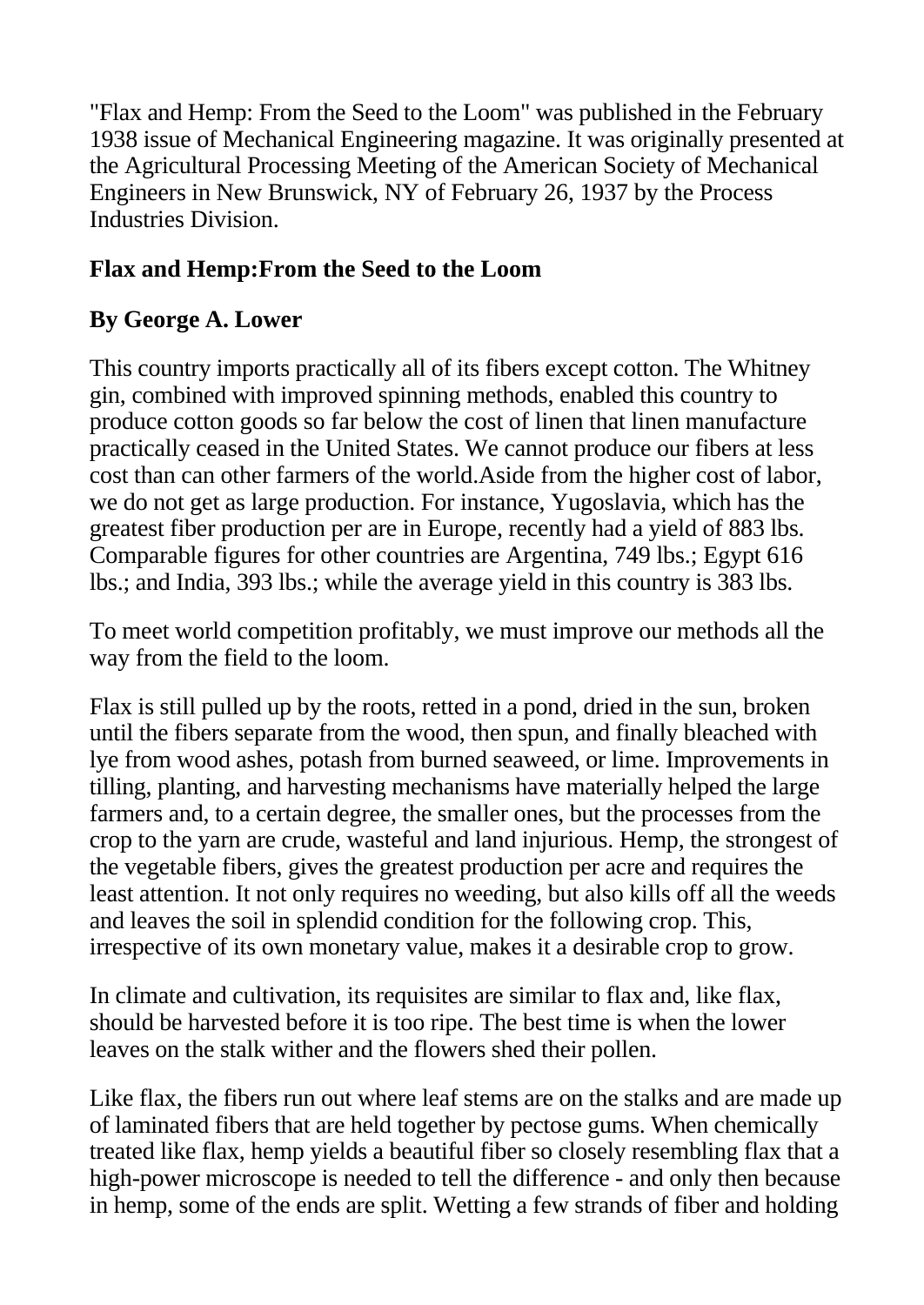them suspended will definitely identify the two because, upon drying, flax will be found to turn to the right or clockwise, and hemp to the left or counterclockwise.

Before [World War I], Russia produced 400,000 tons of hemp, all of which is still hand-broken and hand-scutched. They now produce half that quantity and use most of it themselves, as also does Italy from whom we had large importations.

In this country, hemp, when planted one bu. per acre, yields about three tons of dry straw per acre. From 15 to 20 percent of this is fiber, and 80 to 85 percent is woody material. The rapidly growing market for cellulose and wood flower for plastics gives good reason to believe that this hitherto wasted material may prove sufficiently profitable to pay for the crop, leaving the cost of the fiber sufficiently low to compete with 500,000 tons of hard fiber now imported annually.

Hemp being from two to three times as strong as any of the hard fibers, much less weight is required to give the same yardage. For instance, sisal binder twine of 40-lb. tensile strength runs 450 ft. to the lb. A better twine made of hemp would run 1280 ft. to the lb. Hemp is not subject to as many kinds of deterioration as are the tropical fibers, and none of them lasts as long in either fresh or salt water.

While the theory in the past has been that straw should be cut when the pollen starts to fly, some of the best fiber handled by Minnesota hemp people was heavy with seed. This point should be proved as soon as possible by planting a few acres and then harvesting the first quarter when the pollen is flying, the second and third a week or 10 days apart, and the last when the seed is fully matured. These four lots should be kept separate and scutched and processed separately to detect any difference in the quality and quantity of the fiber and seed.

Several types of machine are available in this country for harvesting hemp. One of these was brought out several years ago by the International Harvester Company. Recently, growers of hemp in the Middle West have rebuilt regular grain binders for this work. This rebuilding is not particularly expensive and the machines are reported to give satisfactory service.

Degumming of hemp is analogous to the treatment given flax. The shards probably offer slightly more resistance to digestion. On the other hand, they break down readily upon completion of the digestion process. And excellent fiber can, therefore, be obtained from hemp also. Hemp, when treated by a known chemical process, can be spun on cotton, wool, and worsted machinery,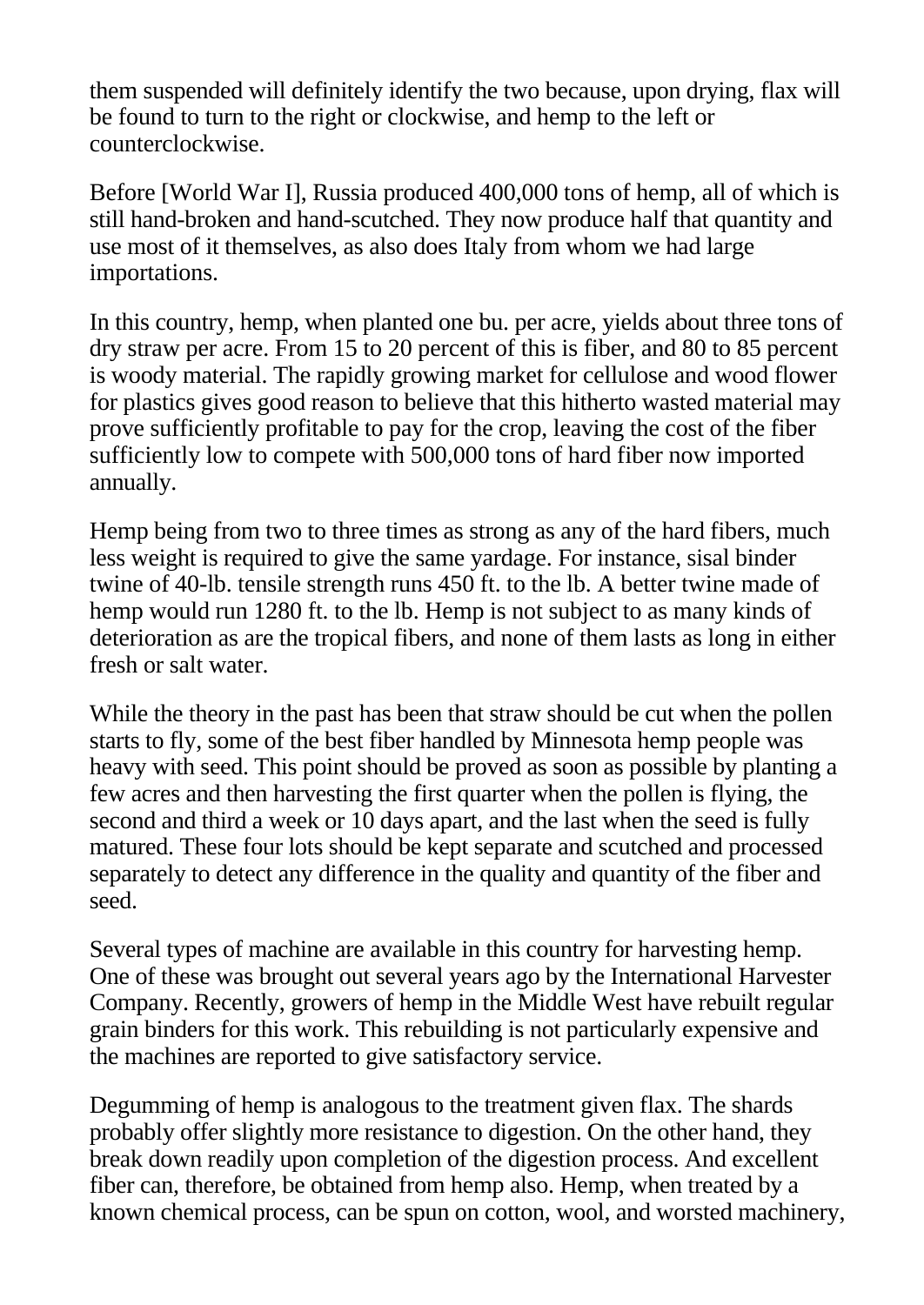and has as much absorbency and wearing quality as linen.

Several types of machines for scutching the hemp stalks are also on the market. Scutch mills formerly operating in Illinois and Wisconsin used the system that consisted of a set of eight pairs of fluted rollers, through which the dried straw was passed to break up the woody portion. From there, the fiber with adhering shards - or hurds, as they are called - was transferred by an operator to an endless chain conveyer. This carries the fiber past two revolving single drums in tandem, all having beating blades on their periphery, which beat off most of the hurds as well as the fibers that do not run the full length of the stalks. The proportion of line fiber to tow is 50% each. Tow or short tangled fibers then goes to a vibrating cleaner that shakes out some of the hurds. In Minnesota and Illinois, another type has been tried out. This machine consists of a feeding table upon which the stalks are placed horizontally. Conveyor chains carry the stalks along until they are grasped by a clamping chain that grips them and carries them through half of the machine.

A pair of intermeshing lawnmower-type beaters are placed at a 45-degree angle to the feeding chain and break the hemp stalks over the sharp edge of a steel plate, the object being to break the woody portion of the straw and whip the hurds from the fiber. On the other side and slightly beyond the first set of lawnmower beaters is another set, which is placed 90-degrees from the first pair and whips out the hurds.

The first clamping chain transfers the stalks to another to scutch the fiber that was under the clamp at the beginning. Unfortunately, this type of scutcher makes even more tow than the so-called Wisconsin type. This tow is difficult to reclean because the hurds are broken into long slivers that tenaciously adhere to the fiber.

Another type passes the stalks through a series of graduated fluted rollers. This breaks up the woody portion into hurds about 3/4 inch long, and the fiber then passes on through a series of reciprocating slotted plates working between stationary slotted plates.

Adhering hurds are removed from the fiber which continues on a conveyer to the baling press. Because no beating of the fiber against the grain occurs, this type of scutcher make only line fiber. This is then processed by the same methods as those for flax.

Paint and lacquer manufacturers are interested in hempseed oil which is a good drying agent. When markets have been developed for the products now being wasted, seed and hurds, hemp will prove, both for the farmer and the public, the most profitable and desirable crop that can be grown, and one that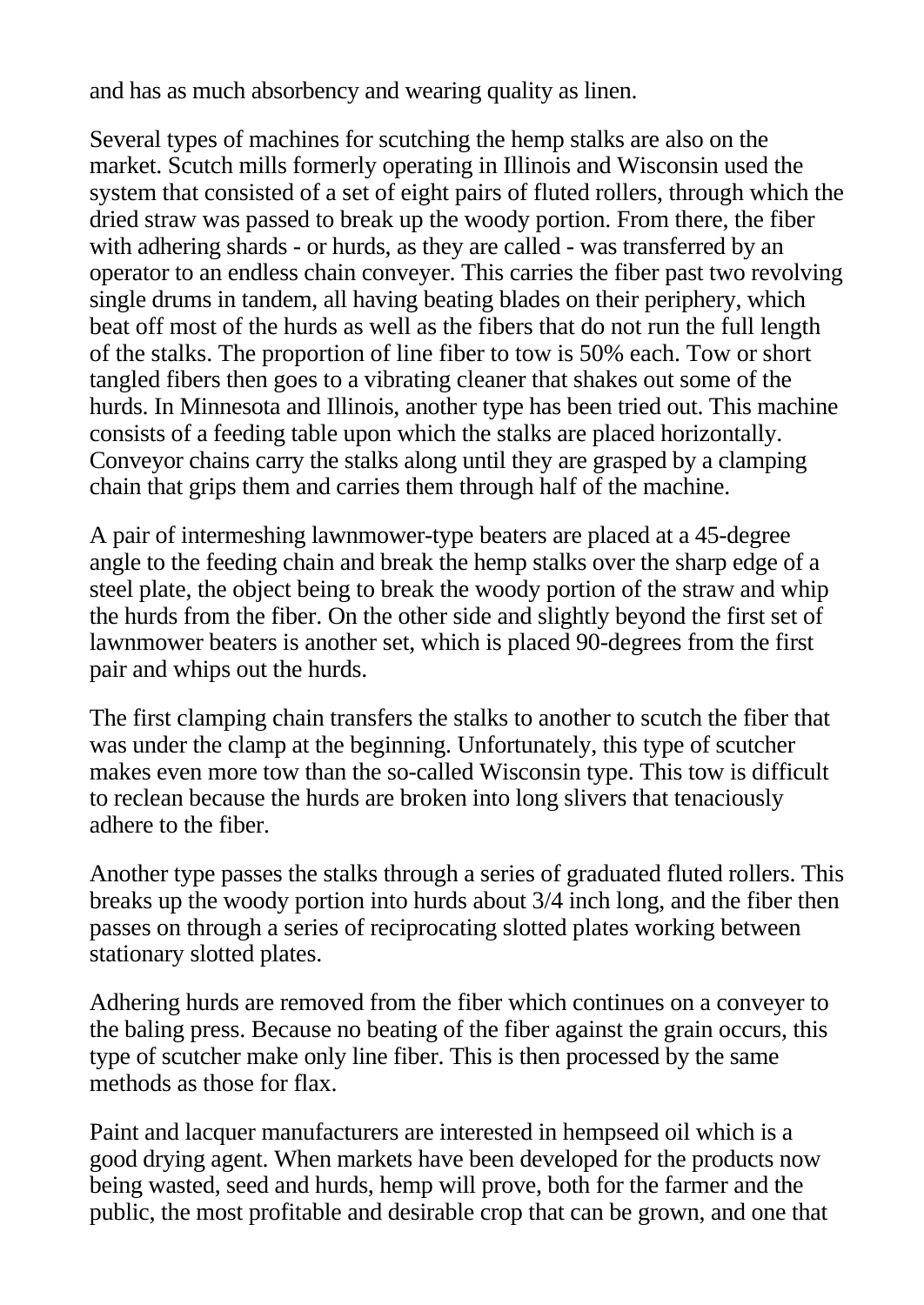can make American mills independent of importations.

Recent floods and dust storms have given warnings against the destruction of timber. Possibly, the hitherto waste products of flax and hemp may yet meet a good part of that need, especially in the plastic field which is growing be leaps and bounds.

## **Chapter 4**

## **The Last Days of Legal Cannabis**

As you now know, the industrial revolution of the 19th Century was a setback for hemp in world commerce, due to the lack of mechanized harvesting and breaking technology needed for mass production. But this natural resource was far too valuable to be relegated to the back burner of history for very long.

By 1916, USDA Bulletin 404 predicted that a decorticating and harvesting machine would be developed, and hemp would again be America's largest agricultural industry. In 1938, magazines such as Popular Mechanics, and Mechanical Engineering introduced a new generation of investors to fully operational hemp decorticating devices; bringing us to this next bit of history. Because of this machine, both indicated that hemp would soon be America's number-one crop!

## **Breakthrough in Papermaking**

If hemp were legally cultivated using 20th Century technology, it would be the single largest agricultural crop in the United States and world today!

(Popular Mechanics February 1938; Mechanical Engineering, February, 1938; U.S. Department of Agriculture Reports 1903, 1910, 1913.)

In fact, when the preceding two articles were prepared early in 1937, hemp was still legal to grow. And these who predicted billions of dollars in new cannabis businesses did not consider income from medicines, energy (fuel) and food, which would now add another trillion dollars or more annually to our coming "natural" economy (compared to our synthetic, environmentally troubled economy). Relaxational smoking would add only a relatively minor amount to this figure.

The most important reason that the 1938 magazine articles projected billions in new income was hemp for "pulp paper" (as opposed to fiber or rag paper). Other reasons were for its fiber, seed and many other pulp uses.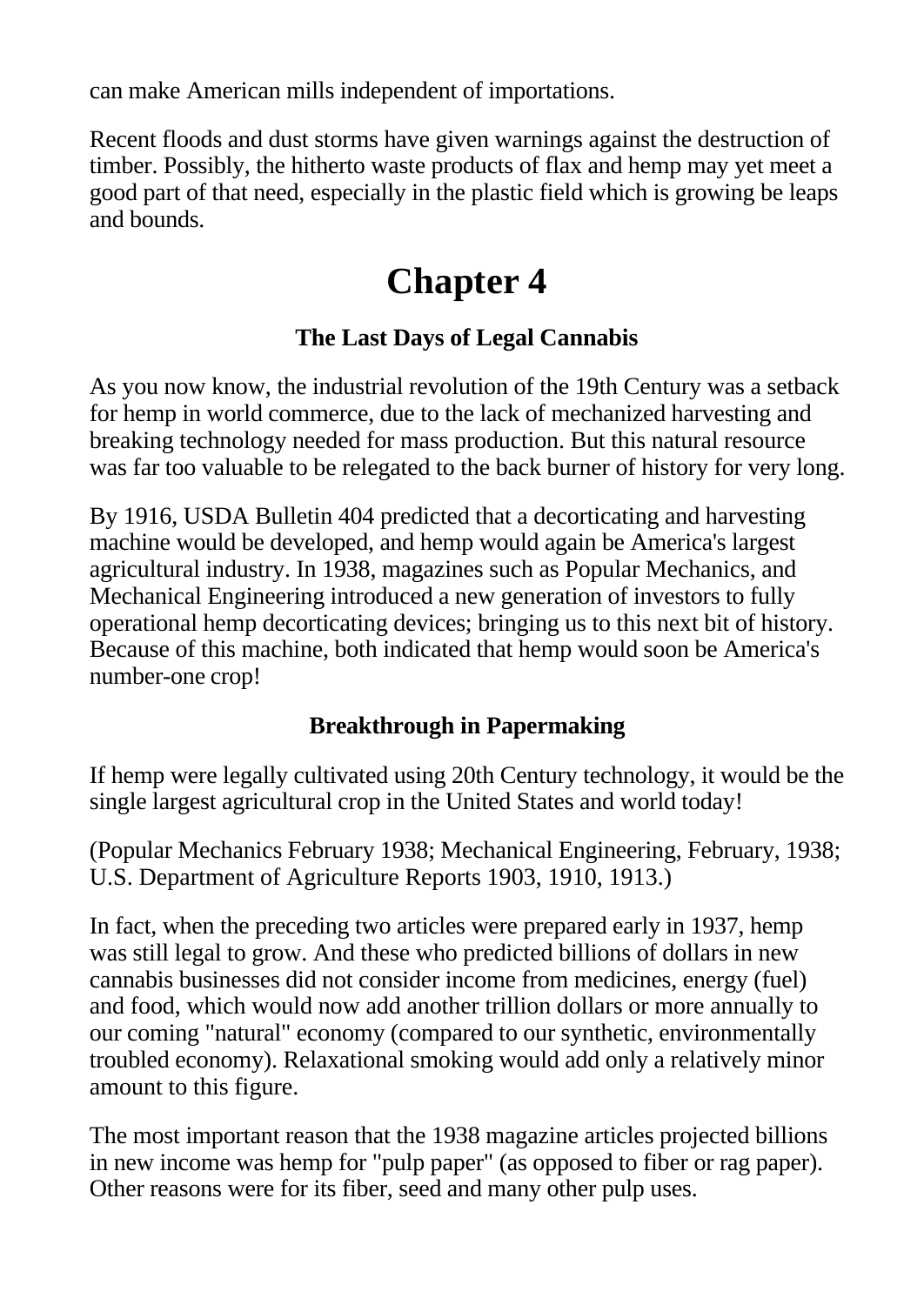This remarkable new hemp pulp technology for papermaking was invented in 1916 by our own U.S. Department of Agriculture chief scientists, botanist Lyster Dewey and chemist Jason Merrill.

This technology, coupled with the breakthrough of G.W.Schlichten's decorticating machine, patented in 1917, made hemp a viable paper source at less than half the cost of tree-pulp paper. The new harvesting machinery, along with Schlichten's machine, brought the processing of hemp down from 200 to 300 man-hours per acre to just a couple of hours.\* Twenty years later, advancing technology and the building of new access roads made hemp even more valuable. Unfortunately, by then, opposition forces had gathered steam and acted quickly to suppress hemp cultivation.

\*See Appendix I.

## **A Plan to Save Our Forests**

Some cannabis plant strains regularly reach tree-like heights of 20 feet or more in one growing season.

The new paper making process used hemp "hurds" - 77 percent of the hemp stalk's weight - which was then a wasted by-product of the fiber stripping process.

In 1916, USDA Bulletin No. 404 reported that one acre of cannabis hemp, in annual rotation over a 20-year period, would produce as much pulp for paper as 4.1 acres of trees being cut down over the same 20-year period. This process would use only 1/7 to 1/4 as much polluting sulfur-based acid chemicals to break down the glue-like lignin that binds the fibers of the pulp, or even none at all using soda ash. All this lignin must be broken down to make pulp. Hemp pulp is only 4-10 percent lignin, while trees are 18-30 percent lignin. The problem of dioxin contamination of rivers is avoided in the hemp papermaking process, which does not need to use chlorine bleach (as the wood pulp papermaking process requires), but instead substitutes safer hydrogen peroxide in the bleaching process.

Thus, hemp provides four times as much pulp with at lest four to seven times less pollution.

As we have seen, this hemp pulp paper potential depended on the invention and the engineering of new machines for stripping the hemp by modern technology. This would also lower demand for lumber and reduce the cost of housing while at the same time helping re-oxygenate the planet.1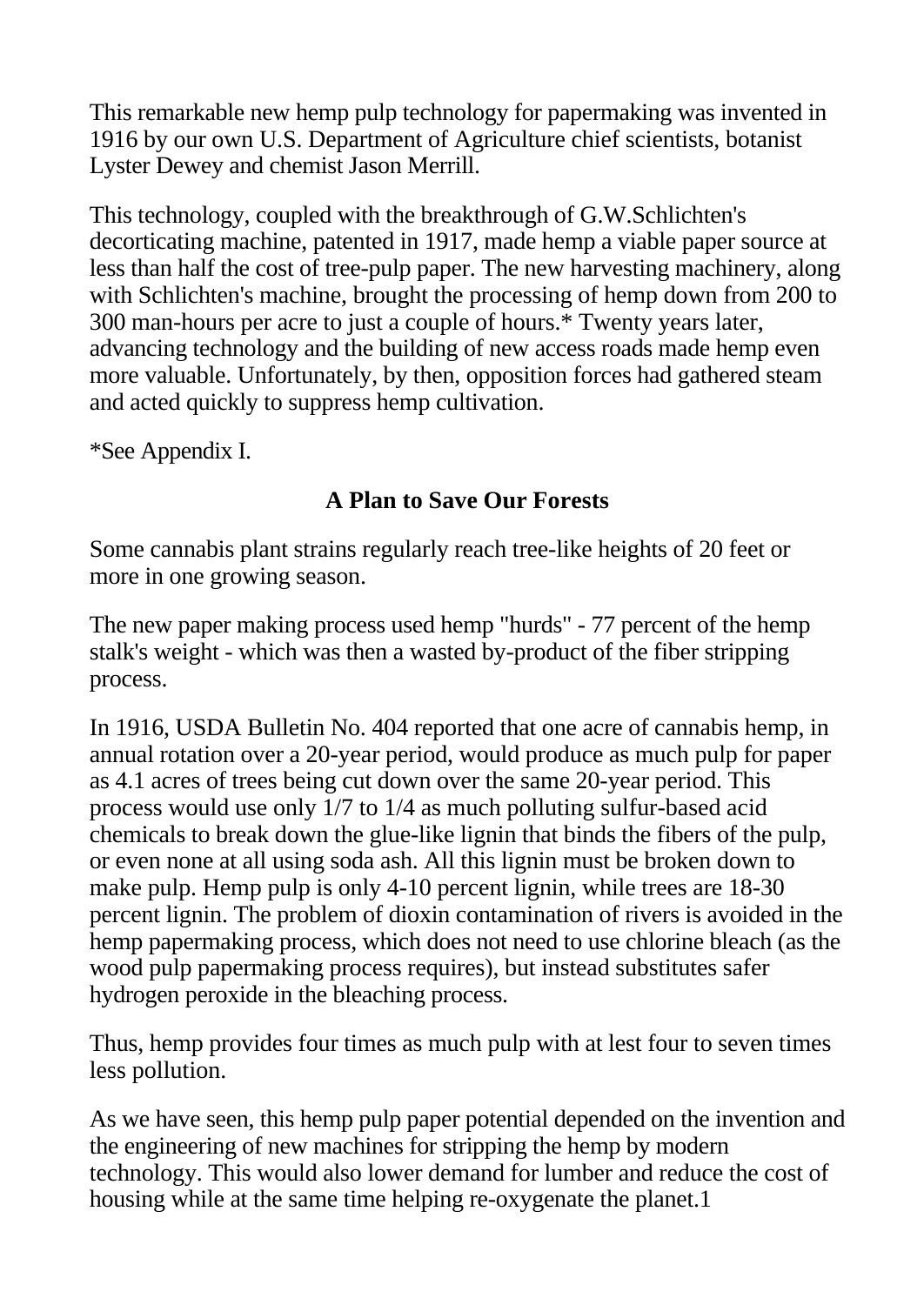As an example: If the new (1916) hemp pulp paper process were in use legally today, it would soon replace about 70 percent of all wood pulp paper, including computer, printout paper, corrugated boxes and paper bags.

Pulp paper made from 60-100 percent hemp hurds is stronger and more flexible than paper made from wood pulp. Making paper from wood pulp damages the environment. Hemp papermaking does not.

(Dewey & Merrill, Bulletin #404, USDA, 1916; New Scientist, 1980; Kimberly Clark production from its giant French hemp-fiber paper subsidiary De Mauduit, 1937 through 1984.)

## **Conservation & Source Reduction**

Reduction of the source of pollution, usually from manufacturing with petrochemicals or their derivatives, is a cost-cutting waste control method often called for by environmentalists.

Whether the source of pollution is CFCs (chlorofluorocarbons) from refrigeration, spray cans, computers, tritium and plutonium produced for military uses, or the sulfuric acids used by papermakers, the goal is reducing the source of pollution.

In the supermarket when you are asked to choose paper or plastic for your bags, you are faced with an environmental dilemma; paper from trees that were cut, or plastic bags made from fossil fuel and chemicals could choose a biodegradable, durable paper from an annually renewable source - the cannabis hemp plant.

The environmental advantages of harvesting hemp annually - leaving the trees in the ground! - for papermaking, and for replacing fossil fuels as an energy source, have become crucial for the source reduction of pollution.

## **A Conspiracy to Wipe Out the Natural Competition**

In the mid-1930s, when the new mechanical hemp fiber stripping machines and machines to conserve hemp's high-cellulose pulp finally became state-ofthe-art, available and affordable, the enormous timber acreage and businesses of the Hearst Paper Manufacturing Division, Kimberly Clark (USA), St. Regis - and virtually all other timber, paper and large newspaper holding companies stood to lose billions of dollars and perhaps go bankrupt.

Coincidentally, in 1937, DuPont had just patented processes for making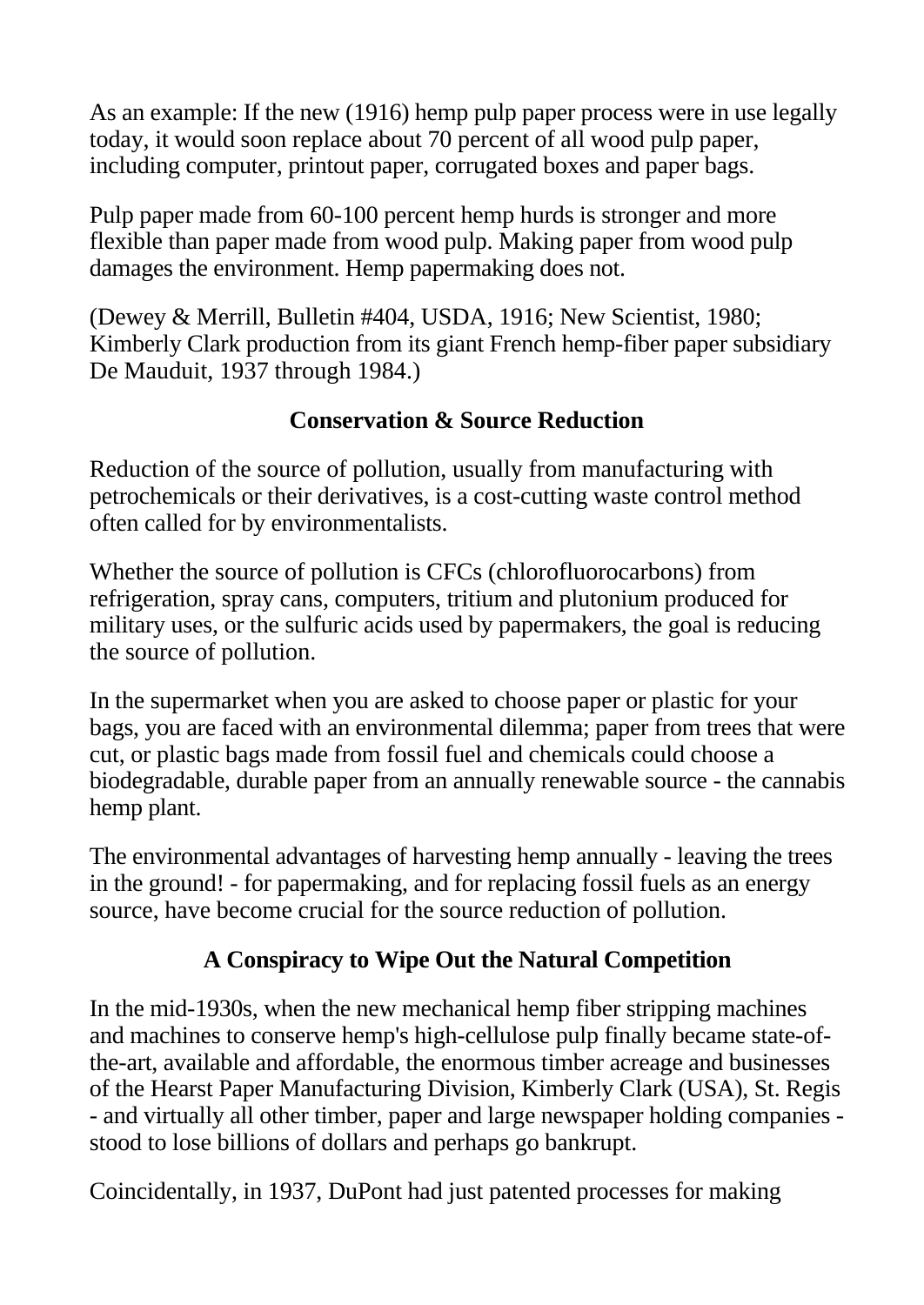plastics from oil and coal, as well as a new sulfate/sulfite process for making paper from wood pulp. According to DuPont's own corporate records and historians,\* these processes accounted for over 80 percent of all the company's railroad carloadings over the next 60 years into the 1990s.

#### *\*Author's research and communications with DuPont, 1985-1996.*

If hemp had not been made illegal, 80 percent of DuPont's business would never have materialized and the great majority of the pollution which has poisoned our Northwestern and Southeastern rivers would not have occurred.

In an open marketplace, hemp would have saved the majority of America's vital family farms and would probably have boosted their numbers, despite the Great Depression of the 1930s.

But competing against environmentally-sane hemp paper and natural plastic technology would have jeopardized the lucrative financial schemes of Hearst, DuPont and DuPont's chief financial backer, Andrew Mellon of the Mellon Bank of Pittsburgh.

#### **"Social Reorganization"**

A series of secret meetings were held.

In 1931, Mellon, in his role as Hoover's Secretary of the Treasury, appointed his future nephew-in-law, Harry J. Anslinger, to be head of the newly reorganized Federal Bureau of Narcotics and Dangerous Drugs (FBNDD), a post he held for the next 31 years.

These industrial barons and financiers knew that machinery to cut, bale, decorticate (separate the fiber from the high-cellulose hurd), and process hemp into paper or plastics was becoming available in the mid-1930s. Cannabis hemp would have to go.

In DuPont's 1937 Annual Report to its stockholders, the company strongly urged continued investment in its new, but not readily accepted, petrochemical synthetic products. DuPont was anticipating "radical changes" from "the revenue raising power of government. . . converted into an instrument for forcing acceptance of sudden new ideas of industrial and social reorganization."\*

\*(DuPont Company, annual report, 1937, our emphasis added.)

In the Marijuana Conviction (University of Virginia Press, 1974), Richard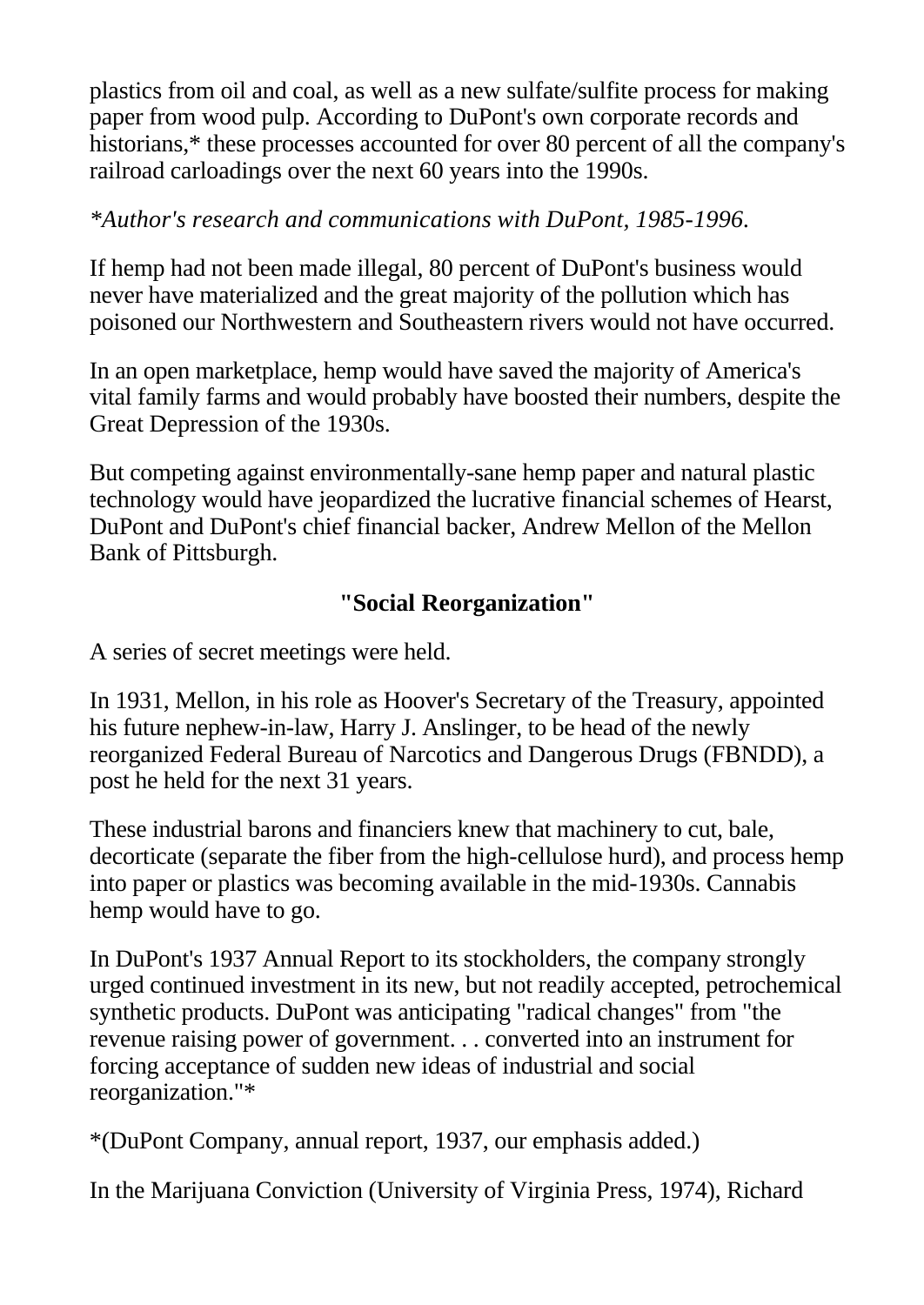Bonnie and Charles Whitebread II detailed this process:

"By the fall of 1936, Herman Oliphant (general counsel to the Treasury Department) had decided to employ the taxing power [of the federal government], but in a statute modeled after the National Firearms Act and wholly unrelated to the 1914 Harrison [narcotics] Act. Oliphant himself was in charge of preparing the bill. Anslinger directed his army to turn its campaign toward Washington.

"The key departure of the marijuana tax scheme from that of the Harrison Act is the notion of the prohibitive tax. Under the Harrison Act, a non-medical user could not legitimately buy or possess narcotics. To the dissenters in the Supreme Court decisions upholding the act, this clearly demonstrated that Congress' motive was to prohibit conduct rather than raise revenue. So in the National Firearms Act, designed to prohibit traffic in machine guns, Congress 'permitted' anyone to buy a machine gun, but required him to pay a \$200 transfer tax\* and carry out the purchase on an order form.

"The Firearms Act, passed in June 1934, was the first act to hide Congress' motives behind a prohibitive tax. The Supreme Court unanimously upheld the anti-machine gun law on March 29, 1937. Oliphant had undoubtedly been awaiting the Court's decision, and the Treasury Department introduced its marihuana tax bill two weeks later, April 14, 1937."

Thus, DuPont's\*\* decision to invest in new technologies based on "forcing acceptance of sudden new ideas of industrial and social reorganization" makes sense.

*\* About \$5,000 in 1998 dollars.* 

*\*\* It's interesting to note that on April 29, 1937, two weeks after the Marihuana Tax Act was introduced, DuPont's foremost scientist, Wallace Hume Carothers, the inventor of nylon for DuPont, the world's number one organic chemist, committed suicide by drinking cyanide. Carothers was dead at age 41. . .* 

## **A Question of Motive**

DuPont's plans were alluded to during the 1937 Senate hearings by Matt Rens, of Rens Hemp Company:

Mr. Rens: Such a tax would put all small producers out of the business of growing hemp, and the proportion of small producers is considerable. . . The real purpose of this bill is not to raise money, is it?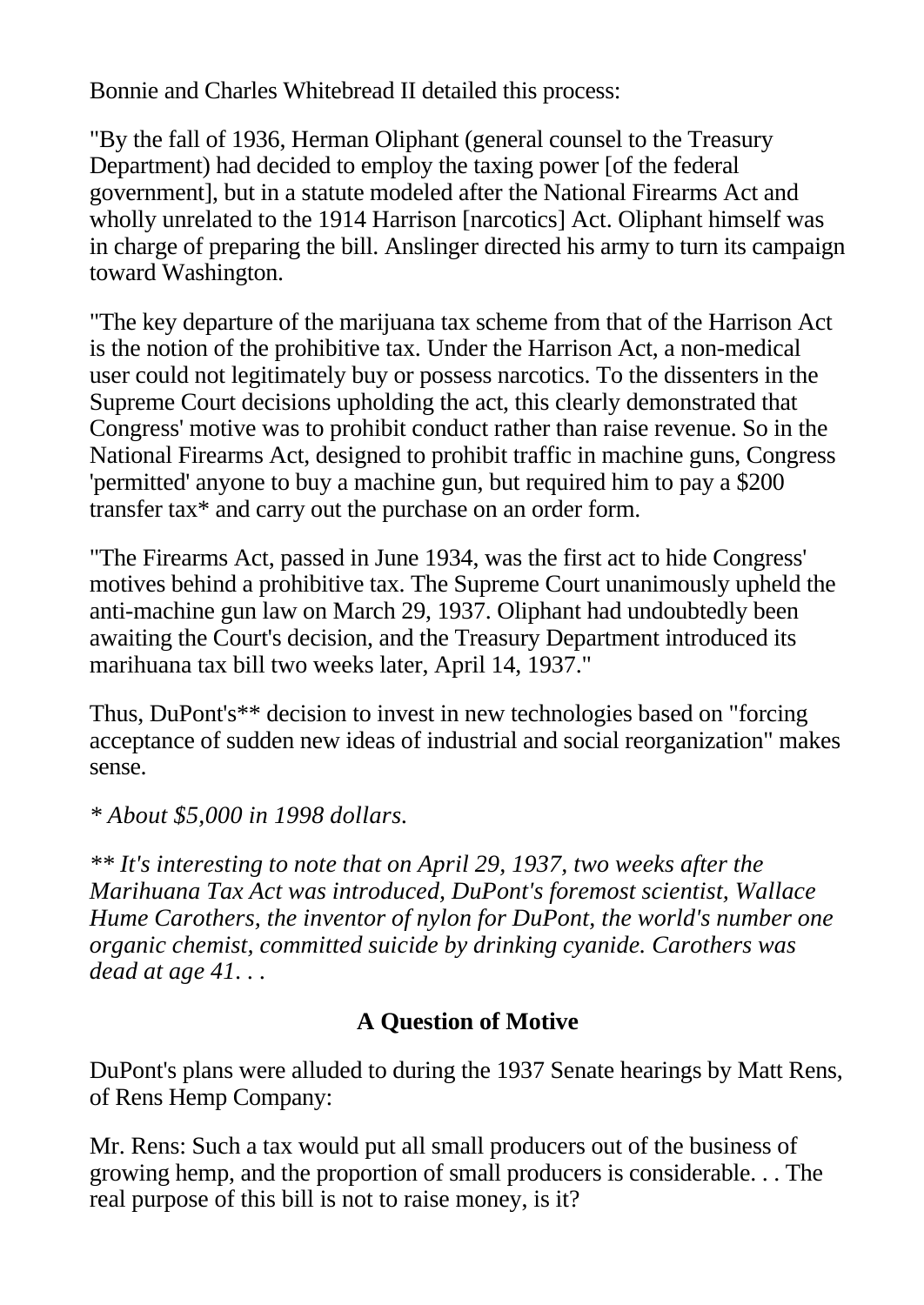Senator Brown: Well, we're sticking to the proposition that it is.

Mr. Rens: It will cost a million.

Senator Brown: Thank you. (Witness dismissed.)

## **Hearst, His Hatred and Hysterical Lies**

Concern about the effects of hemp smoke had already led to two major governmental studies. The British governor of India released the Report of the Indian Hemp Drugs Commission 1893-1894 on heavy bhang smokers in the subcontinent.

And in 1930, the U.S. government sponsored the Siler Commission study on the effects of off-duty smoking of marijuana by American servicemen in Panama. Both reports concluded that marijuana was not a problem and recommended that no criminal penalties apply to its use.

In early 1937, Assistant U.S. Surgeon General Walter Treadway told the Cannabis Advisory Subcommittee of the League of Nations that, "It may be taken for a relatively long time without social or emotional breakdown. Marihuana is habit-forming. . . in the same sense as. . . sugar or coffee."

But other forces were at work. The war fury that led to the Spanish American War in 1898 was ignited by William Randolph Hearst, through his nationwide chain of newspapers, and marked the beginning of "yellow journalism"\* as a force in American politics.

*\* Webster's Dictionary defines "yellow journalism" as the use of cheaply sensational or unscrupulous methods in newspapers and other media to attract or influence the readers.* 

In the 1920s and '30s, Hearst's newspapers deliberately manufactured a new threat to America and a new yellow journalism campaign to have hemp outlawed. For example, a story of a car accident in which a "marijuana cigarette" was found would dominate the headlines for weeks, while alcohol related car accidents (which outnumbered marijuana connected accidents by more than 10,000 to 1) made only the back pages.

This same theme of marijuana leading to car accidents was burned into the minds of Americans over and over again the in late 1930s by showing marijuana related car accident headlines in movies such as "Reefer Madness" and "Marijuana - Assassin of Youth."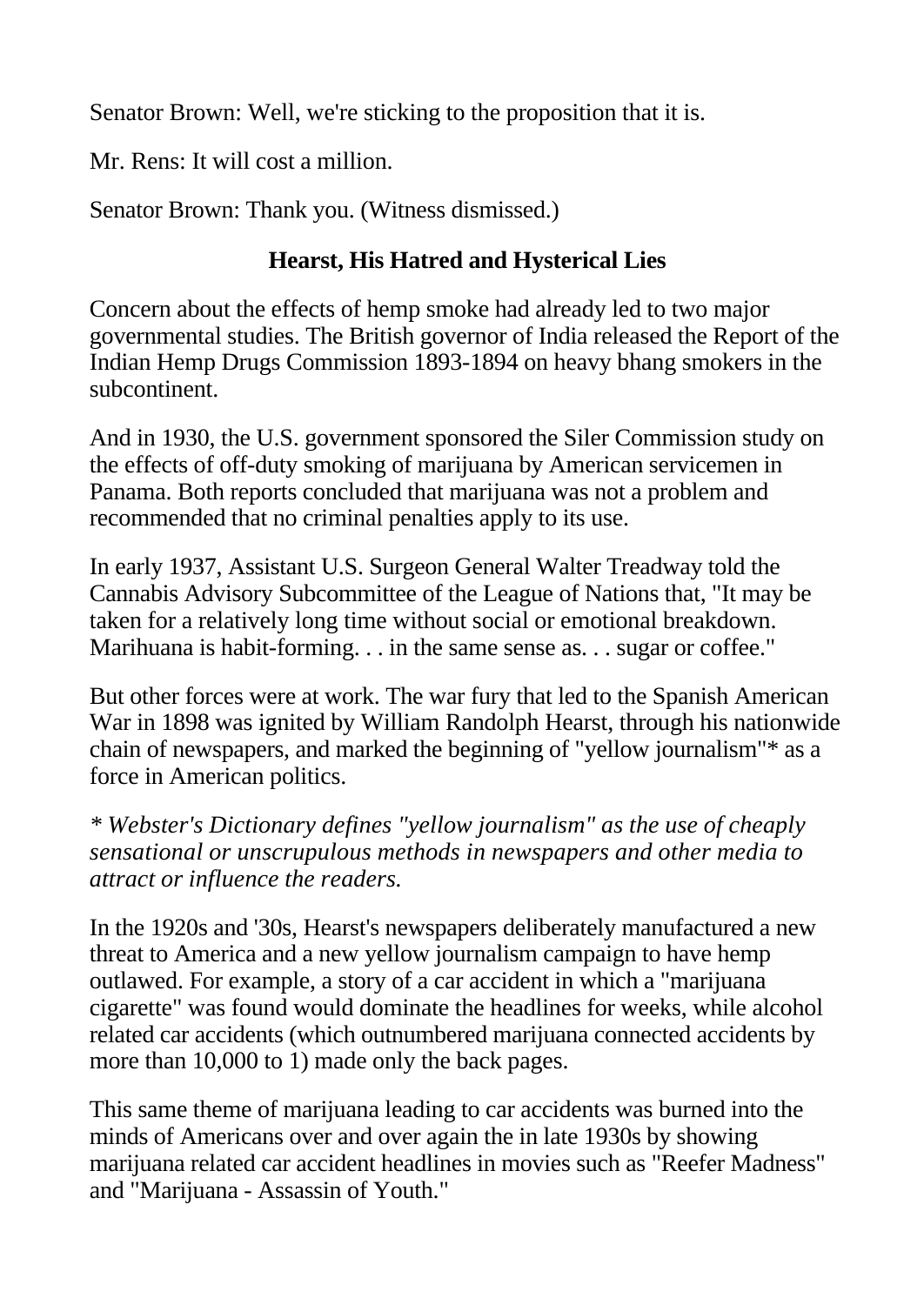#### **Blatant Bigotry**

Starting with the 1898 Spanish American War, the Hearst newspaper had denounced Spaniards, Mexican-Americans and Latinos.

After the seizure of 800,000 acres of Hearst's prime Mexican timberland by the "marihuana" smoking army of Pancho Villa,\* these slurs intensified.

*\*The song "La Cucaracha" tells the story of one of Villa's men looking for his stash of "marijuana por fumar!" (to smoke!)* 

Non-stop for the next three decades, Hearst painted a picture of the lazy, potsmoking Mexican - still one of our most insidious prejudices. Simultaneously, he waged a similar racist smear campaign against the Chinese, referring to them as the "Yellow Peril."

From 1910 to 1920, Hearst's newspapers would claim that the majority of incidents in which blacks were said to have raped white women, could be traced directly to cocaine. This continued for ten years until Hearst decided it was not "cocaine-crazed Negroes" raping white women - it was now "marijuana-crazed Negroes" raping white women.

Hearst's and other sensationalistic tabloids ran hysterical headlines atop stories portraying "Negroes" and Mexicans as frenzied beasts who, under the influence of marijuana, would play anti-white "voodoo-satanic" music (jazz) and heap disrespect and "viciousness" upon the predominantly white readership. Other such offenses resulting from this drug-induced "crime wave" included: stepping on white men's shadows, looking white people directly in the eye for three seconds or more, looking at a white woman twice, laughing at a white person, etc.

For such "crimes", hundreds of thousands of Mexicans and blacks spent, in aggregate, millions of years in jails, prisons and on chain gangs, under brutal segregation laws that remained in effect throughout the U.S. until the 1950s and '60s. Hearst, through pervasive and repetitive use, pounded the obscure Mexican slang word "marijuana" into the English-speaking American consciousness. Meanwhile, the word "hem" was discarded and "cannabis," the scientific term, was ignored and buried.

The actual Spanish word for hemp is "canamo." But using a Mexican "Sonoran" colloquialism - marijuana, often Americanized as "marihuana" guaranteed that few would realize that the proper terms for one of the chief natural medicines, "cannabis," and for the premiere industrial resource,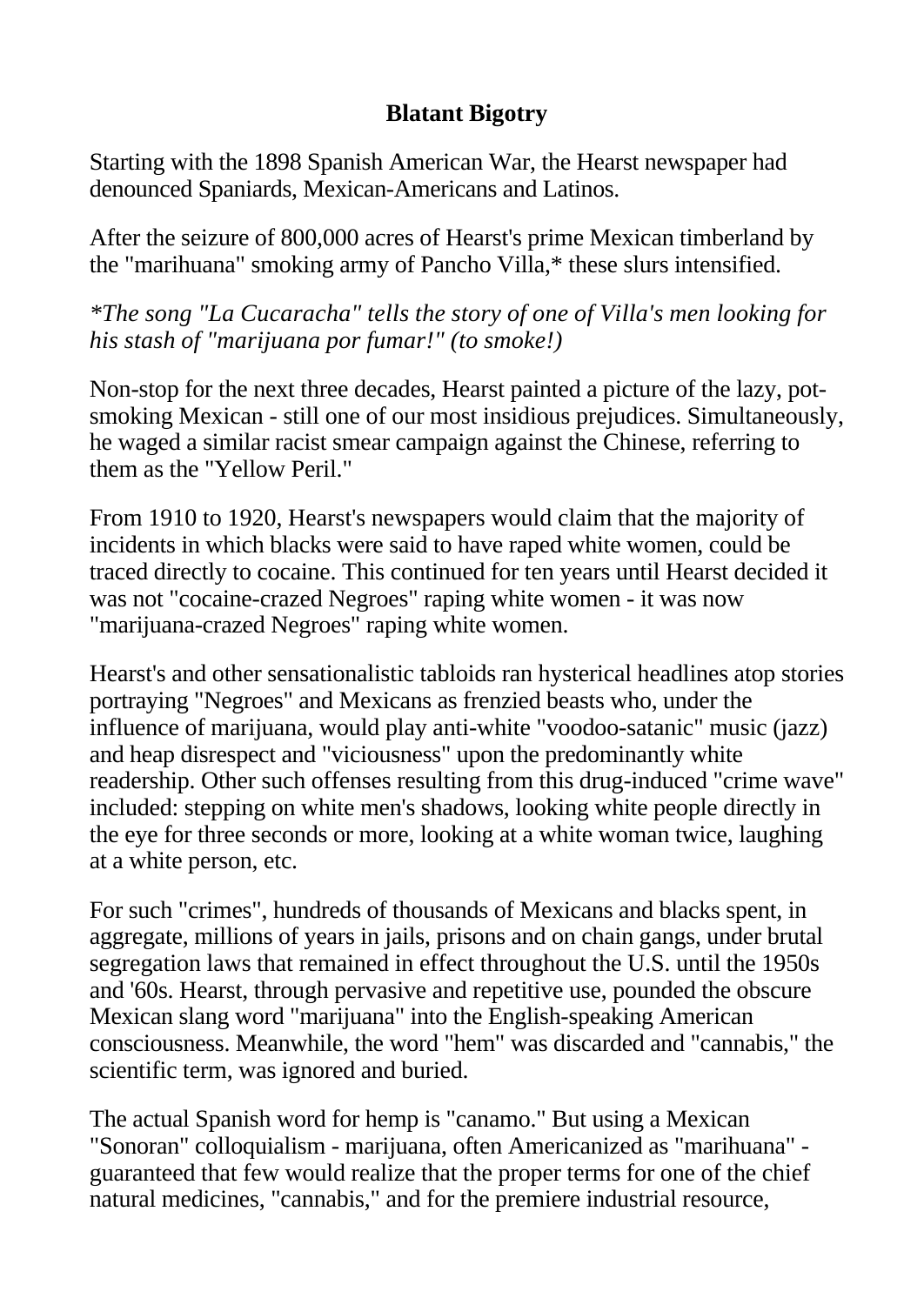"hemp," had been pushed out of the language.

#### **The Prohibitive Marijuana Tax**

In the secret Treasury Department meetings conducted between 1935 and 1937, prohibitive tax laws were drafted and strategies plotted. "Marijuana" was not banned outright; the law called for an "occupational excise tax upon dealers, and a transfer tax upon dealings in marijuana."

Importers, manufacturers, sellers and distributors were required to register with the Secretary of the Treasury and pay the occupational tax. Transfers were taxed at \$1 an ounce; \$100 an ounce if the dealer was unregistered. The new tax doubled the price of the legal "raw drug" cannabis which at the time sold for one dollar an ounce.2 The year was 1937. New York State had exactly one narcotics officer.\*

*\* New York currently has a network of thousands of narcotics officers, agents, spies and paid informants - and 20 times the penal capacity it had in 1937, although the state's population has only doubled since then.* 

After the Supreme Court decision of March 29, 1937, upholding the prohibition of machine guns through taxation, Herman Oliphant made his move. On April 14, 1937 he introduced the bill directly to the House Ways and Means Committee instead of to other appropriate committees such as food and drug, agriculture, textiles, commerce, etc.

His reason may have been that "Ways and Means" is the only committee that can send its bills directly to the House floor without being subject to debate by other committees. Ways and Means Chairman Robert L. Doughton,\* a key DuPont ally, quickly rubber-stamped the secret Treasury bill and sent it sailing through Congress to the President.

*\* Colby Jerry, The DuPont Dynasties, Lyle Stewart, 1984.* 

## **"Did Anyone Consult the AMA?"**

However, even within his controlled Committee hearings, many expert witnesses spoke out against the passage of these unusual tax laws.

Dr. William G. Woodward, for instance, who was both a physician and an attorney for the American Medical Association, testified on behalf of the AMA.

He said, in effect, the entire fabric of federal testimony was tabloid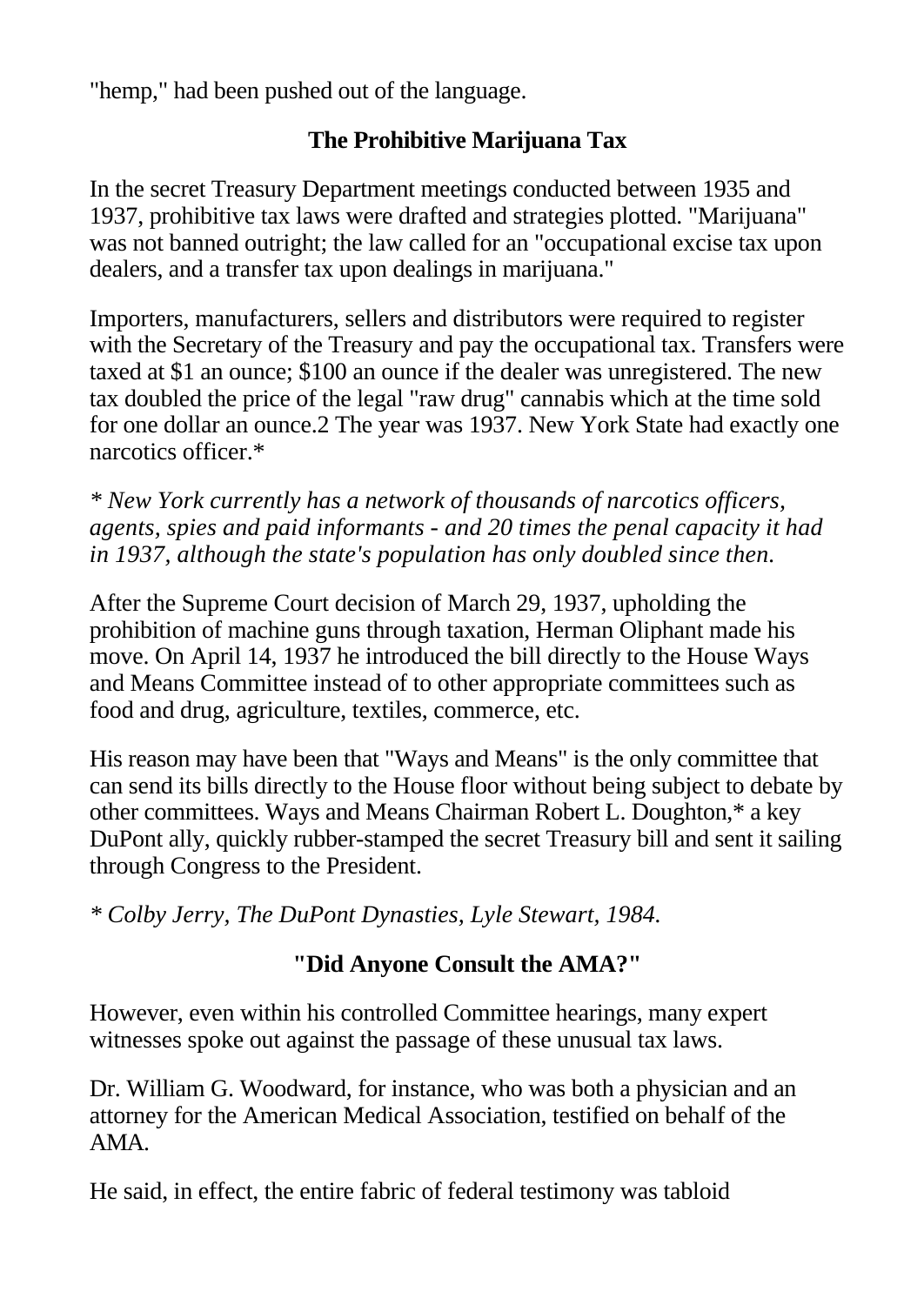sensationalism! No real testimony had been heard! This law, passed in ignorance, could possibly deny the world a potential medicine, especially now that the medical world was just beginning to find which ingredients in cannabis were active.

Woodward told the committee that the only reason the AMA hadn't come out against the marijuana tax law sooner was that marijuana had been described in the press for 20 years as "killer weed from Mexico."

The AMA doctors had just realized "two days before" these spring 1937 hearings, that the plant Congress intended to outlaw was known medically as cannabis, the benign substance used in America with perfect safety in scores of illnesses for over one hundred years.

"We cannot understand yet, Mr. Chairman," Woodward protested, "why this bill should have been prepared in secret for two years without any intimation, even to the profession, that it was being prepared." He and the AMA" were quickly denounced by Anslinger and the entire congressional committee, and curtly excused.3

#### *\*The AMA and the Roosevelt Administration were strong antagonists in 1937.*

When the Marijuana Tax Act bill came up for oral report, discussion, and vote on the floor of Congress, only one pertinent question was asked from the floor: "Did anyone consult with the AMA and get their opinion?"

Representative Vinson, answering for the Ways and Means Committee replied, "Yes, we have. A Dr. Wharton [mistaken pronunciation of Woodward?] and {the AMA} are in complete agreement!"

With this memorable lie, the bill passed, and became law in December 1937. Federal and state police forces were created, which have incarcerated hundreds of thousands of Americans, adding up to more than 14 million wasted years in jails and prisons - even contributing to their deaths - all for the sake of poisonous, polluting industries, prison guard unions and to reinforce some white politicians' policies of racial hatred.

(Mikuriya, Tod, M.C., Marijuana Medical Papers, 1972; Sloman, Larry, Reefer Madness, Grove Press, 1979; Lindsmith, Alfred, The Addict and the Law, Indiana U. Press; Bonnie & Whitebread; The Marijuana Conviction, U. of VA Press; U.S. Cong. Records; et al.)

## **Others Spoke Out, Too**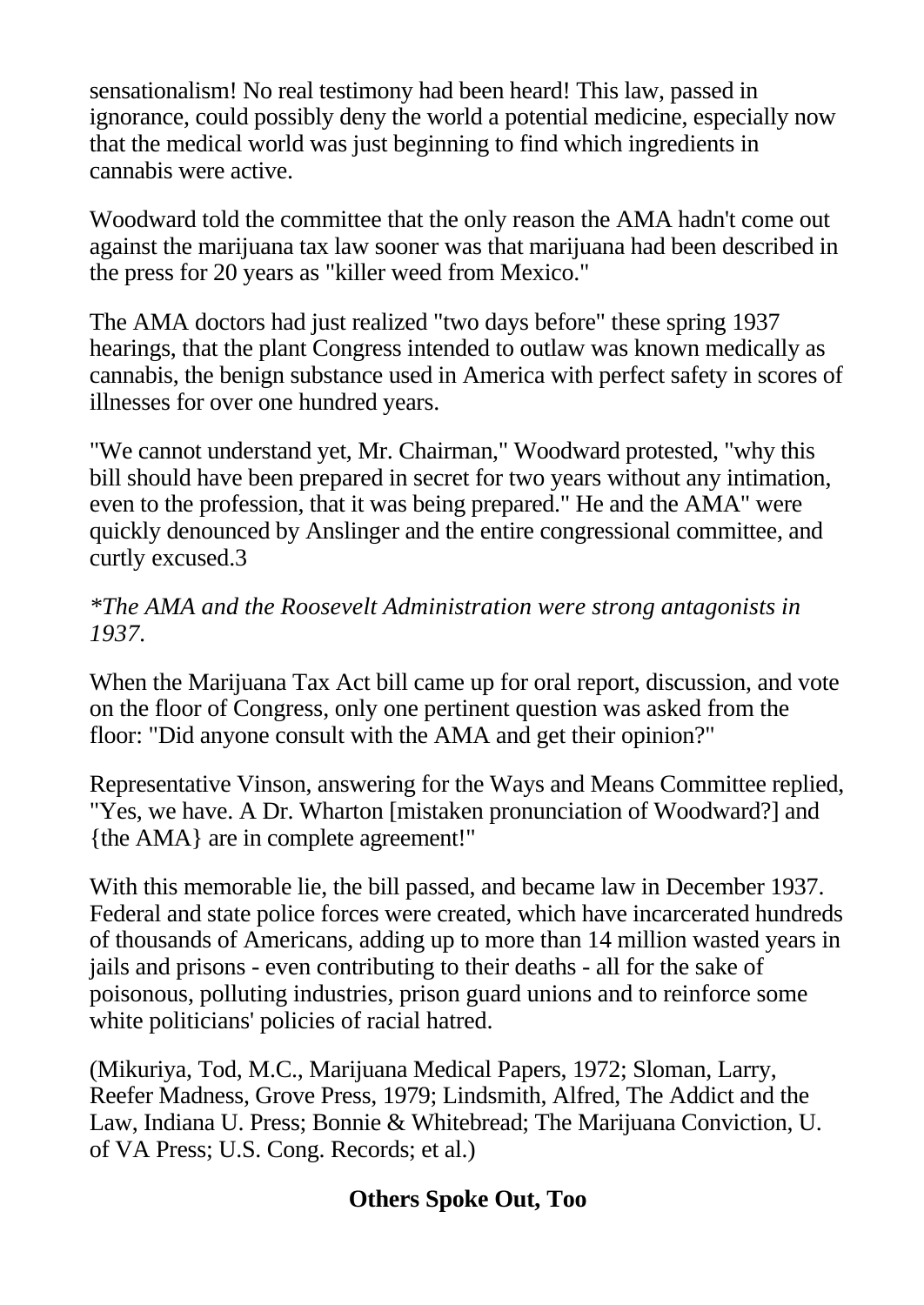Also lobbying against the Tax Act with all its energy was the National Oil Seed Institute, representing the high-quality machine lubrication producers, as well as paint manufacturers. Speaking to the House Ways and Means Committee in 1937, their general counsel, Ralph Loziers, testified eloquently about the hempseed oil that was to be, in effect, outlawed:

"Respectable authorities tell us that in the Orient, at least 200 million people use this drug; and when we take into consideration that for hundreds, yes, thousands of years, practically that number of people have been using this drug. It is significant that in Asia and elsewhere in the Orient, where poverty stalks abroad on every hand and where they draw on all the plant resources which a bountiful nature has given that domain - it is significant that none of those 200 million people has ever, since the dawn of civilization, been found using the seed of this plant or using the oil as a drug.

"Now, if there were any deleterious properties or principles in the seed or oil, it is reasonable to suppose that these Orientals, who have been reaching out in their poverty for something that would satisfy their morbid appetite, would have discovered it...

"If the committee please, the hempseed, or the seed of the cannabis sativa l., is used in all the Oriental nations and also in a part of Russia as food. It is grown in their fields and used as oatmeal. Millions of people every day are using hempseed in the Orient as food. They have been doing that for many generations, especially in periods of famine. . . The point I make is this - that this bill is too all inclusive. This bill is a world encircling measure. This bill brings the activities - the crushing of this great industry under the supervision of a bureau - which may mean its suppression. Last year, there was imported into the U.S. 62,813,000 pounds of hempseed. In 1935 there was imported 116 million pounds. . ."

#### **Protecting Special Interests**

As the AMA's Dr. Woodward had asserted, the government's testimony before Congress in 1937 had in fact consisted almost entirely of Hearst's and other sensational and racist newspaper articles read aloud by Harry J. Anslinger,\* director of the Federal Bureau of Narcotics (FBN). (This agency has since evolved into the Drug Enforcement Administration [DEA]).

*\*Harry J. Anslinger was director of the new Federal Bureau of Narcotics from its inception in 1931 for the next 31 years, and was only forced into retirement in 1962 by President John F. Kennedy after Anslinger tried to censor the publications and publishers of Professor Alfred Lindsmith (The*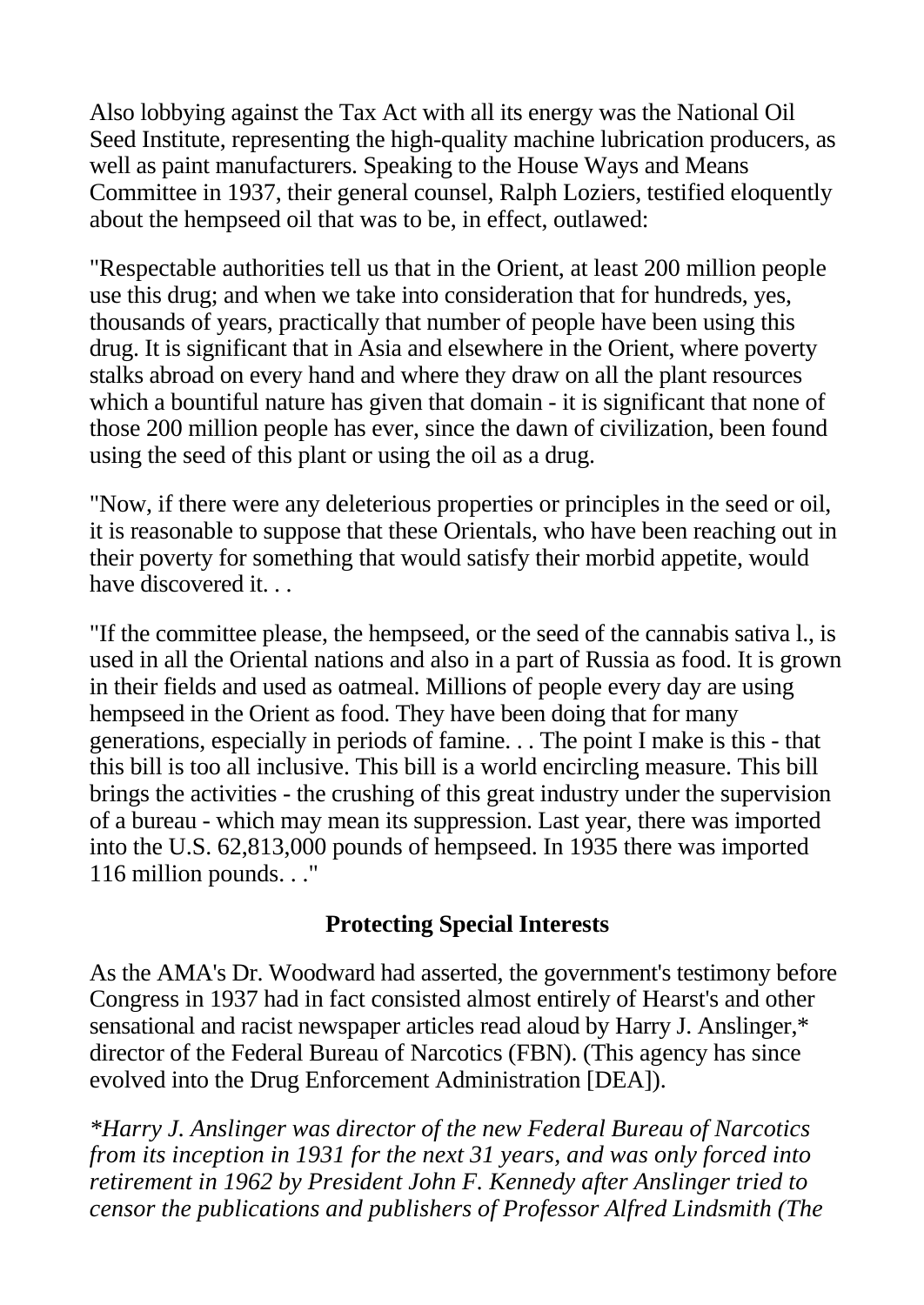*Addict and the Law, Washington Post, 1961) and to blackmail and harass his employer, Indiana University. Anslinger had come under attack for racist remarks as early as 1934 by a U.S. senator from Pennsylvania, Joseph Guffey, for such things as referring to "ginger-colored niggers" in letters circulated to his department heads on FBN stationery.* 

Prior to 1931, Anslinger was Assistant U.S. Commissioner for Prohibition. Anslinger, remember, was hand-picked to head the new Federal Bureau of Narcotics by his uncle-in-law, Andrew Mellon, Secretary of the Treasury under President Herbert Hoover. The same Andrew Mellon was also the owner and largest stockholder of the sixth largest bank (in 1937) in the United States, the Mellon Bank in Pittsburgh, one of only two bankers for DuPont\* from 1928 to the present.

*\* DuPont has borrowed money from banks only twice in its entire 190-year history, once to buy control of General Motors in the 1920s. Its banking business is the prestigious plum of the financial world.* 

In 1937, Anslinger testified before Congress saying, "Marijuana is the most violence-causing drug in the history of mankind."

This, along with Anslinger's outrageous racist statements and beliefs, was made to the southern dominated congressional committee and is now an embarrassment to read in its entirety.

For instance, Anslinger kept a "Gore File," culled almost entirely from Hearst and other sensational tabloids - e.g., stories of axe murders, where one of the participants reportedly smoked a joint four days before committing the crime.

Anslinger pushed on Congress as a factual statement that about 50% of all violent crimes committed in the U.S. were committed by Spaniards, Mexican-Americans, Latin Americans, Filipinos, African-Americans and Greeks, and these crimes could be traced directly to marijuana.

*(From Anslinger's own records given to Pennsylvania State University, ref.; Li Cata Murders, etc.)* 

Not one of Anslinger's marijuana "Gore Files" of the 1930s is believed to be true by scholars who have painstakingly checked the facts.4

#### **Self-Perpetuating Lies**

In fact, FBI statistics, had Anslinger bothered to check, showed at least 65- 75% of all murders in the U.S. were then - and still are - alcohol related. As an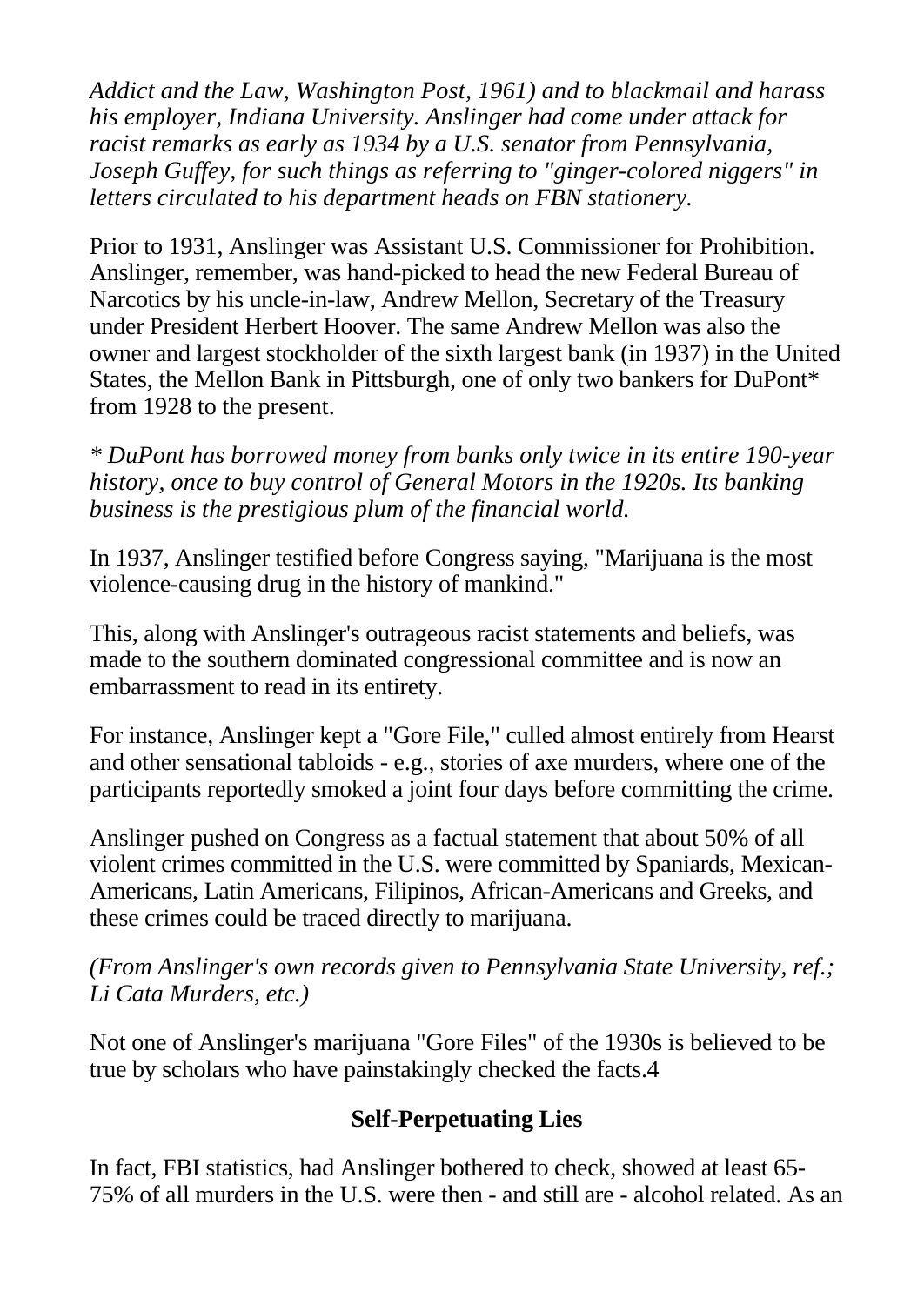example of his racist statements, Anslinger read into U.S. Congressional testimony (without objection) stories about "coloreds" with big lips, luring white women with jazz music and marijuana.

He read an account of two black students at the University of Minnesota doing this to a white coed "with the result of pregnancy." The congressmen of 1937 gasped at this and at the fact that this drug seemingly caused white women to touch or even look at a "Negro."

Virtually no one in America other than a handful of rich industrialists and their hired cops knew that their chief potential competitor - hemp - was being outlawed under the name "marijuana."

That's right. Marijuana was most likely just a pretext for hemp prohibition and economic suppression.

The water was further muddied by the confusion of marijuana with "loco weed" (Jimson Weed). The situation was not clarified by the press, which continued to print the misinformation into the 1960s.

At the dawn of the 1990s, the most extravagant and ridiculous attacks on the hemp plant drew national media attention - such as a study widely reported by health journals\* in 1989 that claimed marijuana smokers put on about a half a pound of weight per day. Now in 1998, they just want to duck the issue.

*\*American Health, July/August 1989.* 

Meanwhile, serious discussions of the health, civil liberties and economic aspects of the hemp issue are frequently dismissed as being nothing but an "excuse so that people can smoke pot" - as if people need an excuse to state the facts about any matter.

One must concede that, as a tactic, lying to the public about the beneficial nature of hemp and confusing them as to its relationship with "marijuana" has been very successful.

#### **Footnotes:**

1. Dewey & Merrill, Bulletin 404, US Department of Agriculture 1916; "Billion-Dollar Crop," Popular Mechanics, 1938; U.S. Agricultural Indexes, 1916 through 1982; New Scientist, November 13, 1980.

2. Uelmen & Haddax, Drug Abuse and the Law, 1974.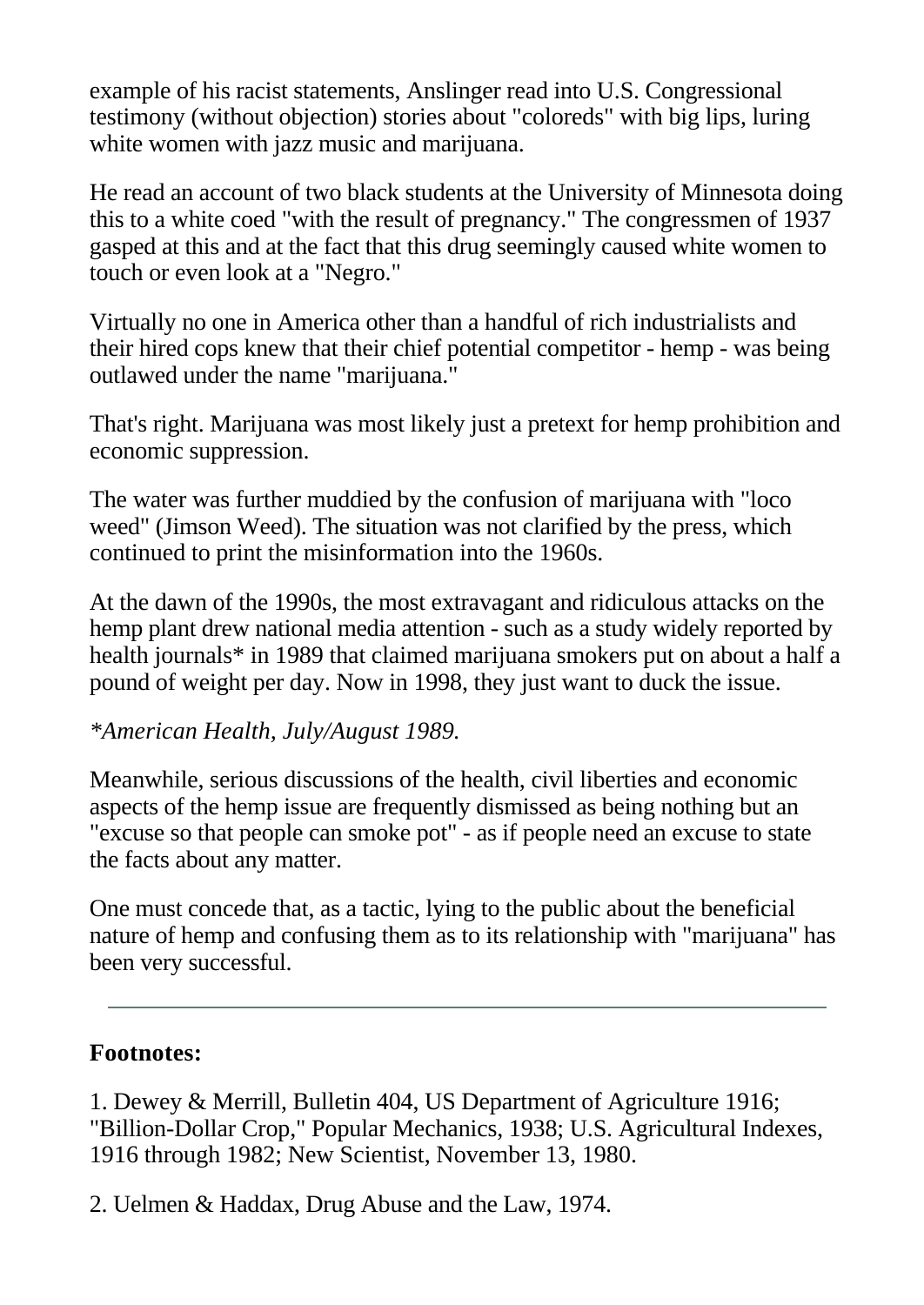3. Bonnie, Richard & Whitebread, Charles, The Marijuana Conviction, Univ. of Virginia Press, 1974; Congressional testimony, 1937 (See full testimony in Appendix); et al.

4. Sloman, Larry; Reefer Madness, 1979; Bonnie and Whitebread, The Marijuana Conviction, Univ. of Virginia Press, 1974.

#### **Man-Made Fiber. . .**

## **The Toxic Alternative to Natural Fibers**

The late 1920s and 1930s saw continuing consolidation of power into the hands of a few large steel, oil and chemical (munitions) companies. The U.S. federal government placed much of the textile production for the domestic economy in the hands of its chief munitions maker, DuPont.

The processing of nitrating cellulose into explosives is very similar to the process for nitrating cellulose into synthetic fibers and plastics. Rayon, the first synthetic fiber, is simply stabilized guncotton, or nitrated cloth, the basic explosive of the 19th Century.

"Synthetic plastics find application in fabricating a wide variety of articles, many of which in the past were made from natural products,\* beamed Lammot DuPont (Popular Mechanics, June 1939, pg. 805).

"Consider our natural resources," the president of DuPont continued, "The chemist has aided in conserving natural resources by developing synthetic products to supplement or wholly replace natural products."

DuPont's scientists were the world's leading researchers into the processes of nitrating cellulose and were in fact the largest processor of cellulose in the nation in this era.

The February 1938 Popular Mechanics article stated "Thousands of tons of hemp hurds are used every year by one large powder company for the manufacture of dynamite and TNT." History sows that DuPont had largely cornered the market in explosives by buying up and consolidating the smaller blasting companies in the late 1800s. By 1902 it controlled about two-thirds of industry output.

They were the largest powder company, supplying 40 percent of the munitions for the allies in WWI. As cellulose and fiber researchers, DuPont's chemists knew hemp's true value better than anyone else. The value of hemp goes far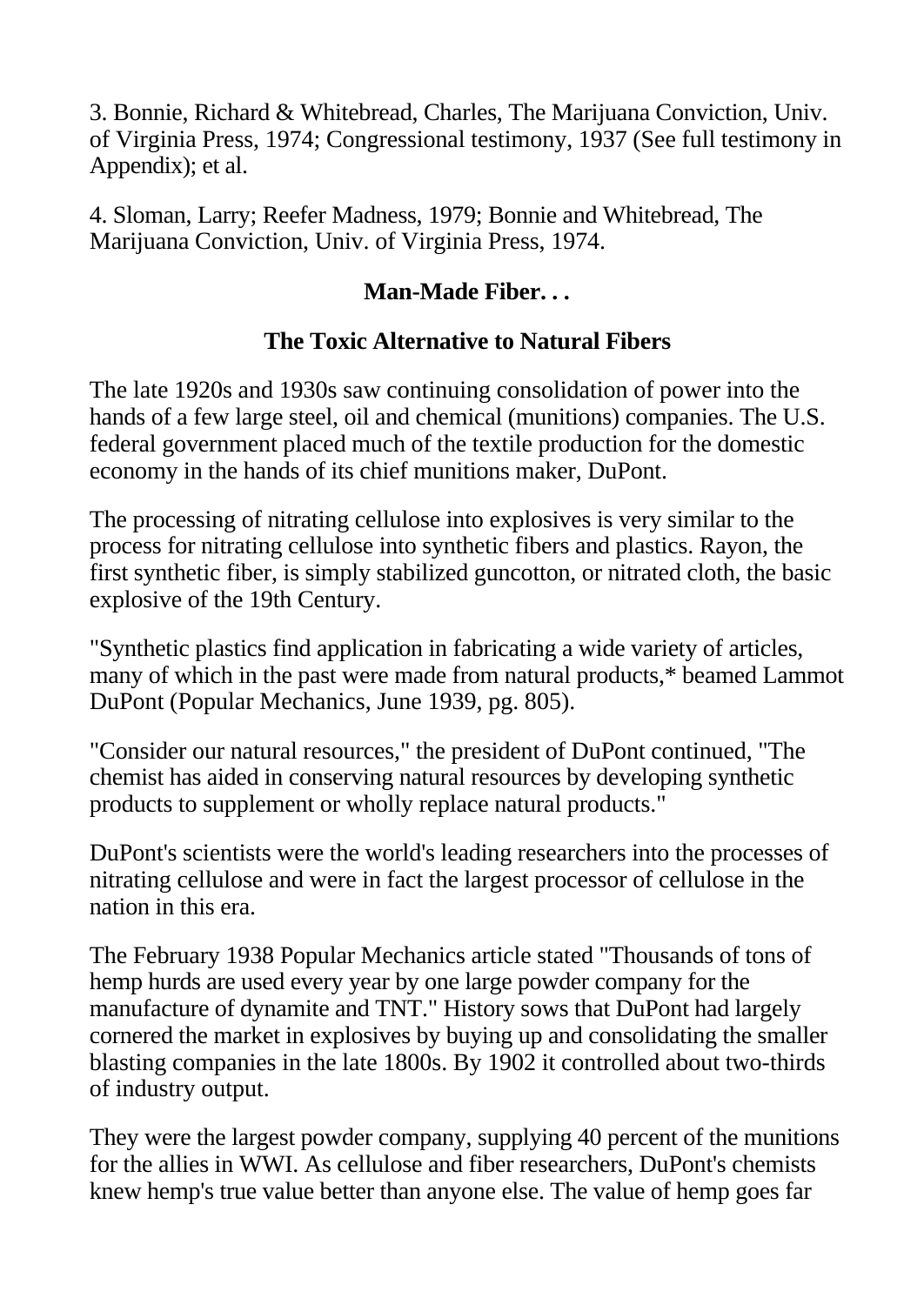beyond linen fibers; although recognized for linen, canvas, netting and cordage, these long fibers are only 20 percent of the hempstalk's weight. Eighty percent of the hemp is in the 77 percent cellulose hurd, and this was the most abundant, cleanest resource of cellulose (fiber) for paper, plastics and even rayon.

The empirical evidence in this book shows that the federal government through the 1937 Marijuana Tax Act - allowed this munitions maker to supply synthetic fibers for the domestic economy without competition. The proof of a successful conspiracy among these corporate and governing interests is simply this: in 1997 DuPont was still the largest producer of man-made fibers, while no American citizen has legally harvested a single acre of textile grade hemp in over 60 years (except during the period of WWII).

An almost unlimited tonnage of natural fiber and cellulose would have become available to the American farmer in 1937, the year DuPont patented nylon and the polluting wood-pulp paper sulfide process. All of hemp's potential value was lost.

Simple plastics of the early 1900s were made of nitrated cellulose, directly related to DuPont's munitions-making process. Celluloid, acetate and rayon were the simple plastics of that era, and hemp was well known to cellulose researchers as the premier resource for this new industry to use. Worldwide, the raw material of simple plastics, rayon and paper could be best supplied by hemp hurds.

Nylon fibers were developed between 1926-1937 by the noted Harvard chemist Wallace Carothers, working from German patents. These polyamides are long fibers based on observed natural products. Carothers, supplied with an open-ended research grant from DuPont, made a comprehensive study of natural cellulose fibers. He duplicated natural fibers in his labs and polyamides - long fibers of a specific chemical process - were developed. (Curiously, Wallace Carothers committed suicide one week after the House Ways and Means Committee, in April of 1937, had the hearings on cannabis and created the bill that would eventually outlaw hemp.)

Coal tar and petroleum-based chemicals were employed, and different devices, spinnerets and processes were patented. This new type of textile, nylon, was to be controlled from the raw material stage, as coal, to the completed product: a patented chemical product. The chemical company centralized the production and profits of the new "miracle" fiber. The introduction of nylon, the introduction of high-volume machinery to separate hemp's long fiber from the cellulose hurd, and the outlawing of hemp as "marijuana" all occurred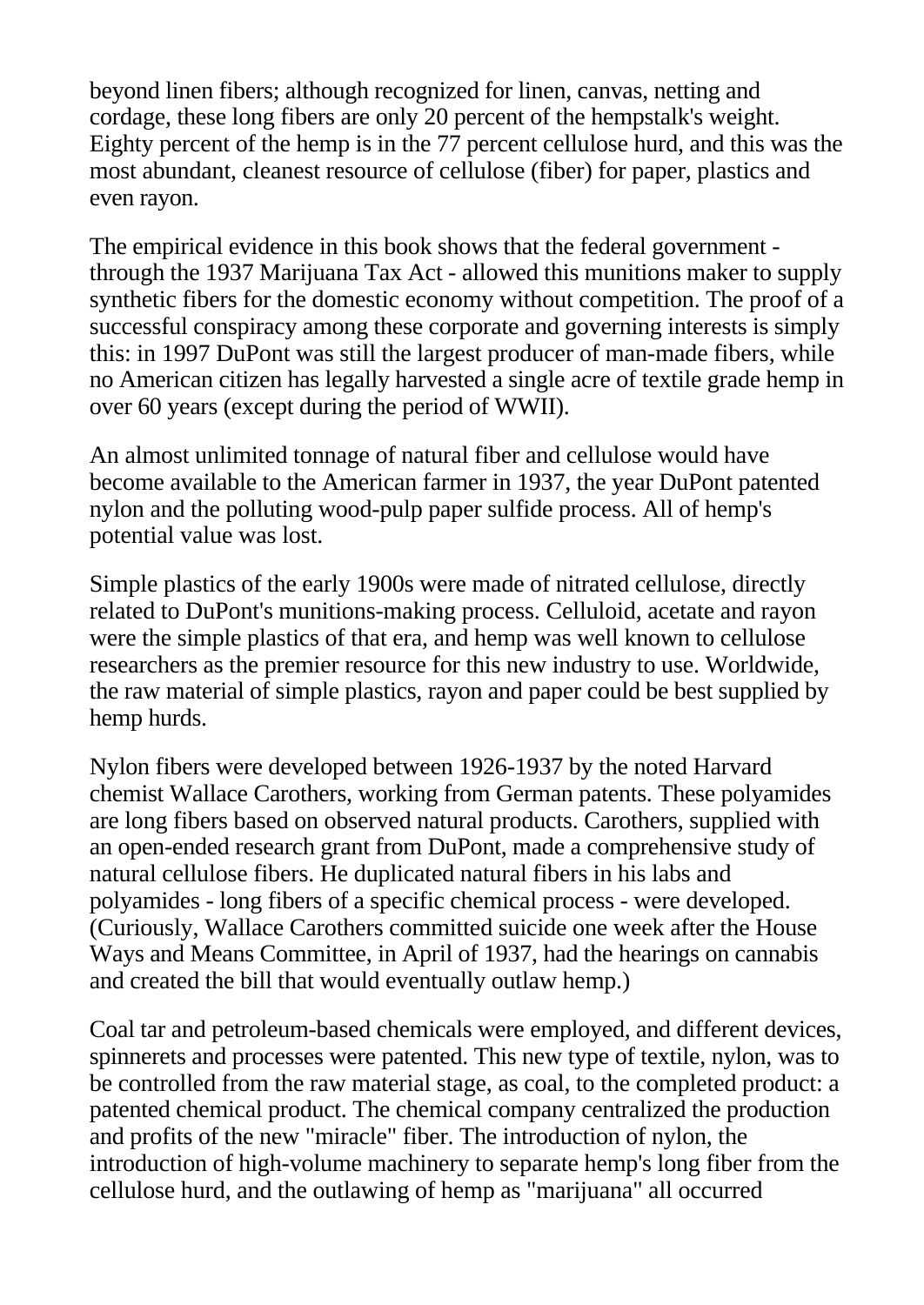simultaneously.

The new man-made fibers (MMFs) can best be described as war material. The fiber-making process has become one based on big factories, smokestacks, coolants and hazardous chemicals, rather than one of stripping out the abundant, naturally available fibers.

Coming from a history of making explosives and munitions, the old "chemical dye plants" now produce hosiery, mock linens, mock canvas, latex paint and synthetic carpets. Their polluting factories make imitation leather, upholstery and wood surfaces, while an important part of the natural cycle stands outlawed.

The standard fiber of world history, America's traditional crop, hemp, could provide our textiles and paper and be the premier source for cellulose. The war industries - DuPont, Allied Chemical, Monsanto, etc., - are protected from competition by the marijuana laws. They make war on the natural cycle and the common farmer.

- Shan Clark

#### **Sources:**

Encyclopedia of Textiles 3rd Edition by the editors of American Fabrics and Fashions Magazine, William C. Legal, Publisher Prentice-Hall, Inc. Englewood Cliffs, NJ 1980; The Emergence of Industrial America Strategic Factors in American Economic Growth Since 1870, Peter George State University, NY; DuPont (a corporate autobiography published periodically by E.I. DuPont DeNemours and Co., Inc. Wilmington, DE); The Blasting Handbook, E.I. DuPont DeNemours and Co., Inc., Wilmington, DE; Mechanical Engineering Magazine, Feb. 1938; Popular Mechanics, Feb 1938; Journal of Applied Polymer Science, Vol. 47, 1984; Polyamides, the Chemistry of Long Molecules (author unknown) U.S. Patent #2,071,250 (Feb. 16, 1937), W.H. Carothers, DuPont Dynasties, Jerry Colby; The American Peoples Encyclopedia, the Sponsor Press, Chicago, 1953.

## **Chapter 5**

#### **Marijuana Prohibition**

Anslinger got his marijuana law. . .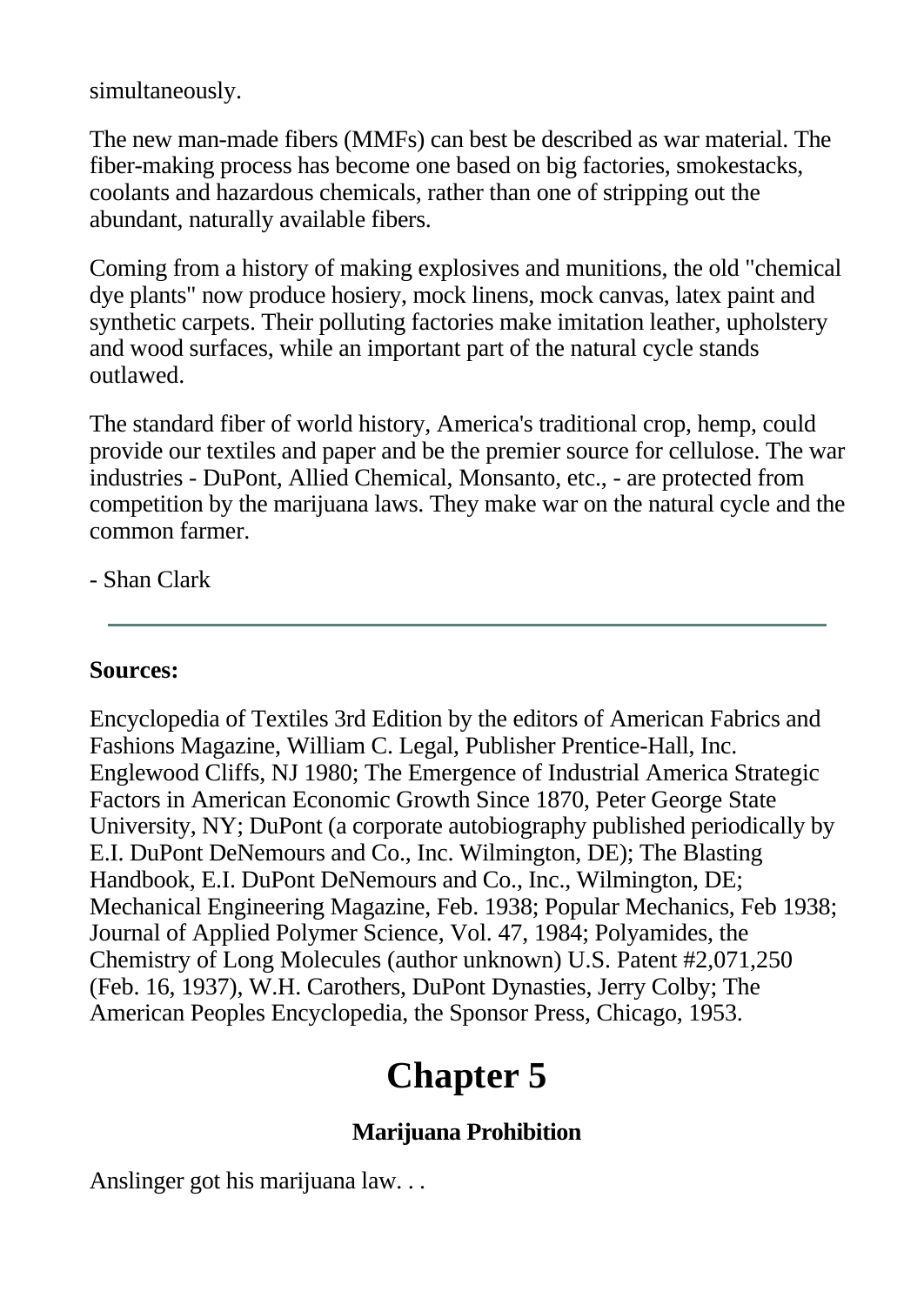"Should we believe self-serving, ever-growing drug enforcement/drug treatment bureaucrats, whose pay and advancement depends on finding more and more people to arrest and 'treat'?

"More Americans die in just one day in prisons, penitentiaries, jails and stockades than have ever died from marijuana throughout history. Who are they protecting? From what? - Fred Oerther, M.D., Portland, Oregon, September 1986

#### **Moving to Crush Dissent**

After the 1938-1944 New York City "LaGuardia Marijuana Report" refuted his argument, by reporting that marijuana caused no violence at all and citing other positive results, Harry J. Anslinger, in public tirade after tirade, denounced Mayor Fiorello LaGuardia, the New York Academy of Medicine and the doctors who researched the report.

Anslinger proclaimed that these doctors would never again do marijuana experiments or research without his personal permission, or be sent to jail!

He then used the full power of the United States government, illegally to halt virtually all research into marijuana while he blackmailed the American Medical Association (AMA)\* into denouncing the New York Academy of Medicine and its doctors for the research they had done.

*\* Why, you ask, was the AMA now on Anslinger's side in 1944-45, after being against the Marijuana Tax Act in 1937? Answer: since Anslinger's FBN was responsible for prosecuting doctors who prescribed narcotic drugs for what he, Anslinger, deemed illegal purposes, they (the FBN) had prosecuted more than 3,000 AMA doctors for illegal prescriptions through 1939. In 1939, the AMA made specific peace with Anslinger on marijuana. The results: only three doctors were prosecuted for illegal drugs of any sort from 1939 to 1949.* 

To refute the LaGuardia report, the AMA, at Anslinger's personal request, conducted a 1944-45 study; "of the experimental group 34 were negroes and one was white" (for statistical control) who smoked marijuana, became disrespectful of white soldiers and officers in the segregated military. (See Appendix, "Army Study of Marijuana," Newsweek, Jan 15, 1945.)

This technique of biasing the outcome of a study is known among researchers as "gutter science."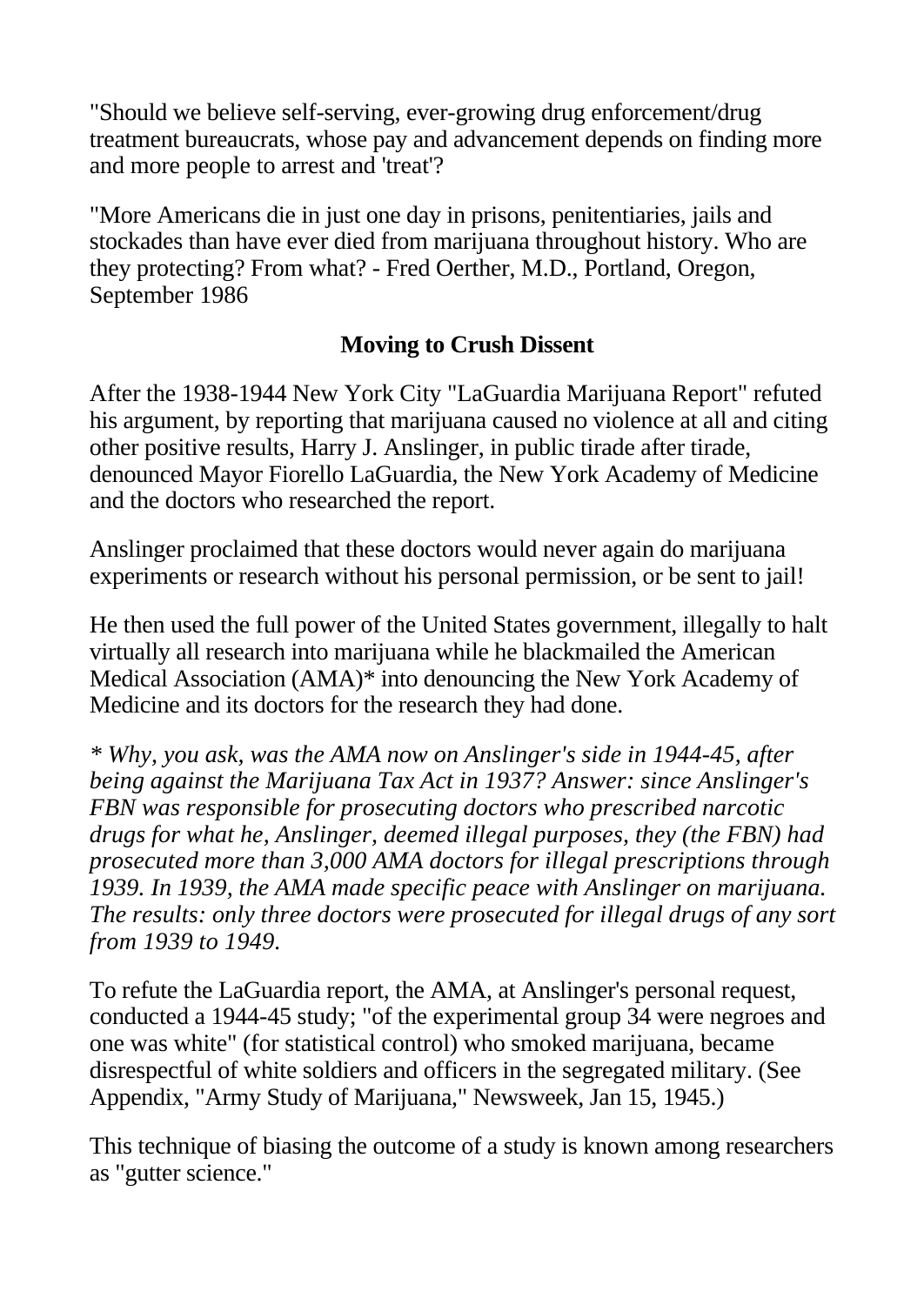#### **Pot and the Threat of Peace**

However, from 1948 to 1950, Anslinger stopped feeding the press the story that marijuana was violence-causing and began "red baiting", typical of the McCarthy era.

Now the frightened American public was told that this was a much more dangerous drug than he originally thought. Testifying before a strongly anti-Communist Congress in 1948 - and thereafter continually to the press - Anslinger proclaimed that marijuana rendered its users not violent at all, but so peaceful - and pacifistic! - that the Communists could and would use marijuana to weaken our American fighting men's will to fight.

This was a 180-degree turnaround of the original pretext on which "violencecausing" cannabis was outlawed in 1937. Undaunted, however, Congress now voted to continue the marijuana law - based on the exact opposite reasoning they had used to outlaw cannabis in the first place.

It is interesting and even absurd to note that Anslinger and his biggest supporters - southern congressmen and his best senatorial friend, Senator Joseph McCarthy\* of Wisconsin - from 1948 on, constantly received press coverage on the scare.

*\*According to Anslinger's autobiographical book, The Murderers, and confirmed by former FBN agents, Anslinger had been supplying morphine illegally to a U.S. senator - Joseph McCarthy - for years. The reason given by Anslinger in his book? So the Communists would not be able to blackmail this great American Senator for his drug-dependency weakness. (Dean Latimer,* Flowers in the Blood*; Harry Anslinger;* The Murderers*.)* 

Anslinger told congress the Communists would sell marijuana to American boys to sap their will to fight - to make us a nation of zombie pacifists. Of course, the Communists of Russia and China ridiculed this U.S. marijuana paranoia every chance they got - in the press and at the United Nations.

Unfortunately, the idea of pot and pacifism got so much sensational world press for the next 20 years that eventually Russia, China, and the Eastern Bloc Communist countries (that grew large amounts of cannabis) outlawed marijuana for fear that America would sell it or use it to make the communist soldiers docile and pacifistic.

This was strange because Russia, Eastern Europe, and China had been growing and ingesting cannabis as a medical drug, relaxant and work tonic for hundreds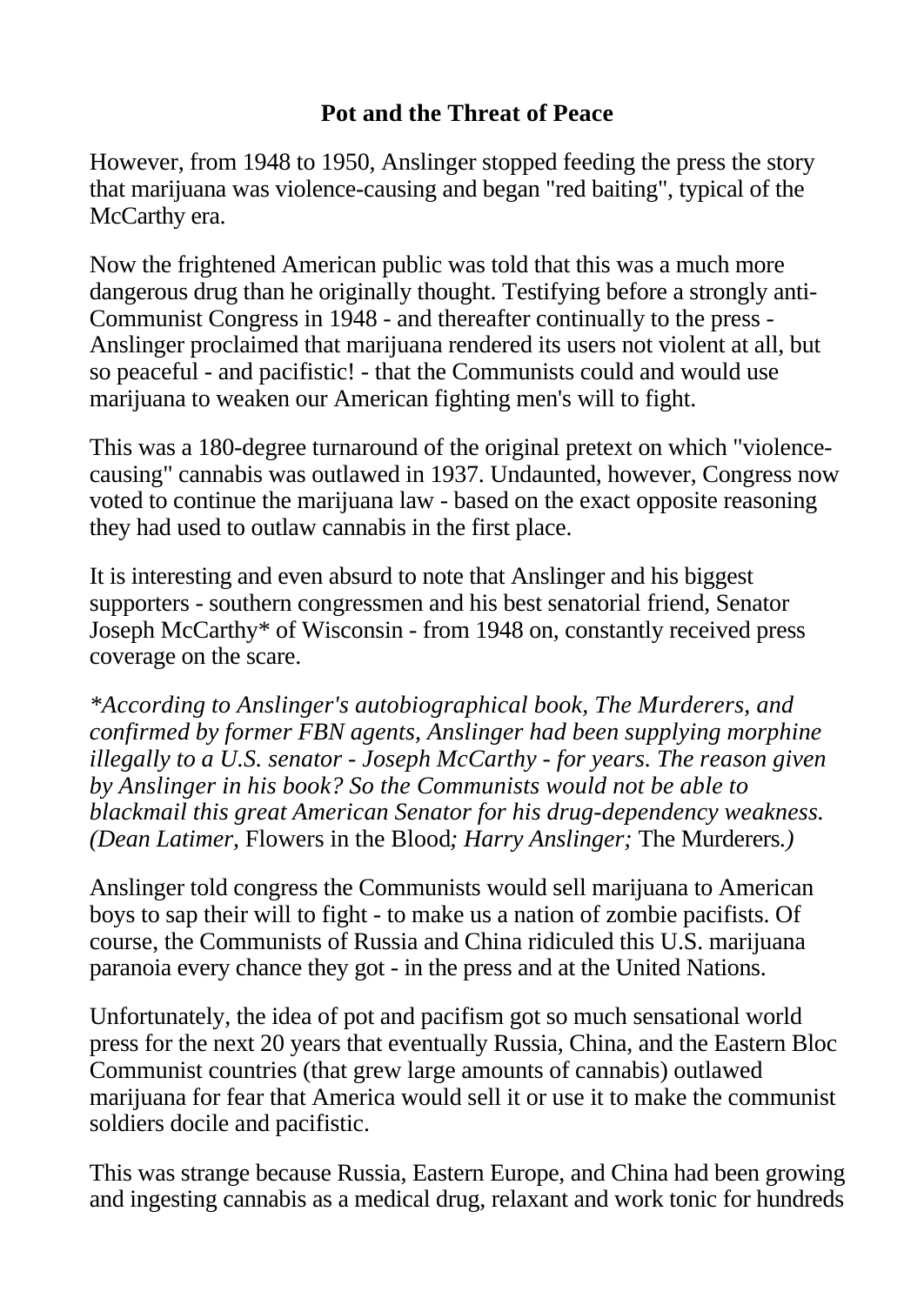and even thousands of years, with no thought of marijuana laws.

*(The J.V. Dialogue Soviet Press Digest, Oct. 1990 reported a flourishing illegal hemp business, despite the frantic efforts by Soviet law enforcement agencies to stamp it out. "In Kirghizia alone, hemp plantations occupy some 3,000 hectares." In another area, Russians are traveling three days into "one of the more sinister places in the Moiyn-Kumy desert," to harvest a special high-grade, drought resistant variety of hemp known locally as anasha.)"* 

## **A Secret Program to Control Minds and Choices**

Through a report released in 1983 under the Freedom of Information Act, it was discovered (after 40 years of secrecy) that Anslinger was appointed in 1942 to a top-secret committee to create a "truth serum" for the Office of Strategic Service (OSS), which evolved into the Central Intelligence Agency (CIA). (Rolling Stone, August 1983)

Anslinger and his spy group picked, as America's first truth serum, "honey oil," a much purer, almost tasteless form of hash oil, to be administered in food to spies, saboteurs, military prisoners and the like, to make them unwittingly "spill the truth."

Fifteen months later, in 1943, marijuana extracts were discontinued by Anslinger's group as America's first truth serum because it was noted that they didn't work all the time.

The people being interrogated would often giggle or laugh hysterically at their captors, get paranoid, or have insatiable desires for food (the munchies?). Also, the report noted that American OSS agents and other interrogation groups started using the honey oil illegally themselves, and would not give it to the spies. In Anslinger's OSS group's final report on marijuana as a truth serum, there was no mention of violence caused by the drug! In fact, the opposite was indicated. The OSS and later the CIA continued the search and tried other drugs as a truth serum; psilocybin or amanita mascara mushrooms and LSD, to name a few.

For twenty years, the CIA secretly tested these concoctions on American agents. Unsuspecting subjects jumped from buildings, or thought they'd gone insane.

Our government finally admitted doing all this to its own people in the 1970s, after 25 years of denials: drugging innocent, non-consenting, unaware citizens, soldiers and government agents - all in the name of national security, of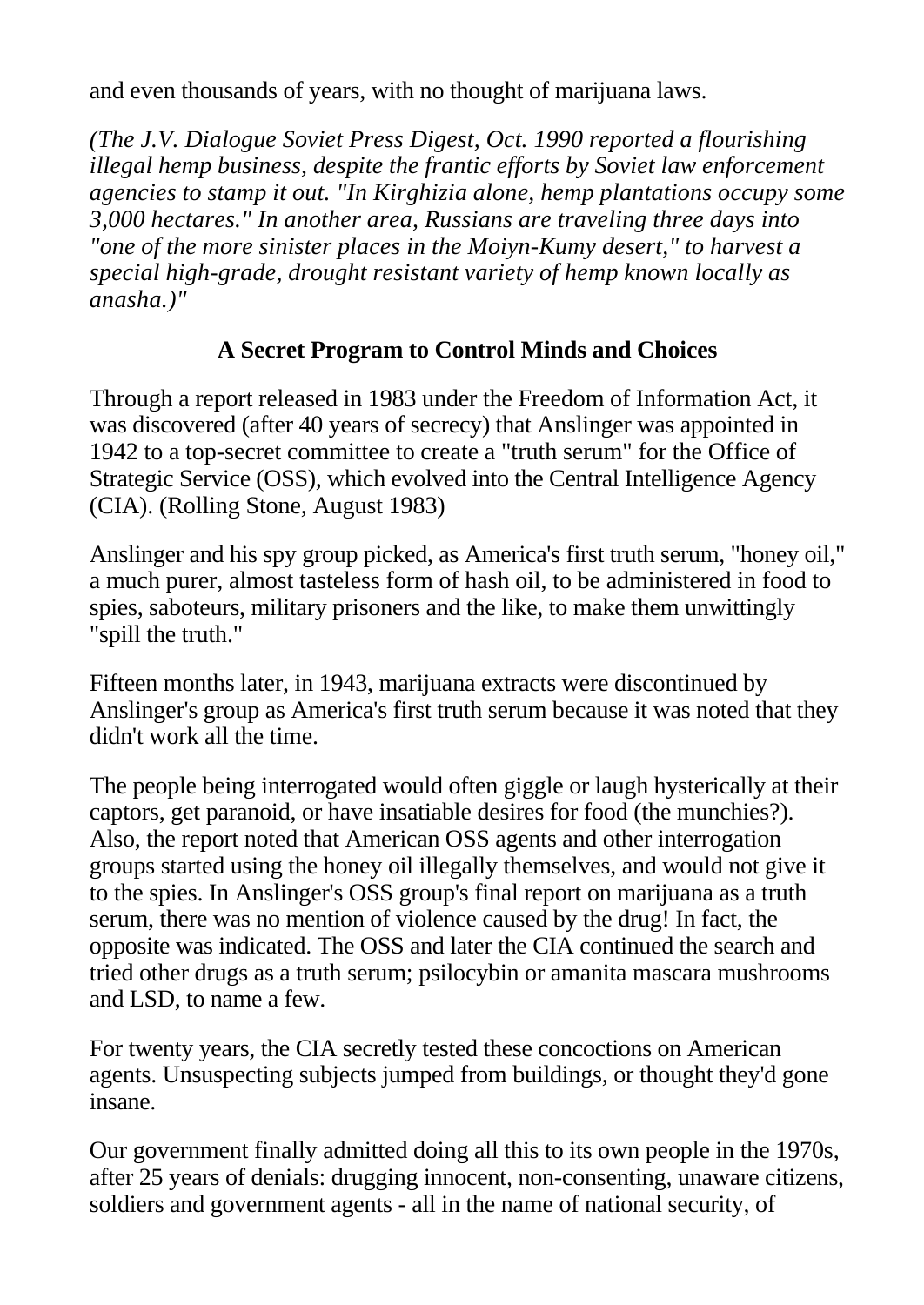course.

These American "security" agencies constantly threatened and even occasionally imprisoned individuals, families and organizations that suggested the druggings ever occurred.

It was three decades before the Freedom of Information Act forced the CIA to admit its lies through exposure on TV by CBS's "60 Minutes" and others. However, on April 16, 1985 the U.S. Supreme Court ruled that the CIA did not have to reveal the identities of either the individuals or institutions involved in this travesty.

The court said, in effect, that the CIA could decide what was or was not to be released under the Freedom of Information Act, and that the courts could not overrule the agency's decision.

As an aside, repealing this Freedom of Information Act was one of the prime goals of the Reagan/Bush/Quayle Administration.

*(*L.A. Time*s,* The Oregonian*, etc. editorials 1984;* The Oregonian*, January 21, 1985; Lee, Martin & Shlain, Bruce,* Acid Dream*s, Grove Press, NY, 1985.* 

#### **Criminal Misconduct**

Before Anslinger started the pacifist zombie-marijuana scare in 1948, he publicly used jazz music, violence, and the "gore files" for five to seven more years (1943-50) in the press, at conventions, lectures, and congressional hearings.

We now know that on the subject of hemp, disguised as marijuana, Anslinger was a bureaucratic police liar.

For more than 60 years now Americans have been growing up with and accepting Anslinger's statements on the herb - from violence to evil pacifism and finally to the corrupting influence of music.

Whether this was economically or racially inspired, or even because of upbeat music or some kind of synergistic (combined) hysteria, is impossible to know for sure. But we do know that for the U.S. government, e.g., DEA, information disseminated on cannabis was then and continues to be, a deliberate deception.

As you will see in the following chapters, the weight of empirical fact and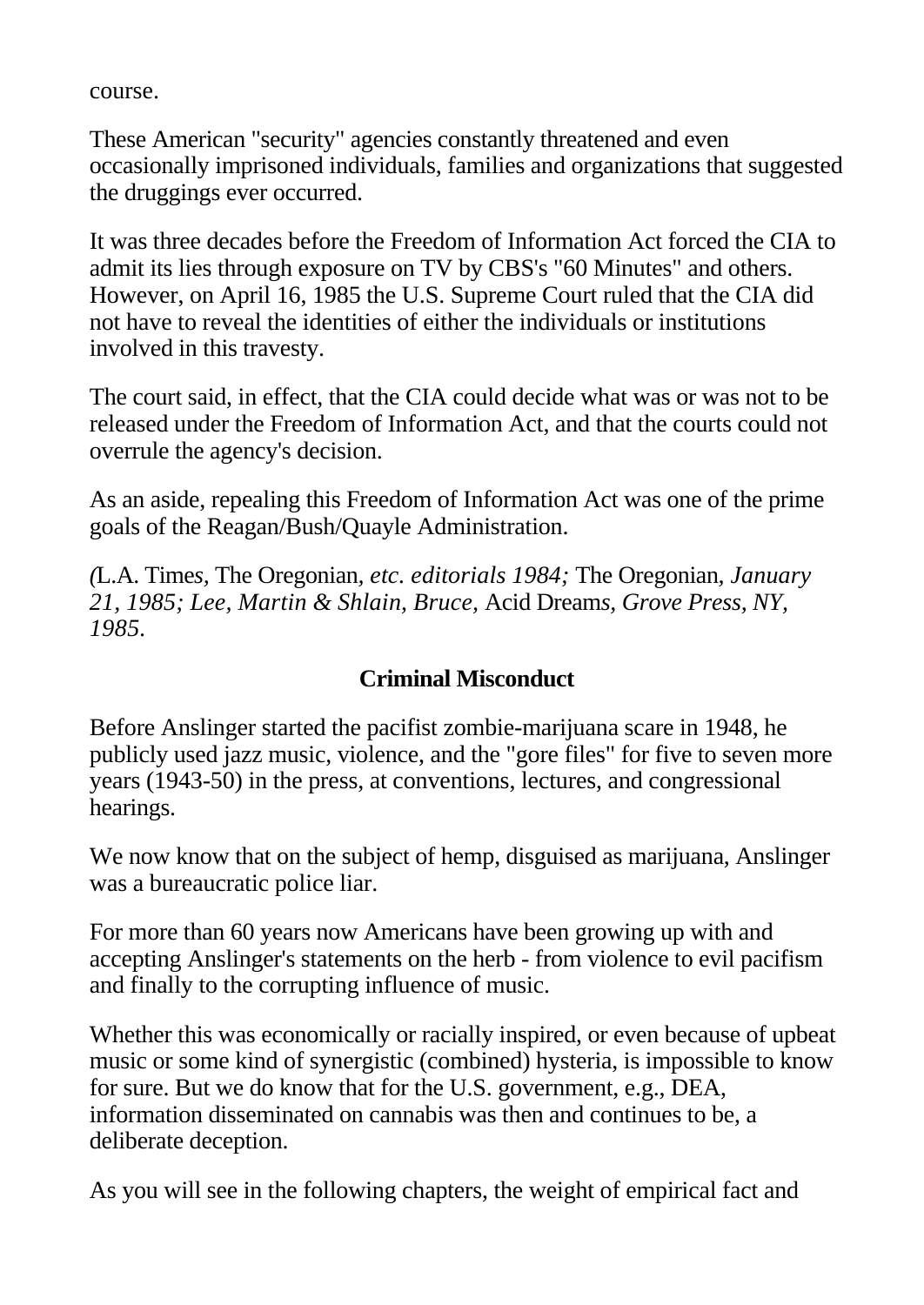large amounts of corroborating evidence indicate that the former Reagan/Bush/Quayle administrations along with their unique pharmaceutical connections (see "Bush/Quayle/Lilly Pharmaceutical Sellout" below) have probably conspired at the highest levels to withhold information and to disinform the public, resulting in the avoidable and needless deaths of tens of thousands of Americans.

And they did it, it seems, intending to save their own investment - and their friends' - in the pharmaceutical, energy and paper industries; and to give these poisonous, synthetic industries an insane advantage over natural hemp and protect the billions of dollars in annual profits that they stood to lose if the hemp plant and marijuana were not prohibited!

As a result, millions of Americans have wasted millions of years in jail time, and millions of lives have been and continue to be ruined by what started out as Hearst's, Anslinger's and DuPont's shameful economic lies, vicious racial libels and bigoted musical taste.

#### **Footnotes:**

1. Abel, Ernest, Marijuana, The First 12,000 Years, Plenum Press, NY, 1980, pg. 73 & 99.

2. Sloman, Larry, Reefer Madness, Grove Press, Inc., New York 1979, pg. 40.

3. Ibid, pg. 196, 197.

4. Research of Dr. Michael Aldrich, Richard Ashley, Michael Horowitz, et al.; The High Times Encyclopedia of Recreational Drugs, pg. 138.

#### **The Bush/Quayle/Lilly Pharmaceutical Sellout**

In America, marijuana's most outspoken opponents are none other than former First Lady Nancy Reagan (1981-1989) and former President George Bush (1989-1993), the former Director of the CIA under Gerald Ford (1975-1977) and past director of President Reagan's "Drug Task Force" (1981-1988).

After leaving the CIA in 1977, Bush was made director of Eli Lily to none other than Dan Quayle's father and family, who owned controlling interest in the Lilly company and the Indianapolis Star. Dan Quayle later acted as gobetween for drug kingpins, gun runners and government officials in the Iran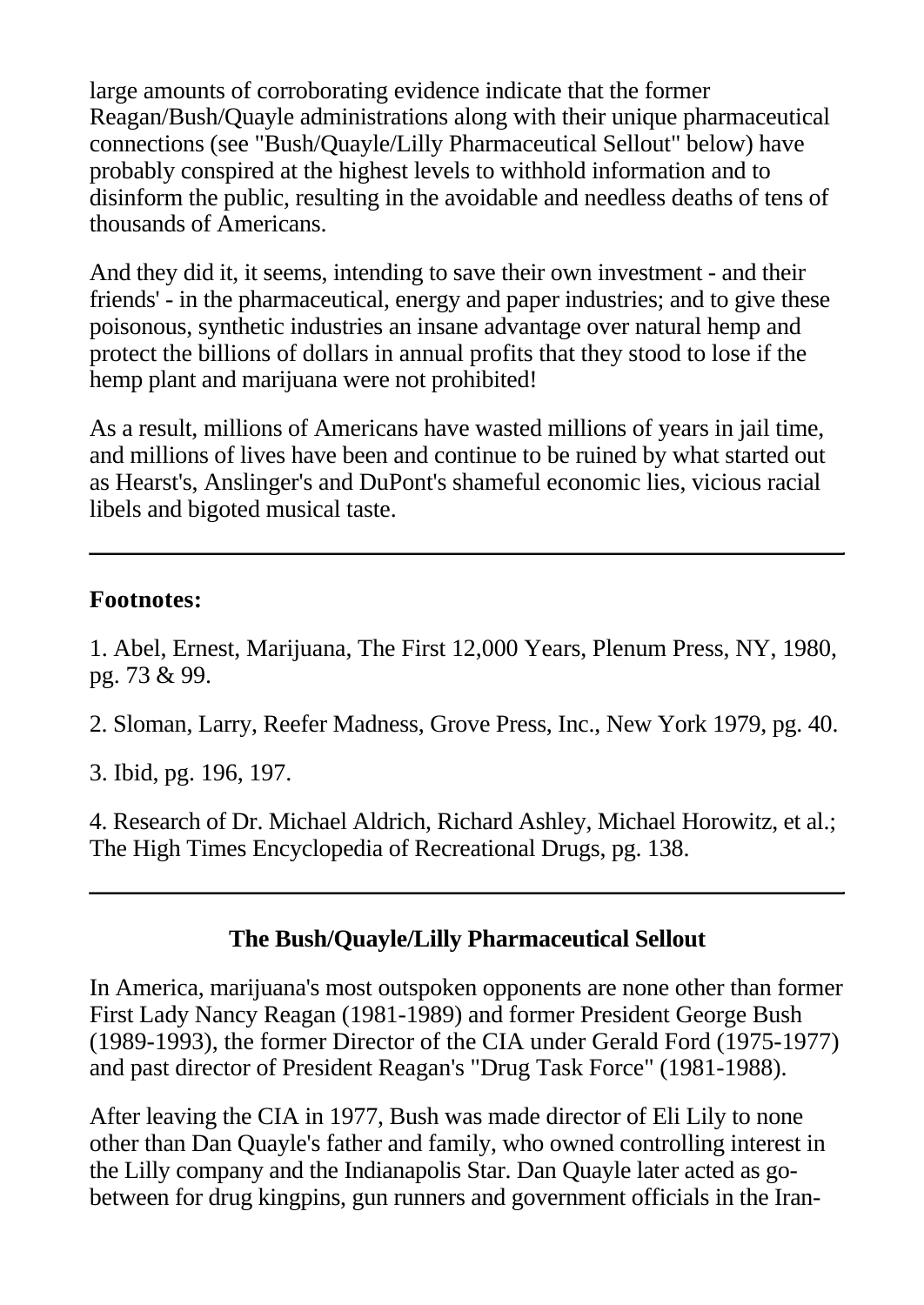Contra scandals.

The entire Bush family was large stockholders in Lilly, Abbott, Bristol and Pfizer, etc. After Bush's disclosure of assets in 1979, it became public that Bush's family still has a large interest in Pfizer and substantial amounts of stock in the other aforementioned drug companies.

In fact, Bush actively lobbied illegally both within and without the administration as Vice President in 1981 to permit drug companies to dump more unwanted, obsolete or especially domestically-banned substances on unsuspecting Third World countries.

While Vice President, Bush continued to illegally act on behalf of pharmaceutical companies by personally going to the IRS for special tax breaks for certain drug companies (e.g. Lilly) manufacturing in Puerto Rico. In 1982, Vice President Bush was personally ordered to stop lobbying the IRS on behalf of the drug companies by the U.S. Supreme Court itself. (See Appendix.)

He did - but they (the pharmaceuticals) still received a 23% additional tax break for their companies in Puerto Rico who make these American outlawed drugs for sale to Third World countries.

*(Financial disclosure statements; Bush 1979 tax report; "Bush Tried to Sway a Tax Rule Change But Then Withdrew" NY Times, May 19, 1982; misc. corporate records; Christic Institute "La Penca" affidavit; Lilly 1979 Annual Report.)* 

## **Chapter 6**

## **The Body of Medical Literature on Cannabis Medicine**

Our authority here is the 'Body of Literature,' starting with ancient materia medicae; Chinese and Hindu pharmacopoeia and Near Eastern cuneiform tablets, and continuing all the way into this century, including the 1966-76 U.S. renaissance of cannabis studies - some 10,000 separate studies on medicines and effects from the hemp plant. Comprehensive compendia of these works are designated as the prime sources for this medical chapter, as well as ongoing interviews with many researchers.

## **Affordable, Available Herbal Health Care**

For more than 3,500 years, cannabis/hemp/marijuana has been, depending on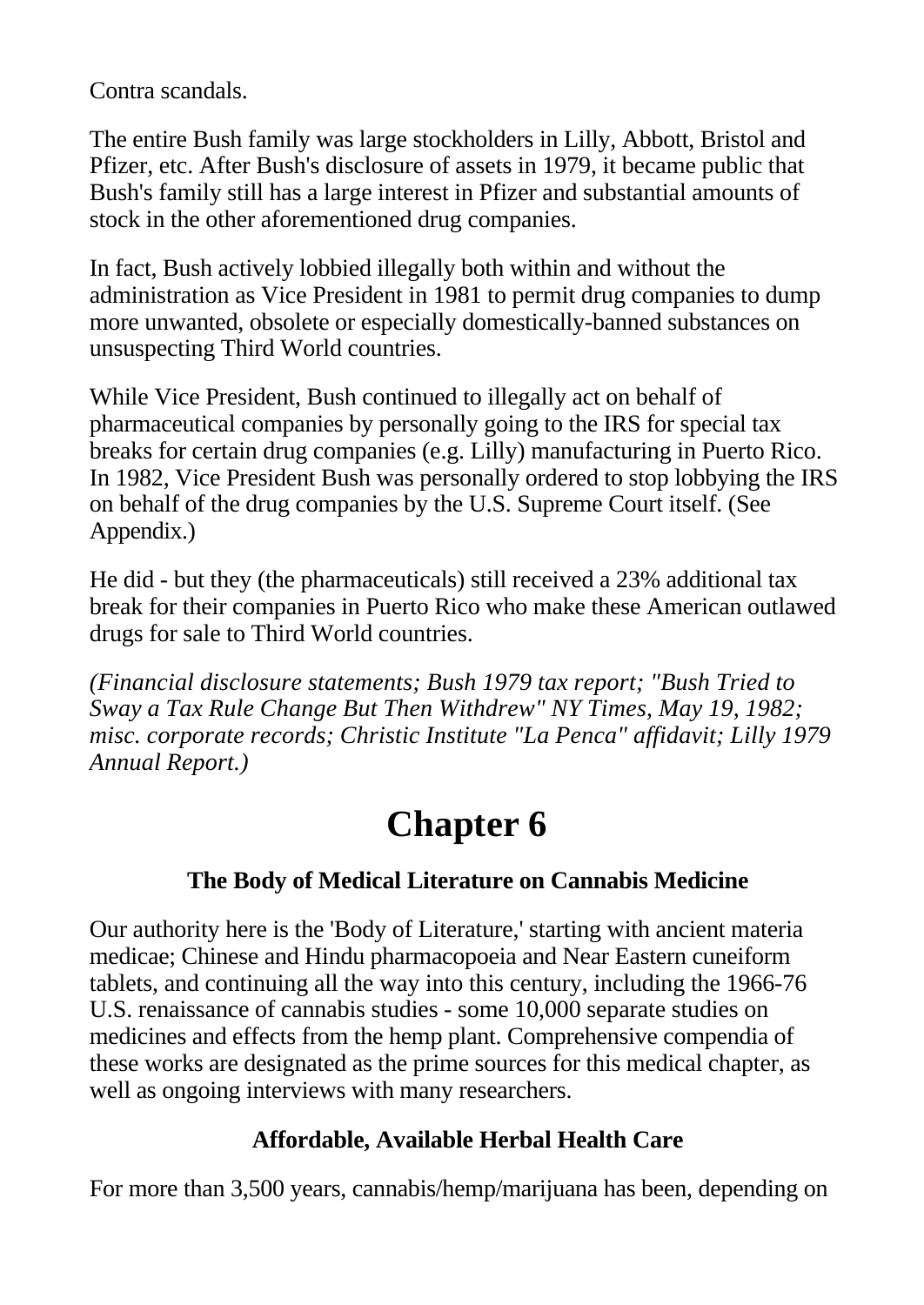the culture or nation, either the most used or one of the most widely used plants for medicines. This includes: China, India, the Middle and Near East, Africa, and pre-Roman Catholic Europe (prior to 476 A.D.).

Dr. Raphael Mechoulam, NORML, High Times and Omni Magazine (September 1982) all indicate that, if marijuana were legal it would immediately replace 10-20% of all pharmaceutical prescription medicines (based on research through 1976). And probably, Mechoulam estimates, 40- 50% of all medicines, including patent medicines, could contain some extract from the cannabis plant when fully researched.

*(Read the U.S. government-sponsored research as outlined by Cohen & Stillman,* Therapeutic Potential of Marijuana*, 1976; Roffman, Roger,*  Marijuana as Medicine*, 1980; Mikuriya, Tod, M.D.,* Marijuana Medical Papers*, 1972; Also, the work of Dr. Norman Zinberg; Dr. Andrew Weil; Dr. Lester Grinspoon; and the U.S. Government's Presidential Commission reports [Shafer Commission] from 1972; Dr. Raphael Mechoulam, Tel Aviv/Jerusalem Univ. 1964-97; W.B. O'Shaunessy monograph, 1839; and the long term Jamaican studies I & II, 1968-74; Costa Rican studies through 1982; U.S. Coptic studies, 1981; Ungerlieder; U.S. military studies since the 1950s and '60s.)* 

#### **Superstar of the 19th Century**

Marijuana was America's number one analgesic for 60 years before the rediscovery of aspirin around 1900. From 1842 to 1900 cannabis made up half of all medicine sold, with virtually no fear of its high.

The 1839 report on the uses of cannabis by Dr. W.B. O'Shaugnessy, one of the most respected members of the Royal Academy of Sciences, was just as important to mid-19th Century Western medicine as the discoveries of antibiotics (like penicillin and Terramycin) were to mid-20th Century medicine.

In fact, the Committee on Cannabis Indica for the Ohio State Medical Society concluded that "High Biblical commentators [scholars]" believe "that the gall and vinegar, or myrrhed wine, offered to our Saviour immediately before his crucifixion was in all probability, a preparation of Indian hemp."

#### *(Transcripts, Ohio State Medical Society 15th annual meeting June 12-14, 1860, pg. 75-100.)*

From 1850 to 1937, the U.S. Pharmacopoeia listed cannabis as the primary medicine for more than 100 separate illnesses or diseases.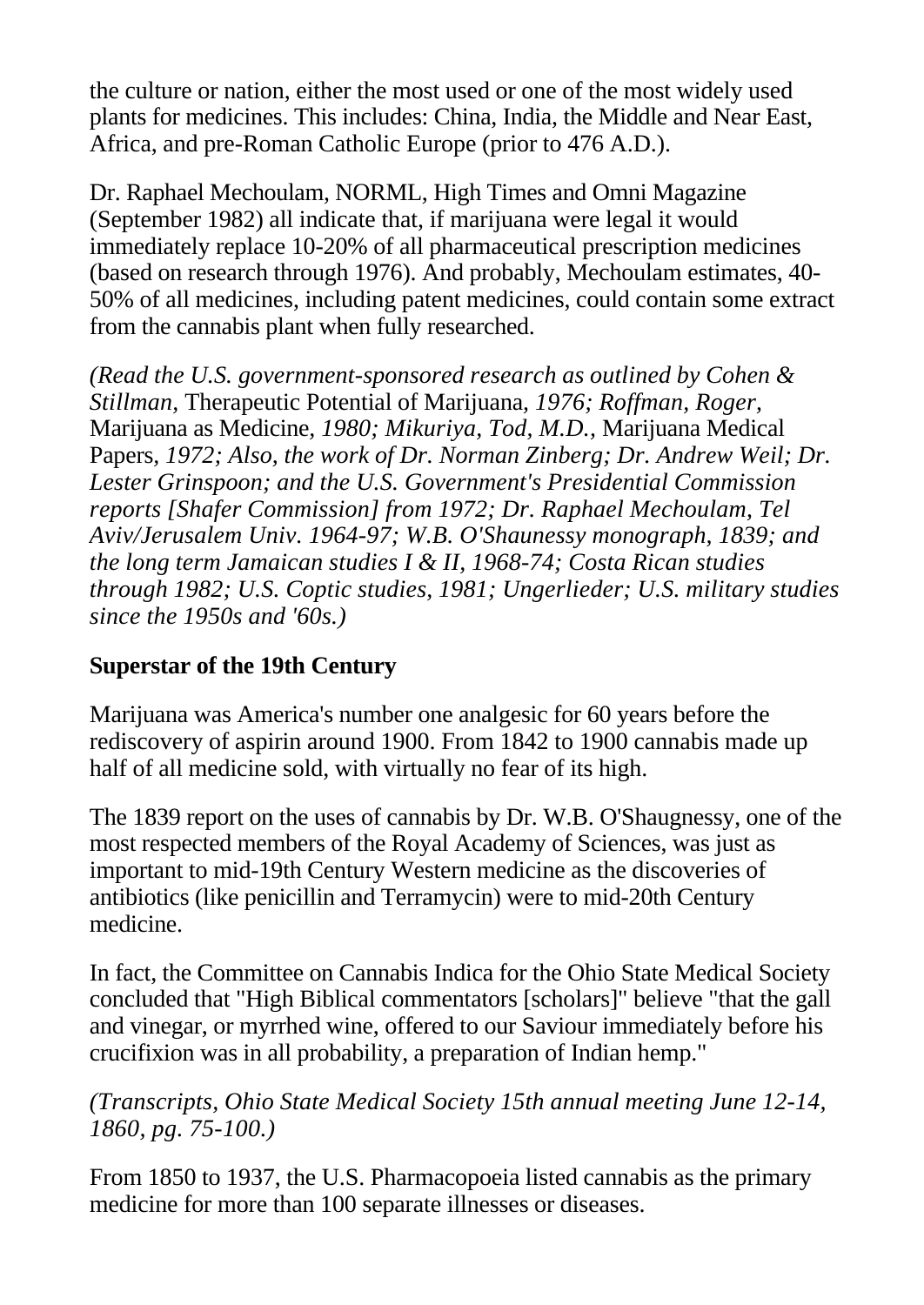During all this time (pre-1000 B.C. to 1940s A.D., researchers, doctors and drug manufacturers (Eli Lilly, Parke-David, Squibb, etc.) had no idea what the active ingredients of cannabis were until Dr. Mechoulam discovered THC in 1964.

## **20th Century Research**

As outlined in the previous chapters, the American Medical Association (AMA) and drug companies testified against the 1937 Marijuana Tax Act because cannabis was known to have so much medical potential and had never caused any observable addictions or death by overdose.

The possibility existed, they argued, that once the active ingredients in cannabis (such as THC Delta-9) were isolated and correct dosages established, cannabis could become a miracle drug.

Twenty-nine years would pass, however, before American scientists could begin to even look into cannabis medicine again.

THC Delta-9 was isolated by Dr. Raphael Mechoulam at the University of Tel Aviv in 1964. His work confirmed that of Professor Taylor of Princeton, who had lead the research and identification of natural THC Delta-9 precursors in the 1930s. Kahn, Adams and Loewe also worked with the structure of cannabis' active ingredients in 1944.

Since 1964, more than 400 separate compounds have been isolated in cannabis from over a thousand suspected compounds. At least 60 of the isolated compounds are therapeutic. The United States, however, forbade this type of research through the bureaucratic authority of Harry Anslinger util 1962, when he was forced to retire. (Omni Magazine, Sept. 1982)

#### **Growing Acceptance**

By 1966, millions of young Americans had begun using marijuana. Concerned parents and government, wanting to know the dangers their children were risking, started funding dozens and later hundreds of marijuana health studies.

Entrenched in the older generation's minds were 30 years of Anslinger/Hearst scare stories of murder, atrocity, rape, and even zombie pacifism.

Federally sponsored research results began to ease Americans' fears of cannabis causing violence or zombie pacifism, and hundreds of new studies suggested that hidden inside the hemp plant's chemistry lay a medicinal array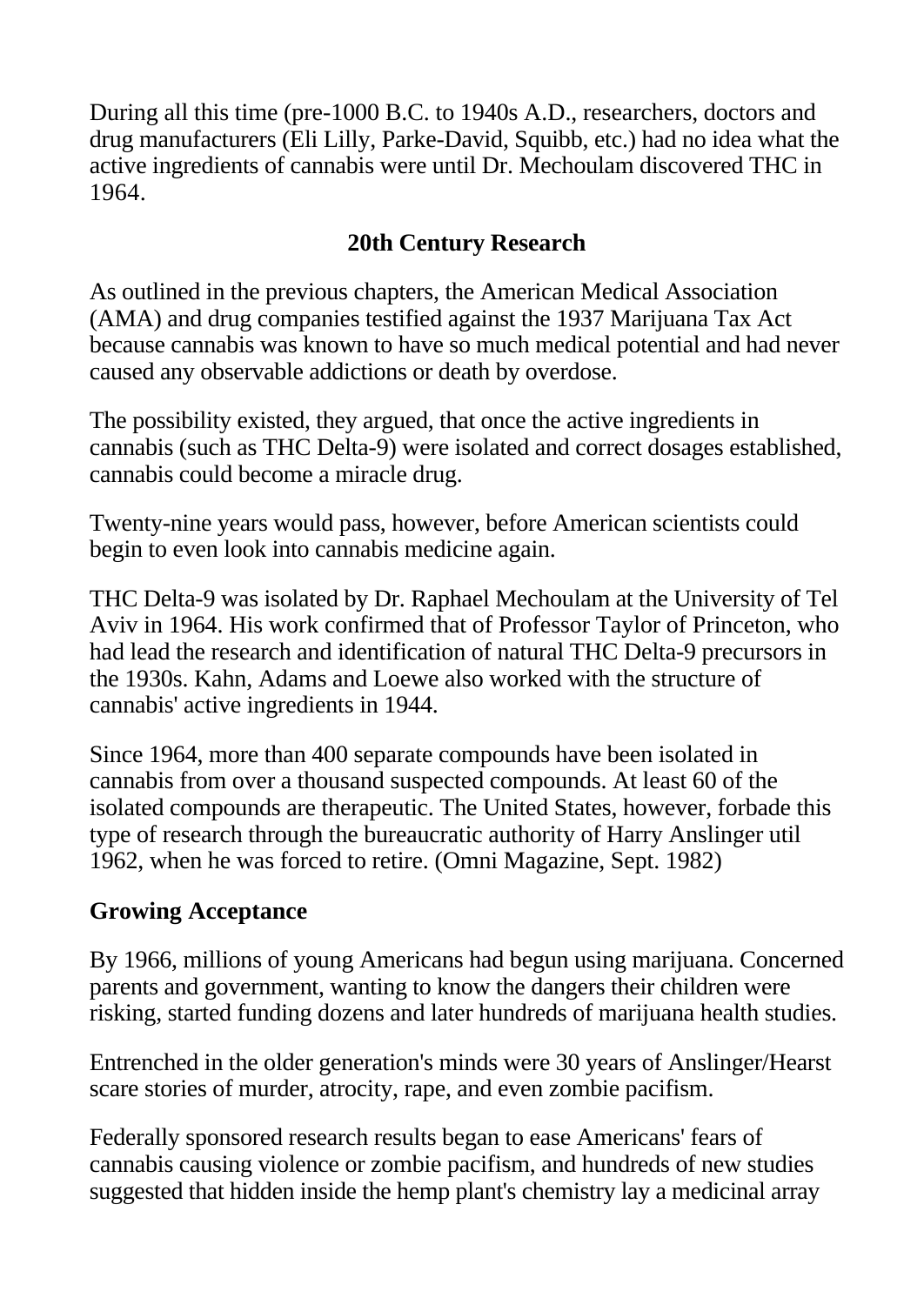of incredible therapeutic potential. The government funded more and more studies.

Soon, legions of American researchers had positive indications using cannabis, anorexia, tumors and epilepsy, as well as for a general use antibiotic. Cumulative findings showed evidence of favorable results occurring in cases of Parkinson's disease, anorexia, multiple sclerosis and muscular dystrophy; plus thousands of anecdotal stories all merited further clinical study.

Prior to 1976, reports of positive effects and new therapeutic indications for cannabis were almost a weekly occurrence in medical journals and the national press.

## **National Conference Praised Cannabis Therapy Potential**

In November 1975, virtually all of America's leading researchers on marijuana met at Asilomar Conference Center, Pacific Grove, California. Seminars were sponsored by the National Institute on Drug Abuse (NIDA) to address a compendium of studies from their earliest to most recent findings.

When the seminars were over, practically all the scientists concluded that the federal government, with the hard evidence collected so far on the therapeutic potential of marijuana, should be rushing to invest tax money into more research.

They felt the taxpayers should be informed that there was every legitimate reason for the field of public health to continue large scale research on cannabis medicine and therapies. All the participants, it seems, believed this. Many of them (such as Mechoulam) believed that cannabis would be one of the world's major medicines by the mid-1980s. In March 1997, Mechoulam, in a speech at the Bio-Fach in Frankfort, Germany, still believed that cannabis is the world's best overall medicine.

#### **Marijuana Research Banned**

However, in 1976, just as multi-disciplined marijuana research should have been going into its second, third, and fourth generation studies (see Therapeutic Potential of Marijuana and NORML federal files), a "surprise" United States government policy again forbade all promising federal research into marijuana's therapeutic effects.

This time, the research ban was accomplished when American pharmaceutical companies successfully petitioned the federal government to be allowed to finance and judge 100% of the research.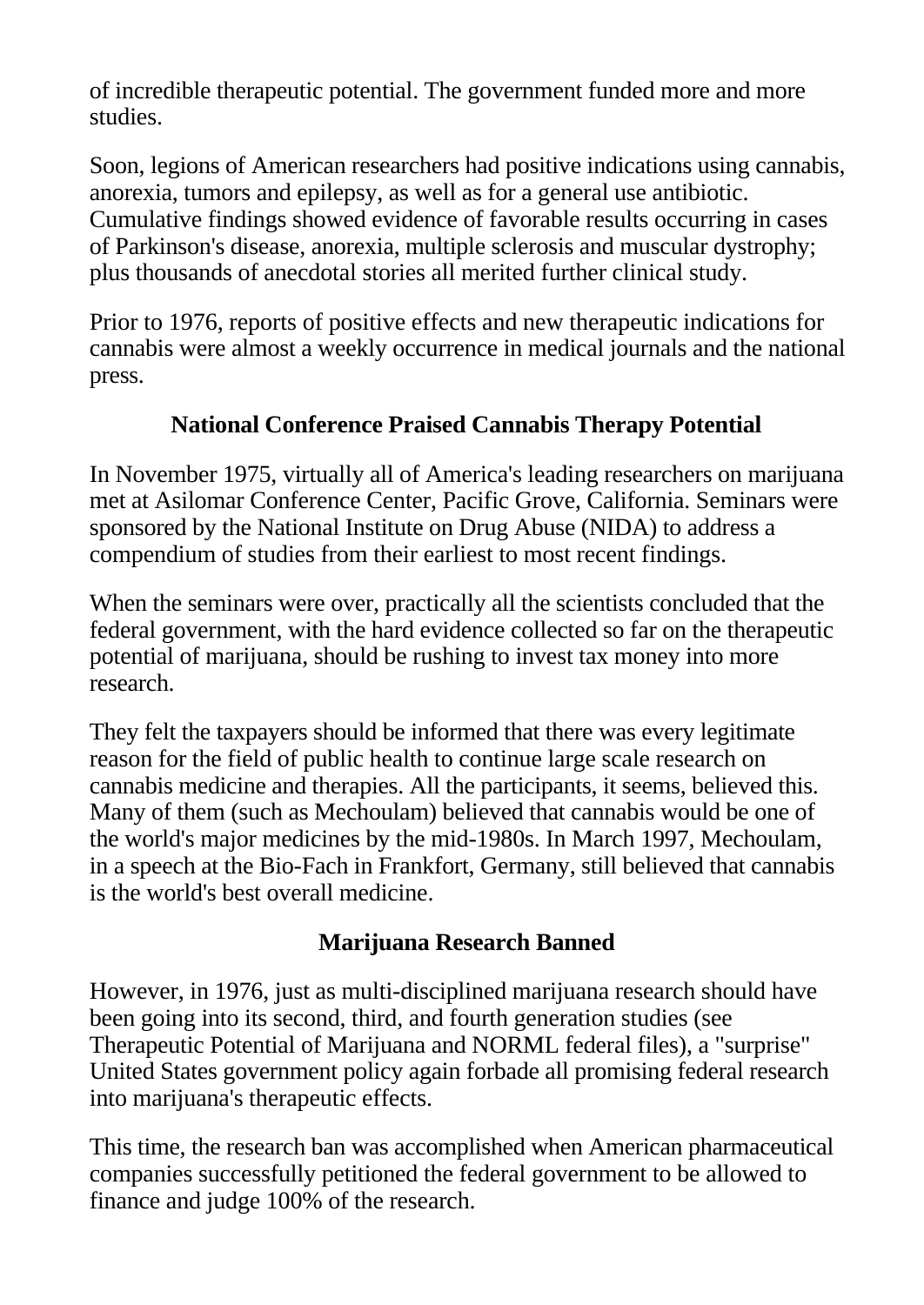The previous ten years of research had indicated a tremendous promise for the therapeutic uses of natural cannabis, and this potential was quietly turned over to corporate hands - not for the benefit of the public, but to suppress the medical information.

This plan, the drug manufacturers petitioned, would allow our private drug companies time to come up with patentable synthetics of the cannabis molecules at no cost to the federal government, and a promise of "no highs."

In 1976, the Ford Administration, NIDA and the DEA said in effect, no American independent (read: university) research or federal health program would be allowed to again investigate natural cannabis derivatives for medicine. This agreement was made without any safeguards guaranteeing integrity on the part of the pharmaceutical companies; they were allowed to regulate themselves.

Private pharmaceutical corporations were allowed to do some "no high" research, but it would be only Delta-9 THC research, not any of the 400 other potentially therapeutic isomers in cannabis.

Why did the drug companies conspire to take over marijuana research? Because U.S. government research (1966-76) had indicated or confirmed through hundreds of studies that even "natural" crude cannabis was the "best and safest medicine of choice" for many serious health problems.

## **1988: DEA Judge Rules that Cannabis has Medical Value**

The DEA's own conservative administrative law judge, Francis Young, after taking medical testimony for 15 days and reviewing hundreds of DEA/NIDA documents positioned against the evidence introduced by marijuana reform activists, concluded in September 1988 that "marijuana is one of the safest therapeutically active substances known to man."

But despite this preponderance of evidence, then DEA Director John Lawn ordered on December 30, 1989 that cannabis remain listed as a Schedule I narcotic - having no known medical use. His successor, Robert Bonner, who was appointed by Bush and kept in office by Clinton, was even more draconian in his approach to hemp/marijuana as medicine. Clinton's current DEA administrator; Thomas Constantine (appointed 1993), upholds policies for worse even than Bonner's.

So. . . if all this has been known since 1975, what is our government waiting for?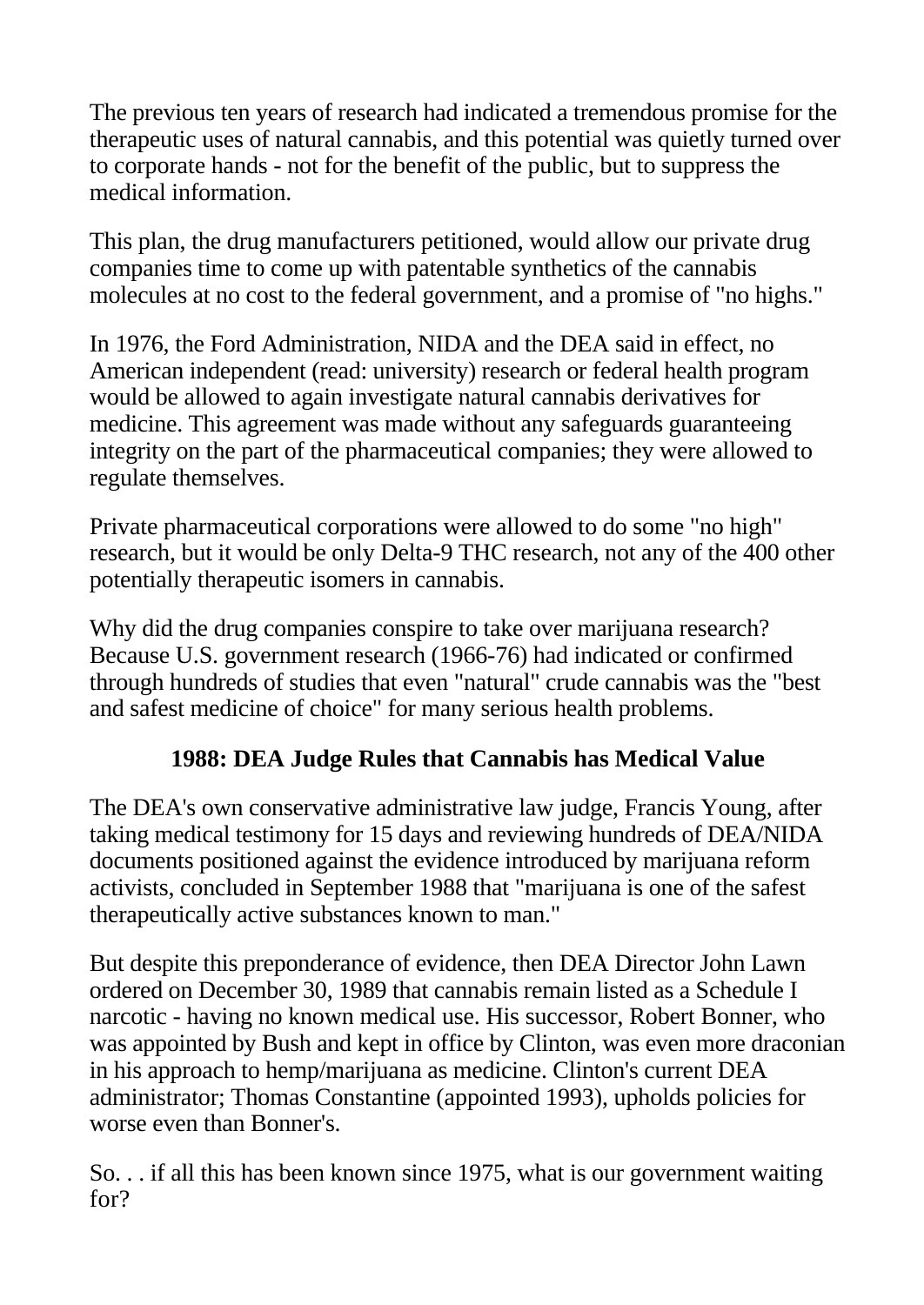#### **Protecting Pharmaceutical Companies' Profits**

NORML, *High Times*, and *Omni* (September 1982) indicate that Eli Lilly, Abbott Labs, Pfizer, Smith, Kline & French, and others would lose hundreds of millions, to billions of dollars annually, and lose even more billions in Third World countries, if marijuana were legal in the U.S.\*

*\* Remember, in 1976, the last year of the Ford Administration, these drug companies, through their own persistence (specifically intense lobbying) got the federal government to cease all positive research into medical marijuana.* 

#### **Putting the Fox into the Health Care Chicken Coop**

The drug companies took over all research and financing into analogs of synthetic THC, CBD, CBN, etc., promising "no high" before allowing the products on the market. Eli Lilly came out with Nabilone and later Marinol, synthetic second cousins of THC Delta-9, and promised the government great results.

Omni Magazine, in 1982, stated that after nine years, Nabilone was still considered virtually useless when compared with real, home-grown THC-rich cannabis buds; and Marinol works as well as marijuana in only 13% of patients.

Marijuana users mostly agree, they do not like the effects of Lilly's Nabilone or Marinol. Why? You have to get three or four times as high on Marinol to sometimes get the same benefits as smoking good cannabis bud.

Omni also stated in 1982 (and it's still true in 1999), that after tens of millions of dollars and nine years of research on medical marijuana synthetics, "these drug companies are totally successful," even though raw, organic cannabis is a "superior medicine" which works so well naturally, on so many different illnesses.

Omni also suggested the drug companies petition the government to allow "crude drug extracts" on the market in the real interest of public health. The government and the drug companies, to date, have not responded. Or rather, they have responded by ignoring it. However, the Reagan/Bush/Clinton administrations absolutely refused to allow resumption of real (university) cannabis research, except under synthetic pharmaceutical studies.

Omni suggests, and NORML and High Times concur, the reason the drug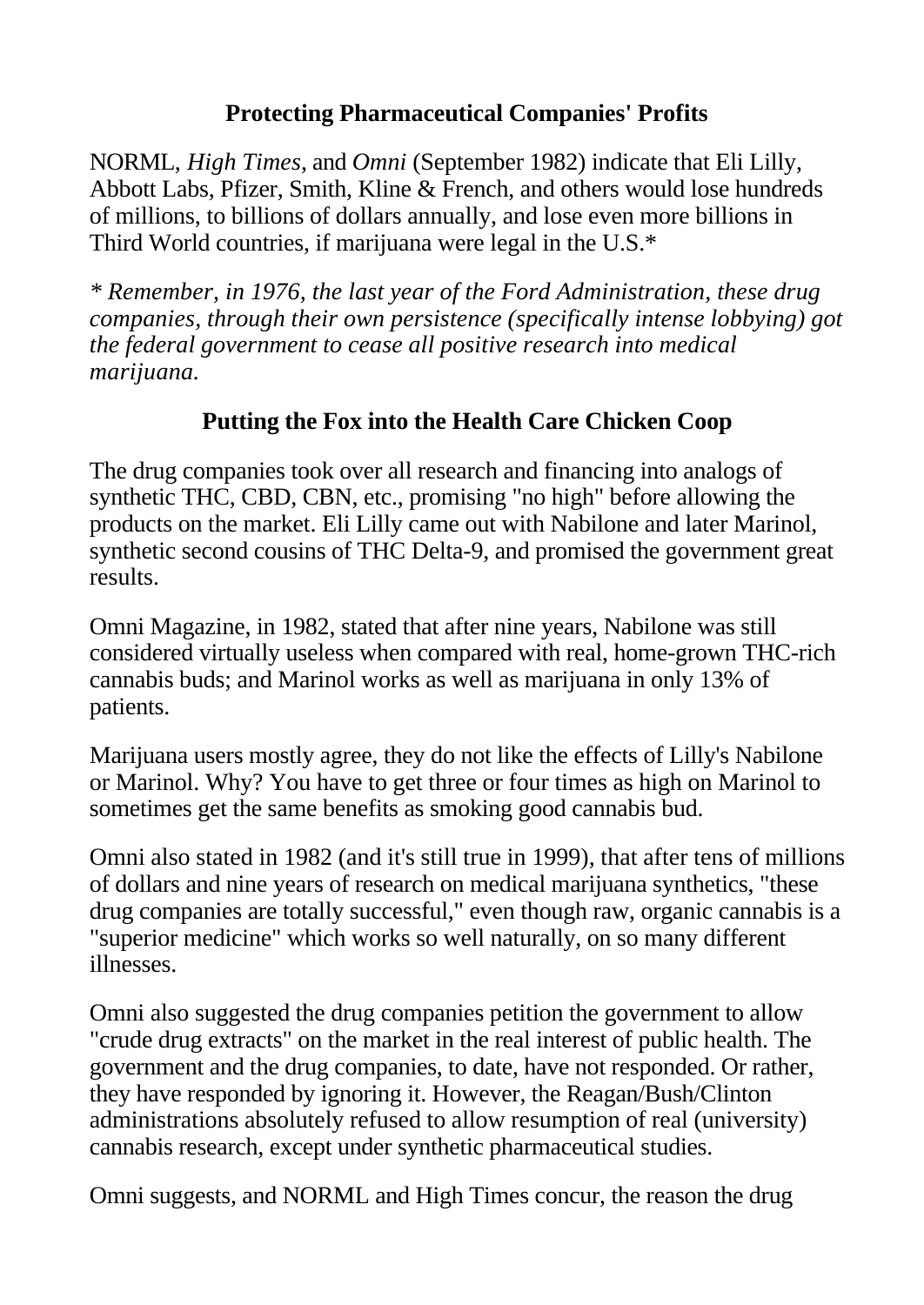companies and Reagan/Bush/Clinton wanted only synthetic THC legal is that simple extractions of the hundreds of ingredients from the cannabis crude drug would be enjoyed without pharmaceutical company patents which generate windfall monopolized profits.

## **Undermining the Natural Medicines' Competition**

Eli Lilly, Pfizer and others stand to lose at least a third of their entire, highly profitable, patent monopoly on such drugs as Darvon, Tuinal, Seconal, and Prozac (as well as other patented medications ranging from muscle ointments to burn ointments, to thousands of other products) because of a plant anyone can grow: cannabis hemp. Isn't it curious that American drug companies and pharmacist groups\* supply almost half the funding for the 4,000 "Families Against Marijuana" type organizations in America? The other half is supplied by Action (a federal VISA agency) and by tobacco companies like Philip Morris, and by liquor and beer makers like Anheuser Busch, Coors, etc., or as a "public service" by the ad agencies who represent them.

*\* Pharmacists Against Drug Abuse, etc. See appendices.* 

## **Poisoning the Third World**

Columbia's largest newspaper, Periodical el Tiempo (Bogota), reported in 1983 that these same anti-marijuana crusading American pharmaceutical companies are guilty of a practice known as "product dumping," wherein they "sell on the over-the-counter markets of Columbia, Mexico, Panama, Chile, El Salvador, Honduras and Nicaragua, over 150 different illegal, dangerous drugs." This report has not been disputed by the U.S. government or American pharmaceutical companies and the practice continues in 1998.

Some of these drugs have been forbidden by the FDA for sale or use in the U.S. or its counterparts in Europe because they are known to cause malnutrition, deformities and cancer. Yet they are sold over-the-counter to unsuspecting illiterates!

The World Health Organization backs up this story with a conservative estimate: they say that some 500,000 people are poisoned each year in Third World countries by items (drugs, pesticides, etc.) sold by American companies but which are banned from sale in the U.S.\*

*\* Mother Jones magazine, 1979, "Unbroken Circle" June, 1989; The Progressive, April 1991, et al.* 

## **Destroying the Public Record**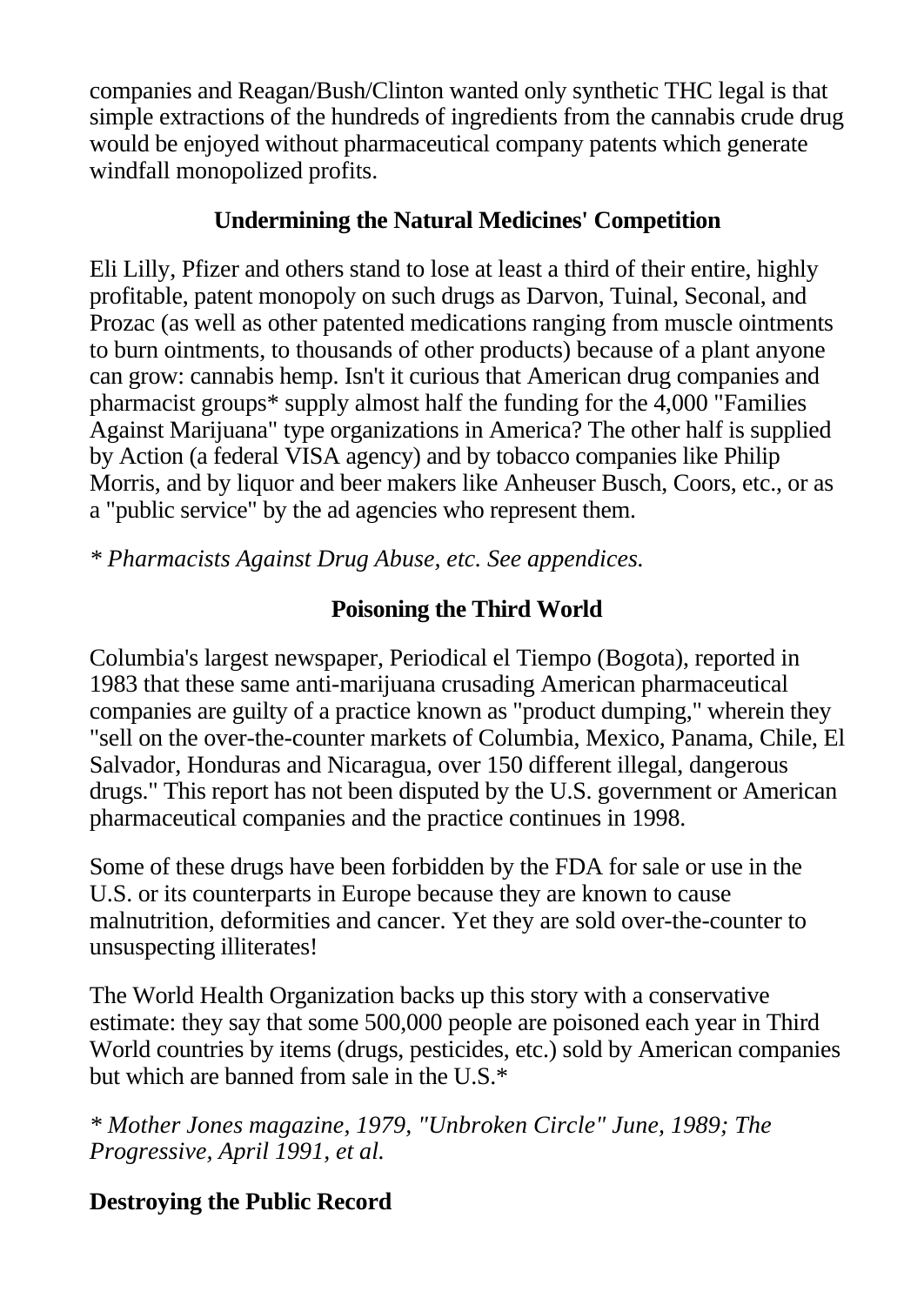Some 10,000 studies have been done on cannabis, 4,000 in the U.S., and only about a dozen have shown any negative results and these have never been replicated. The Reagan/Bush Administration put a soft "feeler" out in September of 1983 for all American universities and researchers to destroy all 1966-76 cannabis research work, including compendiums in libraries.

Scientists and doctors so ridiculed this unparalleled censorship move that the plans were dropped. . . for the moment.

However, we know that large amounts of information have since disappeared, including the original copy of the USDA's own pro-marijuana film Hemp for Victory. Worse yet, even the merest mention of the film was removed from the official record back to 1958, and has had to be painstakingly reestablished as part of our national archives. Many archival and resource copies of USDA Bulletin 404 have disappeared. How many other such priceless historical documents have already been lost?

In late 1995 and early 1996, Dennis Peron, founder of the Cannabis Buyers' Club in San Francisco, gave California voters Proposition 215, a statewide initiative to make cannabis legal as medicine. The medical marijuana initiative collected 750,000 signatures, made the California ballot and it passed by 56% of the vote in November 1996. Now, in 1998, hundreds of thousands of Californians are growing medical marijuana legally. Nonetheless, the federal government, in clear opposition to the people's mandate, has found ways to harass and close down most of the cannabis buyers'/cultivators' clubs including Peron's.

Interestingly, in 1996, more voters in California voted for medical marijuana than voted for Bill Clinton.

In August of 1997, almost one full year after the passage of Proposition 215 by the majority vote, an L.A. Times poll found that more than 67% of Californians would now vote for it - an increase of 11% in the first year.

Ninety-six percent (nearly 25,000) of the people responding to an ongoing CNN Internet poll, in March of 1998, said they "support the use of marijuana for medical purposes." By contrast, only 4% of respondents (less than 1,000 voters overall) said they opposed the use of cannabis by seriously ill patients.

Californians taking advantage of the new medical marijuana law include police officers, district attorneys and mayors. Some of the same people who formerly arrested and prosecuted citizens for marijuana, medical or otherwise, are now using it themselves or for their families in ever increasing numbers.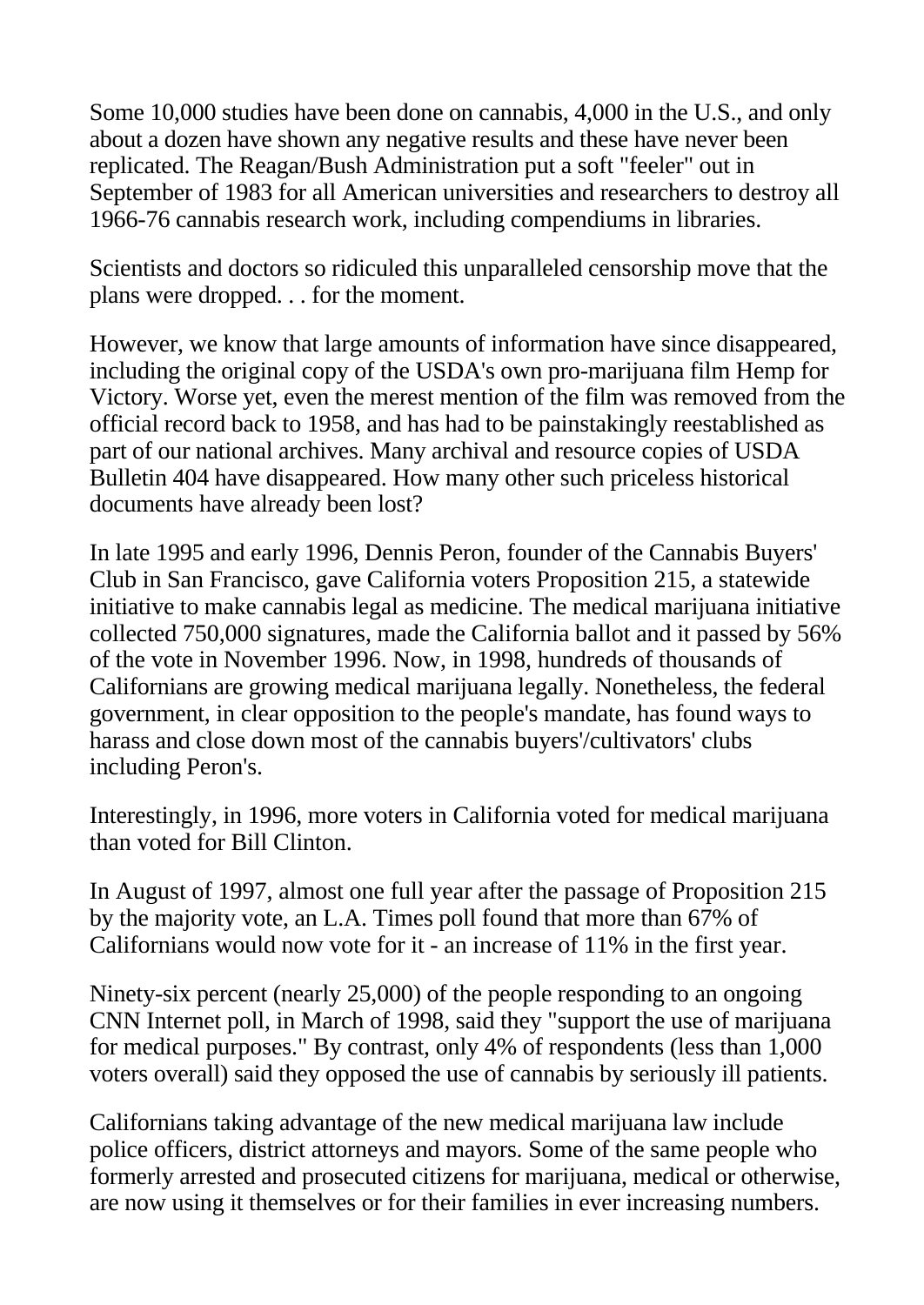Upon reentering the United States from Canada, in March of 1998, California resident Kareem Abdul-Jabbar, the highest scoring professional basketball player in history, was busted for possession of a small amount of marijuana. He paid a \$500 fine to U.S. Customs and explained to the press that, as a California citizen, he had a doctor's recommendation to use medical marijuana.

Professional and collegiate athletes who live in California and have a doctor's recommendation for medical marijuana theoretically do not have to undergo urine testing for cannabis.

Among the thousands of California actors, musicians and writers who legally use medical marijuana was famed author Peter McWilliams, who suffered from AIDS and cancer. He said, "If it weren't for the illegal pot dealers (before Proposition 215), there would have been no marijuana and I wouldn't be alive today. Marijuana eases nausea and makes it possible for me to keep down food and the pills I must take to combat my diseases. Fuck the federal government. Use it if you need it."

## **An Unfair Rap for Hemp**

After 20 years of study, the California Research Advisory Panel (RAP) in 1989 broke with the state Attorney General's office (AG), under which it works, and called for the relegalization of cannabis.

"There is no point to continuing unmodified, much less intensified, the policies and laws that have so obviously failed to control the individual and societal damages associated with drug use," summarized Vice Chairman Frederick Meyers, M.D., in a letter released with the group's recommendations after the attorney general had suppressed the report and panel members elected to publish it at their own expense.

This was a complete turnaround from the RAP's long history of suppressing medical usage. The long-term impact of this shift remains to be seen.

Chairman Edward P. O'Brien, Jr. appointed by the AG, who dissented from the panel's conclusions, had for years dominated this group, rigidly controlling what research could be performed - and limiting those applications to control of nausea and vomiting that is secondary to cancer chemotherapy.

Under O'Brien, the panel systematically welshed on its mandate to provide compassionate medicinal access to cannabis. Any applications for using cannabis including the control of pain, spastic neurological disorders, etc.,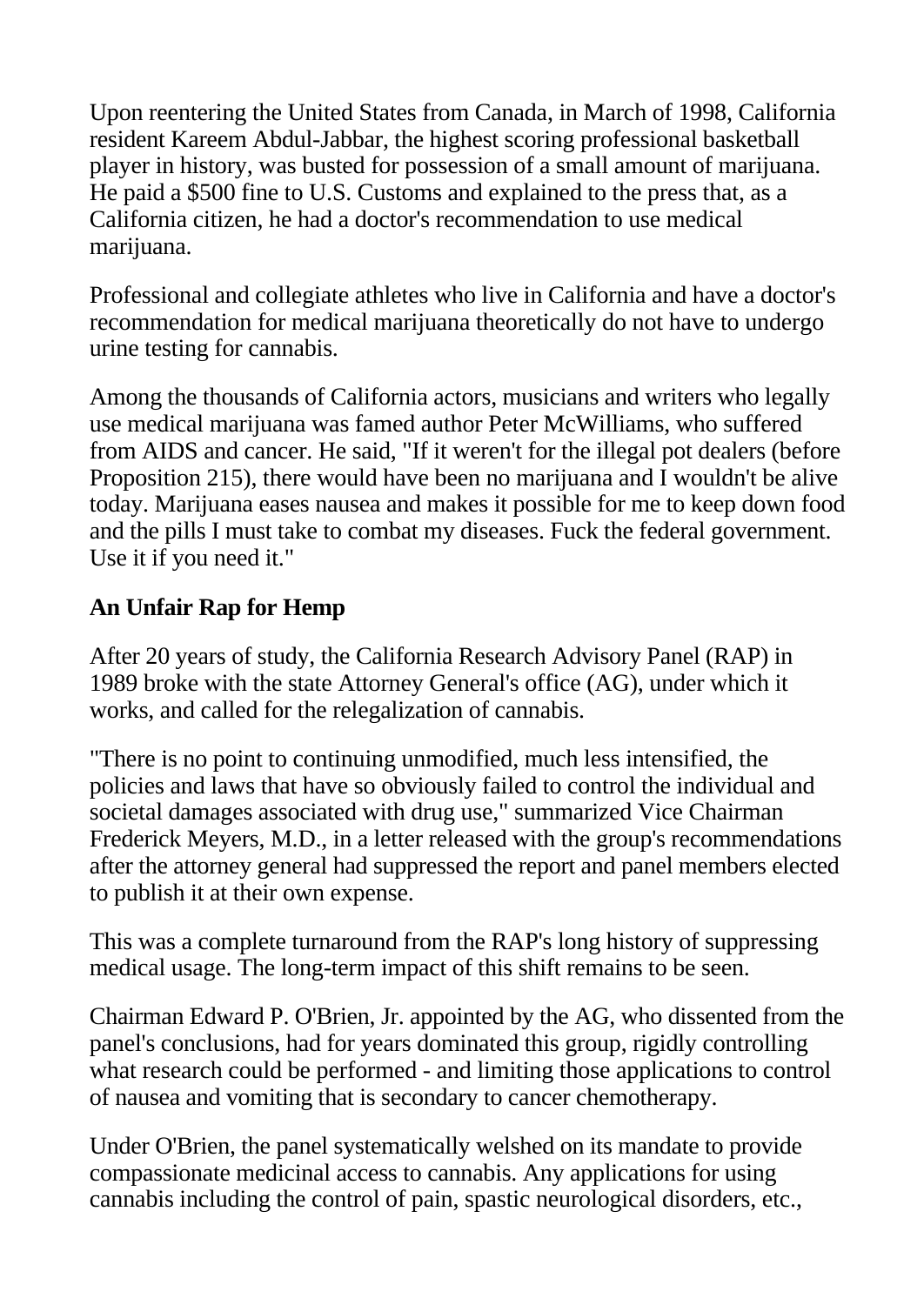have been rejected. Cannabis used to be the treatment of choice for vascular or migraine headache. (Osler, 1916; O'Shaugnessey, 1839)

Cannabis has the unique characteristic of affecting the vascular circulation of the covering of the brain - the meninges. The reddened eyes of the marijuana user are a reflection of this action.

Unlike other drugs, however, cannabis has no apparent affect on the vascular system in general, except for a slight speeding up of the heart during the onset of the effects of the drug.

RAP has discouraged the use of smoking cannabis in favor of synthetic Delta-THC capsules, despite crude cannabis' favorable comparative results reported to the Food and Drug Administration.

This has been frankly misrepresented in their reports to the legislature and testimony in the NORML vs. DEA case. Additionally, these memoranda favorably comparing smoked marijuana to oral THC have been buried in appendices to their reports - available in only four locations in the entire state of California!

On September 30, 1989, the medical marijuana program quietly expired, based on the staff's assessment that no enough people had been treated to justify its extension. - Tod Mikuriya, M.D. Berkeley, CA 1990

# **Chapter 7**

## **Therapeutic Use of Cannabis**

There are more than 60 therapeutic compounds in cannabis that are healing agents in medical and herbal treatments. The primary one is THC, and the effectiveness of therapy is directly proportionate to the herb's potency or concentration of THC. Recent DEA reports of increasingly potent marijuana therefore represent a major medical advance; but, incredibly, the government uses these very numbers to solicit bigger budgets and harsher penalties.

On November 5, 1996, 56% of California citizens voted for the California Compassionate Use Act (medical marijuana initiative) ending all legal state efforts to keep marijuana from being used as medicine by California citizens.

Arizona citizens, in November 1996, also passed, by an even greater margin - 65% - a drug declassification initiative that included medical marijuana, backed by, among others, the late U.S. Senator Barry Goldwater.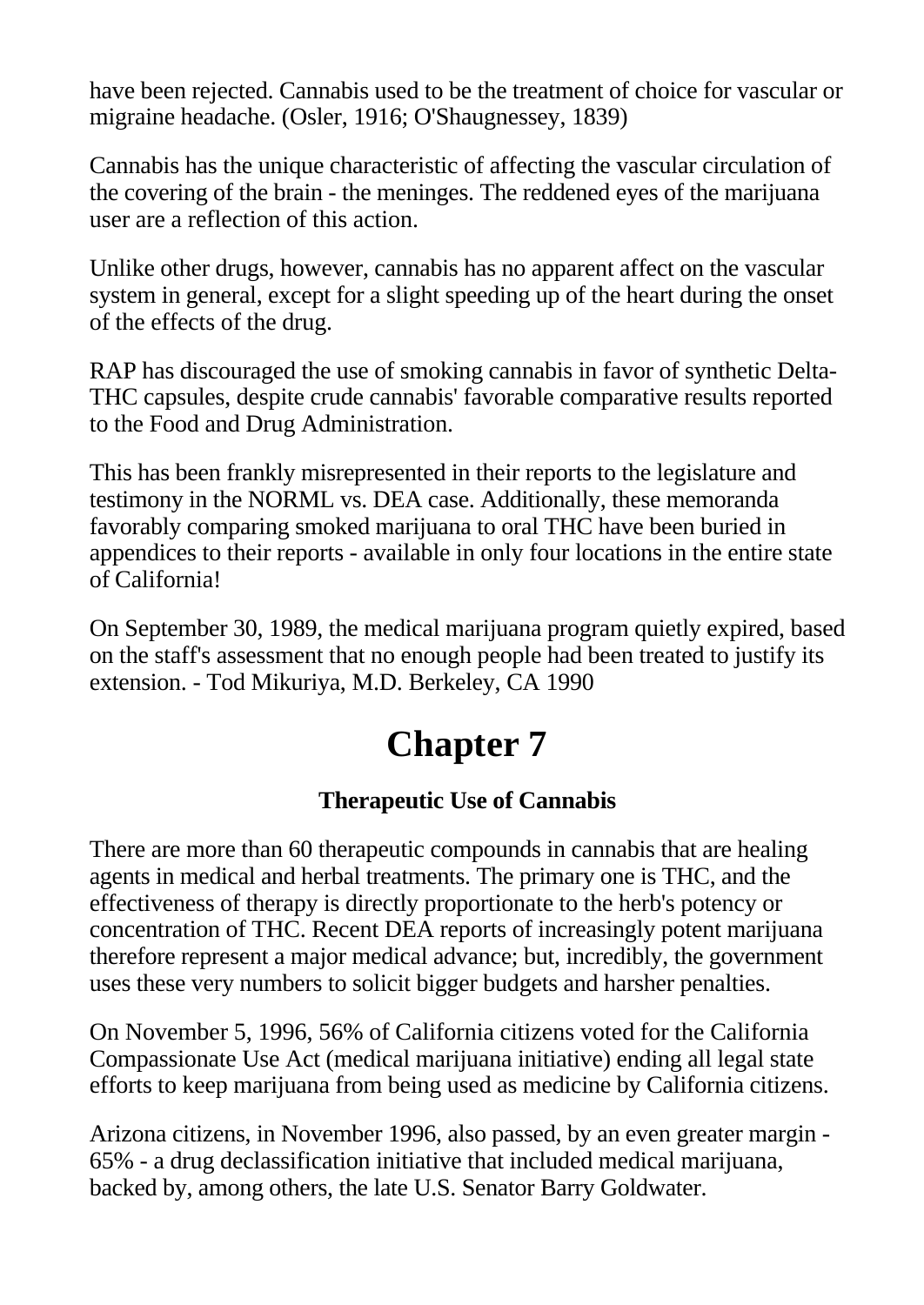Arizona's governor and legislature, exercising their veto override ability on their state initiative laws for the first time in 90 years, struck down this popular initiative passed by the people Arizona citizens angrily responded by re-collecting more than 150,000 signatures in a 90-day referendum period and promptly returned the medical marijuana initiative to the ballot for November 1998.

The following explains how people will benefit when the freedom of choice of doctors and patients is once again respected.

#### **Warning:**

#### **This writer, responsible scientists and doctors advise:**

There is no pharmacological free lunch in cannabis or any drug. Negative reactions can result. A small percentage of people have negative or allergic reactions to marijuana. Heart patients could have problems, even though cannabis generally relieves stress, dilates the arteries, and in general lowers the diastolic pressure. A small percentage of people get especially high heart rates and anxieties with cannabis. These persons should not use it. Some bronchial asthma sufferers benefit from cannabis; however, for others it may serve as an additional irritant.

#### **For the overwhelming majority of people, cannabis has demonstrated literally hundreds of therapeutic uses. Among them:**

#### **ASTHMA**

More than 15 million Americans are affected by asthma. Smoking cannabis (the "raw drug" as the AMA called it) would be beneficial for 80% of them and add 30-a60 million person-years in the aggregate of extended life to current asthmatics over presently legal toxic medicines such as the Theophylline prescribed to children. "Taking a hit of marijuana has been known to stop a full blown asthma attack." (Personal communication with Dr. Donald Tashkin, December 12, 1989 and December 1, 1997.) The use of cannabis for asthmatics goes back thousands of years in literature. American doctors of the last century wrote glowing reports in medical papers that asthma sufferers of the world would "bless" Indian hemp (cannabis) all their lives. Today, of the 16 million American asthma sufferers, only Californians, with a doctor's recommendation, can legally grow and use cannabis medicines, even though it is generally the most effective treatment for asthma.

(Tashkin, Dr. Donald, UCLA Pulmonary Studies (for smoked marijuana),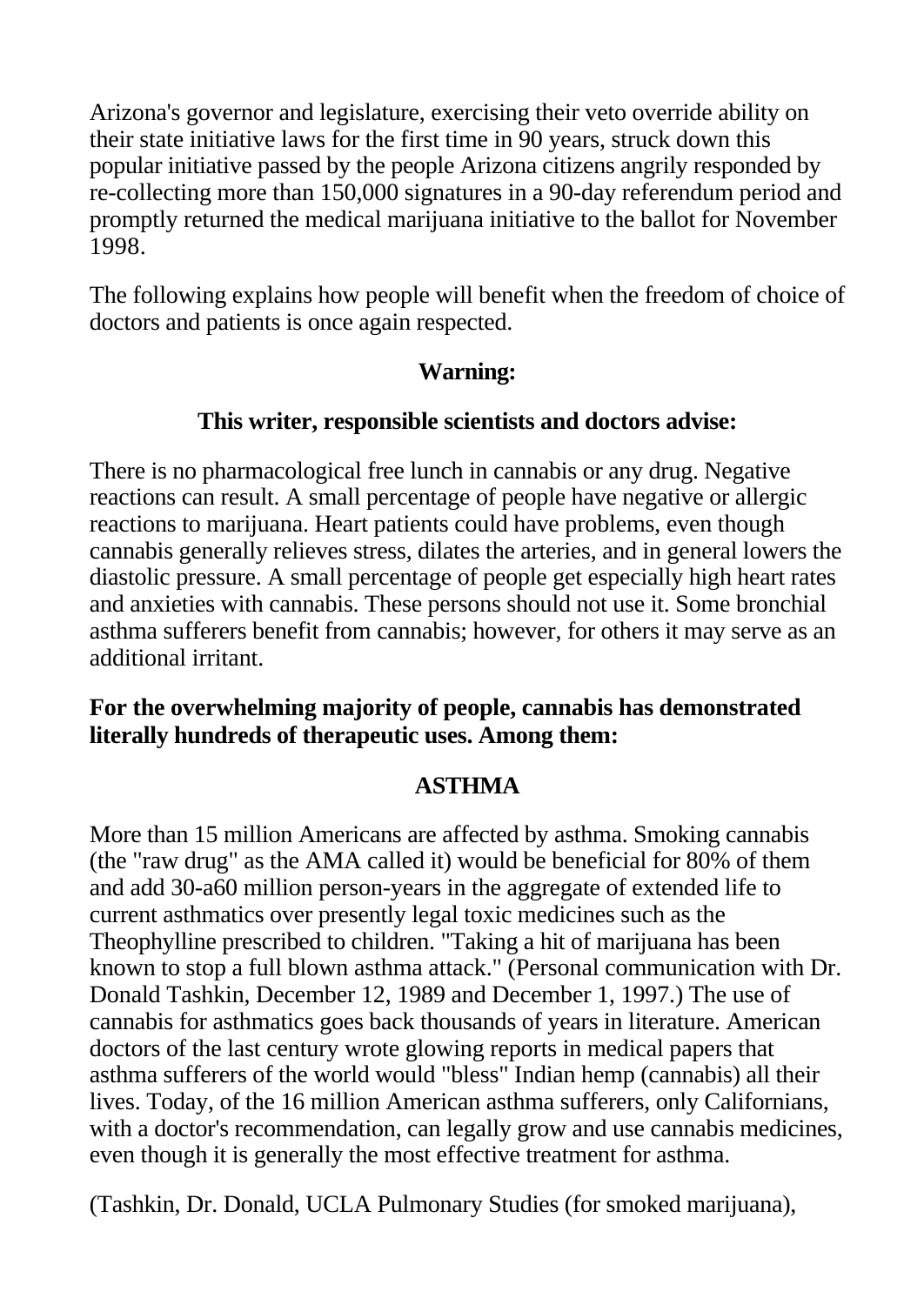1969-97; Ibid., asthma studies, 1969-76; Cohen, Sidney & Stillman, Therapeutic Potential of Marijuana, 1976; Life Insurance Actuarial rates; Life shortening effects of childhood asthma, 1983.)

#### **GLAUCOMA**

Fourteen percent of all blindness in America is from glaucoma, a progressive loss of vision. Cannabis smoking would benefit 90% of our 2.5 million glaucoma victims, and is two to three times as effective as any current medicines for reducing ocular pressure! Cannabis use has no toxic side effects to the liver and kidneys; nor is there any danger of the occasional sudden death syndromes associated with the legal pharmaceutical glaucoma drugs/drops. Many California eye doctors, through the 1970s, '80s, and '90s, discreetly advised their patients to use "street" marijuana in addition to (or to mitigate) their toxic legal glaucoma medicines. Since November 1996, California doctors can legally recommend, advise or tacitly approve cannabis use by their glaucoma patients who may then grow and smoke their own marijuana, or go to the few remaining Cannabis Buyers' Clubs to acquire medical marijuana. (Harvard; Hepler & Frank, 1971, UCLA; Medical College of Georgia; U. of North Carolina School of Medicine, 1975; Cohen & Stillman, Therapeutic Potential of Marijuana, UCLA, 1976; National Eye Institute; Records of Bob Randolph/Elvy Musika, 1975, 1998.)

#### **TUMORS**

A tumor is a mass of swollen tissue. Researchers at the Medical College of Virginia discovered that cannabis is an incredibly successful herb for reducing many types of tumors, both benign and malignant (cancerous). The DEA and other federal agencies had ordered these tumor studies done after hearing erroneous reports of possible immunicological problems associated with cannabis smoke. But, in 1975, instead of health problems, an apparent medical breakthrough occurred and successful tumor reductions were recorded! Following this remarkably positive discovery by the Medical College of Virginia, orders were immediately handed down by the DE and the National Institute of Health to defund all furter cannabis/tumor research and reporting! Millions of Americans who might be alive today are dead because of these and other DEA orders regarding marijuana. Since 1996, the Medical College of Virginia has again applied to receive grants for cannabis research and has been turned down by the DEA.

#### **NAUSEA RELIEF (e.g., AIDS, CANCER THERAPY, SEA SICKNESS)**

Though it is known to be extremely damaging to the immune system,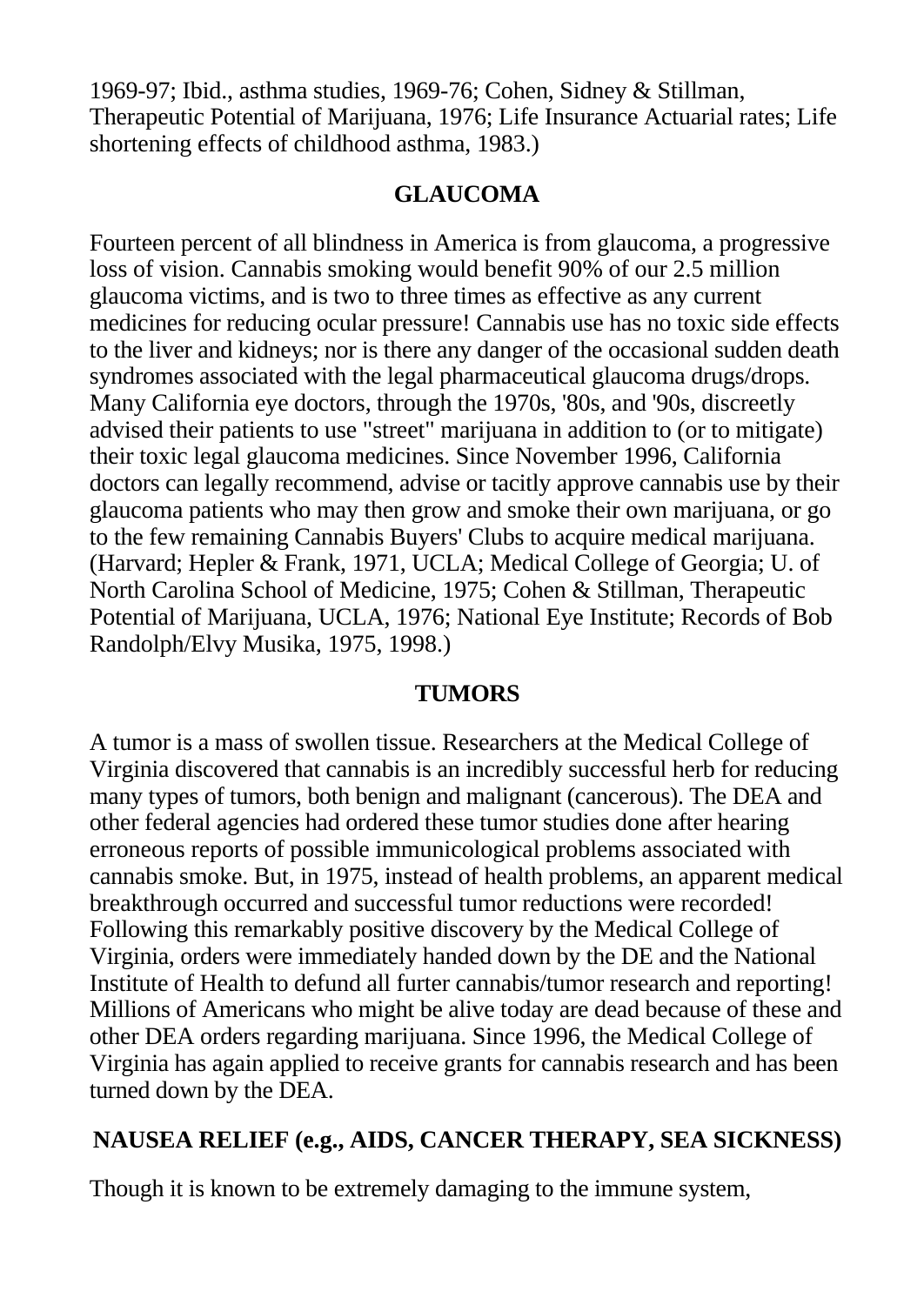chemotherapy is claimed by practitioners to benefit cancer and AIDS patients. But chemo has some other serious side effects too, including nausea. "Marijuana is the best agent for control of nausea in cancer chemotherapy," according to Dr. Thomas Ungerleider, who headed California's Marijuana for Cancer research program from 1979 to 1984. This is also true in AIDS and even in the unsettled stomach common in m otion sickness. Pharmaceutical nausea control drugs come in pills that are often swallowed by the patient, only to be thrown back up. Because cannabis can be ingested as smoke, it stays in the system and keeps working even if vomiting continues. Throughout the state's 10-year Compassionate Marijuana Medical law, George Deukmejian, both as attorney general and as governor, with no regard for the suffering or dying cancer patients, made it virtually impossible for them to get cannabis. Californa Governor Pete Wilson was following the same course until the medical marijuana initiative passed in November 1996.

#### **EPILEPSY, MULTIPLE SCLEROSIS, BACK PAIN, MUSCLE SPASMS**

Cannabis is beneficial for 60% of all epileptics. It is definitely the best treatment for many, but not all types of epilepsy, and for victims' post-seizure mental traumas. Cannabis extract is more effective than Dilantin (a commonly prescribed anti-epileptic with severe side effects). Medical World News reported in 1971: "Marijuana . . . is probably the most potent anti-epileptic known to medicine today." (Mikuriya, Tod H., M.D., Marijuana Medical Papers, 1839-1972, page xxii.) Cannabis users' epileptic seizures are of less intensity than the more dangerous seizures experienced by users of pharmaceuticals. Similarly, smoking cannabis has proven to be a major source of relief for multiple sclerosis, which affects the nervous system and is characterized by muscular weakness, tremors, etc. Aside from addictive morphine, cannabis, whether smoked or applied as an herbal pack or poultice, is also the best muscle relaxant, back spasm medicine and general antispasmodic medication on our planet. In September 1993, in Santa Cruz County, California, Sheriffs rearrested eqileptic Valerie Corral and confiscated the five marijuana plants she was growing for medicine even though 77% of the citizens of Santa Cruz voted in November 1992 to instruct local law enforcement not to prosecute medical marijuana users. Charges against Corral had been dropped earlier in March 1993 because she was the first person in California to meet all six points of a medical necessity defense. In 1997, Valerie, who runs a compassionate use club, was named Citizen of the Year in Santa Cruz. (Cohen & Stillman, Therapeutic Potential of Marijuana, 1976; Consult U.S. Pharmacopoeia prior to 1937; Mikuriya, Tod H., M.D., Marijuana Medical Papers, 1839-1972.)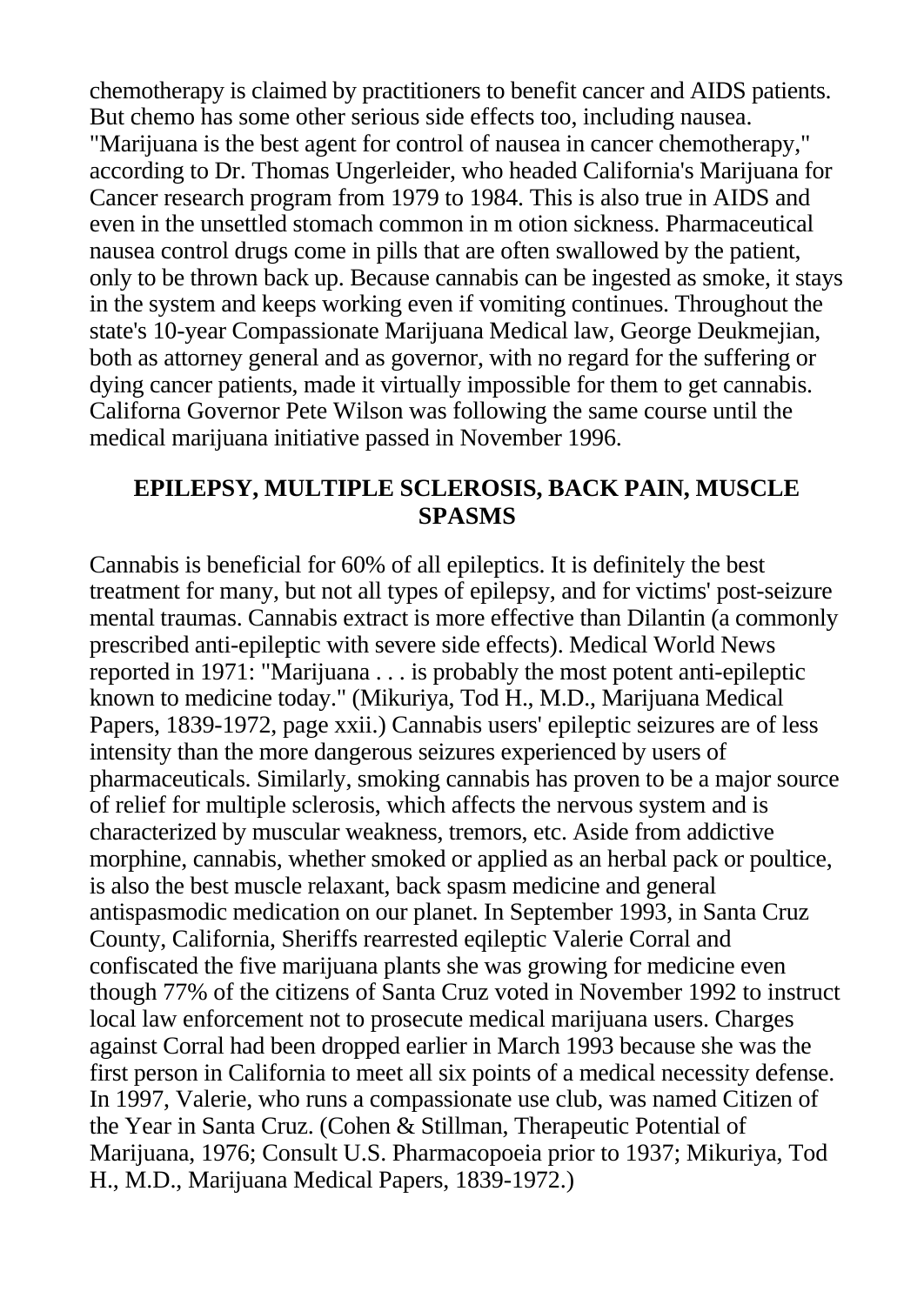#### **ANTIBIOTIC CBD DISINFECTANTS**

Young un-budded hemp plants provide extractions of CBDs (cannabidiolic acids). There are many antibiotic uses of the cannabidiols, including treatment for gonorrhea. A 1990 Florida study indicated its use in treating herpes. The acid side of tetrahydrocannabinol, cannabidiols occur inversely to the amount of the plant's THC and is therefore more acceptable to prohibitionists because "it won't get you high." For virtually any disease or infection that can be treated with terramycin, cannabis derivatives did better in Czechoslovakian studies, 1952-1955. The Czechs in 1997 still published farm crop reports on strategies to grow cannabidiol rich hemp. (Also see Cohen & Stillman, Therapeutic Potential of Marijuana; Mikuriya, Tod H., M.D., Marijuana Medical Papers; Roffman, Marijuana as Medicine, 1982; International Farm Crop abstracts.)

#### **ARTHRITIS, HERPES, CYSTIC FIBROSIS AND RHEUMATISM**

Cannabis is a topical analgesic.2 Until 1937, virtually all corn plasters, mustard plasters, muscle ointments, and fibrosis poultices were made from or with cannabis extracts. Rheumatism was treated throughout South America until the 1960s with hemp leaves and/or flower tops heated in water or alcohol and placed on painful joints. In fact, this form of herbal medicine is still widely used in rural areas of Mexico, Central and South America, and by California Latinos for relief of rheumatism and arthritis pain. Direct contact with THC killed herpes virus in a University of South Florida (Tampa) 1990 research study by Dr. Gerald Lancz, who warns that "smoking marijuana will not cure herpes." However, anecdotal reports indicate a faster drying and healing of the outbreak after topical application of "strong bud," soaked in rubbing alcohol and crushed into a paste.

#### **LUNG CLEANER AND EXPECTORANT**

Cannabis is the best natural expectorant to clear the human lungs of smog, dust and the phlegm associated with tobacco use. Marijuana smoke effectively dilates the airways of the lungs, the bronchi, opening them to allow more oxygen into the lungs. It is also the best natural dilator of the tiny airways of the lungs, the bronchial tubes - making cannabis the best overall bronchial dilator for 80% of the population (the remaining 20% sometimes show minor negative reactions). (See section on asthma - a disease that closes these passages in spasms - UCLA Tashkin studies, 1969-97; U.S. Costa Rican, 1980-82; Jamaican studies 1969-74, 76.) Statistical evidence - showing up consistently as anomalies in matched populations - indicates that people who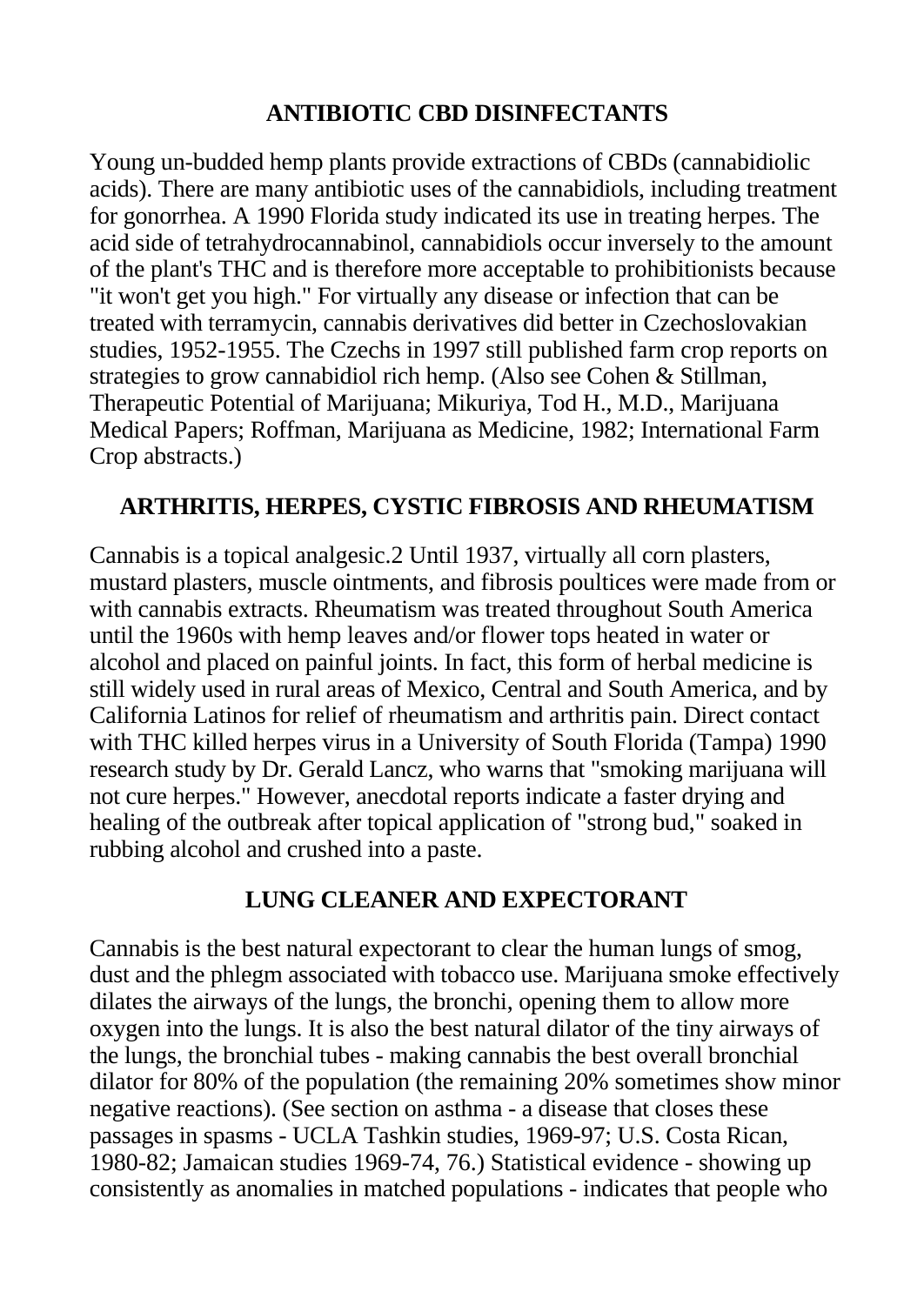smoke tobacco cigarettes are usually better off and will live longer if they smoke cannabis moderately, too. (Jamaicna, Costa Rican studies.) Millions of Americans have given up or avoided smoking tobacco products in favor of cannabis, which is not good news to the powerful tobacco lobby - Senator Jesse Helms and his cohorts. A turn-of-the-century grandfather clause in U.S. tobacco law allows 400 to 6,000 additional chemicals to be added. Additions since then to the average tobacco cigarette are unknown, and the public in the U.S. has no right to know what they are. Many joggers and marathon runners feel cannabis use cleans their lungs, allowing better endurance. The evidence indicates that cannabis use will probably increase these outlaw American marijuana-users' lives by about one to two years - yet they may lose their rights, property, children, state licenses, etc., just for using that safest of substances: cannabis.

#### **SLEEP AND RELAXATION**

Cannabis lowers blood pressure, dilates the arteries and reduces body temperature an average of one-half degree, thereby relieving stress. Evening cannabis smokers in general report more restful sleep. Using cannabis allows most people a more complete rest with a higher amount of "alpha time" during sleep as compared with prescription or sleep-inducing patent sedatives. Prescription sleeping pills (the so called "legal, safe and effective" drugs) are often just synthesized analogs of truly dangerous plants like mandrake, henbane and belladonna. As late as 1991, doctors, pharmacists and drug companies were fighting off new legislation to restrict these often abused compounds. (L.A. Times, April 2, 1991). Unlike Valium, cannabis does not potentiate the effects of alcohol. It is estimated that cannabis could replace more than 50% of Valium, Librium, Thorazine, Stelazine, other "-zine" drugs and most sleeping pills. It is unconscionable that, over the past two decades, tens of thousands of parents have committed their own children, aged 11 to 17, to be treated by massive doses of so-called "-zine" drugs in order to get them off pot, at the urging of parent groups, the PDFA, the feds and administrators and doctors from federally approved, private and high-profit drug rehabilitation centers. Often, "-zine" drugs do work to stop these youths from using pot. They also stop a kid from loving his or her dog, too - and children stand a one-in-four chance of suffering from uncontrollable shaking for the rest of their lives.\* But at least they're not high. \* The U.S. Centers for Disease Control in Atlanta said that 20-40% of "-zine" drug users have or will develop permanent lifetime pasies (shakes), November 1983. These prescription neurotoxins are chemically related to the pesticide and warfare nerve gas Sarin. Hundreds of private drug-rehabilitation centers and their leaders keep this policy alive and in front of the media, often quoting discredited reports from NIDA or DEA (see Chapter 16, debunking) - because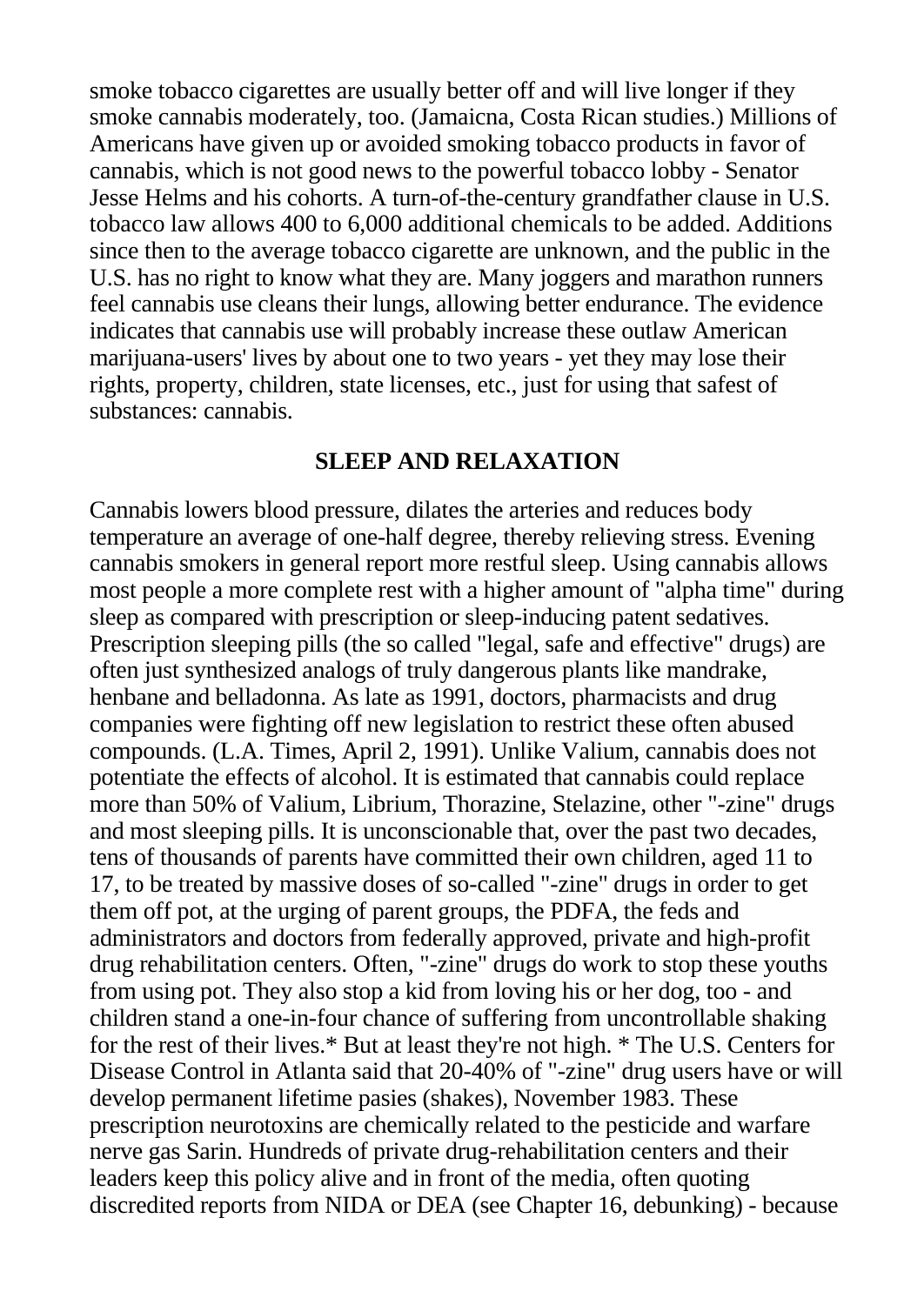they earn fat profits selling their useless or destructive "marijuana treatment" for children. After all, a relapse just means using marijuana against after a number of bouts with an "authority." This is mind control and an attempt to destroy individual free will.

#### **THERAPEUTIC EMPHYSEMA POTENTIAL**

Medical research indicates that light cannabis smoking might be useful for a majority of mild emphysema victims. It would improve the quality of life for millions of sufferers and extend their life spans. The U.S. government and DEA (since 1976) saky the side effect of being "high" is not acceptable, no matter how many years or lives it saves; even though some 90 million Americans have tried marijuana and 25 to 30 million Americans have tried marijuana and 25 to 30 million Americans have tried marijuana and 25 to 30 million still smoke marijuana relaxationally, or use it responsibly as a form of daily self-medication, without one single death from overdoes - ever! All research into the oxygen blood transfer effects cause by cannabis indicates that the chest (lung) pains, extremity pains, shallowness of breath, and headaches we may experience on heavy smog days are usually alleviated by cannabis smoking throughout the day. Dr. Donald Tashkin, the U.S. government's leading scientist on marijuana pulmonary research, told us in December 1989\*, and again in December 1997, that you cannot get or potentiate emphysema with cannabis smoking. \* See Tashkin's Marijuana Pulmonary Research, UCLA, 1969-1997. Since 1981, this author has personally taken part in these studies and has continuously interviewed Tashkin on cannabis' medical indications; last personal interview was in December 1997.

#### **STRESS AND MIGRAINE HEADACHE RELIEF**

Most of all: it is best for the world's number one killer - stress. It can safely curtail or replace Valium, Librium, alcohol, or even Prozac, for millions of Americans. While cannabis intoxication varies with psychological set and social setting, "the most common response is a calm, mildly euphoric state in which time slows and a sensitivity to sights, sounds and touch his enhanced." In contrast to marijuana's safe, therapeutic action, benzodiazepine (Valium) abuse is the number one drug abuse problem in the country, and is responsible for more emergency room admissions in the United States than either cocainerelated problems or morphone and heroin-related admissions combined.\* While tobacco constricts arteries, cannabis dilates (opens) them. Because migraine headaches are the result of artery spasms combined with overrelaxation of veins, the vascular changes cannabis causes in the covering of the brain (the meninges) usually make migraines disappear. Evidence of vascular change caused by cannabis can be seen in the user's red eyes, which are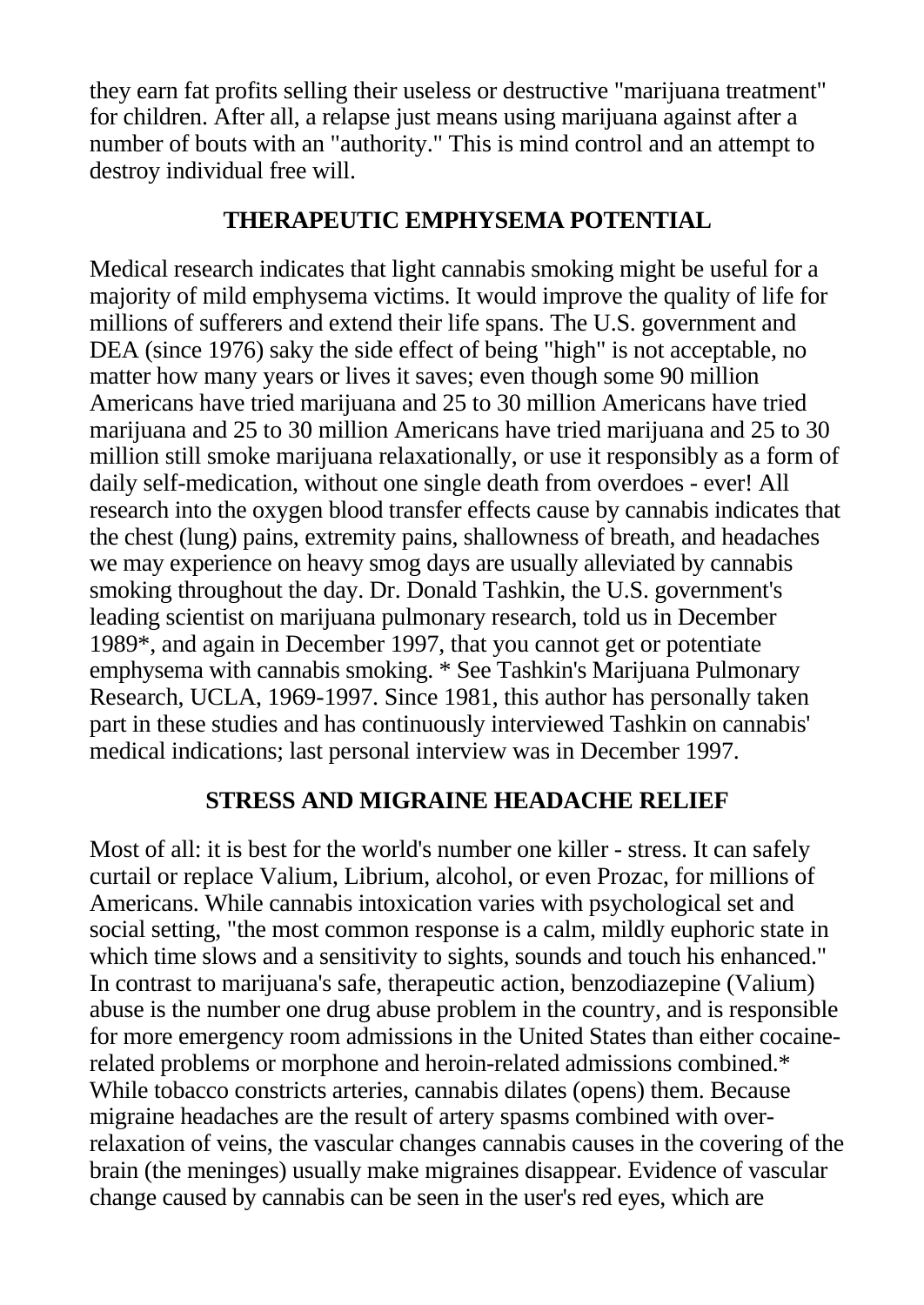extensions of the brain. However, unlike most other drugs, cannabis has no apparent effect on the vascular system in general, except for a slightly increased heart rate during the onset of the high.

#### **TO INCREASE APPETITE**

Users of marijuana often (but not always) experience "the munchies," a stimulated appetite for food, which, at this time, makes cannabis the very best medicine on the planet for anorexia. Hundreds of thousands of Americans in old age, convalescent wards or hospital situations have anorxia. Most could be helped by cannabis - yet these Americans are being denied a healthy life by governmental policy dictated by government police! This effect can also extend the lives of AIDS and pancreatic cancer (eat or die). However, the DEA and U.S. government prevented any research or use of cannabis in pancreatic cancer therapy since 1976. They have effectively allowed tens of thousands of people to die each year, denying them the right to live otherwise normal, healthy and productive lives.

#### **TO REDUCE SALIVA**

Marijuana smoking can help dry your mouth for the dentist. This is the best way to dry the mouth's saliva non-toxically in what is known among smokers as its "cotton mouth" effect. According to the Canadian Board of Dentistry in studies conducted in the 1970s, cannabis could replace the highly toxic Probathine compounds produced by Searle & Co. This may also indicate that cannabis could be good for treating peptic ulcers.

#### **IN ADDITION. . .**

#### **AIDS, DEPRESSION & HUNDREDS OF OTHER PRIMARY MEDICAL USES**

One well known effect of THC is to life the spirit, or make you "high." Cannabis users in Jamaica praise ganja's benefits for meditation, concentration, consciousness-raising and promoting a state of well being and self assertiveness.5 This kind of attitude adjustment, along with a healthier appetite and better rest, often represents the difference between feeling like you are "dying of" AIDS or cancer and feeling like you are "living with" AIDS or cancer. Cannabis also eases small pains and some big ones and helps senior citizens live with aches and pains like arthritis, insomnia and debilitating infirmities, and enjoy life in greater dignity and comfort. Legend has it, and medical evidence indicates, that cannabis is the best overall treatment for dementia, senility, and maybe Alzheimer's disease, for long-term memory "gain" and hundreds of other benefits. U.S. statistics of the 1970s indicated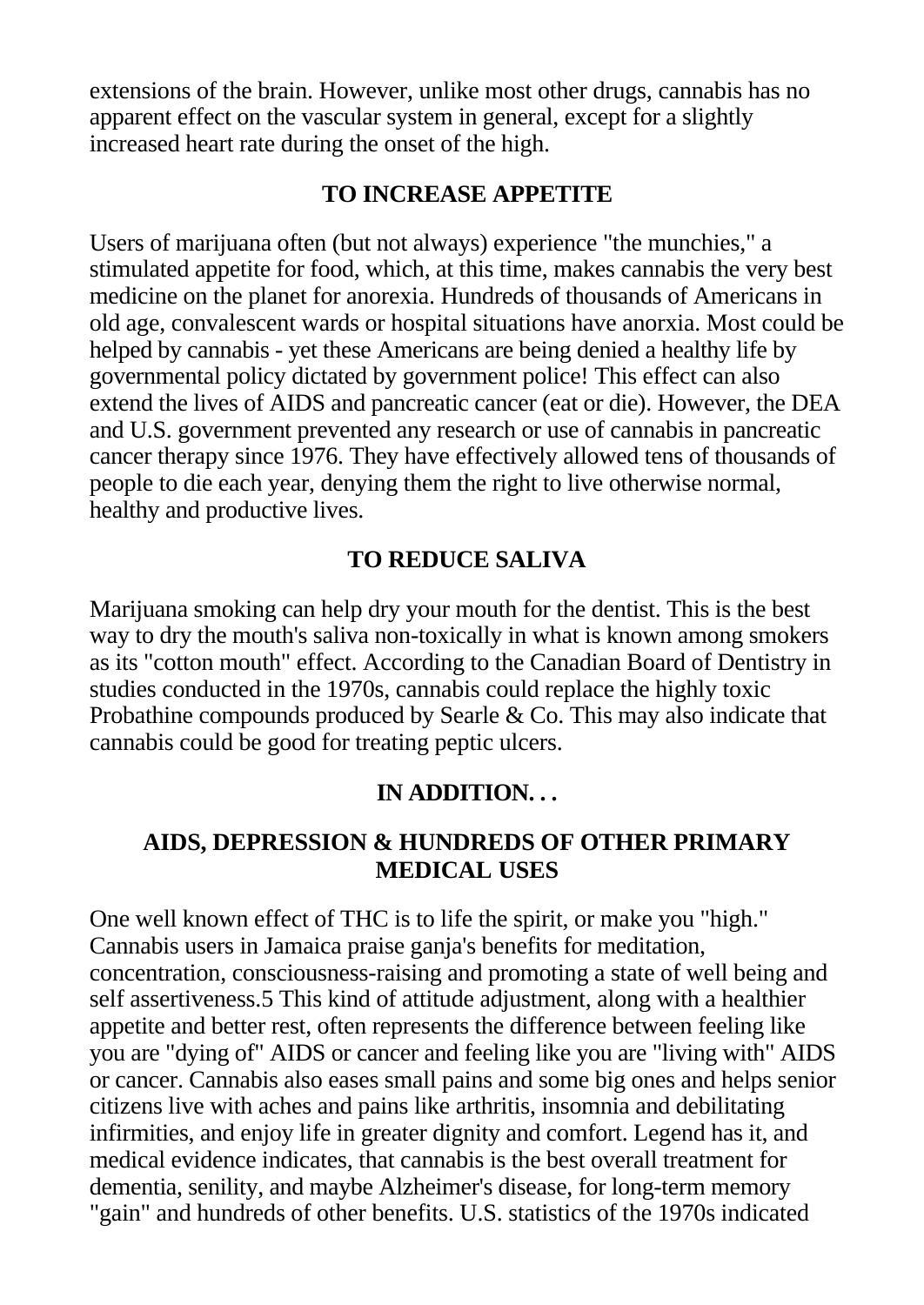"gain" and hundreds of other benefits. U.S. statistics of the 1970s indicated that you will live eight to 24 years longer if you substitute daily cannabis use for daily tobacco and alcohol use. New research is outlawed, of course.

## **ACCEPTABLE RISKS**

Every U.S. commission or federal judge who has studied the evidence has agreed that cannabis is one of the safest drugs known. With all its therapeutic uses, it has only one side effect that has been exaggerated as a concern: the "high." The DEA says this is not acceptable, so cannbis continues to be totally illegal in utter disregard for both doctor and patient. Every day we trust physicians to determine whether the risks associated with therapeutic, yet potentially dangerous drugs are acceptable for their patients. Yet, doctors are not allowed to prescribe the herb that Federal Judge Francis Young in 1988 called "one of the safest therapeutically active substances known to man." We don't put out doctors in charge of stopping violent crimes. The police, prosecutors and prison guards should not be in charge of which herbal therapies people may use to treat their personal health problems.

#### **Footnotes:**

1. Cohen & Stillman, Therapeutic Potential of Marijuana, UCLA, 1976; personal interviewd in Washington, D.C. (1982) with researchers from the Medical College of Virginia.

2. Cohen & Stillman, Therapeutic Potential of Marijuana, UCLA, 1976; Mikuriya, Tod H., M.D., Marijuana Medical Papers 1839-1972, Medi-Comp Press, Oakland, CA, 1973. 3. The Antibiotic Effect of Cannabis Indica, 1952- 53-55. The Antibacterial Effect of Cannabis Indica, 1955, from Marijuana Medical Papers; Cohen & Stillman, Therapeutic Potential of Marijuana, UCLA, 1976.

4. Harvard Medical School Mental Health Letter, Vol. 4, No. 5, November 1987.

5. Ruben, Vera & Comitas, Lambros, Ganja in Jamaica, A Medical Anthropological Study of Chronic Marijuana Use, Mouton & Co., The Hague an Paris, Anchor Books, U.S.A., 1976.

6. Stopping Valium Public Citizen Health Research Group, 2000 P St. NW, Washington, DC.

## **Hempseed Nutrition**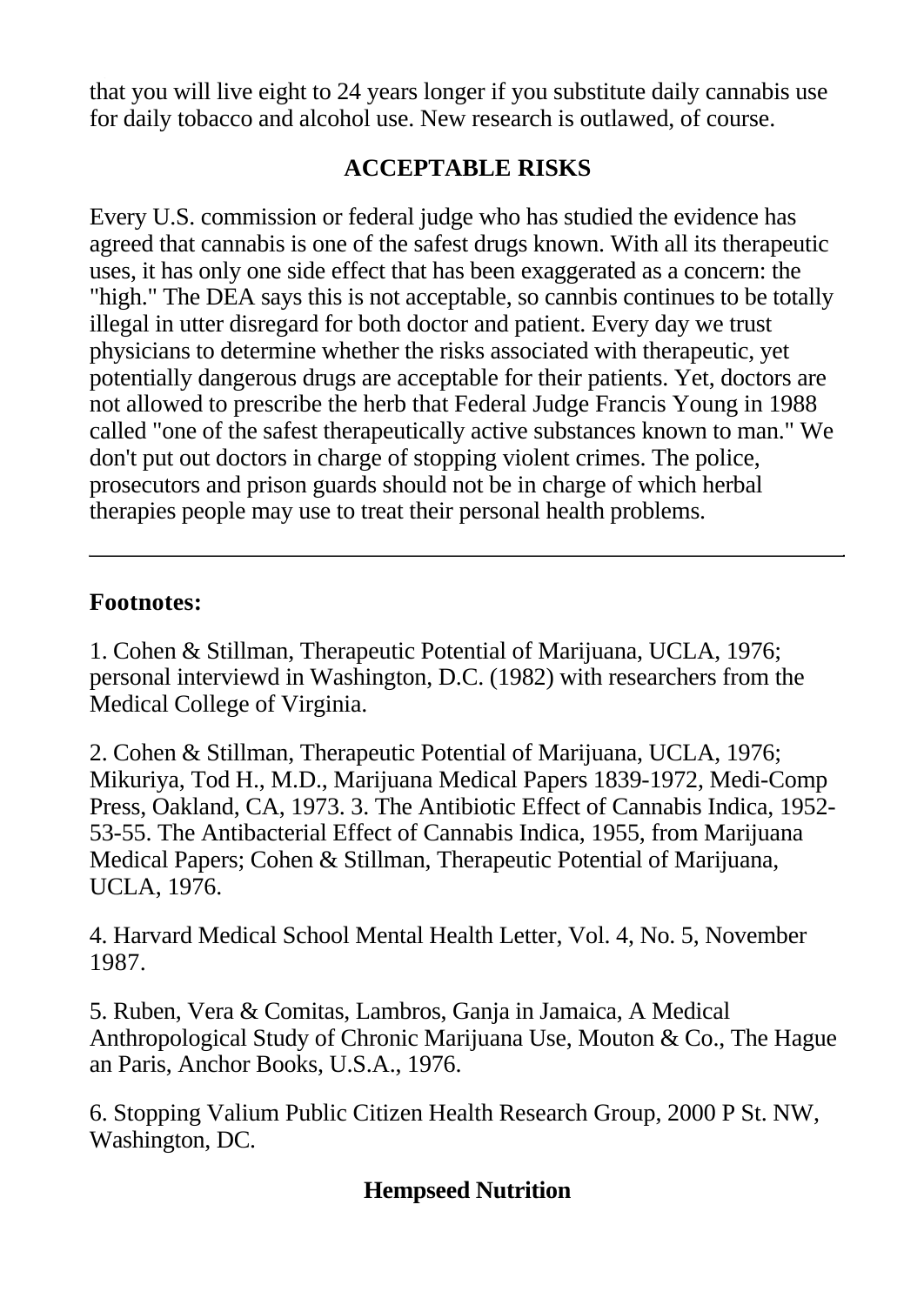Cannabis hempseeds contain all the essential amino acids and essential fatty acids necessary to maintain healthy human life. No other single plant source provides complete protein in such an easily digestible form, nor has the oils essential to life in as perfect a ratio for human health and vitality.

Hempseed is the highest of any plant in essential fatty acids. Hempseed oil is among the lowest in saturated fats at 8% of total oil volume. The oil pressed from hempseed contains 55% linoleic acid (LA) and 25% llinolenic acid (LNA). Only flax oil has more linolenic acid at 58%, but hempseed oil is the highest in total essential fatty acids at 80% of total oil volume.

"These essential fatty acids are responsible for our immune response. In the old country the peasants ate hemp butter. They were more resistant to disease than the nobility." The higher classes wouldn't eat hemp because the poor ate it. - R. Hamilton, ED.D., Ph.D. Medical Researcher-Bichemist U.C.L.A. Emeritus.

LA and LNA are involved in producing life energy from food and the movement of that energy throughout the body.

Essential fatty acids govern growth, vitality and state of mind. LA and LNA are involved in transferring oxygen from the air in the lungs to every cell in the body. They play a part in holding oxygen in the cell membrane where it acts as a barrier to invading viruses and bacteria, neither of which thrive in the presence of oxygen.

The bent shape of the essential fatty acids keep them from dissolving into each other. They are slippery and will not clog arteries like the sticky straightshaped saturated fats and the trans-fatty acids in cooking oils and shortenings that are made by subjecting polyunsaturated oils like LA and LNA to high temperatures during the refining process.

LA and LNA possess a slightly negative charge and have a tendency to form very thin surface layers. This property is called surface activity, and it provides the power to carry substances like toxins to the surface of the skin, intestinal tract, kidneys and lungs where they can be removed. Their very sensitivity causes them to break down rapidly into toxic compounds when refined with high heat or improper storage exposes them to light or air.

Nature provides seeds with an outer shell that safely protects the vital oils and vitamins within from spoilage.

It's a perfect as well as perfectly edible container. Hempseed can be ground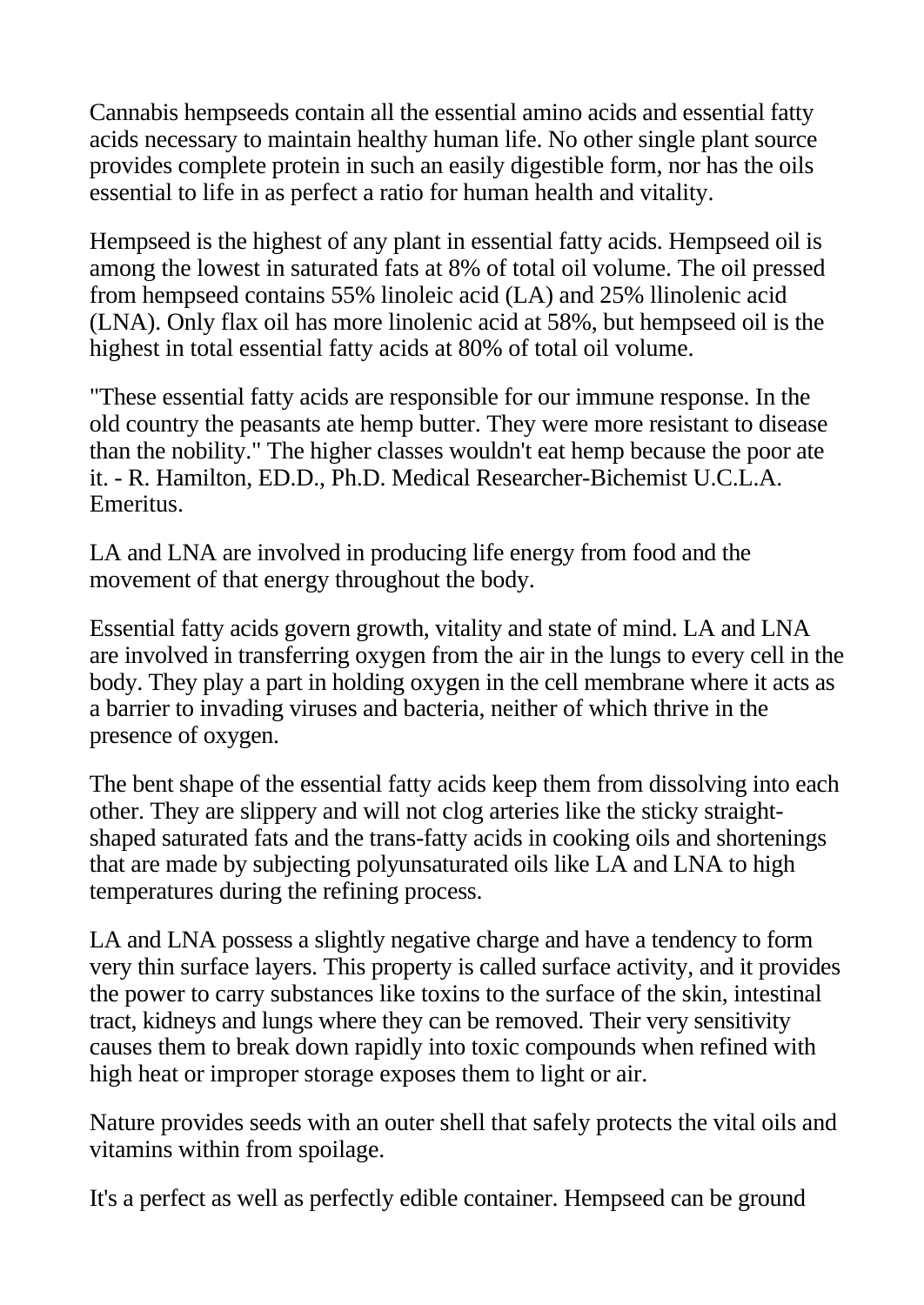into a paste similar to peanut butter only more delicate in flavor. Udo Erasmus, Ph.D. nutritionist says: "Hemp butter puts our peanut butter to shame for nutritiounal value." The ground seeds can be baked into breads, cakes and casseroles. Hempseed makes a hearty addition to granola bars.

Pioneers in the fields of biochemistry and human nutrition now believe cardiovascular disease (CVD) and most cancers are really diseases of fatty degeneration caused by the continued over-consumption of saturated fats and refined vegetable oils that turn essential fatty acids into carcinogenic killers. One out of two Americans will die from the effects of CVD. One out of four Americans will die from cancer. Researchers believe cancers erupt when immune system response is weakened. And more Americans are succumbing to immune deficiency diseases than ever before. Promising studies are now under way using the essential oils to support the immune systems of HIV virus patients.

The complete protein in hempseed gives the body all the essential amino acids required to maintain health, and provides the necessary kinds and amounts of amino acids the body needs to make human serum albumin and serum globulins like the immune enhancing gamma globulin antibodies.

The body's ability to resist and recover from illness depends upon how rapidly it can produce massive amounts of antibodies to fend off the initial attack. If the globulin protein starting material is in short supply, the army of antibodies may be too small to prevent the symptoms of sickness from setting in.

The best way to insure the body has enough amino acid material to make the globulins is to eat foods high in globulin proteins. Hempseed protein is 65% globulin edestin plus quantities of albumin (present in all seeds) so its easily digestible proteen is readily available in a form quite similar to that found in blood plasma.

Hempseed was used to treat nutritional deficiencies brought on by tuberculosis, a severe nutrition blocking disease that causes the body to waste away. (Czechoslovakia Tubercular Nutritional Study, 1955.)

The energy of life is in the whole seed. Hempseed foods taste great!

They will insure we get enough essential amino acids and essential fatty acids, to build strong bodies and immune systems, and to maintain health and vitality. Please copy. Excerpted from Hempseed Nutrition by Lynn Osburn. Produced by Access Unlimited, P.O. Box 1900, Frazier Park, CA 93225.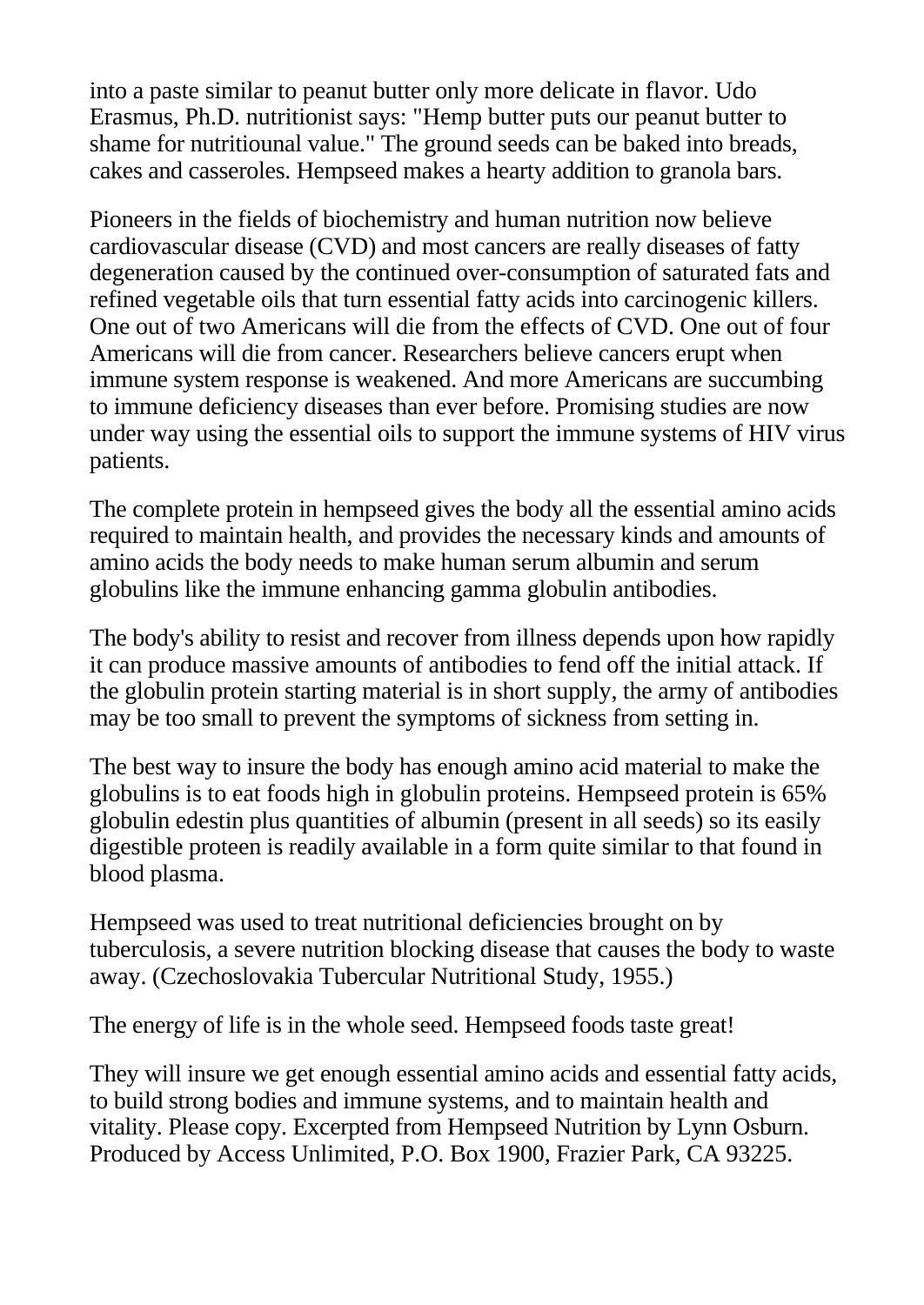# **Chapter 8**

## **Cannabis Hempseed as a Basic World Food**

In 1937, Ralph Loziers, general counsel of the National Institute of Oilseed Products, told the Congressional committee studying marijuana prohibition that "hempseed. . . is used in all the Oriental nations and also in a part of Russia as food. It is grown in their fields and used as oatmeal. Millions of people every day are using hempseed in the Orient as food. They have been doing this for many generations, especially in periods of famine. That was over 60 years ago. Today we know hempseed is the plant kingdom's richest source of life-giving essential fatty acids, and may well be the cure for cancer and heart disease.

## **Hempseed: Humanity's Best Single Food Source**

Of the 3 million plus edible plants that grow on Earth, no other single plant source can compare with the nutritional value of hempseeds. Both the complete protein and the essential oils contained in hempseeds are in ideal ratios for human nutrition. Only soybeans contain a higher percentage of protein. However, the composition of the protein in hempseed is unique in the vegetable kingdom. Sixty-five percent of the protein content in hempseed is in the form of globulin edestin.1 (The word edestin comes from the Greek "edestos," meaning edible.)

The exceptionally high edestin content of hempseed combined with albumin, another globular protein contained in all seeds, means the readily available protein in hempseed contains all the essential amino acids in ideal proportions to assure your body has the necessary building blocks to create proteins like disease-fighting immunoglobulins - antibodies whose job is to ward off infections before the symptoms of sickness set it.2

Cannabis seed protein even allows a body with nutrition-blocking tuberculosis, or almost any other nutrition-blocking ailment, to get maximum nourishment.\*

#### *\* Cohen & Stillman, Therapeutic Potential of Marijuana, Plenum Press, NY, 1976; Czech. Tubercular Nutritional Study, 1955.*

Even more important for building a strong immune system, hempseeds are the highest source in the plant kingdom of essential fatty acids. These essential oils, linoleic and linolenic acids, are responsible for the luster in your skin, hair, eyes, and even your thought processes. They lubricate (clear) the arteries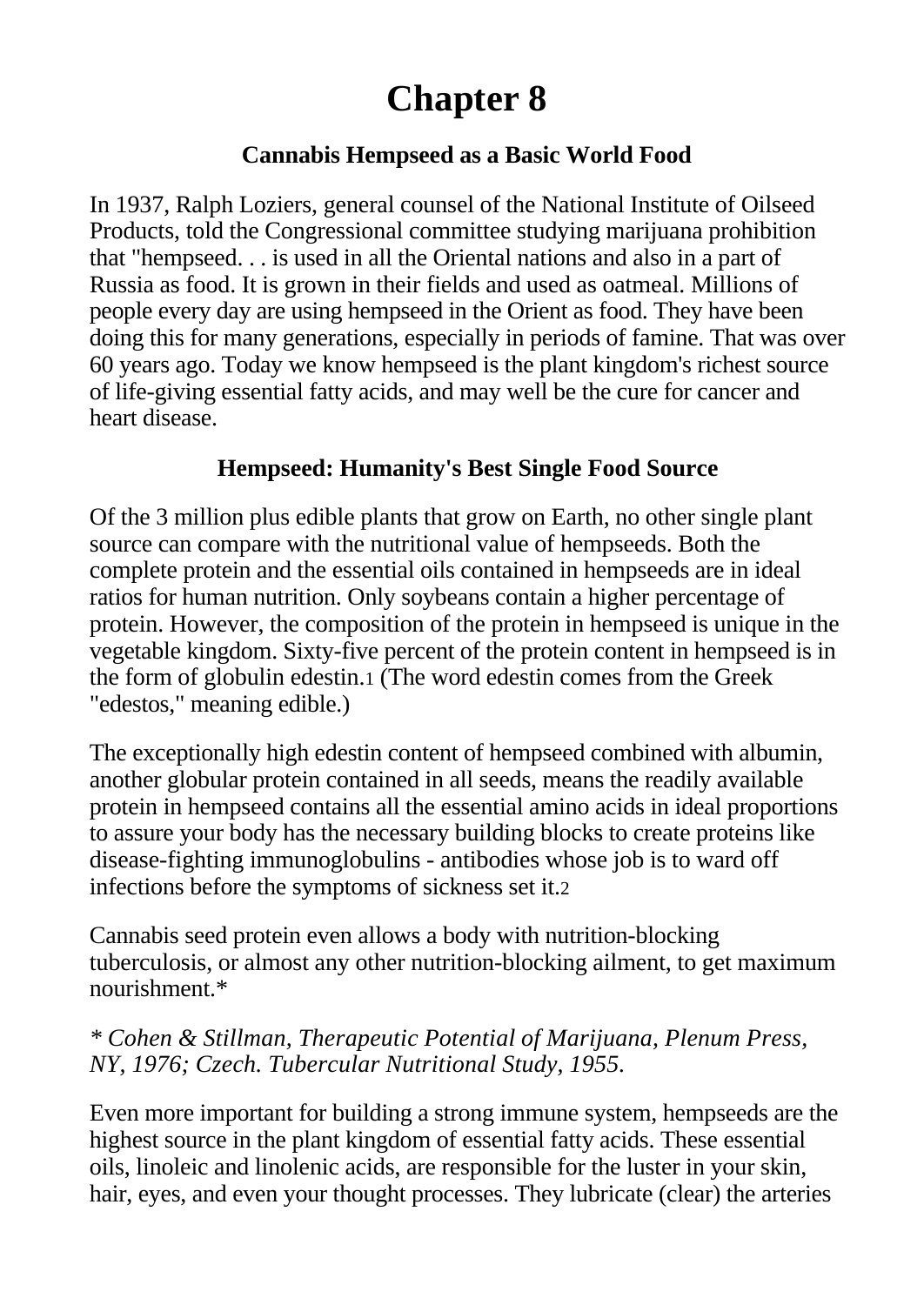and are vital to the immune system.

These essential fatty acids were used by Dr. Joanna Budwig (nominated for the Nobel Peace Prize every year since 1979) to successfully treat "terminal" cancer patients, as well as those suffering from cardiovascular disease, glandular atrophy, gall stones, kidney degeneration, acne, dry skin, menstrual problems and immune deficiency.

This, as well as other research, prompted William Eidelman, M.D., UCLA, and R. Lee Hamilton, Ed.D., Ph.D. Medical Researcher-Biochemist UCLA Emeritus, to speak out on behalf of "the life-giving values" of cannabis hemp. They state: "These essential oils support the immune system and guard against viral and other insults to the immune system. Studies are in progress using the essential oils to support the immune systems of persons with the H.I.V. virus. So far they have been extremely promising.

"What is the richest source of these essential oils? Yes, you guessed it, the seeds of the cannabis hemp plant. The insane prohibitions against the most valuable plant on Earth, cannabis hemp, must yield to public demand. The promise of super health and the possibility of feeding the world is at our fingertips." (December 29, 1991 and July 1997)

Hempseed extracts, like soybeans, can be spiced to taste like chicken, steak, or pork and can be used to make tofu-type curd and margarine, at less cost than soybeans. Sprouting any seed improves its nutritional value and hemp can be sprouted and used like any other seed sprout for salads or cooking.

Sprouted hempseeds make milk, just as soybeans do. Alan "Birdseed" Brady of Santa Cruz, California and Abba Das of Colorado use this milk to make a delicious and nutritious ice cream in many flavors that actually lowers cholesterol levels.

Hempseed is ground and used like flour, or cooked, then sweetened and combined with milk to produce a nutritional breakfast cereal - like oatmeal or cream of wheat. This type of porridge is known as a gruel. (Like the fiber, hempseeds will not get you high.)

"Hemp is a favorite [bird seed] because of its nourishing oily content." (Margaret McKenny, Birds in the Garden, Reynal & Hitchcock, NY, 1939.) Incredibly, when cannabis hemp is grown for seed, half the weight of the mature, harvested female plant is seed!

English and European fisherman who cast in freshwater lakes and rivers first told me in 1995 that hempseed has always been the preferred bait in Europe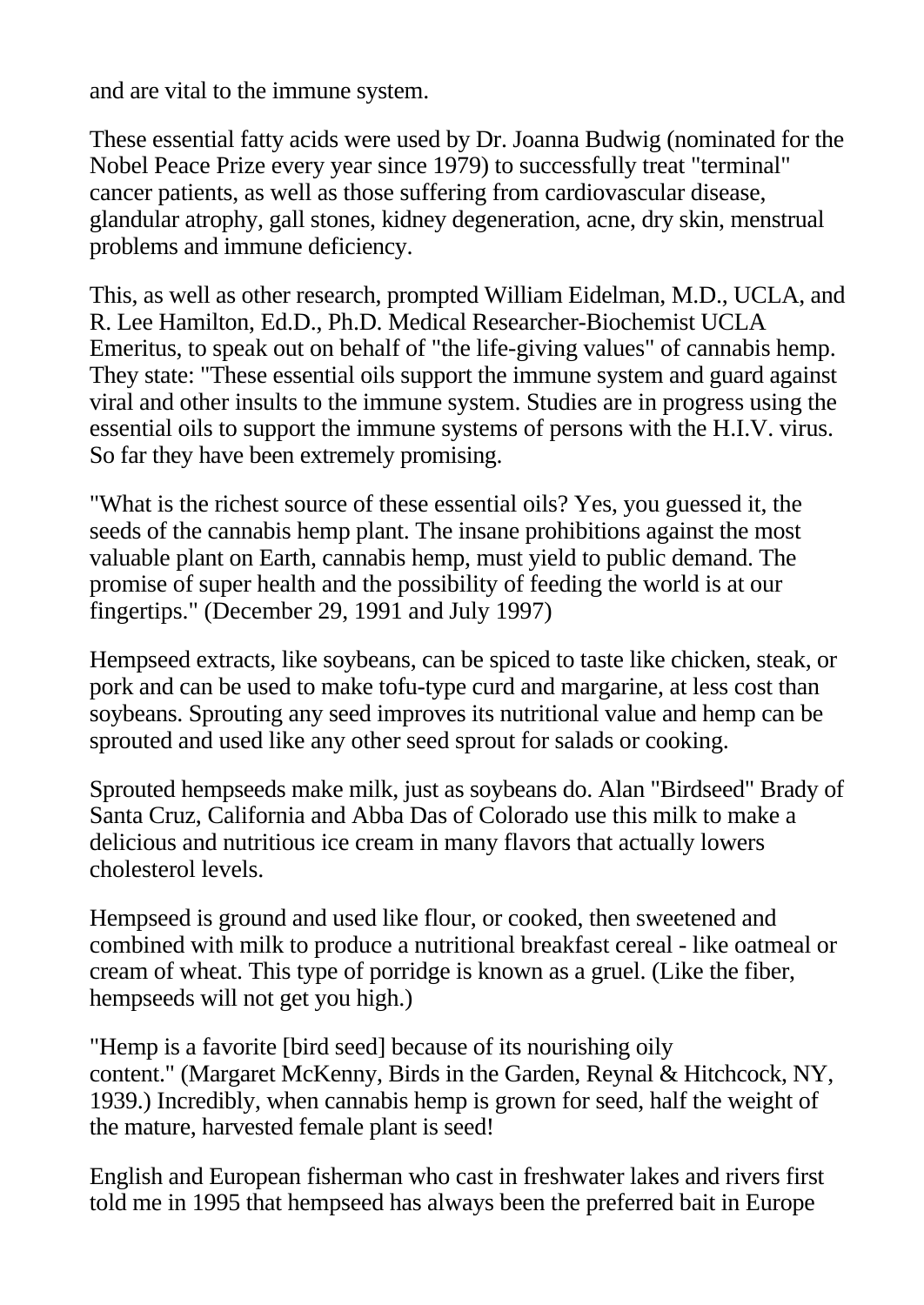for chumming - that is, casting the hempseeds on the water - causing the fish to scramble from all over to get the seeds, thereby getting caught. Not one of the many European fisherman I talked to knew that hemp seeds and marijuana were one in the same. So hempseed is the favorite of fish as well as most birds.

The byproduct of pressing hempseed for its nutritious vegetable oil is a high protein seed cake. Hempseed cake was one of the world's principal animal feeds until this century.\* Hempseed can supply a nearly complete diet for all domesticated animals (dogs, cats), many farm animals and poultry, and allows animals maximum weight gain for less than current feed costs. And without any need for artificial growth steroids or other drugs currently poisoning the human race and food chain.

Isn't it strange - doesn't it make you mad as hell - that the number-one food of all time for most birds, fish, horses, humans, and life in general, is illegal to have naturally and healthfully in the United States of America, as ordered by the Nazi/Gestapo-like Amerikan Drug Enforcement Administration and, through them, the USDA?

*\* U.S. Agricultural Index; Frazier, Jack, The Marijuana Farmers, Solar Age Press, New Orleans, LA, 1972. Fats that Heal, Fats that Kill; Udo, Erasmus, 1996.* 

# **Spectre of Worldwide Famine**

By itself, widespread use of hempseed food protein could save many of the world's children now dying of protein starvation! An estimated 60% of all children born in Third World countries (about 12-20 million a year) will die this way before reaching five years of age. Many times that number have their lives dramatically shortened and/or their brains decimated.3

Remember, hemp is a hearty plant that grows almost anywhere, even in adverse conditions. Australians survived two prolonged famines in the 19th Century using almost nothing except hempseeds for protein and hemp leaves for roughage.4

Furthermore, recent studies indicate that depletion of the ozone layer threatens to reduce world soya production by a substantial amount - up to 30% or even 50%, depending on the fluctuation of the density of the ozone shield. But hemp, on the other hand, resists the damage caused by increasing ultraviolet radiation and actually flourishes in it by producing more cannabinoids which provide protection from ultraviolet light. 5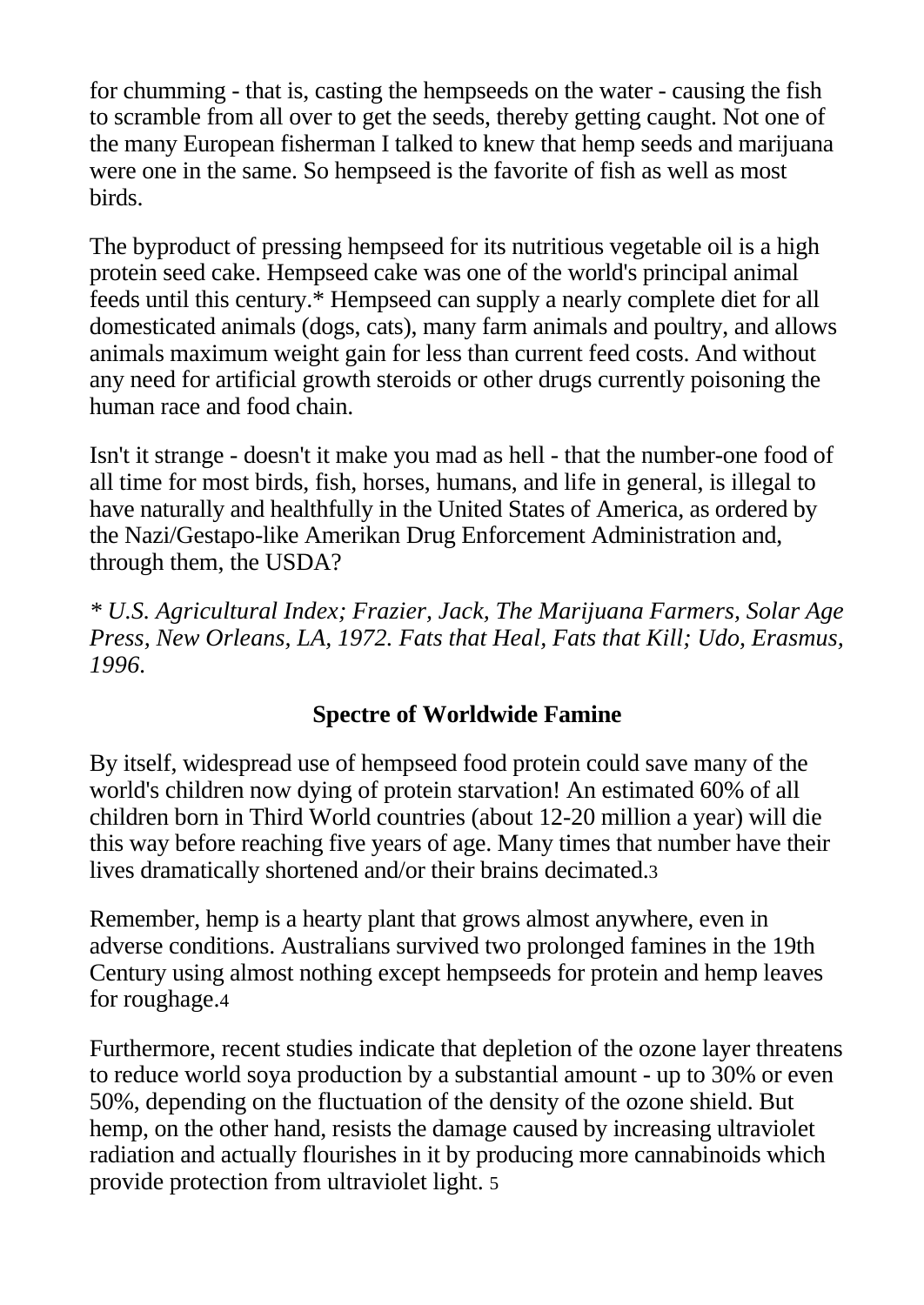It's no wonder that some Central and South Americans hate America and want us out: they see us as ignorant killers. For years, our government demanded the paraquat poisoning of their lands; lands these farmers had grown cannabis on by law since 1545, when King Philip of Spain ordered it thrown throughout his empire to provide food, sails, rope, towels, sheets and shirts as well as providing one of the people's most important medicines for fever, childbirth, epilepsy, and poultices for rheumatism - in short, one of the oldest livelihoods, medicines, food staples and relaxational pleasures.

In South and Central America today, anyone who is caught growing their old staple, cannabis, has his land expropriated and is imprisoned by the U.S. supported government/military leaders who then qualify for more American foreign and military aid in exchange for continuing this policy of wiping out cannabis.

# **A Fundamental Biological Link in the Food Chain**

Our politicians, who made these marijuana prohibition laws based on years of disinformation (deliberate misinformation), may have doomed not only birds but also the human race to extinction from another direction.

Many animals eat birds and their eggs. Birds in the wild are essential to the food chain; and they continue to diminish in population due to, among other things, petrochemical pesticides, herbicides and the lack of hempseed! With hempseed in their diet, birds will live 10-20% longer; have more offspring, and their feathers will have more luster and oil, allowing longer flight.

Prior to 1937, there were more than 10 million acres of seed-laden cannabis hemp growing wild in the U.S. Hundreds of millions of birds fed off them as their favorite and most necessary food until our government began its policy of total eradication of this most primary link in the food chain.

Oblivious to these inherent biocidal (killing all life) dangers, our government continues this insane policy to exterminate the Earth's number one life giving plant both here and abroad.

In May 1988, the U.S. asked the United Nations to outlaw cannabis in all forms, including: medicine, food, paper, cloth, and any other use whatsoever. Our government wants to urge the United Nations to begin the largest and most comprehensive program of eradication of any plant in the history of the Earth until not one hemp plant of any type remains. This is the recommendation of former Speaker of the House Newt Gingrich and his Republican congress along with many of their Democratic partners in crime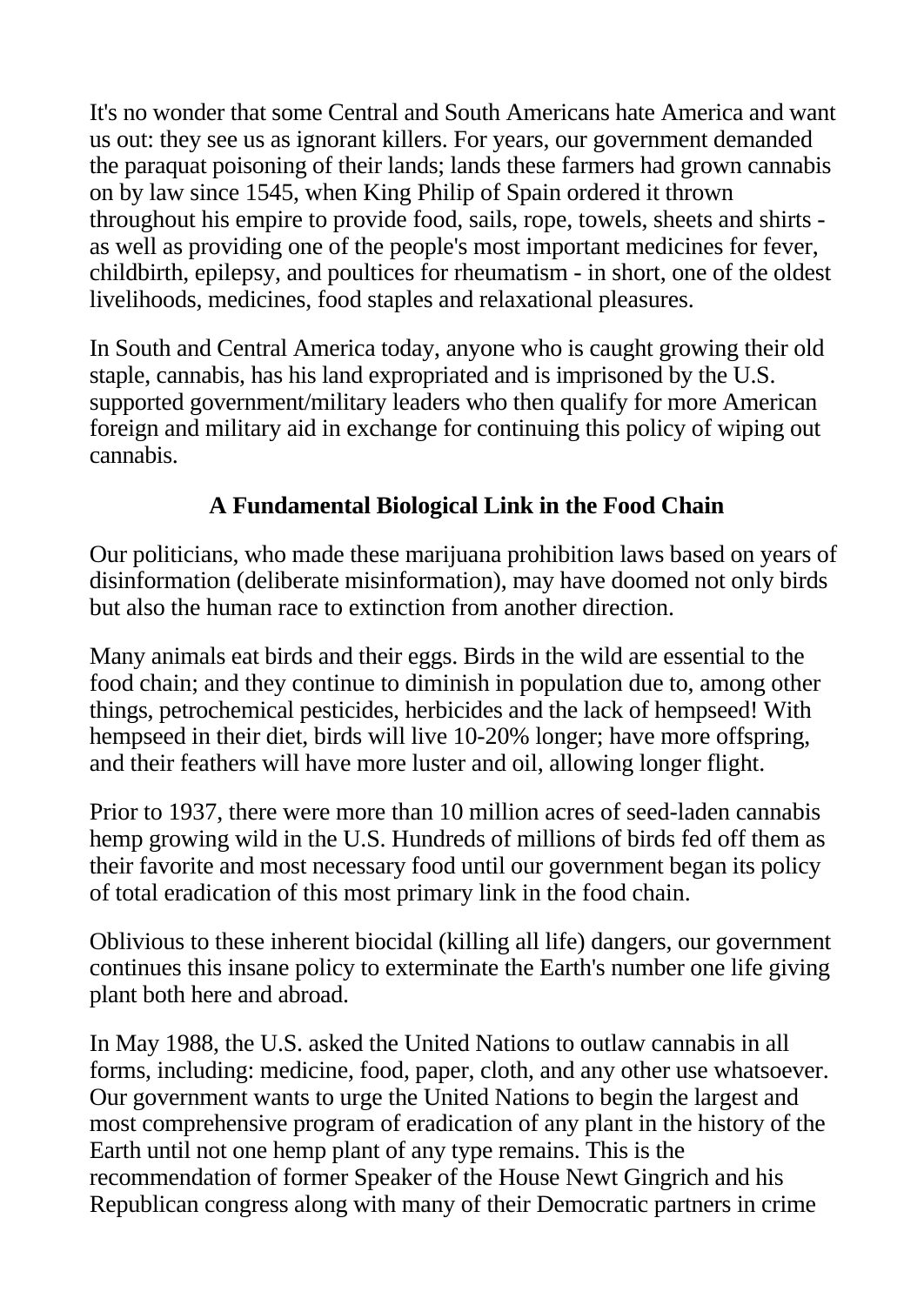against the natural Earth.

#### **Footnotes:**

1. Walker, David W., Ph.D., Can Hemp Save Our Planet?, citing St. Angelo, A.J., E.J. Conkerton, J.M. Dechary, and A.M. Altschul, 1966; Biochimica of Biophysica Acta, vol. 121, pp. 181; St. Angelo, A., L.y. Yatsu and A.M. Altschul, 1968; Archives of Biochemistry and Biophysics, vol. 124, pp. 199- 205; Stockwell, D.M., J.M. Dechary, and A.M. Altschul, 1964, Biochimica Biophysica Act, vol. 82, pp. 221

2. Morroson, R.T. Organic Chemistry, 1960; Kimber, Gray, Stackpole, Textbook of Anatomy and Physiology, 1943.

3. World Hunger Project, Save the Children, EST, Forum.

4. Frazier, Jack, The Marijuana Farmers, Solar Age Press, New Orleans, LA, 1972; also see Australian history books.

5. Teramura, Alan, University of Maryland study, Discover magazine, September, 1989; Congressional testimony of Ralph Loziers, National Oil Seed Institute, before House Ways and Means Committee, 1937.

# **Chapter 9**

## **Economics: Energy, Environment and Commerce**

We have explained what hemp has historically meant to this country's economy. Now, we must also consider the future of hemp.

We predict that the net effect of ending American hemp prohibition will be to generate "ripple effect" economics - a revitalized American agriculture producing hemp as the raw material for a multitude of industries creating millions of good jobs for skilled and semi-skilled professional workers thoughout America. The resulting wealth will remain in local communities and with farmers, smaller businesses and entrepreneurs like you!

We now ask you to look at...

#### **Energy & the Economy**

The book Solar Gas, Science Digest, Omni magazine, The Alliance for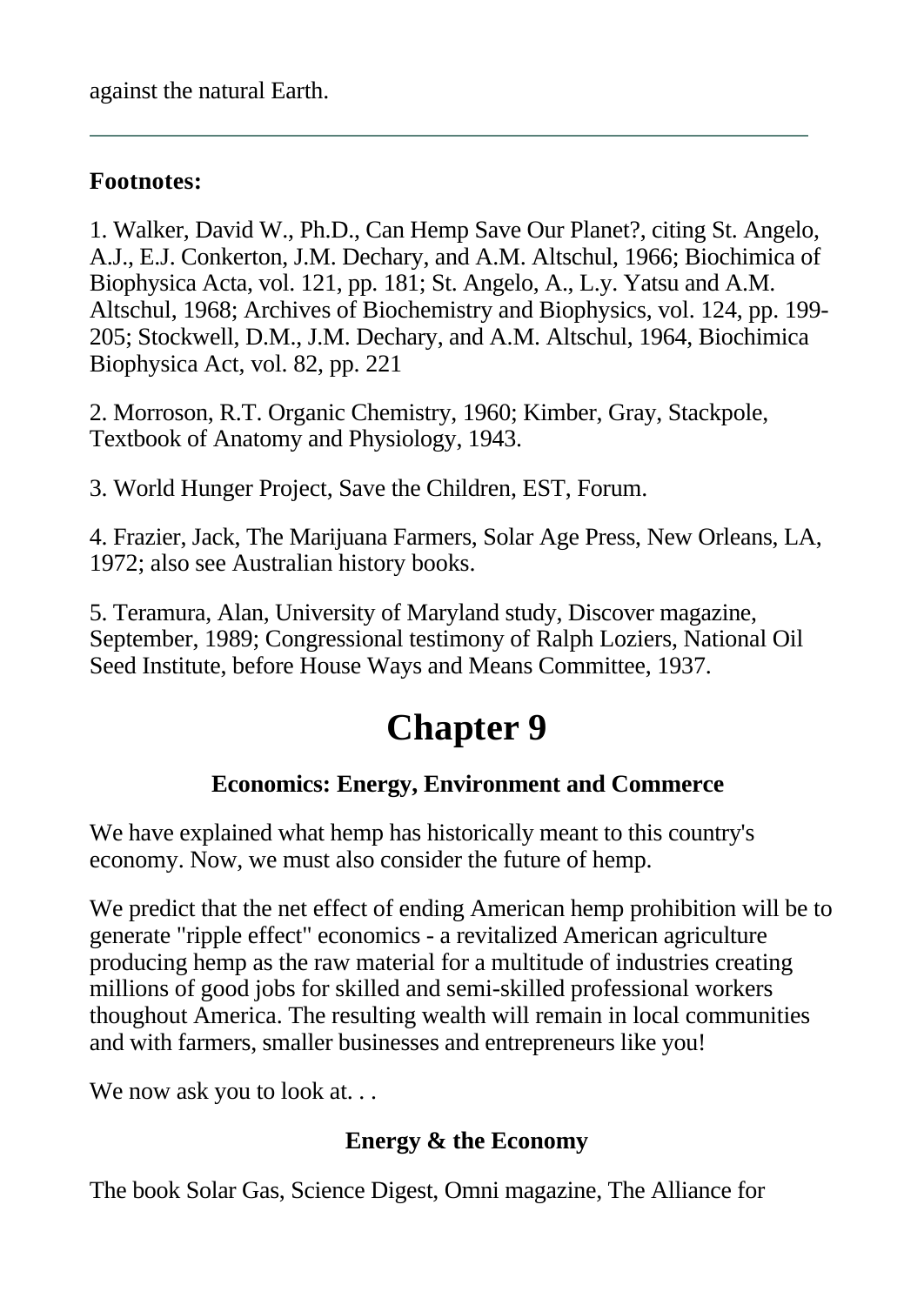Survival, the Green Party of Germany, the United States and others put the total figure of our energy costs at 80% of the total dollar expense of living for each human being.

In validation, 82% of the total value of all issues traded on the New York Stock Exchange and other world stock exchanges, etc., are tied directly to:

- Energy producers such as Exxon, Shell Oil, Conoco, Con-Edison, and so forth.

- Energy transporters such as pipeline companies, oil shipping and delivery companies.

- Refineries and retail sales of Exxon, Mobil, Shell, So. California Edison, Con-Edison, etc.

Eighty-two percent of all your money means that roughly 33 of every 40 hours you work goes to pay for the ultimate energy cost in the goods and services you purchase, including transportation, heating, cooking, lighting. Americans - 5% of world population - in our insatiable drive for greater "net worth" and "productivity," use 25-40% of the worlds' energy. The hidden cost to the environment cannot be measured.

Our current fossil energy sources also supply about 80% of the solid and airborne pollution which is quickly poisoning the environment of the planet. (See U.S. EPA report 1983-96 on the coming world catastrophe from carbon dioxide imbalance caused by burning fossil fuels). The best and cheapest substitute for these expensive and wasteful energy methods is not wind or solar panels, nuclear, geothermal and the like, but the evenly distributed light of the sun for growing biomass.

On a global scale, the plant that produces the most net biomass is hemp. It's the only annually renewable plant on Earth able to replace all fossil fuels.

In the Twenties, the early oil barons such as Rockefeller of Standard Oil, Rothschild of Shell, etc., became paranoically aware of the possibilities of Henry Ford's vision of cheap methanol fuel,\* and they kept oil prices incredibly low - between one dollar and four dollars per barrel (there are 42 gallons in an oil barrel) until 1970 - almost 50 years! Prices were so low, in fact, that no other energy source could compete with it. Then, once they were finally sure of the lack of competition, the price of oil jumped to almost \$40 per barrel over the next 10 years.

*\* Henry Ford grew marijuana on his estate after 1937, possibly to prove the*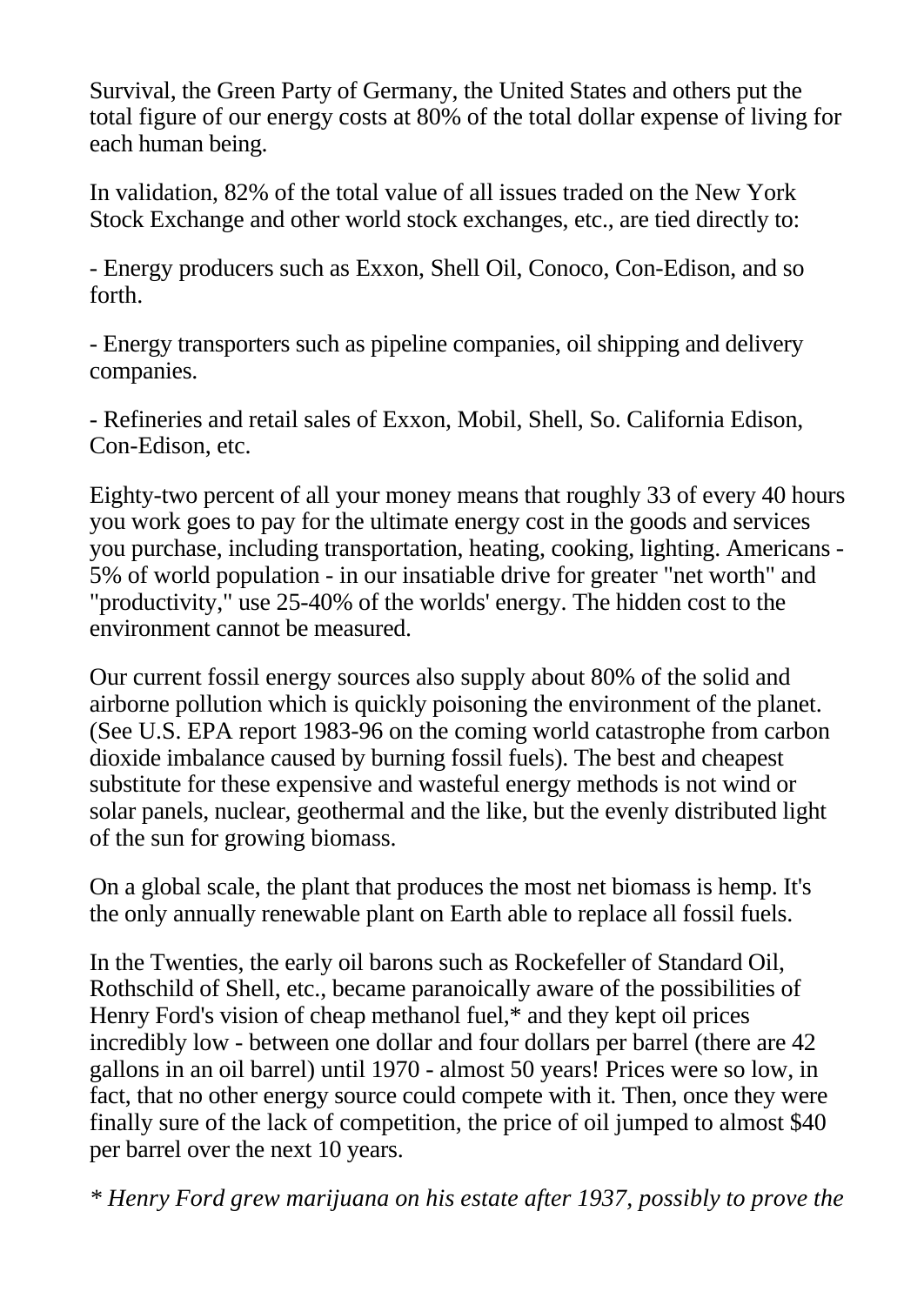*cheapness of methanol production at Iron Mountain. He made plastic cars with wheat straw, hemp and sisal. (Popular Mechanics, Dec. 1941, "Pinch Hitters for Defense.") In 1892, Rudolph Diesel invented the diesel engine, which he intended to fuel "by a variety of fuels, especially vegetable and seed oils."* 

By the year 2000, the U.S. will have burned 80% of its petroleum resources, while our coal reserves may last 100-300 years longer. But the decision to continue burning coal has serious drawbacks. This high-sulfur coal is responsible for our acid rain, which already kills 50,000 Americans and 5,000-10,000 Canadians annually. In addition, the acid rains destroy the forests, rivers, and animals.

## *(Brookhaven National Laboratory, 1986.)*

Conversion to biomass fuels should begin immediately to stop both planetary pollution and lemming-life genocide, and to make us naturally energy independent.

## **Clean, Renewable Fuel Source**

Fuel is not synonymous with petroleum and coal. Biomass energy systems can supply a sustainable source of fuel and will create millions of new clean jobs. Hemp biomass derived fuels and oils can replace every type of fossil fuel energy product.

During transpiration, the growig hemp plants "breathe in" CO2 (carbon dioxide) to build cell structure; the leftover oxygen is breathed out, replenishing Earth's air supply. Then when the carbon rich hemp biomass is burned for energy the CO2 is released back into the air. The CO2 cycle comes close to ecological balance when the new fuel crop is grown the next year. Growing trees keeps 10 times the carbon dioxide in the Earth by keeping the infrastructure of the microbes, insects, plants, fungi, etc. alive for each tree. The older and bigger the tree, the more carbon dioxide is kept out of the atmostphere.

(Not all of the biomass crop gets converted into fuels. Some leaves, stalk stubble and all of the roots remain in the field as crop residues. This carbon rich organic matter adds to the soil fertility, and with each passing season a little more carbon dioxide from the air enters to soil, so the biomass fuel crops slowly reduce the amount of carbon dioxide from our polluted atmosphere.)

Biomass conversion through pyrolysis (applying high heat to organic material in the absence of air or in reduced air) produces clean burning charcoal to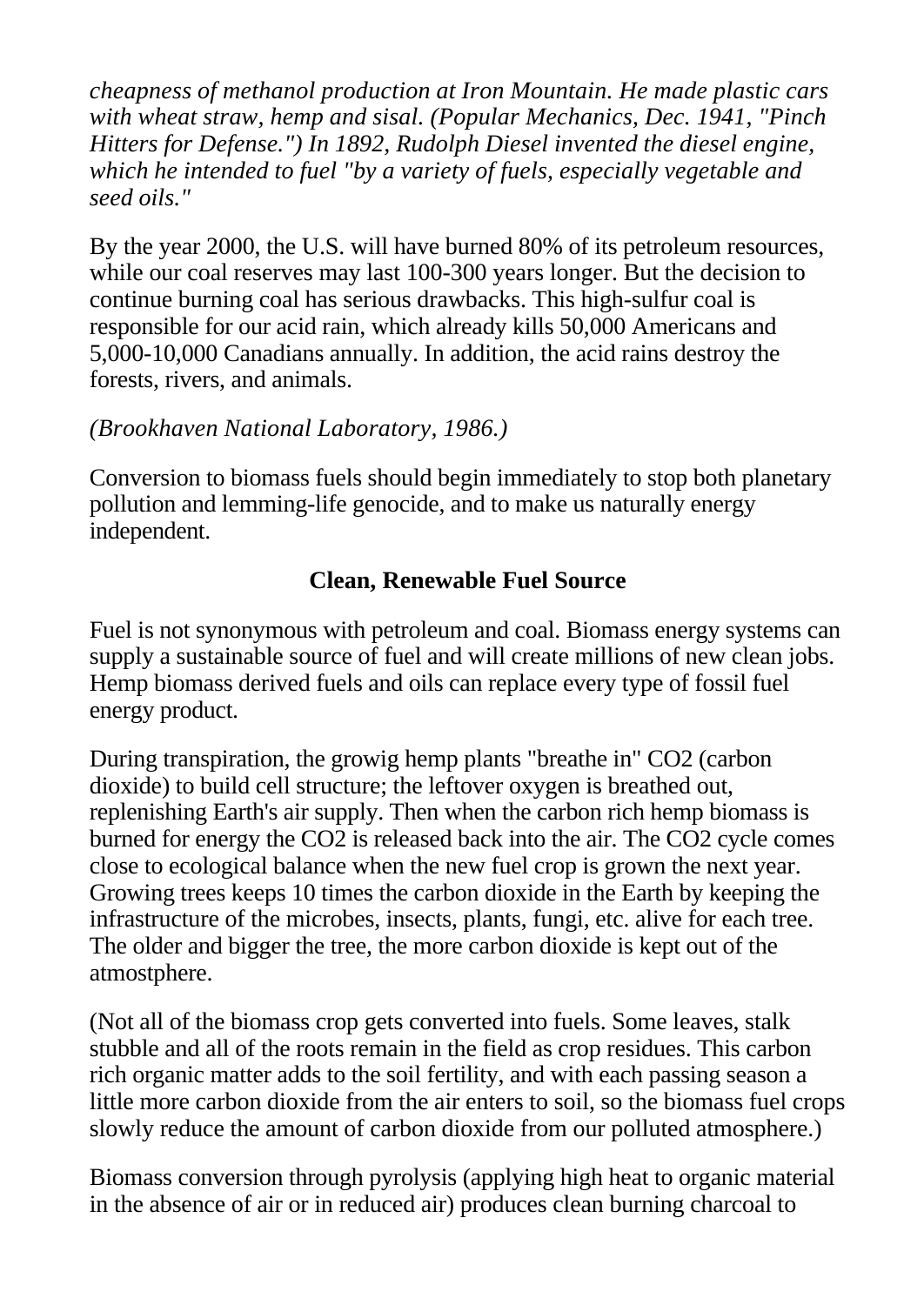replace coal. Sulfur emitted from coal fired boiler smokestacks is the primary cause of acid rain. Measuring acidity on the pH scale, the rainfall in New England often falls between household vinegar and lemon juice. This is bad for every cell membrane the rain comes in contact with, doing the most harm to the simplest life forms. Charcoal contains no sulfur, so when it is burned for industry no sulfur is emitted from the process.

The biomass "cracking" process also produces non-sulfur fuel oils capable of replacing fossil fuel oils such as diesel oil. And the net atmospheric CO2 doesn't rise when biomass derived fuel oils are burned.

Pyrolysis uses the same "cracking" technology employed by the petroleum industry in processing fossil fuels. The gasses that remain after the charcoal and fuel oils are extracted from hemp can be used for driving electric power co-generators, too!

This biomass conversion process can be adjusted to produce charcoal, methanol and fuel oils to process steam, as well as chemicals important to industry: acetone, ethyl acetate, tar, pitch and creosote.

The Ford Moto Co. successfully operated a biomass "cracking" plant in the 1930s at Iron Mountain, Michigan, using trees for cellulose fuels. (Earthfriendly hemp is at least four times as efficient as trees for fuel, and is sustainable.)

"Progress in Biomass Conversion" Vol. 1, Sarkanen & Tillman, editors; Energy Farming in America, Osburn, Lynn, Access Unlimited.

Hempseed contains 30% (by volume) oil. This oil has been used to make highgrade diesel fuel oil and aircraft engine and precision machine oil. Throughout history, hempseed oil was used for lighting in oil lamps. Legend says the genie's lamp burned hempseed oil, as did Abraham the prophet's. In Abraham Lincoln's time only whale oil came near hempseed oil in popularity for fuel.

## **Biomass for Energy Abundance**

Hemp stems are 80% hurds (pulp byproduct after the hemp fiber is removed from the plant). Hemp hurds are 77% cellulose - a primary chemical feed stock (industrial raw material) used in the production of chemicals, plastics and fibers. Depending on which U.S. agricultural report is correct, an acre of full grown hemp plants can sustainably provide from four to 50 or even 100 times the cellulose found in cornstalks, kenaf, or sugar cane - the planet's next highest annual cellulose plants.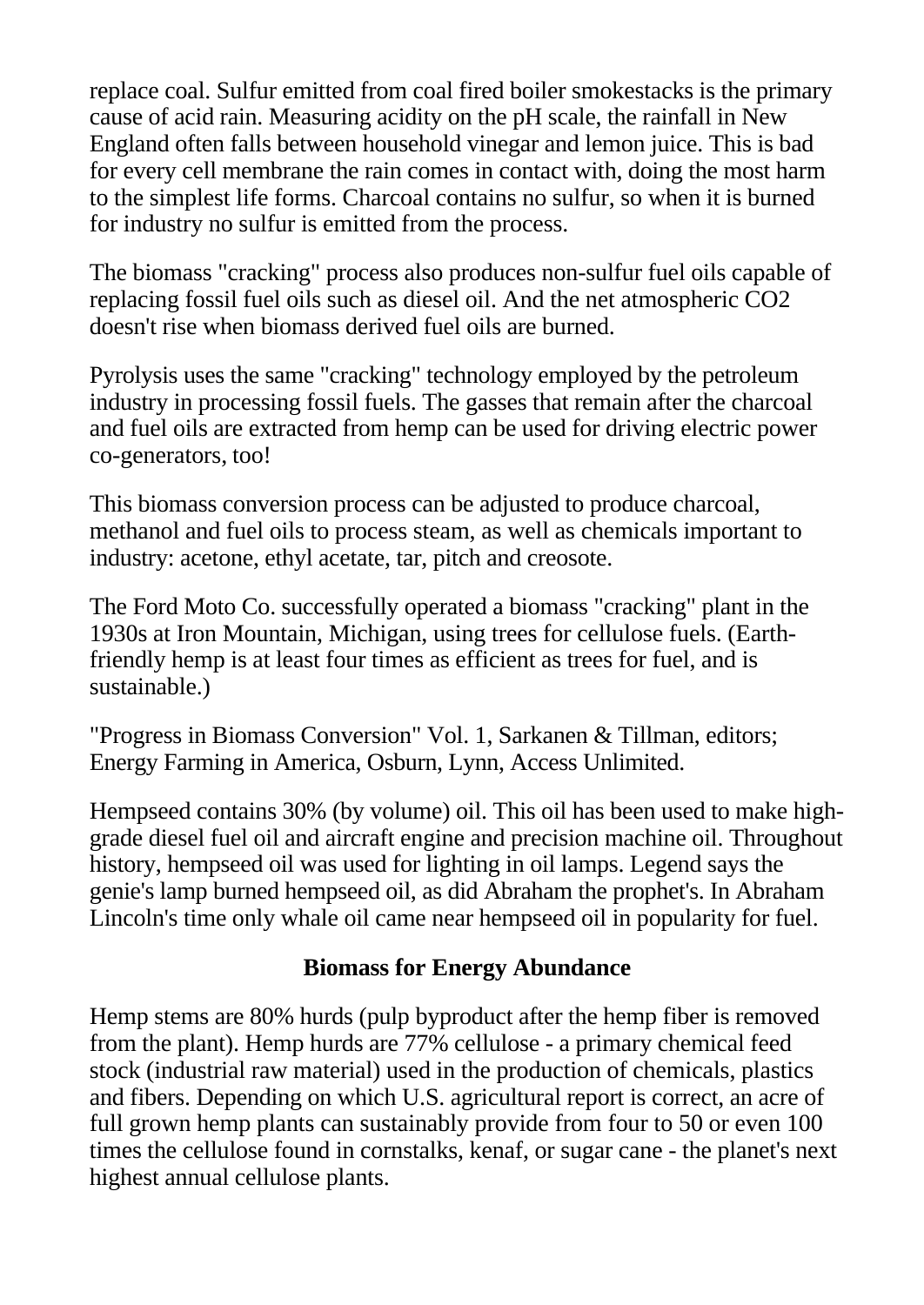In most places, hemp can be harvested twice a year and, in warmer areas such as Southern California, Texas, Florida and the like, it could be a year-round crop. Hemp has a short growing season and can be planted after food crops have been harvested.

An independent, semi-rural network of efficient and autonomous farmers should become the key economic player in the production of energy in this country.

The United States government pays (in cash or in "kind") for farmers to refrain from growing on approximately 90 million acres of farmland each year, called the "soil bank." And 10-90 million acres of hemp or other woody annual biomass planted on this restricted, unplanted fallow farmland (our Soil Bank) would make energy a whole new ball game and be a real attempt at doing something to save the Earth. There are another 500 million marginal unplanted acres of farmland in America.

Each acre of hemp would yield 1,000 gallons of methanol. Fuels from hemp, along with the recyclingof paper, etc., would be enough to run American virtually without oil.

## **Family Farms or Fossil Fuels?**

In 2000, when our petroleum resources have dwindled to 20% of their original size, America will have 6 choices to avoid economic and environmental ruin:

- Use more coal, further polluting the environment;
- Continue to fund nuclear power and risk annihilation of the planet.
- Convert forests into fuel, permanently altering life sustaining ecosystems;
- Continually wage wars over foreign oil;
- Build massive wind, solar, geothermal, and tidal energy systems;
- Establish energy farms to grow biomass fuels.

The last two choices are the only rational, life sustaining choices.

Farming only 6% of continential U.S. acreage with biomass crops would provide all of America's gas and oil energy needs, ending dependence upon fossil fuels.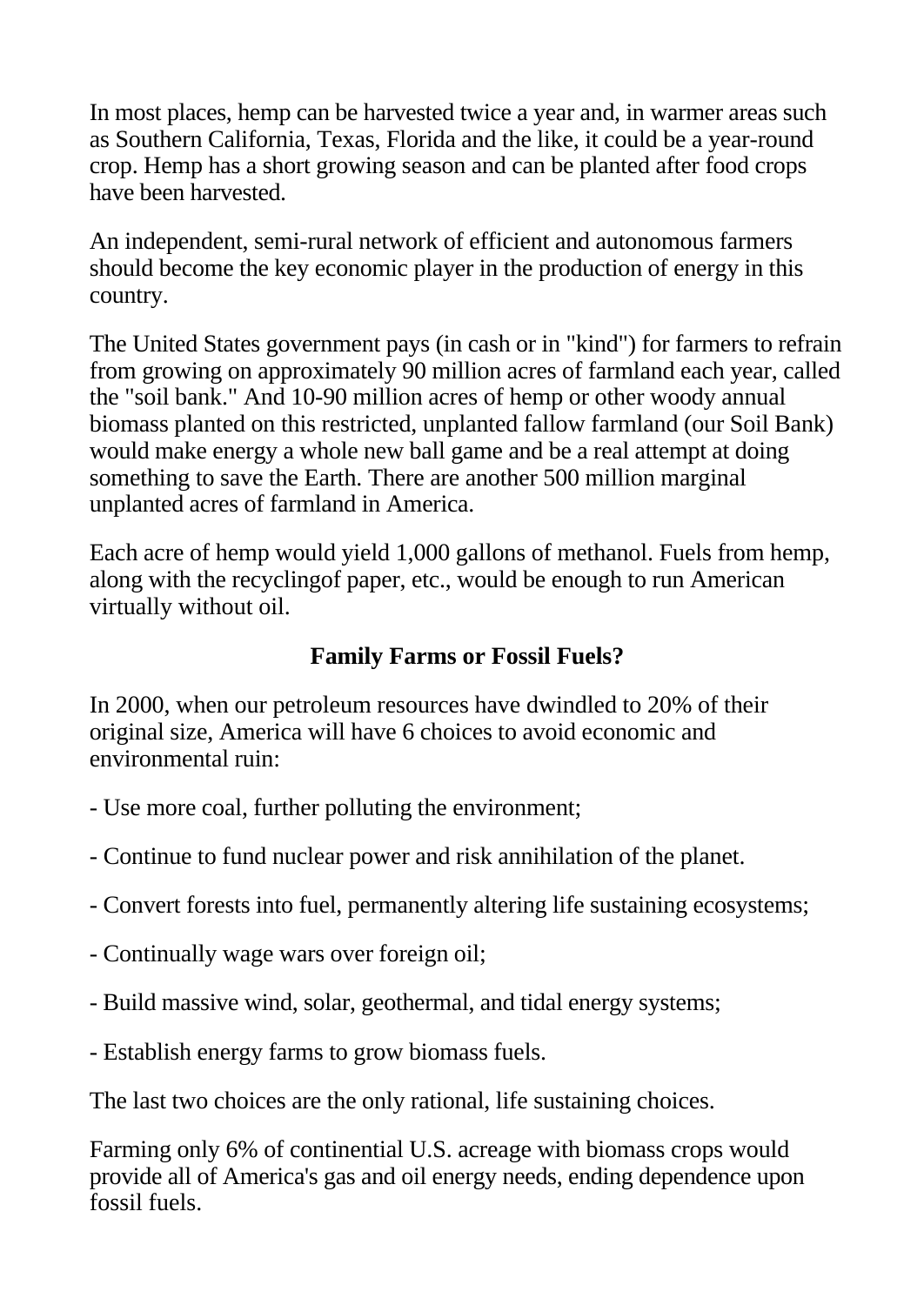Manahan, Stanley E., Environmental Chemistry, 4th edition.

Hemp is Earth's number one biomass resource; it is capable of producing 10 tons per acre in four months. Hemp is easy on the soil,\* sheds its lush foliage throughout the season, adding mulch to the soil and helping retain moisture. Hemp is an ideal crop for the semi-arid West and open range land.

*\* Adam Beatty, vice president of the Kentucky Agricultural Society, reported instances of good crops of hemp on the same ground for 14 years in a row without a decline in yield. Betty, A., Southern Agriculture, C.M. Saxton & Co., NY: 1843, pg. 113. USDA Yearbook, 1913.* 

Hemp is the only biomass source available that is capable of making the U.S. energy independent. Ultimately, the world has no other rational enfironmental choice but to give up fossil fuels.

# **So, What's the Catch?**

The "catch" is obvious: The energy companies! They own must of the petrochemical, pharmaceutical, liquor, and tobacco companies, and are intertwined with insurance companies and banks.

According to the press, many politicians now in power are bought and paid for by the energy companies, and their U.S. government arm is the CIA - "The Company" - (Robert Ludlum, etc.). The Bush/Quayle Administration was uniquely tied to oil, newspapers, pharmaceuticals - and the CIA.

The world struggle for money is actually a struggle for energy, as it is through energy that we may produce food, shelter, transportation and entertainment. It is this struggle which often erupts into open war. If we remove the cause, these conflicts may never occur.

*(Carl Sagan; and U.S. EPA prediction, 1983, of worldwide disaster in the making with 30 to 50 years.)* 

# **Energy Security**

If introduced to Third World nations, hemp biomass could drastically cut our overseas aid and reasons for war, while raising the quality of life there by quantum leaps.

New, non-polluting industries will spring up everywhere. The world economy will boom like never before. The race of man would at last be betting on environmental survival instead of indulging in the lemming-like (suicidal)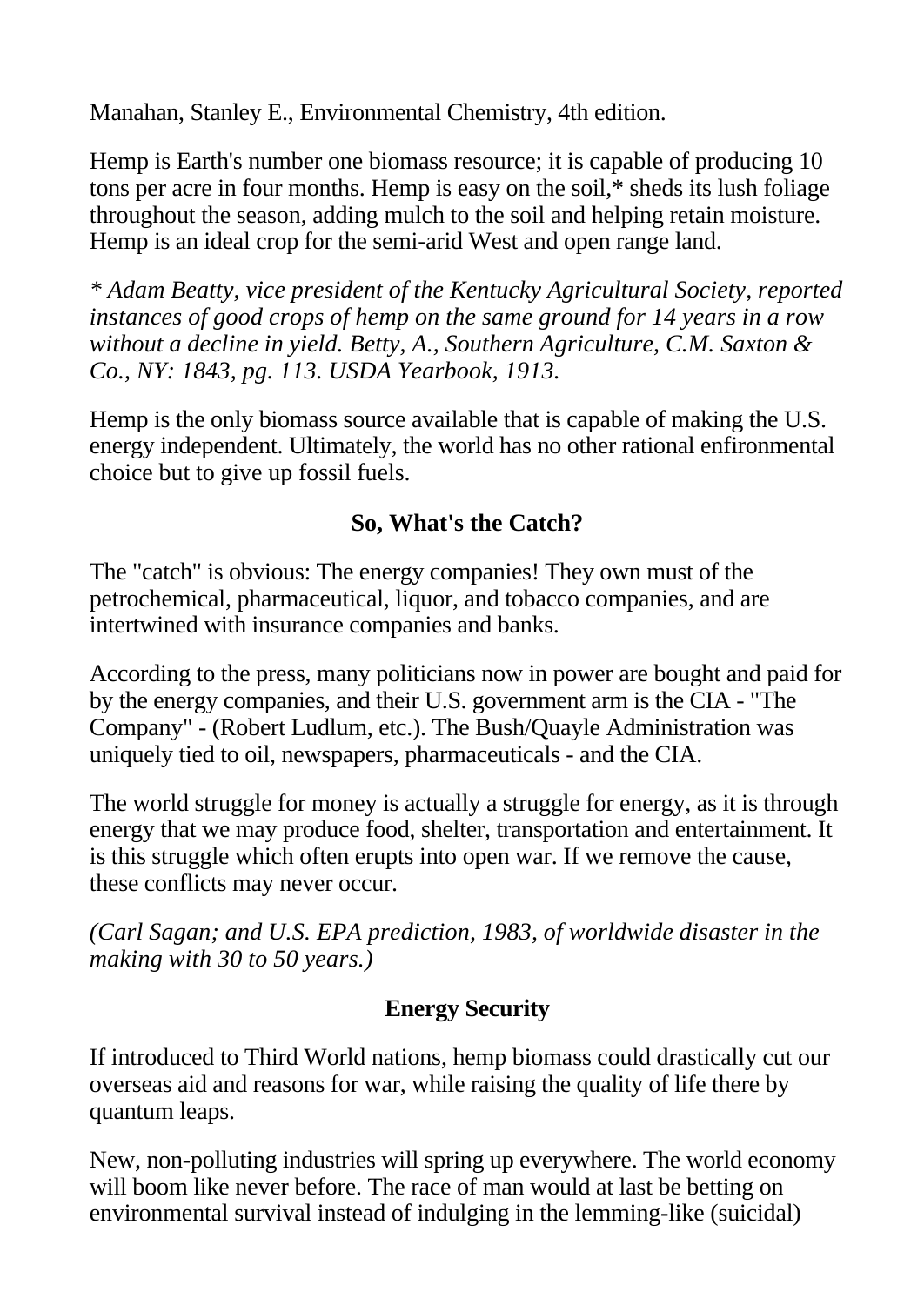environmental survival instead of indulging in the lemming-like (suicidal) consumtion of fossil fuel, which threatens all life on the planet.

## **Free Enterprise and High Profit**

There are many other areas of the economy that would benefit from ending hemp prohibition and the resulting stimulation of commerce in rediscovered hemp products, according to the Hempstead Company, Ecolution, The Body Shop, Hanf Haus, etc.

Legal hemp will return billions of dollars worth of natural resource potential back to the farmers and bring millions of good jobs in energy production to America's heartland. Hemp energy farmers will become our nation's largest producers of raw materials.

Family farms will be saved. Crops can be tailored to the needs of the nation. Hemp can be grown for BDF (biomass derived fuels) resources at about \$30 per ton. Hempseed crops will again supply the paint and varnish industries with a superior organic and life-sustaining alternative to petrochemicals. Hempseed oil has chemical properties similar to linseed oil. And oil has chemical properties similar to linseed oil. And the market is wide open for highly nutritious and delicious foods made from hempseed with its healthgiving essential fatty acids and proteins.

Hemp grown for fiber will take the paper and textile industry out of the hands of the multinational corporations, and back to the local communities.

Research by various hemp business associations indicate there are around 50,000 non-smoking commercial uses of hemp that are economically viable and market competitive. These include:

# **Long-Wearing High Fashion**

Drawing on hemp fiber's special attributes: absorbency, insulation, strength and softness, clothing manufacturers and designers will once again put hemp into linen to produce new lines of durable and attractive clothing, rugs and textiles of all kinds.

The arrival of imported hemp-cotton blended clothing from China in 1989 marked the beginning of a new era for the rapidly-changing world of fashion. And now, in 1998, companies such as Hempstead Company (Santa Ana, CA); CHA - Coalition for Hemp Awareness (Chandler Heights, AZ); Hemp Connection (Whitehorn, CA), Ecolution (Fairfax, VA); and Ohio Hempery (Guysville, OH) all create beautiful and durable fashions and accessories from many varieties of 100% hemp fabric imported from China, Hungary,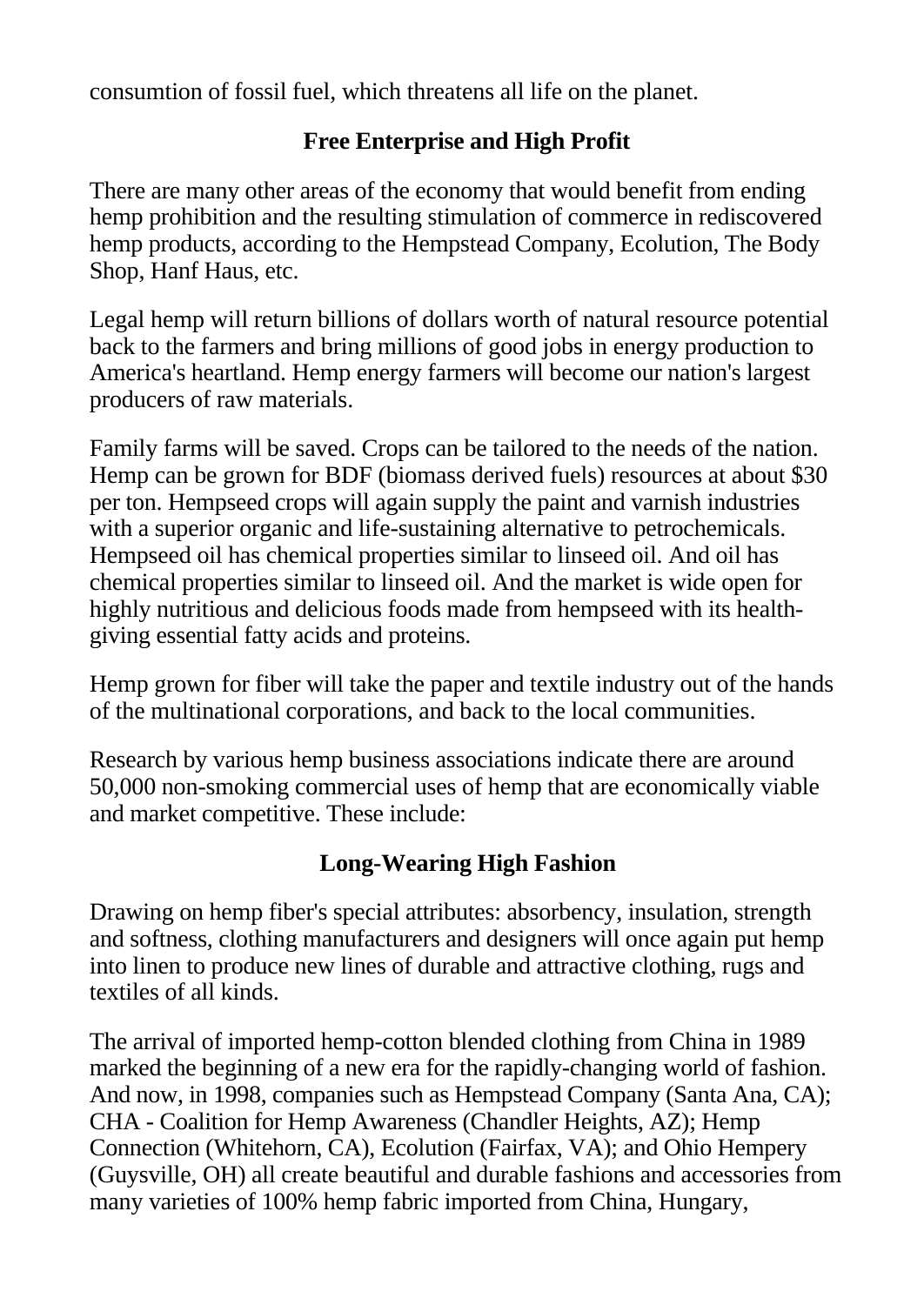Romania, and Poland.

While we applaud the efforts of these nations in supplying first-rate hemp fabrics, we look forward to the day when U.S. hemp fabric will share the runway!

Outerwear, warm bed sheets, soft towels (hemp is four times more water absorbent than cotton), diapers, (even disposable ones that you don't have to cut down trees to make), upholstery, wall coverings, natural rugs, even the world's best soap - all these can now be designed and made from 100% hemp; generally better, cheaper, more durably, and ecologically safer.

Trade barriers on hemp and laws restricting the use of imported cannabis fibers must be removed.

Right now textiles and apparel are the biggest share of imports into the U.S., at 59%. In 1989, textile imports accounted for 21% of the U.S. merchandise trade deficit. Foreign governments often subsidize their textile industries and do not require companies to follow environmental and health regulations.\* Hardy hemp does not cause the huge range of environmental problems associated with cotton.

*\* The Washington Spectator, Vol. 17, No. 4; Feb. 15, 1991.*

The United States imports more textiles than anything else. The government no longer obstructs hemp textile and apparel importation. But, hemp textiles will not be fully cost competitive until hemp fiber can be grown and processed domestically, avoiding bloated federal import fees and lowering the costs of transportation.

# **Sturdier Paper Products**

The devastated environments and job markets of the American Northwest and other timber regions stand to make a dramatic comeback once hemp is reintroduced to the domestic paper industry.

Recent studies indicate that depletion of the ozone layer threatens to substantially reduce world loblolly pine production (the major source of pulp in paper) - by up to 30% or even 50%, depending on the fluctuation of the density of the ozone shield. But hemp not only resists the damage caused by increased ultraviolet radiation - it actually flourishes in it.

Increased UV radiation causes hemp to produce more glandular oils and increases the weight of the plant.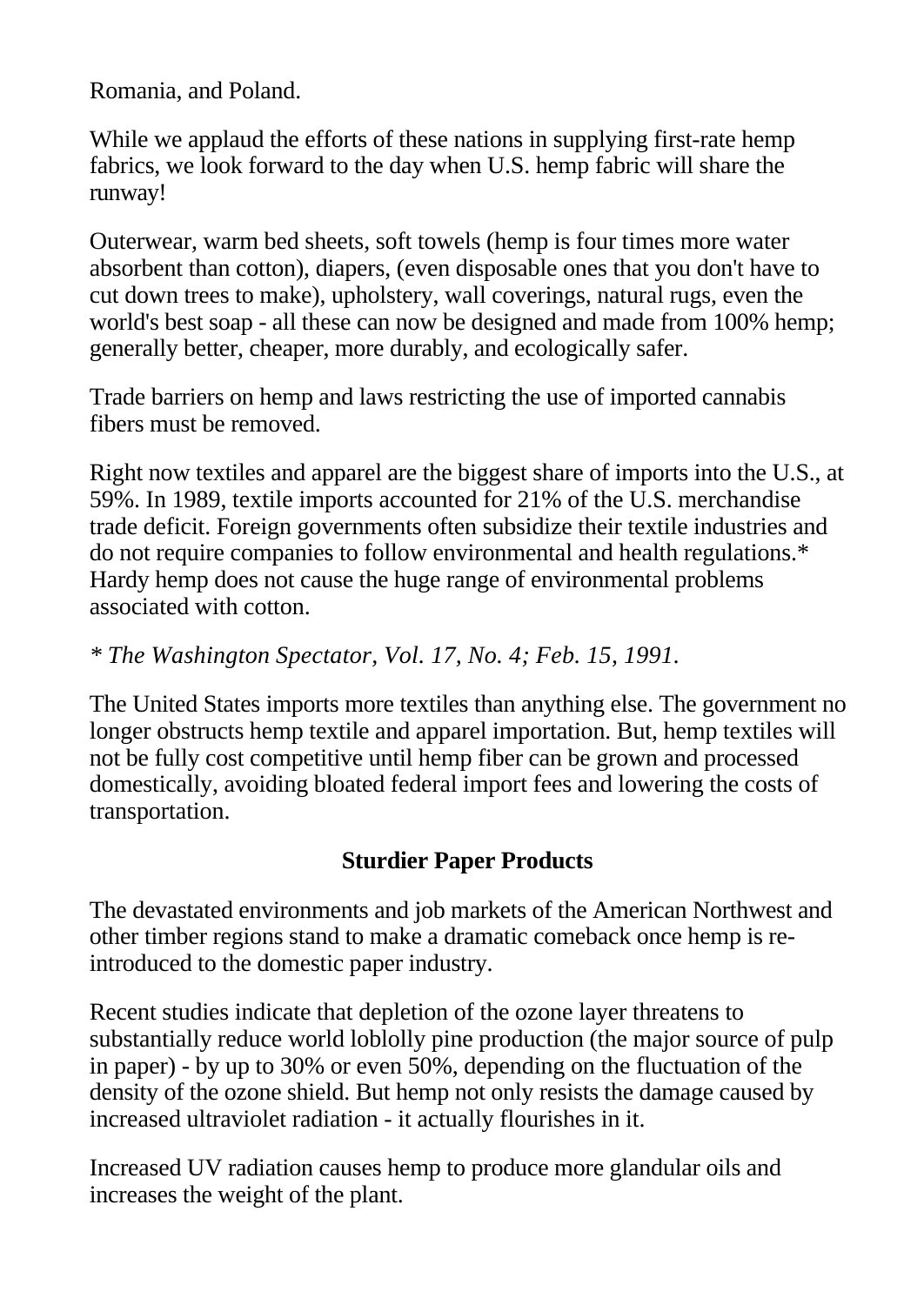*(Teramura, Alan, University of MD study,* Discover Magazine*, September 1989.)*

Paper mills can return to full production levels and loggers will find new work in hemp trades.

Truck drivers can continue to haul pulp to the mills, and lumber for construction, although the price of lumber will go down as other demands on our timber resources are reduced by substituting farm-grown hemp for forestgrown wood pulp.

# *(William Conde, Conde Redwood Lumber, Jim Evans, Oregon Hemp)*

There will also still be a lot of work t odo in reforestation. Our rivers will go through a period of recovery when hemp replaces wood pulp in the paper industry, resulting in a 60-80% reduction of paper-making chemicals being dumped into them.

This means more fish and more fishing, as well as increased camping and tourism in the beautiful and vital new-growth forest regions - and the spared old-growth forests.

## **Biodegradable Replacement for Plastic**

Cellulose is a biodegradable organic polymer. Coal tar, the primary resource for synthetic polymers like nylon, is a non-biodegradable fossil resource. It is not part of the living ecology of Earth. It smothers life wherever it is dumped or spilled.

From hemp, a source of high-grade cellulose, comes paper that is stronger and has better folding endurance than wood pulp paper.\* Hemp cardboard and paper bags will last longer, with a more useful secondary life, than similar products made from wood pulp or plastic.

*\* Dewey & Merrill,* Bulletin #404*, U.S. Dept. of Ag. 1916.*

# **Spin-Off Trades & Taxes**

Biochemical resources obtained from hemp can be used in literally tens of thousands of products from paint to dynamite. Each application means new business opportunities and new jobs.

As each new hemp trade develops, money will flow from it to re-energize seemingly unrelated areas of the economy. The American worker and soon-to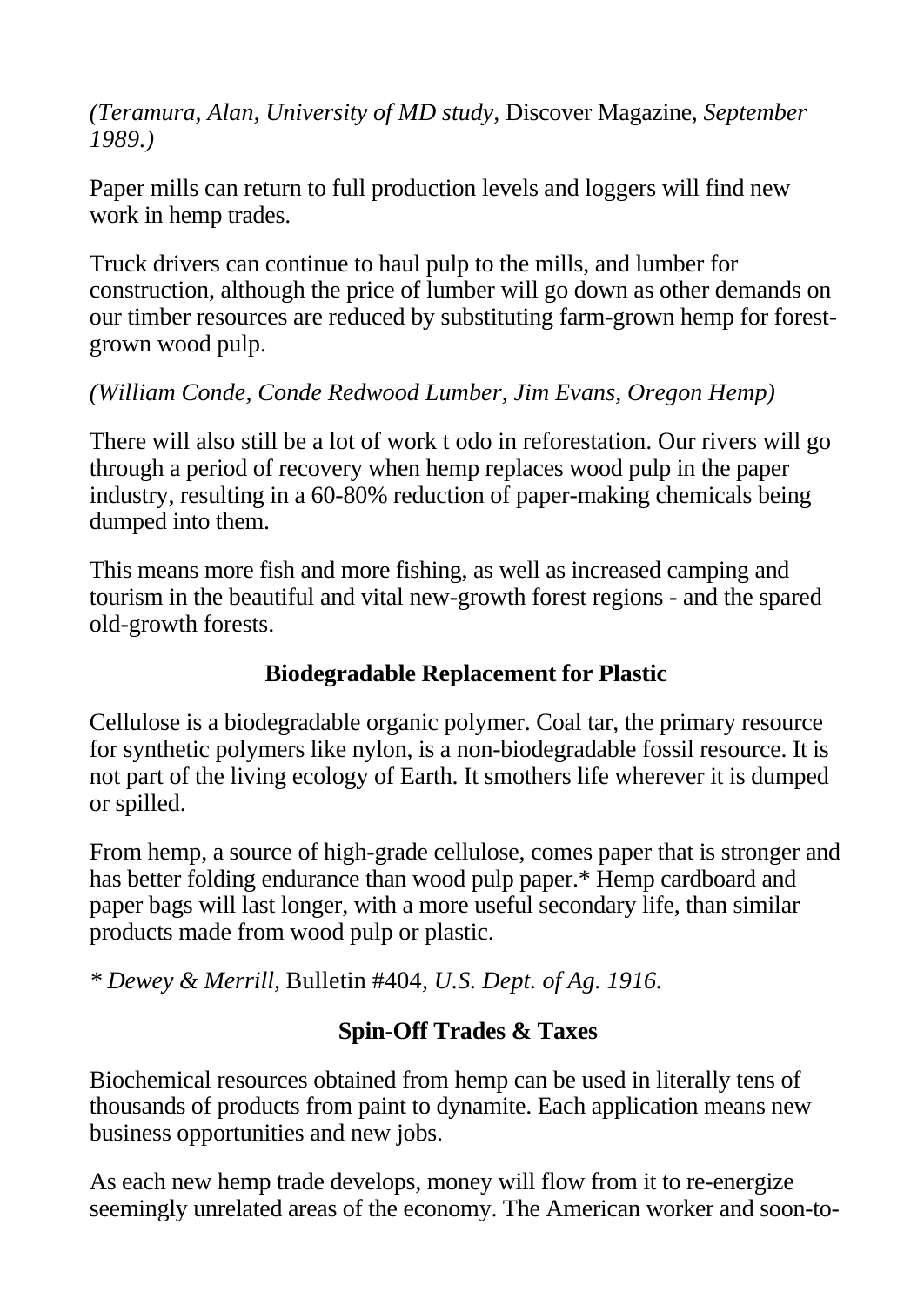be-rich entrepreneurs will bring millions of new jobs and new products to the marketplace.

The will also buy millions of homes, cars and other non-hemp goods - or will they be hemp also? - thus stimulating a real economic expansion based on the "ripple-out" effect, rather than former President Reagan's voodoo "trickledown" economics which, in fact, pumped money directly into the bloodstream of corporate America rather than benefitting America's heartland.

Revived farms mean more purchases of equipment and each new business creates spin-off jobs in the shipping, marketing and commodities areas.

Farms, banks and investment houses would also realize large profits, and the billions of hemp-dollars in the legitimate economy would incrase tax revenues and increase the liquid capital available for investment and purchasing of consumer goods.

Federal, state and local governments would realize a windfall of hundreds of millions of dollars in tax revenues without raising taxes or insanely continuing to poison the earth.\*

\* If the marijuana market were legal, state and federal goverments would collect billions of dollars annually," said Ethan Nadelmann, former assistant professor of politics at Princeton University (who is now in 1998 director of The Lindesmith Foundation). "Instead, they expend billions in what amounts to a subsidy of organized criminals."

*(*L.A. Times*, Nov. 20, 1989, pg. A-18.)*

George Soros' Lindesmith Foundation is supporting many of the medical marijuana and relegalization state initiatives currently going on around the United States.

In fact, the Lindesmith Foundation financially supported Dennis Peron's medical marijuana initiative (Proposition 215) in California, that passed in 1996.

In 1997-98, Soros funded medical marijuana initiatives in such states as Washington, Oregon, Washington, D.C., Maine and Colorado, and helped fund the referendum that was successful in stopping Oregon's legislature and governor from re-criminalizing cannabis in June 1997.

# **Green Economy**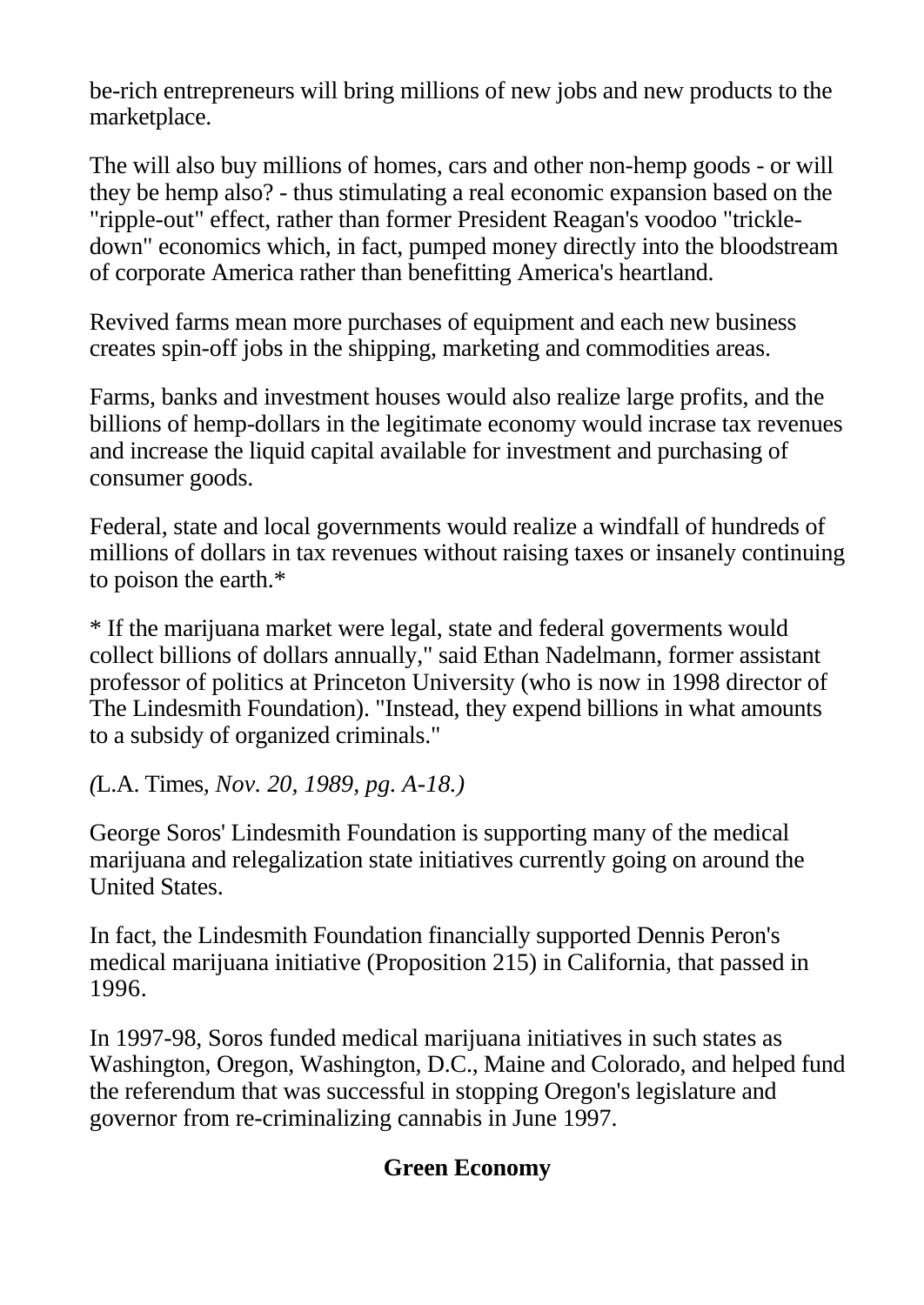When American farmers grown hemp to supply American industries with the primary feedstocks for fiber, fabric, fuel, food, medicines, plastics and recreational/relaxational herbal products we will see a rapid greening of the land and economy.

The green economy based upon the use of agricultural resources to supply industry will create a diversified locally based system of production. This decentralized green economy will enable everyone to participate and share in the wealth of a truly free market democracy. For there can be no true democracy unless every citizen has the opportunity to share in the wealth of the nation.

# **Land and Soil Reclamation**

Land reclamation is another compelling economic and ecological argument for hemp cultivation.

Until this century, our pioneers and ordinary American farmers used cannabis to clear fields for planting, as a fallow year crop, and after forest fires to prevent mud slides and loss of watershed.

Hemp seeds put down a 10 to 12-inch root in only 30 days, compared to the one-inch root put down by the rye or barley grass presently used by the U.S. Government.

Southern California, Utah and other states used cannabis routinely in this manner until about 1915. It also breaks up compacted, overworked soil.

In the formerly lush Himalayan region of Bangladesh, Nepal and Tibet there is now only a light moss covering left as flash floods wash thousands of tons of topsoil away.

Independent Bangladesh, (formerly East Bengal, India) which literally means "canna-bis-land-people" (it was formerly called East Bengal province, a name derived from bhang-*cannabis*, la-*land*), signed an "anti-drug" agreement with the U.S., promising not to grow hemp in the 1970s. Since that time, it has suffered disease, starvation and decimation, due to unrestrained flooding.

Hempseeds broadcast over eroding soil could reclaim land the world over. The farmed out desert regions can be brought back year after year, not only slowing the genocide of starvation, but easing threats of war and violent revolution.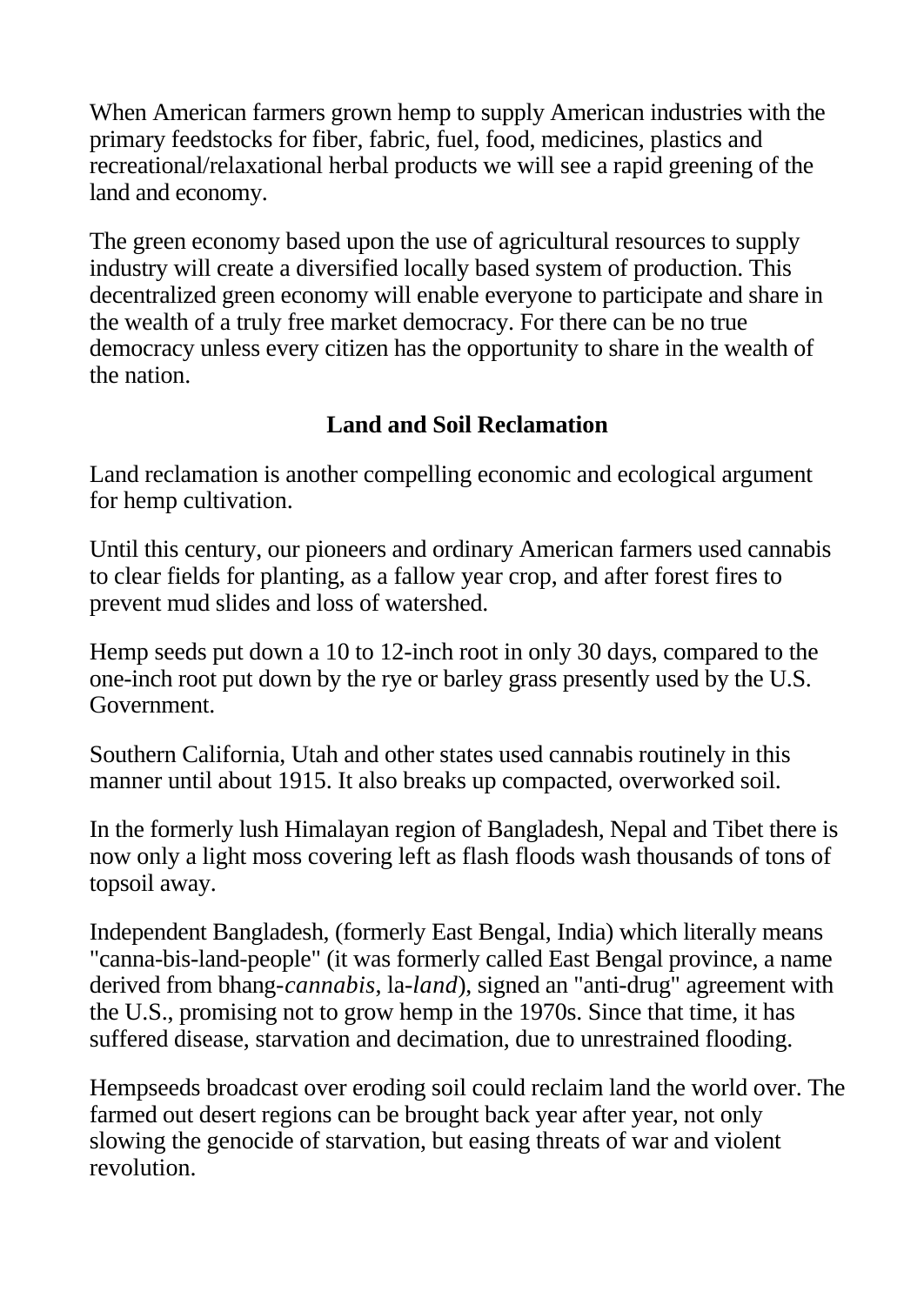# **Natural Guard**

Instead of a National Guard, why not establish a Natural Guard of environmental soldiers to be our front line for survivial - planting trees, harvesting biomass (e.g. hemp) from marginal farm lands?

A Natural Guard of electricians, plumbers, engineers and laborers who work rebuilding the infrastructure of America; our roads, bridges, dams, canals, sewers, railroad tracks, etc.

Isn't this the humane, civilized and socially responsible way to use our human resources, rather than warehousing people like animals in prisons?

## **World War II:**

Our energy meeds are an undeniable national security priority. But first, let's look what Uncle Sam can do when pushed into action:

In early 1942, Japan cut off our supplies of vital hemp and course fibers. Marijuana, which had been outlawed in the United States as the "Assassin of Yourth" just five years earlier, was suddenly safe enough for our government to ask the kids in the Kentucky 4-H clubs to grow the nation's 1943 seed supply. Each youth was urged to grow at least half an acre, but preferably two acres of hemp for seed.

*(University of Kentucky Agricultural Extension, Leaflet 25, March 1943)* 

In 1942-43 all American farmers were required to attend showings of the USDA film *Hemp for Victory,* sign that they had seen the film, and read a hemp cultivation booklet. Hemp havesting machinery was made available at low or no cost. Five-dollar tax stamps were available and 350,000 acres of cultivated hemp was the goal by 1943.

"Patriotic" American farmers, from 1942 through 1945, who agreed to grow hemp were waived from serving in the military, along with their sons; that's how vitally important hemp was to America during World War II.

Meanwhile, from the late 1930s through 1945, "patriotic" German farmers were given a comic book-like instruction manual by the Nazi government, urging them to grow hemp for the war.

## **The Most Recent Time America Asked Our Farmers to Grow More Marijuana . . .**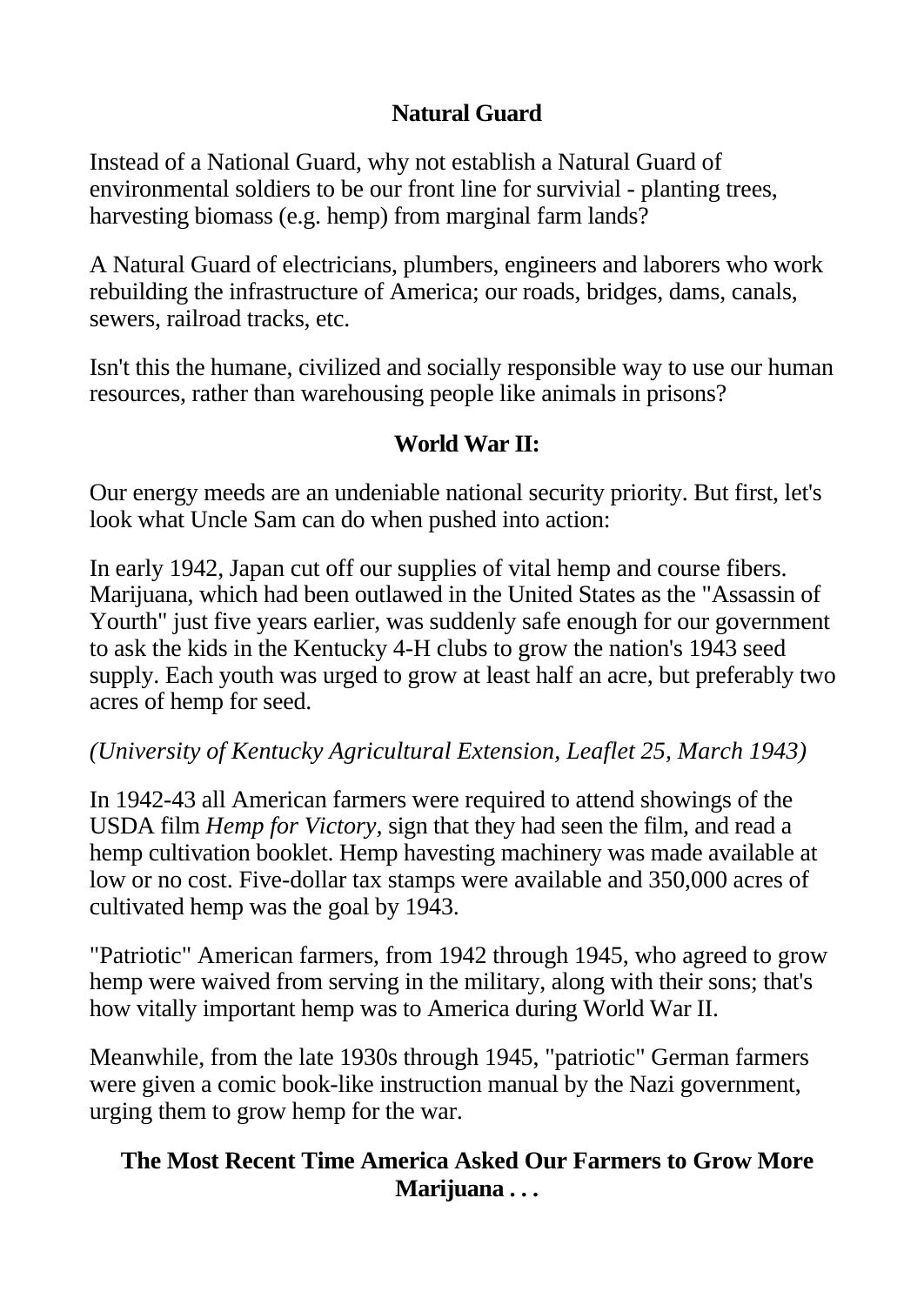## **. . . was in 1942, in a 14-minute propaganda piece entitled:**

# **Hemp for Victory**

*Following is a transcript of the film's dramatic narrative (courtesy of High Times):*

Long ago, when these ancient Grecian temples were new, hemp was already old in ther service of mankind. For thousands of years, even then, this plant had been grown for cordage and cloth in China and elsewhere in the East. For centuries prior to about 1850 all the ships that sailed the western seas were rigged with hempen rope and sails. For the sailor, no less than the hangman, hemp was indispensable.

A 44-gun frigate like our cherished "Old Ironsides" took over 60 tons of hemp for rigging, including an anchor cable 25 inches in circumference. The Conestoga wagons and prairie schooners of pioneer days were covered with hemp canvas. Indeed the very word canvas comes from the Arabic word for hemp. In those days hemp was an important crop in Kentucky and Missouri. Then came cheaper imported fibers for cordage, like jute, sisal and Manila hemp, and the culture of hemp in American declined.

But now, with Philippine and East Indian sources of hemp in the hands of the Japanese, and shipment of jute from India curtailed, American hemp must meet the needs of our Army and Navy, as well as of our industry. In 1942, patriotic farmers at the government's request planted 36,000 acres of seed hemp, and increase of several thousand percent. The goal for 1943 is 50,000 acres of seed hemp.

In Kentucky much of the seed hemp acreage is on river bottom land such as this. Some of the fields are inaccessible except by boat. Thus plans are afoot for a great expansion of a hemp industry as a part of the war program. This film is designed to tell farmers how to handle this ancient crop now little known outside Kentucky and Wisconsin.

This is hemp seed. Be careful how you use it. For to grow hemp legally, you must have a federal registration and tax stamp. This is provided for in your contract. Ask your county agent about it. Don't forget.

Hemp demands a rich, well drained soil such as is found here in the Blue Grass region of Kentucky or in central Wisconsin. It must be loose and rich in organic matter. Poor soils won't do. Soil that will grow good corn will usually grow hemp.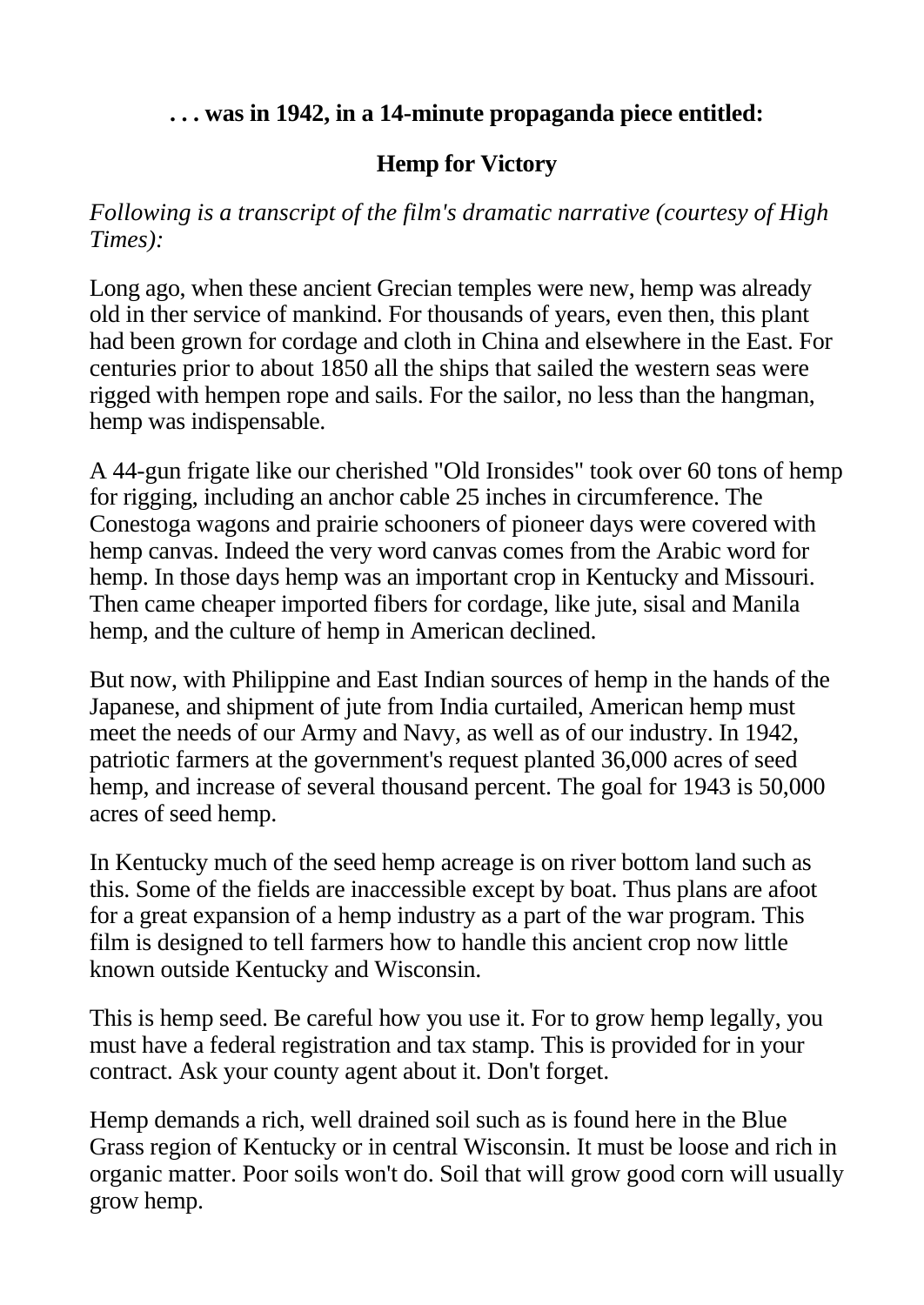Hemp is not hard on the soil. In Kentucky it has been grown for several years on the same ground, through this practice is not recommended. A dense and shady crop, hemp tends to choke out weeds. Here's a Canada thistle that couldn't stand the competition, dead as a dodo. Thus hemp leaves the ground in good condition for the following crop.

For fiber, hemp should be sown closely, the closer the rows, the better. These rows are spaced about four inches. This hemp has been broadcast. Either way it should be sown thick enough to grow a slender stalk. Here's an ideal stand: the right height to be harvested easily, thick enough to grow slender stalks that are easy to cut and process.

Stalks like these here on the left yield the most fiber and the best. Those on the right are too course and woody. For seed, hemp is planted in hills like corn. Sometimes by hand. Hemp is a dioecious plant. The female flower is inconspicuous. But the male flower is easily spotted. In seed production after the pollen has been shed, these male plants are cut out. These are the seeds on a female plant.

Hemp for fiber is ready to harvest when the pollen is shedding and the leaves are falling. In Kentucky, hemp harvest comes in August. Here, the old standby has been the self-rake reaper, which has been used for a generation or more.

Hemp grows so luxuriantly in Kentucky that harvesting is sometimes difficult, which may account for the popularity of the self-rake with its lateral stroke. A modified rice binder has been used to some extent. This machine works well on average hemp. Recently the improved hemp harvester, used for many years in Wisconsin, has been introduced in Kentucky. This machine spreads the hemp in a continuous swath. It is a far cry from this fast and efficient modern harvester, that doesn't stall in the heaviest hemp.

In Kentucky, hand cutting is practiced in opening fields for the machine. In Kentucky, hemp is shucked as soon as safe, after cutting, to be spread out for retting later in the fall.

In Wisonsin, hemp is harvested in September. Here the hemp harvester with automatic spreader is standard equipment. Note how smoothly the rotating apron lays the swaths preparatory to retting. Here it is a commong and essental practice to leave headlands around hemp fields. These strips may be planted with other crops, preferably small grain. Thus the harvester has room to make its first round without preparatory hand cutting. The other machine is running over corm stubble. When the cutter bar is much shorter than the hemp is tall, overlapping occurs. The standsard cut is eight to nine feet.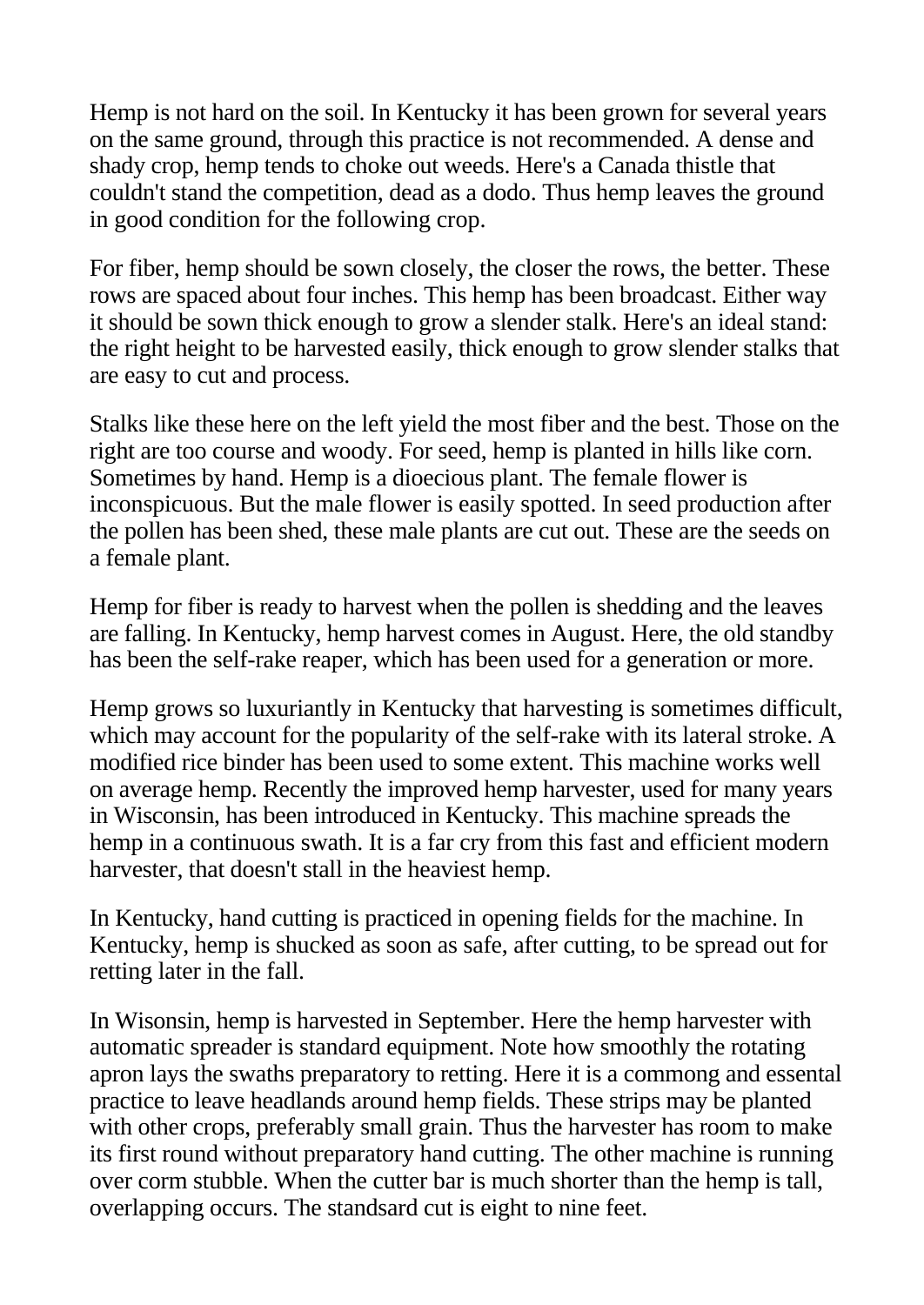The length of time hemp is left on the ground to ret depends on the weather. The swaths must be turned to get a uniform ret. When the woody core breaks away readily like this, the hemp is about read to pick up and bind into bundles. Well-retted hemp is light to dark grey. The fiber tends to pull away from the stalks. The presence of stalks in the bough-string stage indicates that retting is well underway. When hemp is short or tangled or when the ground is too wet for machines, it's bound by hand. A wooden bucket is used. Twine will do for tying, but the hemp itself makes a good band.

When conditions are favorable, the pickup binder is commonly used. The swaths should lie smooth and even with the stalks parallel. The picker won't work well iln tangled hemp. After binding, hemp is shucked as soon as possible to stop further retting. In 1942, 14,000 acres of fiber hemp were harvested in the United States. The goal for 1943 is 300,000 acres of fiber hemp. Thus hemp, the old standby cordage fiber, is staging a strong comeback.

This is Kentucky hemp going into the dryer at a mill at Versailles. In the old days braking was done by hand. One of the hardest jobs known to man. Now the power braker makes quick work of it.

Spinning American hemp into rope, yarn or twine in the old Kentucky river mill at Frankfort, Kentucky. Another pioneer plant that has been making cordage for more than a century. All such plants will presently be turning out products spun from American-grown hemp: twine of various kinds for tying and upholsterer's work; rope for marine rigging and towing; for hay forks, derricks, and heavy duty tackle; light duty firehose; thread for shoes for millions of American soldiers; and parachute webbing for our paratroopers. As for the United States Navy, every battleship requires 34,000 feet of rope; and other ships accordingly. Here in the Boston Navy Yard, where cables for frigates were made long ago, crews are now working night and day making cordage for the fleet. In the old days rope yarn was spun by hand. The rope yarn feeds through holes in an iron plate.

This is Manila hemp from the Navy's rapidly dwindling reserves. When it is gone, American hemp will go on duty again: hemp for mooring ships; hemp for tow lines, hemp for tackle and gear; hemp for countless naval uses both on ship and shore. Just as in the days when Old Ironsides sailed the seas victorious with her hempen shrouds and hempen sails . . .

# **"Hemp for Victory!"**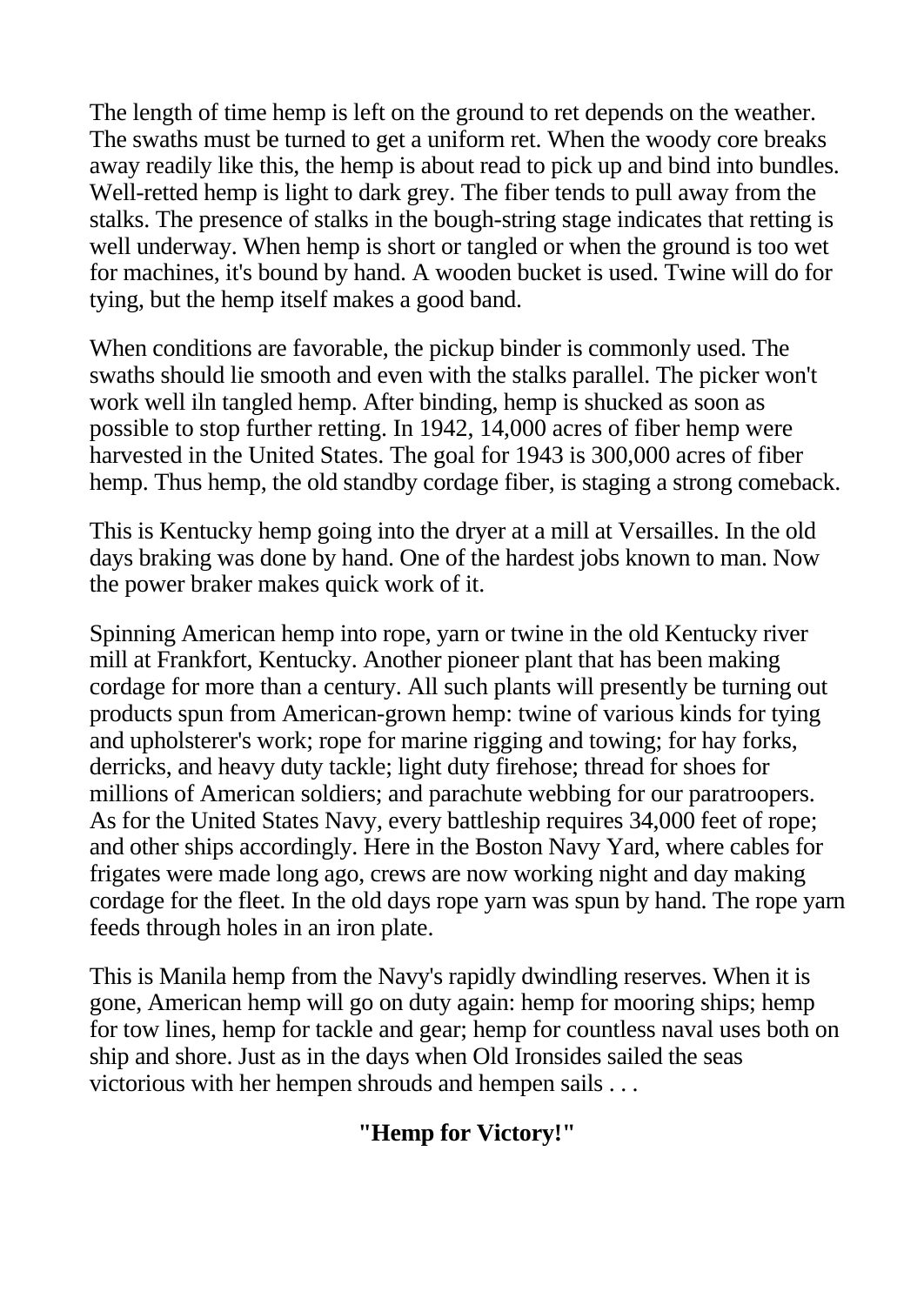# **Chapter 10**

# **Myth, Magic & Medicine:**

# **A Look at the Sociology of Cannabis Use Throughout World History**

Contrary to popular conception, "marijuana" is not a phenomenon rooted in the 1960s.

Cannabis hemp is part of our heritage and was the backbone of our most stable and longest surviving cultures.

Recent psycho-pharmacological studies have discovered THC has its own unique receptor sites in the brain, indicating man and marijuana have a precultural relationship indeed, human culture could very well prove to be the blossom of our symbiosis with cannabis.

# **What's in a Name (Part 2)**

## *The following is derived from the 1913 U.S.D.A. Agriculture Yearbook section on hemp by Lyster Dewey, p. 283-293:*

The name "hemp," derived from the Old English "hanf," came into use in Middle English by 1000 C.E. and still belongs primarily to cannabis sativa. It is also used to designate the long fiber obtained from that plant: the earliest, best-known, and, until recently, the most widely used textile fiber on Earth.

It has long been regarded as the standard among long fibers. As such, its name has come to be used as a generic term for all long fibers, whereas Indian hemp or true hemp denotes cannabis hemp. Now commodity markets list names like "Manila hemp," abac¦; "sisal hemp," sisal, and henequen; "Mauritius hemp," for Furcraea fiber; "New Zealand hemp," phormium; "Sunn hemp," Crotalaria; and "India hemp," for jute. All these plants are unlike true hemp in appearance and in economic properties. Curiously, the name "hemp" is never applied to flax, which is more nearly like hemp than any other commercial fiber.

True hemp is known in different languages by the following names: *cannabis*, Latin; *chanvre*, French; *canamo*, Spanish; *canhamo*, Portuguese; *canapa*, Italian; *canep*, Albanian; *konopli,* Russian; *konopi* and *penek*, Polish; *kemp*, Belgian; *hanf*, German; *hennup*, Dutch; *hamp*, Swedish; *hampa*, Danish; *kenevir*, Bulgarian; *ta-ma*, *si-ma*, and *tse-ma*, Chinese; *asa* and *taima*, Japanese; *nasha*, Turkish; *kanabira*, Syrian; *kannab*, Arabic.

# **First Known Cannabis Users**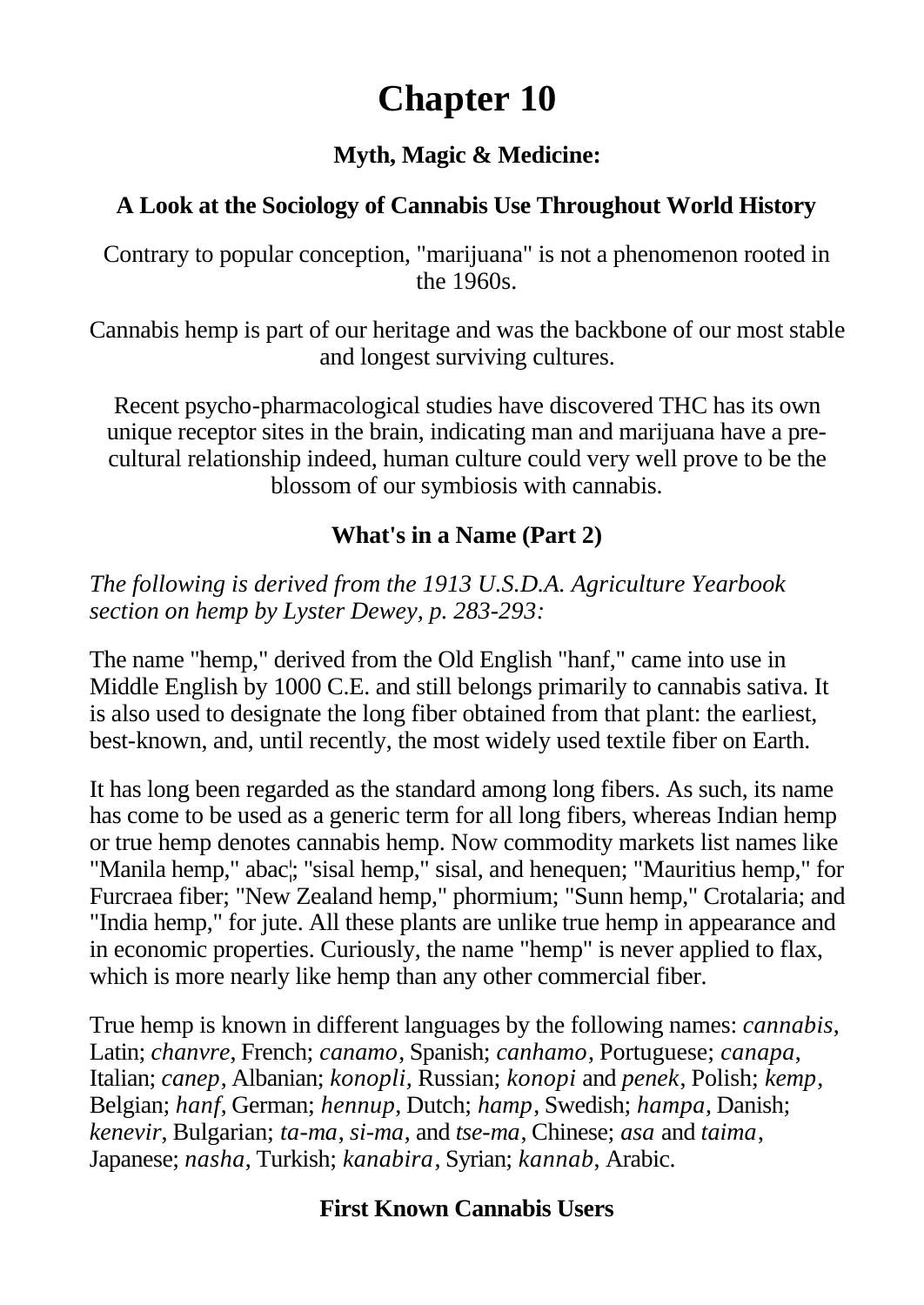Ancient and modern historians, archaeologists, anthropologists, philologists cite the physical evidence (artifacts, relics, textiles, cuneiform, languages, etc.) indicating that cannabis is one of humanity's oldest cultivated crops. The weaving of hemp fiber as an industry began 10,000 years ago, at approximately the same time as pottery making and prior to metal working.\*

## *\* Columbia History of the World, Harper & Row, NY, 1981.*

From at least the 27th Century B.C.E. until this century, cannabis was incorporated into virtually all cultures of the Middle East, Asia Minor, India, China, Japan, Europe, & Africa. By the 27th Century B.C.E., the Chinese cultivated "Ma" (cannabis hemp) for fiber, medicine, and herbal use. 3,700 years later (circa 1000 C.E.), China called cannabis "Tai-Ma," or "great hemp," to differentiate it from the minor fiber plants, which were grouped under the generic fiber term "Ma." Their pictogram for true hemp is a large "man," indicating the strong relationship between man and hemp.

*(Shen Nung Pharmacopoeia; Ponts'ao Ching; Han Dynasty classics; et al.)* 

# **Between 2300 B.C. & 1000 B.C.:**

Nomadic tribes, probably from central Asia and Persia (Iran and Iraq), and referred to in legend as "Aryans," invaded and overran virtually the entire Mediterranean and Middle East and spread out over the Caucasus and west into Europe.

In the course of these movements and invasions the nomads introduced cannabis and its various uses north and west through Greece, Europe, the Middle East, to Egypt and Africa, and south and east "over" the Himalayas to India.

Hemp was incorporated into the cultures of the Middle East and India for its vast food, oil, fiber, medicinal, and drug uses. Not only was hemp a staple of everyday life; hemp medicines and drugs were a ritual link to the gods.\*

*\* Generally, those who grew and/or used hemp for everyday industrial uses did not know and were not taught (by religious law/threat/taboo) that their priest/shaman/witch doctor/etc. used different extractions from different parts of the exact same plant for sacrament, medicine, unguent, and as a commune with the Gods.* 

# **Hemp and the Scythe**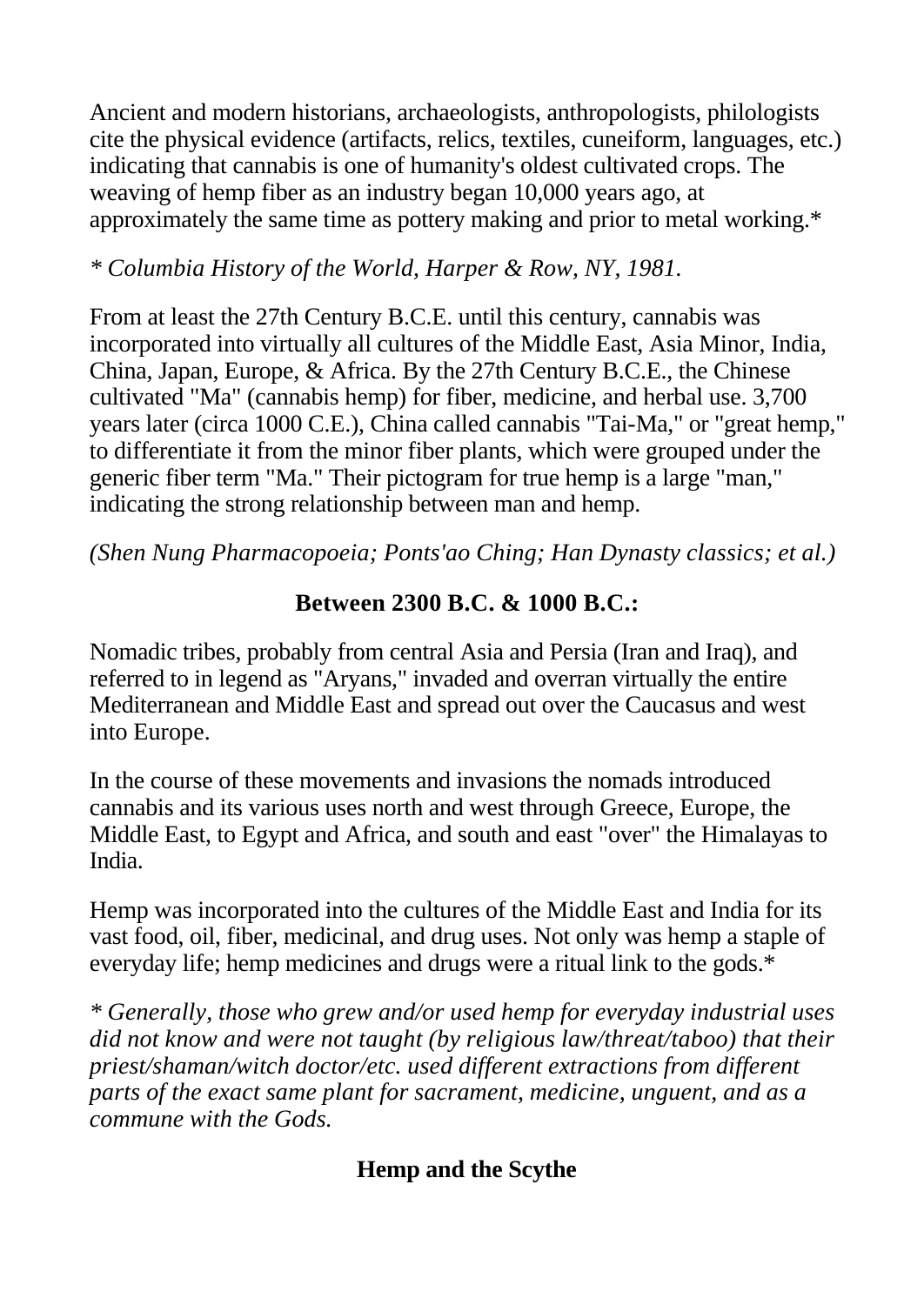Cannabis was undoubtedly used by the Scythians for many reasons. For example, the ancient Scythians grew hemp and harvested it with a hand reaper that we still call a scythe. Cannabis inhalation by the Scythians in funeral rituals was recorded by the Greek Historian Herodotus (circa 450 B.C.E.) in the early 5th Century B.C.E. The nomadic Scythians introduced the custom to other races such as the Thracians.

*(Emboden, W.A., Jr.,* Flesh of the Gods*, Praeger Press, NY, 1974.)* 

## **Thread of Civilization**

From at least the 27th Century B.C.E. up until this century, cannabis was incorporated into virtually all the cultures of the Middle East, Asia Minor, India, China, Japan, Europe, and Africa for its superior fiber, medicines, oils, food, and for its meditative, euphoric, and relaxational uses.

Hemp was one of our ancestors' most important overall industries, along with toolmaking, animal husbandry, and farming.

# **Hemp to Enforce the Law**

The hemp plant has had a curious relationship with the world's legal codes throughout the ages. As noted before, it has variously been illegal to grow hemp and not to grow it at different times. But hemp has also played a direct role in law enforcement.

For example: The most serious punishment/rehabilitation meted out in many African tribes for capital crimes was forcing the transgressor to smoke massive amounts of dagga (cannabis) non-stop for hours on end in a small, enclosed hut until he passes out literally unconscious from inhaling the fumes. The equivalent of a year or two's supply for a heavy American smoker is consumed in just an hour or so. Does it work? African users say the rate of repeat criminal offenses after dagga treatment is virtually non-existent.

European and American cultures used hemp to enforce their laws in a more terminal form of capital punishment: the hangman's noose\* of hempen rope.

*\* "Merry boys are we / As e're did sing / In a hempen string / Under the gallows tree." John Fletcher Rollo, Duke of Normandy; Act III, sc. 3; 1639. "We're bound to stop this business, or hang you to a man / For we've hemp and hand enough in town to hang the whole damn clan." From a horse thief's tombstone in Rapid City, SD, 1877: Shushan, E.R.; Grave Matters; Ballantine Books, NY, 1990. Also see Hemp for Victory, USDA film; 1942.*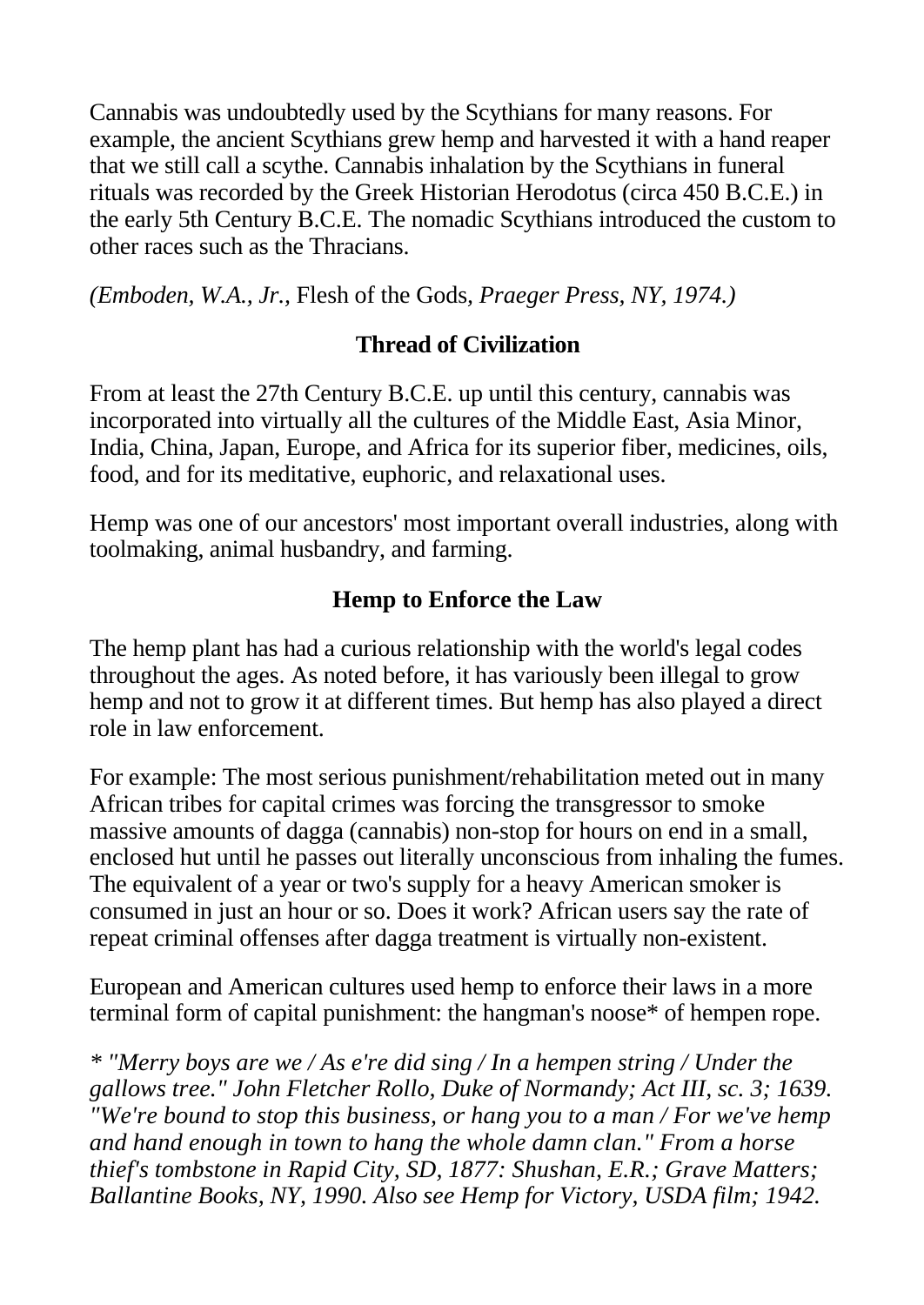# **Cannabis Herbal Medicines**

The secret art of hemp medicine was found effective as wound healer, muscle relaxant, pain reliever, fever reducer, and unparalleled aid to childbirth, not to mention hundreds of other medicinal applications.

*(Mikuriya, Tod H., M.D., Marijuana: Medical Papers, 1839-1972, Medi-Comp Press, Oakland, CA 1973; Shultes, R.E., Harvard Botanical; Ency. Brittanica; Abel, Ernest, Marijuana: The First 12,000 Years; Plenum Press, 1980; Vera Rubin, Cannabis and Culture, Institute for the Study of Man; et. al.)* 

The division of information about this sacred herb and its industrial hemp uses were strictly maintained by the priests for thousands of years, up until the last few centuries. Those outside the priestly class who possessed drug knowledge were considered (by the priests, of course) to be witches/soothsayers/outlaws and the ilk, and were often condemned to death.

## **The Mystic Philosophers**

Cannabis legend and consumption are fundamental aspects of many of the world's great religions. For example:

*SHINTOISM* (Japan)Cannabis was used for the binding together of married couples, to drive away evil spirits, and was thought to create laughter and happiness in marriage.

*HINDUISM* (India)The God Shiva is said "to have brought cannabis from the Himalayas for human enjoyment and enlightenment." The Sardu Priests travel throughout India and the world sharing "chillum" pipes filled with cannabis, sometimes blended with other substances. In the Bhagavad-gita, Krishna states, "I am the healing herb" (Ch. 9:16), while the Bhagarat-purana Fifth Canto describes hashish in explicitly sexual terms.

*BUDDHISTS* (Tibet, India, and China)From the 5th Century B.C.E. on ritually used cannabis; initiation rites and mystical experiences were (are) common in many Chinese Buddhist Sects. Some Tibetan Buddhists and lamas (priests) consider cannabis their most holy plant. Many Buddhist traditions, writings, and beliefs indicate that "Siddhartha" (the Buddha) himself, used and ate nothing but hemp and its seeds for six years prior to announcing (discovering) his truths and becoming the Buddha (Four Noble Truths, the Eightfold Path). Regarding the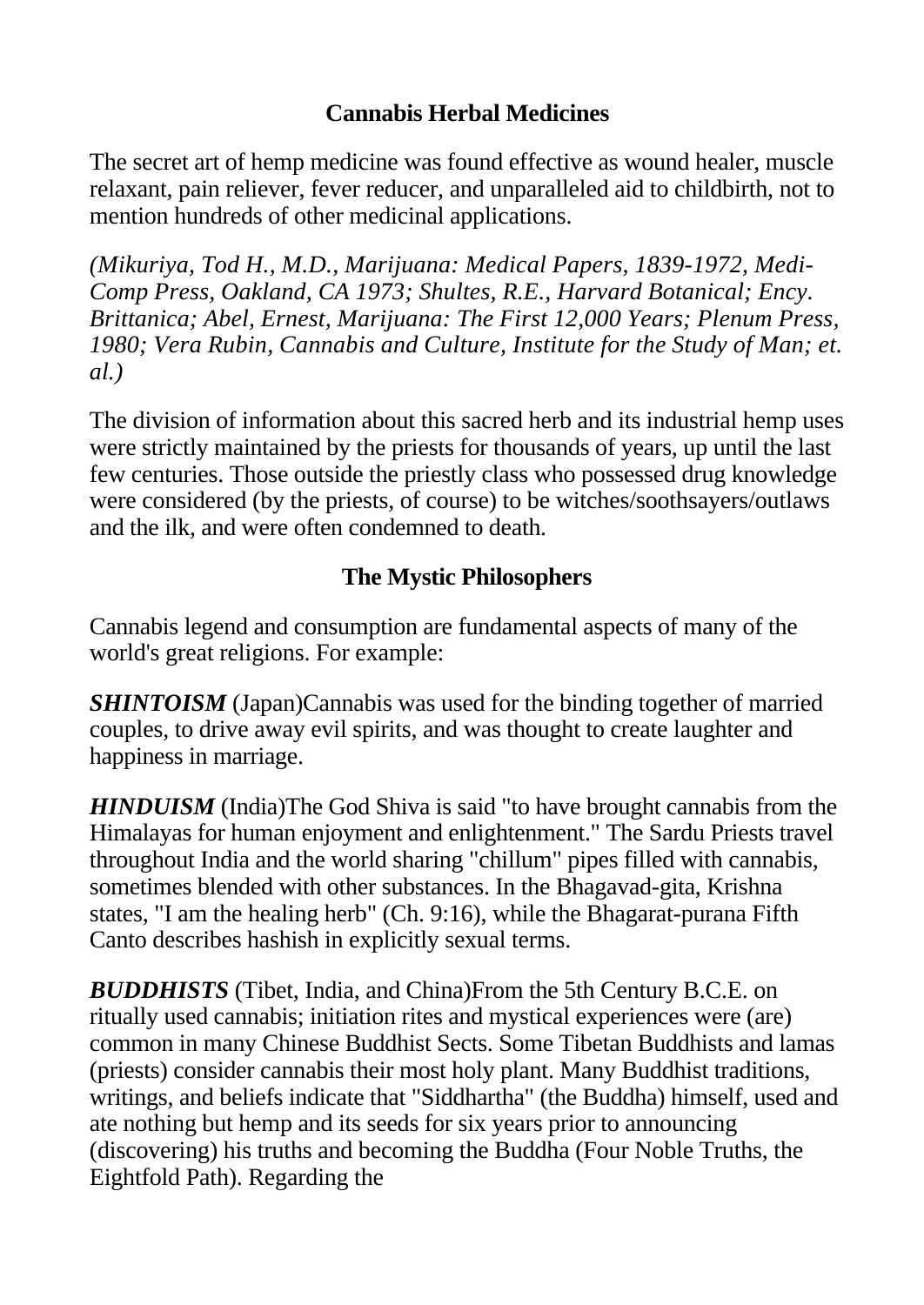*ZOROASTRIANS* or Magi (Persia, circa 8th to 7th Centuries B.C.E. to 3rd to 4th Centuries C.E.), it is widely believed by many Christian scholars, commentators, etc., that the three "Magi" or Wise Men who attended the birth of Christ were cult references to the Zoroastrians. The Zoroastrian religion was based (at least on the surface) on the entire cannabis plant, the chief religious sacrament of its priest class, and its most important medicine, (e.g., obstetrics, incense rites, anointing and christening oils), as well as lighting or fire oils in their secular world. The word "magic" is generally considered derived from the Zoroastrians"Magi."

The *ESSENES* (ancient Israeli sect of extreme Hebrewites approx. 200 B.C.E. to 73 C.E.) used hemp medicinally, as did the THERAPUTEA (Egypt), from whom we get the term "therapeutic." Both are believed by some scholars to be disciples of, or in a brotherhood with, the priests/magician of the Zoroastrians.

*EARLY JEWS* As part of their holy Friday night services in the Temple of Solomon, 60-80,000 men ritually passed around and inhaled 20,000 incense burners filled with kanabosom (cannabis), before returning home for the largest meal of the week (munchies?).

*SUFIS OF ISLAM* (Middle East)Moslem "mystical" priests who have taught, used, and extolled cannabis for divine revelation, insight, and oneness with Allah, for at least the last 1,000 years. Many Moslem and world scholars believe the mysticism of the Sufi Priests was actually that of the Zoroastrians who survived Moslem conquests of the 7th and 8th Centuries C.E. and subsequent conversion (change your religion and give up liquor or be beheaded).

*COPTIC CHRISTIAN* (Egypt/Ethiopia)Some sects believe the sacred "green herb of the field" in the Bible ("I will raise up for them a plant of renown, and they shall be no more consumed with hunger in the land, neither bear the shame of the heathen any more." Ezekiel 34:29) and the Biblical secret incenses, sweet incenses, and anointing oils to be cannabis.

The *BANTUS* (Africa) had secret Dagga Cults,\* societies which restricted cannabis use to the ruling men. The Pygmies, Zulus, and Hottentots all found it an indispensable medication for cramps, epilepsy, and gout, and as a religious sacrament.

\*Their "Dagga" cults believed Holy Cannabis was brought to earth by the Gods, in particular from the "Two Dog Star" system that we call Sirius A and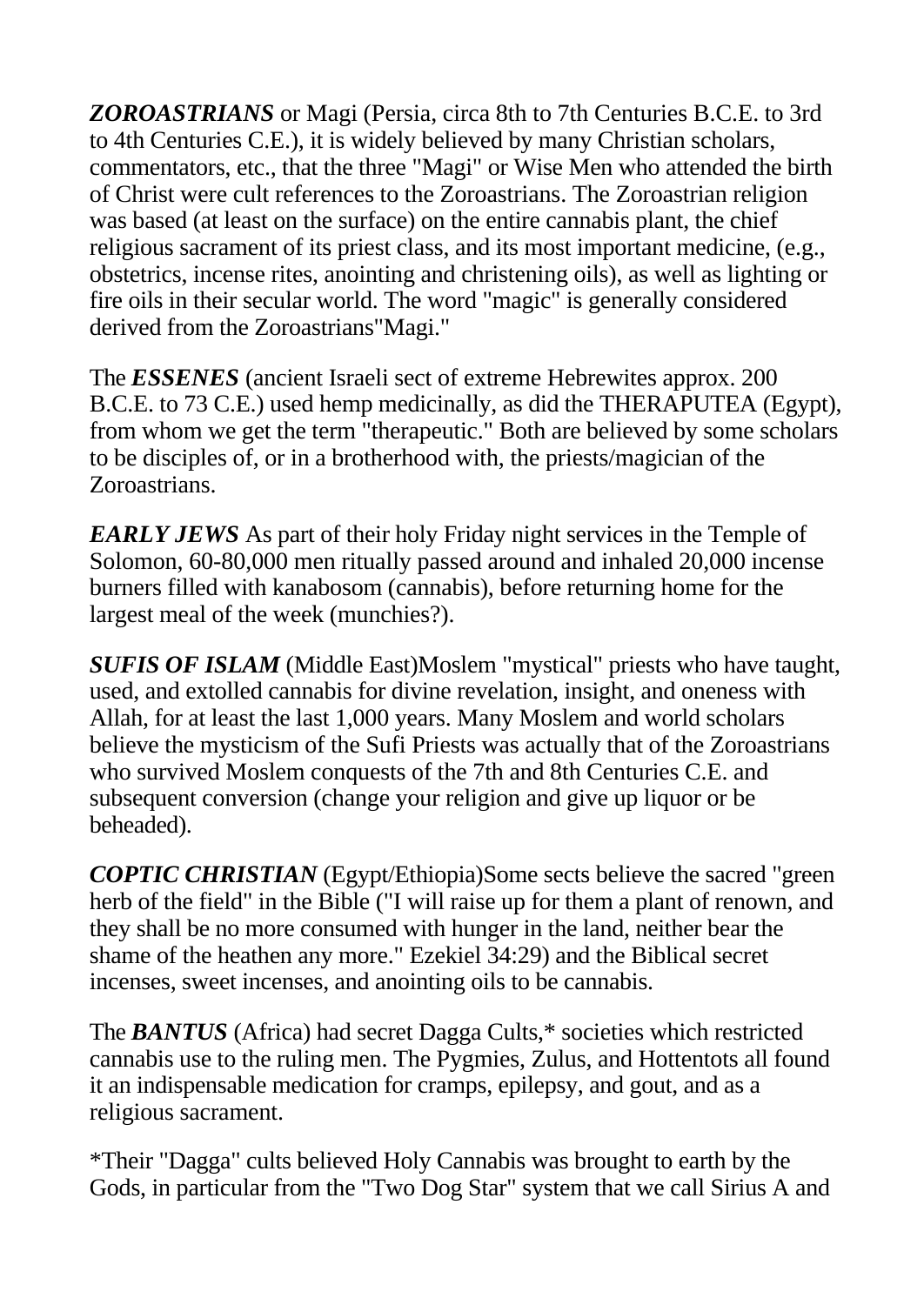B. "Dagga" literally means "cannabis." Interestingly, the surviving Indo-European word for the plant can also be read as "canna," "reed" and "bi," "two," as well as 'canna,' as in canine; and 'bis,' meaning two (bi) ß "Two Dogs."

The *RASTAFARIANS* (Jamaica and elsewhere) are a contemporary religious sect that uses "ganja" as its sacred sacrament to communicate with God (Jah).

## **"Natural Mind"**

United States government-funded studies at St. Louis Medical University in 1989 and th eU.S. government's National Institute of Mental Health in 1990 moved cannabis research into a new realm by confirming that the human brain has receptor sites for THC and its natural cannabis cousins to which no other compounds known thus far will bind.

In order for a chemical to affect the brain it must bind to a receptor site capable of receiving it.

*(*Omni*, August 1989;* Washington Post*, Aug 9, 1990)*

Although morphine fits the receptor sites of beta-endorphin roughly, and amphetamines correspond loosely to dopamine, these drugs as well as tricyclics and other mood altering drugs present grave danger to the subtle balance of the nerves' vital fluids. *Omni* and the *Washington Post* cited no physical dangers in natural cannabis.

One reason cannabis is so safe to use is that it does not affect any of the involuntary muscles of breathing and life support. Rather, it affects its own specific receptor cites for motion (movement strategy) and memory (mental strategies).

On the molecular level, THC fits into receptor sites in the upper brain that seem to be uniquely designed to accommodate THC. This points to an ancient symbiosis between the plant and people.

Perhaps these neuronal pathways are the product of a pre-cultural relationship between humans and cannabis. Carl Sagan proposes evidence using the Bushmen of Africa to show hemp to have been the first plant cultivated by humanity dating to when he was a hunter-gatherer. Some scientist assume that these receptor sites did not evolve for the purpose of getting high: "There must be some kind of neuronal pathway in the brain that developed, whether there were cannabis plants or not," speculated mystified St. Louis University pharmacology professor Allyn Howlett in 1989.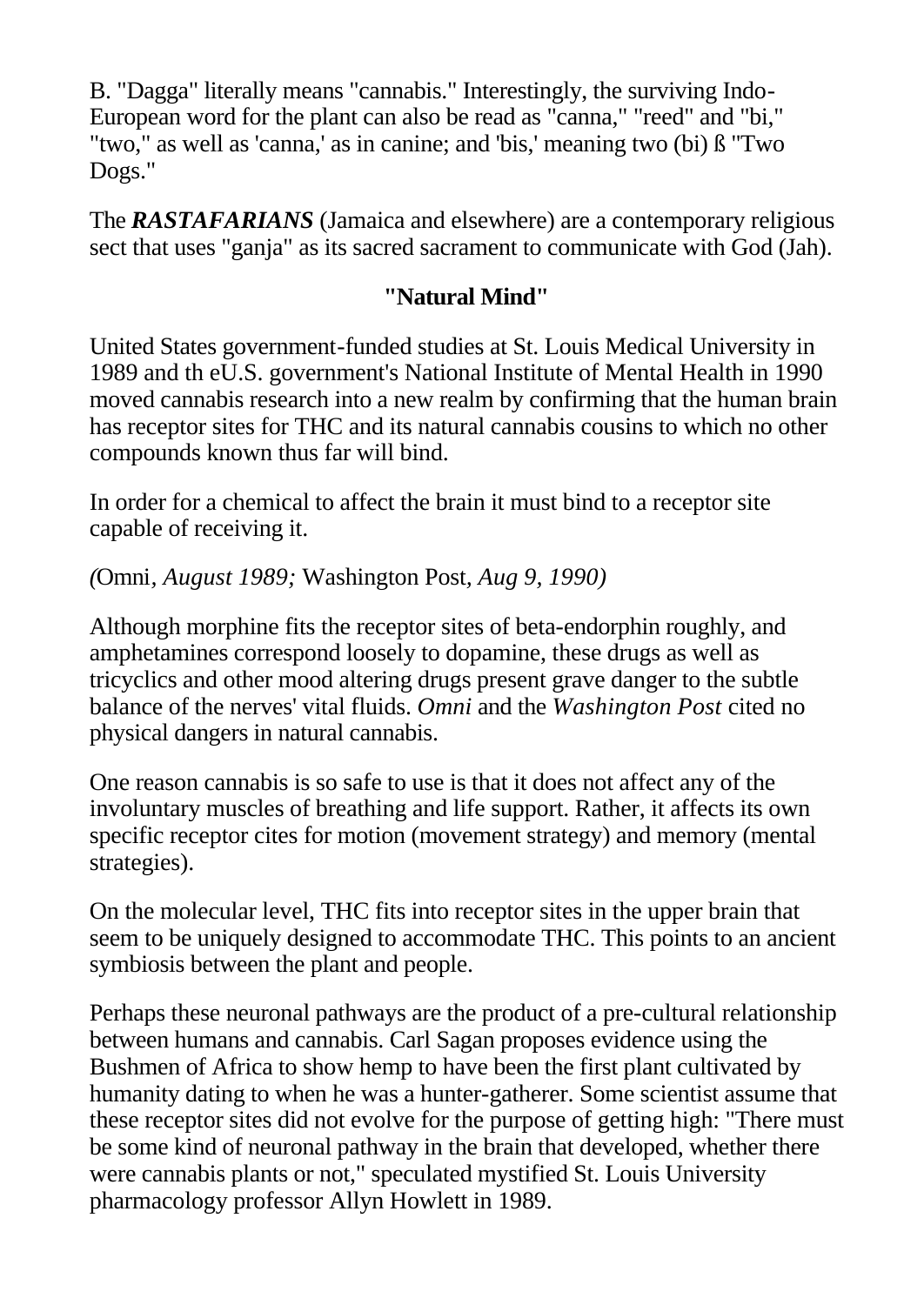But, maybe not. In his book Intoxication: Life in Pursuit of Artificial Paradise, Dr. Ronald K. Siegel, psycho-pharmacologist at UCLA indicates the motivation to achieve altered states of consciousness or moods is a fourth drive akin to hunger, thirst, and sex. And humans aren't the only ones to get high. Siegel recorded numerous observations of animal intentionally getting intoxicated during his experiments.

Cannabis hemp is part of our cultural, spiritual, and physiological heritage, and was the backbone of our most stable and long surviving cultures. So, if you want to know the long term effects of marijuana use look in the mirror!

## **Cloaked in Secrecy**

The dawn of religious beliefs for all races and peoples Japanese, Chinese, Indian, Egyptian, Persian, Babylonian, Greek, Doric, Germanic and other European tribes, and even those of Africa and North, South, and Central American derived from accidental discoveries.

There were near-death experiences, deprivations starvation, fasting, breath control, thirst, fever and uncontrolled revelry due to accidental fermentation or extraction of wine, beer, psilocybe and Amanita mushrooms, cannabis wine (bhang), and other psychoactives which, when consumed, induced inexplicable, elevated experiences (compared to normal brutish experience). Chemicals in these sacred plants and herbs gave our ancestors unexpected, unprepared for, unbelievable visions and journeys into the far corners of incredible consciousness and, sometimes into feelings of universal brotherhood.

Understanding these drug-induced experiences and medications eventually became the most wondrous, desirable, and necessary spiritual knowledge for each tribe. Healing! From which extraction? At what dose?

Holding this mystical tribal knowledge for future generations was a priceless task. To know which plants induced which experiences at what level and mixture meant power for the bearer of such wisdom!

Thus, this "sacred store" of knowledge was jealously guarded by the herbal doctor/priest, and cryptically encoded in oral and written traditions and myths. Plants with psychoactive powers were embued with human or animal attributes, for example, the Amanita Muscaria mushroom ring was represented by faeries.

To keep their political power, the priests, witch doctors, and medicine men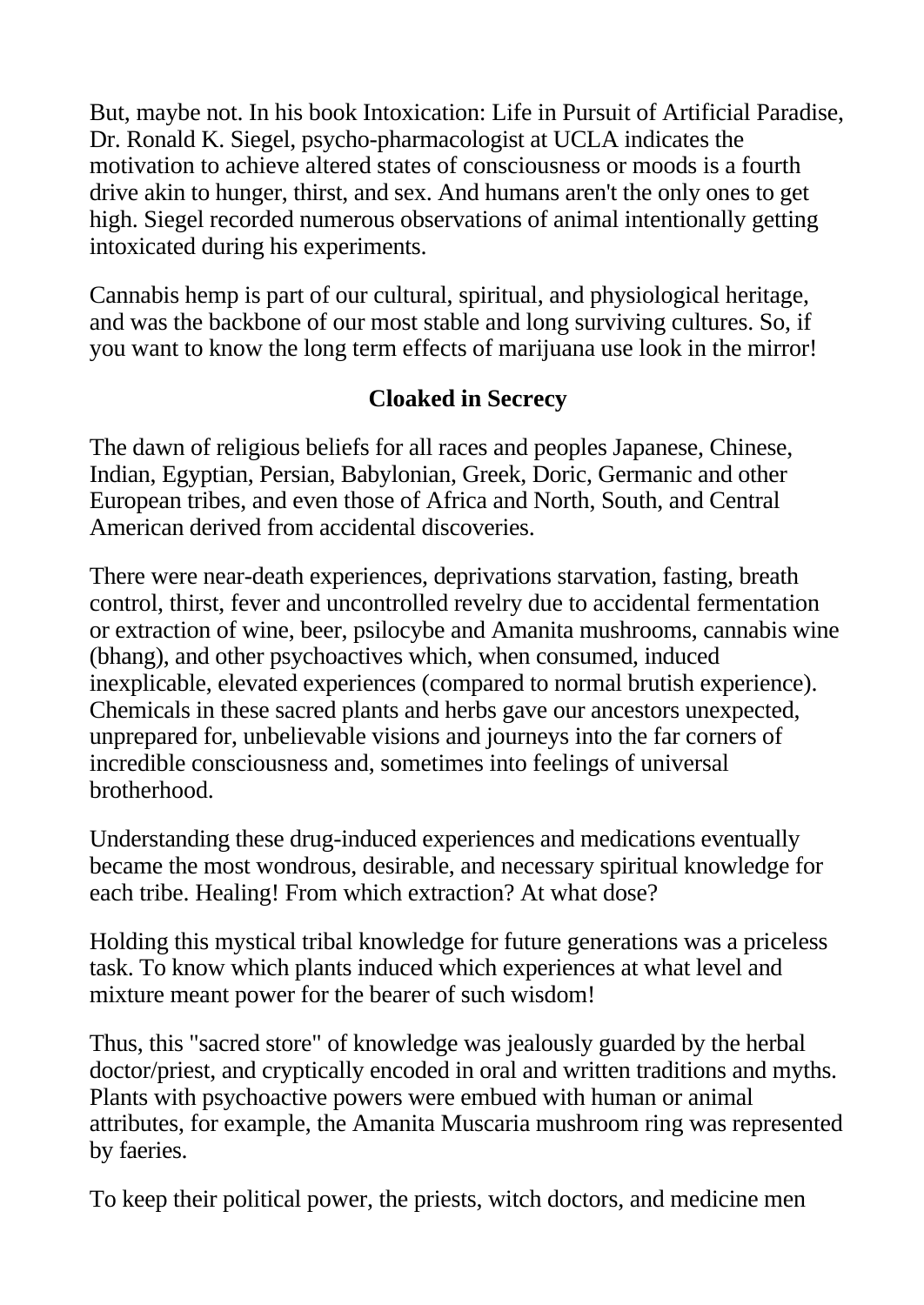deliberately withheld these traditions from the "common" tribal members (and all other tribes). This also prevented the dangerous "sin" of accidental ingestion, concoction, or experimentation by the children of the tribe; nor could captured tribal members give up this sacred knowledge to their enemies.

These "old-time" drug and out-of-body religions and rituals, dating back to pre-history, were called "Oriental Mystery Religions" by the Romans from the Caesars' time on.

## **Judaic Line**

Hemp was a major industry in biblical times. As in other cultures throughout the Middle East, the Hebrew tradition of mysticism (e.g., Cabala) was aware of, and entwined with, regional sects using natural intoxicants in their rituals. As usual, they hid this knowledge behind rituals, symbols and secret codes to protect natural sacraments like "sacred mushrooms" and mind-elevating herbs, including cannabis.

*Allegro, J.M.;* Sacred Mushroom & the Cross*, Doubleday Co., 1970.*

# **What Does the Bible Say?**

Finding the encoded references to cannabis and other drugs is made more difficult by the lack of botanical names, discrepancy in translations, use of different "books" by different denominations, commentaries added to original texts, and periodic priestly purges of material considered inappropriate.

However, we find that the use of cannabis is never forbidden or even discouraged in the Bible. Some passages directly refer to the goodness of using herbs like cannabis - and even go on to predict prohibition.

"And the Earth brought forth grass and herb-yielding seed after its kind and the tree yielding fruit, whose seed after its kind and: and God saw that it was good." *Genesis: Chapter 1: Verse 12 (King James Version of the Bible, unless noted).*

"God makes the Earth yield healing herbs, which the prudent man should not neglect." *Sirach: 38:4 (Catholic Bible).*

"Not that which goeth into the mouth defileth a man; That which cometh out of the mouth defileth a man." *Jesus quoted: Matt. 15:11*.

"In later times, some shall . . . speak lies in hypocrisy . . . commanding to abstain from that which God hath created to be received with thanksgiving of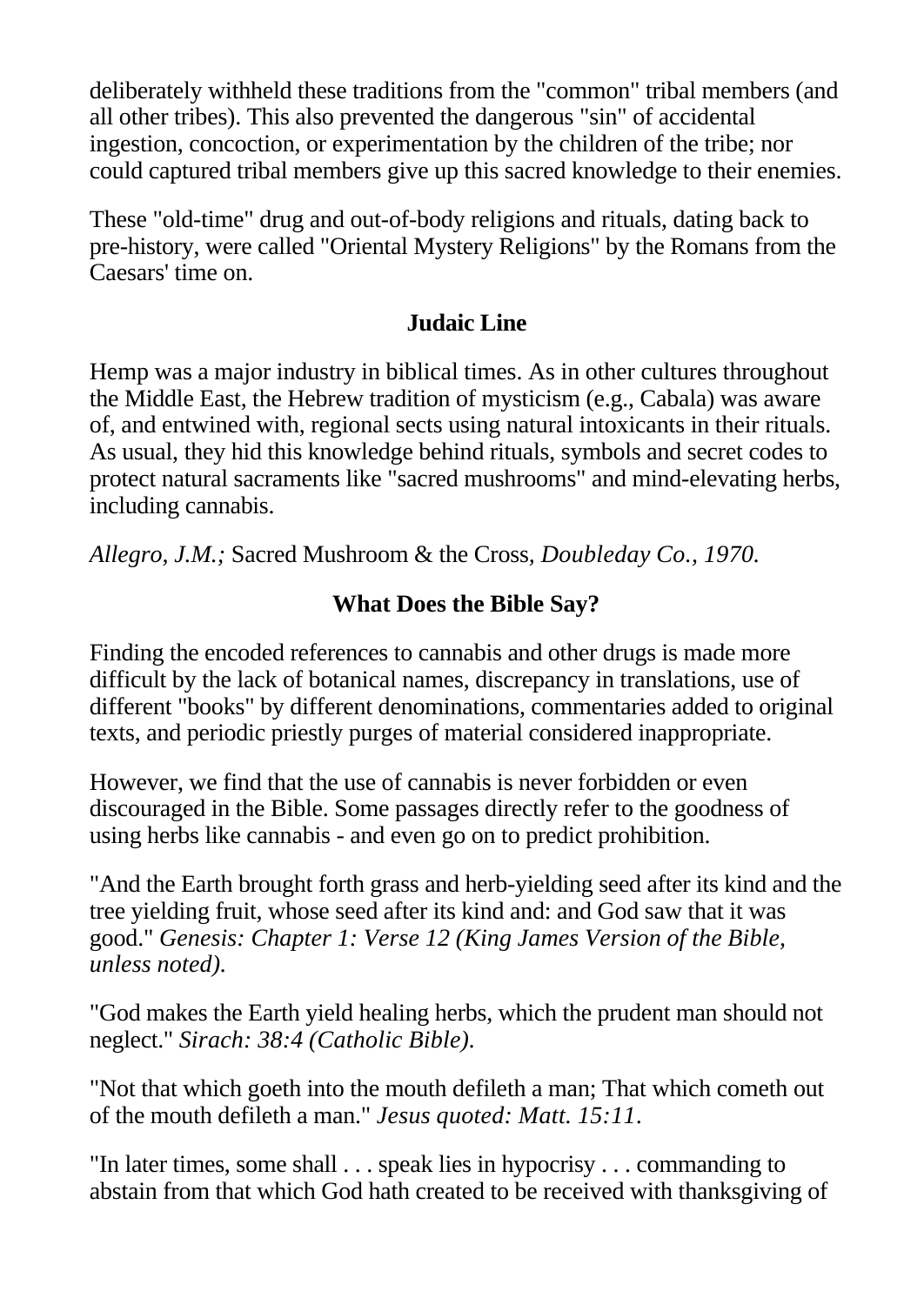them which believe and now the truth." *Paul: 1 Tim. 4:1*

## **Early Christianity**

Historians, early artworks, Bibles, manuscripts, Dead Sea Scrolls, Gnostic Gospels, letters from early church fathers, etc., indicate that for the first 300- 400 years A.D., many early Christian sects were gentle and loving. They were usually open, tolerant and unstructured: a poor man's or slave's religion.

Rome considered Christianity to be simply another bothersome Oriental Mystery Cult, like those of Mithra or Isis, then the most popular in the Empire.

# **The Holy Roman Empire**

Faced with a crumbling empire, political corruption, and a series of ruinous wars with barbarians, the old Roman Empire hovered on the brink of disaster. The religious contortions undertaken by the ruling body in Rome to maintain its earthly power led the political leaders to crack down on healthy diversity in the field of individual cults and religions.

To save itself politically, the formerly pantheistic (meaning tolerant of different worships) government of the empire changed its policy.

Starting in 249 C.E., various emperors launched a string of bloody persecutions, which included the troublesome Christians. By 306 C.E., it was clear that this was not working. Emperor Constantine called off the executions and began to patronize the Christian clergy, which promptly adopted a dogma lifted from "Mithraism," among other religions: "Royal Blood by Birth," the "Divine Right to Rule other humans."

The ambitious Constantine saw that while underground, the church had developed into an intolerant, tightly-knit hierarchy; a well organized network second in influence only to his own. By combining church and state, each was able to double its power and seek out the crimes/sins of all its political rivals and enemies with the full support/blessing of the other.

## *Columbia History of the World, Harper & Row, NY, 1981.*

Constantine soon converted to Christianity and declared one mandatory, monistic, state-empowered religion: the Roman Catholic Church (R.C.Ch.); literally, the Roman Universal Church ("catholic" is Latin for "universal"). This was now the absolute and official religion of the empire. In one sweep, all secret societies were outlawed which might have threatened his (and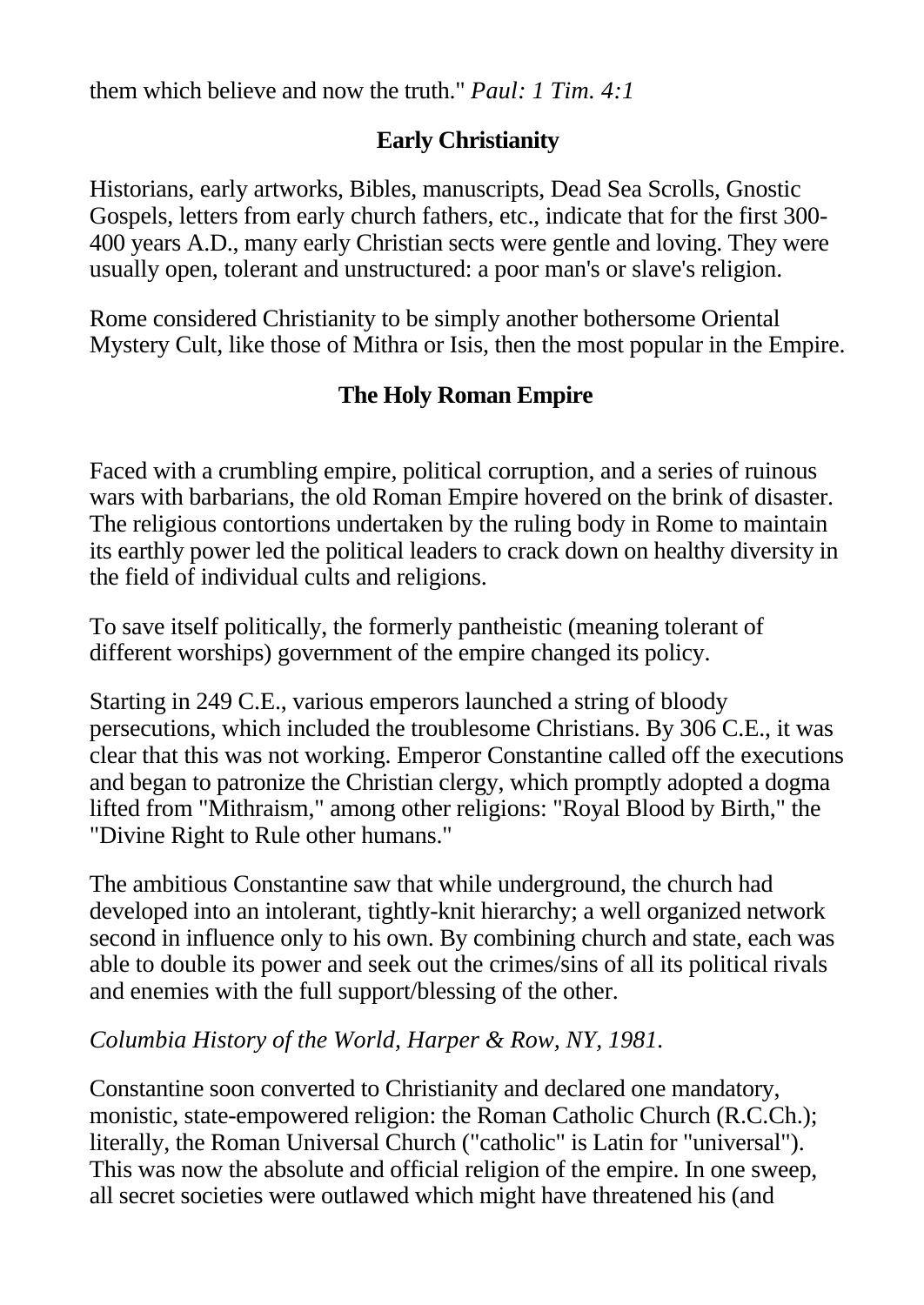Rome's) mandate to rule the known world, as they had for the previous 400 consecutive years.

# **Church/State Aristocracy**

After running from the Roman Empire's police for almost 300 years, Christian Orthodox priests had become their bosses. Starting in the 4th, 5th, and 6th Centuries C.E., pagan religions and all the different Christian sects, belief systems, knowledge, gospels, etc., such as the Essenes, Gnostics, and Merovingians (Franks), were either incorporated into or edited out of official doctrine and hierarchy.

Finally, in a series of councils, all contrary dogmas (e.g., that the Earth was round, and the sun and stars were more than five to 17 miles away) were summarily outlawed and driven underground during the Dark Ages, 400-  $1000 + C.E.$ 

By the early Middle Ages, at the beginning of the 11th Century C.E., virtually all powers were placed in the hands of the Church and Pope; first, by Germanic conquerors, and later by powerful Spanish and French Kings and powerful Italian merchants and nobles (the Borgias, Medicis, and other megalomaniacs) probably to protect their trade secrets, alliances, and sources of wealth.

All European people were forced to adhere to the "Holy" Roman Empire policy: Zero tolerance by a fundamentalist church/police-state with blind faith in one, unquestioned version of how to worship God and the Pope's infallibility.

Political rulers aided and abetted the Church in this fraud, as their power now rested only on their new Christian dogma, the patriarchal "Divine right" to rule.

They enacted laws with fantastically vicious punishments for even the slightest infraction or heresy.\* Heretics were mercilessly sought out by fanatical, sadistic inquisitors using perverted forms of torture to extract confessions and as punishment.

*\* Webster's dictionary defines "Her-e-sy (her'e se)" as 1: a religious belief that is opposed to church dogma. 2: any opinion (in philosophy, politics, etc.) opposed to official or established views or doctrines. 3: the holding of any such belief or opinion.* 

This system kept most of the Western world's inhabitants in a state of constant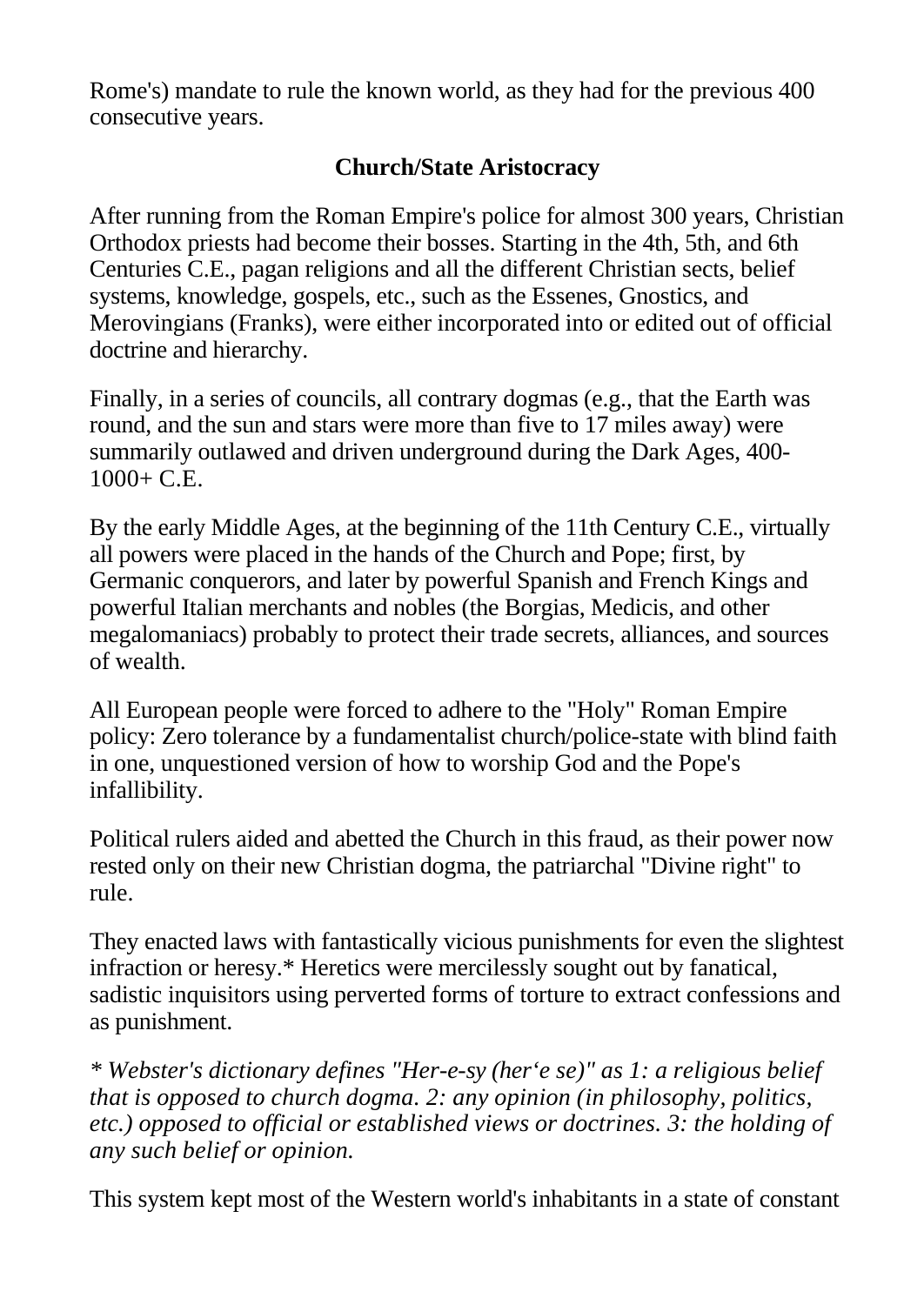terror, not only for their own physical safety and freedom, but also for their eternal spirit, with "Hell" lurking mere inches below the surface for those excommunicated by the church.

# **The Politics of Paper**

Reference to cannabis and other spiritual drug use is often hidden in art during periods of repression. Stylized hemp leaves surround the angels' heads, and their halos resemble the cap of the amanita muscaria mushroom in The Third Day of Creation, entrance hall of San Marco painted in Venice, Italy. (Sixth to Seventh Century C.E.)

The masses of people, "the commons," were kept in check through a dual system of fear and enforced ignorance. All learning except the most rudimentary was controlled and strictly regulated by the priests.

The commons (about 95% of the people) were forbidden to learn to read or write not even an alphabet and often were punished or put to death for doing so.

The people were also forbidden to learn Latin, the language of the Bible. This effectively enabled the few priests who could read to interpret the scriptures any way they pleased for about 1,200 years, until the reformation in Europe, circa 1600.

To prohibit knowledge, people were literally kept in the dark, without a piece of paper to write on. The monasteries preserved and guarded hemp's secrets. They saw that it held two threats to this policy of absolute control: papermaking and lamp oil.

Something had to be done.

# **Cannabis Medicines Forbidden**

While embracing wine as a Sacrament, and tolerating beer and hard liquor, the Inquisition outlawed cannabis ingestion in Spain in the 12th Century, and France in the 13th. Many other natural remedies were simultaneously banned. Anyone using hemp to communicate, heal, etc. was labeled "witch."

Saint Joan of Arc, for example, was accused in 1430-31 of using a variety of herbal "witch" drugs, including cannabis, to hear voices.

# **Church Sanctioned Legal Medicines**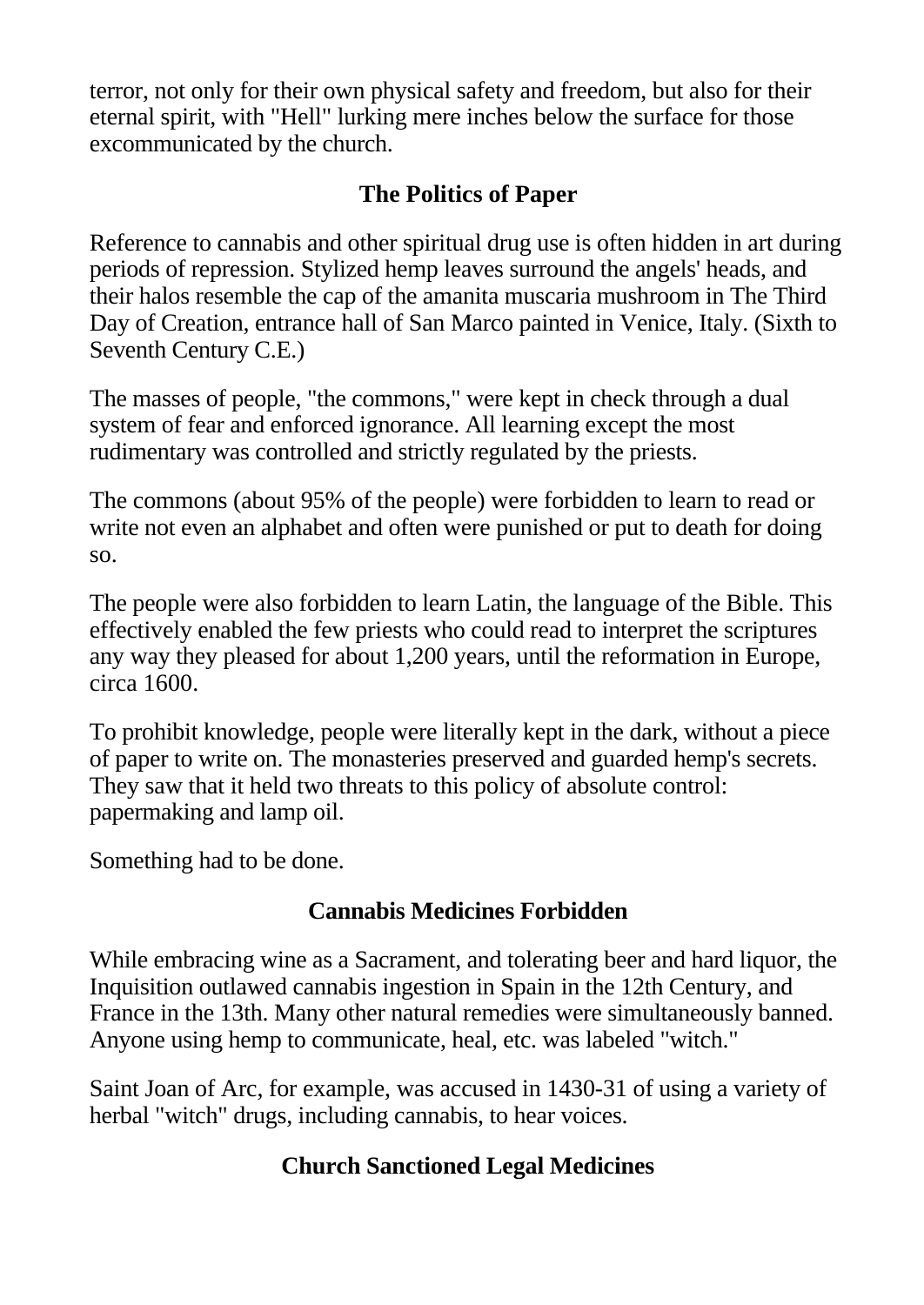Virtually the only legal medical cures allowed to people of Western Europe by the Roman Catholic Church Fathers at this time were:

1. (a) Wearing a bird mask for plague (see picture). (b) Setting fractured bones or cleaning burns.

2. Bleeding pints and even quarts of blood from all flu, pneumonia, or fever patients (victims) was the most used treatment in Europe and America by doctors until the beginning of the 1900s. It does not work! And did not work for thousands of years no matter how much blood they took.

3. Praying to specific Saints for a miraculous cure, e.g., St. Anthony for ergotism (poisoning), St. Odilla for blindness, St. Benedict for poison sufferers, St. Vitus for comedians and epileptics\.

4. Alcohol was legal for a variety of problems. In 1484, Pope Innocent VIII singled out cannabis healers and other herbalists, proclaiming hemp an unholy sacrament of the second and third types of satanic mass. This persecution lasted for more than 150 years.

**Satanic knowledge** and masses, according to the Medieval Church, came in three types:

To Summon or Worship Satan; To Have Witch's Knowledge (e.g., herbalists of chemists) of making, using, or giving others any unguent or preparation including cannabis as medicine or as a spiritual sacrament;

The Mass of the Travesty, which can be likened to "the Simpsons", "In Living Color", rap music, Mel Brooks, "Second City-TV", "Monty Python", or "Saturday Night Live" (Father Guido Sarducci-type group) doing irreverent, farcical, or satirical take-offs on the dogmas, doctrines, indulgences, and rituals of the R.C.Ch. mass and/or its absolute beliefs.

Because medieval priest bureaucrats thought they were sometimes laughed at, ridiculed, and scorned by those under its influence often by the most learned monks, clerics, and leading citizens ingesting cannabis was proclaimed heretical and Satanic.

## **Contradictions**

Despite this centuries-long attack by the most powerful political and religious force in Western civilization, hemp cultivation continued in Northern Europe, Africa, and Asia. While the church persecuted cannabis users in Europe, the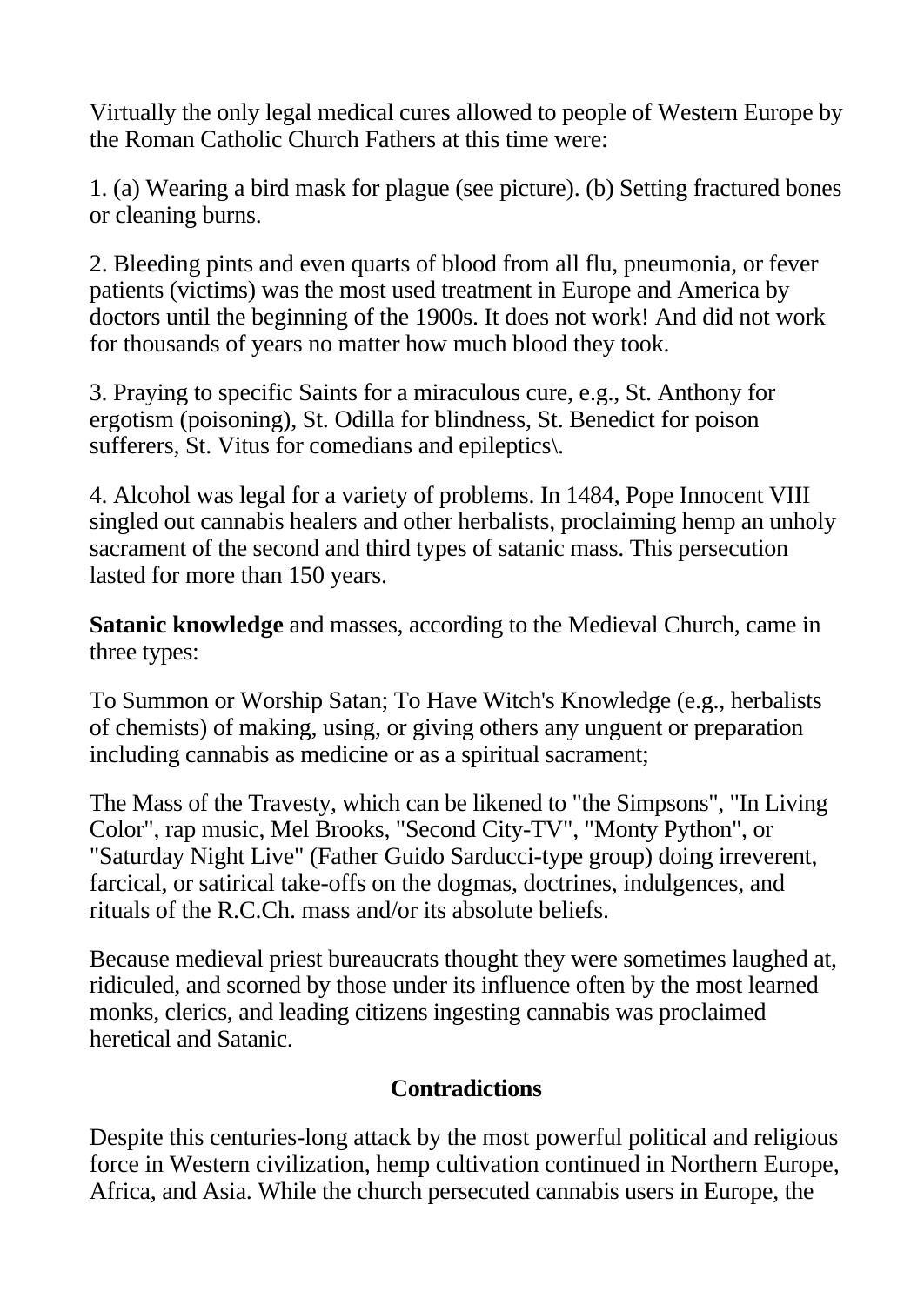Spanish conquistadors were busy planting hemp everywhere around the world to provide sails, rope, oakum, clothes, etc.

## Yet, Hemp Endured

The then sadistic Ottoman Empire conquered Egypt and, in the 16th Century C.E., tried to outlaw cannabis because Egyptian hemp growers along the Nile were leading tax revolts. The Turk complained that cannabis use caused Egyptians to laugh and be disrespectful to their Sultan and his representatives. In 1868, Egypt became the first modern(?) country to outlaw cannabis ingestion, followed in 1910 by white South Africa to punish and stop the blacks practicing their ancient Dagga cult and religions.

In Europe, hemp was widely used both industrially and medicinally, from the Black Sea (Crimean) to the British Isles, especially in Eastern Europe. The papal ban on cannabis medicines in the Holy Roman Empire in 1484 was quite unenforceable north of the Alps, and to this day the Romanians, Czechs, Hungarians, and Russians dominate the world cannabis agronomy.

In Ireland, already world famous for its cannabis linen, the Irish woman who wanted to know whom she would eventually marry was advised to seek revelation through cannabis.

Eventually, the hemp trades once again became so important to the empire builders who followed (in the Age of Discover/Reason, the 14th to 18th Centuries) that they were central to the intrigues and maneuverings of all the World's great powers.

# **The Age of Enlightenment**

The 18th Century ushered in a new era of human thought and civilization; "Life, Liberty and the Pursuit of Happiness!" declared the colonists in America. "Liberty, Equality, Fraternity!" replied their French cousins. The concepts of modern constitutional government, which guaranteed human rights and separation of church and state, were unified into a policy designed to protect citizens from intolerant and arbitrary laws.

In his landmark essay, On Liberty, Ogden Livingston Mills, whose philosophy shaped our democracy, wrote that "Human liberty comprises, first, the inward domain of consciousness in the most comprehensive sense: liberty of thought and feeling, Scientific, moral or theological, Liberty of tastes and pursuits."

Mills asserted that this freedom of thought or of "mind" is the basis for all freedoms. Gentleman farmer Thomas Jefferson's immortal words, "I have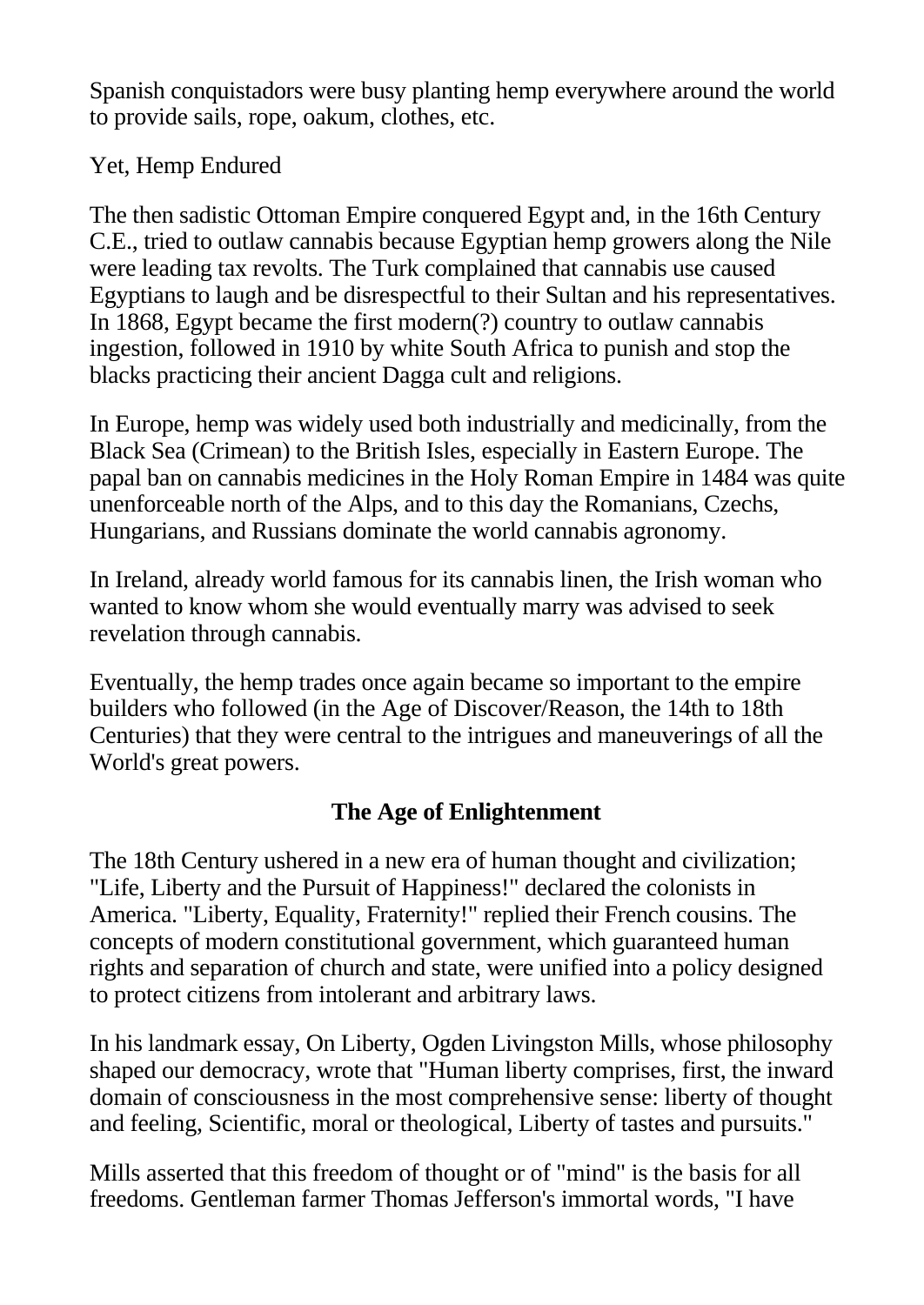sworn upon the alter of God eternal hostility against every form of tyranny over the mind of man," are engraved into the marble of his Memorial in Washington D.C.

Abraham Lincoln was an avowed enemy of prohibition. His wife was prescribed cannabis for her nerves after his assassination. Virtually every president from the mid-19th Century up until prohibition routinely used cannabis medicines (See chapter 12: 19th Century use).

Close acquaintances of John F. Kennedy, such as entertainers Morey Amsterdam and Eddie Gordon\* say the president used cannabis regularly to control his back pain (before and during his term) and actually planned on legalizing "marijuana" during his second term a plan cut short by his assassination in 1963. "How Heads of State Got High," High Times, April, 1980 (see appendix in paper version of this book).

*\* As reported directly to this author by Eddie Gordon, reknowned harmonica virtuoso, member of the Harmonicats, and the number-one harmonicist in the world, who smoked with Kennedy and performed numerous times for him.* 

More recently, former president Gerald Ford's son Jack and Jimmy Carter's son Chip admit to having smoked pot in the White House. George Bush's vice president Dan Quayle\* had a reputation for smoking grass and using drugs in college. Ronald and even former first lady Nancy "Just Say No" Reagan are reported to have smoked pot in the California Governor's mansion.

*\* "Smoke Screen: Inmate Sues Justice Department Over Quayle-Pot Coverup," Dallas Observer, August 23, 1990. Kelley, Kitty, Nancy Reagan: The Unauthorized Biography, Doubleday Co., NY, 1991.* 

#### **General Footnotes/Bibliography:**

Hindu Vedas; Shen Nung Pharmacopoeia Herodotus; Abel, Ernest, Marijuana: The First 12,000 Years; Plenum Press, 1980; Dead Sea Scrolls; High Times Encyclopedia; Encyclopaedia Britannica, "Pharmacological Cults;" Roffman, Marijuana and Medicine, 1982; Ohio State Medical Society, 1860; British Indian Hemp Report, 1894; Ungerleider UCLA, 1982; U.S. Army, Edgewood Arsenal, Maryland (Multiples); Shultes, Harvard Botanical; EmBowden, UC Northridge; Micahel Aldrich, Ph.D.; Vera Rubin, Institute for the Study of Man; Wasson, R. Gordon, SOMA, Divine Mushroom of Immortality, Roffman, Marijuana and Medicine; etymologist Jay Lynn; Allegro, J.M.,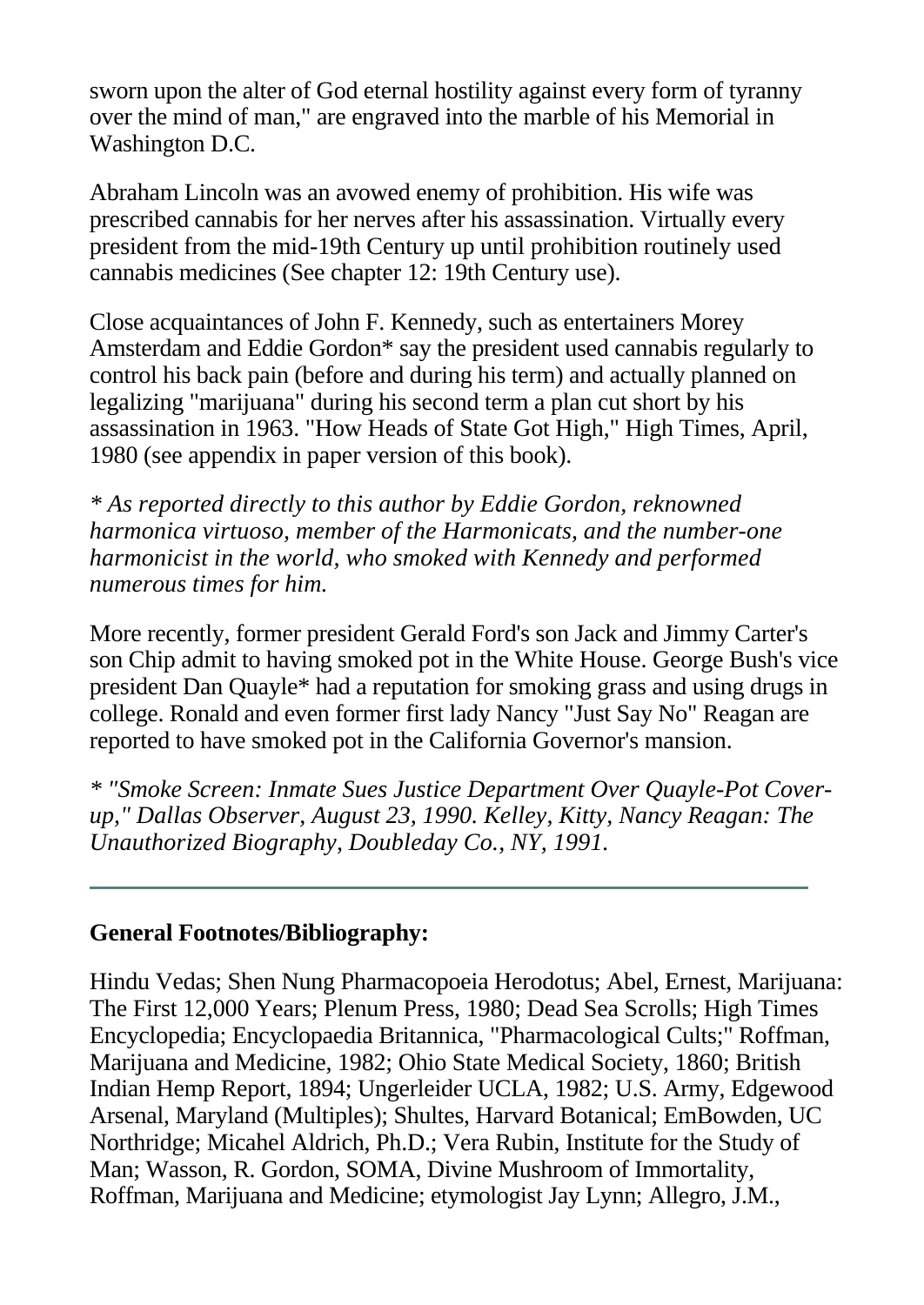Sacred Mushroom and the Cross, Doubleday & Co., 1970, et al; "How Heads of State Got High," High Times, April, 1980 (see Appendix).

## **Economics: The Very Model of a Modern Inquisition**

For cannabis-related knowledge, or hundreds of other "sins"Owning a devil's tool (dinner fork), reading a sorcerer's book or speaking in tongues (foreign language), having a different faith, having a witch's habit (taking a bath or falling into a river), etc.From 10% to as many as 50% of the people in Western Europe were tortured or put to death without trial during the medieval Roman Catholic Church's 500-year Inquisition (12th to 17th Centuries).

While most suffered, some profited handsomely. The Pope could declare anything "heresy," and use it as an excuse to legally rob, torture, and kill his enemies or anyone else accused. For more than 300 years, inquisitors divided up the property forfeited to them by suspected witches and heretics. Whoever denounced you got 1/3 of your property, 1/3 went to the government, and 1/3 went to the Papal hierarchy.

"Beware the scribes which devour widow's houses." *Jesus, quoted: Luke 20:46*

This perverted prosecution-for-profit model, used almost exactly the same way today by state and federal drug warriors, and just as self-righteously, was given to us at the insistence of president Ronald Reagan in 1984 and was written for Congress by then Congressman Dan Lungren, former California Attorney General. In actuality, once the government seizes a property, more than 90% are never returned by the courts. Everyone from informant, to the police and the prosecutor now share in the bounty of forfeited goods.

In fact, while British common law is the basis for our modern legal system, forfeiture law relies on the medieval concept of the cursed object"deodand" (from the Latin "deo", god, and "dand", give; meaning that any object causing human death was forfeited to the crown)Is the basis for American laws of seizure and confiscation of property rather than against persons.

Why? Simple. People have guaranteed legal rights; property does not! Thomas Jefferson wrote and acted on behalf of hemp many times, smuggling rare seeds into America, redesigning the hemp brake, keeping his farm and garden journals in which, on March 16, 1791, he wrote: "The culture [of tobacco] is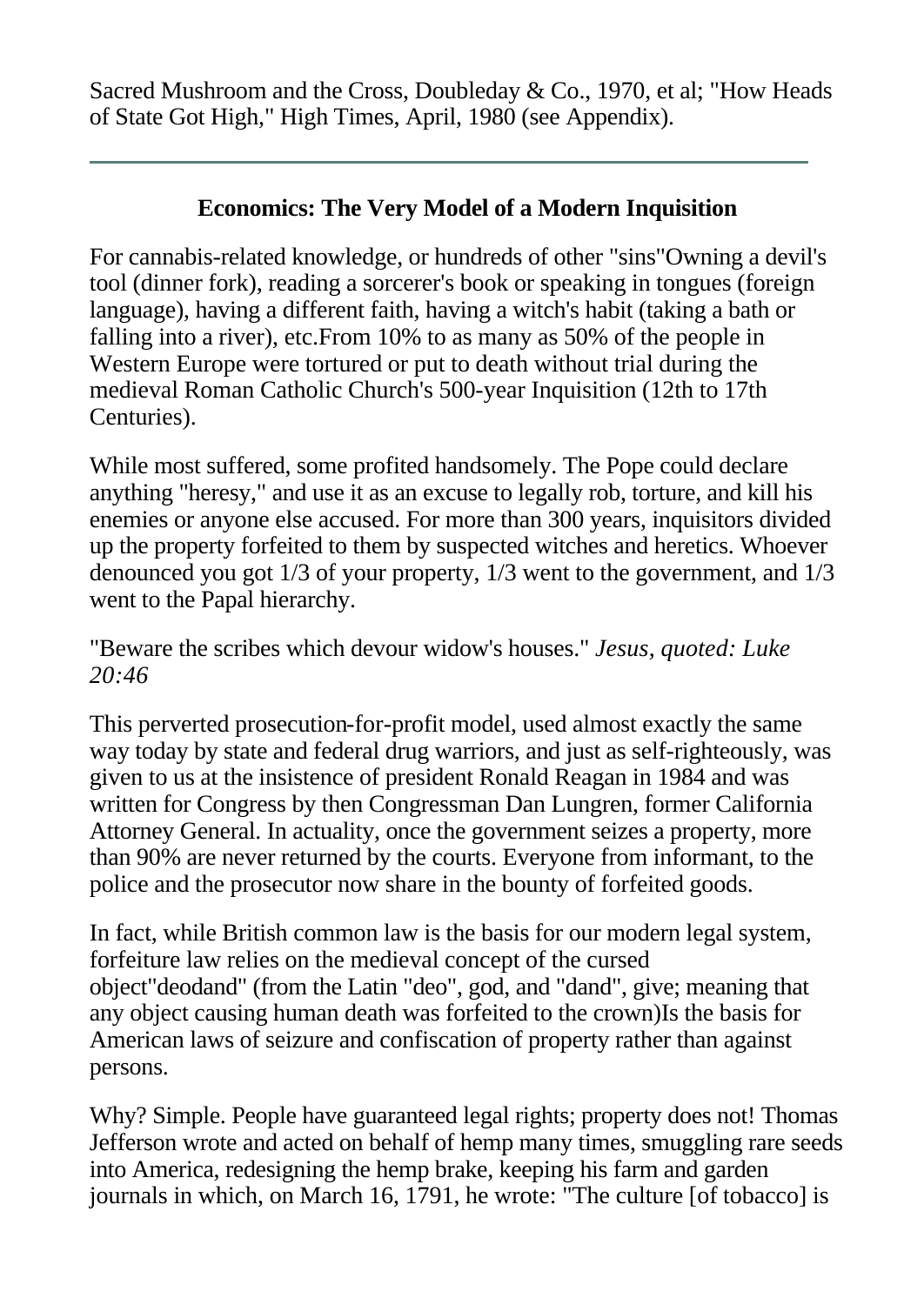pernicious. This plant greatly exhausts the soil. Of course, it requires much manure, therefore other productions are deprived of manure, yielding no nourishment for cattle, there is no return for the manure expended.Ú "It is impolitic. The fact well established in the system of agriculture is that the best hemp and the best tobacco grow on the same kind of soil. The former article is of first necessity to the commerce and marine, in other words to the wealth and protection of the country. The latter, never useful and sometimes pernicious, derives its estimation from caprice, and its value from the taxes to which it was formerly exposed. The preference to be given will result from a comparison of them: Hemp employs in its rudest state more labor than tobacco, but being a material for manufactures of various sorts, becomes afterwards the means of support to numbers of people, hence it is to be preferred in a populous country. "America imports hemp and will continue to do so, and also sundry articles made of hemp, such as cordage, sail cloth, drilling linen and stockings"

# **Chapter 11**

# **THE HEMP WAR OF 1812**

### **NAPOLEON INVADES RUSSIA**

This is a piece of history that you may have been a little bit hazy about when they taught it in school: You might well have asked, "What the heck were we fighting about, anyway?"

Here we present the events that led up to the Battle of New Orleans, which, due to slow communications, was actually fought on January 8, 1815, two weeks after the war had officially ended on December 24, 1814, by the signing of a peace treaty in Belgium.

#### *TIME:*

### *1700S AND EARLY 1800s*

Cannabis hemp is, as it has been for thousands of years, the biggest business and most important industry on the planet. Its fiber (see chapter 2, "Uses") moves virtually all the world's shipping. The entire world's economy uses and depends upon thousands of different products from the marijuana plant.

### *1740 ON*

Russia, because of its cheap slave/serf labor1, produces 80% of the western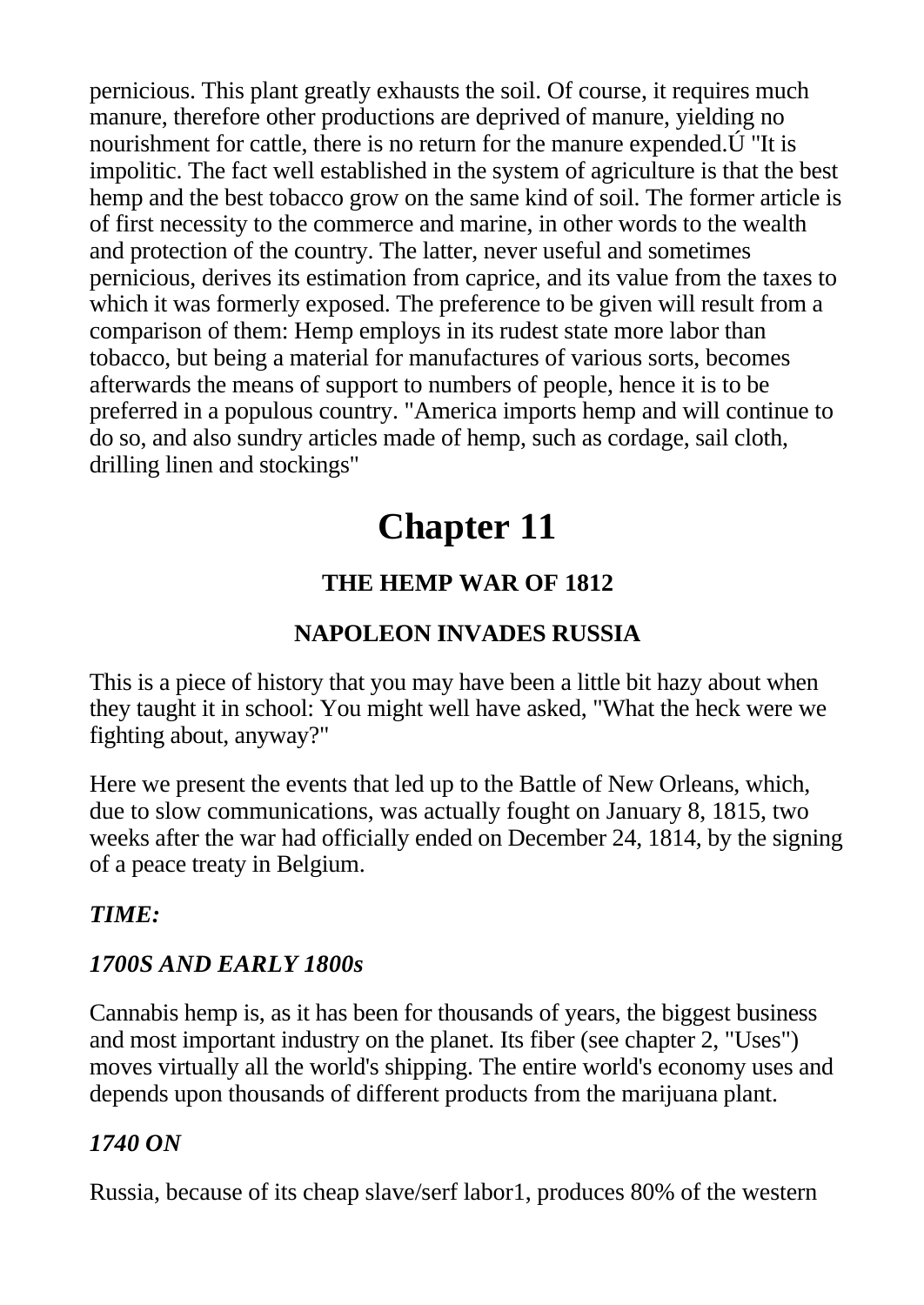world's cannabis hemp and finished hemp products, and is, by far, the world's best-quality manufacturer of cannabis hemp for sails, rope, rigging, and nets.

Cannabis is Russia's number-one trading commodity - ahead of its furs, timber and iron.

1. Russia under the Czars' and Russian Orthodox Church's domination continued to have virtual slave/serf/peasant labor for making hemp until 1917. Cannabis is Russia's number one trading commodity ahead of its furs, timber, and iron.

### *1740 TO 1807*

Great Britain buys 90% or more of its marine hemp from Russia; Britain's navy and world sea trade runs on Russian hemp; each British ship must replace 50 to 100 tons of hemp every year or two.

There is no substitute; flax sails, for example, unlike hemp sails, would start rotting in three months or less from salt air and spray!

# *1793 TO 1799 ON*

The British nobility is hostile toward the new French government primarily because the British are afraid that the 1789-93 French Revolution of commoners could spread, and/or result in a French invasion of England and the loss of its Empire and, of course, its nobility's heads.

### *1803 TO 1814*

Britain's navy blockades Napoleon's France, including Napoleon's allies on the Continent. Britain accomplishes the blockade of France by closing its (France's) English Channel and Atlantic (Bay of Biscay) ports with its navy; also, Britain controls absolute access to and from the Mediterranean and Atlantic, by virtue of its control of the straits of Gibraltar.

### *1798 TO 1812*

The fledgling United States is officially "neutral" in the war between France and Britain. The United States even begins to solve its own foreign problems by sending its navy and marines (1801-1805) to the Mediterranean to stop Tripoli pirates and ransomers from collecting tribute from American Yankee traders operating in the area. "Millions for Defense not a penny for Tribute" was America's rallying cry, and the incident came to be memorialized in the second line of the Marine Corps' hymn: "To the shores of Tripoli."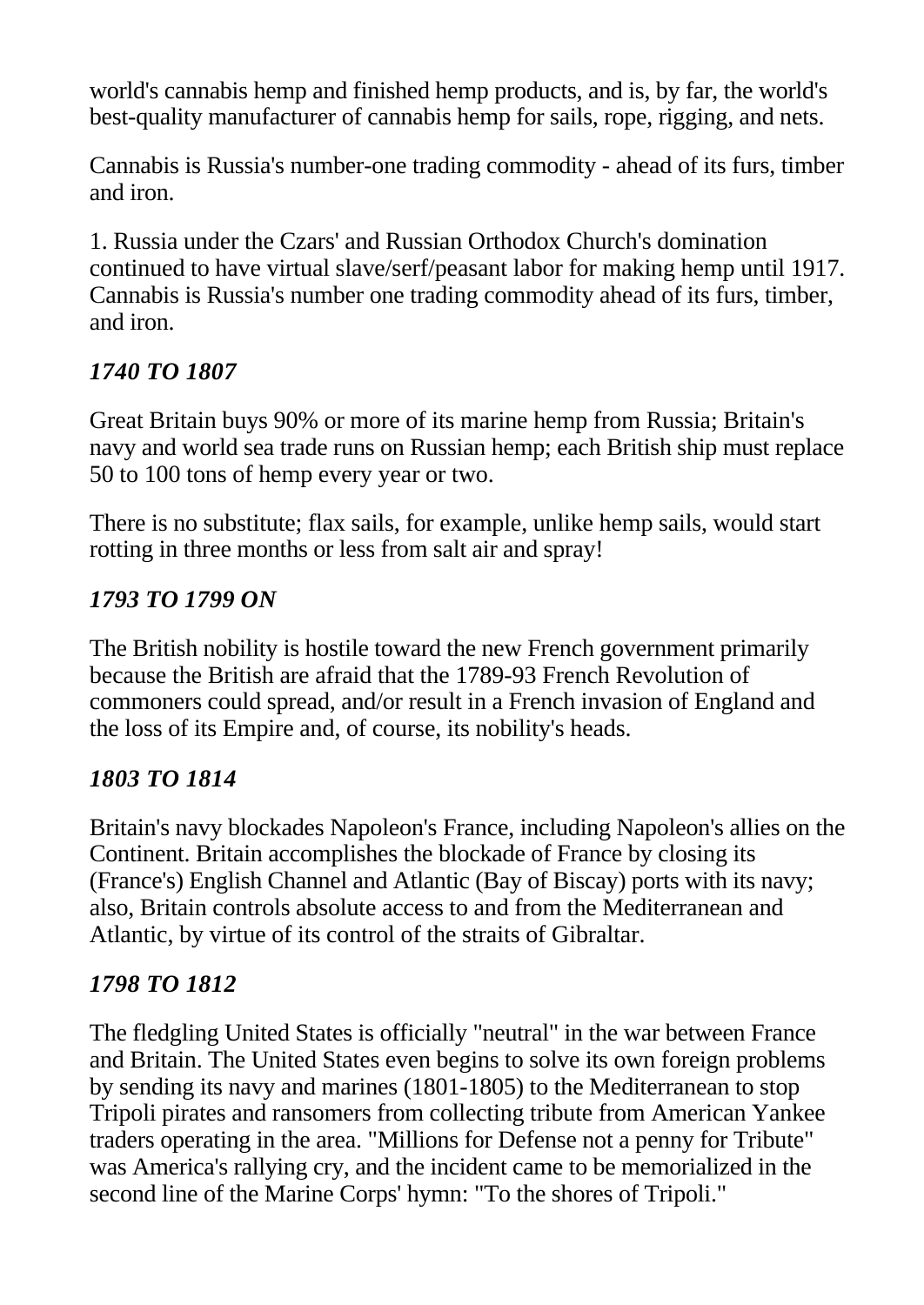# *1803*

Napoleon, needing money to press war with Great Britain and pursue control of the European continent, bargain-sells the Louisiana Territory to the United States for \$15 million, or roughly two-and-a-half cents per acre.

This area is about one-third of what is now the 48 contiguous states.

#### *TIME:*

# *1803 ON*

The Louisiana Purchase gives rise to some Americans' mostly Westerners' dreams of "Manifest Destiny." That is, the United States should extend to the utmost borders of North America: From the top of Canada to the bottom of Mexico and from the Atlantic to the Pacific.

# *1803 TO 1807*

Britain continues to trade and buy 90% of its hemp directly from Russia.

#### *1807*

Napoleon and Czar Alexander of Russia sign the Treaty of Tilset, which cuts off all legal Russian trade with Great Britain, its allies, or any other neutral nation ship acting as agents for Great Britain in Russia.

The treaty also sets up a buffer zone, the Warsaw Duchy (approximately Central Eastern Poland) between Napoleon's allies and Russia.

Napoleon's strategy and his most important goal with the treaty is to stop Russian hemp from reaching England, thereby destroying Britain's navy by forcing it to cannibalize sails, ropes, and rigging from other ships; and Napoleon believes that eventually, with no Russian hemp for its huge navy, Britain will be forced to end its blockade of France and the Continent.

### *1807 TO 1809*

The United States is considered a neutral country by Napoleon, as long as its ships do not trade with or for Great Britain, and the United States considers itself to be neutral in the war between France and Great Britain.

However, Congress passes the 1806 Non-Importation Pact: British articles which are produced in the U.S., but which could also be produced elsewhere,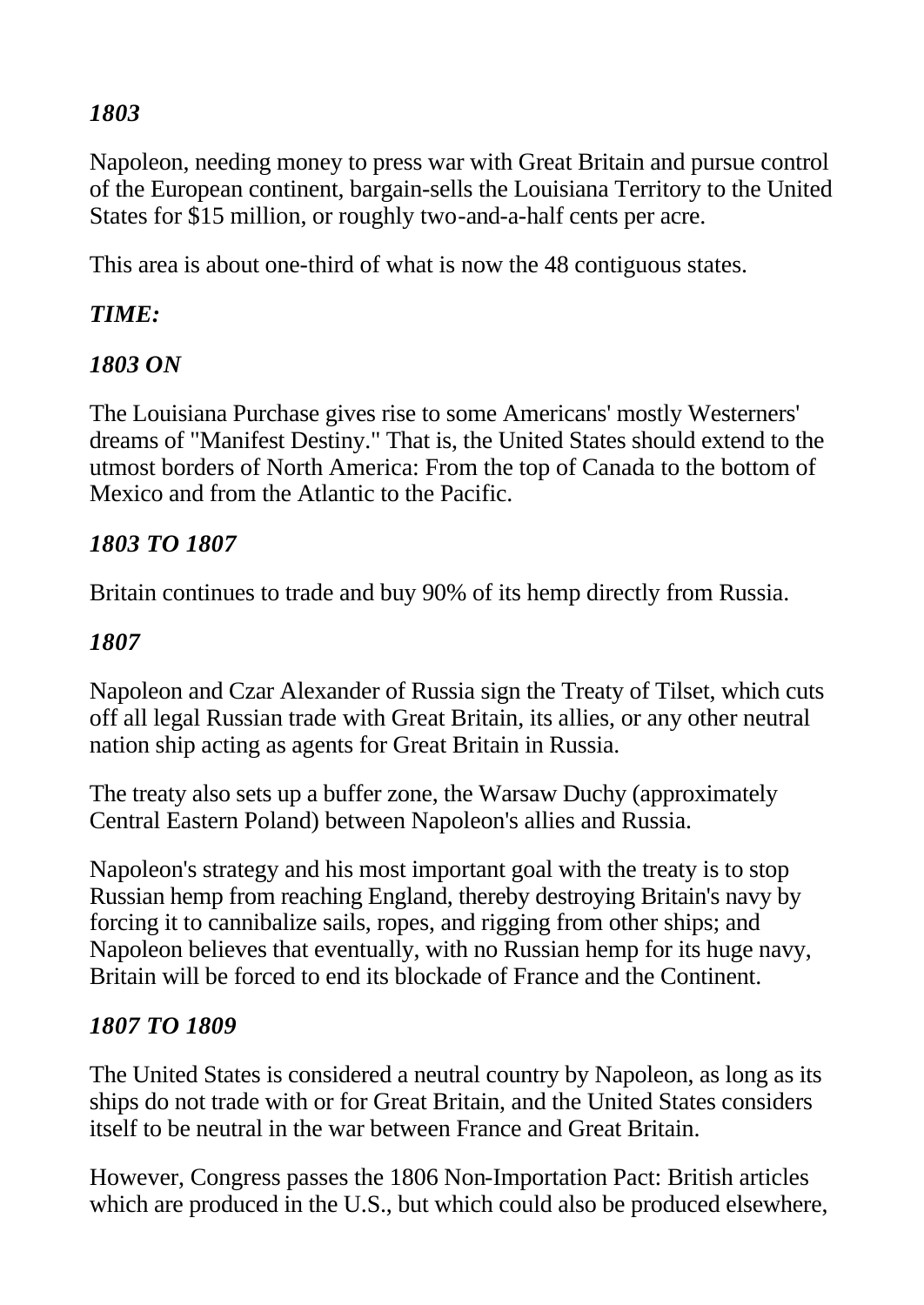are prohibited. Congress also passes the 1807 Embargo Act, to wit: American ships could not bring or carry products to or from Europe.

These laws hurt America more than Europe; however, many Yankee traders ignored the law anyway.

### *1807 TO 1814*

After the Treaty of Tilset cuts off their Russian trade, Britain claims that there are no neutral countries or shipping lanes.

Hence, any ship that trades with Napoleon's "Continental System" of allies are the enemy and are subject to blockade.

On this pretext, Britain confiscates American ships and cargo and sends sailors back to the United States at American ship owners' expense.

Britain "impresses" some American sailors into service in the British Navy. However, England claims that they only "impress" those sailors who are British subject and whose American shipping companies refused to pay for the sailors' return fares.

#### *1807 TO 1810*

Secretly, however, Britain offers the captured American traders a "deal" (actually a blackmail proposition) when they "overhaul"Board and confiscate an American ship and bring it into an English port.

The deal: Either lose your ship and cargos forever, or go to Russia and secretly buy hemp for Britain, who will pay American traders with gold in advance, and more gold when the hemp is delivered back.

At the same time, the Americans will be allowed to keep and trade their own goods (rum, sugar, spices, cotton, coffee, tobacco) to the Czar for hemp ß a double profit for the Americans.

#### *1808 TO 1810*

Our shrewd Yankee traders, faced with the choice of either running British blockades and risking having their ships, cargo, and crews confiscated or acting as secret (illegal) licensees for Britain, with safety and profits guaranteed, mostly choose the latter.

John Quincy Adams (later to become president), who was American Consul at St. Petersburg, in 1809 noted: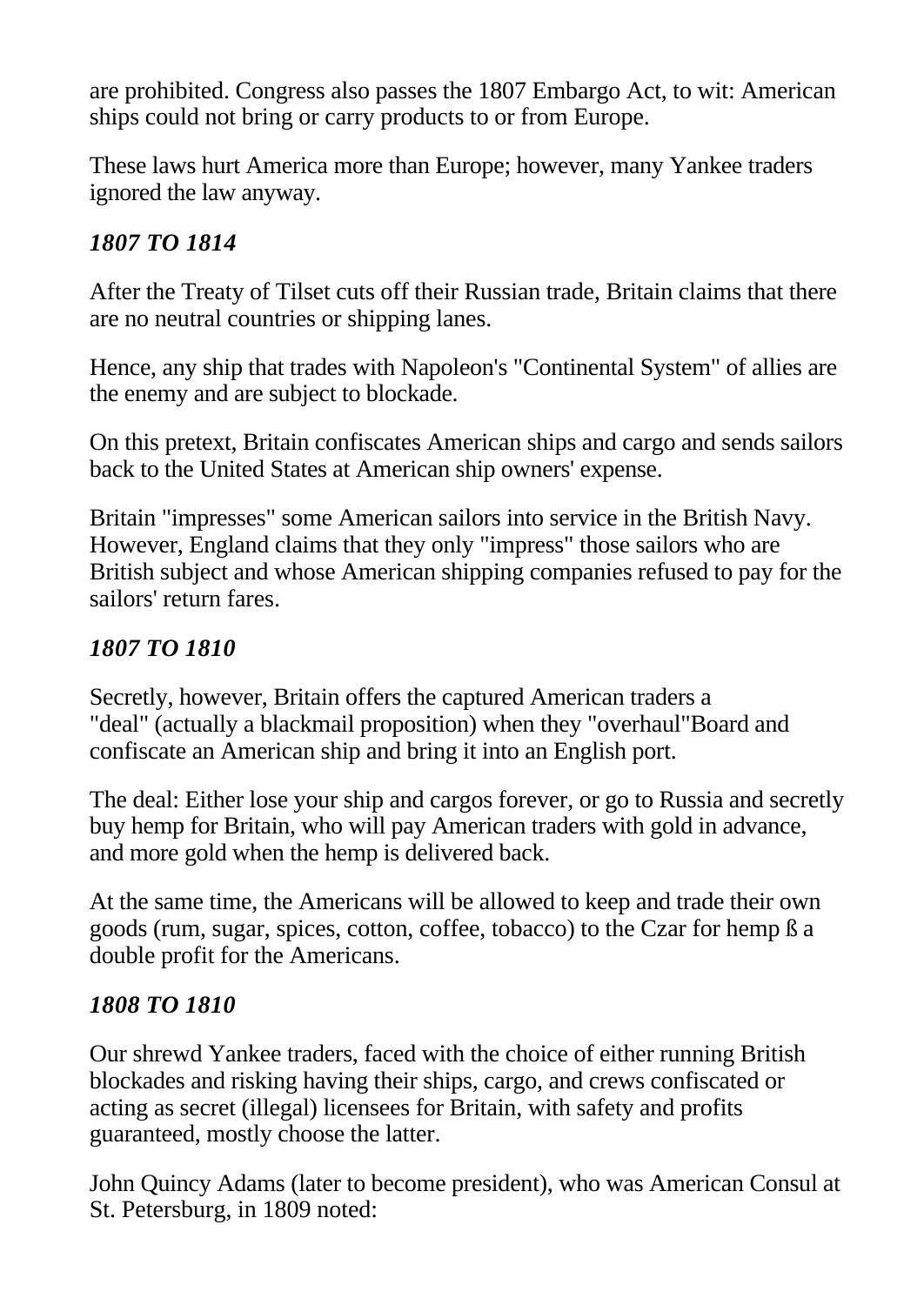"As many as 600 clipper ships, flying the American flag, in a two week period, were in Kronstadt" (the Port of St. Petersburg, once called Leningrad in the former USSR) loading principally cannabis hemp for England (illegally) and America, where quality hemp is also in great demand.

*(Bennis, John Q. Adam and the American Foreign Policy, New York, NY, Alfred A. Knopf, 1949.)* 

The United States passes the 1809 Non-Intercourse Act which resumes legal trade with Europe, except for Britain and France. It is soon replaced with the Macon Bill resuming all legal trade.

### *1808 TO 1810*

Napoleon insists that Czar Alexander stop all trade with the independent United States traders as they are being coerced into being illegal traders for Great Britain's hemp.

Napoleon wants the Czar to allow him to place/station French agents and troops in Kronstadt to make sure the Czar and his port authorities live up to the treaty.

### *TIME:*

### *1808 TO 1810.*

The Czar says "Nyet!" despite his treaty with France, and turns a "blind eye" to the illegal American traders, probably because he needs the popular, profitable trade goods the Americans are bringing him and his nobles as well as the hard gold he is getting from the Americans' (illegal) purchases of hemp for Great Britain.

### *1809.*

Napoleon's allies invade the Duchy of Warsaw.

### *1810.*

Napoleon orders the Czar to stop all trade with the American traders! The Czar responds by withdrawing Russia from that part of the Treaty of Tilset that would require him to stop selling goods to neutral American ships.

### *1810 TO 1812.*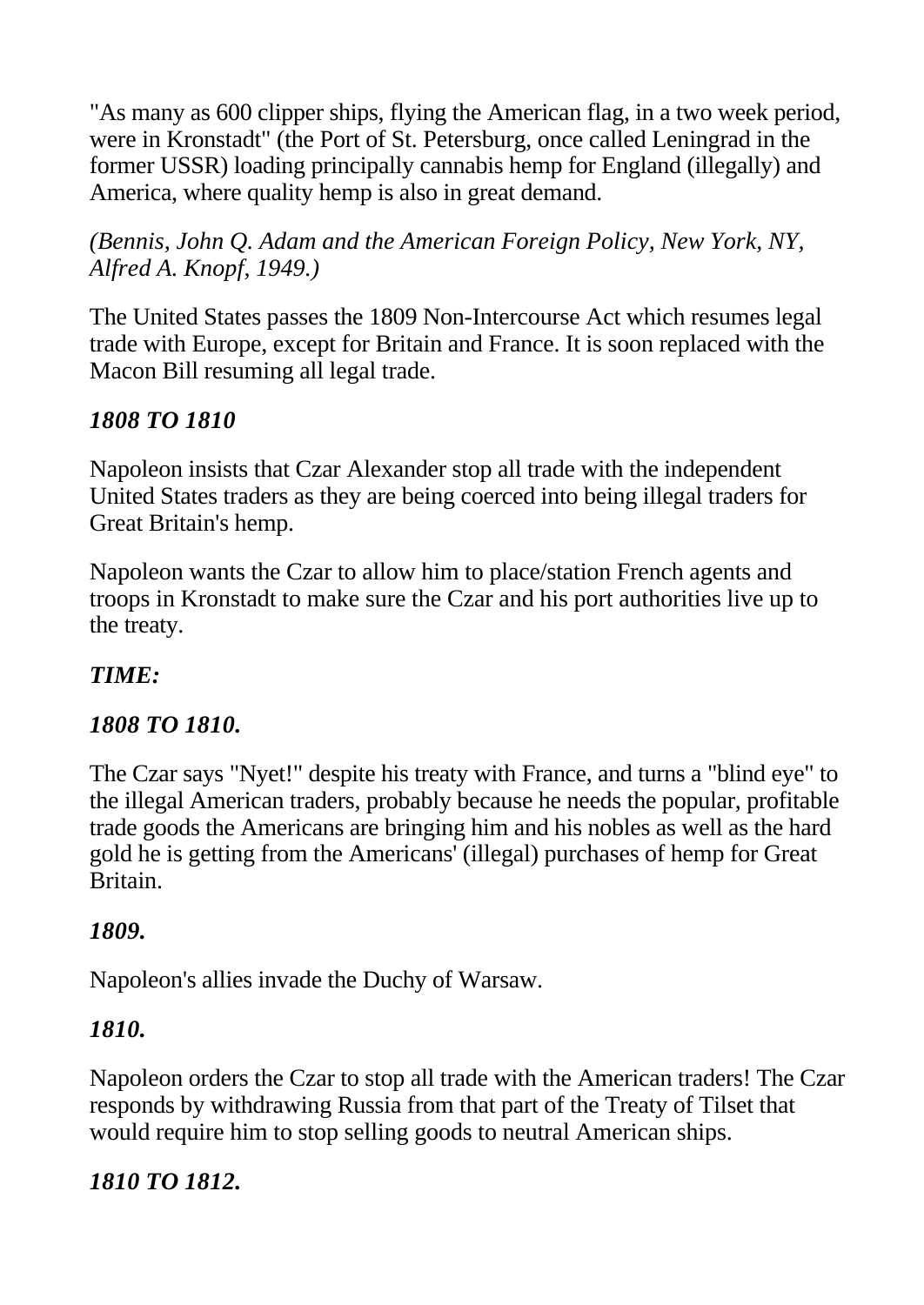Napoleon, infuriated with the Czar for allowing Britain's life blood of navy hemp to reach England, builds up his army and invades Russia, planning to punish the Czar and ultimately stop hemp from reaching the British Navy.

# *1811 TO 1812.*

England, again an ally and full trading partner of Russia, is still stopping American ships from trading with the rest of the Continent.

Britain also blockades all U.S. traders from Russia at the Baltic Sea and insists that American traders have to now secretly buy other strategic goods for them (mostly from Mediterranean ports), specifically from Napoleon and his allies on the Continent who by this time are happy to sell anything to raise capital.

# *TIME:*

# *1812*

The United States, cut off from 80% of its Russian hemp supply, debates war in Congress.3

Ironically, it is representatives of the western states who argue for war under the excuse of "impressed" American sailors. However, the representatives of the maritime states, fearful of loss of trade, argue against war, even though it's their shipping, crews, and states that are allegedly afflicted.

Not one senator from a maritime state votes for war with Great Britain, whereas virtually all western senators vote for war, hoping to take Canada from Britain and fulfill their dream of "Manifest Destiny," in the mistaken belief that Great Britain is too busy with the European wars against Napoleon to protect Canada.

It's interesting to note that Kentucky, a big supporter of the war which disrupted the overseas hemp trade, was actively building up its own domestic hemp industry.

At this time, 1812, American ships could pick up hemp from Russia and return with it three times faster than shippers could get hemp from Kentucky to the East coast over land (at least, until the Erie Canal was completed in 1825; shortening travel time dramatically by as much as 90%).

The western states win in Congress, and on June 18, 1812, the United States is at war with Britain.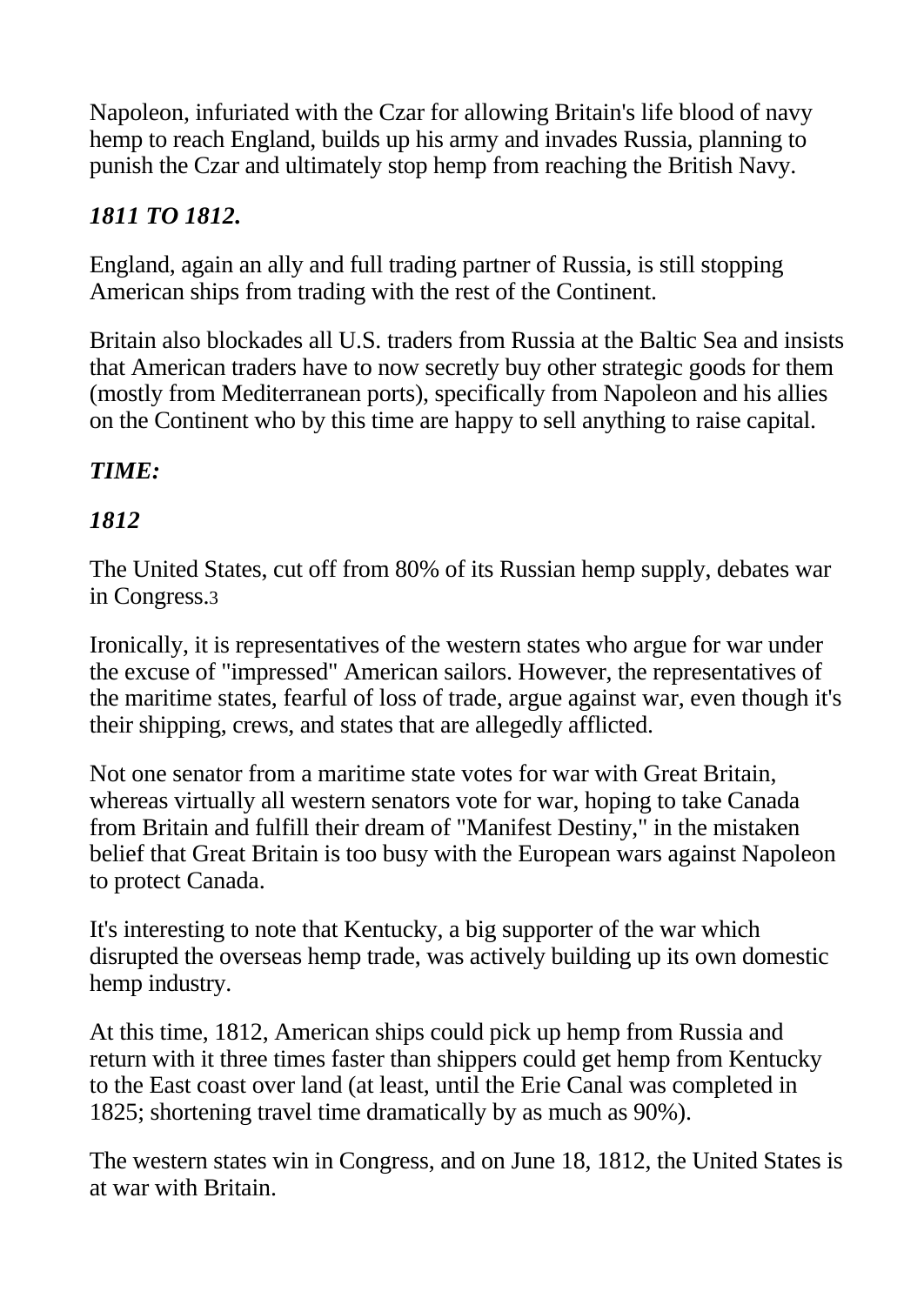America enters the war on the side of Napoleon, who marches on Moscow in June of 1812.

Napoleon is soon defeated in Russia by the harsh winter, the Russian scorched-earth policy, 2,000 miles of snowy and muddy supply lines and by Napoleon not stopping for the winter and regrouping before marching on Moscow, as was the original battle plan.

Of the 450,000 to 600,000 men Napoleon start with, only 180,000 ever make it back.

# *1812 TO 1814*

Britain, after initial success in war with the United States (including the burning of Washington in retaliation for the earlier American burning of Toronto, then the colonial Canadian capitol), finds its finances and military stretched thin with blockades, war in Spain with France, and a tough new America on the seas.

Britain agrees to peace, and signs a treaty with the United States in December, 1814. The actual terms of the treaty give little to either side.

In effect, Britain agrees it will never again interfere with American shipping.

And the United States agrees to give up all claims to Canada forever (which we did, with the exception of "54-40 or Fight").

#### *1813 TO 1814*

Britain defeats Napoleon in Spain and banishes him to Elba, but he escapes for 100 days.

#### *1815*

Britain defeats Napoleon at Waterloo (June 18) and banishes him to St. Helena Island off Antarctica where, in 1821, he dies and his hairs and private parts are sold to the public for souvenirs.

### *JANUARY 1815*

Tragically for Britain, more than two weeks after the December 24, 1814, signing of the Ghent peace treaty between the United States and Britain, Andrew Jackson defeats a huge British attack force at New Orleans (January 8, 1815) while news of the treaty slowly makes its way across the Atlantic.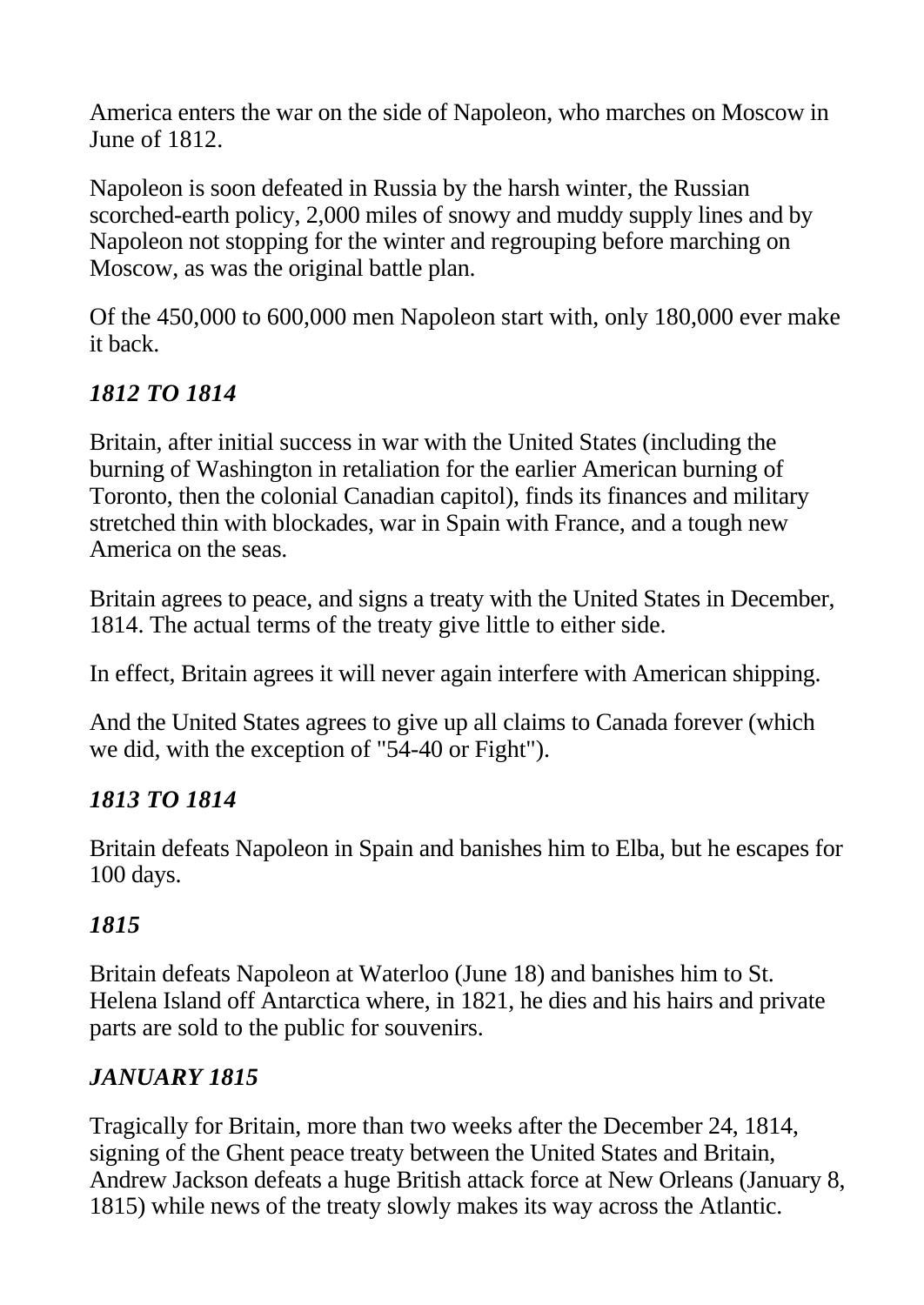#### *20TH CENTURY*

American, British, French, Canadian, and Russian schools each teach children their own, completely different versions of history with virtually no mention of hemp in this war (nor, in the American versions, at any other time in history).

#### **Footnotes:**

1. Russia under the Czars' and Russian Orthodox Church's domination continued to have virtual slave/serf/peasant labor for making hemp until 1917.

2. One of America's leading foreign trade deficits, until this century, was to Russia for hemp.

3. Crosby, Alfred, Jr., America, Russia, Hemp & Napoleon, Ohio State University Press, 1965. This situation only began to improve after the 1898 (Spanish-American War) conquest and acquisition of the Philippines with its (cheap) "coolie" labor and manila-hemp (abaca).

4. Adams, John Q., microfilms, Mass. Historical Society, Boston, MA.

### **AUTHOR'S NOTE:**

I wish to apologize to history buffs for all the nuances I have left out from the outline of the 1812 Wars (for example, the involvement of the Rothschilds, the Illuminati, stock market manipulations, etc., but I did not want to write "War and Peace". It's been done. My intention is that our children are taught a true, comprehensive history in our schools, not watered-down nonsense that hides the real facts and makes the War of 1812 totally unintelligible and seemingly without rhyme or reason when taught in school by teachers who don't have the foggiest reason why it was fought. But it's no wonder. Our American school teachers themselves often haven't the foggiest understanding of why this war was really fought. If they do know or have recently learned they are generally much too intimidated to teach it.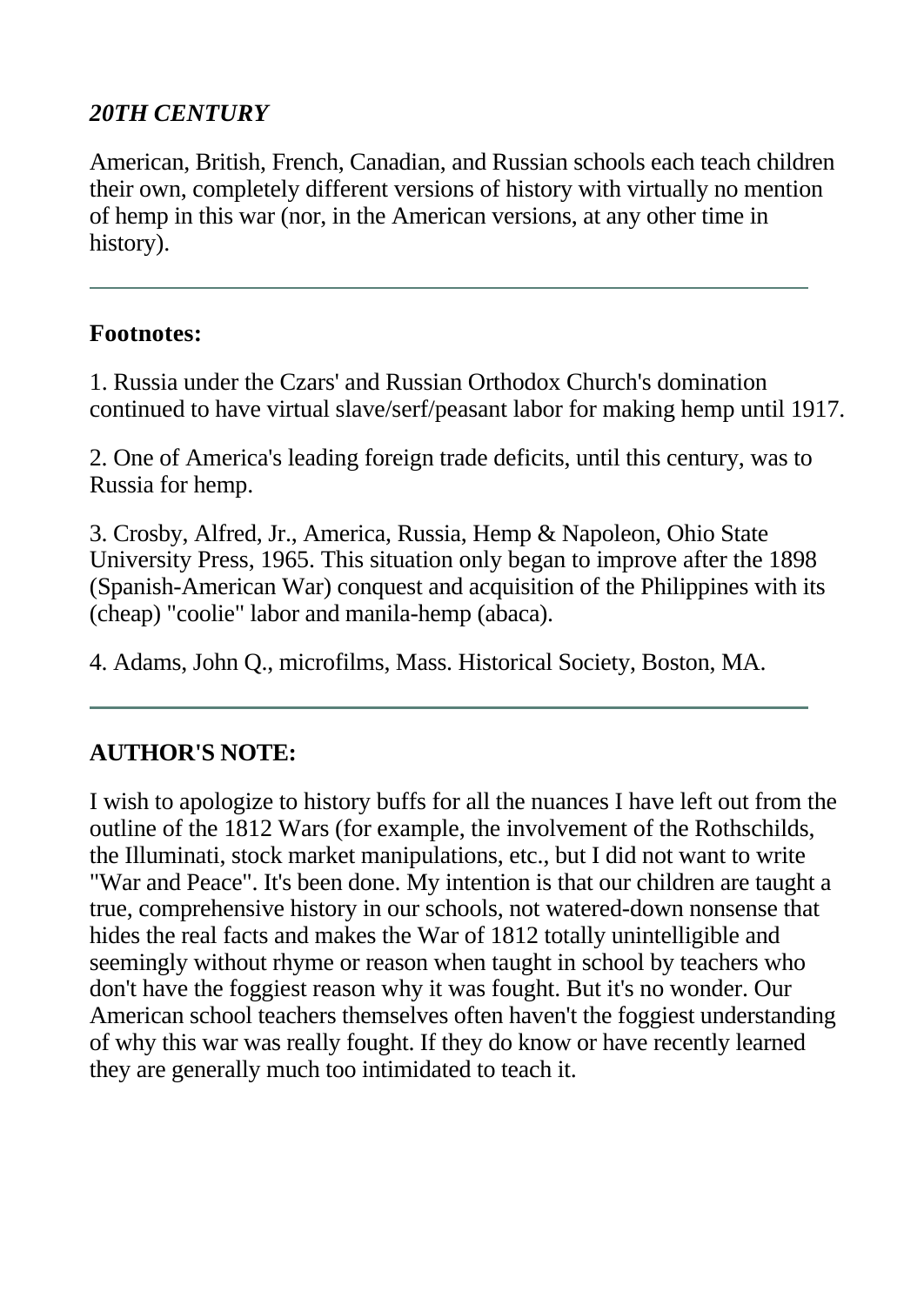# **Chapter 12**

### **Cannabis Drug Use in 19th Century America**

Although by 1839, cannabis hemp products for fiber, paper, nautical use, lamp oil, food, etc., were possibly the largest agricultural and industrial business in the world and America, the hundreds of medical uses of cannabis (known for thousands of years in the Orient and Middle East) were almost entirely unknown in Western Europe and America because of the earlier Medieval Catholic Church's suppression.

However, the 19th Century saw a dramatic re-discovery of the benefits of cannabis drugs, which were the number-one medicine in America prior to 1863. It was replaced by morphine when the new injectable needle became the rage, but not before cannabis brought with it healthful elixirs and patent medicines, luxuriant Turkish Smoking Parlors, and with them a fountain of literary creativity. Cannabis remained the number-two medicine until 1901 when it was replaced by aspirin.

#### **Marijuana Medicine in 19th Century America**

From 1850 to 1937, cannabis was used as the prime medicine for more than 100 separate illnesses or diseases in U.S. pharmacopoeia.

During all this time (until the 1940s), science, doctors, and drug manufacturers (Lilly, Parke-Davis, Squibb, etc.) had no idea of its active ingredients.

Yet from 1842 until the 1890s, marijuana, generally called Cannabis Indica or Indian Hemp extractums, was one of the three items (after alcohol and opium) most used in patent and prescription drugs (in massive\* doses, usually by oral ingestion).

*\* Doses given during the 19th Century to American infants, children, youth, adults, women in childbirth, and senior citizens, in one day, were, in many cases, equal to what a current moderate-to-heavy American marijuana user probably consumes in a month or two, using U.S. government's 1983 guidelines for comparison.* 

Violence was equated with alcohol use; addiction to morphine was known as the "soldiers' illness."

And so, during that era, cannabis gained favor and was even recommended as a way of helping alcoholics and addicts recover. Some temperance organizations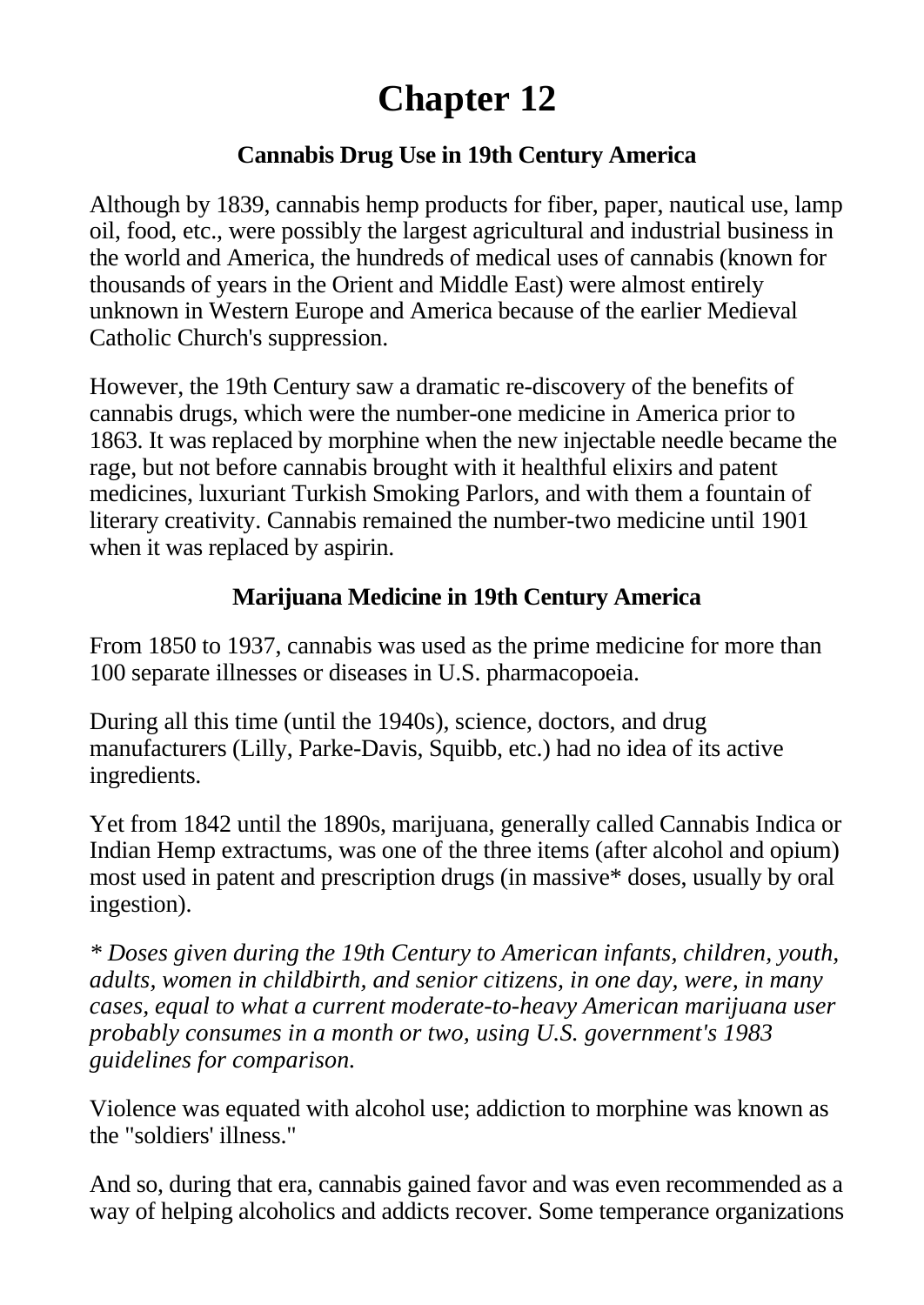even suggested "hasheesh" as a substitute for (wife beating) "Demon" alcohol.

However, cannabis medicines had been largely lost to the West since the days of the Inquisition. (See chapter 10, "A Look At The sociology")

Until, that is, W.B. O'Shaugnessy, a 30 year old British physician serving in India's Bengal\* province, watched Indian doctors use different hemp extracts successfully to treat all types of illness and disease then untreatable in the West, including tetanus.

#### *\* "Bengal" means "Bhang Land," literally Cannabis Land.*

O'Shaugnessy then did an enormous (and the first Western) study,\* in 1839, and published a 40-page paper on the uses of cannabis medicines. At the same time, a French doctor named Roche was making the same rediscovery of hemp in Middle Eastern medicines.

*\* O'Shaugnessy used patients, animals, and himself for his research and experiments. Incidentally, O'Shaugnessy went on to become a millionaire and was knighted by Queen Victoria for building India's first telegraph system in the 1850s.* 

O'Shaugnessy's medical paper and findings on hemp extracts stunned and swept through the Western medical world. In just three years, marijuana was an American and European "superstar."

Papers written by first-time American users (novices) and doctors using, treating, or experimenting with cannabis, told straight forward accounts of its usually euphoric, and sometimes disphoric, mind- and time-expanding properties for both child and adult, as well as hilarity and increased appetites, especially the first few times they tried it.

Interestingly, during this whole period of time (1840s to 1930s) Lilly, Squibb, Parke Davis, Smith Brothers, Tildens, etc., had no effective way to prolong its very short shelf life and had great difficulty standardizing dosages.

As noted before, marijuana medicine was so highly regarded by Americans (including some Protestant theologians) during the last century that in 1860, for example, the Committee on Cannabis Indica for the Ohio State Medical Society reported and concluded that, "High Biblical commentators [scholars]" believe "that the gall and vinegar, or myrrhed wine, offered to our Saviour, immediately before his crucifixion, was in all probability, a preparation of Indian hemp [marijuana], and even speak of its earlier use in obstetrics."\*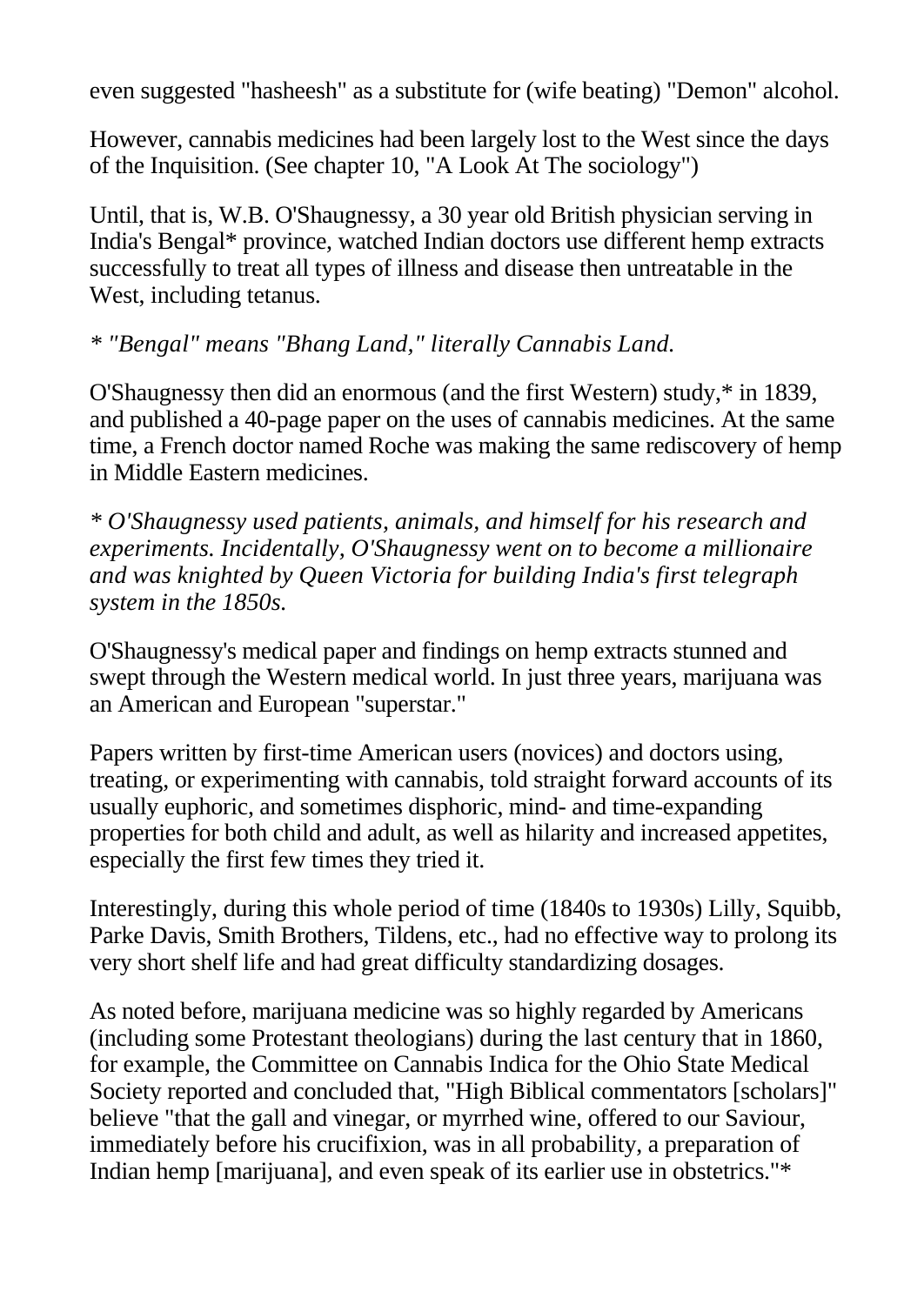*\* Reprinted from the transcripts of the 15th annual meeting of the Ohio State Medical Society, at White Sulphur Springs, Ohio, June 12-14, 1860, pg. 75-100.* 

The main reasons that cannabis medicines fell into disuse in America was the difficulty of identifying and standardizing dosage, e.g., in 1964, 27 years after America outlawed cannabis in 1937, Dr. Raphael Mechoulam of Tel Aviv University first discovered the THC delta molecules as the active ingredients in cannabis. Also, doctors in the late 19th Century could not find a way to inject it into humans with their brand new hypodermic needles and still haven't.

By the 1890s, some of the most popular American marriage guides recommend cannabis as an aphrodisiac of extraordinary powers no one ever suggested a prohibition law against cannabis. And while there was talk of an alcohol prohibition law, a number of women's temperance organizations even suggested "hasheesh" as a substitute for "demon" alcohol, which they said led to wife beating.

### **A Popular Inspiration of the 19th Century Literary Greats**

From the early 1800s on, some of the world's foremost romantic and revolutionary writers on individual freedom and human dignity extolled cannabis use. We study their works in school today as "classics": Victor Hugo: Les Miserables, 1862, Notre Dame de Paris (Hunchback of), 1831; Alexandre Dumas: The Count of Monte Cristo, 1844, The Three Musketeers, 1844; Coleridge, Cautier, De Quincy, Balzac, Baudelaire, and John Greenleaf Whittier (Barbara Fritchie), etc.

Cannabis and mushroom imagery influenced Lewis Carroll's Alice in Wonderland, 1865, and Through the Looking Glass, 1872. In the early 1860s, Mark Twain's best friend and mentor was the already-famous best-selling writer and advocate of cannabis, the young (mid-20s) Fitz Hugh Ludlow (The Hashish Eater, 1857). Ludlow extolled hashish eating as a wondrous mind adventure but warned strongly against over-indulgence of it and all drugs.

These authors' stories usually had several things in common: A complete love of individual freedom; respect for the dignity of each human's search for individual consciousness; and humorous contempt for the establishment, beliefs, bureaucracies, and injustices of their day (for example, Les Miserables).

The science of psycho-pharmacology started in France circa 1845 with Doctor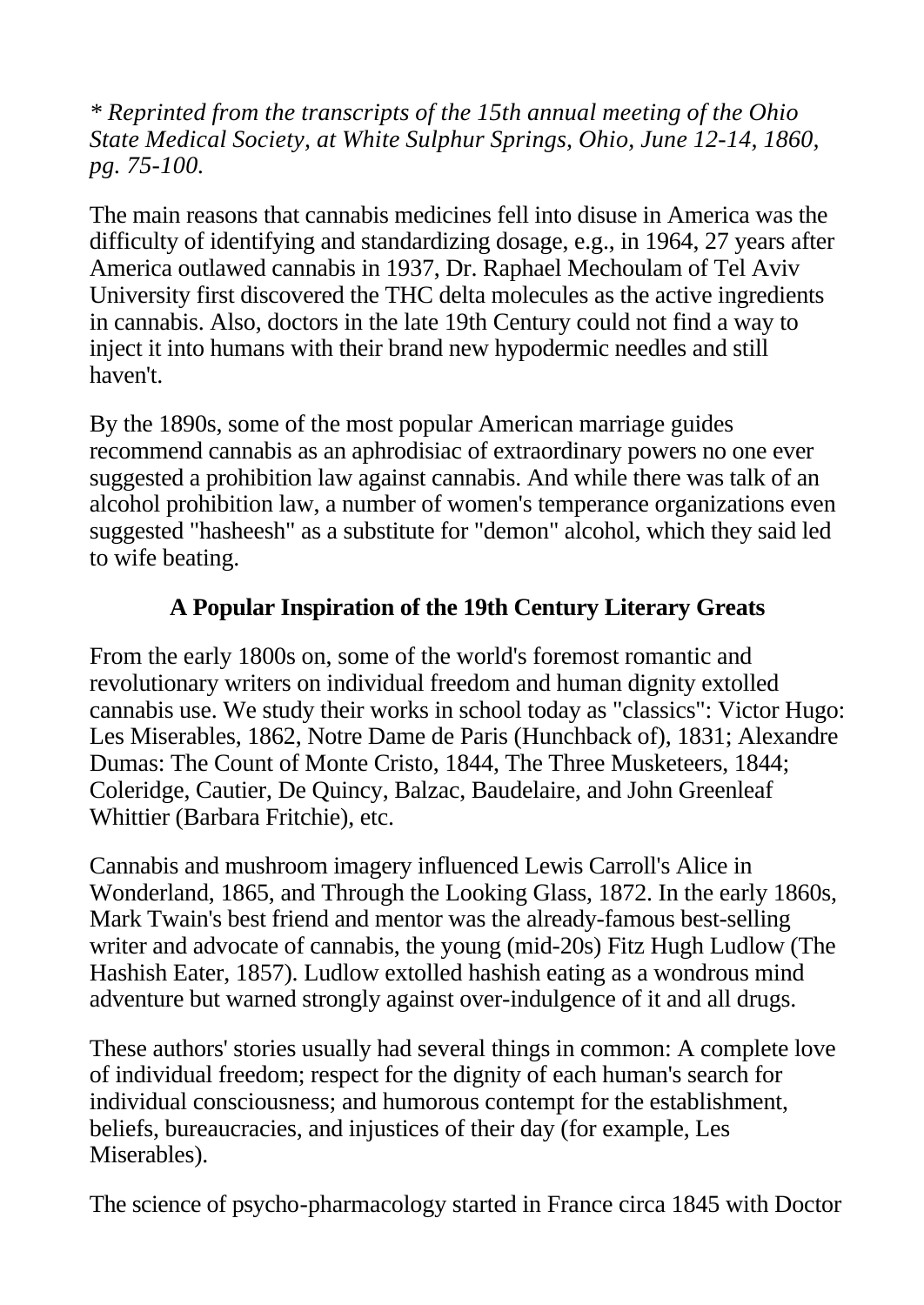J.J. Moreau DeTours, and cannabis became one of the first drugs used to treat the insane and depressed.

Moreau was best friends with Dumas, Hugo, and Gautier, and in 1845 cofounded with them in Paris the first cannabis club in the Western World: Le Club Des Haschischins.

#### **Maple Sugar Hashish Candy**

Starting in the 1860s, the Ganja Wallah Hasheesh Candy Company made maple sugar hashish candy, which soon became one of the most popular treats in America.

For 40 years, it was sold over the counter and advertised in newspapers, as well as being listed in the catalogs of Sears-Roebuck, as a totally harmless, delicious, and fun candy.

#### **Turkish Smoking Parlors**

World Fairs and International Expositions from the 1860s through the early 1900s often featured a popular Turkish Hashish Smoking exposition and concession. Hashish smoking was entirely new for Americans; its effects came on much faster. However, smoking hashish was only about one-third as strong or long lasting as orally ingesting the cannabis extract medicines that even American children were regularly prescribed.

At America's giant 100-year 1876 Centennial Exposition in Philadelphia, fair goers took their friends and family to partake (smoke) at the extremely popular Turkish Hashish Exposition, so as to "enhance" their fair experience.

By 1883, similar hashish smoking parlors were legally open in every major American city, including New York, Boston, Philadelphia, Chicago, St. Louis, New Orleans, and so on.

The Police Gazette estimated there were more than 500 hashish smoking parlors in New York City in the 1880s and it was estimated by the NYPD that there were still 500 or more hashish parlors in N.Y.C. in the 1920sßmore of these parlors than there were "speakeasys" during the same 1920s alcohol prohibition period.

#### **As American as Apple Pie**

By the start of this century almost four generations of Americans had been using cannabis. Virtually everyone in this country was familiar from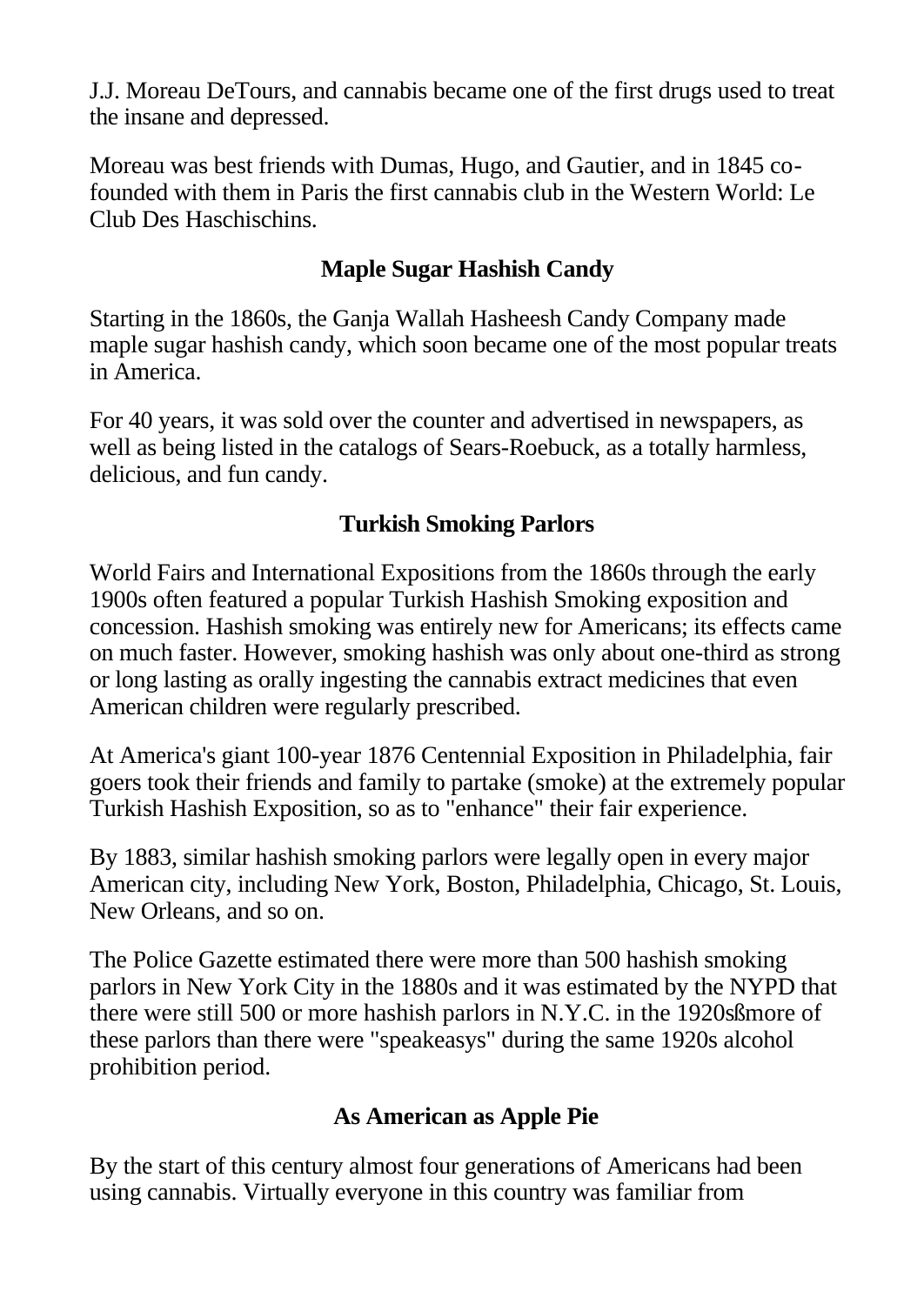childhood on with the "highs" of cannabis extract yet doctors did not consider it habit forming, anti-social, or violent at all after 60 years of use.

This leads us to an important question: If it was not fear of health or social consequences that led to the eventual ban of cannabis use in America (and later forced on the rest of the world), what did?

### **The Smear Campaign**

What socio-political force would be strong enough to turn Americans against something as innocent as a plant let alone one which everyone had an interest in using to improve their own lives?

Earlier, you read how the first federal anti-marijuana laws (1937) came about because of William Randolph Hearst's lies, yellow journalism, and racist newspaper articles and ravings, which from then on were cited in Congressional testimony by Harry Anslinger as facts.

But what started Hearst on the marijuana and racist scare stories? What intelligence or ignorance, for which we still punish fellow Americans to the tune of 14 million years in jails and prisons in just the last 60 years, (390,000 arrested in 1990 for marijuana; 410,000 arrested in 1993 for marijuana; 642,000 arrested in 1997 alone for marijuana, almost twice as many as 1990) Brought this all about?

The first step was to introduce the element of fear of the unknown by using a word that no one had ever heard of before: "marijuana."

The next step was to keep the maneuverings hidden from the doctors, scientists, and hemp industries who would have defended hemp. This was done by holding most of the hearings on prohibition in secret.

And, finally, prohibitionists set out to stir up primal emotions and tap right into an existing pool of hatred that was already poisoning society: racism.

# **Chapter 13**

# **Prejudice:**

# **Marijuana & the Jim Crow Laws**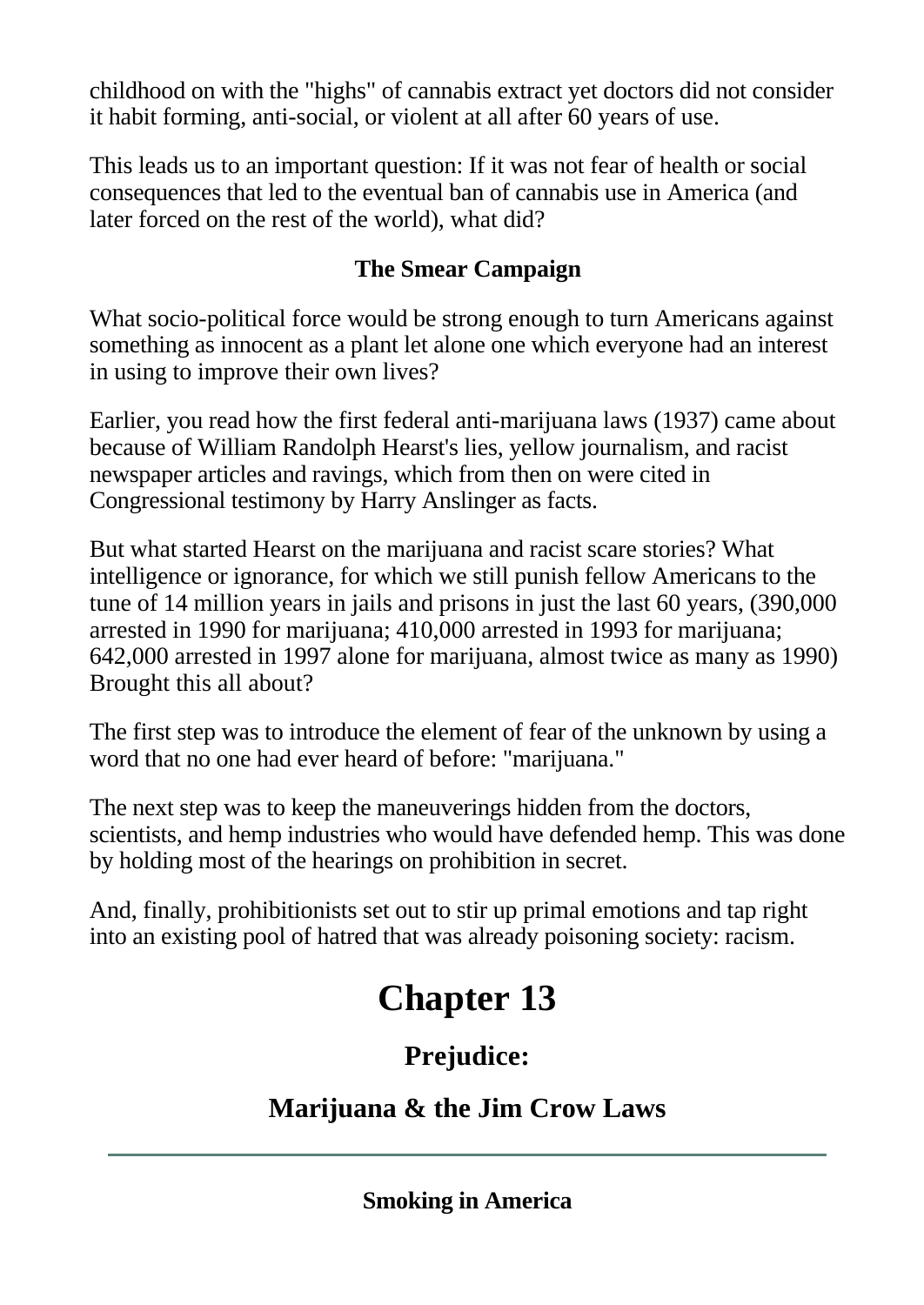The first known\* smoking of female cannabis tops in the Western hemisphere was probably in the 1870s in the West Indies (Jamaica, Bahamas, Barbados, etc.); and arrived with the immigration of thousands of Indian Hindus (from British-controlled India) imported for cheap labor. By 1886, Mexicans and black sailors, who traded in those islands, picked up and spread its use throughout all the West Indies and Mexico.

\* There are other theories about the first known "smoking" of hemp flower tops, e.g., by American and Brazilian slaves, Shawnee Indians, etc., some fascinating - but none verifiable.

Cannabis smoking was generally used in the West Indies to ease the backbreaking work in the came fields, beat the heat, and to relax in the evenings without the threat of an alcohol hangover in the morning.

Given its late 19th Century area of usage - the Caribbean West Indies and Mexico - it is not surprising the first marijuana use recorded in the U.S. was by Mexicans in Brownsville, Texas in 1903. And the first marijuana prohibition law in America - pertaining only to Mexicans - was passed in Brownsville in that same year.

"Ganja" use was next reported in 1909 in the port of New Orleans, in the black dominated "Storeyville" section frequented by sailors.

New Orleans' Storeyville was filled with cabarets, brothels, music, and all the other usual accoutrements of "red light" districts the world over. Sailors from the islands took their shore leave and ther marijuana there.

#### **Blackface**

The Public Safety Commissioner of New Orleans wrote that, "marijuana was the most frightening and vicious drug ever to hit New Orleans," and in 1910 warned that regular users might number as high as 200 in Storeyville alone.

To the DA and Public Safety Commissioners and New Orleans newspapers, from 1910 through the 1930s, marijuana's insidious evil influence apprently manifested itself in making the "darkies" think they were as good as "white men."

In fact, marijuana was being blamed for the first refusals of black entertainers to wear blackface\* and for hysterical laughter by "negroes" under marijuana's influence when told to cross a street or go to the back of the trolley, etc.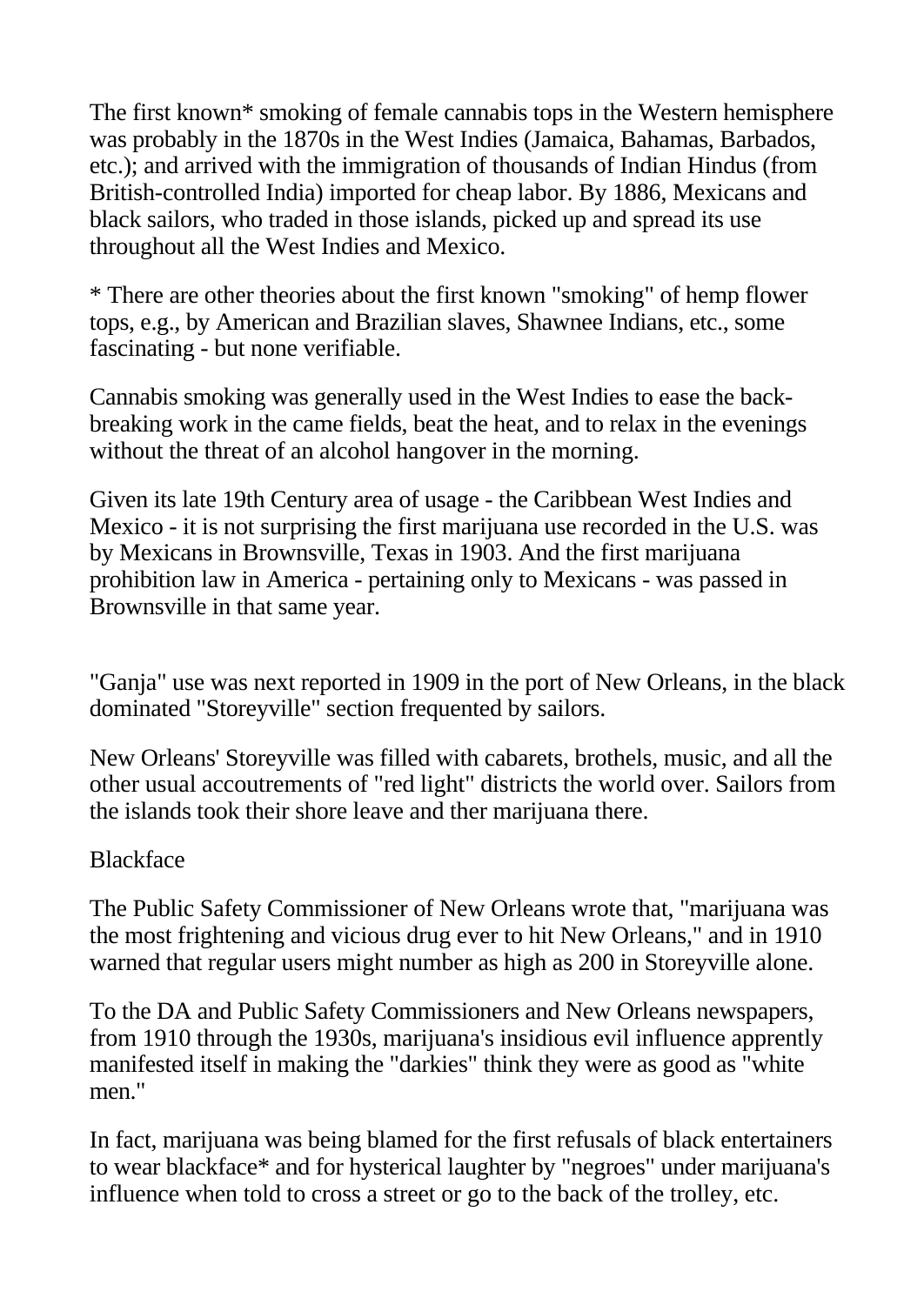*\* That's right, your eyes have not deceived you. Because of a curious quirk in the "Jim Crow" (segregation) laws, black Americans were banned from any stage in the Deep South (and most other places in the North and West also). "Negroes" had to wear (through the 1920s) blackface - (like Al Jolson wore when he sang "Swanee") - a dye which white entertainers wore to resemble or mimic black people. Actually, by "Jim Crow" law, blacks were not allowed on the stage at all, but because of their talent were allowed to sneak/enter through back doors, put on blackface, and pretend to be a white person playing the part of a black person!*

#### And All That Jazz

In New Orleans, whites were also concerned that black musicians, rumored to smoke marijuana, were spreading (selling) a very powerful (popular) new "voodoo" music that forced even decent white women to tap their feet and was ultimately aimed at throwing off the yoke of the whites. Today we call that new music . . . jazz!

Blacks obviously played upon the white New Orleans racists' fears of "voodoo" to try to keep whites out of their lives. Jazz's birthplace is generally recognized to be Storeyville, New Orleans, home of original innovators: Buddy Bohler, Buck Johnson and others (1909-1917). Storeyville was also the birthplace of Louis Armstrong\* (1900).

\* In 1930 - one year after Louis Armstrong recorded "Muggles" (read: "marijuana") - he was arrested for a marijuana cigarette in Los Angeles and put in jail for 10 days until he agreed to leave California and not return for two years.

American newspapers, politicians, and police had virtually no idea, for all these years (until the 1920s, and then only rarely), that the marijuana the "darkies" and "Chicanos" were smoking in cigarettes or pipes was just a weaker version of the many familiar concentrated cannabis medicines they'd been taking since childhood, or that the same drug was smoked legally at the local "white man's" plush hashish parlors.

White racists wrote articles and passed city and state "marijuana" laws without this knowledge for almost two decades, chiefly because of "Negro/Mexican" vicious "insolence"\* under the effect of marijuana.

\* Vicious Insolence: Between 1884 and 1900, 3,500 documented deaths of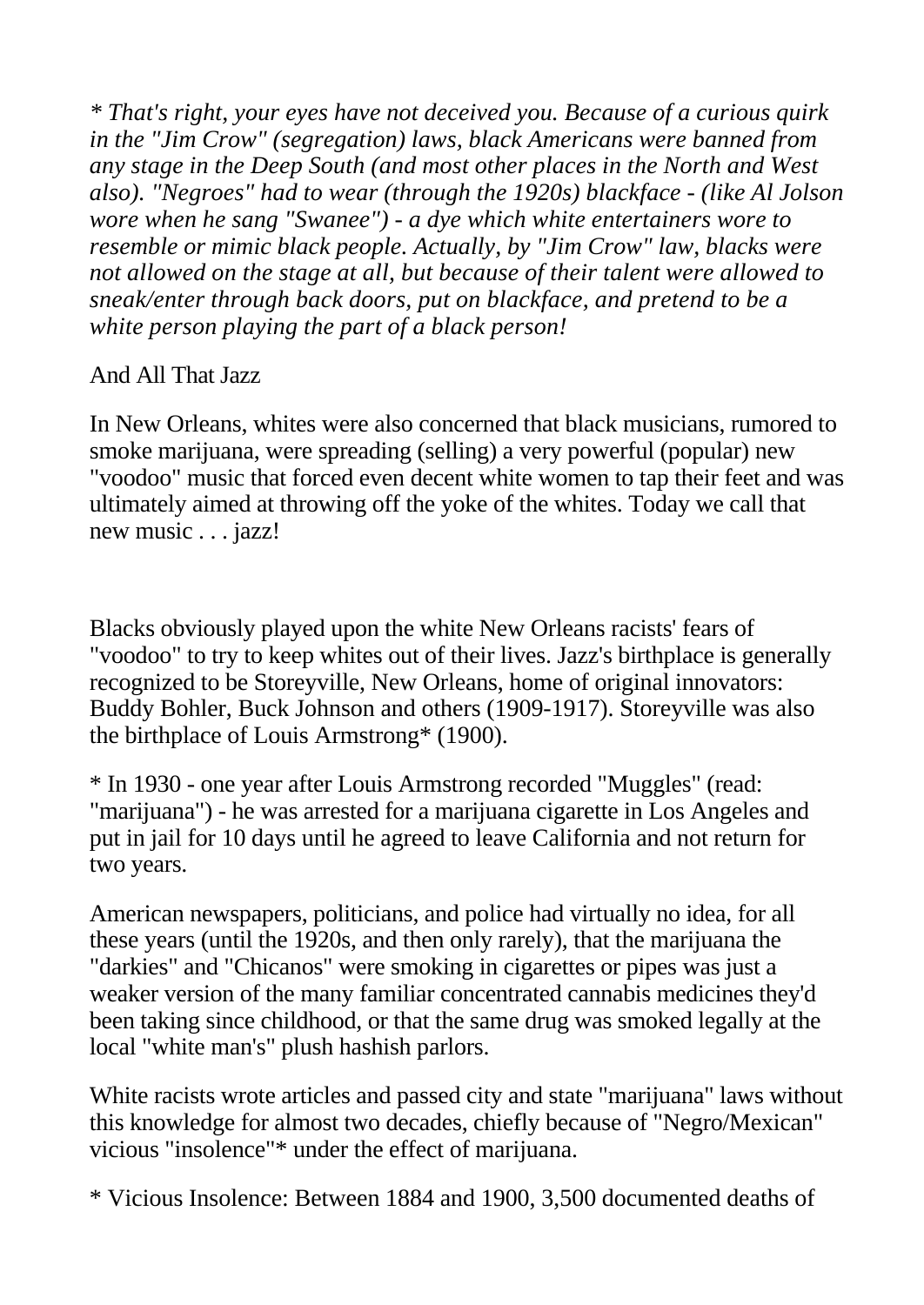black Americans were caused by lynchings; between 1900 and 1917, over 1,100 were recorded. The real figures were undoubtedly higher. It is estimated that one-third of these lynchings were for "insolence," which might be anything from looking (or being accused of looking) at a white woman twice, to stepping on a white man's shadow, even to looking a white man directly in the eye for more than three seconds; for not going directly to the back of the trolley, and other "offenses."

It was obvious to whites, marijuana caused "Negro" and Mexican "viciousness" or they wouldn't dare be "insolent"; etc...

Hundreds of thousands of "Negroes" and Chicanos were sentenced from 10 days to 10 years mostly on local and state "chain gangs" for such silly crimes as we have just listed.

This was the nature of "Jim Crow" laws until the 1950s and '60s; the laws Martin Luther King, the NAACP, and general public outcry have finally begun remedying in America.

We can only image the immediate effect the black entertainers' refusal to wear blackface had on the white establishment, but seven years later, 1917, Storeyville was completely shut down. Apartheid had its moment of triumph.

No longer did the upright, uptight white citizen have to worry about white women going to Storeyville to listen to "voodoo" jazz or perhaps be raped by its marijuana-crazed "black adherents" who showed vicious disrespect (insolence) for whites and their "Jim Crow Laws" by stepping on their (white men's) shadows and the like when they were high on marijuana.

Black musicians then took their music and marijuana up the Mississippi to Memphis, Kansas City, St. Louis, Chicago, etc., where the (white) city fathers, for the same racist reasons, soon passed local marijuana laws to stop "evil" music and keep white women from falling prey to blacks through jazz and marijuana.

Mexican-Americans

In 1915, California and Utah passed state laws outlawing marijuana for the same "Jim Crow" reasons - but directed through the Hearst papers at Chicanos.

Colorado followed in 1917. It's legislators cited excesses of Pancho Villa's rebel army, whose drug of choice was supposed to have been marijuana. (If true, this means that marijuana helped to overthrow one of the most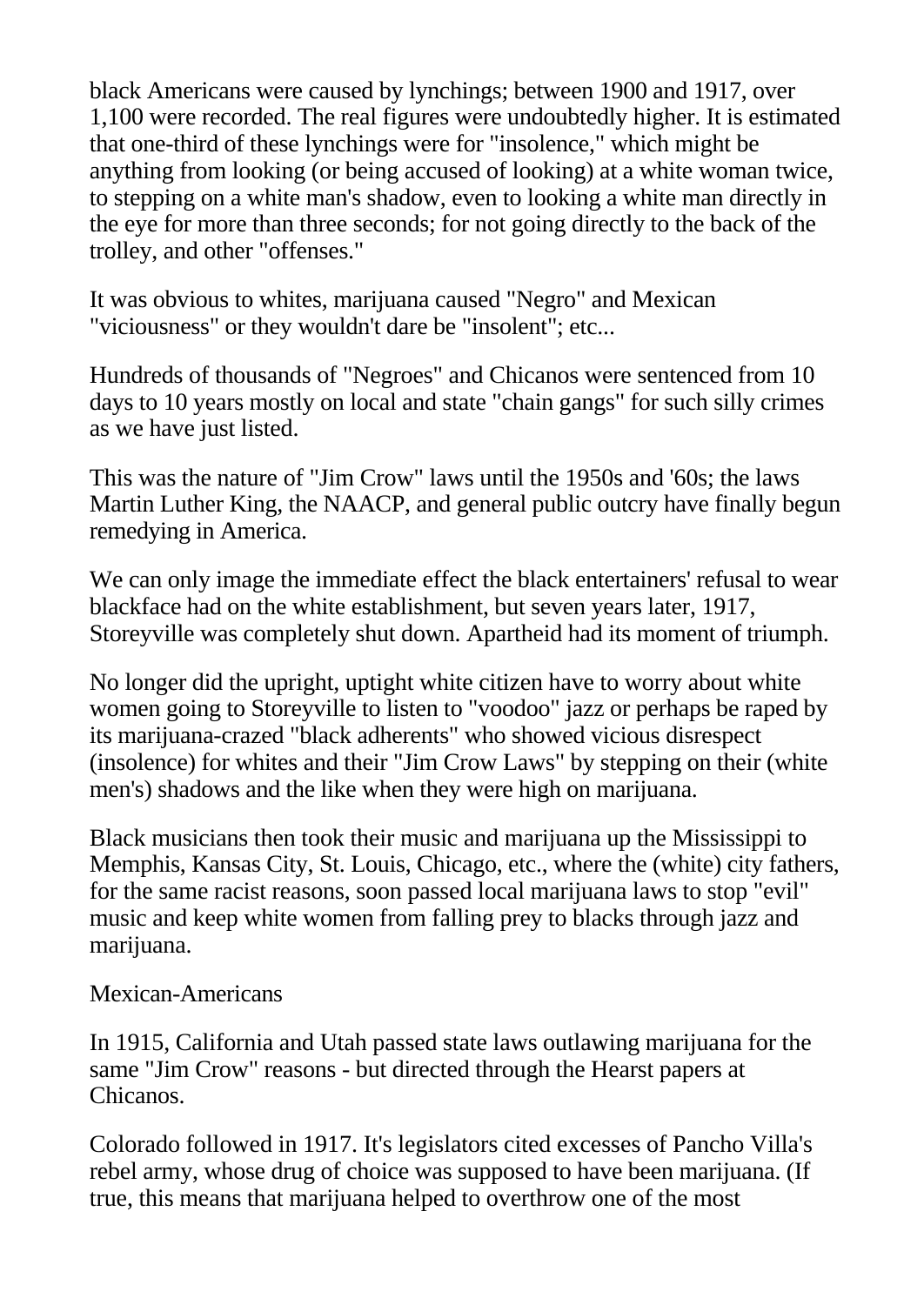repressive, evil regimes Mexico ever suffered.

The Colorado Legislature felt the only way to prevent an actual racial blood back and the overthrow of their (white's) ignorant and bigoted laws, attitudes and institutions was to stop marijuana.

Mexicans under marijuana's influence were demanding humane treatment, looking at white women, and asking that their children be educated whilte the parents harvested sugar beets; and making other "insolent" demands. With the excuse of marijuana (Killer Weed), the whites could now use force and rationalize their violent acts of repression.

This "reefer raciscm" continues into the present day. In 1937, Harry Anslinger told Congress that there were between 50,000 to 100,000\* marijuana smokers in the U.S., mostly "Negroes and Mexicans, and entertainers," and their music, jazz and swing, was an outgrowth of this marijuana use. He insisted this "satanic" music and the use of marijuana caused white women to "seek sexual relations iwth Negroes!"

\* Anslinger would have flipped to konw that one day there would be 26 million daily marijuana users and another 30-40 million occasional users in America, and that rock 'n roll and jazz are now enjoyed by tens of millions who have never smoked marijuana.

South Africa Today

In 1911, South Africa\* began the outlawing of marijuana for the same reasons as New Orleans: to stop insolent blacks! White South Africa, along with Egypt, led the international fight (League of Nations) to have cannabis outlawed worldwide.

\* South Africa still allowed its black mine workers to smoke dagga in the mines, though. Why? Because they were more productive!

In fact, in that same year, South Africa influenced southern U.S. legislators to outlaw cannabis (which many black South Africans revered as "dagga, their sacred herb). Many South Africans' American business headquarters were in New Orleans at the time.

This is the whole racial and religious (Medeival Catholic Church) basis out of which our laws against hemp arose. Are you proud?

Fourteen million years so far have been spent in jails, prisons, parole and probation by Americans for this absurd racist and probably economic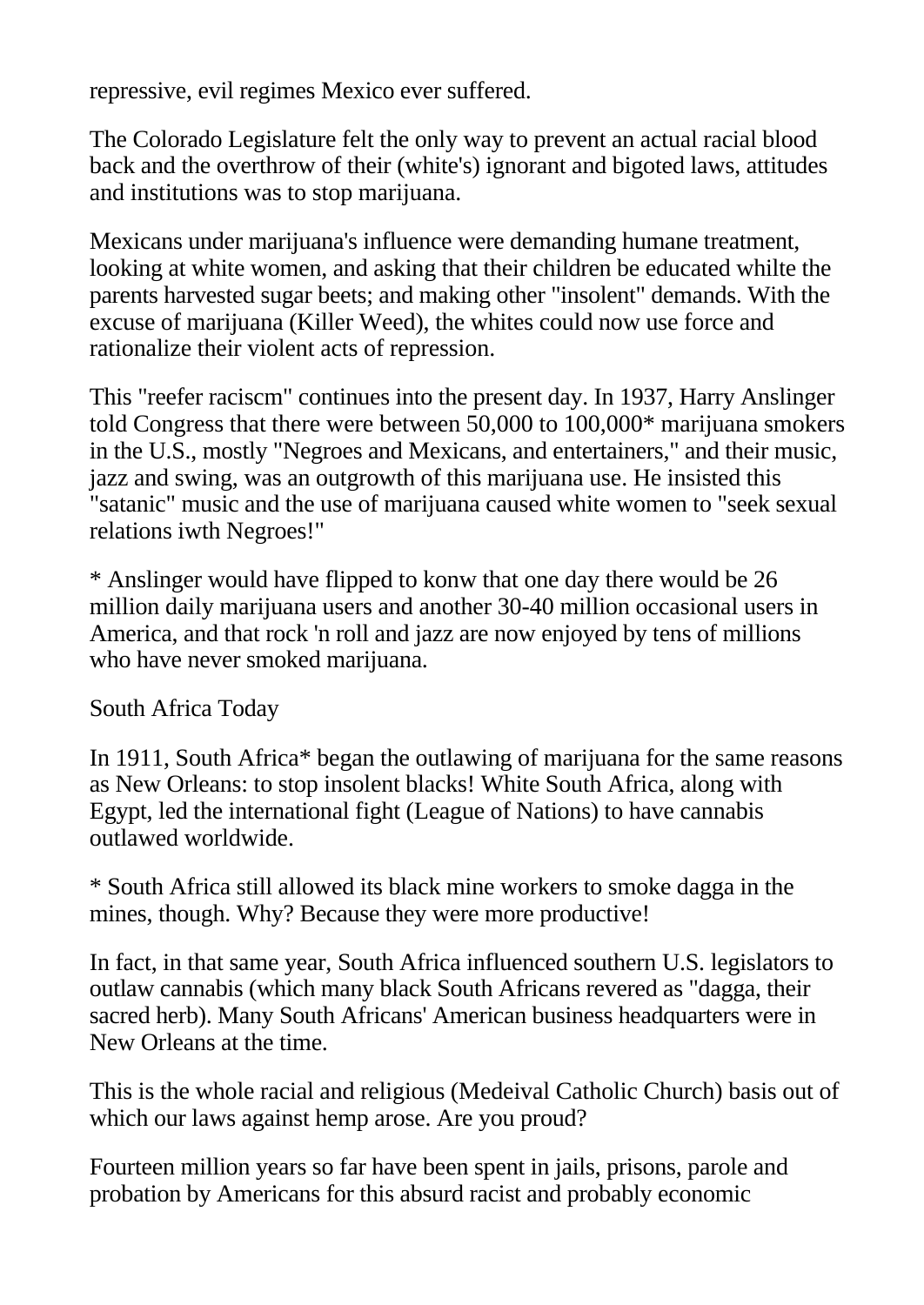reasoning. (See Chapter 4, "Last Days of Legal Cannabis.")

Isn't it interesting that in 1985 the U.S. incarcerated a larger percentage of people than any country in the world except South Africa? In 1989, the U.S. surpassed South Africa, and the 1997 incarceration rate is almost four times that of South Africa, is the highest in the world, and is growing.

President Bush, in his great drug policy speech of September 5, 1989, promised to double the federal prison population again, after it had already doubled under Reagan. He succeeded. In 1993, President Bill Clinton planned to redouble the number of prisoners again by 1996. He did.

Remember the outcry in 1979 when former U.N. Ambassador Andrew Young told the world that the U.S. had more political prisoners than any other nation? (Amnesty International, UCLA.)

Lasting Remnants

Even though blackface disappeared as law in the late 1920s, as late as the 1960s, black entertainers (such as Harry Belafonte and Sammy Davis, Jr.) still had to go in the back door of theatrical establishments, bars, etc.; by law!

They couldn't rent a hotel room in Las Vegas or Miami Beach - even while being the headline act.

Ben Vereen's 1981 Presidential Inauguration performance for Ronald Reagan presented this country's turn-of-the-century Blackface/Jim Crow laws in a great story, about black comic genius Bert Williams (circa 1890 to 1920).

Vereen had been invited to perform for the Reagan Inauguration and had accepted only on the condition that he could tell the entire "Blackface" story but the whole first half of Vereen's show, depicting Bern Williams and blackface, was censored by Reagan's people on ABC TV, contrary to the special agreement Vereen had with them.

# **Chapter 14**

### **More Than Sixty Years of Suppression & Repression**

**1937**: Hemp banned. An estimated 60,000 Americans smoke "marijuana," but virtually everyone in the country has heard of it, thanks to Hearst and Anslinger's disinformation campaign.

**1945**: Newsweek reports that more than 100,000 persons now smoke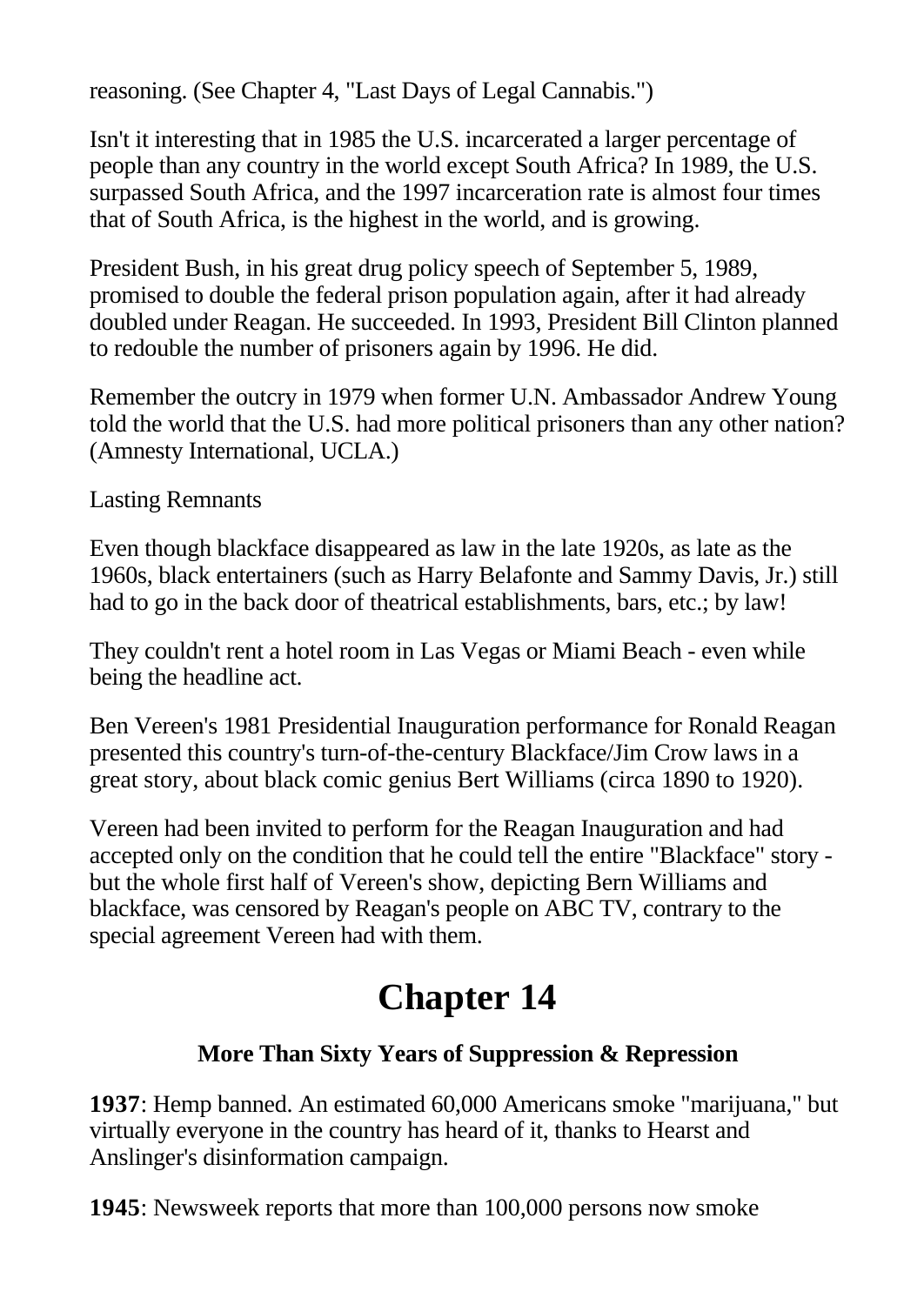marijuana.

**1967**: Millions of Americans regularly and openly smoke hemp leaves and flowers.

**1977**: Tens of millions smoke cannabis regularly, with many persons growing their own.

**1998**: One in three Americans, approximately 90 million citizens, have now tried it at least once, and some 10-20% (25 to 50 million Americans) still choose to buy and smoke it regularly, despite urine tests and tougher laws.

Throughout history, Americans have held the legal tradition that one could not give up one's Constitutional rights and if someone was stripped of these protections, then he or she was being victimized. However by 1989, if you signed up for an extracurricular activity in school or applied for a minimum wage job, you could be asked to forego your right to privacy, protection from self-incrimination, Constitutional requirements of reasonable grounds for search and seizure, presumed innocence until found guilty by your peers, and that most fundamental right of all: personal responsibility for your own life and consciousness.

By 1995, the U.S. Supreme Court upheld that these intrusions into your privacy were constitutional!

In November 1996, as earlier stated, California passed a statewide people's initiative that legalized medical marijuana within the state. Also in November 1996, Arizona passed a statewide initiative (by 65% of the vote) that included medical marijuana but, unlike California law, Arizona's legislature and the governor (now impeached) can and have since rejected the people's law. This was the first rejection by the legislature and the governor of any Arizona state initiative in 90 years!

### **The Armed Forces and Industry**

The Armed Forces, as well as many civilian factories, will boot you out if you smoke marijuana; even if you smoke it 30 days before testing and while off duty. These tests are done at random and often do not include liquor, tranquilizer, or other speed/downer type drugs. However, according to OSHA and insurance actuarial findings, plus the AFL-CIO, it is alcohol(!) that is involved in 90-95% of drug related factory accidents.

In fact, numerous U.S. Army test of the effects of cannabis on soldiers (through the 1950s and '60s) at Edgewood Arsenal, Maryland, and elsewhere,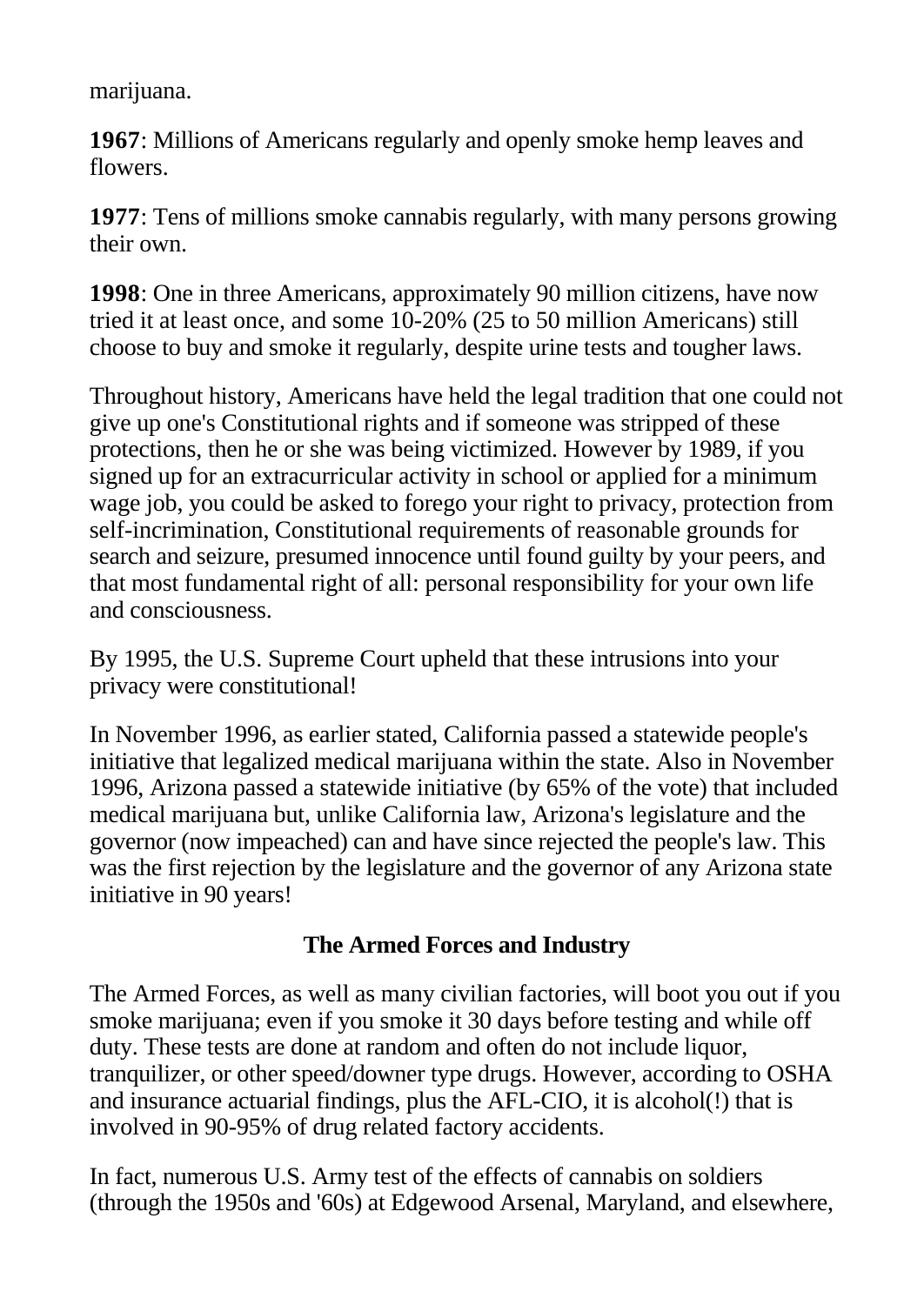show no loss of motivation or performance after two years of heavy (military sponsored) smoking of marijuana.

This study was repeated six more times by the military and dozens of times by universities with the same or similar results. (Also, British Indian Hemp Report; Panama/Siler study; Jamaican study, et al.)

South African gold and diamond mines allowed and encouraged Blacks to use cannabis/Dagga in order to work harder.

*(U.S. Government Reports, 1956-58-61-63-68-69-70-76.)* 

# **Privacy is a Right**

Groups like NORML, HEMP, ACLU, BACH, and the Libertarian Party (for example) feel that as long as military personnel (unless on alert) or factory workers do not smoke cannabis while on duty or during the period four to six hours before duty, it's their own business. This is consistent with the conclusions of the U.S. government's own Siler Commission (1933) and Shafer Commission (1972) reports, as well as the LaGuardia report (1944), the Canadian Government Study (1972), Alaska State Commission (1989), and the California Research Advisory Panel (1989), all of which held that no criminal penalties are in order for its use.

### **Inaccurate Urine Testing**

Military/factory worker marijuana urine tests are only partially accurate and do not indicate the extent of your intoxication. They indicate only whether you have smoked or been in the presence of cannabis smoke or have eaten hempseed oil or any hempseed ffod product in the last 30 days. Whether you smoked or ate it an hour ago or 30 days ago and sometimes if you haven't smoked it at all the test results are the same: Positive.

John P. Morgan, M.D., stated in High Times February 1989 (and in 1999 he still says), "The tests are far from reliable. Tampering and high rates of falsepositives, false-negatives, etc. are common, and further these testing companies are held to no standards but their own."

At 20-50 nanograms (billionths of a gram) per milliliter of THC Carboxy Acid (a metabolite) these tests can be read as positive or negative yet results derived from this part of the scale are known to be meaningless. To the untrained eye, any positive indication sends up a red flag. And most testers are untrained and uncertified. Still, the decision to hire, fire, detain, re-test, or begin drug abuse treatment is made for you on the spot.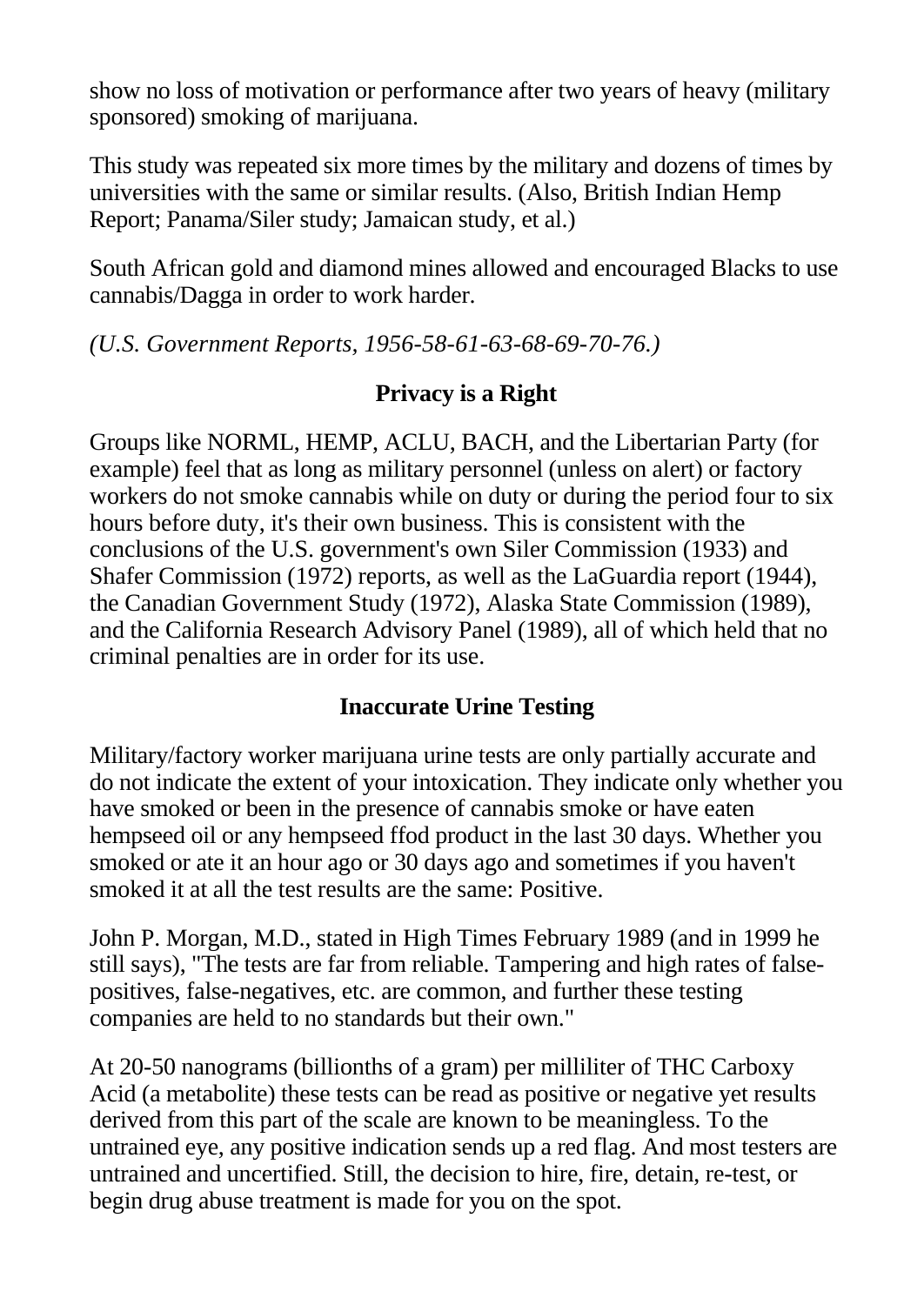"I believe the tendency to read the EMIT [the urine test for THC metabolites] test below the detection limit is one of the important reasons why the test was not often confirmed in published reports," Dr. Morgan said.

In 1985, for the first time, Milton, Wisconsin, high school kids were ordered to have urine tests weekly to see if they smoked pot. Local "Families Against Marijuana" type organizations were demanding this testing, but not for liquor, downers, or other hazardous drugs.

Hundreds of communities and high schools throughout the country were awaiting the outcome of constitutional challenges in Milton in 1988 before implementing similar testing programs in their own school districts. Because of this ruling in Milton's favor, testing for high school students participating in extra-curricular activities has since been widely adopted and continues across the United States in 1998.

For instance, in Oregon the testing of high-school athletes has spread by court order to any and all extra-curricular activity. Band members and majorettes even debate team members, some debating on the marijuana issue can now be tested at will in all states except California, where even a high school student can, since 1996, legally have a doctor's recommendation or acknowledgement for the medical use of marijuana.

*(NORML reports, High Times, ABC, NBC & CBS News, and LA Times, 1981-1998, Oregonian, October 23, 1989.)* 

### **Baseball and the Babe**

Former Baseball Commissioner Peter V. Ueberroth first ordered in 1985 all personnel, except unionized players, to submit to these urine tests. From the owners to the peanut vendors to the bat boys, it is mandatory in order to be employed. By 1990, it had been incorporated into all contracts, including ballplayers.

Now, since November 1996, a professional baseball player (or any other sports player for that matter) in California may take advantage of cannabis as medicine, and continue to play baseball professionally.

Aside from the civil liberties questions raised, it is apparently forgotten that "Babe" Ruth would regularly invite reporters to accompany him while he drank 12 beers prior to playing a game, during alcohol Prohibition.

Many "dry" organizations and even the league commissioner implored him to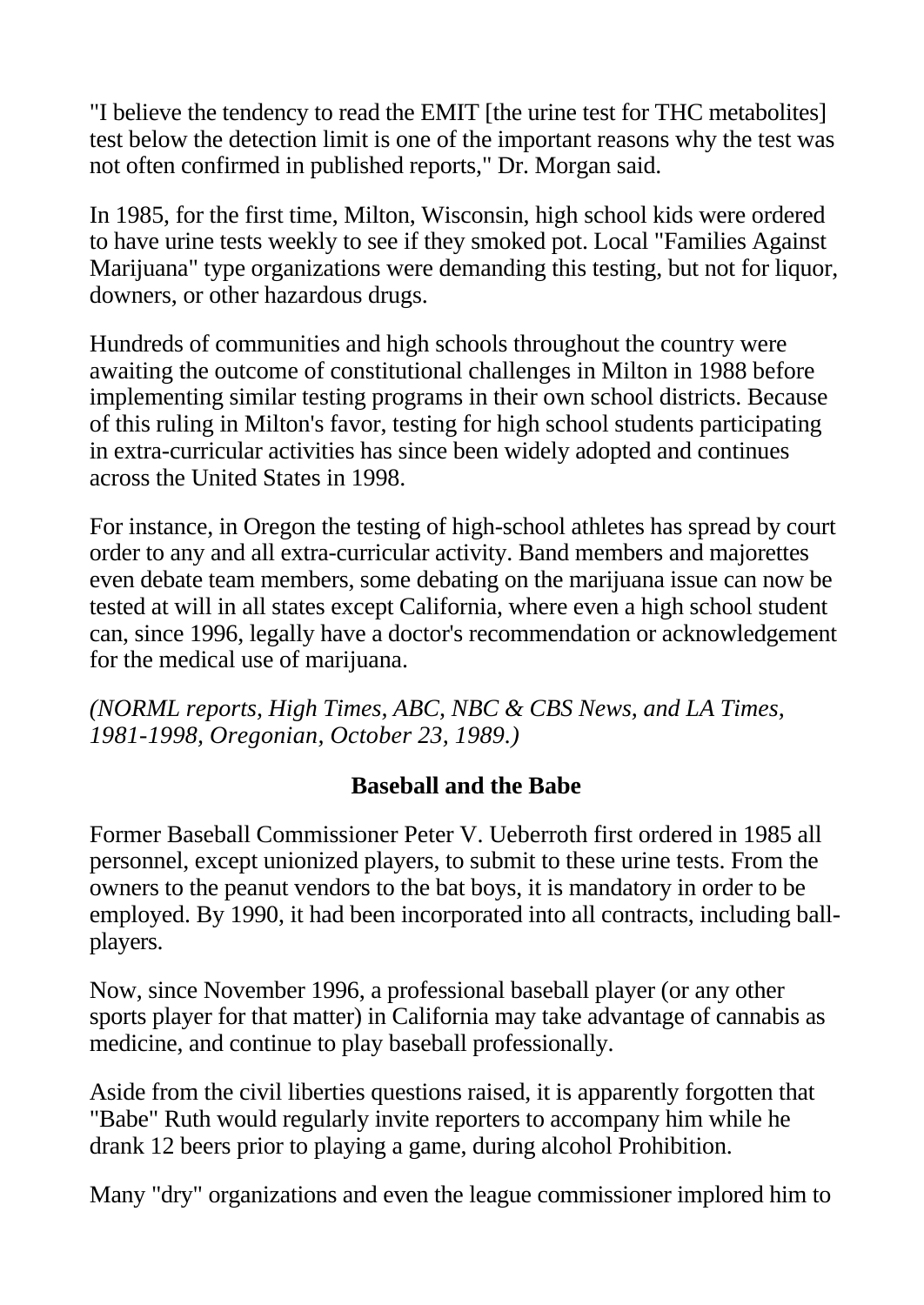think of the children who idolized him and stop, but the "Babe" refused.

If Peter Ueberroth or his ilk had been in charge of baseball during Prohibition, the "Sultan of Swat" would have been fired in shame and millions of children would not have proudly played in "Babe Ruth Little Leagues." Lyndon LaRouche's "War on Drugs" committee told us that, along with new marijuana laws, they expected to implement their most important goal: anyone in the future playing any disco, rock 'n' roll, or jazz on the radio, on television, in schools, or in concert, or who just sold rock 'n' roll records or any music that wasn't on their approved classical lists would be jailed, including music teachers, disc jockeys, and record company executives.

Tens of millions of average Americans choose to use cannabis as self medication or to relax during their time off the job, and therefore risk criminal penalties. Job performance should be the principle criterion for evaluation of all employees, not personal lifestyle choices.

The Babe Ruths of sports, the Henry Fords of industry, the Pink Floyds, Beatles, Picassos, and Louis Armstrongs of the arts, and one out of ten Americans have become criminals and thousands unemployed for smoking cannabis, even when merely unwinding in the privacy of their own homes.

Robert Mitchum's film career was almost destroyed by a 1948 marijuana arrest. Federal Judge Douglas Ginsburg was on the verge of being appointed to the U.S. Supreme Court in 1987 when it was revealed that he had smoked grass while a university professor and his name was withdrawn from nomination. However, George Bush's appointee Supreme Court Justice Clarence Thomas' 1991 admission that he smoked marijuana in college was not an issue in his controversial confirmation.

### **Dividing Communities and Splitting Up Families**

"Help a friend, send him to jail," says a billboard in Ventura, California. This is an example of the "zero tolerance" campaign's inform-on-your-neighbor tactics being used to enforce the laws against the victimless crime of cannabis smoking.

Here's another example from TV: "If you have knowledge of a felony you can earn up to one thousand dollars. Your name will not be used and you will not be required to appear in court."\* One man received a postcard in jail saying, "Our informant received \$600 for turning you in. Crimestoppers."

*\*(Crimestoppers, Ventura, California, October, 1989.)*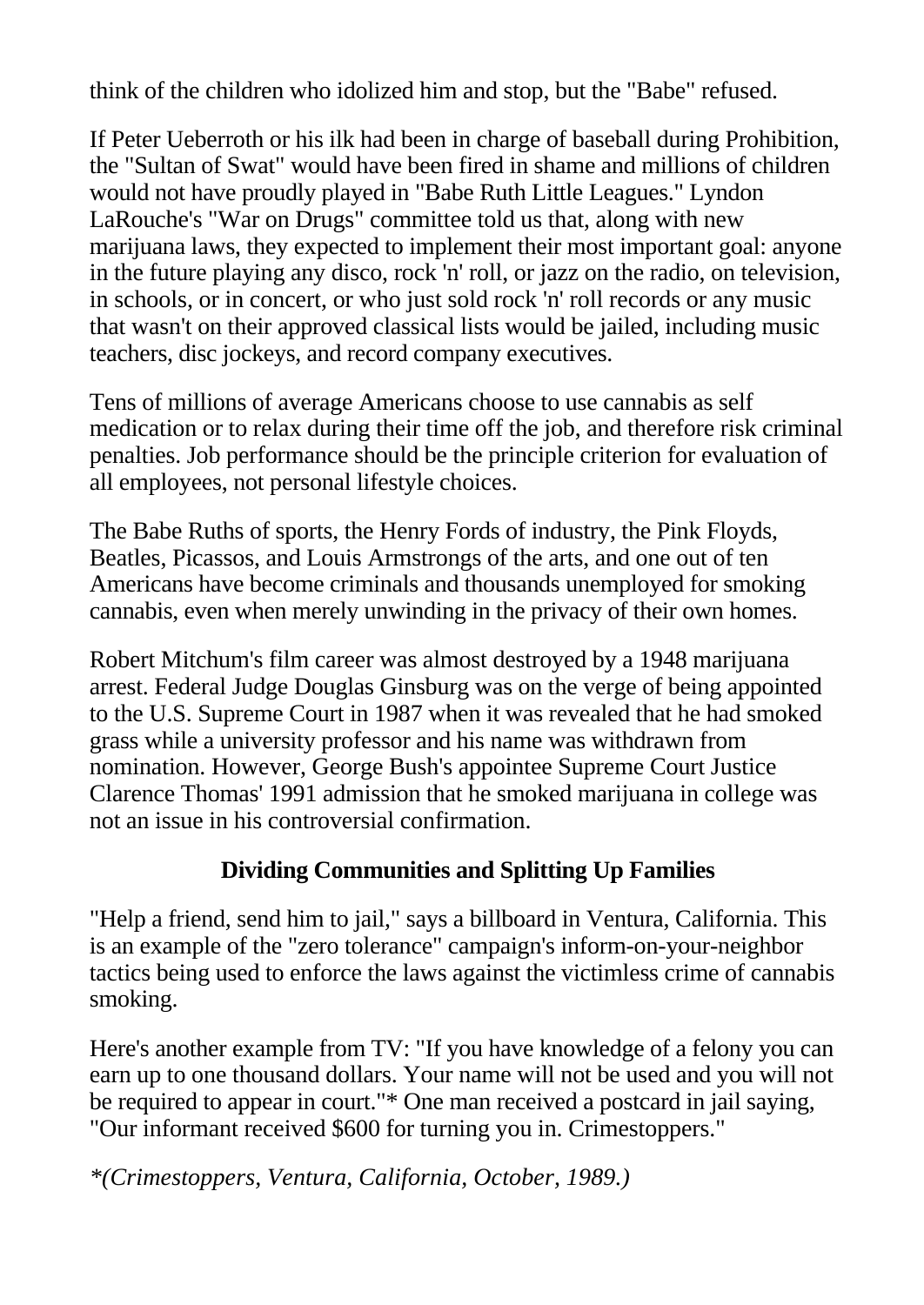#### **Surveillance and Seizures**

In rural California, where cannabis growing has supported whole communities, the well-armed CAMP forces go into a thick forest discovering 15-foot tall, lush, hearty eight-month-old plants. These are hacked down, piled up, and smothered with gasoline and rubber tires. Uncured, they burn slowly.

Elsewhere, a helicopter pilot circles over a neighborhood, peering into a heat sensitive camera pointed at a house. "We're looking for the indoor sun," he explains matter-of-factly.

"We only pursue specific objectives," houses where grow lights have been bought or some other tangible basis exists to suspect "manufacturing a controlled substance": a felony.

"Look, there's the light from the house." His thermal-sensitive screen shows heat leaking out from under the eaves of the house. Site confirmed.

Next they obtain a search warrant, raid the property, seize the house under civil proceedings, and prosecute its inhabitants under criminal law.

*(48 Hrs., CBS television, "Marijuana Growing in California," October 12, 1989.)* 

### **UnAmerican Policies & Political Extortion**

Richard Nixon ordered the FBI to illegally monitor John Lennon 24-hours a day for six solid months in 1971 because Lennon had given a concert in Michigan to free a student (John Sinclair) from five years in jail for possession of two joints.

*(L.A. Times, August, 1983.)* 

The drug, oil, paper, and liquor companies want pot illegal forever, no matter whose rights they suppress or how many years we have to spend in prison to assure their profits.

Politicians who are liberal are investigated and, we believe, are blackmailed to keep their mouths shut on this subject and others, or risk being exposed for some past indiscretion by themselves or members of their families possibly sexual or drug-related.

### **Police, Secrets & Blackmail**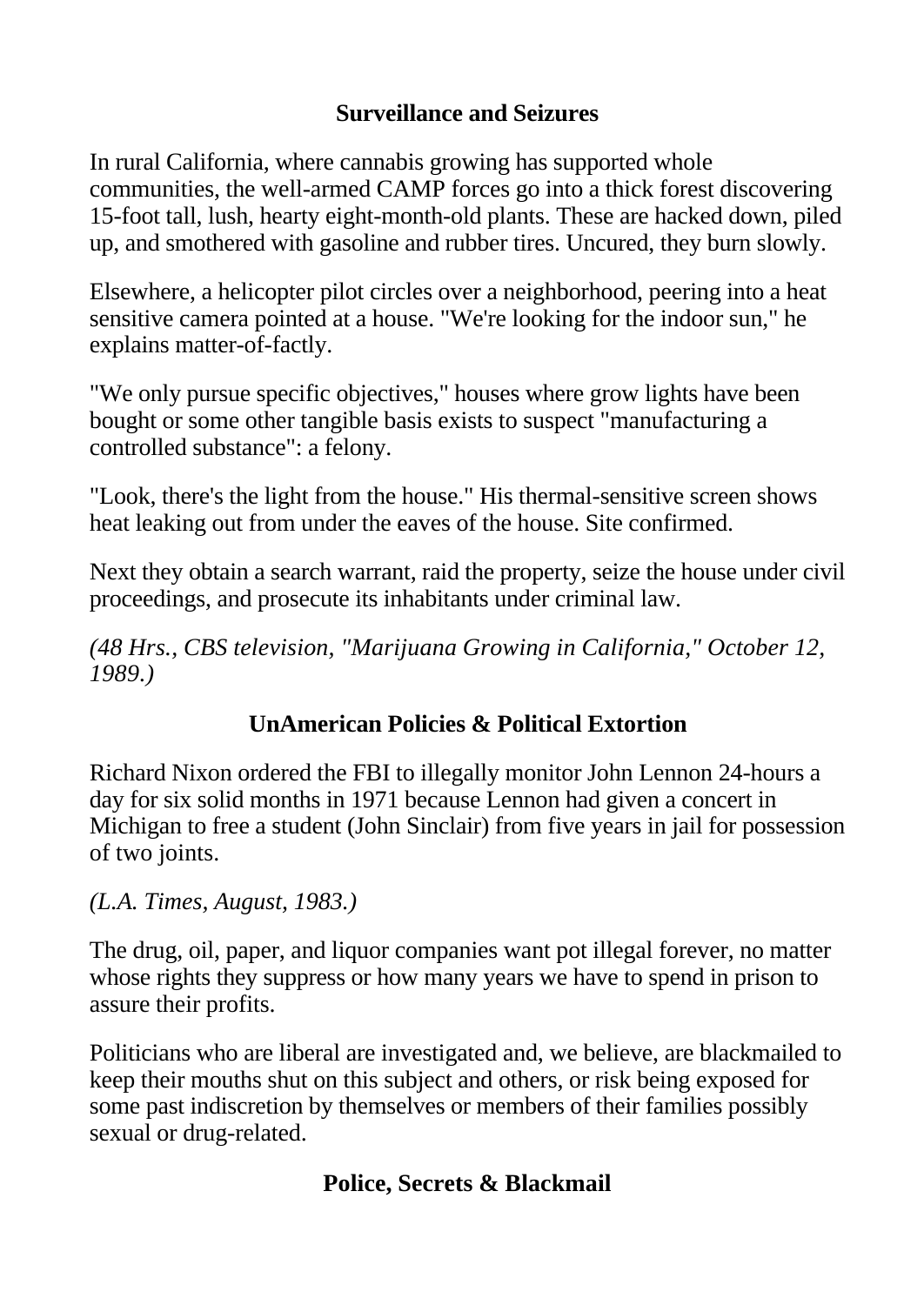A few years ago, then Los Angeles Police Chief Daryl Gates (1978-1992) ordered surveillance of City Councilman Zev Yarslovsky, City Attorney John Van DeKamp, and Mayor Tom Bradley, among others. He monitored their private sex lives for more than a year.

#### *(Los Angeles Times, August, 1983.)*

J. Edgar Hoover, as Director of the FBI, did this for five years to Martin Luther King Jr. and, in the most "sick" situation, deliberately drove actress Jean Seburg to suicide with terrible ongoing federal letters and information fed to tabloids exposing her pregnancies and private dates with blacks. In fact, using the FBI, Hoover harassed selected targets, for as long as 20 years because of their civil rights stands.

The former director of the FBI and also direct overseer of the DEA, William Webster, answered questions about the squandering of 50% (\$500 million) of federal drug enforcement money on cannabis enforcement this way: "Oh, marijuana is an extremely dangerous drug and the proof [referring to totally discredited brain and metabolite studies by Heath, Nahas] is now coming in."

Webster then asked for more money and more unrestrained powers to stop pot. (Nightwatch, CBS, January 1, 1985.)

*(1998 footnote: The DEA's budget for marijuana information alone figures out to 10 times the cost of 1985's budget and 100 times the cost of its 1981 budget.)* 

#### **Public Humiliation**

Entertainers caught with cannabis have had to do a "Galileo" type recanting to stay out of jail or to retain their television, endorsement, or nightclub contracts, etc. Some have had to go on television and denounce marijuana to stay out of jail (e.g., Peter Yarrow of Peter, Paul and Mary, David Crosby, and actress Linda Carter). Our courts and legislators have sold our American "guaranteed" Bill of Rights, written on cannabis, to secure a cannabis-free world.

"Don't suspect your neighbor, turn him in." Any hear say is to be reported. That which revolted us as children the spectre of Nazis and Commies asking everyone to spy and inform on one another; Stalin's secret police taking persons from their homes at night to administer stupefying drugs and extort information; a government spreading lies and creating a police state has now become our everyday Amierkan reality.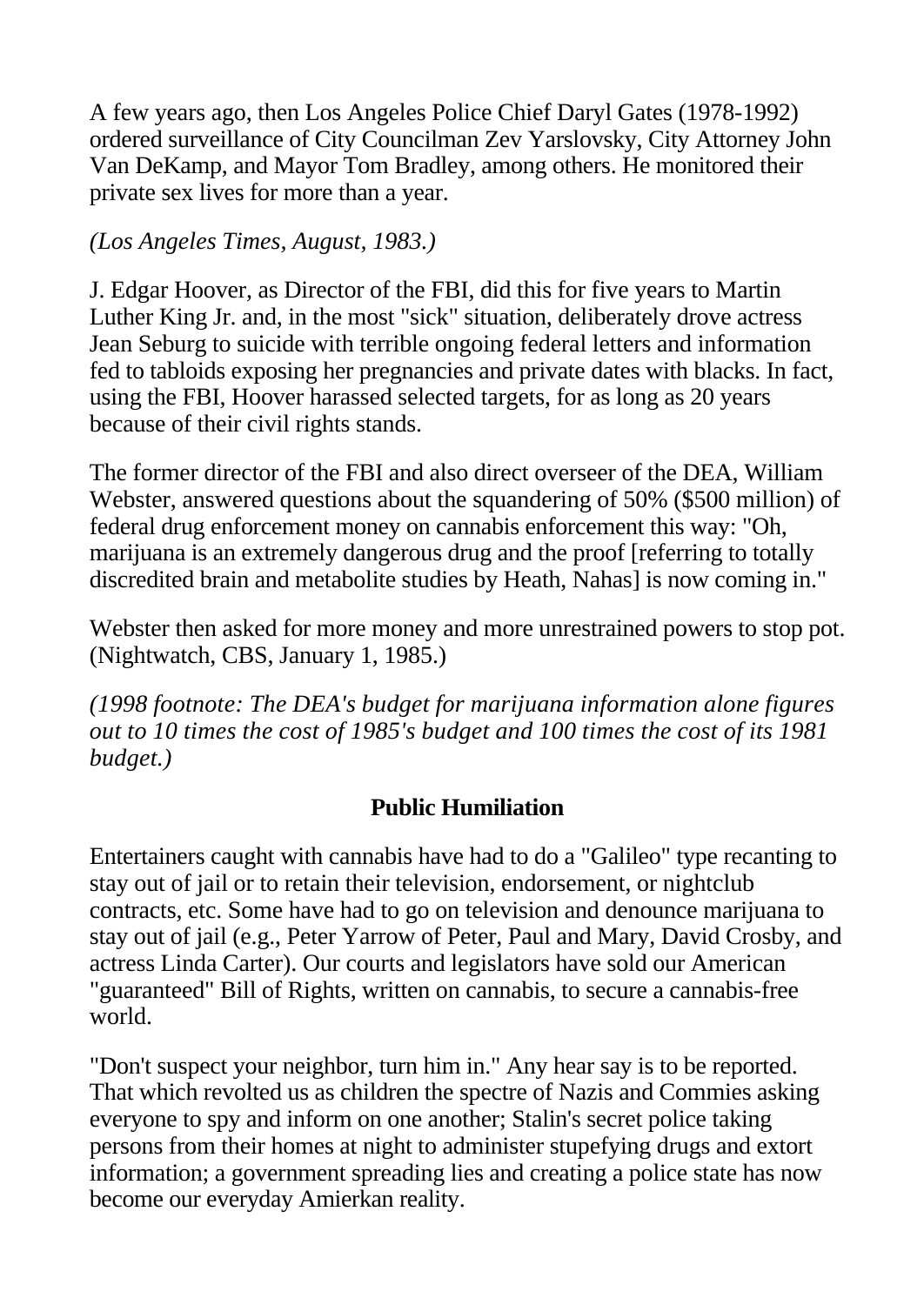And those who dare to stand against the tide of oppression face the prospect of financial ruin.

#### **Seizure: Feudal Law & Order**

When the federal government seizes cars, boats, money, real estate, and other personal property, proceeding are set into motion based on laws that originated with medieval superstition.

English common law of the Middle Ages provided for forfeiture of any object causing a man's death. Known as a "deodand," the object, such as a weapon or run-away ox cart, was personified and declared tainted or evil, and forfeited to the king.

Today's in rem (against things rather than against persons) forfeiture proceedings are civil suits against the property itself. Relying on analogy to the deodand, a legal "personification fiction," declares the property to be the defendant. It is held guilty and condemned, as though it were a personality and the guilt or innocence of the owner is irrelevant.

By applying this civil label to forfeiture proceedings, the government sidesteps almost all the protections offered by the Constitution to individuals. There is no Sixth Amendment guarantee of right to counsel. Innocent until proven guilty is reversed. Each violation of a constitutional right is then used as the basis for the destruction of another.

The violation of the Fifth Amendment's "innocent until proven guilty" due process standard is used to destroy the prohibition of double jeopardy. Even acquittal of the criminal charges the forfeiture is based upon does not prevent re-trying the same facts, because, even through the government couldn't prove a crime was committed, at the second trial the defendant must provide proof of innocence.

The Supreme Court holds that it is constitutional to forfeit property in rem from a person who is completely innocent and non-negligent in his use of the property. Lower courts accept prosecutors' arguments that if it is permissible to forfeit property from completely innocent persons, then constitutional protections could not possibly apply to anyone who is guilty of even a minor drug offense.

Unlike civil suits between individuals, the government is immune to countersuit. The government can use its unlimited resources to repeatedly press a suit in the mere hope of convincing one juror the defendant did not provide a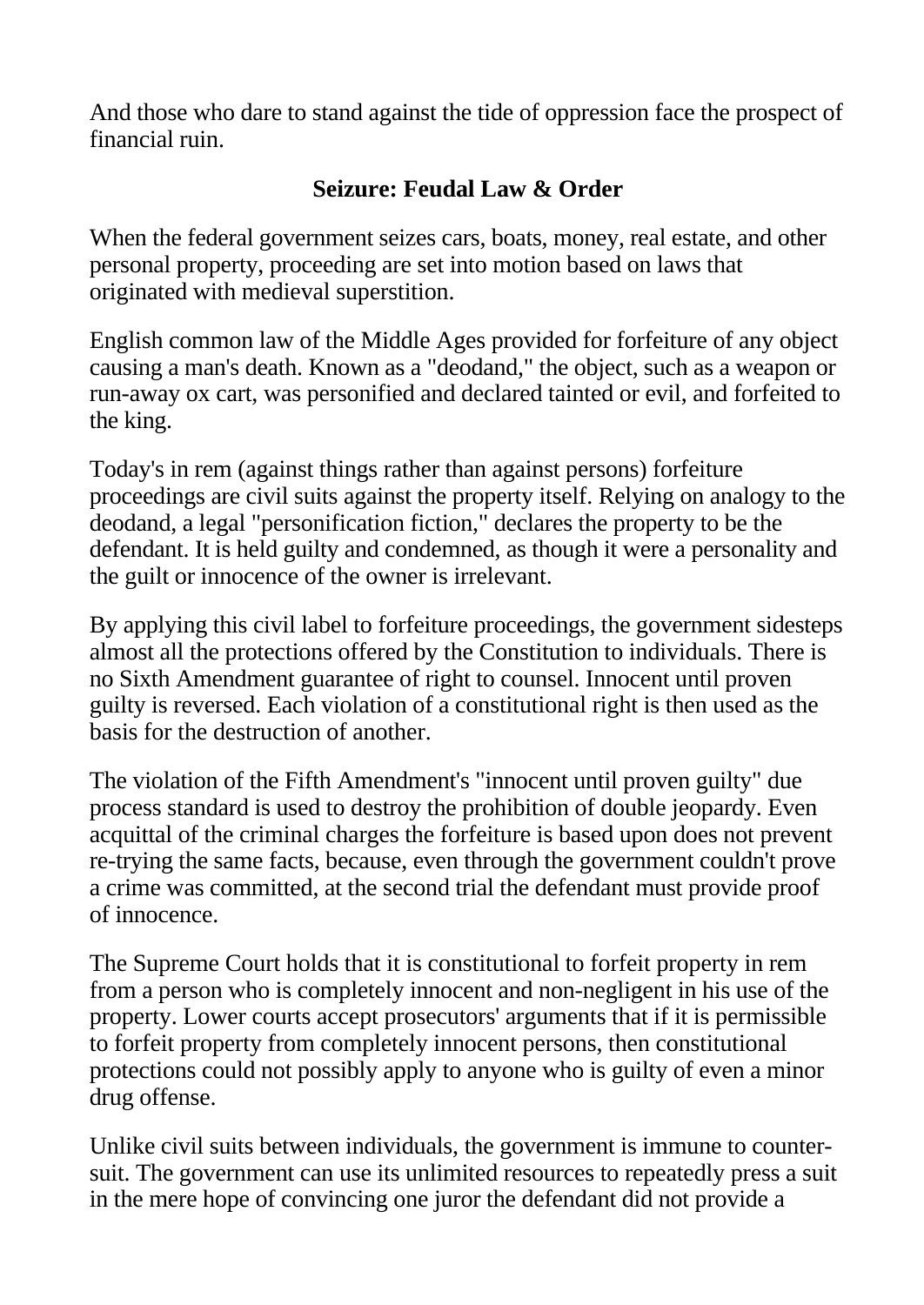preponderance of evidence.

Forfeitures imposed by the English Crown led our nation's founders to prohibit bills of attainder (forfeiture consequent to conviction) in the first article of the American Constitution. The main body of the Constitution also forbids forfeiture of estate for treason. The first Congress passed the statue, still law today, stating that "No conviction or judgement shall work corruption of blood or any forfeiture of estate." However, early Americans did incorporate in rem (proceeding against a thing) procedures under Admiralty and Maritime law, to seize enemy ships at sea and to enforce payment of customs duties.

It was not until the outbreak of the Civil War that these Customs procedures were radically changed. The Confiscation Act of July 17, 1862, declared all property belonging to Confederate officers or those who aided the rebels to be forfeitable in rem. The U.S. Supreme Court held that if the Act was an exercise of the war powers of the government and was applied only to enemies, then it was Constitutionally allowable in order to ensure a speedy termination of the war.

Today, the passions of the "War on Drugs" have caused Congress to once again use in rem proceedings to inflict punishment without the nuisance of the protections provided by the Constitution and Bill of Rights. "We have to save our Constitution," says Vickie Linker, whose husband served two years in prison for a cannabis offense. "We have the truth."

### **Entrapment, Intolerance and Ignorance**

When not enough persons seem to be committing crimes, the DEA and police departments often resort to entrapment to make criminals out of unsuspecting and otherwise non-criminal persons. Government agents have been caught time after time provoking and participating in drug smuggling and sales.\*

\* High Witness News department, High Times magazine; "Inside the DEA," Dale Geiringer, Reason Magazine, December, 1986; Christic Institute "La Penca" lawsuit; DeLorean cocaine trial testimony and verdict of innocence; Playboy magazine, etc.

This constant fanning of public fears of marijuana turns into demands for more money for a "War on Drugs" (a euphemism for war on certain people who freely choose to use selected substances) and political pressure for the permission to use unconstitutional means to enforce the constantly harsher laws.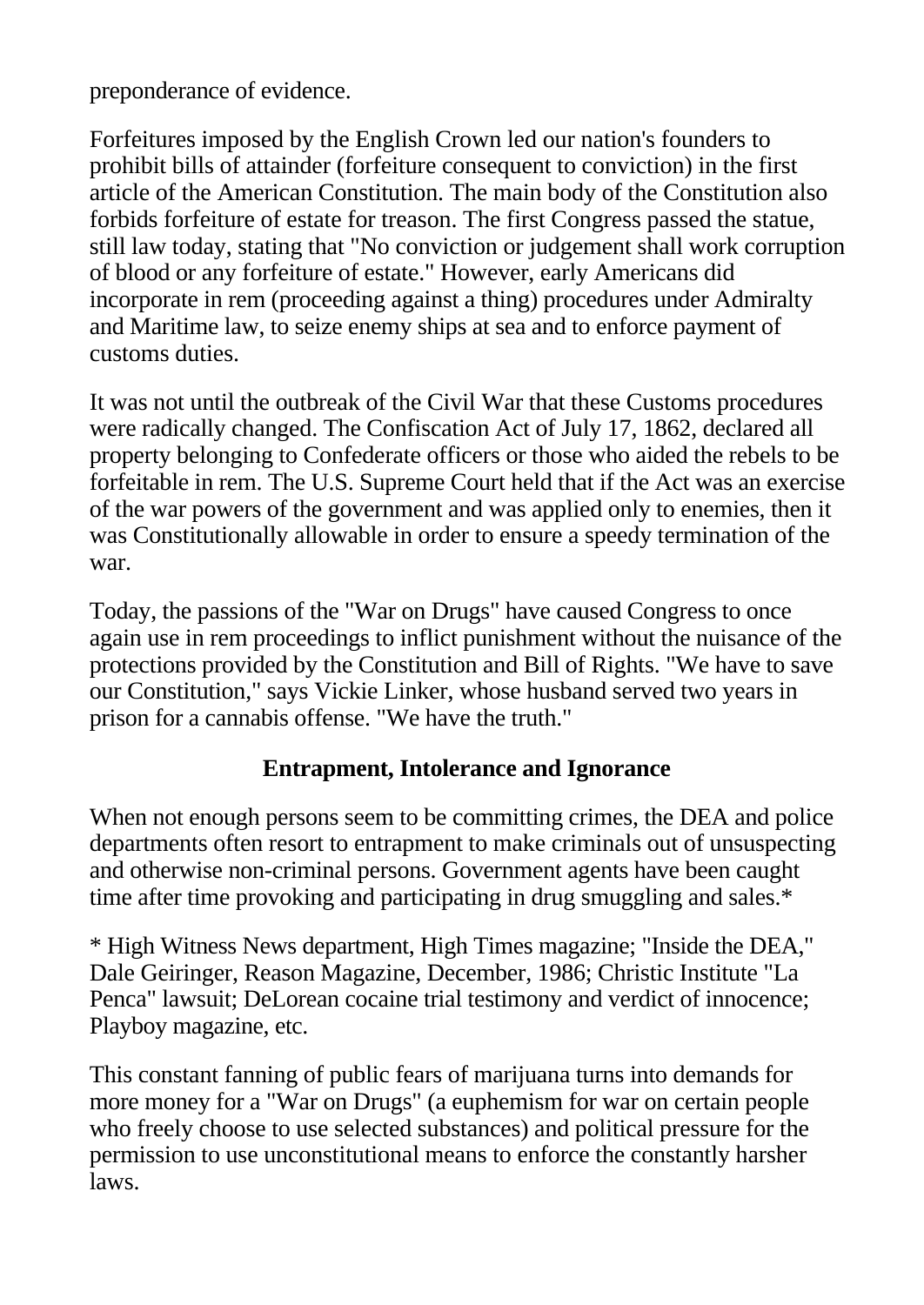In an October, 1989, Louisville, KY, address to the Police Chiefs of that state, then Drug Czar and social-drinking, nicotine-addict William Bennett\* announced that marijuana smoking makes people stupid.

\* This is the same man who helped engineer a \$2.9 million grant for the Texas National Guard to dress its agents up as cactus to patrol the Mexican border. This was the National Guard unit that later shot and killed a young Americanborn Mexican sheep herder assuming him to be an illegal immigrant.

He offered no proof, and although crack was not a major issue in Kentucky, proclaimed that more money was necessary for the war on drugs because of this new found marijuana-induced danger stupidity! (Which, as far as we know, is still not a crime.)

Bennett was seen to brace himself with a late-morning gin and tonic in December, 1989, as he tried to pitch a similar anti-marijuana message to representatives of the broadcast and film industries in Beverly Hills, CA.

*(High Times, February, 1990. See "Booze Brunch" in appendix of the paper version of this book.)* 

Have your balloons and bumper stickers ready; Bennett is running for president in 2000!

### **PDFA: Slickly Packaged Lies**

Another recent development has been the formation of the PDFA (Partnership for a Drug Free America) in the media. PDFA, with primarily in-kind funding from ad agencies and media groups, makes available (free of charge to all broadcast and print media) slick public service ads directed primarily against marijuana.

In addition to releasing such meaningless drivel as an ad which shows a skillet ("This is drugs.") on which an egg is frying ("This is your brain on drugs. Any questions?"), PDFA is not above lying outright in their ads.

In one ad, the wreckage of a train is shown. Now, everyone will agree that no one should attempt to drive a train while high on marijuana. But a man's voice says that anyone who tells you that "marijuana is harmless" is lying, because his wife was killed in a train accident caused by marijuana. This contradicts the direct sworn testimony of the engineer responsible for that disaster; that "this accident was not caused by marijuana." And it deliberately ignores his admissions of drinking alcohol, snacking, watching TV, generally failing to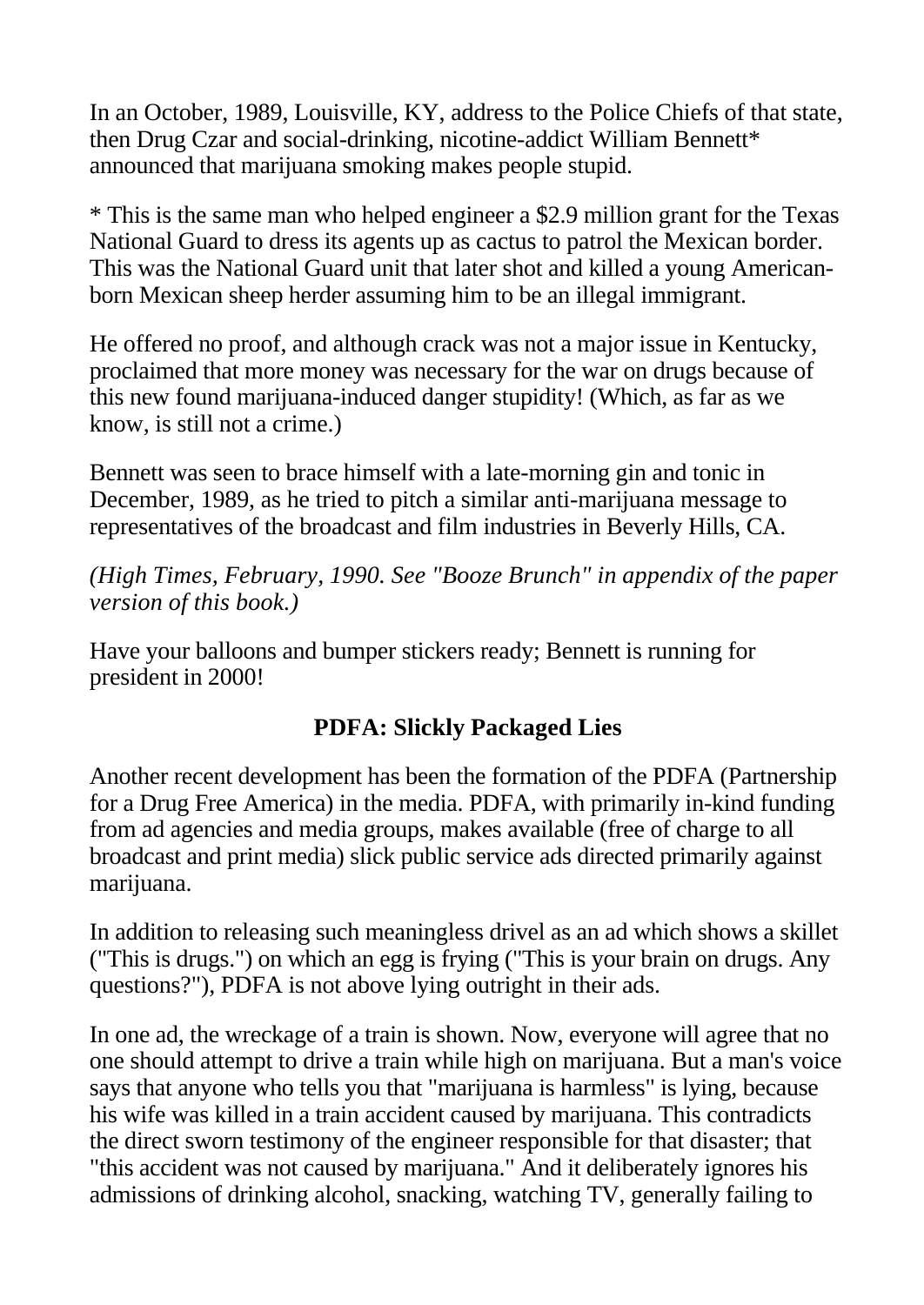pay adequate attention to his job, and deliberately jamming the train's safety equipment prior to the accident. Yet, for years the PDFA has described the train accident as being marijuana-caused, even though the engineer was legally drunk and had lost his automobile driver's license six times, including permaently, for drunken driving in the previous three years.

In another ad, a sad looking couple is told that they cannot have children because the husband used to smoke pot. This is a direct contradiction both of the clinical evidence developed in nearly a century of cannabis studies and of the personal experiences of millions of Americans who have smoked cannabis and borne perfectly healthy children.

And in yet another ad, the group was so arrogant in putting out lies that it finally got into trouble. The ad showed two brain wave charts which it said showed the brain waves of a 14-year-old "on marijuana."

Outraged, researcher Dr. Donald Blum from the UCLA Neurological Studies Center told KABC-TV (Los Angeles) News November 2, 1989, that the chart said to show the effects of marijuana actually shows the brain waves of someone in a deep sleep or in a coma.

He said that he and other researchers had previously complained to the PDFA, and added that cannabis user's brain wave charts are much different and have a well-known signature, due to years of research on the effects of cannabis on the brain.

Even after this public refutation, it took the station KABC-TV and PDFA weeks to pull the spot, and no apology or retraction had yet been offered for the deceit. Despite being ordered by the courts to stop, the PDFA has shown that ad continuously on hundreds of TV channels throughout the United States for the last decade.\*

*\* Groups including the American Hemp Council, the Family Council on Drug Awareness, and Help End Marijuana Prohibition (HEMP) have decided to step up their pressure to expose PDFA lies and get their distortions banned from the airwaves or, better yet, replaced with accurate information on the medical, social, and commercial uses of hemp.* 

Perhaps a more valid ad for the PDFA to produce and the networks to run would show a skillet ("This is the PDFA.") and an egg frying ("These are the facts.").

### **DARE: Police Propaganda**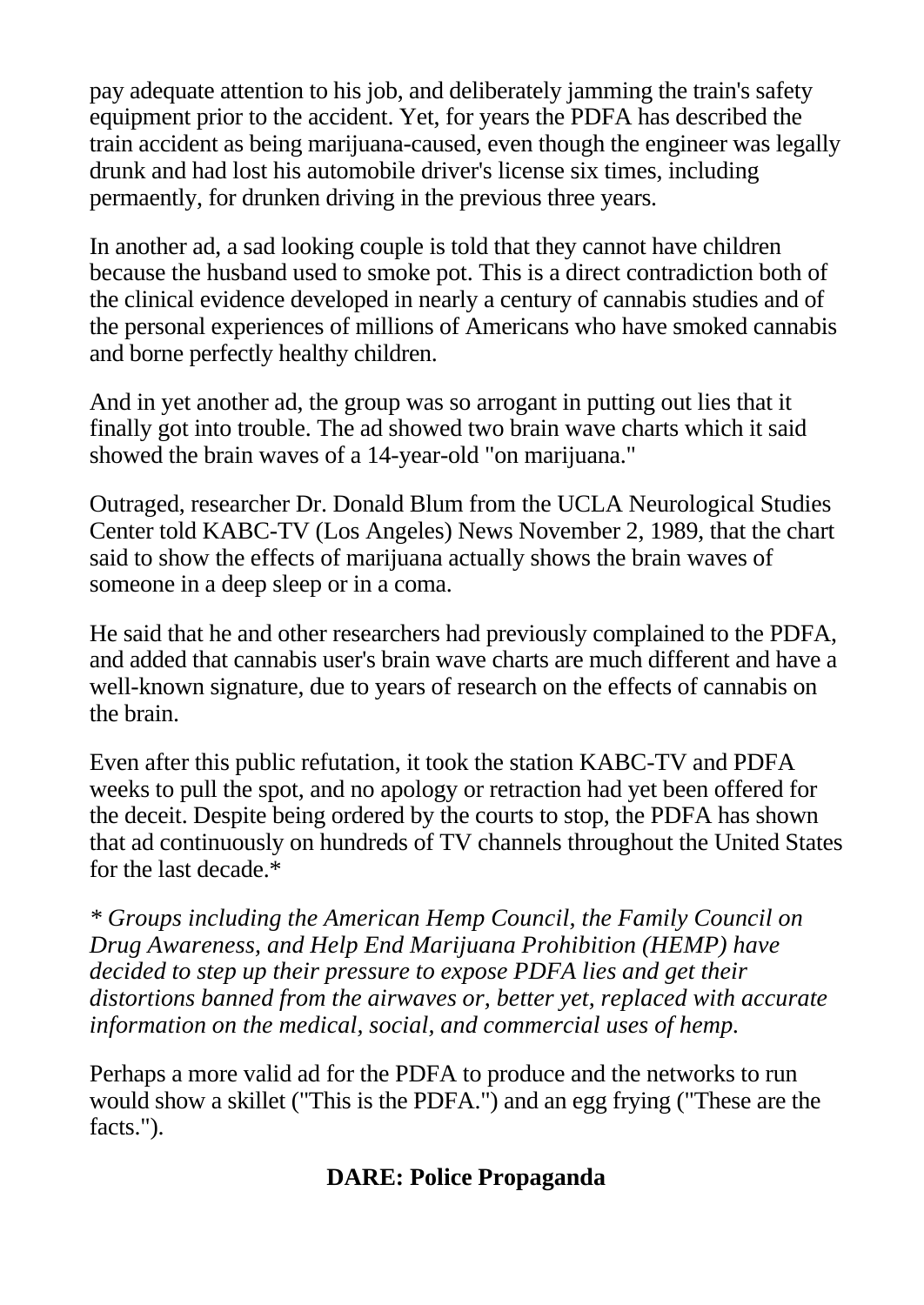The DARE (Drug Abuse Resistance Education) program, a national program that was initiated in 1983 by then Los Angeles Police Chief Daryl Gates, has become yet another tool disinforming the public on hemp.

Typically, a police department spokesperson will conduct a 17-week course at a local elementary school to promote personal responsible behavior by young persons while irresponsibly giving them distorted information and outright lies about cannabis.

Most of the course does not deal with drugs as such, but rather with making choices about how to act when there are opportunities or pressures to drink, smoke, steal, lie, break laws, etc. However, the program's truly useful support for good behavior is undermined by an undercurrent of lies and innuendo about marijuana's effects and users.\*

*\* In an interview, L.A.'s main DARE instructor, Sgt. Domagalski, gave information on the program and made such unsubstantiated and untrue statements as marijuana leads to heroin, "The guy across the street or next door has been smoking marijuana for years and there doesn't seem to be anything wrong with him. There is something wrong, but it may not be obvious." And, "People in the Sixties smoked marijuana and thought there was nothing wrong with it. Now it's watered and sprayed and pampered and they're not concerned what they spray it with, either. But parents don't know this. They got all their information in the Sixties, and they're not interested in this new information."(Downtown News, July 10, 1989. Also see letters section, July 31, 1989 for BACH's reply.) See chapter 15, "Debunking" for the facts on his "new information."* 

In 1999, DARE still consciously teaches these same lies to our children and threatens any community that dares to tell DARE to stop or cease in their school disrict. However, in 1997 the city of Oakland, California, withdrew from the DARE program and has so far suffered no consequences. What makes the DARE program uniquely dangerous is that it provides some accurate information, but undermines itself and the public record by using lies and innuendo about marijuana.

For example, according to teachers who sit in on the sessions,\* the police officer will remark, "I can't tell you that smoking pot causes brain damage, because you all know people who smoke pot and they seem pretty normal. But that's what it does. You just can't tell ß yet."

*\* Some of the teachers we talked to find themselves in the uncomfortable position of knowing the real studies, or have used cannabis themselves and*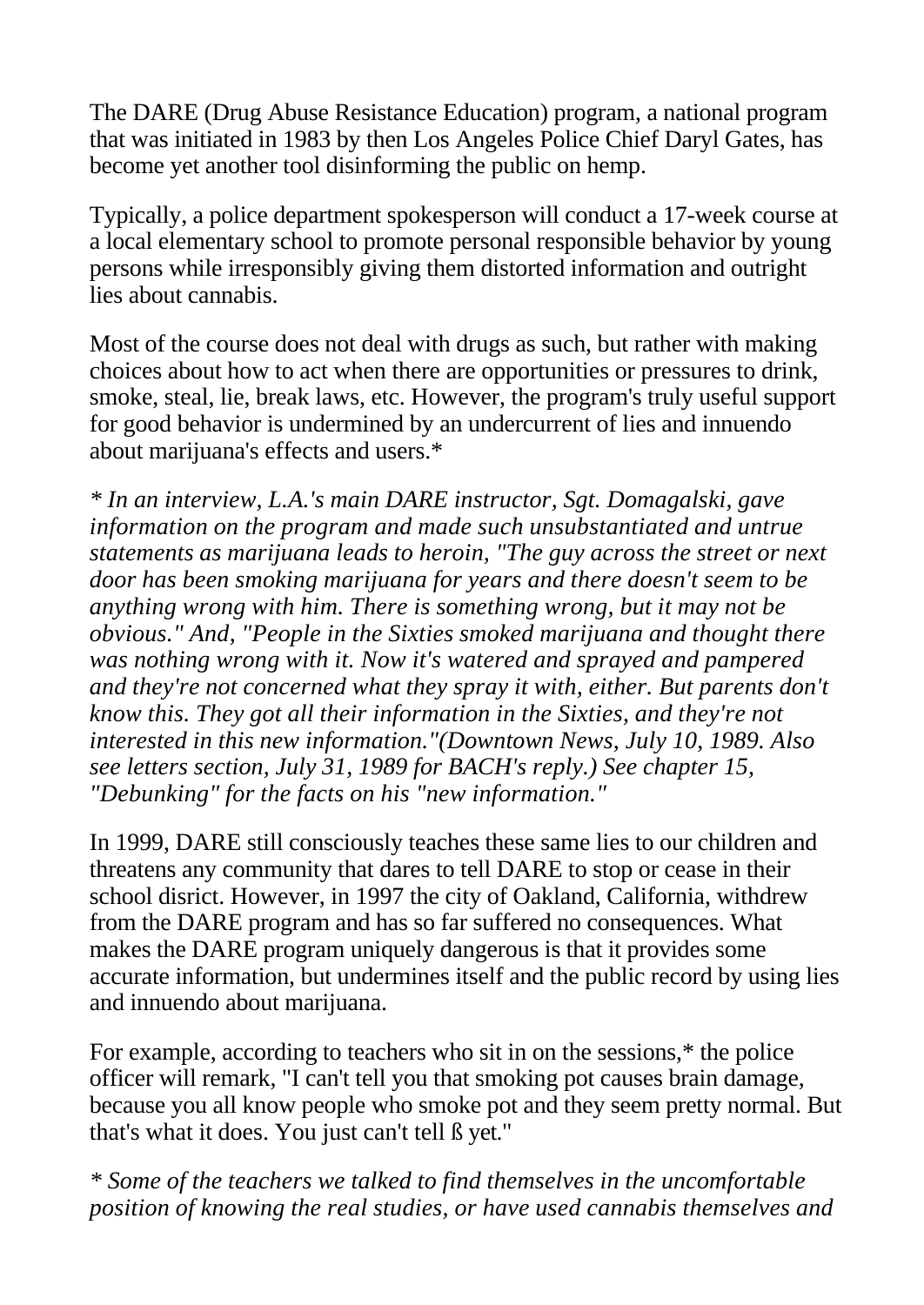*know its effects, but cannot openly present their case for fear of being urine tested or dismissed.* 

No supporting evidence is then offered, and the literature that goes home with the child (and is potentially seen by marijuana-savvy parents) tends to appear more balanced, although it refers to mysterious "new studies" showing the dangers of marijuana.

But throughout the entire course, the police officer refers to lung damage, brain damage, sterility, and other unfounded claims of health damage and death being caused by marijuana.

Or they report on studies detailing the cardio-pulmonary risks of using cocaine, then mention marijuana smoke unrelated except by context. Or the "well-intentioned" officer tells anecdotes about persons he claims to know who "started" with marijuana and ultimately destroyed their lives with hard drugs, crime, and depravity; then lumps marijuana in with genuinely dangerous drugs and describes how youngsters or fellow police officers were killed by these desperate, drug crazed criminals.

Then the officer encourages the students to "help" their drug-using friends and family by becoming a police informant. These kinds of indirect lies through innuendo and implication are given in an off-hand manner calculated to leave a strong, permanent impression on the sub-conscious mind, without basing it on any research or other sources that can be objectively studies or directly challenged just a lasting, indistinct mental image.

What makes the DARE program uniquely dangerous is that it provides some accurate information and has genuine value for young people, but undermines itself and the public record by using these irresponsible, underhanded tactics.

If DARE officials want responsible behavior from students, they must also act responsibly. If they have information about marijuana that is hidden from the rest of us, let's see it. But, so far as we know, no DARE organization has yet dared to debate any marijuana legalization advocacy group\* or include their literature in its program.

*\* Since 1989, Help Eliminate Marijuana Prohibition (HEMP) and the Business Alliance for Commerce in Hemp (BACH) have issued ongoing standing challenges to publicly debate any DARE representatives in the Los Angeles area, which has yet to be taken up. These groups have also offered to provide free and accurate literature on cannabis for DARE's use, but as of July 1998, have received no response.*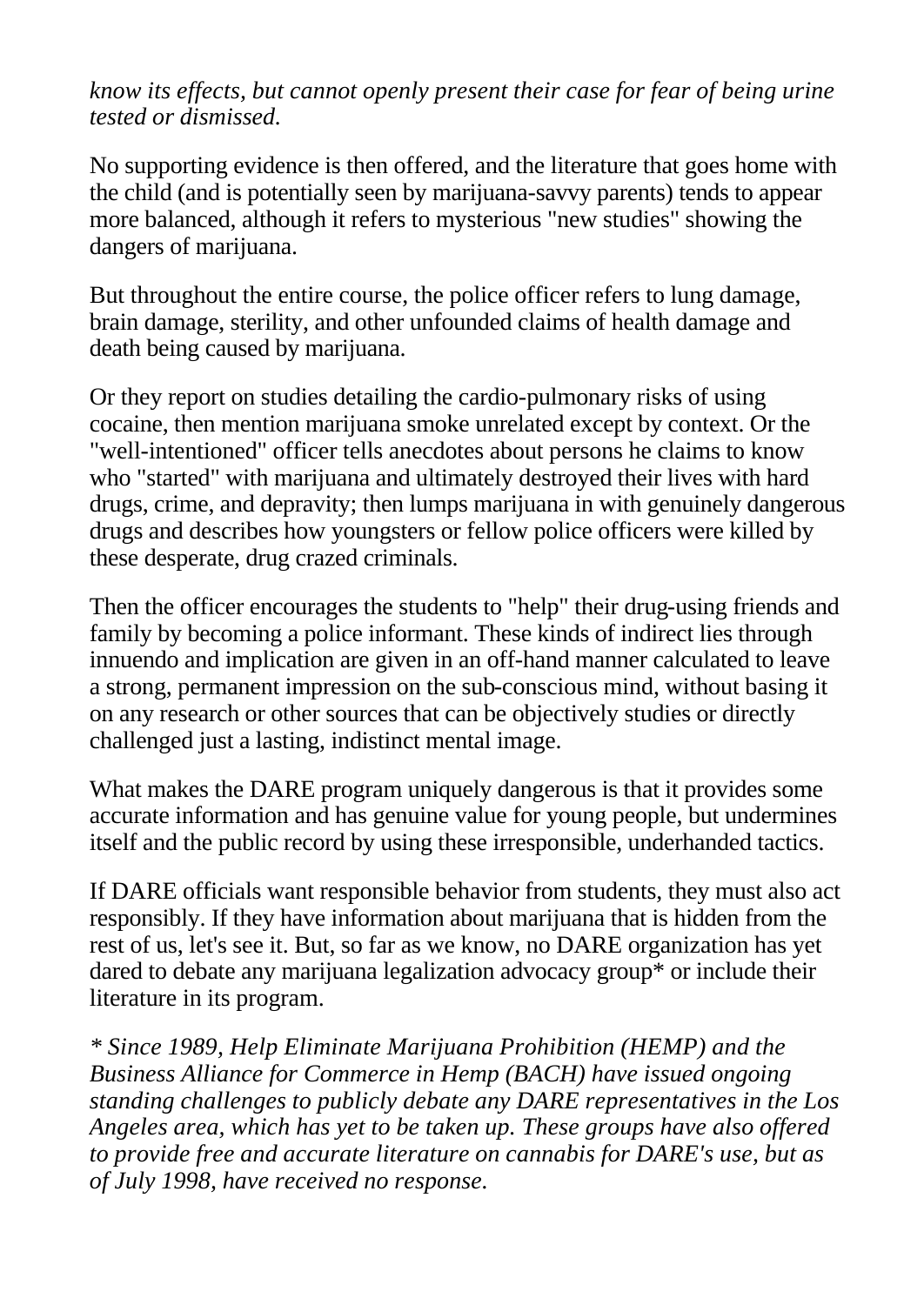The Media in a Stupor

Despite a strong injection of reason and fact into the cannabis debate by the media in the late 1960s and 1970s, the national media has largely failed to distinguish marijuana prohibition from the broader "drug war" hysteria, which "sold more copy" in the 1980s.

Hemp activists have been ignored, their events censored and excluded from calendar listings even paid advertisements about events or legal, non-smoking hemp products are refused by news sources. What ever happened to fact checking?

Instead of serving as the probing watchdogs of government and keepers of the public trust, corporate news groups regard themselves as the profit-making tool for forging "consensus" on national policy. "Penalties against possession of a drug should not be more damaging to an individual than the use of the drug itself." President Jimmy Carter August 2, 1977

According to groups like Fairness and Accuracy In Reporting (FAIR) and researchers like Ben Bakdikian and Michael Parenti, these corporations define and protect the "national interest"Often meaning their own vested financial interests and political agendas. It must be remembered that many of the largest publishers have direct holdings in timberland for paper development, and the pharmaceutical drug, petrochemical companies, etc. are among the media's major advertisers.

In an article published in the L.A. Times Magazine May 7, 1989, entitled "Nothing Works," (and since mimicked in hundreds of magazines, including Time and Newsweek), Stanley Meiseler laments the problem facing schools in drug education programs and inadvertently reveals the news media's own assumptions and bias:

"Critics believe that some education programs have been crippled by exaggerating the dangers of drugs. Principles and teachers, watched closely by city officials, feel pressured not to teach pupils that marijuana, although harmful,<sup>\*</sup> is less addicting than cigarettes. U Failure to acknowledge such information means school programs can lose credibility. But more honest programs could be even more harmful." (Emphasis added.)

The harm Meisler predicts is an expected increase in consumption when people learn the health benefits and lack of physical or psychological risks involved with cannabis consumption. Many persons decide that they prefer pot (which apparently does not need to advertise) to alcohol and tobacco, for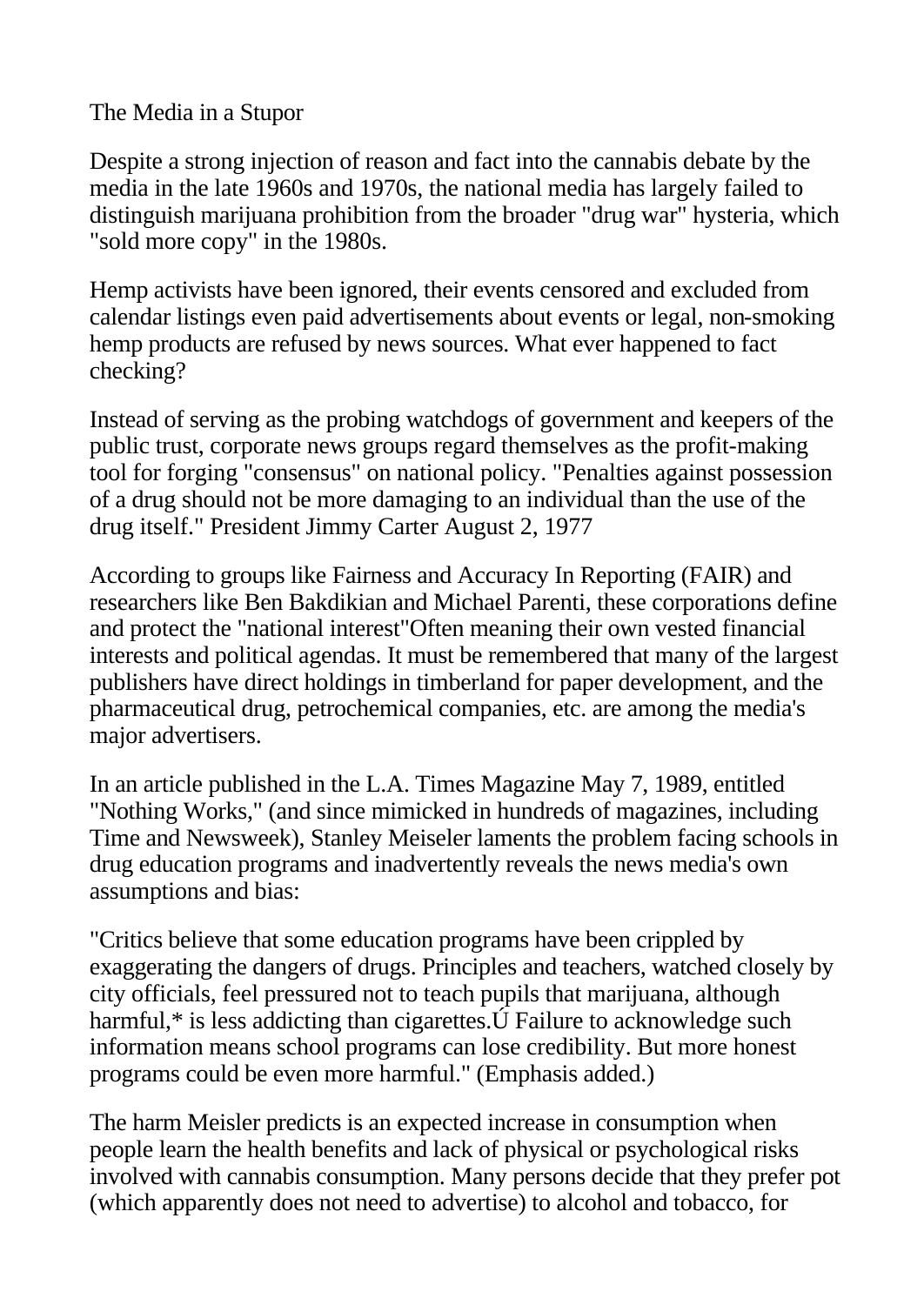which so many advertising dollars are spent.

*\* No specific studies showing the alleged harmful effects were cited in the article. In fact, cannabis was barely mentioned except for this reference and a note that detoxification businesses report some success in "breaking a mild dependence on marijuana and alcohol."* 

# **Ongoing Justice**

President Jimmy Carter addressed Congress on another kind of harm done by prohibition and the drug issue August 2, 1977, saying that "penalties against possession of a drug should not be more damaging to an individual than the use of the drug itself.

"Therefore, I support legislation amending federal law to eliminate all federal criminal penalties for the possession of up to one ounce of marijuana."

However, his efforts to apply even this bit of reason to America's marijuana laws 21 years ago were derailed by a Congress determined to show that it is tough on crime, no matter whether an action is criminal or poses any real threat to society, no matter how many persons are hurt in the process.

And this attitude of intolerance and oppression has escalated in the post-Carter years.

By 1990, some 30 states had established "Special Alternative Incarceration" (SAI) camps (called "boot camps") where non-violent, first time drug offenders are incarcerated in a boot camp-like institution, verbally abused, and psychologically worn down to break them of their dissident attitude towards drug use. Now, in 1999, there are 42 states with special alternative incarceration camps implementing similar programs.

The inmates are handled with robotic precision, and those who don't conform are subject to incarceration in the state penitentiary. Most of these offenders are in for marijuana. Even more states are considering implementing similar programs.\*

*\* In These Times, "Gulag for drug users," December 20, 1989, pg. 4.* 

What pretext has been used to rationalize this anti-American policy? A handful of official government reports and studies that are touted by the DEA, politicians, and the media to show that marijuana really is "damaging to an individual."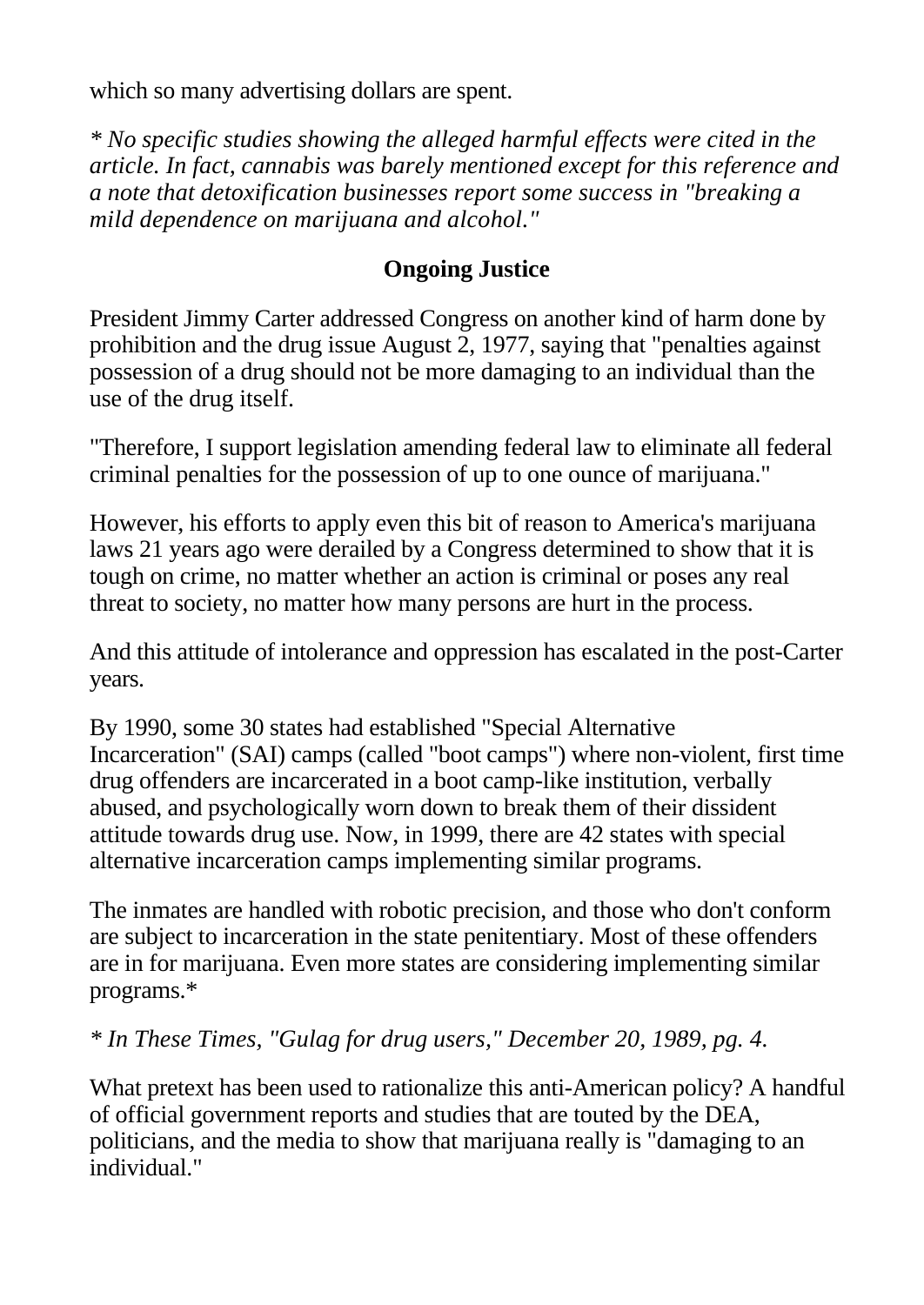#### **LaRouche Declares War on Rock 'N Roll**

If you thought Anslinger's music craziness was over after he went after jazz in the 1930s and 40s, then consider this:

One of the chief organizations among the 4,000 or so "Families Against Marijuana" type groups today is Lyndon LaRouche's "War on Drugs" committee, supported by Nancy Reagan, TV evangelists Jerry Falwell, Jimmy Swaggart, Pat Robertson, and other right-wing activists.

In January, 1981, this author and five members of the California Marijuana Initiative (CMI) secretly, by pretending to be pro-LaRouche, attended the West Coast convention of this organization, whose guest speaker was Ed Davis, former Los Angeles Police Chief, who was at that time a freshman state senator from Chatsworth, California.

As we each walked in separately, we were asked to sign a petition endorsing a Detroit reporter who had written an open letter to the new President, Ronald Reagan, asking him to give immediate presidential clemency and make a national hero of Mark Chapman, who had murdered John Lennon of the Beatles six weeks earlier.

The letter stated that John Lennon had been the most evil man on the planet because he almost single-handedly "turned on" the planet to "illicit drugs". The evils of rock 'n' roll are a constant theme of the "War on Drugs" publications.

To keep up with the part we were playing, we signed the petition. (John, forgive us we were playing a clandestine role: under-cover CMI anti-narc. We remember you for "Give Peace a Chance," "Imagine," and all the rest.)

After we signed the petition, their leaders took us to the back of the room to show us some of the goals that would be achieved when they would come to full power over the next decade.

On five or so long tables set up in the back of the Los Angeles Marriott LAX meeting room were hundreds of recordings of Bach, Beethoven, Wagner, Chopin, Tchaikovsky, Mozart, and others, and dozens of pro-nuclear power publications.

They told us that along with new marijuana laws, they expected to implement their most important goal: anyone in the future who played disco, rock 'n' roll, or jazz on the radio, on television, in schools, or in concert, or just sold rock 'n' roll records or any other music that wasn't from their approved classical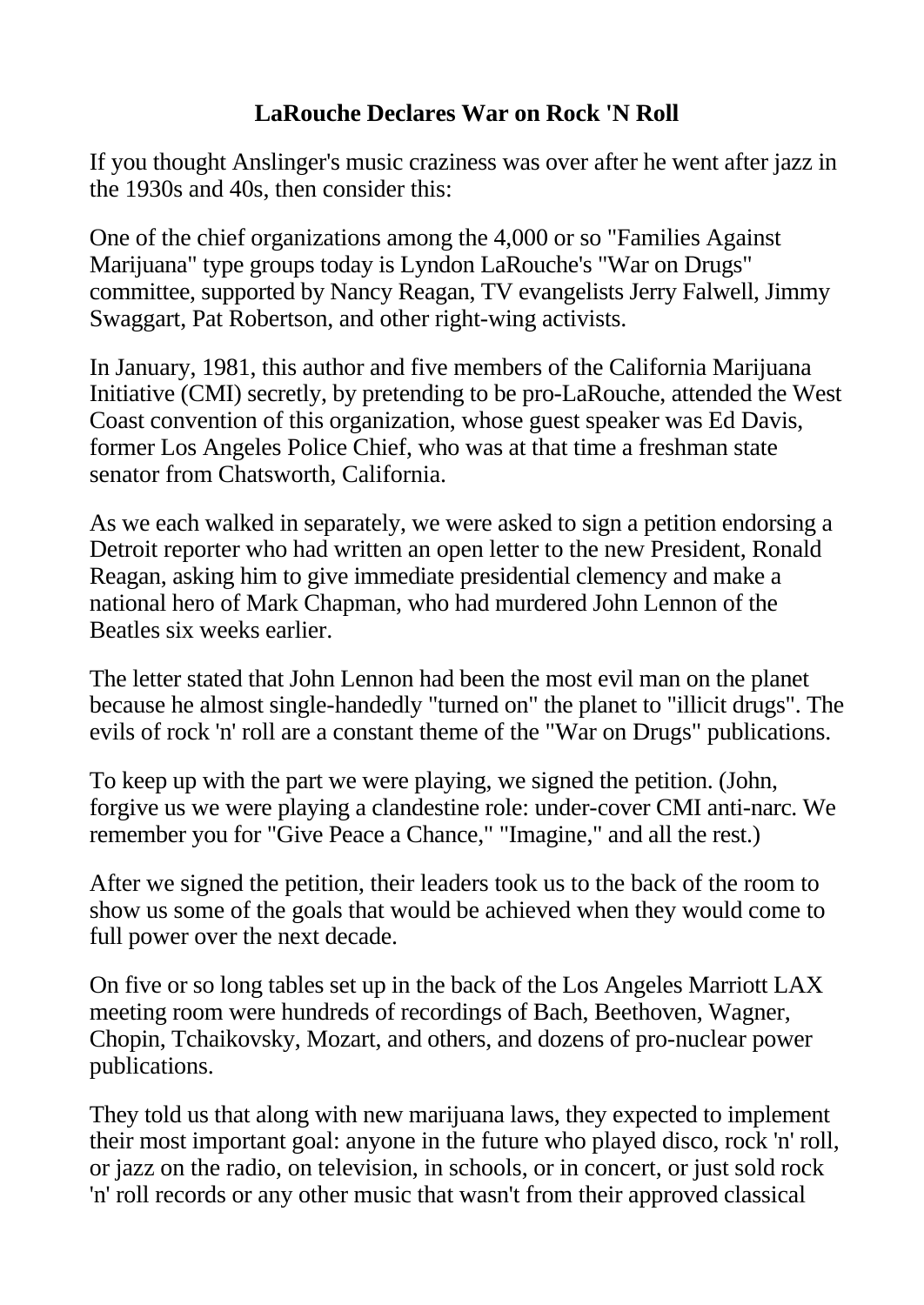lists, would be jailed, including music teachers, disc jockeys, and record company executives. School teachers, if they allowed such music by students, would be fired. (LA Times; KNBC-TV.)

They were dead serious.

Their magazine "War on Drugs" has always spent more space denouncing music with the "evil marijuana beat" than on heroin, cocaine, and PCP combined!

Ed Davis was genuinely shocked and embarrassed about this out-front aspect of their anti-music dogma and said, "Well, I don't believe we could ever get legislation at this time outlawing these other types of music or their lyrics. Ú But I do believe with the new Reagan Law-and-Order Administration, we are going to be able to pass some new and stronger anti-marijuana paraphernalia laws, even recriminalizing marijuana altogether in the states that have decriminalization laws now . . .That's the start."

I called his office a few days later and was told by an assistant that Davis had no advance idea of this group's musical fixation and that he had accepted the invitation based solely on the name "War on Drugs". Most of what Davis predicted that day has come about. Those visionaries of a new society, one free from the influence of pot and any mention of it had their way in the 1980s. Remember James Watt and the Beach Boys in 1986?

Since 1981, TV programs have been censored, cut, and pulled from the air for having a pro-marijuana connotation or even making jokes about it.

In an episode of "Barney Miller", Detective Fish (Abe Vigoda) was told that some brownies he'd been eating all day were laced with pot. He looked forlorn for a moment, then said with a sigh, "Wouldn't you know it, this is the best I ever felt in my life and it's illegal." This episode has been pulled from distribution.

The late "screaming comic", Sam Kinison, stood on the stage of NBC's "Saturday Night Live" in 1986 and bellowed "Go ahead, you can have the cocaine! Just let us smoke our pot!" The line has been deleted from audio portion in subsequent re-runs.

The Reagan/Bush drug czar, Carlton Turner, from his position as the White House Chief Drug Advisor in the mid 1980s quoted to the press passages of The Rise and Fall of the Roman Empire and told police and interviewers that jazz musicians and rock singers were destroying the America he loved with their marijuana drug-beat music.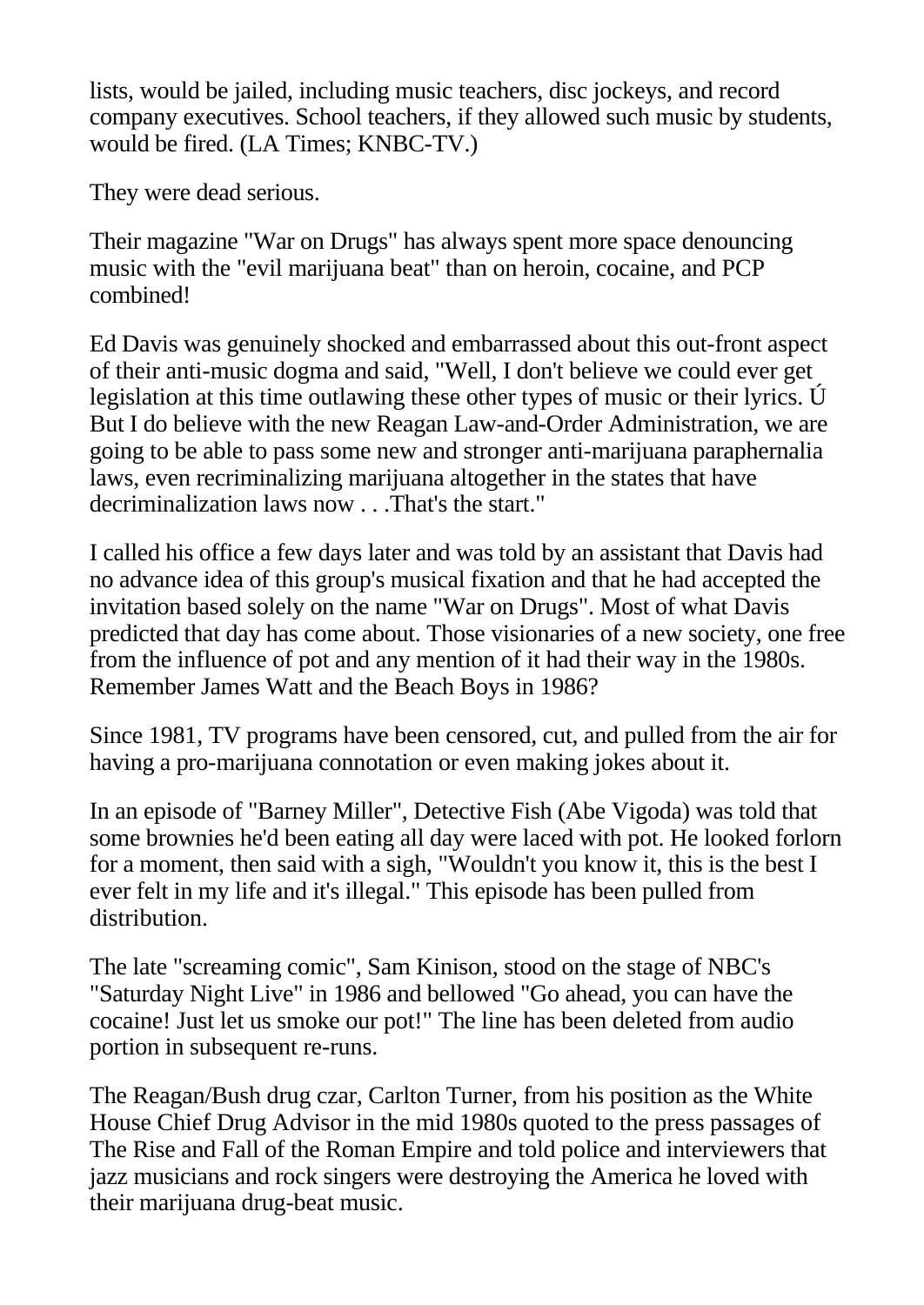In 1997, in an episode of the TV series "Murphy Brown", starring Candice Bergen, Murphy undergoes cancer treatment from which she is vomitting constantly and has lost her appetite. Finally she is told by her doctor to illegally use marijuana for nausea and appetite stimulation. Murphy smokes pot and she is saved by doing so.

The Partnership For a Drug Free America and DARE tried unsuccessfully to stop this episode from airing as it "Sent the wrong message to our children" What wrong message!?That marijuana is the best anti-nausea and the best appetite-stimulant on our planet and can save millions of lives?

#### **Paul McCartney & His Band on the Run**

Timothy White interviewed Paul McCartney, formerly of the Beatles, for a book and developed it into a radio program called "McCartney: The First 20 Years". He asked the songwriter to explain his song "Band on the Run", on the album of the same name.

"Well, at the time, bands like us and the Eagles were feeling like and being treated like, outlaws and desperadoes, you know," replied McCartney.

"I mean, people were getting busted for pot, that is. And that's about all they were getting popped for. Never anything serious. "

And our argument was that we didn't want to be outlaws. We just wanted to be part of the regular scene, you know, and make our music and live in peace. We didn't see why we should be treated like criminals when all we wanted to do was smoke pot instead of hitting the booze.

"And that's what the song was about; it was my reaction to that whole scene. . ."

"And the county judge / who held a grudge / will search forever more / for the band on the run."

#### *From "The First 20 Years", broadcast on KLSX 97.1 FM (Los Angeles) and other stations of the Westwood One radio network January 29, 1990.*

McCartney also wrote the famous line that got the song "A Day in the Life" banned from British radio: "Had a smoke. Somebody spoke and I went into a dream." A vocal supporter of marijuana legalization, McCartney has repeatedly been arrested and was imprisoned for 10 days during a concert tour of Japan. The Japanese government canceled his tour and banned him from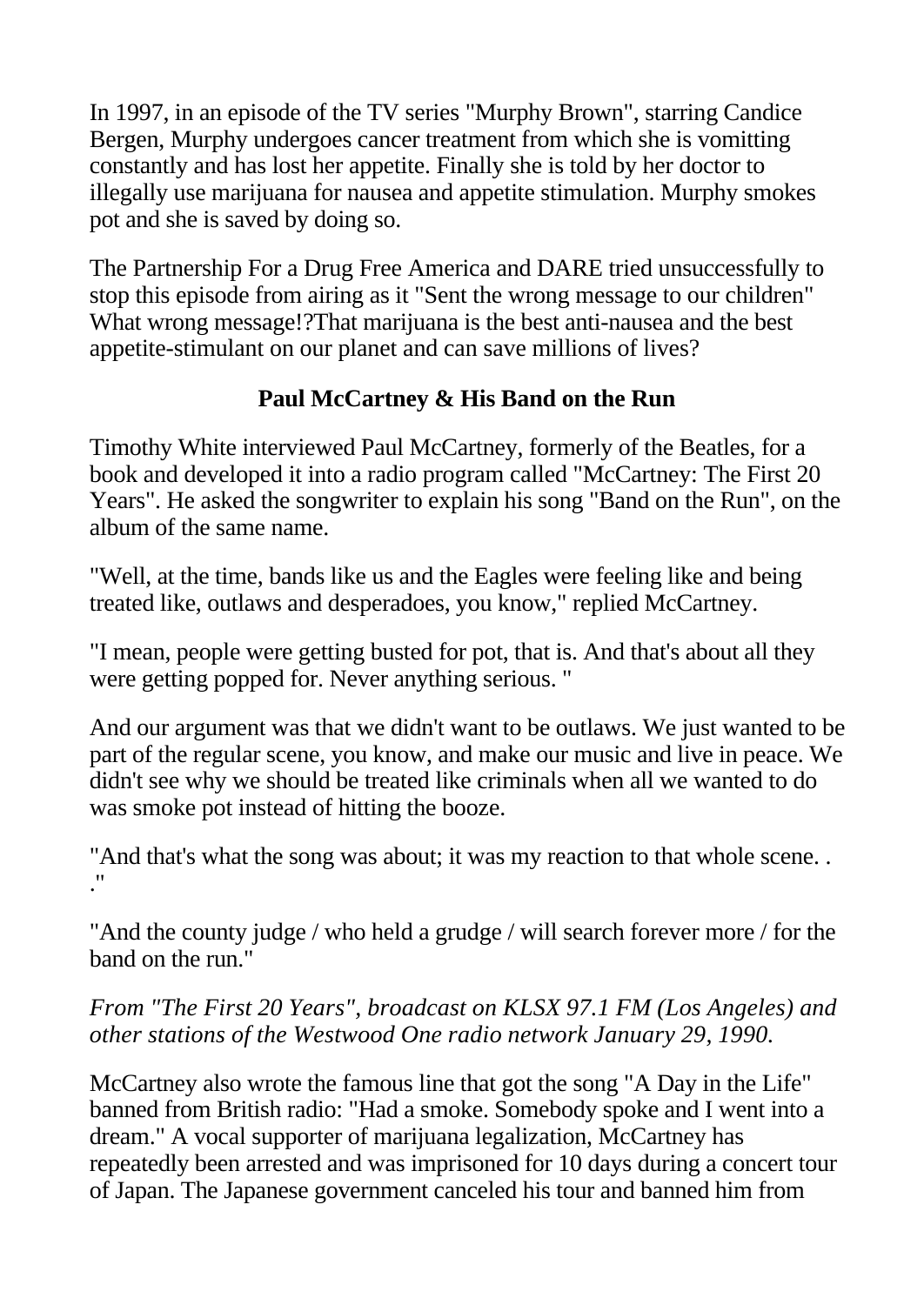playing in that country, costing him millions of dollars. To his credit, he has continued to speak out for pot smokers.

### **The Ultimate Hypocrasy**

While waging its self-styled "War on Drugs" against Third World peasants and American civilians, the Reagan/Bush/Quayle/Clinton/Gore administrations (1981-1999) have encouraged and covered up drug smuggling and distribution by high ranking officials of the U.S. government.

On one hand, Bush violated international law by invading Panama to bring reputed drug smuggler and long-time Bush/CIA employee Manuel Noriega to the U.S. to stand trial.

On the other hand, he refused to extradite Oliver North, John Hull, Admiral Poindexter, General Secord, Lewis Tambs, and other Americans to Costa Rica, where they are under indictment by that government for operating a drug smuggling operation there.

#### *(The Guardian, British newspaper, "Cocaine shipped by contra network", July 22, 1989.)*

Federal hearings conducted by U.S. Senator John Kerry's (MA) Subcommittee on Terrorism and Narcotics in 1988 and 1989 documented widespread acts by the CIA and National Security Agency (NSA) to block investigations by the Customs Department and FBI into cocaine smuggling by "intelligence operatives" under the guise of national security. No indictments were ever handed down, and witnesses testified under grants of immunity with little media attention.

Special Iran-Contra investigators failed to act on this information or evidence developed by the Christic Institute implicating government complicity in narco-terrorism. And when General Secord was convicted in January 1990 for crimes related to the Iran Contra drugs-for-arms scandal, he was given a fine of \$50 and a brief probation when a federal judge decided that the poor fellow had already "suffered enough".

This from an administration that promotes the death penalty even beheading For marijuana dealers.\*

*\* On the Larry King Show in late 1989, then drug czar William Bennett, a possible Republican presidential candidate in 2000, said he had no moral problems with beheading drug dealers -only legal ones.*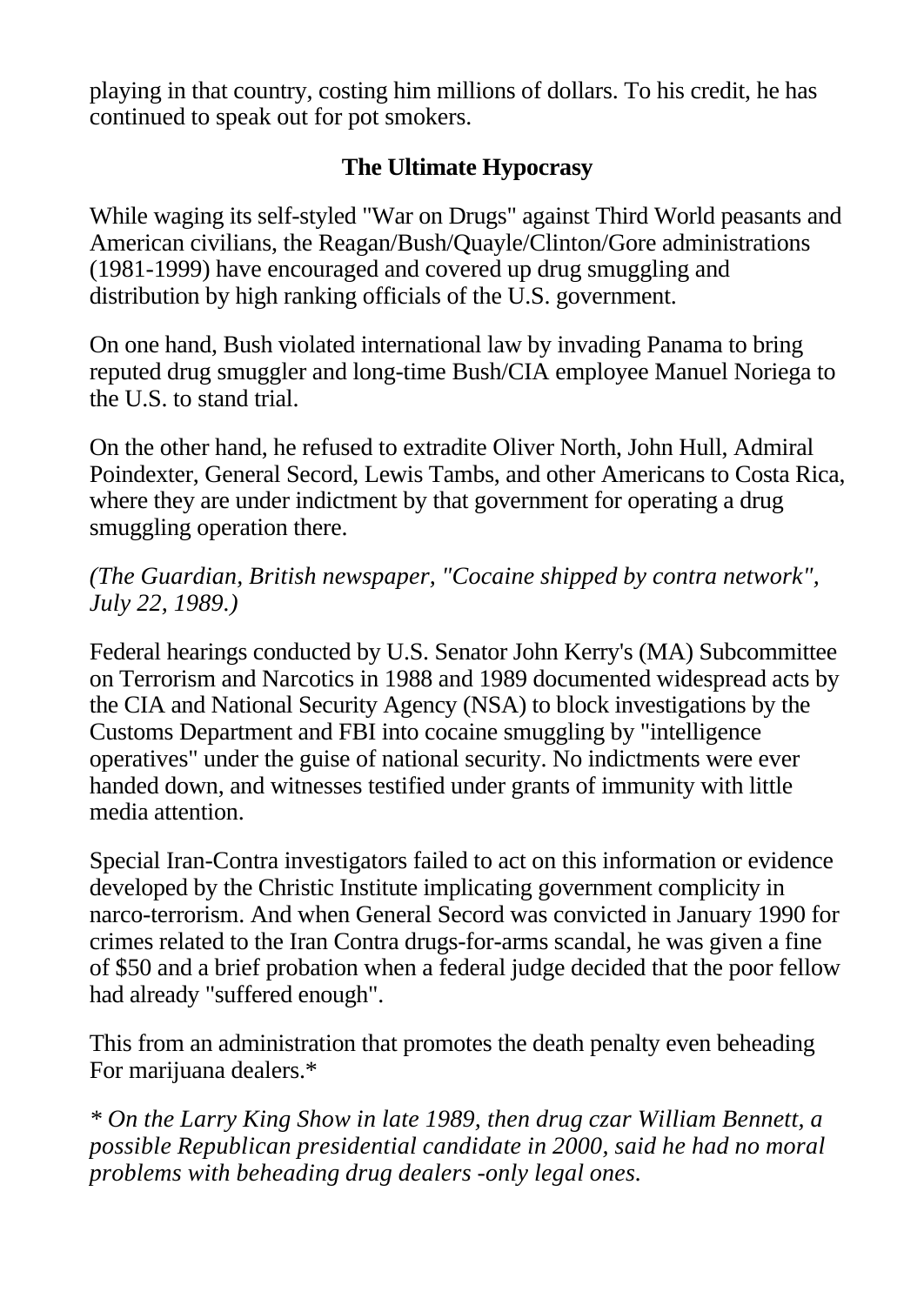# **Chapter 15**

# **The Official Story**

# **Debunking "Gutter Science"**

After 15 days of taking testimony and more than a year's legal deliberation, DEA Administrative Law Judge Francis L. Young formally urged the DEA to allow doctors to prescribe marijuana. In a September 1988 judgement, he ruled: "The evidence in this record clearly shows that marijuana has been accepted as capable of relieving the distress of great numbers of very ill people, and doing so with safety under medical supervision . . . It would be unreasonable, arbitrary and capricious for the DEA to continue to stand between those sufferers and the benefits of this substance in light of the evidence in this record. In strict medical terms, marijuana is far safer than many foods we commonly consume marijuana in its natural form is one of the safest therapeutically active substances known to man."

Yet former DEA Administrator John Lawn, his successor, Robert Bonner, and current DEA Administrator John Constantine - non-doctors all! - have refused to comply and have continued to deprive persons of medical cannabis, according to their own personal discretion.

# **Wasting Time, Wasting Lives**

More than 100 years have passed since the 1894 British Raj commission study of hashish smokers in India reported cannabis use was harmless and even helpful. Numerous studies since have all agreed: The most prominent being Siler, LaGuardia, Nixon's Shafer Commission, Canada's LeDain Commission, and the California Research Advisory Commission.

Concurrently, American presidents have praised hemp, the USDA amassed volumes of data showing its value as a natural resource, and in 1942 the Roosevelt administration even made Hemp for Victory, a film glorifying our patriotic hemp farmers. That same year, Germany produced The Humorous Hemp Primer, a comic book, written in rhyme, extolling hemp's virtues. (See appendix I of the paper version of this book.)

Yet even the humane use of hemp for medicine is now denied. Asked in late 1989 about the DEA's failure to implement his decision quoted above, Judge Young responded that administrator John Lawn was being given time to comply.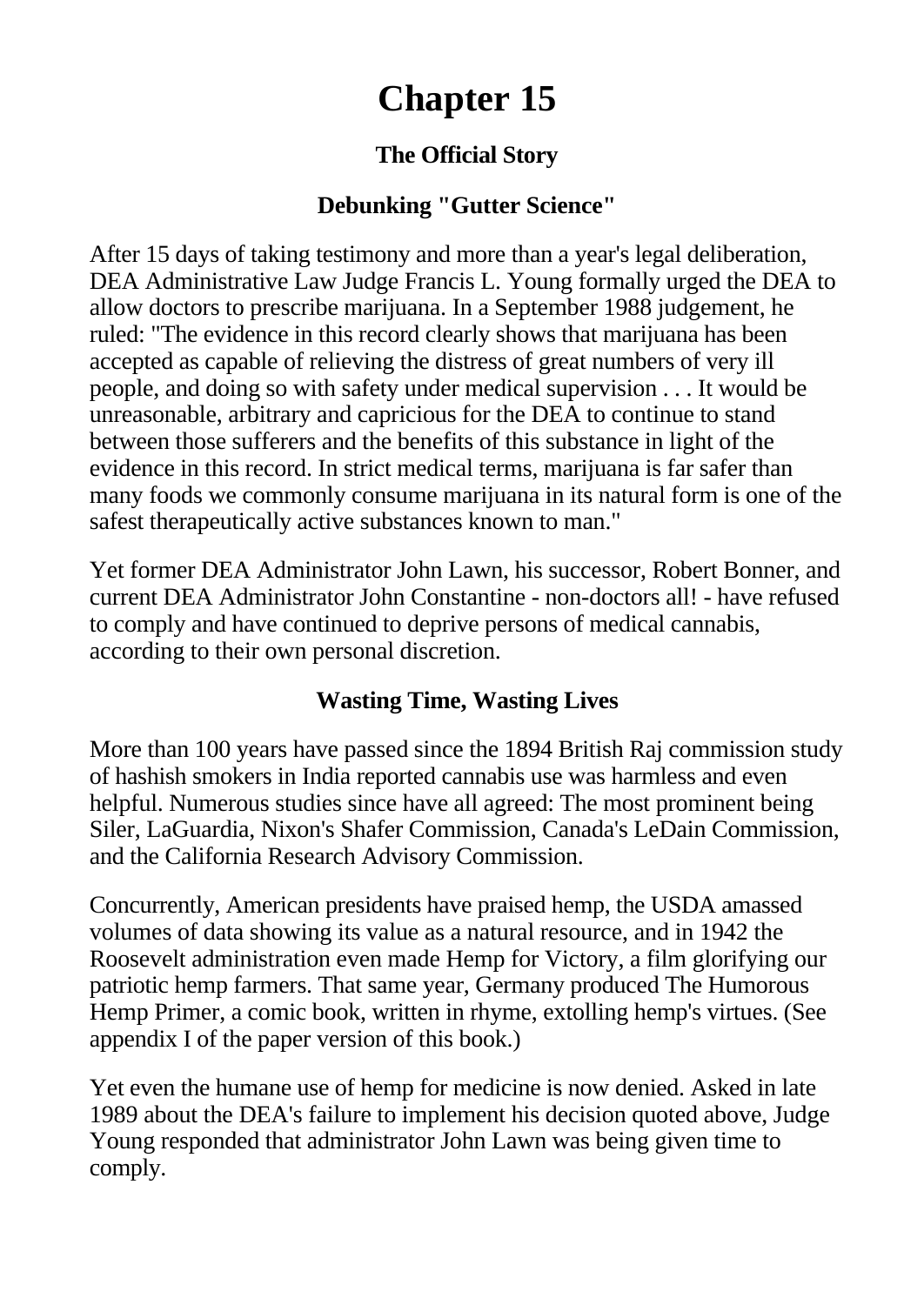More than a year after that ruling, Lawn officially refused to reschedule cannabis, again classing it as a Schedule I "dangerous" drug that is not even allowed to be used as medicine.

Decrying this needless suffering of helpless Americans, the National Organization to Reform Marijuana Laws (NORML) and the Family Council on Drug Awareness quickly demanded Lawn's resignation. His successors, Bonner, and now Constantine, retain the same policy.

What hypocrisy allows public officials to scoff at the facts and deny the truth? How do they rationalize their atrocities? How? They invent their own experts.

# **Government Doublespeak**

Since 1976, our federal government (e.g., NIDA, NIH, DEA\*, and Action), police sponsored groups (like DARE\*), and special interest groups (like PDFA\*) have proclaimed to public, press, and parent groups alike that they have "absolute evidence" of the shocking negative effects of marijuana smoking.

*\* National Institute on Drug Abuse, National Institutes of Health, Drug Enforcement Agency, Drug Abuse Resistance Education, Partnership for a Drug Free America. All subsequent researchers found Heath's marijuana findings to be of no value, because carbon monoxide poisoning and other factors were totally left out.* 

When U.S. government sponsored research prior to 1976 indicated that cannabis was harmless or beneficial, the methodology of how each study was done was always presented in detail in the reports; e.g., read *The Therapeutic Potential of Marijuana* (1976) and you will see exactly what the methodology of each medical study was.

However, when our government bureaucrats deliberately sponsored negative marijuana research, time and time again *Playboy* magazine, NORML, *High Times*, etc. had to sue under the new Freedom of Information Act to find out the actual laboratory methodology these "experiments" employed.

What they found was shocking.

# **Dr. Heath/Tulane Study, 1974**

**The Hype:**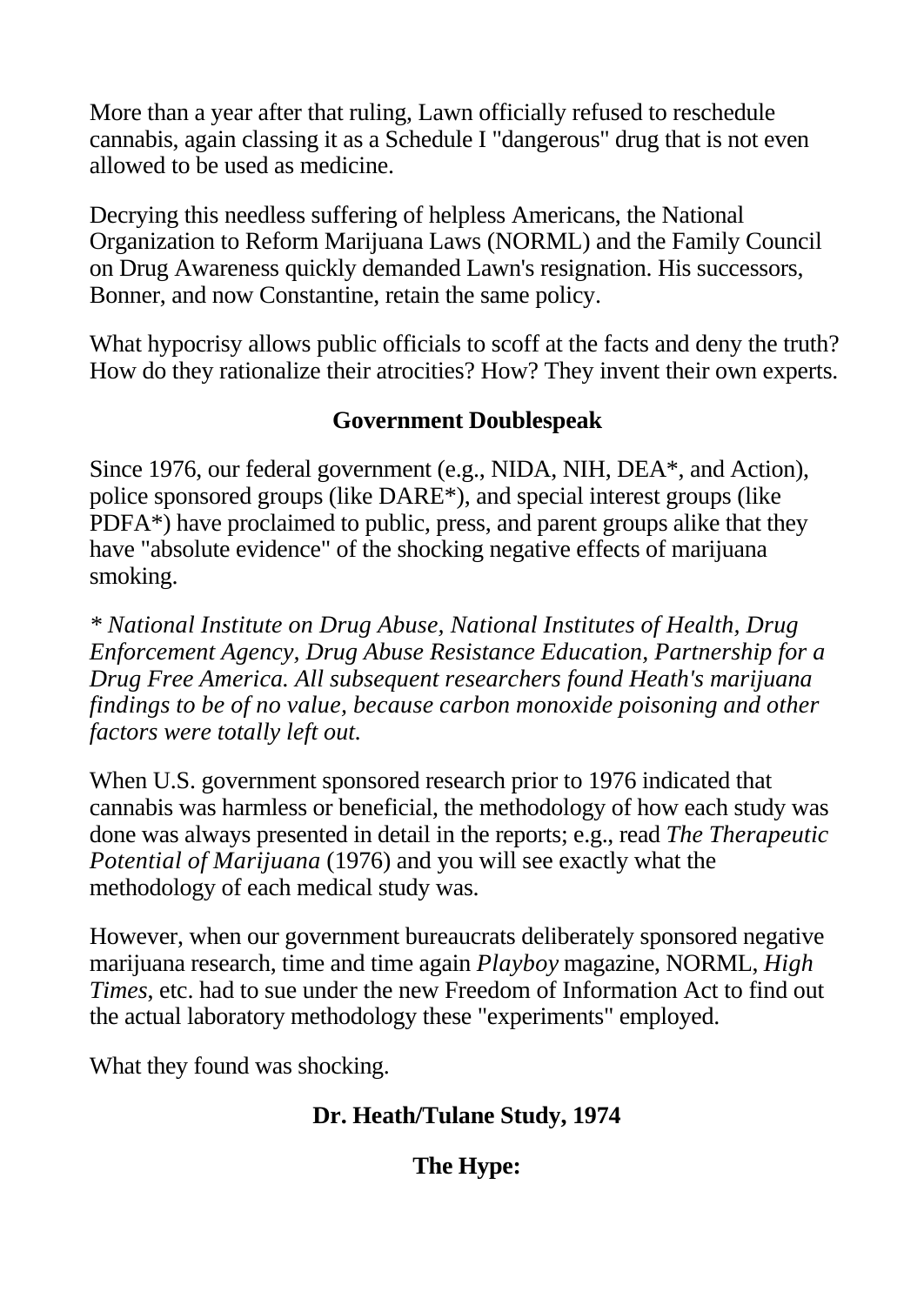### **Brain Damage and Dead Monkeys**

In 1974, California Governor Ronald Reagan was asked about decriminalizing marijuana.

After producing the Heath/Tulane University study, the so-called "Great Communicator" proclaimed, "The most reliable scientific sources say permanent brain damage is one of the inevitable results of the use of marijuana." (*L.A. Times*)

The report from Dr. Heath had concluded that Rhesus monkeys, smoking the equivalent of only 30 joints a day, began to atrophy and die after 90 days.

And ever since, dead brain cells found in monkeys who were forced to smoke marijuana has been given maximum scare play in federal booklets and government sponsored propaganda literature against pot.

Senator Eastland of Mississippi used it throughout the mid-1970s to horrify and stop national legislators from supporting NORML's decriminalization bills in Congress, mostly sponsored by the late Senator Jacob Javitts of New York.

Reports of the study have also been distributed by the hierarchy of drug rehabilitation professionals as part of their rationalization for wanting to get kids off pot, based on supposed scientific studies. It is used to terrorize parent groups, church organizations, etc., who redistribute it still further.

Heath killed the half-dead monkeys, opened their brains, counted the dead brain cells, and then took control monkeys, who hadn't smoked marijuana, killed them too, and counted *their* brain cells. The pot smoking monkeys had enormous amounts of dead brain cells as compared to the "straight" monkeys.

Ronald Reagan's pronouncement was probably based on the fact that marijuana smoking was the only difference in the two sets of monkeys. Perhaps Reagan trusted the federal research to be real and correct. Perhaps he had other motives.

Whatever their reasons, this is what the government ballyhooed to press and PTA, who trusted the government completely.

In 1980, *Playboy* and NORML finally received for the first time after six years of requests and suing the government an accurate accounting of the research procedures used in the infamous report: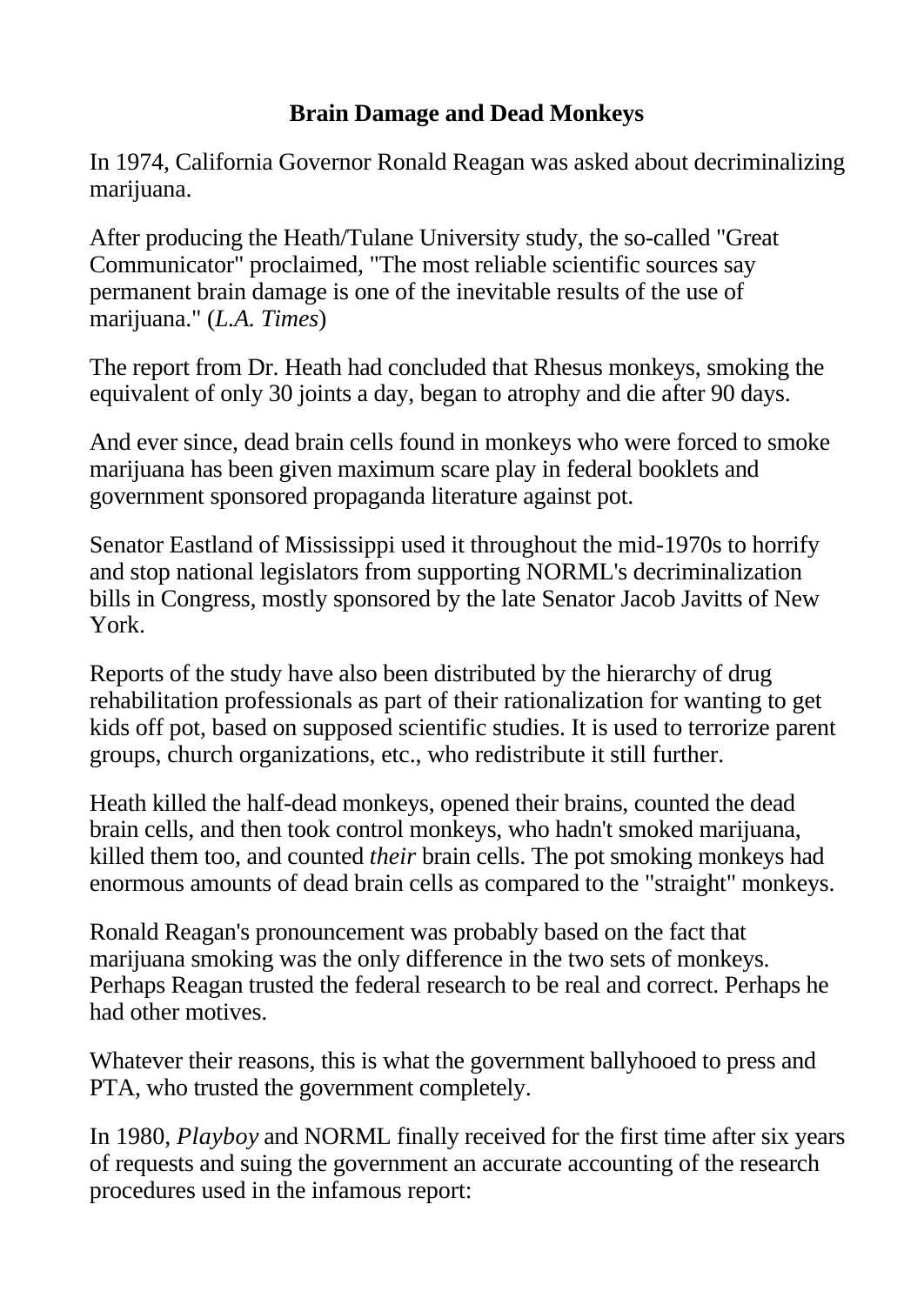When NORML/*Playboy* hired researchers to examine the reported results against the actual methodology, they laughed.

### **The Facts:**

# **Suffocation of Research Animals**

As reported in *Playboy*, the Heath "Voodoo" Research methodology involved strapping Rhesus monkeys into a chair and pumping them with equivalent of 63 Colombian strength joints in "five minutes, through gas masks," losing no smoke. *Playboy* discovered that Heath had administered *63 joints in five minutes over just three months* instead of administering 30 joints per day over a one-year period as he had first reported. Heath did this, it turned out, in order to avoid having to pay an assistant's wages every day for a full year.

The monkeys were suffocating! Three to five minutes of oxygen deprivation causes brain damage"dead brain cells." (*Red Cross Lifesaving and Water Safety Manual*) With the concentration of smoke used, the monkeys were a bit like a person running the engine of a car in a locked garage for 5, 10, 15 minutes at a time every day!

The Heath Monkey study was actually a study in animal asphyxiation and carbon monoxide poisoning.

Among other things, Heath had completely (intentionally? incompetently?) omitted discussion of the carbon monoxide the monkeys inhaled.

Carbon monoxide, a deadly gas that kills brain cells, is given off by any burning object. At that smoke concentration, the monkeys were, in effect, like a person locked in a garage with the car engine left running for five, 10, 15 minutes at a time every day!

All subsequent researchers agree the findings in Heath's experiment regarding marijuana were of no value, because carbon monoxide poisoning and other factors were totally left out and had not been considered in the report. This study and others, like Dr. Gabriel Nahas' 1970s studies, tried to somehow connect the THC metabolites routinely found in the fatty tissue of human brains, reproductive organs, and other fatty areas of the body to the dead brain cells in the suffocated monkeys.

Now, in 1999, 17 years have passed and not a single word of Dr. Heath's or Dr. Nahas' research has been verified! But their studies are still hauled out by the Partnership for a Drug Free America, the Drug Enforcement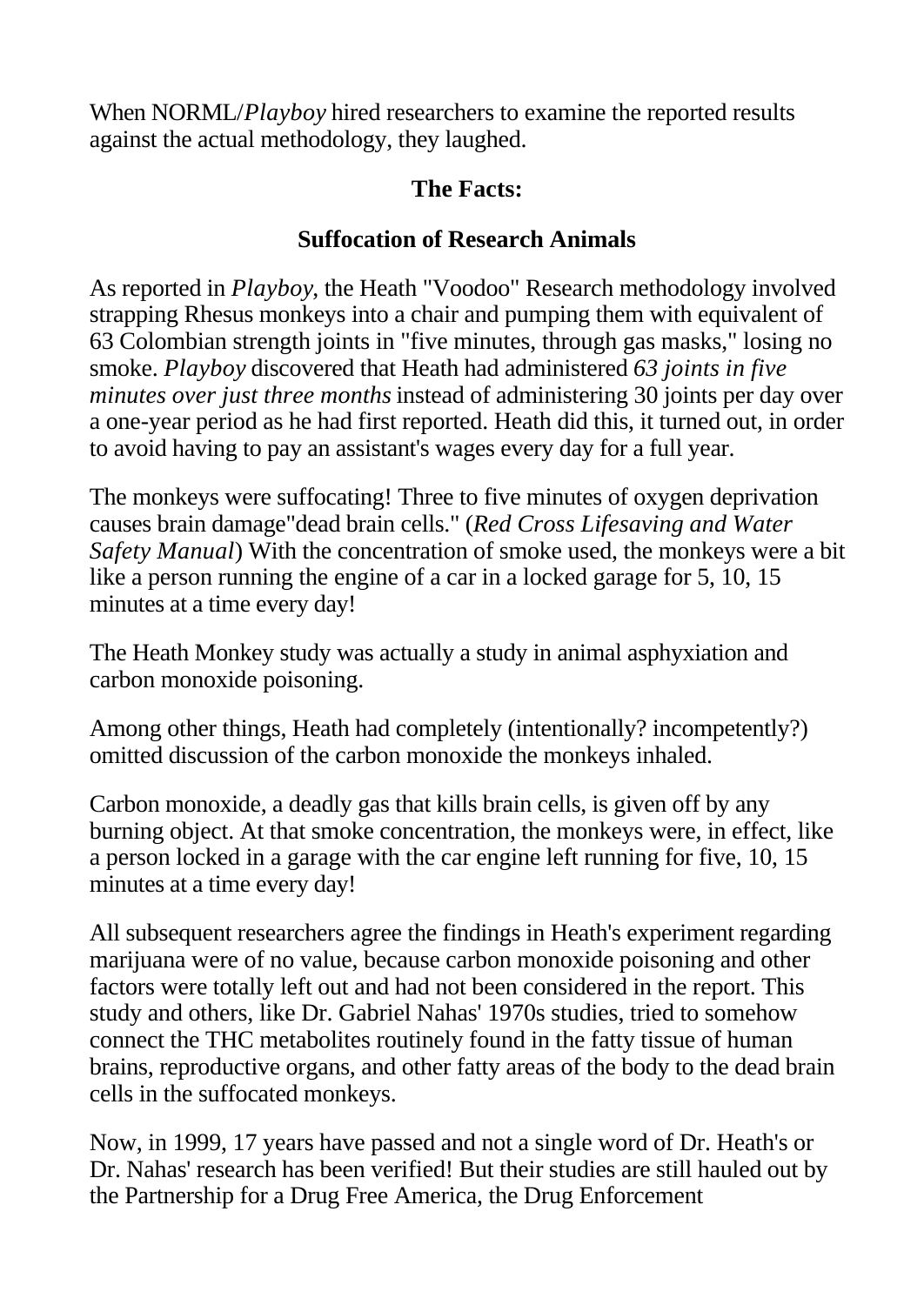Administration, city and state narcotics bureaus, plus politicians and, in virtually all public instances, held up as scientific proof of the dangers of marijuana.

This is U.S. government propaganda and disinformation at its worst! The public paid for these studies and has the right to the correct information and history being taught in our taxpayer sponsored schools.

In 1996, Gabriel Nahas, in France, sued Mishka, the translator of the French edition of this book, "*L'Emperor est Nu!*", for damages. Mishka wrote that Nahas' studies were viewed by the world as garbage. The French court, upon hearing all the testimony by Nahas, and after Nahas had spent an quivalent of tens of thousands of American dollars on legal fees, awarded him its highest insult: one franc, the equivalent of approximately *15 cents American* for damages, and no legal fees!

#### **Lingering THC Metabolites**

#### **The Hype:**

#### **It Stays in Your System for 30 Days**

The government also claimed that since "THC metabolites" stay in the body's fatty cells for up to 30 days after ingestion, just one joint was very dangerous; inferring that the long range view of what these THC metabolites eventually could do to the human race could not even be guessed and other pseudoscientific double-talk (e.g., phrases like: "might be," "could mean," "possibly," "perhaps," etc.)\*

*\* "May, might, could, and possibly are not scientific conclusions." Dr. Fred Oerther, M.D., September 1986.* 

#### **The Facts:**

#### **Government's Own Experts Say That Metabolites Are Non-Toxic, Harmless Residue**

We interviewed three doctors of national reputation either currently working (or having worked) for the U.S. government on marijuana research:

**-** Dr. Thomas Ungerlieder, M.D., UCLA, appointed by Richard Nixon in 1969 to the President's Select Committee on Marijuana, re-appointed by Ford, Carter, and Reagan, and currently head of California's "Marijuana Medical Program;"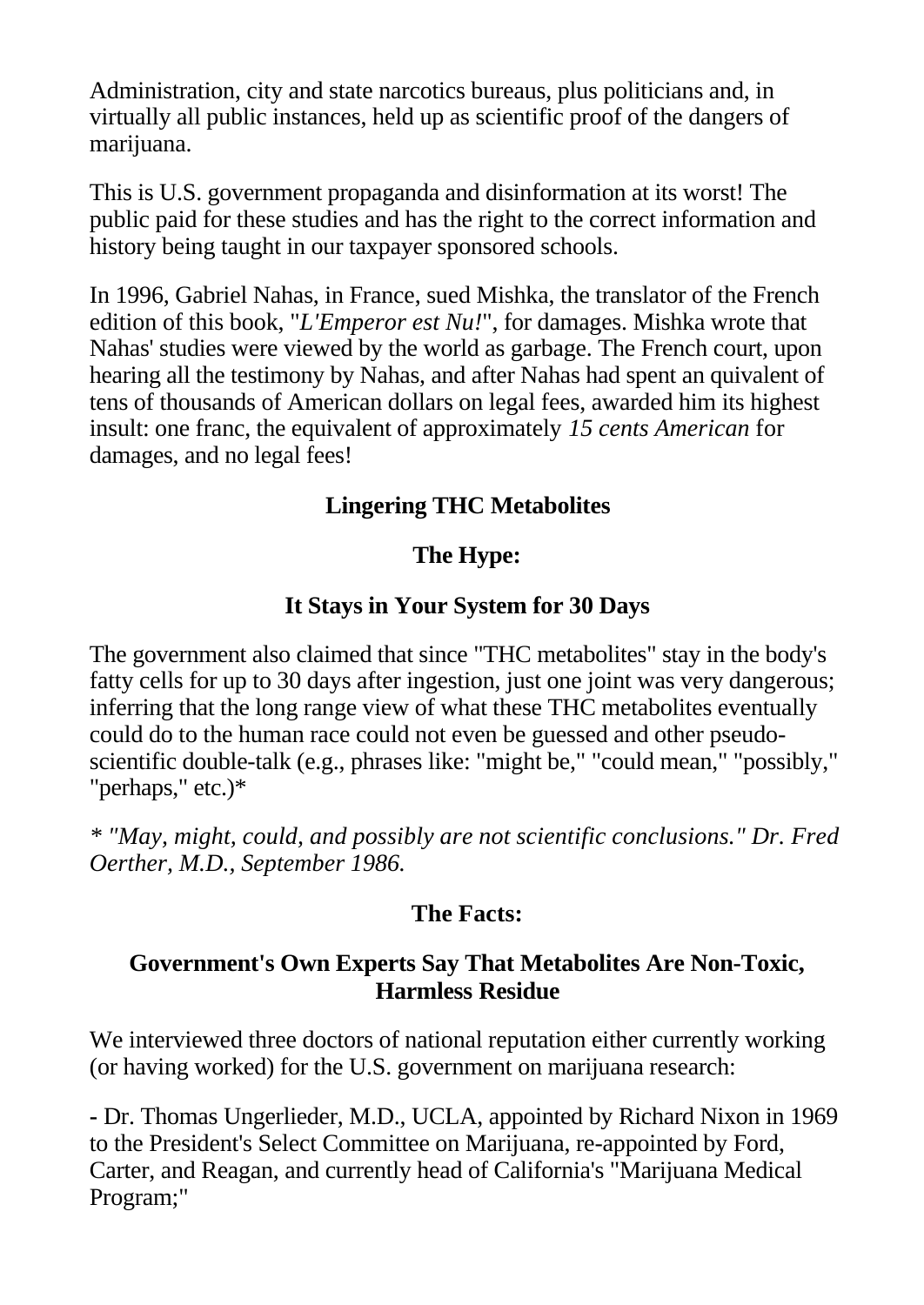**-** Dr. Donald Tashkin, UCLA, M.D., for the last 29 years the U.S. government's and the world's leading marijuana researcher on pulmonary functions; and

**-** Dr. Tod Mikuriya, M.D., former national administrator and grant distributor of the U.S. government's marijuana research programs in the late 1960s.

In effect these doctors said that the active ingredients in THC are used-up in the first or second pass through the liver. The leftover THC metabolites then attach themselves, in a very normal way, to fatty deposits, for the body to dispose of later, which is a safe and perfectly natural process.

Many chemicals from foods, herbs, and medicines do this same thing all the time in your body. Most are not dangerous and THC metabolites show less toxic\* potential than virtually any known metabolic leftovers in your body!

*\* The U.S. government has also known since 1946 that the oral dose of cannabis required to kill a mouse is about 40,000 times the dose required to produce typical symptoms of intoxication. (Mikuriya, Tod, Marijuana Medical Papers, 1976; Loewe, journal of Pharmacological and Experimental Therapeutics, October, 1946.)* 

THC metabolites left in the body can be compared to the ash of a cigarette: The inert ingredient left over after the active cannabinoids have been metabolized by the body. These inert metabolites are what urinary analysis studies show when taken to discharge military or factory or athletic personnel for using, or being in the presence of cannabis within the last 30 days.

# **Lung Damage Studies**

# **The Hype:**

# **More Harmful Than Tobacco**

According to the American Lung Association, cigarettes and tobacco smoking related diseases kill more than 430,000 Americans every year. Fifty million Americans smoke, and 3,000 teens start each day. The Berkeley carcinogenic tar studies of the late 1970s concluded that "marijuana is one-and-a-half times more carcinogenic than tobacco."

# **The Fact:**

# **Not One Documented Case of Cancer**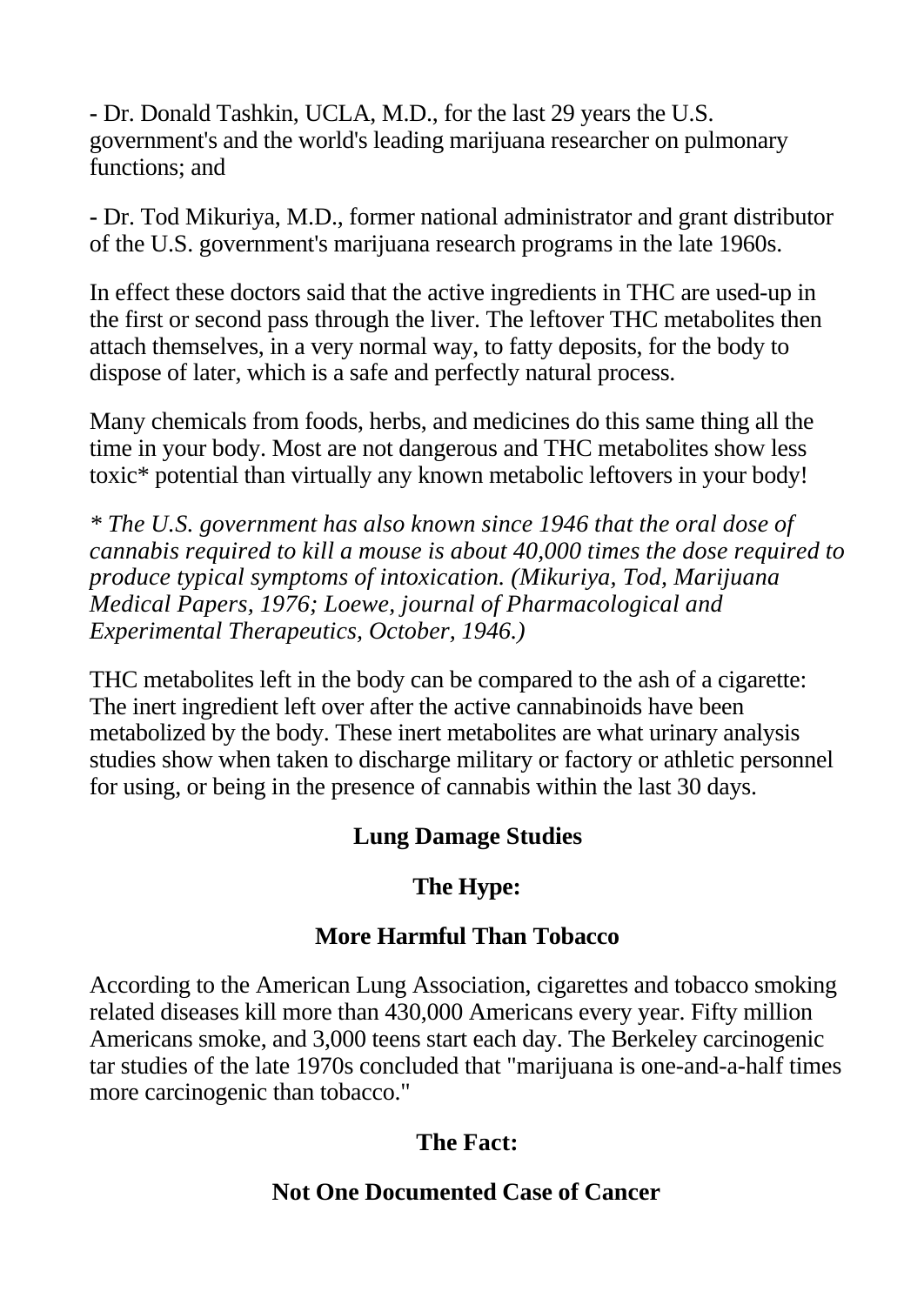There are lung irritants involved in any smoke. Cannabis smoke causes mild irritation to the large airways of the lungs. Symptoms disappear when smoking is discontinued.

However, unlike tobacco smoke, cannabis smoke does not cause any changes in the small airways, the area where tobacco smoke causes long term and permanent damage. Additionally, a tobacco smoker will smoke 20 to 60 cigarettes a day, while a heavy marijuana smoker may smoke five to seven joints a day, even less when potent high-quality flower tops are available.

While tens of millions of Americans smoke pot regularly, cannabis has never caused a known case of lung cancer as of December 1997, according to America's foremost lung expert, Dr. Donald Tashkin of UCLA. He considers the biggest health risk to the lungs would be a person smoking 16 or more "large" spliffs a day of leaf/bud because of the hypoxia of too much smoke and not enough oxygen.

Tashkin feels there is no danger for anyone to worry about potentiating emphysema "in any way" by the use of marijuana totally the opposite of tobacco.

Cannabis is a complex, highly evolved plant. There are some 400 compounds in its smoke. Of these, 60 are presently known to have therapeutic value.

Cannabis may also be eaten, entirely avoiding the irritating effects of smoke. However, four times more of the active ingredients of smoked cannabis are absorbed by the human body than when the same amount is eaten. And the prohibition inflated price of black market cannabis, combined with harsh penalties for cultivation, prevent most persons from being able to afford the luxury of a less efficient, though healthier, means of ingestion.

#### **Lab Studies Fail to Reflect the Real World**

Studies have proven that many of the carcinogens in cannabis can be removed by using a water pipe system. Our government omitted this information and its significance when speaking to the press. At the same time politicians outlawed the sale of water pipes, labeling them "drug paraphernalia."

#### **How Rumors Get Started**

In 1976, Dr. Tashkin, M.D., UCLA, sent a written report to Dr. Gabriel Nahas at the Rheims, France, Conference on "Potential Cannabis Medical Dangers". That report became the most sensationalized story to come out of this negative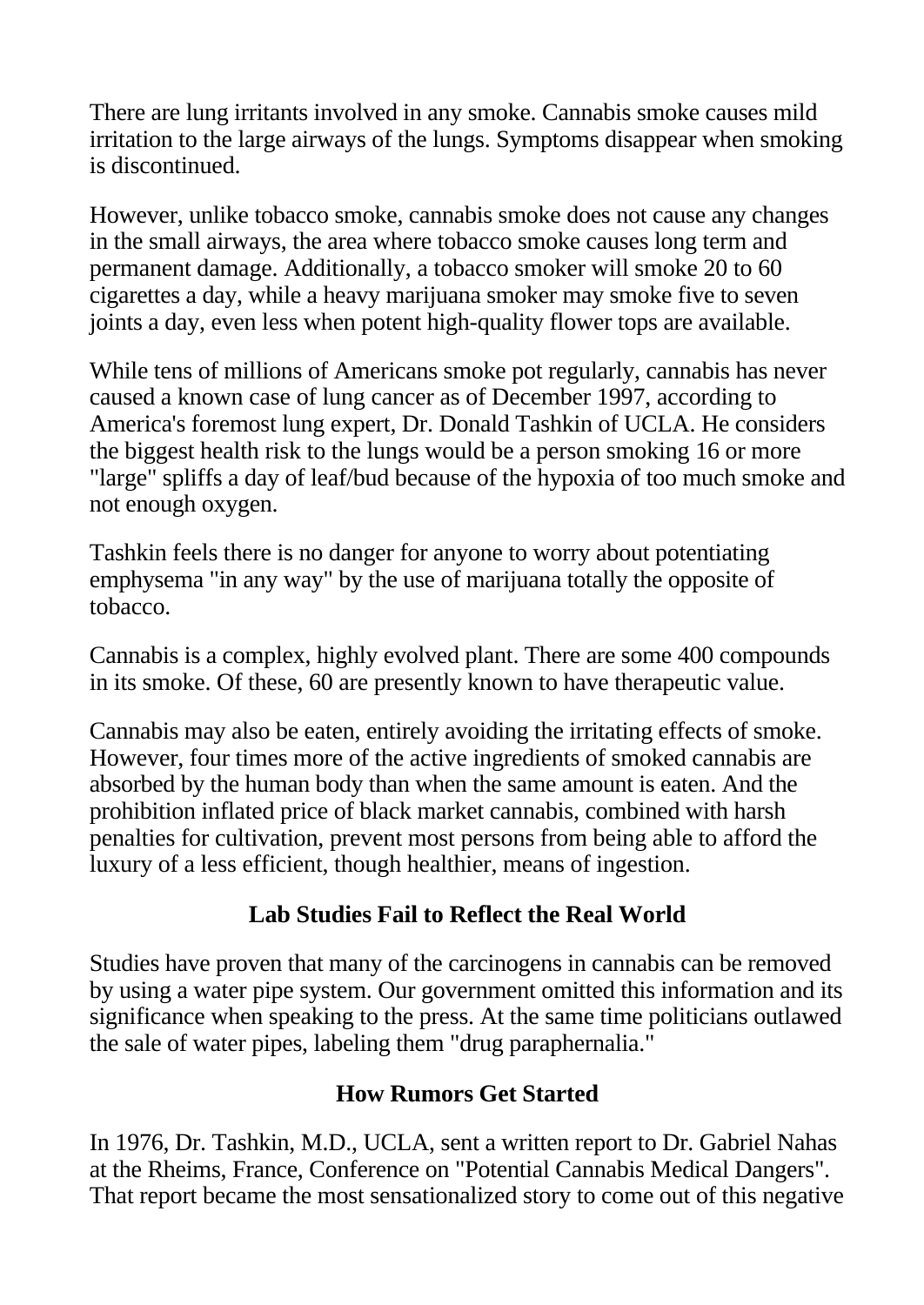world conference on cannabis.

This surprised Tashkin, who had sent the report to the Rheims conference as an afterthought.

What Tashkin reported to the Rheims conference was that only one of the 29 pulmonary areas of the human lung studied the large air passageway Did he find marijuana to be more of an irritant (by 15 times) than tobacco. This figure is insignificant, however, since Tashkin also notes that tobacco has almost no effect on this area. Therefore, 15 times almost nothing is still almost nothing. in any event, cannabis has a positive or neutral effect in most other areas of the lung. (See chapter 7, "Therapeutic Uses of Cannabis.")

#### *(Tashkin, Dr. Donald, UCLA studies, 1969-83; UCLA Pulmonary Studies, 1969-95.)*

Afterwards in 1977, the U.S. government resumed funding for ongoing cannabis pulmonary studies which it had cut two years earlier when Tashkin reported encouraging therapeutic results with marijuana/lung studies. But now the government limited funding only to research to the large air passageway.

We have interviewed Dr. Tashkin dozens of times. In 1986 I asked him about an article he was preparing for the New England Journal of Medicine, indicating that cannabis smoke caused as many or more pre-cancerous lesions as tobacco in "equal" amounts.

Most people do not realize, nor are the media told, that any tissue abnormality (abrasion, eruption, or even redness) is called a pre-cancerous lesion. Unlike lesions caused by tobacco, the THC-related lesions contain no radioactivity.

We asked Tashkin how many persons had gone on to get lung cancer in these or any other studies of long-term cannabis-only smokers (Rastas, Coptics, etc.)

Sitting in his UCLA laboratory, Dr. Tashkin looked at me and said, "That's the strange part. So far no one we've studied has gone on to get lung cancer."

"Was this reported to the press?"

"Well, it's in the article," Dr. Tashkin said. "But no one in the press even asked. They just assumed the worst." His answer to us was still that not one single case of lung cancer in someone who only smoked cannabis, has ever been reported. It should be remembered that he and other doctors had predicted 20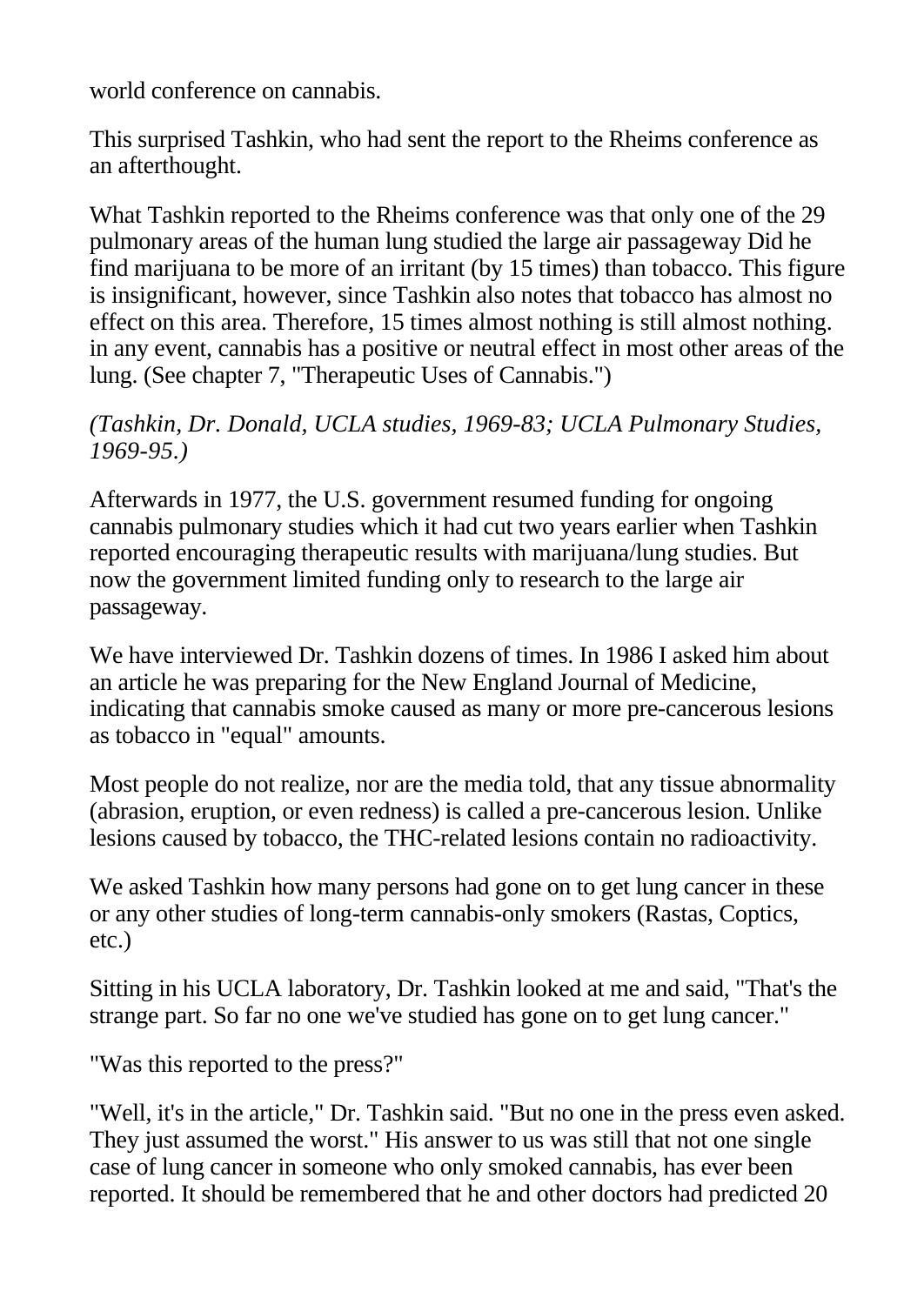years ago, their certainty that hundreds of thousands of marijuana smokers would by now (1997) have developed lung cancer.

### **Another Fact:**

# **Emphysema Suffers Benefit**

During a later interview, Tashkin congratulated me on the tip I'd given him that marijuana used for emphysema produced good results among persons we knew.

He laughed at me originally, because he had presumed that marijuana aggravated emphysema, but after reviewing his evidence found that, except in the rarest of cases, marijuana was actually of great benefit to emphysema suffers due to the opening and dilation of the bronchial passages.

And so the relief reported to us by cannabis smoking emphysema patients was confirmed.

Marijuana smoke is not unique in its benefits to the lungs. Yerba Santa, Colt's foot, Horehound, and other herbs have traditionally been smoked to help the lungs.

Tobacco and its associated dangers have so prejudiced persons against "smoking" that most persons believe cannabis smoking to be as or more dangerous than tobacco. With research banned, these public health and safety facts are not readily available.

In December 1997, we asked Dr. Tashkin again, and he unequivocably stated that "marijuana does not cause or potentiate emphysema in any way." In addition, there has not been one case of lung cancer ever attributed to smoking cannabis.

#### **. . . And So On**

Most of the anti-marijuana literature we have examined does not cite as much as one single source for us to review. Others only refer to DEA or NIDA. The few studies we have been able to track down usually end up being anecdotal case histories, artificial groupings of data, or otherwise lacking controls and never replicated.

Reports of breast enlargement, obesity, addiction, and the like all remain unsubstantiated, and are given little credence by the scientific community. Other reports, like the temporary reduction in sperm count, are statistically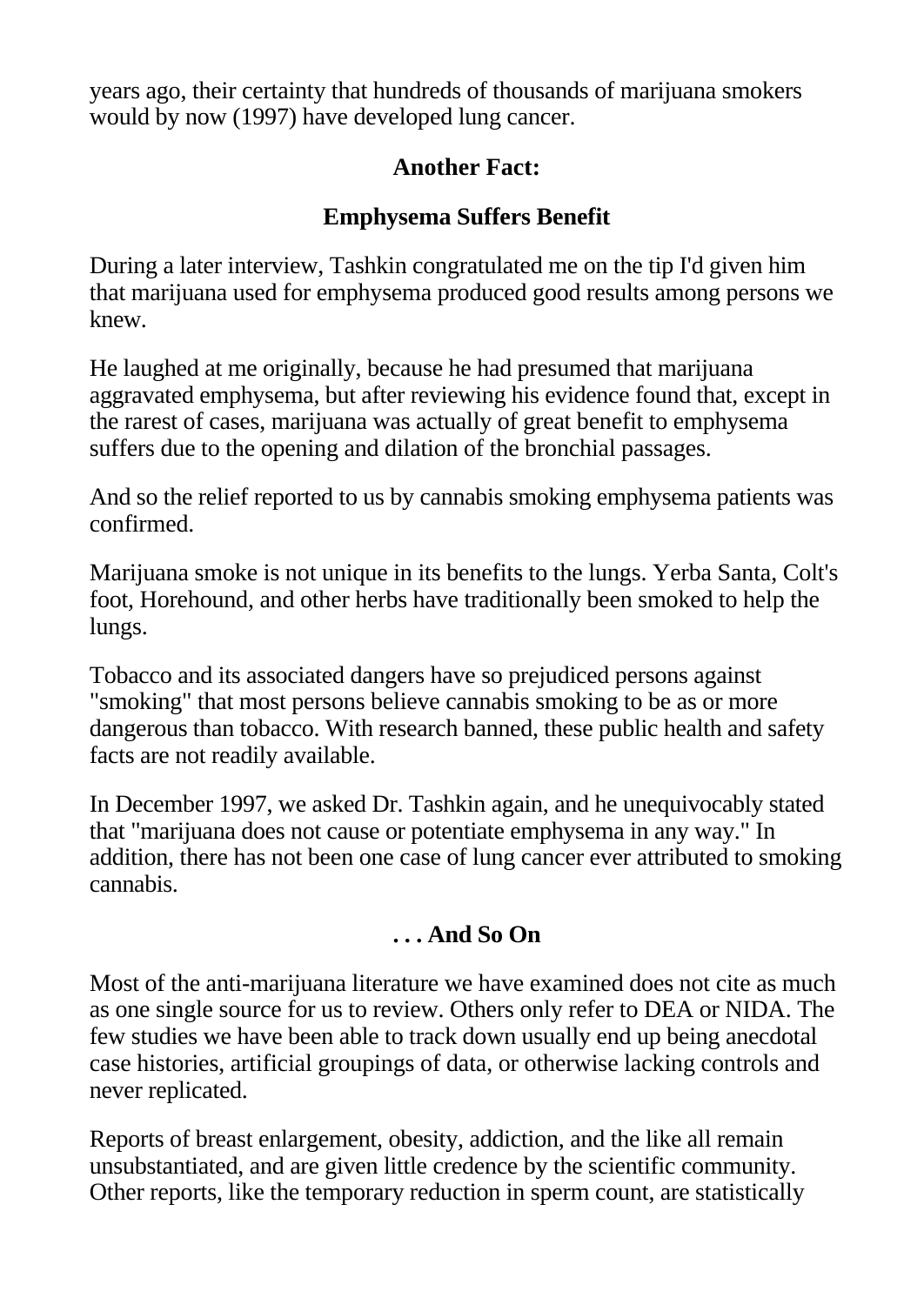insignificant to the general public, yet get blown far out of proportion when presented by the media. Still others, like the handful of throat tumors in the Sacramento area and the high rate of injuries reported in a Baltimore trauma unit are isolated clusters that run contrary to all other statistics and have never been replicated.

The spurious results of Heath, Nahas, and the pregnant mice and monkey studies at Temple University and UC Davis (where they injected mice with synthetic third-cousin analogues of THC) are now discredited in the body of scientific and medical literature.

Though these studies are not used in scientific discourse, mountains of DEA and pharmaceutical company-sponsored literature about the long-term possible effects of these metabolites on the brain and reproduction still goes to parent groups as if they were brand new studies. This disinformation is still very much alive in U.S. government, DEA, DARE, and PDFA reports.

(Read the 1982 N.I.H.; the National Academy of Science's evaluation on past studies; and the Costa Rica report, 1980.) No Harm to Human Brain or Intelligence Hemp has been used in virtually all societies since time immemorial as a work motivator and to highlight and renew creative energies.

# **Naha's Prescription for Bloated Police Budges**

Incredibly, a famous study which found that cannabis reduces tumors (see Chapter 7), was originally ordered by the Federal Government on the premise that pot would hurt the immune system. This was based on the "Reefer Madness" studies done by the disreputable Dr. Gabriel Nahas of Columbia University in 1972.

This is the same Dr. Nahas who claimed his studies showed pot created chromosome, testosterone (male hormone) damage, and countless other horrible effects which suggested the breaking down of the immune system. Nahas' background is in the OSS/CIA and later the U.S. where he worked closely with Lyndon LaRouche and Kurt Waldheim.

In 1998, Nahas is still the darling favorite of the DEA and NIDA (National Institute on Drug Abuse) yet no anti-marijuana studies of Nahas' have every been replicated in countless other research attempts. Columbia University specifically disassociated itself from Nahas' marijuana research in a specially called press conference in 1975!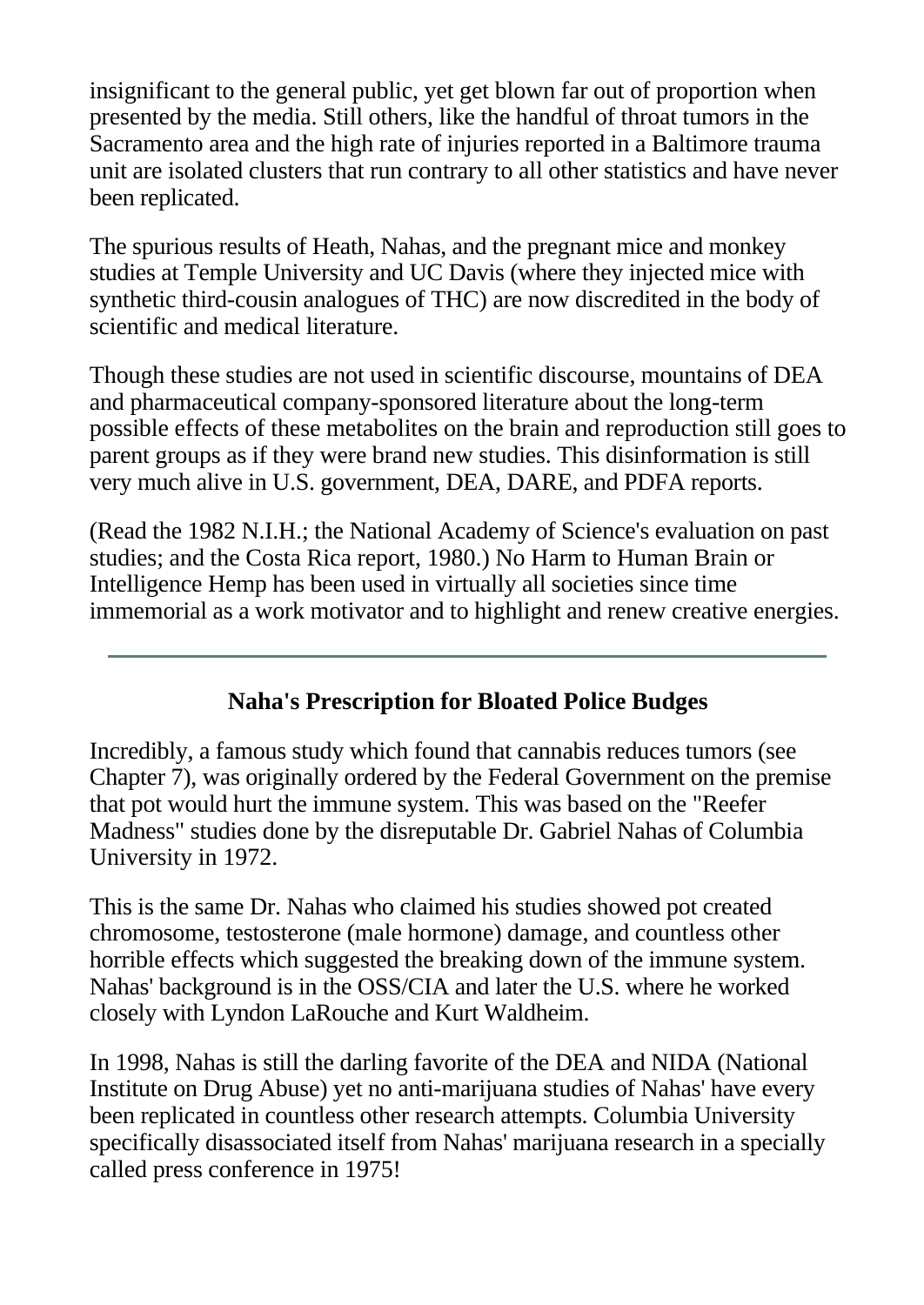Old, discredited Nahas studies are still trotted out by the Drug Enforcement Administration today, and deliberately given to unknowledgeable parents' groups, churches, and PTAs as valid research regarding the evils of pot.

The dissemination of Nahas'\* dangerous horror stories is paid for with your tax dollars, even years after the National Institutes of Health (NIH) in 1976 specifically forbade Nahas from getting another penny of U.S. government money for cannabis studies because of his embarrassing research in the early 1970s.

*\* Nahas, in December 1983, under ridicule from his peers and a funding cut-off from NIDA renounced all his old THC metabolite build-up and unique chromosome petri dish tissue damage studies, conclusions, and extrapolations.*

Yet the DEA, NIDA, VISTA, the "War on Drugs," and now-deceased writer Peggy Mann (in Reader's Digest articles and her book Marijuana Alert, wilth foreward by Nancy Reagan) have used these discredited studies on parents' groups such as Parents for a Drug Free Youth, etc., often with Nahas as a highly paid guest lecturer, without a word of how his studies are really considered by this peers.

This, we assume, is done to scare parents, teachers, legislators and judges, using scientific terminology and bogus non-clinical statistics, ultimately aimed at selling more urine-testing equipment. Therefore, more profits are created for the drug-rehabilitation clinics and their staffs of professionals; and to maintain funding for the DEA, local police, judicial, penal, corrections and other government pork barrel, police state interests.

The "War on Drugs" is big money, so the shameless petitioning for more police and more jail cells continues. And we still have thousands of judges, legislators, police, Reader's Digest readers, and parents who have for years used and cited Nahas' studies in particular as the prime reasons to continue these unjust laws and to jail millions of Americans over the last decade.

The DEA, after Nahas' 1983 waffling renouncement, consciously and criminally continues to use his studies to polarize ignorant judges, politicians, press, and parent groups, who are unaware of Nahas' denouncement. These groups trust the government to tell them the truth their tax dollars paid for. Most of the media, press, and television commentators still use Nahas' 1970s, unreplicated studies as gospel, and much of the frightening folklore and street myths taht are whispered around school yards spring from the deceitful "scientist's" work.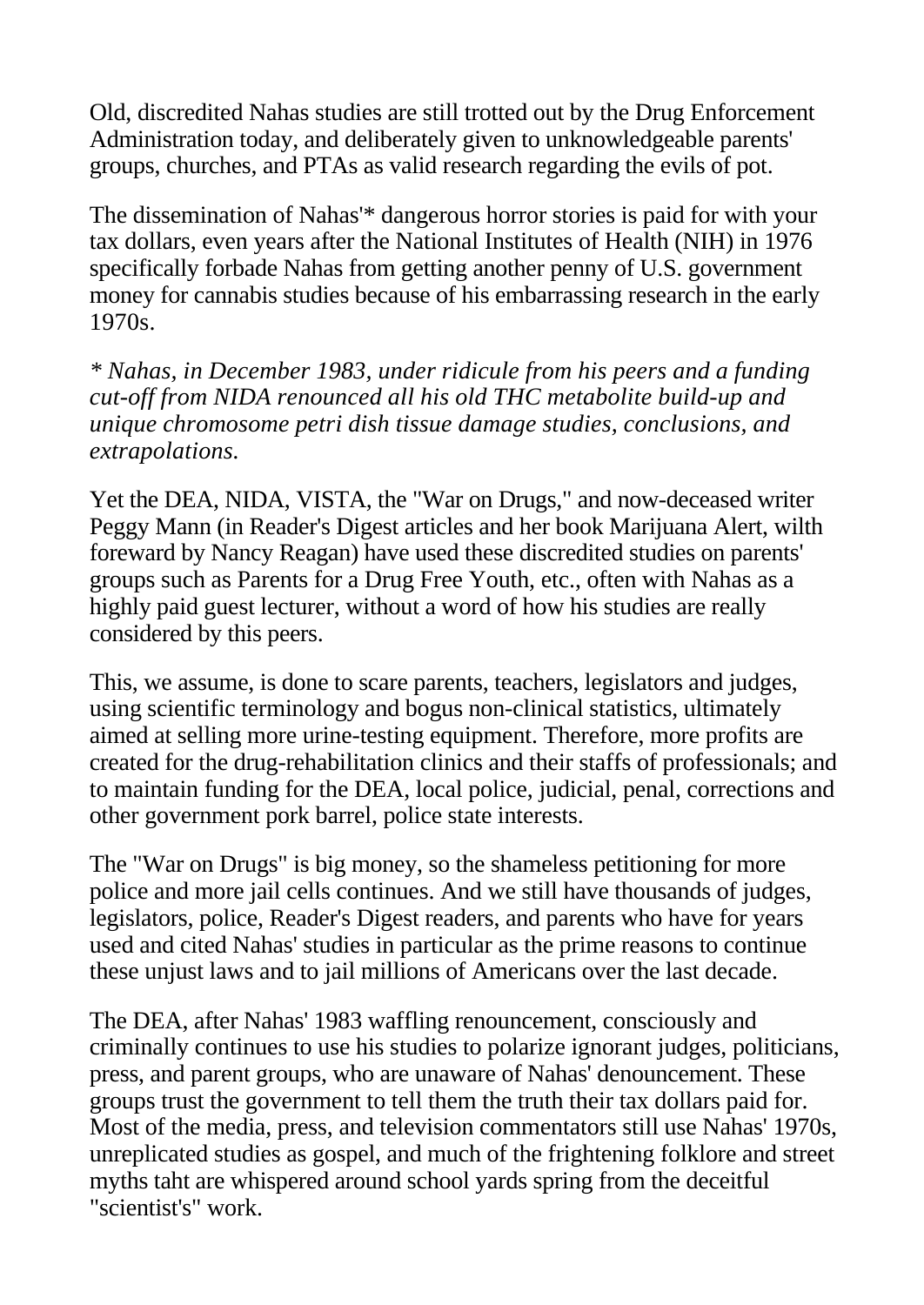Refuted and never replicated results are still taught, while the honest researcher faces prison if he attempts to test any thoughts about the medical use of cannabis.

In fact, using Nahas' refuted and unreplicated synthetic THC petri dish studies on the immune system, hysterical Families for Drug Free Youth, or "Just Say No" organizations have gotten the press to say marijuana could cause AIDS which has no basis whatsoever, but the press published all this rhetoric creating more Reefer Madness!

Gabriel Nahas, in 1998, is living in Paris and goes around Europe teaching as gospel the same old lies to less informed Europeans. When asked to debate us (H.E.M.P.) on cannabis before the world press on June 18, 1993 in Paris, he first enthusiastically accepted until he found out that we would be speaking on all aspects of the hemp plant (e.g. paper, fiber, fuel, medicine). Then he declined, even though we met all of his requirements.

# **Radioactive Tobacco: The Untold Story**

Tobacco smoking kills more persons each year than AIDS, heroin, crack, cocaine, alcohol, car accidents, fire, and murder combined. Cigarette smoking is as addictive as heroin, complete with withdrawal symptoms, and the percentage of relapses (75%) is the same as for "kicking" cocaine and heroin users.

It is far and away the number one cause of preventable death in the U.S. today. Tobacco smokers have ten times the lung cancer of non-smokers, twice the heart disease, and are three times more likely to die of heart disease if they do develop it. Yet tobacco is totally legal, and even receives the highest U.S. government farm subsidies of any agricultural product in America, all the while being our biggest killer! What total hypocrisy!

In the U.S. one in seven deaths are caused by smoking cigarettes. Women should know that lung cancer is more common than breast cancer in women who smoke and that smoking on the pill increases cancer and heart risks dramatically.

Seven million dollars a day promotes the tobacco business, and it is estimated that the cigarette industry needs about 3,000 new smokers a day to replace those who quit or die each day from smoking.

Kentucky's principal business and agriculture for 100 years (until 1890) was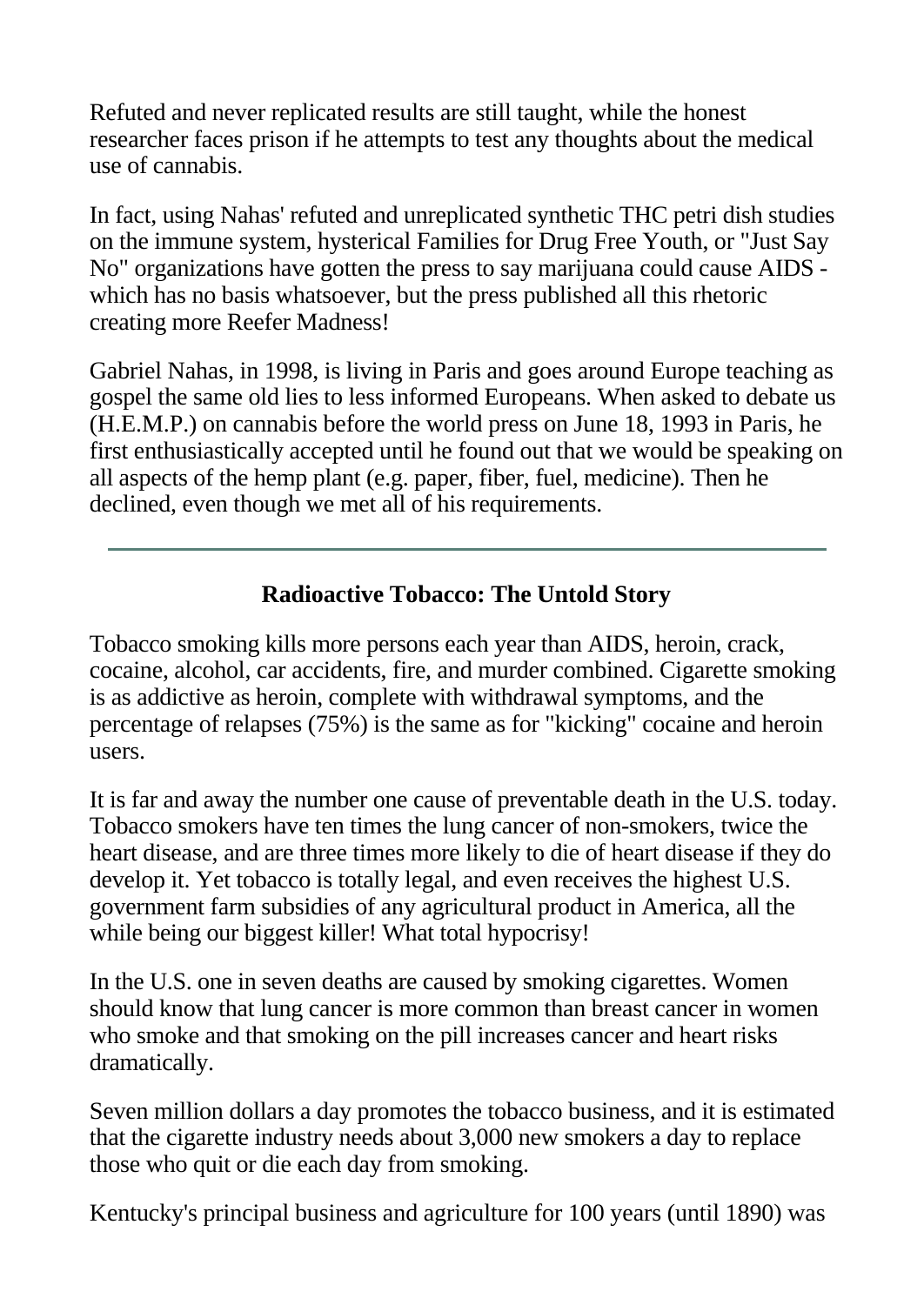Kentucky's principal business and agriculture for 100 years (until 1890) was the healthful, versatile, and useful cannabis hemp. It has since been replaced by non-edible, non-fibrous, soil-depleting tobacco, which is grown in soil fertilized with radioactive materials.

U.S. government studies have show that a pack-and-a-half of tobacco cigarettes per day over a year for just one year is the equivalent to your lungs of what some 300 chest x-rays (using the old, pre-1980s slow x-ray film and without using any lead protection) are to your skin. But while an x-ray dissipates its radioactivity instantly, tobacco has a radioactive half-life that will remain active in the lungs for 21.5 years.

Former Surgeon General C. Everett Koop said on national television that radioactivity contained in tobacco leaves is probably responsible for most tobacco-related cancer. No radioactivity exists in cannabis tars.

*(National Center for Atmospheric Research, 1964; American Lung Assn.; Dr. Joseph R. DiFranza, U. of Mass. Medical Center;* Reader's Digest*, March 1986; Surg. Gen. C. Everett Koop, 1990.)* 

#### **Some Studies the Feds Don't Talk About**

# **The Coptic Study (1981)**

# **No Harm to Human Brain or Intelligence**

Hemp has been used in virtually all societies since time immemorial as a work motivator and to highlight and renew creative energies.

*(Jamaican study; Coptic study; Costa Rican study; Vedas; Dr. Vera Rubin, Research Institute for the Study of Man; et al)* 

In 1981, a study showed that 10 of American's heaviest pot smokers (from the Coptic religion and residing in Florida) actually believed that using 16 huge high potency spliffs\* a day had improved their minds somewhat over a period of 10 years.

They were studied by Drs. Ungerlieder and Shaeffer (UCLA) and who showed absolutely no brain differences between them and non-smokers nor did it confirm any increase in IQ that the Coptics had claimed.

*\* One spliff is generally equal to five average American joints.*

# **Longer Life, Fewer Wrinkles**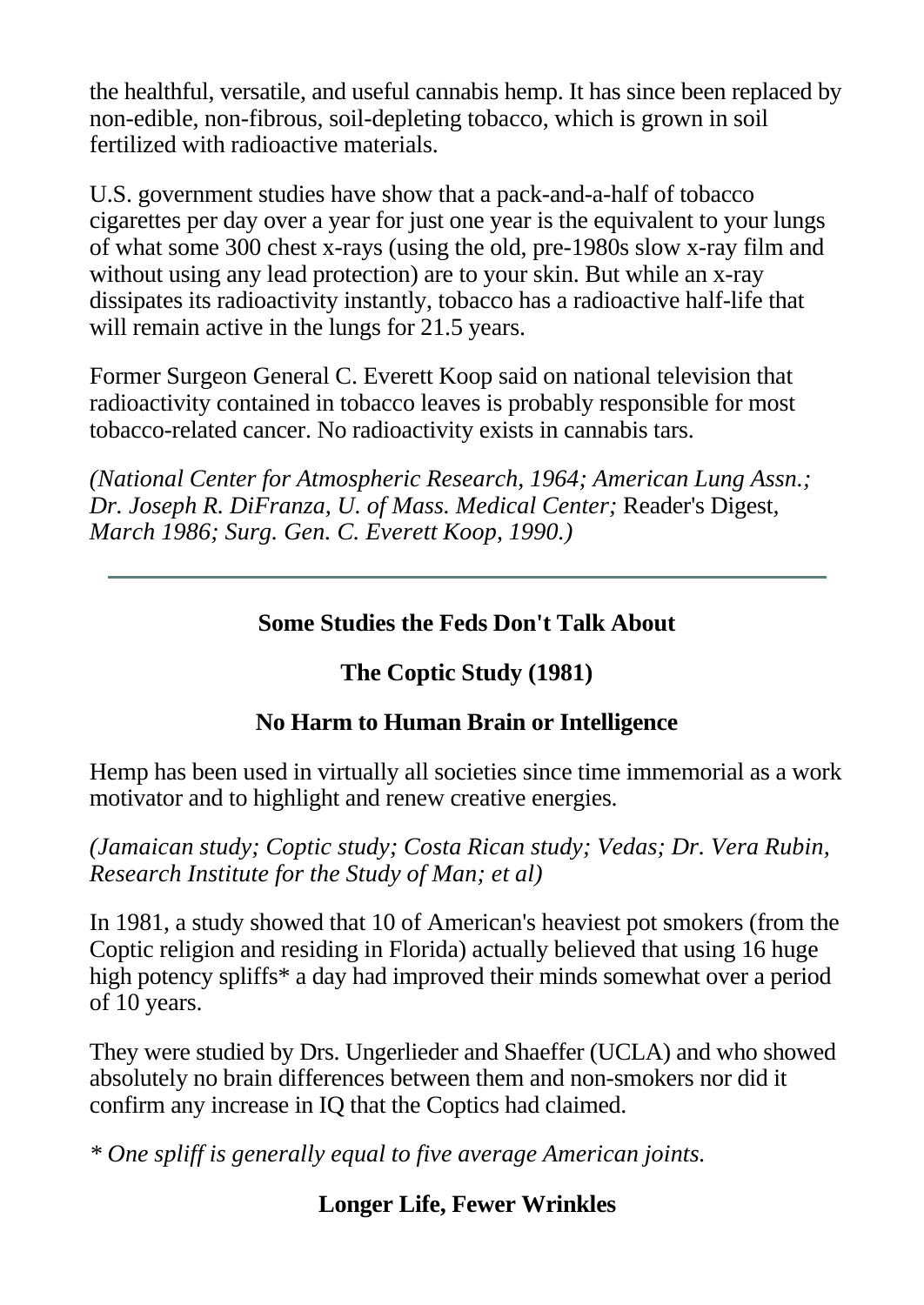Most studies (matched populations, past and present) indicate that everything else being equal an average American pot smoker will live longer than his counterpart who does no drugs at all; with fewer wrinkles, and generally less stress thereby having fewer illnesses to upset the immune system, and being a more peaceful neighbor.

*(Costa Rican and Jamaican Studies)* 

### **Jamaican Studies**

# **(1968-74, 1975)**

# **Definite Benefits For Marijuana Smokers**

The most exhaustive study of hemp smoking in its natural setting is probably Ganja in Jamaica A Medical Anthropological Study of Chronic Marijuana Use by Vera Rubin and Lambros Comitas (1975; Mouton & Co., The Hague, Paris/Anchor Books, NY).

The Jamaican study, sponsored by the National Institute of Mental Health (NIMH) Center for Studies of Narcotic and Drug Abuse, was the first project in medical anthropology to be undertaken and is the first intensive, multidisciplinary study of marijuana use and users to be published.

From the Jamaican Study introduction: "Despite its illegality, ganja use is pervasive, and duration and frequency are very high; it is smoked over a longer period in heavier quantities with greater THC potency than in the U.S. without deleterious social or psychological consequences. The major difference is that both use and expected behaviours are culturally conditioned and controlled by well established tradition." "No impairment of physiological, sensory and perceptual-motor performance, tests of concept formation, abstracting ability, and cognitive style and test of memory."

# **Positive Social Attitudes**

The study outlines the positive reinforcement given socially to ganja smokers in Jamaica, the universal praise for the practice among users, who smoke it as a work motivator.

Subjects described the effects of smoking making them "brainier", lively, merry, more responsible and conscious. They reported it was good for meditation and concentration, and created an general sense of well-being and self-assertiveness.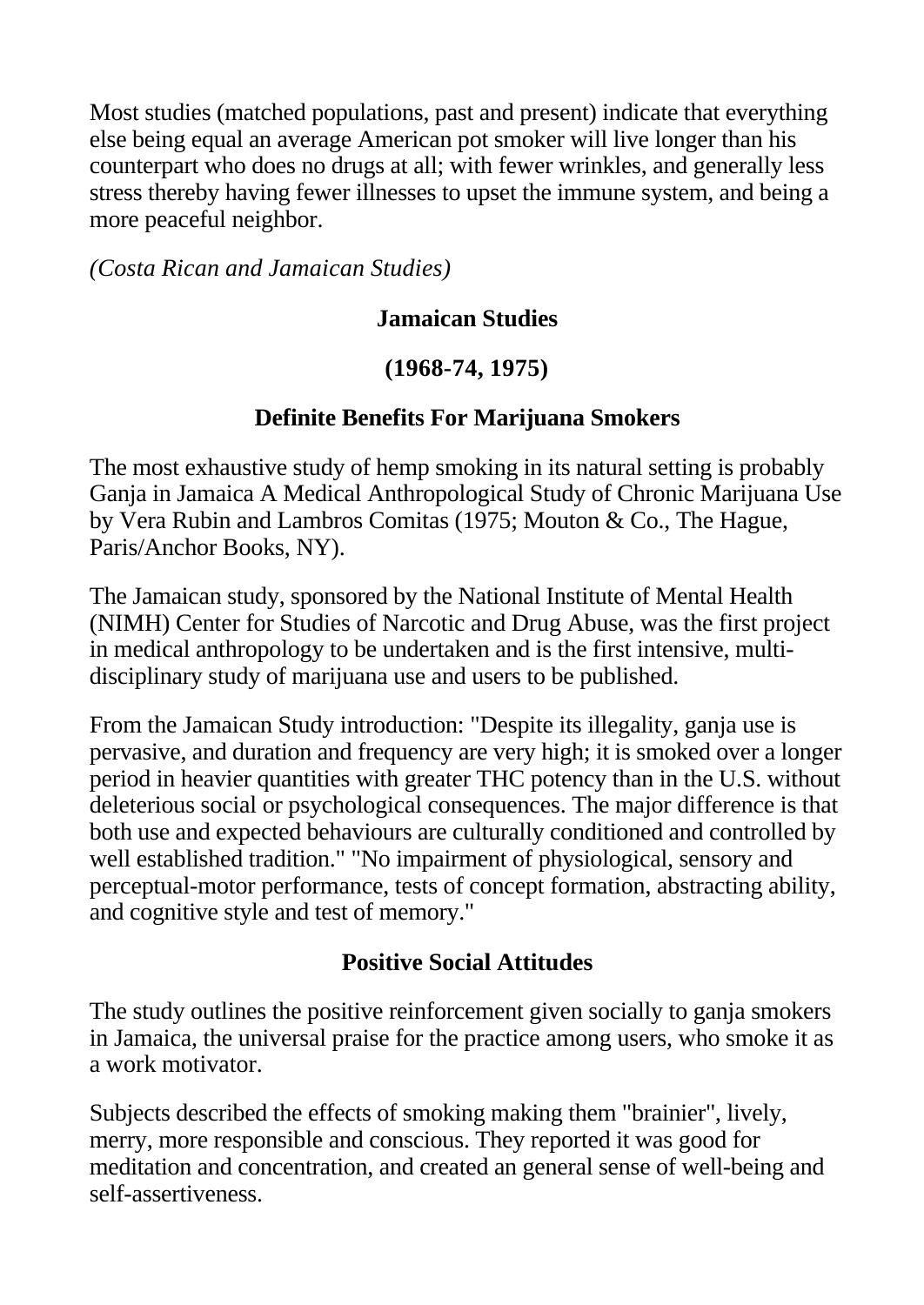# **No Link to Criminal Behavior**

Vera Rubin and her colleagues found no relation of cannabis to crime (except marijuana busts), no impairment of motor skills, and smokers and nonsmokers alike had identical extroversion scores with no difference in work records or adjustment. Heavy use of ganja was not found to curtail the motivation to work.

From the psychological assessment the smokers seemed to be more open in their expressions of feeling, somewhat more carefree, and somewhat more distractable. There was no evidence of organic brain damage or schizophrenia.

No Physiological Deterioration

Marilyn Bowman, in a battery of psychological tests on chronic cannabis users in Jamaica in 1972, found "no impairment of physiological, sensory and perceptual-motor performance, tests of concept formation, abstracting ability and cognitive style and tests of memory." These Jamaicans had smoked anywhere from six to 31 years (16.6 mean average) and the average age at the first puff was at 12 years and six months.

In the 1975 study between users and non-users, no difference was found in plasma testosterone, no difference in total nutrition, slightly higher performance on the intelligence sub-tests (not statistically significant), and "a basic measure of cell-mediated immunity Ú was no less vigorous in the users"

Finally, "Users in our matched pair sample smoked marijuana in addition to as many tobacco cigarettes as did their partners. Yet their airways were, if anything, a bit healthier than their matches.

"We must tentatively conclude either that marijuana has no harmful effects on such passages or that it actually offers some slight protection against the harmful effects of tobacco smoke. Only further research will clarify which, if either, is the case."

#### **No "Stepping Stone"/Gateway Effect**

As to the stepping-stone or gateway drug charges leveled against cannabis: "The use of hard drugs is as yet virtually unknown among working class Jamaicans no one in the study (Rubin's) had ever taken any narcotics, stimulants, hallucinogens, barbiturates or sleeping pills"

In America during the late 1800s cannabis was used in treating addiction.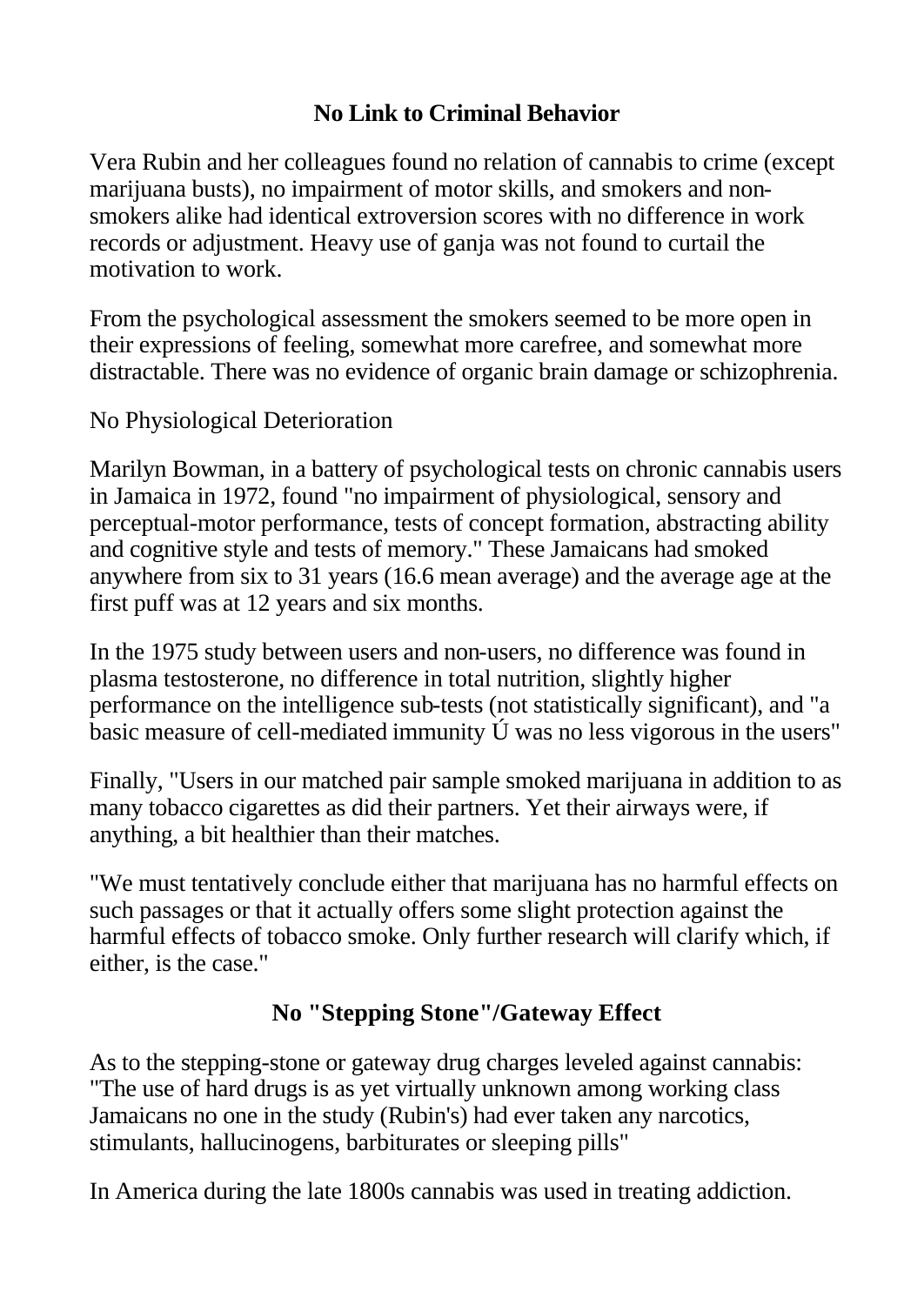Opiate, chloral hydrate, and alcohol addicts were successfully treated with potent cannabis extracts. Some patients recovered with less than a dozen doses of cannabis extract.1 Likewise, smoking cannabis has been found to be valuable in modern alcohol addiction treatment.2

# **Costa Rican Study (1980)**

The Jamaican results were largely confirmed by another Carribean study, the 1980 *Cannabis in Costa Ricah - A Study in Chronic Marijuana Use* edited by William Carter for the Institute for Study of Human Issues. (ISHI, 3401 Science Center, Philadelphia.)

Again researchers found no palpable damage to the native population's chronic cannabis smokers. Alcoholic social problems, so evident on neighboring cannabis-free islands, are not found in Costa Rica.

This study makes clear that socially approved ganja use will largely replace or mitigate the use of alcohol (rum) if available.

# **The Amsterdam Model**

Since adopting a policy of tolerance and non-prosecution of cannabis/hashish smokers (it is available in cafes and bars) and rehabilitation and diversion programs for hard drug users, Holland has seen a substantial reduction in cannabis consumption among teenagers2 and a 33% drop in the number of heroin addicts. The strategy of separating cannabis sales from hard drug dealers by bringing pot above-ground has been quite successful. (L.A. Times, August 1989). In 1998, despite constant pressure from the U.S. government and the DEA, the Dutch government has totally refused to recriminalize marijuana!

#### **Footnotes:**

1. "Cannabis Indica as an Anodyne and Hypnotic," J.B. Mattison, M.D., The St. Louis Medical and Surgical Journal, vol. LVI, no. 5, Nov. 1891, pg 265-271, reprinted in Marijuana: The Medical Papers, Tod Mikuriya, M.D.

2. "Cannabis Substitution: An Adjunctive Therapeutic Tool in the Treatment of Alcoholism," Tod H. Mikuriya, M.D., Medical Times, vol. 98, no. 4, April, 1970, reprinted in Marijuana Medical Papers, Tod Mikuriya, M.D.)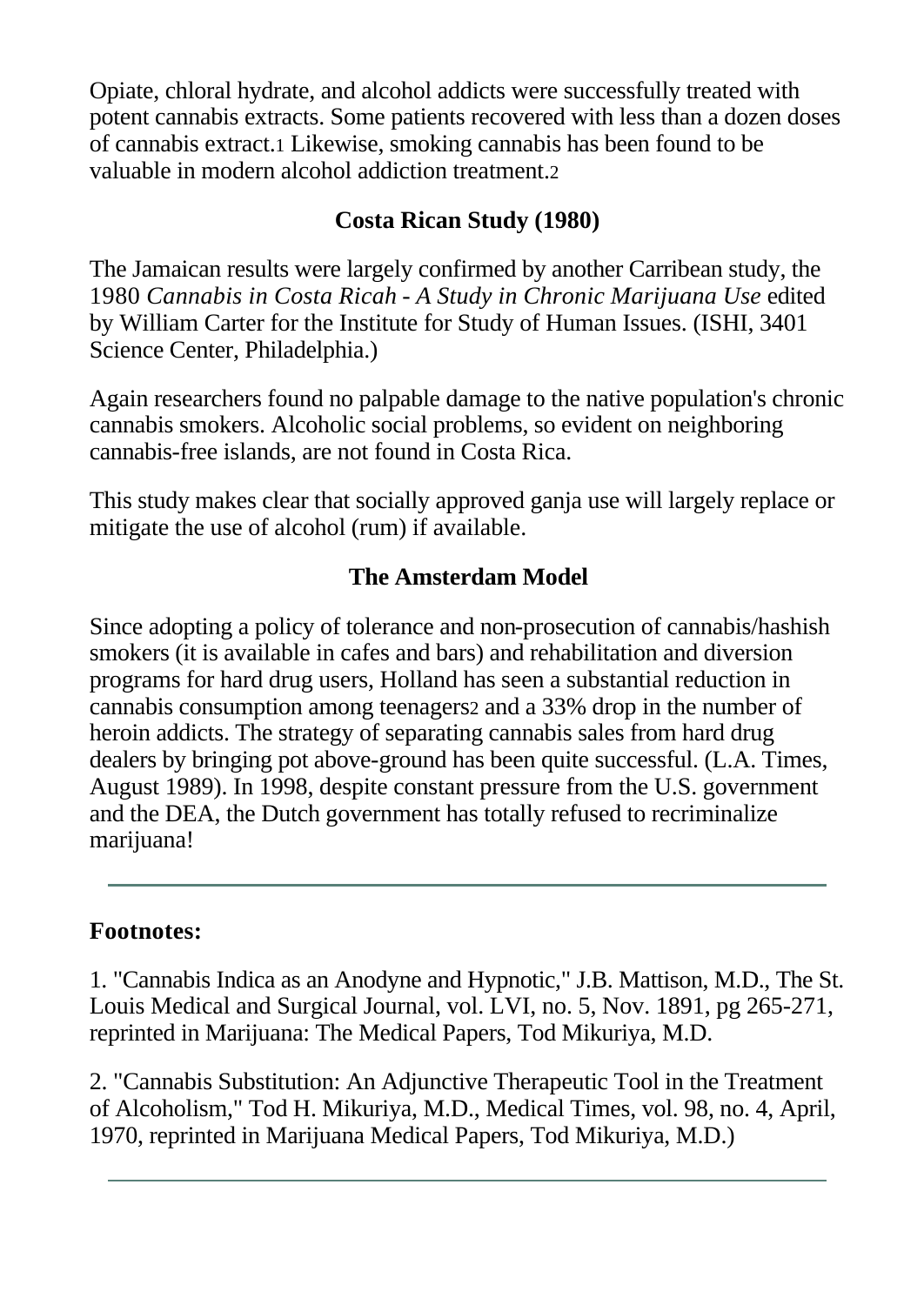#### **More Prohibitionist Deceptions**

*Scientific American* reported in 1990: "The alarming statistics, cited by testing advocates, to demonstrate the high costs of drug abuse . . . do not always accurately reflect the research on which they are based. In fact, some of the data could be used to 'prove' that drug use has negligible or even beneficial effects." (March 1990, page 18)

One of the examples given is the often cited statistic former president George Bush utlized in 1989: "Drug abuse among American workers costs businesses anywhere from \$60 billion to \$100 billion a year in lost productivity, absenteeism, drug-related accidents, medical claims and theft." Yet according to a 1989 assessment by NIDA, all such claims derive from a single study that grew out of a 1982 survey of 3,700 households.

The Research Triangle Institute (RTI) found that households where at least one person admitted having used marijuana regularly reported average incomes 28 percent lower than average reported income of otherwise similar households. RTI researchers ascribed the income difference to "loss due to marijuana use."

RTI then extrapolated costs of crime, health problems and accidents to arrive at a "cost to society of drug abuse" of \$47 billion. The White House "adjusted" for inflation and population increases to provide the basis for Bush's statement.

Yet the RTI survey also included questions about current drug use. The answers revealed no significant difference between income levels of households with current users of illegal drugs, including cocaine and heroin, and other households.

Thus the same statistics "prove" that current use of hard drugs does not result in any "loss," in contrast to a single marijuana binge in the distant past!

#### **Official Corruption: Carlton Turner**

In all the research this author has done about the misapplication of public funds and trusts, nothing, it seems, compares with the either totally ignorant or willful manslaughter of fellow Americans by the bureaucrats and politicians of the following story:

#### **One Man & His Drug Scams**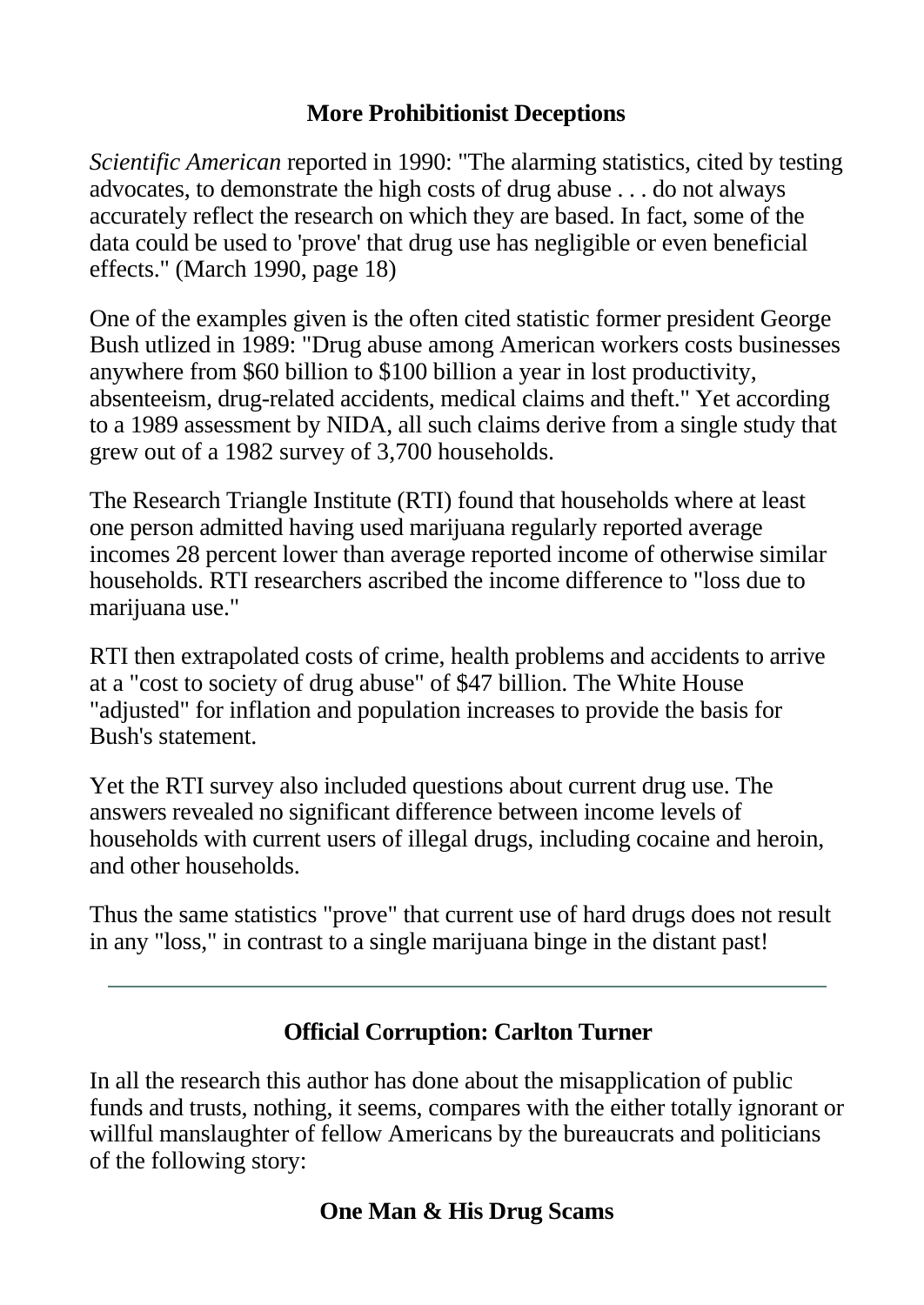The U.S. government policy, starting in the Nixon and Ford administrations and continuing under Carlton Turner\* (Drug Czar under Reagan 1981-1986), allowed federal medical marijuana, supplied to the individual state marijuana medical programs, to consist only of the leaf of the marijuana plant, even though it's usually only one-third as strong as the bud and doesn't contain the same whole spectrum of the "crude drug," i.e. the THC and CBNs.

*\* Prior to becoming Special White Hose Advisor (read: National Drug Czar) Carlton Turner, from 1971 to 1980, was the head of all U.S. government marijuana grown for drugs by reason of his position at the University of Mississippi. The U. of Mississippi Marijuana Research Program is directed by state charter to discover initiate or sort out the constituents of Thc a "simple" crude cannabis drug that works as a medicine then synthesize the substances with beneficial medicinal properties to attain their full potential for pharmaceutical companies.* 

For example, the leaf's relief of ocular pressure for glaucoma patients is much shorter lasting and therefore unsatisfactory, compared to the bud. Also, the leaf sometimes gives smokers a headache. The federal government until 1986 used only the leaf. Turner said to the pharmaceutical companies and in interview, that leaf is all Americans would ever get although the bud works better. Still today in 1999, the seven legal marijuana users in the U.S. only get leaf, branch, and bud chopped up and rolled together. Although buds work better for chemotherapy, glaucoma, etc., the branches can be as toxic as smoking wood.

Turner said, in 1986, that natural marijuana will "never" be given as a medicine and, as of April 1998, it still hasn't. (Except in California, where citizens successfully voted, in November 1996, to overrule the federal government on medical marijuana!)

#### **The Reasons Given:**

- Buds are too hard to roll through a cigarette machine. (Forget the 25 million Americans who do quite well at rolling bud everyday.)

- By extracting compounds from the "crude drug" of the bud, there would be no pharmaceutical patents, therefore no profits. Therefore, his program would have worked against his former employers, the Mississippi University's legislative charter and funding.

*(Interviews by Ed Rosenthal for High Times Magazine; Dean Latimer, et al; National Organization for the Reform of Marijuana Laws, or NORML.)*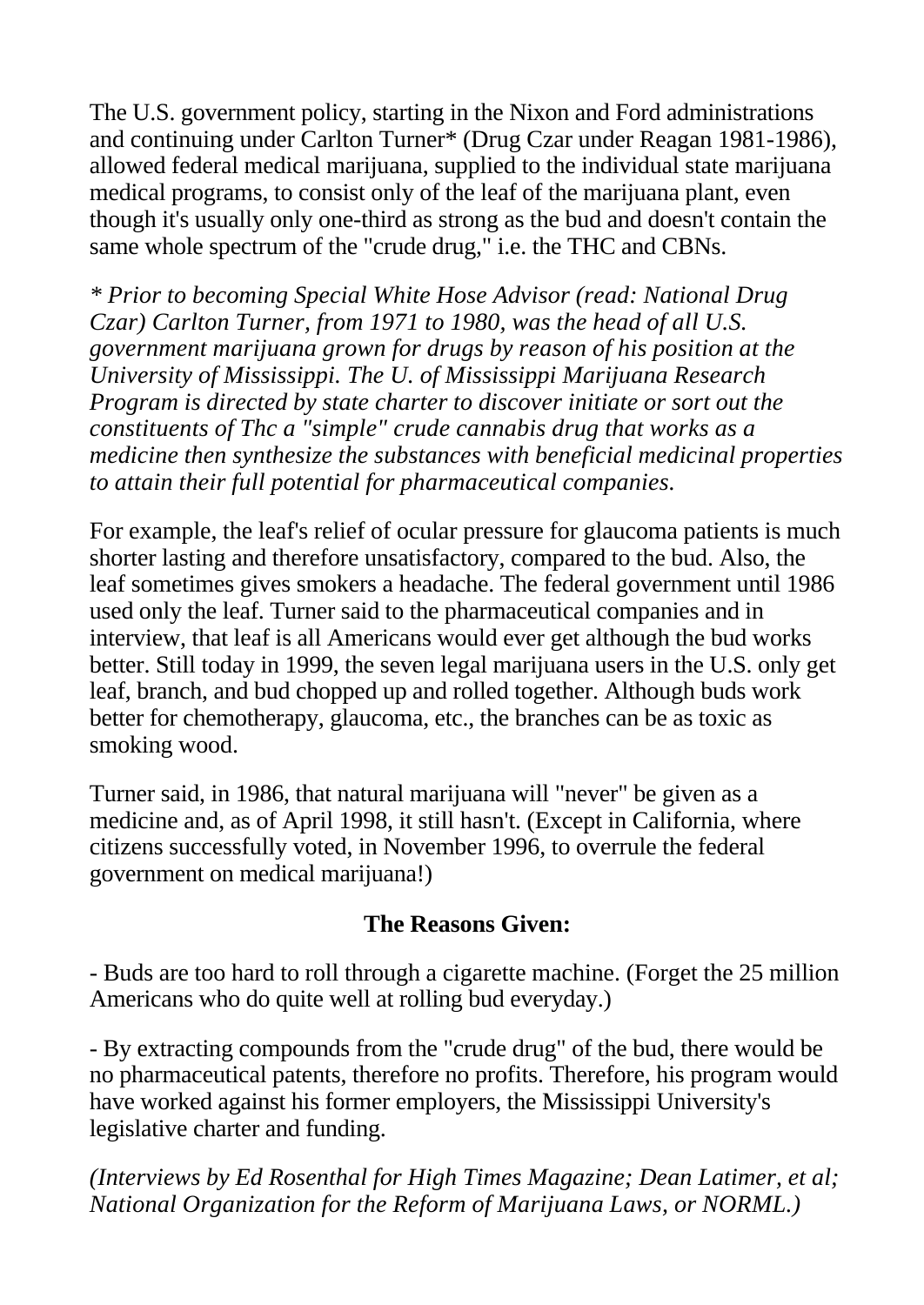Although buds work better for chemotherapy, glaucoma, etc., Turner said they will "never" be given. It also became evident the famous marijuana 'munchies' (appetite stimulation) were not working for the cancer chemotherapy patients using federal leaf.

And even though no studies have been allowed to compare leaf with bud, we know of doctors who unofficially recommended bud and watch their wasting cancer patients put on weight (NORML).

### **Poisoning Pot Smokers**

In August and September, 1983, Turner went on national television to justify the illegal marijuana spraying (by plane) of paraquat in Georgia, Kentucky, and Tennessee by the DEA. He said it would teach a lesson to any kid who died from paraquat-poisoned pot. Turner was forced to resign after announcing his conclusions in public that marijuana caused homosexuality, the breakdown of the immune system, and, therefore, AIDS.

Looking into the therapeutic potential of cannabis is the most controlled and discouraged research, but any tests pursuing negative or harmful effects of cannabis are promoted. Since these tests often backfire or are inconclusive, even this research is rare.

Turner quoted "The Rise and Fall of the Roman Empire" to show how jazz (rock) singers are eroding the America "he" loves with this hallucinogenic drug marijuana! Which he meant to stamp out.

# **Phony Paraquat Kits**

During the 1978 Mexican marijuana paraquat scare, and while still a private citizen working for the state of Mississippi marijuana farm, this same Carlton Turner called High Times magazine to advertise a paraquat tester. Unknown to Turner, High Times was not accepting ads for any paraquat testers because all evidence showed the testers didn't work.

Dean Latimer then a High Times associate editor, strung Turner along in virtually daily phone conversations for a month, listening to Turner talk about how much money Turner was going to make from sales of the device.

High Times wanted to see a sample. When Turner delivered his prototype version of the paraquat test kit to High Times, it was a total "Rube Goldberg" type rip-off, "just like the dozen or so phony kits other companies tried to buy ad space for at this time," wrote Latimer in an article published in 1984.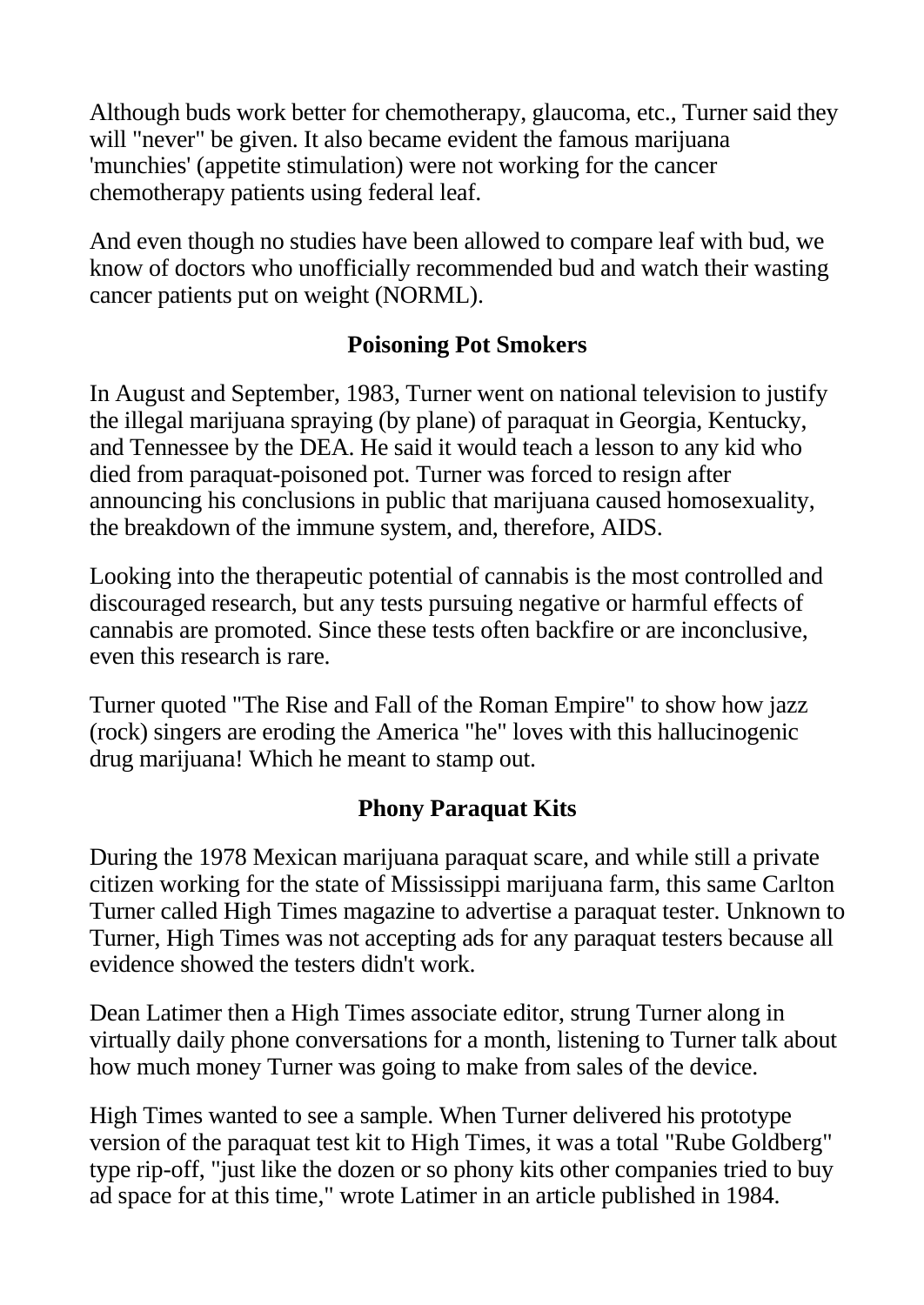Turner apparently never thought High Times was ethical enough to check the contraption out. He assumed they would just take the ad money and run print the ad and make Turner rich.

He didn't care if some kid died or was bilked out of money believing in his bogus paraquat test kit.

After this attempted mail fraud, this man became President Reagan's national drug czar in 1981, recommended by George Bush and Nancy Reagan.

# **A Wanton Disregard For Life**

Turner even said that he doesn't even care if hundreds of kids die from smoking pot the federal government has deliberately sprayed with paraquat.

Then at the April 25, 1985, PRIDE conference in Atlanta, Georgia, with Nancy Reagan and 16 foreign First Ladies in attendance (including Imelda Marcos), Turner called for the death penalty for drug dealers.

Turner was, after all, Reagan's, Bush's, and the pharmaceutical companies' own hired gun, who saw his entire mission as not against heroin, PCP, or cocaine, but to wipe out pot and jazz/rock music

Carlton Turner was forced to resign after Newsweek magazine excoriated him October 27, 1986, in a large editorial sidebar. His resignation was a foregone conclusion after being lampooned in the Washington Post and elsewhere as no other public figure in recent memory for his conclusions (in public addresses) that marijuana smoking caused homosexuality, the breakdown of the immune system, and, therefore, AIDS.

He resigned December 16, 1986. What should have been front page headline news was buried in the back pages during the Iran-contra scandal that exploded that week.

# **Urine Testing Company**

After his resignation, Turner joined with Robert DuPont and former head of NIDA, Peter Bensinger, to corner the market on urine testing. They contracted as advisors to 250 of the largest corporations to develop drug diversion, detection, and urine testing programs.

Soon after Turner left office, Nancy Reagan recommended that no corporation be permitted to do business with the Federal government without having a urine purity policy in place to show their loyalty.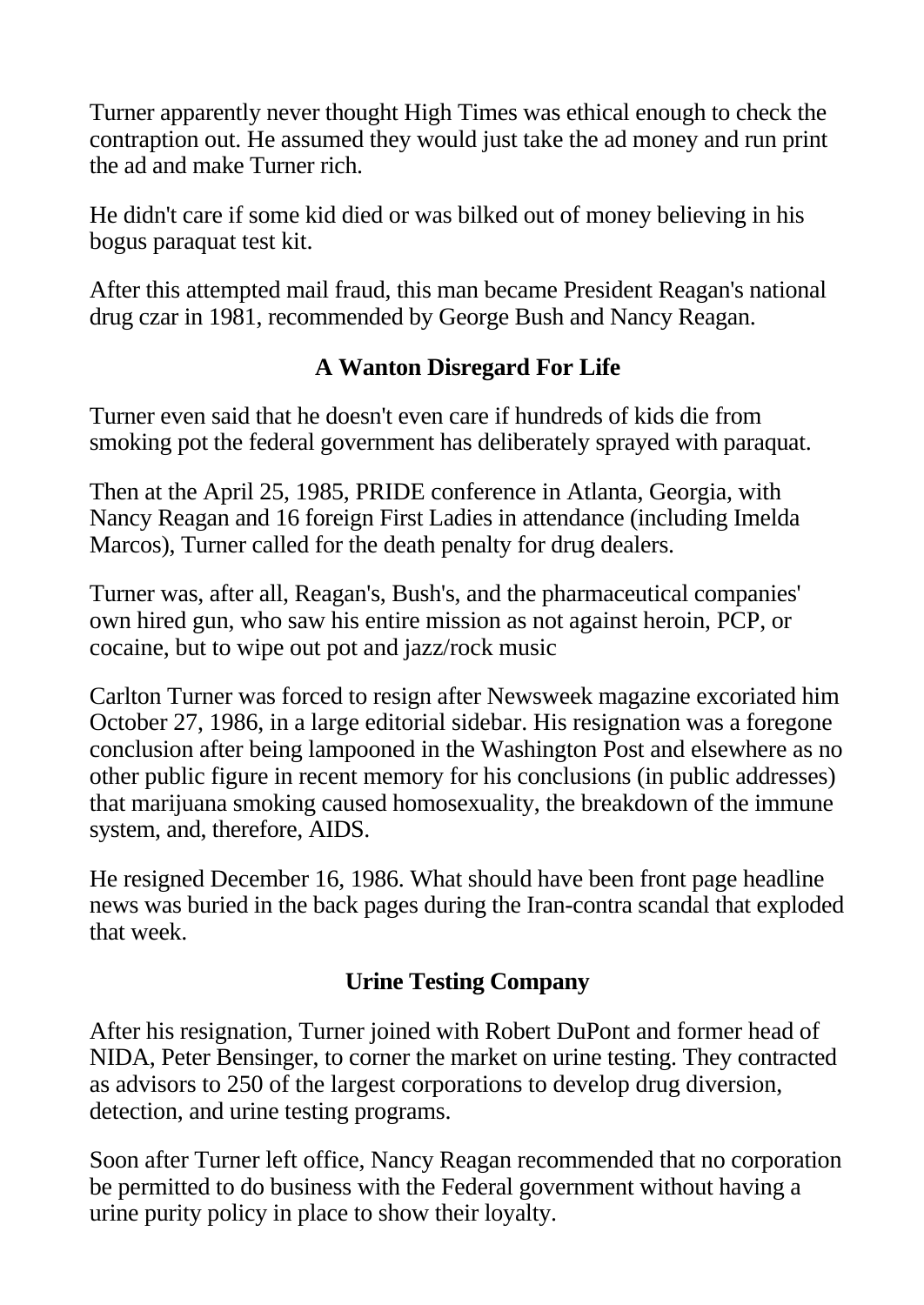Just as G. Gordon Liddy went into high-tech corporate security after his disgrace, Carlton Turner became a rich man in what has now become a huge growth industry: urine-testing.

 $u_{\rm{max}}$  in place to show the place to show the intervals of the intervals of the intervals of the intervals of the intervals of the intervals of the intervals of the intervals of the intervals of the intervals of the in

This kind of business denies the basic rights of privacy, self-incrimination (Fifth Amendment) rights, unreasonable search and seizure, and the presumption of innocence (until proven guilty).

Submission to the humiliation of having your most private body parts and functions observed by a hired voyeur is now the test of eligibility for private employment, or to contract for a living wage.

Turner's new money-making scheme demands that all other Americans relinquish their fundamental right to privacy and self-respect.

# **Bush Strikes Again**

President Ronald Reagan, at the urging of then Vice President George Bush, appointed Carlton Turner as the White House Drug (czar) Advisor in 1981.

At conventions (1981-1986) of pharmaceutical companies and their lobbyist the American Chemical Manufacturers, Turner promised to continue the research ban on the 400 chemical compounds of cannabis.

Bush managed to continue to direct this effort, simply by not allowing any grants for private or public research with a positive implication to be issued by NIDA or NIH, or approved any recent FDA applications unless they pursued negative results. As of this writing (July 1998) President Clinton's policy has remained the same.

#### **Comparison to Alcohol**

There are many terrible drug habits. The worst of which is alcohol, in both numbers of users and the anti-social behavior associated with extreme use. Alcoholism is the leading cause of teen-age deaths: 8,000 American teenagers are killed each year and 40,000 are maimed from mixing alcohol and driving. (MADD, Mothers Against Drunk Driving; SADD, Students Against Drunk Driving; NIDA, National Institute on Drug Abuse, etc.)

In fact, U.S. government/police statistics confirm the following strange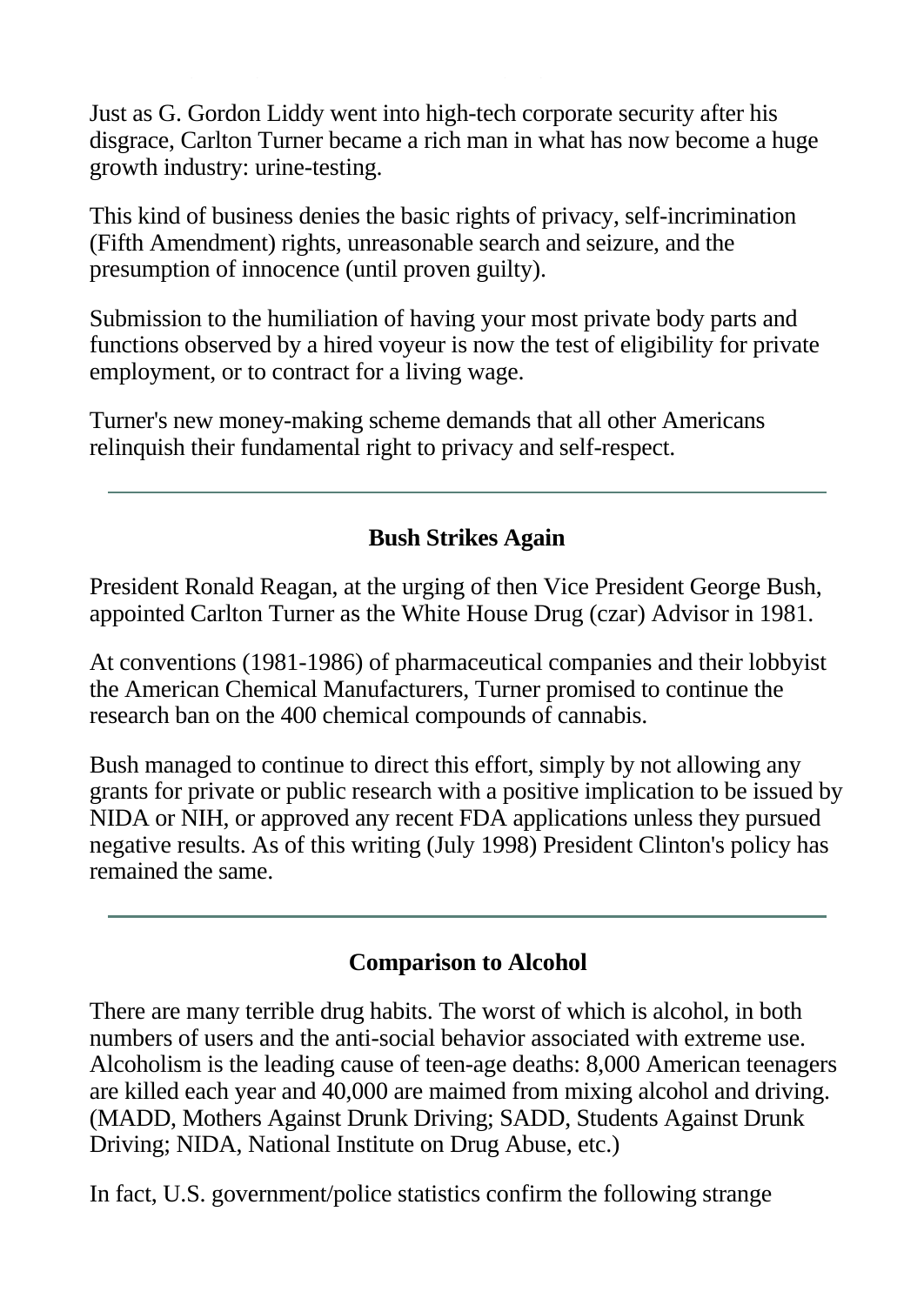numbers:

The mortality figure for alcohol use are 100,000 annually, compared with zero marijuana deaths in 10,000 years of consumption.

From 40-50% of all murders and highway fatalities are alcohol related. In fact, highway fatalities that are alcohol related might be as high as 90%, according to the Chicago Tribune and L.A. Times.

Alcohol is also indicated in the majority (69-80%) of all child rape/incest cases; wife beating incidents are in great majority (60-80%) alcohol influenced.

Heroin is indicated in 35% of burglaries, robberies, armed robberies, bank robberies, grand theft auto, etc.

And there were more than 600,000 arrests for simple marijuana possession in the U.S. in 1997 (up from 400,000 in 1992), according to the Uniform Crime Reporting Statistics of the U.S. Department of Justice, Federal Bureau of Investigation.

# **Chapter 16**

# **The Emperor's New Clothes**

# **Alternatives to Prohibition**

In conclusion, we see that the government's case against marijuana is woven of transparent lies. In this chapter, we bring to light some research that the government does not like the people to know about. Then we talk about some realistic alternatives.

But first, a brief fable:

# **The Story of the Emperor's New Clothes**

There once was a very very vain and terrible King/Emperor who heavily taxed his subjects in order to pay for his incredibly fine wardrobe made from the most expensive clothing.

One day, two swindlers, representing themselves as great tailors from afar, arrived and sought an audience with the Emperor. They told of an amazing new fabric they had invented, made of a very expensive gold fiber that only the best, purest, and wisest of people could see. Excited, the Emperor asked to see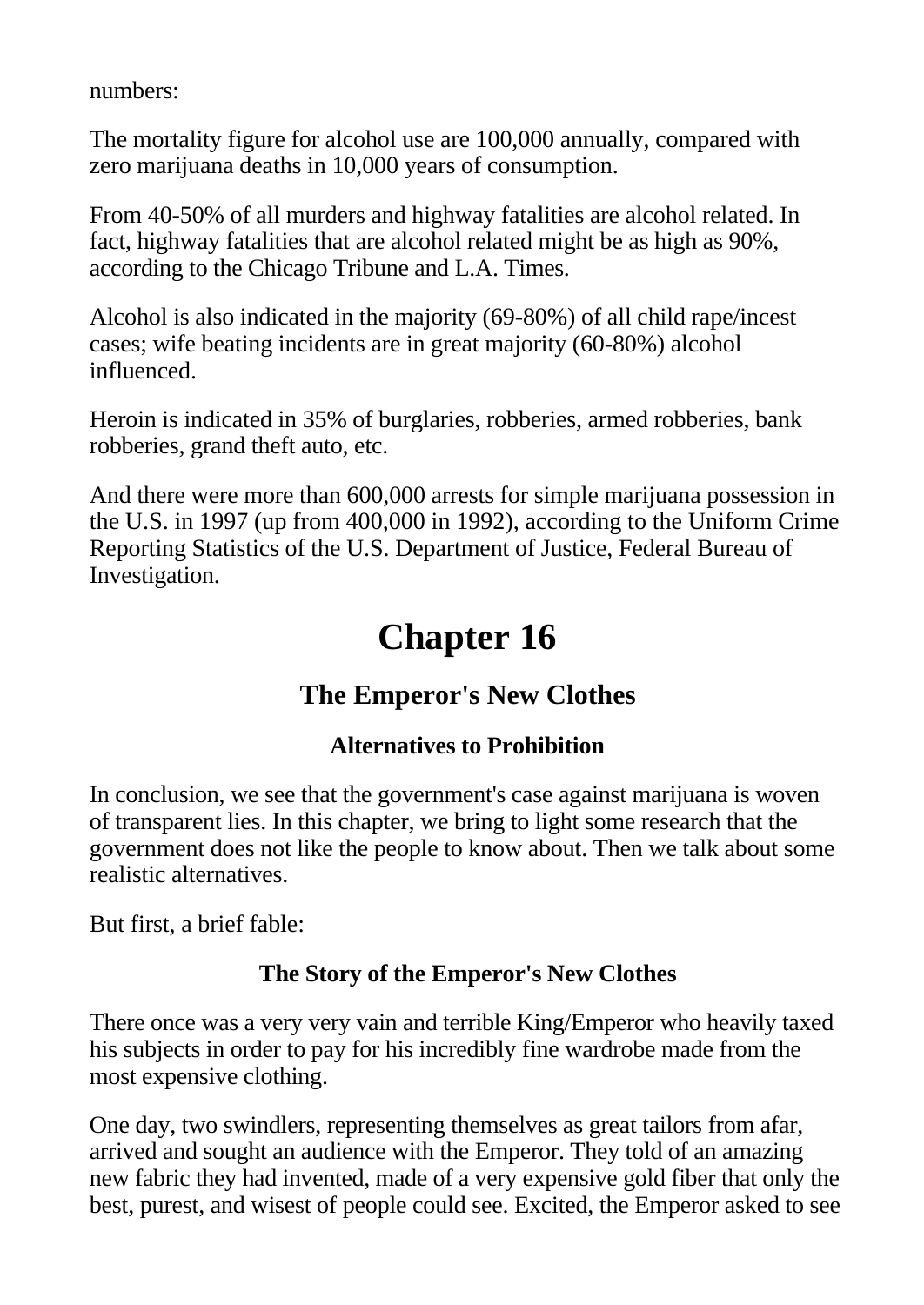a sample, and the men brought forth an empty spool. "Ah, isn't it lovely," they asked the Emperor.

The Emperor agreed, afraid to admit that he did not see anything because that would mean he was a dull and stupid person.

So, to test his ministers, the Emperor brought them all in to get their opinions. Once the power of the fabric was explained to them, all agreed that this was, indeed, the finest and most beautiful cloth in the world.

The vain Emperor ordered a new outfit be made for him, so the phony tailors took his measurements. The Emperor ordered the gold from the treasury be given to the supposed tailors to be spun into thread. They set about at once working day after day, pretending to cut and sew, while the Emperor and his ministers periodically came by to admire their handiwork and to pay the enormous bills the merchants were running up in the course of their activities.

Finally, the big day came when all the people in the land were ordered gathered to see the Emperor's new outfit, which they had paid so much for and heard so much about.

When he nakedly strode forth, all the people looked in disbelief and said nothing. Then they sang the praises of the miraculous new cloth. "It's the most beautiful work I've ever seen!" "Magnificent!" "I wish I had such lovely fabric!" They all cheered, afraid of being denounced and called stupid and impure if they did otherwise.

And the Emperor proudly paraded in front of his subjects, secretly worried afraid that he would lose the crown if the people knew that he, himself, could not see the cloth that draped his body.

Until he passed through the crowd, a small boy perched on his father's shoulder, in his innocence cried out, "But the Emperor has nothing on!"

"Just hear what the innocent says!" said the father. And each person whispered to another what the child had said. The word spread throughout his subjects what the little boy had said.

Then, everyone knew that the Emperor and all his ministers had been tricked by swindlers. Now his guards and ministers, as well as the people, realized that the swindlers had not only tricked the Emperor, but he, the Emperor, had spent all their tax money, wasted on this farce.

The Emperor heard the people murmuring. He knew they were right, but he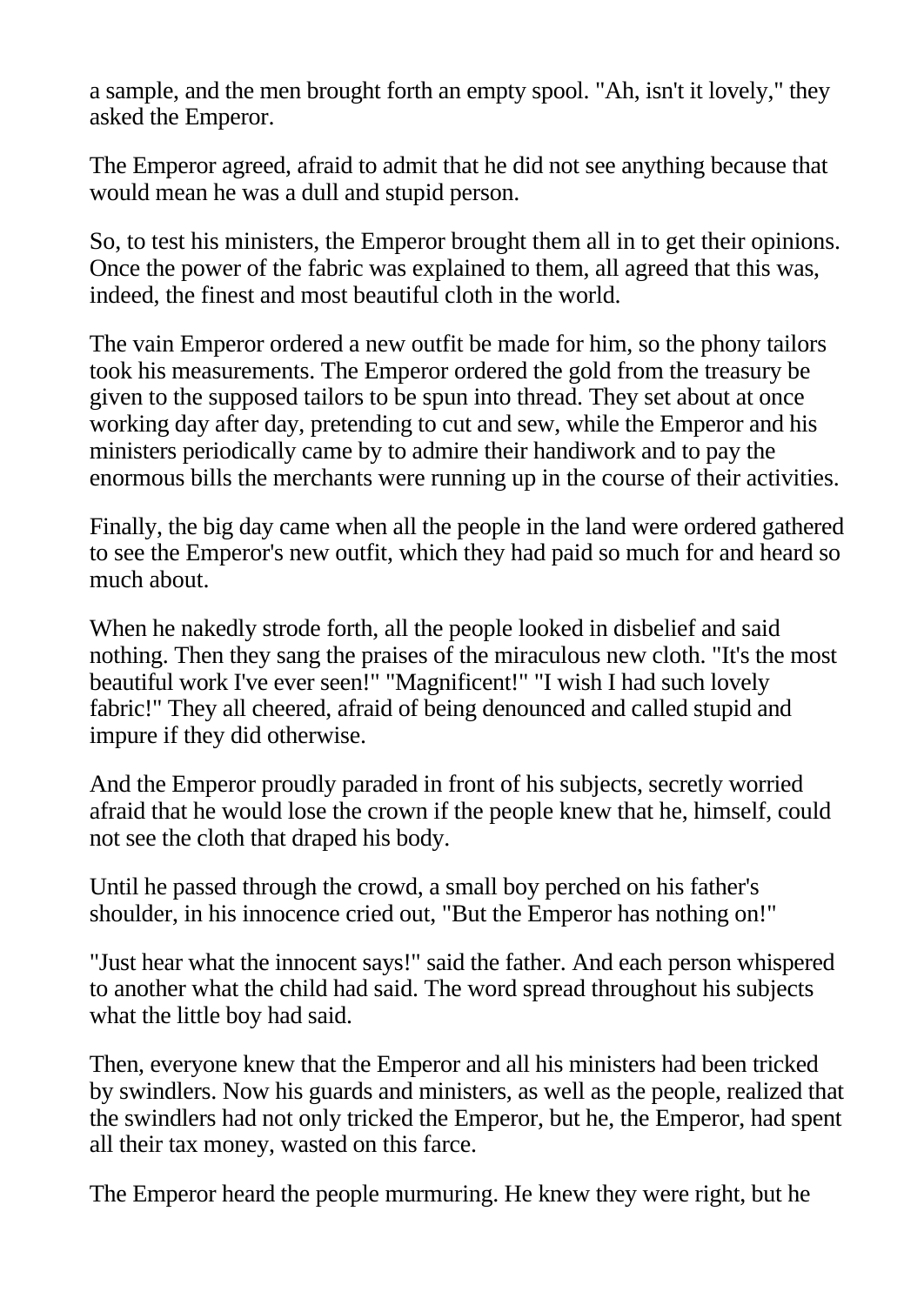was too proud to admit he was wrong and had been made the fool. So he drew himself up to his full height and stared down at his guards, until he caught one guard's eye.

The guard, looking around nervously, realizing this vain Emperor could have him imprisoned or even beheaded, averted his eyes and looked down at the ground. Then another guard, seeing that he wasn't laughing anymore, got scared and lowered his eyes to the ground, too. Soon, all the guards, ministers, and even the children pretending to carry his invisible train of gold cloth, were staring at the ground.

The people, seeing the ministers and guards, who a moment ago were laughing at the Emperor with them, now staring at the ground, quaking in their boots, stopped laughing and quickly bowed their heads as well.

The little boy who had first exclaimed that the Emperor was naked, seeing all the grown-ups around him, and even his father, completely scared and subdued, bowed his head in fear!

Then the Emperor, pulling himself up to his full height, announced to his subjects, as he marched proudly through his kingdom, "Who is to say that these are not the very finest clothes of all?" The Emperor held his head high and looked down his nose at the crowd determined to save his royal face from public humiliation. The Emperor continued his procession acting as though he were oblivious to his nakedness, and his ministers held the train of his invisible cloak higher than ever. The people looked on in disbelief and did nothing as the Emperor and his ministers kept marching down the street parading their naked ignorance.

*\* Paraphrased from Hans Christian Andersen's Fairy Tale.* 

# **The Moral of the Story is:**

We cannot simply call the Emperor (U.S. government) on his (its) acts of deceit and manipulation of fact. His guards (FBI, CIA, DEA, etc.) are far too powerful. His fear of shameful discovery so great he ceaselessly uses his power (through funding much of the United Nation's and the world's anti-drug crusades) to buy allegiance through bribery and intimidation (foreign aid, arms sales, etc.).

Those American citizens who would dare speak out against this tyranny are often slandered as "druggies" or "dopers" and may be threatened with the loss of their jobs, income, families, and property. To win, we must drive a stake through the heart of (the U.S. government's/DEA's) lies, over and over and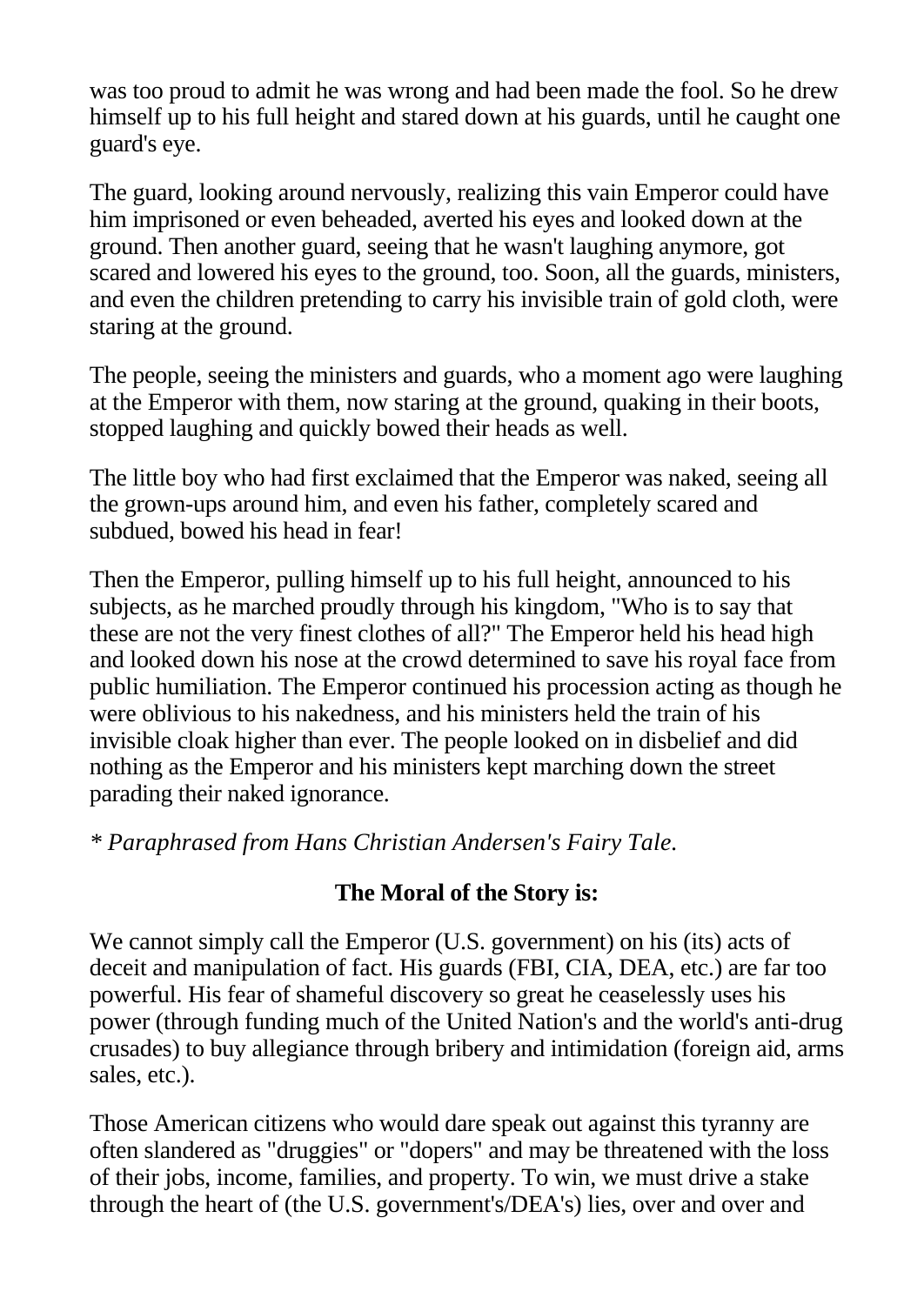over again by hammering at them relentlessly with hard-core facts to defeat the evil of this hard-hearted Emperor (unjust cannabis laws) and even imprison these perpetrators, if necessary, to set our people free!

# **The Logical Analogy**

We contend that America's marijuana/hemp laws are like the Emperor's clothes! Like tyrants and prohibitionists in the past, this Emperor relies on brute force, intimidation, fear, and a police state to maintain his authoritarian, despotic reign while draining the federal treasury and dismantling all vestiges of the Bill of Rights while imprisoning innocent souls.

Our great country was founded on the principles that each person has "inalienable rights" to "life, liberty, and the pursuit of happiness," and that each person has the responsibility of maintaining these rights by casting her or his individual ballot.

It is a criminal offense for officials or executives of the U.S. government to direct or conspire to wage a deliberate campaign of misinformation, omission of fact, and outright lies with our tax dollars.

On the subject of cannabis, Ronald Reagan, George Bush, and now even Bill Clinton, have acted the part of the Emperor. We might add that Nancy Reagan has acted the part of the evil and ruthless Queen of Hearts in Lewis Carroll's Alice In Wonderland who decreed, "Sentence now verdict later!".

Past and present Drug Czars Carlton Turner, William Bennett, Bill Martinez, Lee Brown, and now General Barry McCaffrey acting the parts of the Emperor's advisors, have all upheld the fallacy of the "pure fabric that only the purest eyes may see," woven for them originally by Anslinger/DuPont/Hearst and their malevolent police-state bureaucrats. Now it is co-maintained by energy, pharmaceutical, alcohol/beer companies, drug rehab professionals, drug testers, police, prison guards, and prison builders all with enormous financial interests and police-state motives.

When agents of the U.S. government deliberately act or conspire this way be they President, Vice President, National Drug Czar, head of the DEA, FBI, or CIA they should be imprisoned. And in an honest American society, they would be held accountable for the 14 million years they've already sentenced so many Americans for the "crime" of pot.

Our Federal bureaucracies and the U.S. Supreme Court are rapidly chipping away at our freedoms as outlined in the Bill of Rights (written on hemp paper). Hemp/marijuana has become their principal excuse for taking away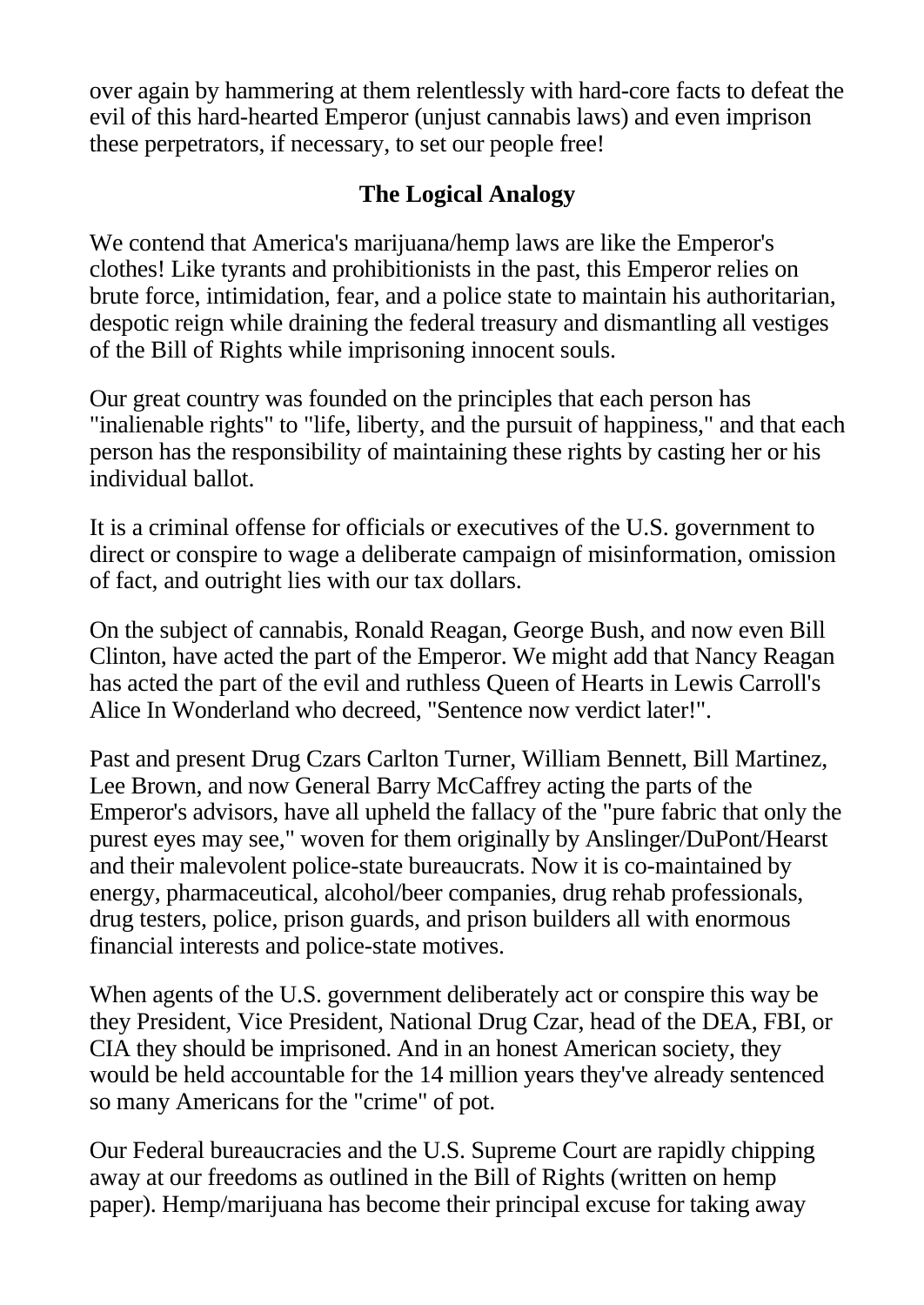our guaranteed Constitutional rights more so than all other crimes, police actions, insurgencies, strikes, uprisings, and wars in the last 200 years combined! And the loss basic freedoms is even worse in our satellite Central and South American countries, where their leaders have acted at America's official behest.

What does it mean to drive a plant species to extinction? Who will forgive us if we allow these greedy tyrants to destroy America and perhaps life on Earth?

At coffee shops like the Bulldog Palace in Amsterdam, one can quietly ponder these issues as you smoke your choice from a wide selection of marijuana and hashish samples.

#### **In Conclusion:**

#### **Truth or Consequences of Prohibition**

When DuPont tells you that they bring "Better Living Through Chemistry", they don't tell you that it's only for 100 years, then the entire planet dies for their profit.

England and Holland treat their substance abusers as human beings keeping them supplied with enough affordable medicants so they don't disrupt the activities of others. Such policies allow them to lead otherwise productive and normal lives. These policies are now firmly established, effective, and popular in those countries. In the mid-1900s, Switzerland began its own experiments in localized tolerance of public drug use.

When the Swiss tried, in 1997, to recriminalize cannabis with a ballot initiative, it lost by 79% of the vote!

So, why should otherwise peaceful hemp/marijuana growers and users be labeled and persecuted as lifetime criminals while 35% of all robberies and burglaries are committed by heroin and alcohol addicts, 40-55% of murders, rapes, and highway fatalities are alcohol related\* and heroin is more available in jail than on the streets? Yet cannabis users statistically have the same or lower incidents of crime and violence as the non-cannabis-using population as a whole.

\* FBI Statistics, 1993, 1996.

In fact, aside from cannabis usage, take the mob and the dealers out of heroin and other drugs and you reduce as much as 80% of non-alcohol related crime. As a direct example, throughout the "Roaring Twenties" era of alcohol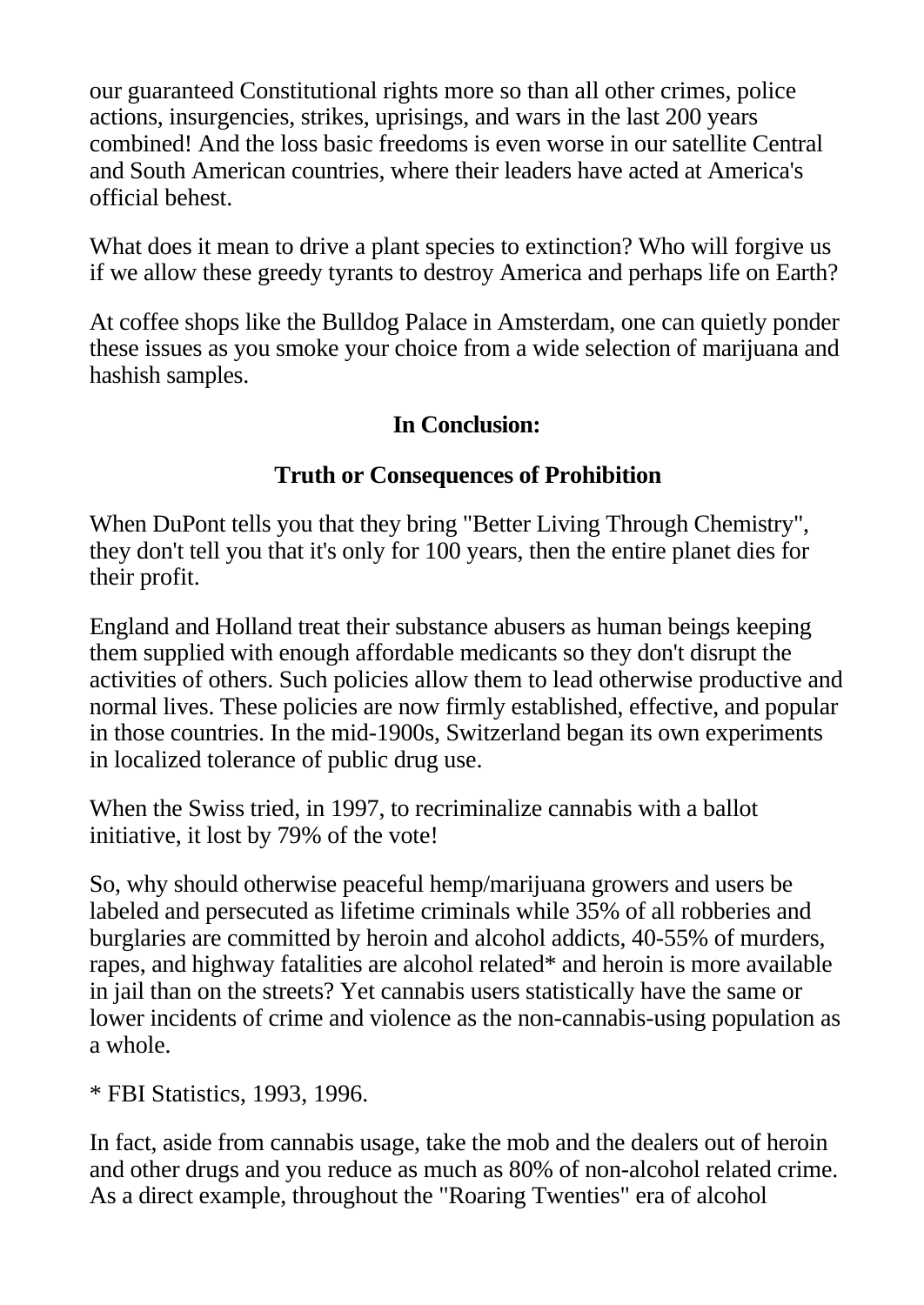prohibition, the murder rate rose consistently, then dropped every year for the next 10 following prohibition's 1933 repeal.\* \* FBI Statistics.

Let's find another way to deal with drug usage or be prepared for continued exponential erosion of our freedoms, including the rigths of self-expression, public debate, and a free press, including books and songs.

Accept the fact that all drug-related crime ends if you treat addicts and users instead of removing them from society. Help tem, educate and encourage them be financially productive.

In 1999, the top priority of the U.S. government, Newt Gingrich and most of the Republican Party is to try to enact legislation that will automatically take away 100% of all citizens' rights to privacy and freedom from unwarranted search as if the drug war were a true state of emergency in order to further their fascistic, police, and prison-state agenda.

#### **High-Tech Repression**

In order for America to be marijuana free, all of us, smokers and non-smokers alike, will have to give up our Bill of Rights forever! You will have to conform to the likes of Lyndon LaRouche, Jerry Falwell, Nancy Reagan, Edwin Meese, William Bennett, Gen. Barry McCaffrey, and minds of that ridiculous ilk. Each, in their smug ignorance, contributing to the permanent poisoning of the Earth while trying with all their might to completely annihilate the one thing that can save us: hemp.

The computer, that great boon to humankind, will ironically allow the police to finish, today, the job the Roman Catholic Church's Inquisition started (see Chapter 10: Dark Ages) because the church could not stand the "commoners" laughing at them, or knowing the secrets of, among other things, hygiene, astronomy, and hemp. Using computers, the pot police can peer into an individual's family background, his or her sales receipts, income taxes, and so forth to enable them to blackmail and/or bribe Americans as well as detroy their politicians, judges, and other VIPs by exposing issues like their private sex lives or personal drug use.

For example, the son of Clinton's former Surgeon General Jocelyn Elders, was systematically and perpetually badgered, over six months, by his friend (who had been previously busted and forced to work undercover for the DEA, specifically to set up young Elders) to get him to purchase a small amount of cocaine for himself. Elder's son, who had never been known to deal, consistently refused, but eventually gave in to the friend's constant pressure.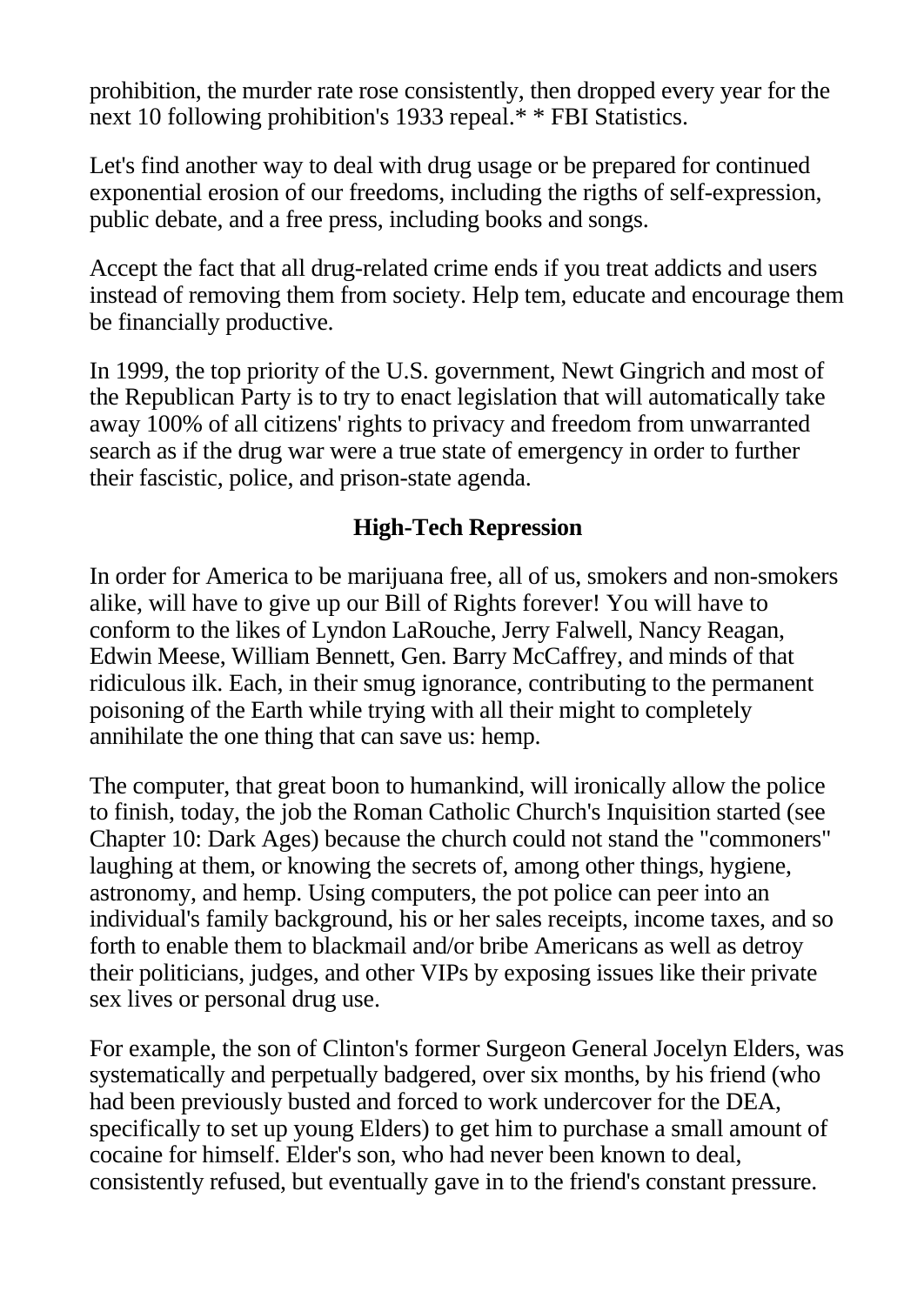The government revealed the information about this transaction to no one for another six months until they could use it to directly blackmail Surgeon General Elders into recanting her soft stance on medical cannabis. Instead, refusing to be silenced, Elders resigned. With such blatantly underhanded tactics, the DEA is daily bringing us closer to Orwell's 1984 nightmare.

A postscript: as of this writing, young Elders is still appealing his case on grounds of entrapment.

# **Wasting our Tax Money**

Approximately 50% of all drug enforcement money, federal and state, during the last 60 years has been directed toward marijuana!

Some 70-80% of all persons now in federal and state prisons in America wouldn't have been there as criminals until just 60 or so years ago. In other words we, in our (Anslinger and Hearst inspired) ignorance and prejudice, have placed approximately 800,000 of the 1.2 million people in American prisons (as of August 4, 1998) for crimes that were, at worst, minor habits, up until the Harrison Act, 1914 (whereby the U.S. Supreme Court in 1924 first ruled that drug addicts weren't sick, they were instead vile criminals).

Eighty percent of these government "War on Drugs" victims were not dealing. They have been incarcerated for simple possession. And this does not include the quarter of a million more in county jails.

Remember, just 20 years ago, in 1978, before the ""War on Drugs," there were only 300,000 persons in American prisons for all crimes combined.

Some radio and television preachers have added to the hysteria by calling rock music "satanic and voodoo" and associating it with the drug culture. They want to outlaw rock, burn albums and books, and lock up everyone who doesn't agree with them. So does Carlton Turner. So does Lyndon LaRouche. So does William Bennet. So does Lee Brown. So does General Barry McCaffrey.

During the last three generations, Hearst's and Anslinger's propaganda and lies have been relentlessly jammed down Americans' throats as unimpeachable gospel truth resulting in the massive drain on taxpayer's money to build the government's anti-drug machine (see "Fighting the Police State" in the Appendix of the paper version of this book).

And virtually every state is in the midst of the biggest prison expansion ever in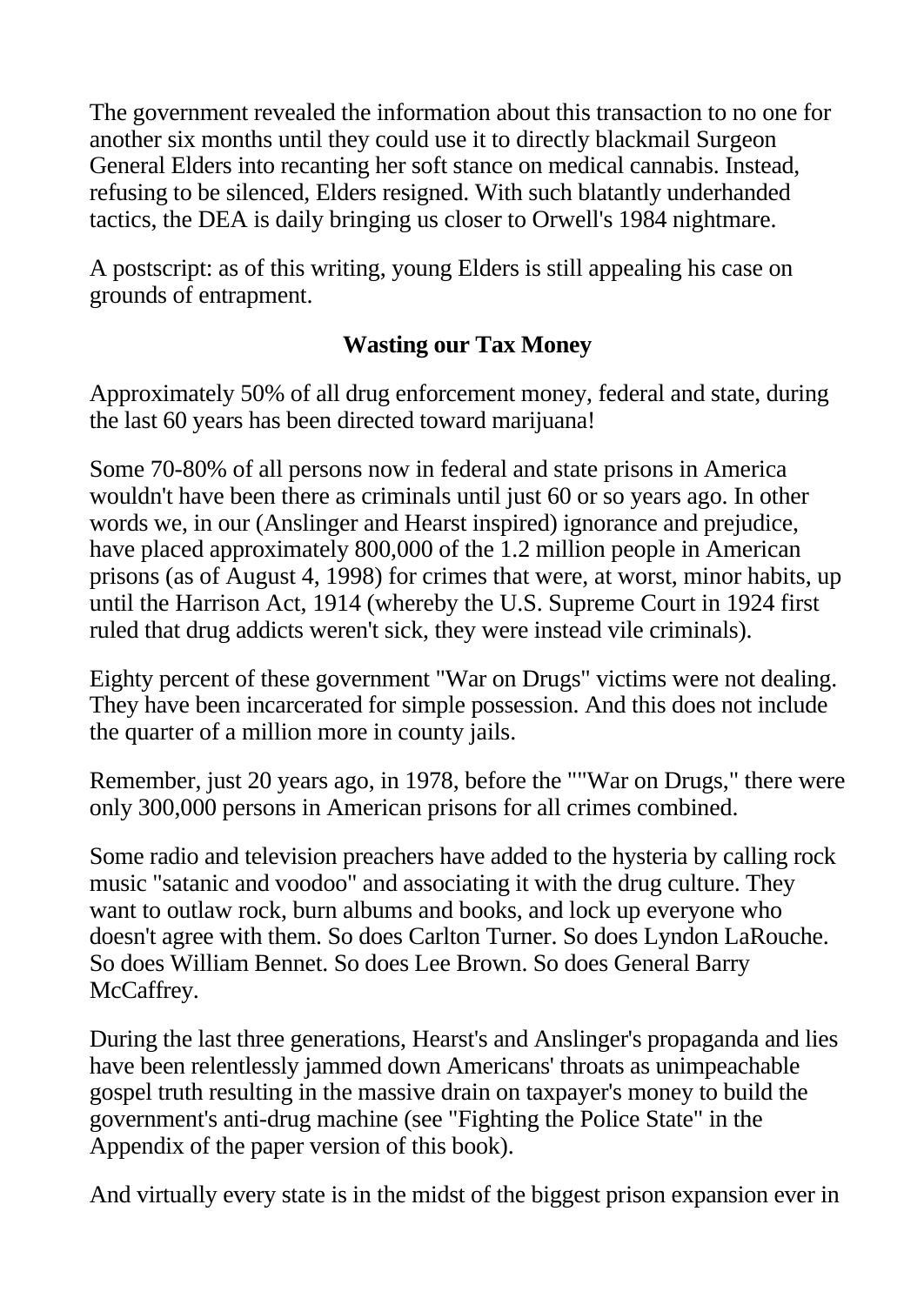America's and the world's history, while political vultures, concerned only for growth of their prison-related industries and job security, demand that we build more prisons and expand tax bases to pursue this "law and order" madness against formerly misdemeanor or even non-existent offenses.

### **Double Standards**

In the 1980s, when U.S. Supreme Court Justice William Rehnquist (now Chief Justice) was "nodding off" in Court and sending other druggies to prison for their habits he just kept feeding his "eight-a-day" Placidyl habit. This was the equivalent in dollars, "high," and mental effect of a \$70 to \$125 a-day street abuser's heroin habit.

Placidyl, a cousin of Quaaludes, is known as a "heavy down," popular on the streets for imparting a very placid feeling in users.

The physical dependency and mental effects of using the legal drugs Placidyl, Dilaudad, Quaaludes, et al., are virtually the same as for the reviled barbiturates, opium, morphine, and heroin. In essence, they disturb the body's "endorphin" (pain-receptors and nullifiers) balance.

Rehnquist, who was said to have used Placidyl far in excess of normal limits, did not rob liquor stores, physically assault his fellow citizens, or commit any of the anti-social behaviors attributed to "junkies."

His habit was easily maintained because the Placidyl was both legally available and within his normal income limits. Placidyl was also well labeled as to purity and frequency of dosage, while persons with outlawed drug habits have to get by on a "dime of tar" (a 10 dollar bag), the purity of which whether 5% or 95%Is unknown and dangerous estimate. The great majority of drug overdoses are caused by unknown, unregulated, and unlabeled purity factor.

The government also acknowledges that 90% or more of overdoses by illegal drugs would probably be avoided with accurate labels and appropriate warnings.

# **Policies Based on Ignorance**

While researching this book over the last 24 years, we talked with and questioned senators, legislators, judges, police, DAs, scientists, historians, Nobel Prize winners, dentists, and MDs. All knew little bits and pieces of the history and uses of cannabis, but virtually no one knew any depth about marijuana in its 360-degree entirety except long-term medical researchers, such as Ungerlieder, Mikuriya, et al; and writers like Ed Rosenthal, Dean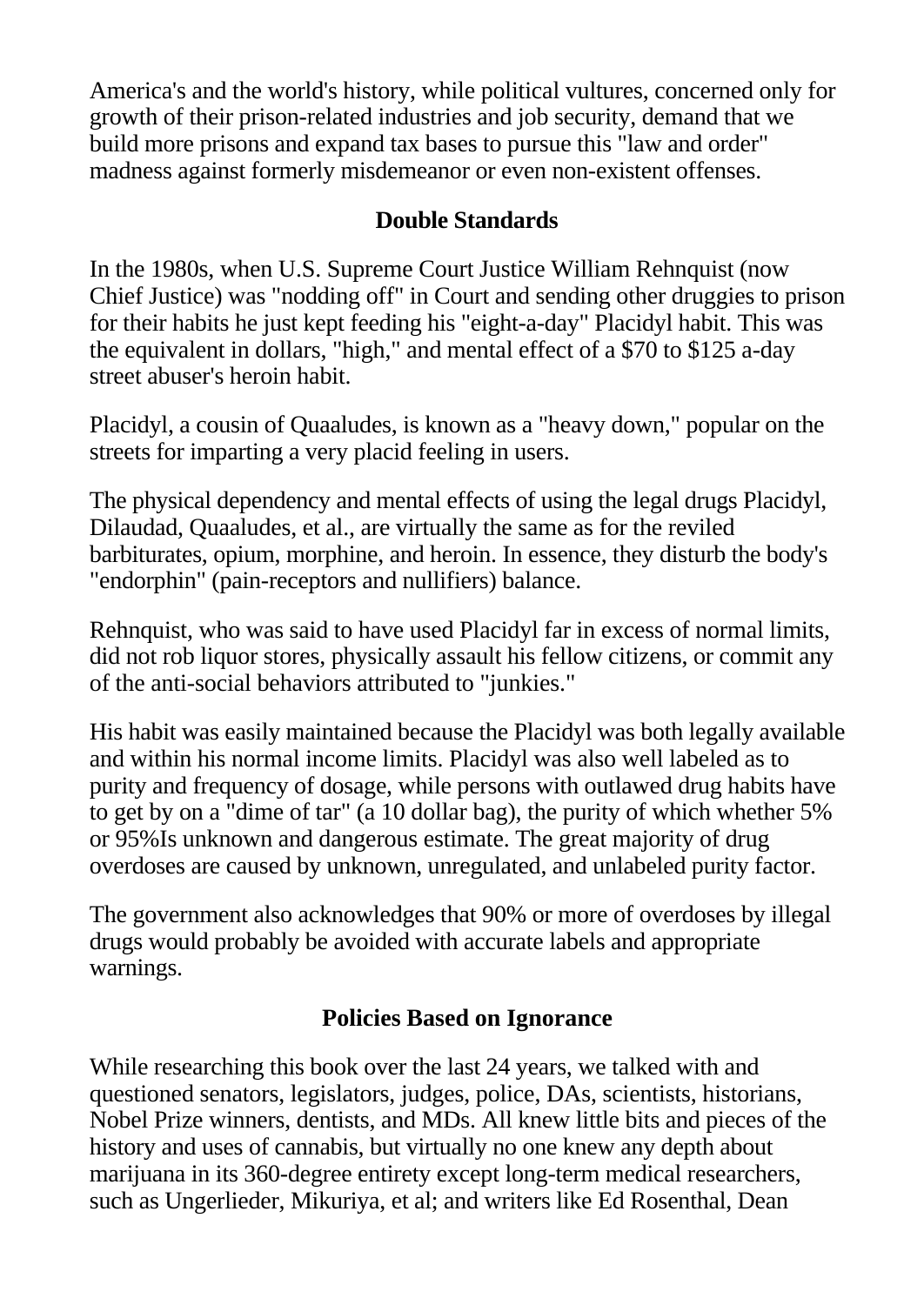Latimer, and Dr. Michael Aldrich, et al.

For example, 15 years ago, at a large California NORML fundraiser in February 1983, we spoke privately with then Senate Majority Whip Tom Rutherford, of New Mexico. He has been a leading pro-marijuana politician for a decade and was, at that time, probably the most knowledgeable elected government representative on the subject of marijuana, in the United States. We asked him why the government didn't just come out and legalize marijuana, especially with everything we knew medically, industrially, and historically about cannabis.

We were shocked when he replied that he was not aware of any argument in favor of the legalization of marijuana, except to end the lunacy of criminalization for at worst a minor act.

So, we enthusiastically outlined the facts and entire history of hemp/marijuana to him, figuring he must have heard some of it before. He sat literally in awe of what he was hearing for the very first time. When we finished speaking, he said, "If I had that knowledge outlined and documented for me as you just told it, the government, police, and judicial system would be through persecuting pot."

"But is it true?" he added

This was in February 1983 and here were America's top pro-pot politicians who literally didn't know enough about hemp to fill a single page of a book, and some left office in the Reagan "just say no" era before having learned enough to publicly support hemp/marijuana.

But now, many do know hemp is potentially the Earth's number-one crop and that the present laws are unjustifiable, and that the government's position on pot is utterly false and can't stand the simple light of truth.

#### **What is the Law?**

"All laws which can be violated without doing any one any injury are laughed at."Spinoza, (c. 1660)

To control marijuana is to give up our freedoms, for ourselves, our kids, and our kid's kids, forever.

And that, my friends, is called fascism; and simply put, if the laws on cannabis are not overturned, and if present Earth-destructive practices, such as strip mining, oil drilling, clear-cutting of trees, industrial pollution of waters, and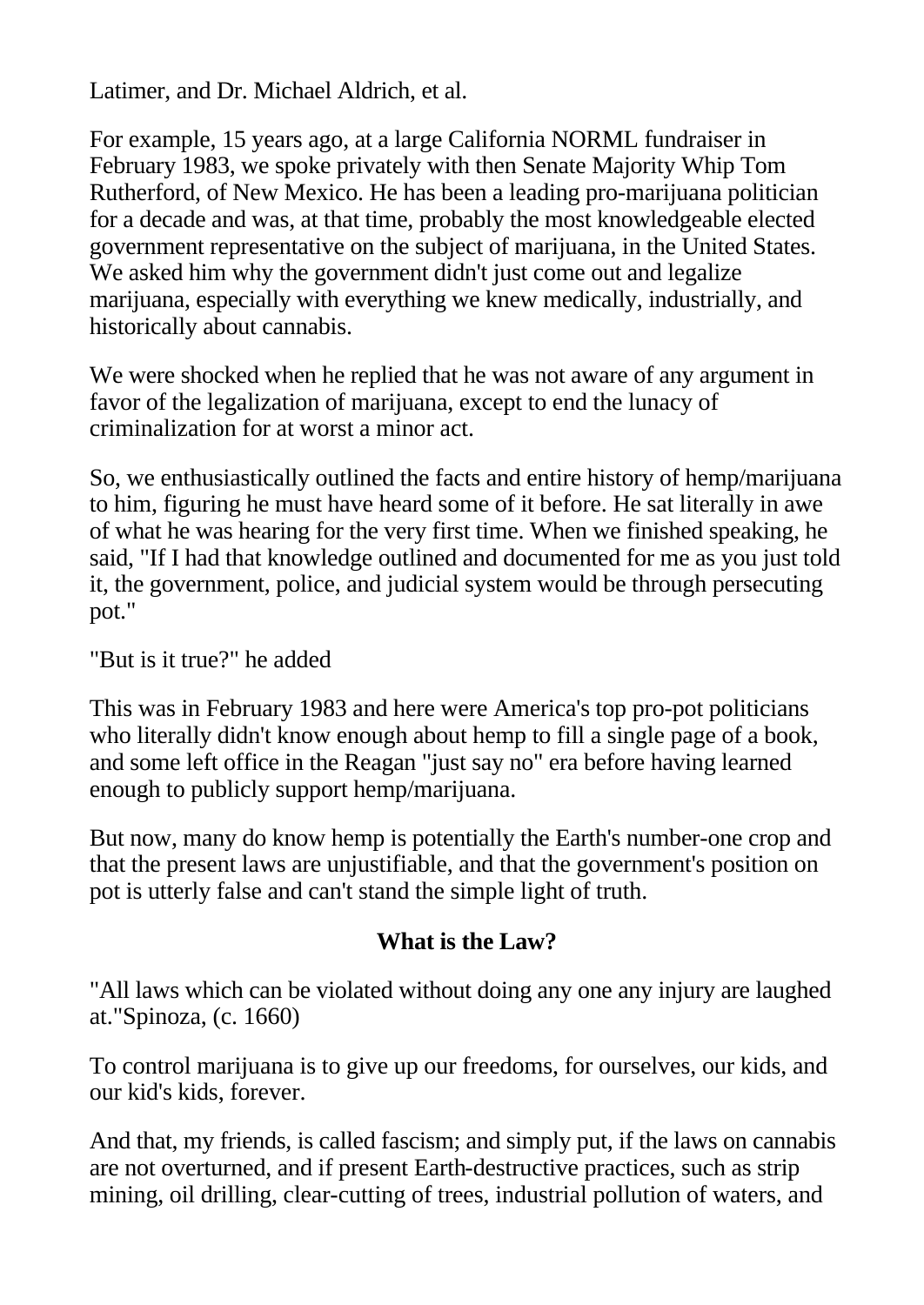use of pesticides and herbicides are not discontinued, our planet will soon die at the hands of these ignorant (not-knowing and/or evil) politicians who think they have a right to pass more and more Draconian laws to fill more and bigger prisons and jails with some of our most decent citizens. These same politicians portray themselves as being motivated purely out of concern for children. Meanwhile, they promote the massive ongoing environmental poisoning of these same children every day!

But to truly understand why tens of millions of decent Americans are scared silly of pot after 60 years of disinformation that continues to this day, consider the mentality and character of former Los Angeles Police Chief Daryl Gates (1978-1992), who has admitted to helping direct a program of squashing accurate hemp information and ordering the arrest and harassment of California Marijuana Initiative workers for doing their civic and Constitutional duty to collect petition signatures.

In September 1983, on television and through a police spokesman, Gates called hemp reform advocates "well-intentioned but terribly naŒve regarding marijuana and [they] really don't know much about it."

In January, 1984, Gates was asked by a parent at a San Fernando Valley, CA, public school, "What can I do if I find out my child has used marijuana?" He replied, "It's too late. Once they've smoked one marijuana cigarette, they are lost to us forever!"\*

#### *\* These exact words were also used by LA County D.A. Ira Reiner in his 1990 campaign for State Attorney General. He lost.*

A few months later, the then-California attorney general, John Van de Kamp, suppressed the August 17, 1990, report by his own advisory panel that called for hemp re-legalization. Gates testified before the U.S. Senate Judiciary Committee on September 5, 1990, that "casual drug users should be taken out and shot." He held to this position for almost a week, until public outcry for his dismissal\* forced him to modify his comment to a call for stricter penalties. Former Drug Czar William Bennett said, "I have no problem with beheading marijuana users, only legal ones (in beheading them)" and one Mississippi legislator said in 1998 that marijuana punishment should include severing of hands, arms, feet, and legs (seriously!).

A few months later, on March 3, 1991, the world was shocked to learn that Gates' officers were indeed capable of such brutal and heinous behavior when the video of Los Angeles police officers savagely beating a defenseless Rodney King (accused of speeding abd evading capture) was revealed to the world. A urine test later revealed traces of THC. Gates continued to back his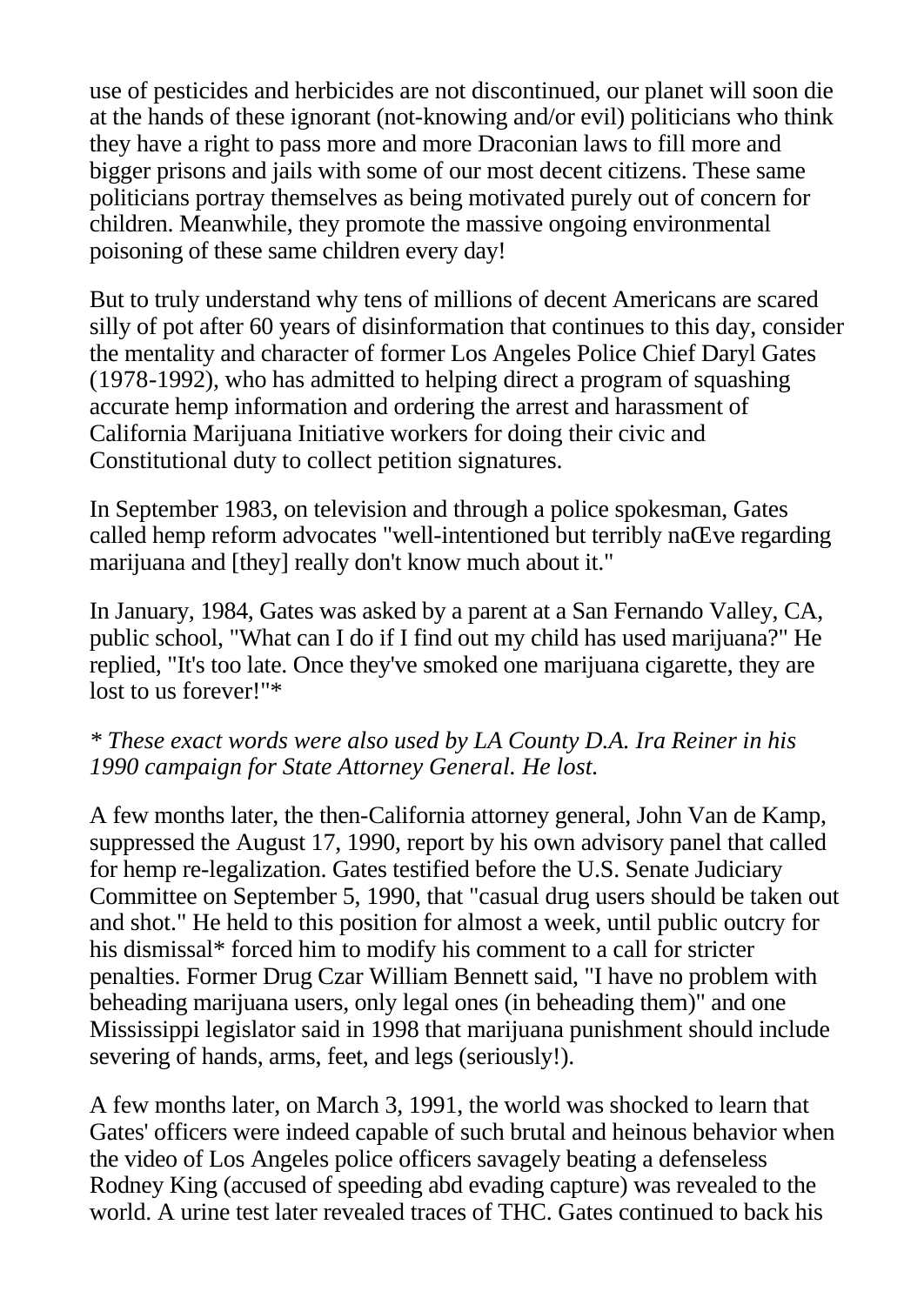officers in the beating, through the time of the riots.

*\* Reiner was almost the only official to publicly support Gates.* 

In July of 1998, Drug Czar Barry McCaffrey, on a fact-finding mission to Europe, added insult to ignorance by proclaiming to a Stockholm audience, "The murder rate in Holland [where "soft" drugs are treated as a legal product] is double that in the United States.That's drugs." Actually, the American murder rate is 8.2 per 100,000. The Dutch murder rate is 1.7 per 100,000, less than one-fourth that of the U.S.

This was only the latest in McCaffrey's continuing stream of ludicrous misinformation. In December 1996, for example, he had been quoted in the media as saying, "There's not one shred of evidence that marijuana has medicinal value"

### **Conclusion**

On the basis of the information provided in this book, we demand an end to the enforcement of these prohibition laws. All laws regarding the cultivation of the plant must be stricken from the books, including the UN's Single Convention Treaty of 1961, at which Anslinger represented the United States. Although he was forced to retire by an angry President Kennedy for, among other things, his antics at the Convention, Anslinger's legacy of lies and deceit lives on in 1999.

Our government owes an apology to all persons who spent jail or prison time for cannabis (14 million years in aggregate so far), had to go through the courts, had their education, families, and professions torn apart, and their lives, wealth, and health often destroyed.

We also owe an apology to honest-but-ignorant teachers, police, and judges for our lack of courage to speak up and educate them. But there is no apologizing for the profit-minded corporate and government leaders who have acted illegally to censor and refute the undeniable truth of hemp.

# **What Justice Demands**

Justice demands nothing less than the lifting of all penalties (criminal and civil) and removal of all restraints upon the cultivation and use of both smoking and non-smoking uses of this, our most remarkable plant.

Prisoners being held for the peaceful possession, sale, transport, or cultivation of cannabis hemp must be released immediately. Money and property seized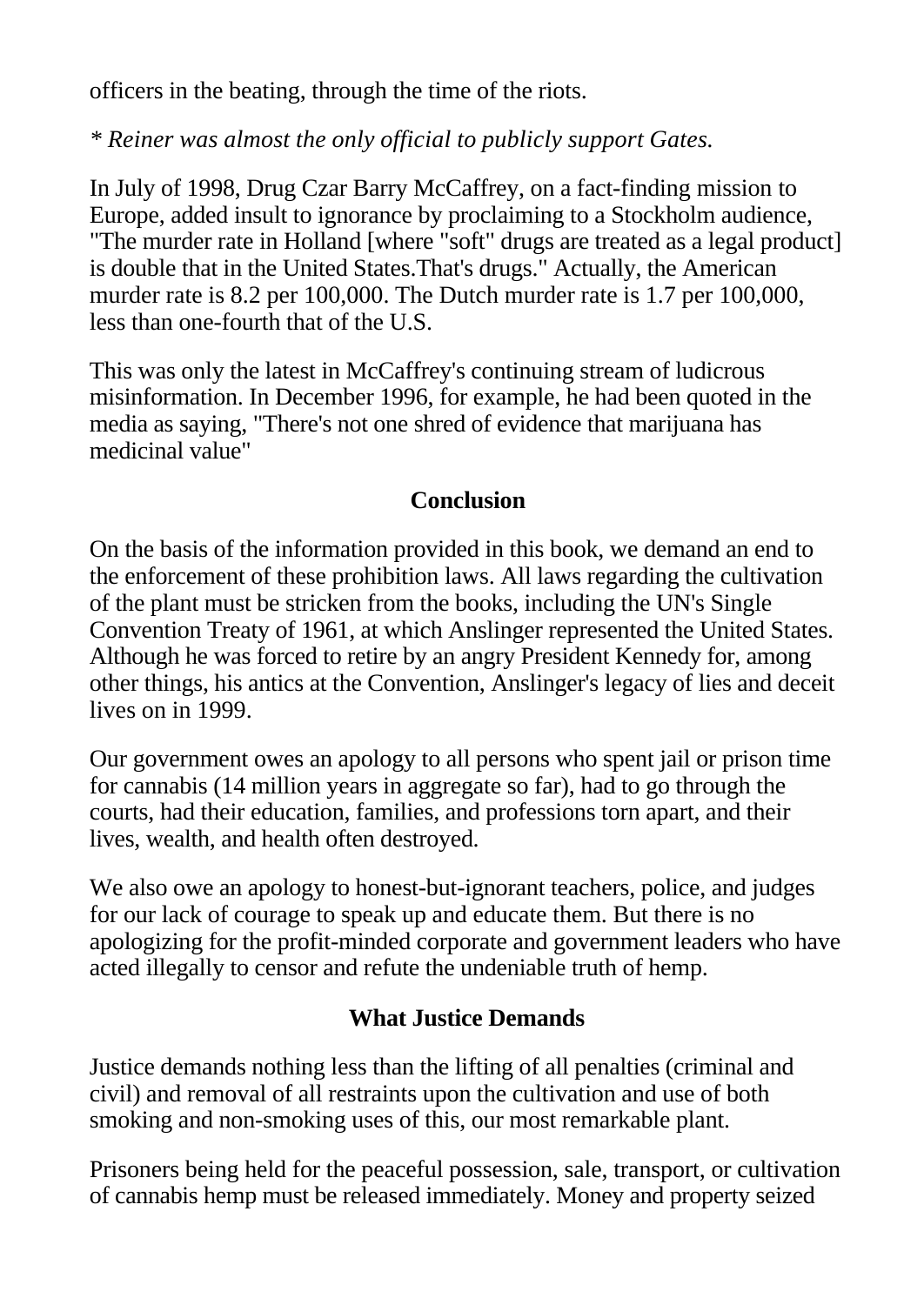must be returned. Criminal records must be wiped clean, amnesty granted, and some sort of reparations paid for time served. These cannabis prisoners are the real victims of this monstrous crime called the "War on Drugs."

In the end, half measures will not be acceptable.

In the meantime, we must begin with a moratorium on hemp/marijuana law enforcement. And we most move swiftly to restore and expand the national archives and historical record on hemp and its multiplicity of valuable uses.

# **What You Can Do**

We think, now that you've had a good look at our side and the government's sideof this story (both as we see it and as the media projects it), you'll want to join us in putting this issue onto the ballots and into the legislatures of this country, where everyone can express their opinions in the straight-forward manner set forth in our United States' and individual state constitutions.

Teach hemp to everyone; talk about it all the time. Look for hemp products, ask for hemp buy hemp. Defend hemp. And use the information and suggestions included in the Appendix at the end of the paper version of this book. Purchase copies of the paper version of this book and the CD-ROM for you local public and school libraries.

At the risk of repetition, let us once more state in the strongest possible terms, that cannabis hemp indeed the plant we denigrate with the slang name marijuana will become known to future generations, as it was known to past generations for millenia, as the number-one annually renewable, fully sustainable, non pesticide-requiring, and most abundant source of paper/fiber/fuel on the face of the earth; with more overall uses than any other known plant.

In other words, cannabis hemp is the greatest plant on earth!

Write to your elected officials and the news media, to help create a more conscious political leadership and favorable news coverage on marijuana and hemp. Give credit for good votes and coverage, and complain about bad. Register and run for office. And always vote!!

Demand that our prisoners of conscience be freed, rewarded, and honored. They deserve to be welcomed home as heroes, and as P.O.W.s in this "War on Drugs," to receive veteran's benefits and rights not the DEA or police.

Think of this: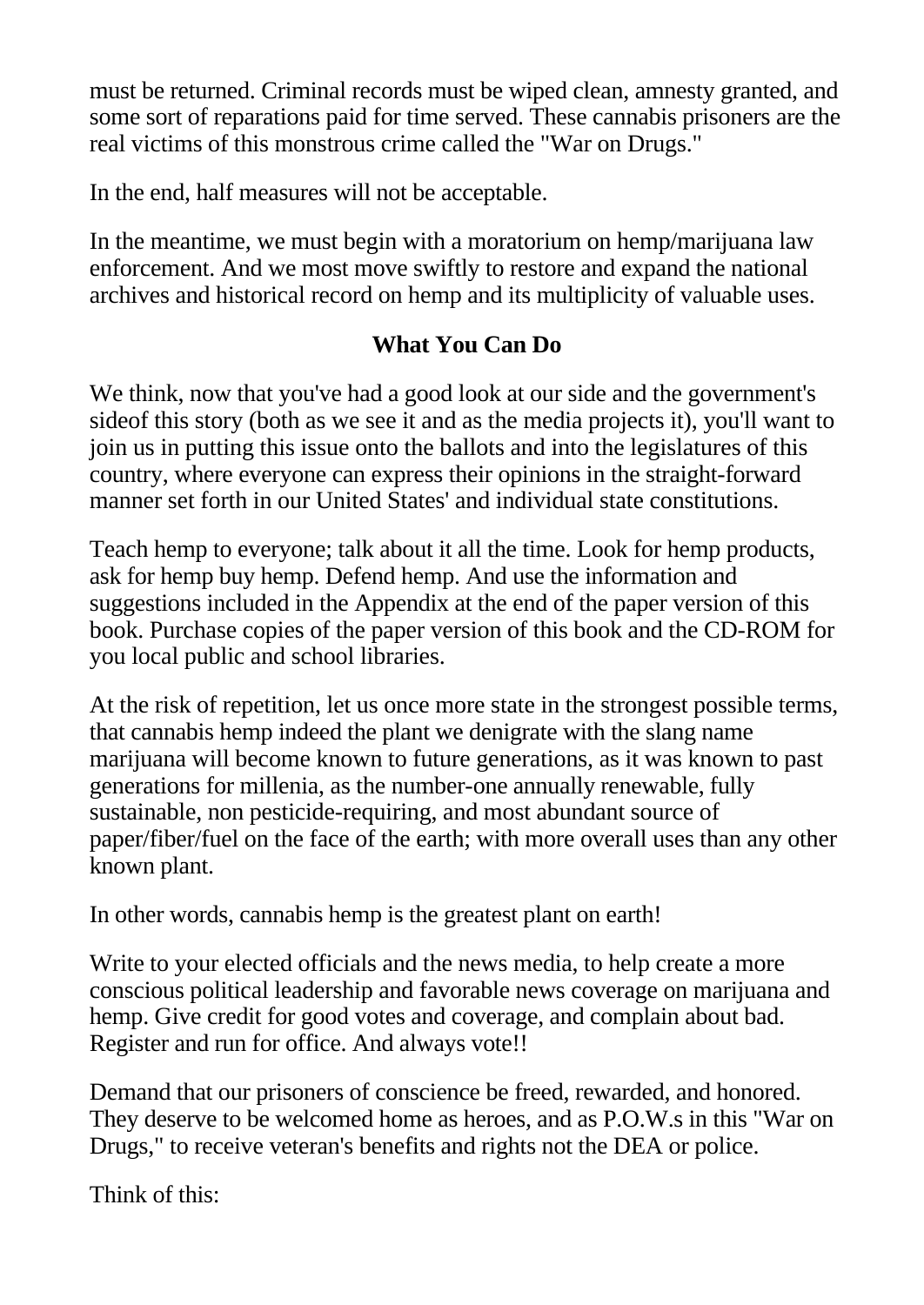If these outlaw citizens had not defend the government and preserved the hempseed, our government and its prohibitionist policies would have eradicated this plant from our Earth.

So, the heroes of this war are not William Bennett, Nancy Reagan, Bill Clinton, General Barry McCaffrey, the DEA, or DARE, but those who de÷ed them. These true heroes must have their lives and property returned. For defying these tyrannical laws, they must be remembered by each of us for all time. For they saved the seed that's going to save the planet!

Hemp for Victory!

Let our people go. Let our people grow. And never allow our politicians again impose such fanatical prohibition laws against any natural substance in its natural form. We almost lost the seed and knowledge to save the planet.

Democracy doesn't work ever unless it is honest.

And if the suppression of hemp is just one example of the many lies which American police/bureaucrats and prison guards have been blackmailing their theoretical bosses elected politicians and the public we are in big trouble!

We have reviewed this "drug war" against cannabis hemp/marijuana as thoroughly as we possibly could, and what we have seen sickens us. And only those with this knowledge of hemp, whose doors of perception have been cleansed, can kick the scumbags out and reclaim our freedoms, our planet, and our life-sustaining environment.

We therefore agree with the little boy from Hans Christian Andersens's tale who, while watching the parade pass by, shouted with courageous innocence:

#### **"The Emperor wears no clothes."**

#### **What do your own eyes see?**

#### **What are you going to do about it?!**

#### **MY PARTNER CAPTAIN ED'S FAVORITE THEME WAS AN ORGANIZATION CALLED VOTE:**

# **Victory Over The Enemy**

#### **AND THE ENEMY IS THE UNREGISTERED VOTER**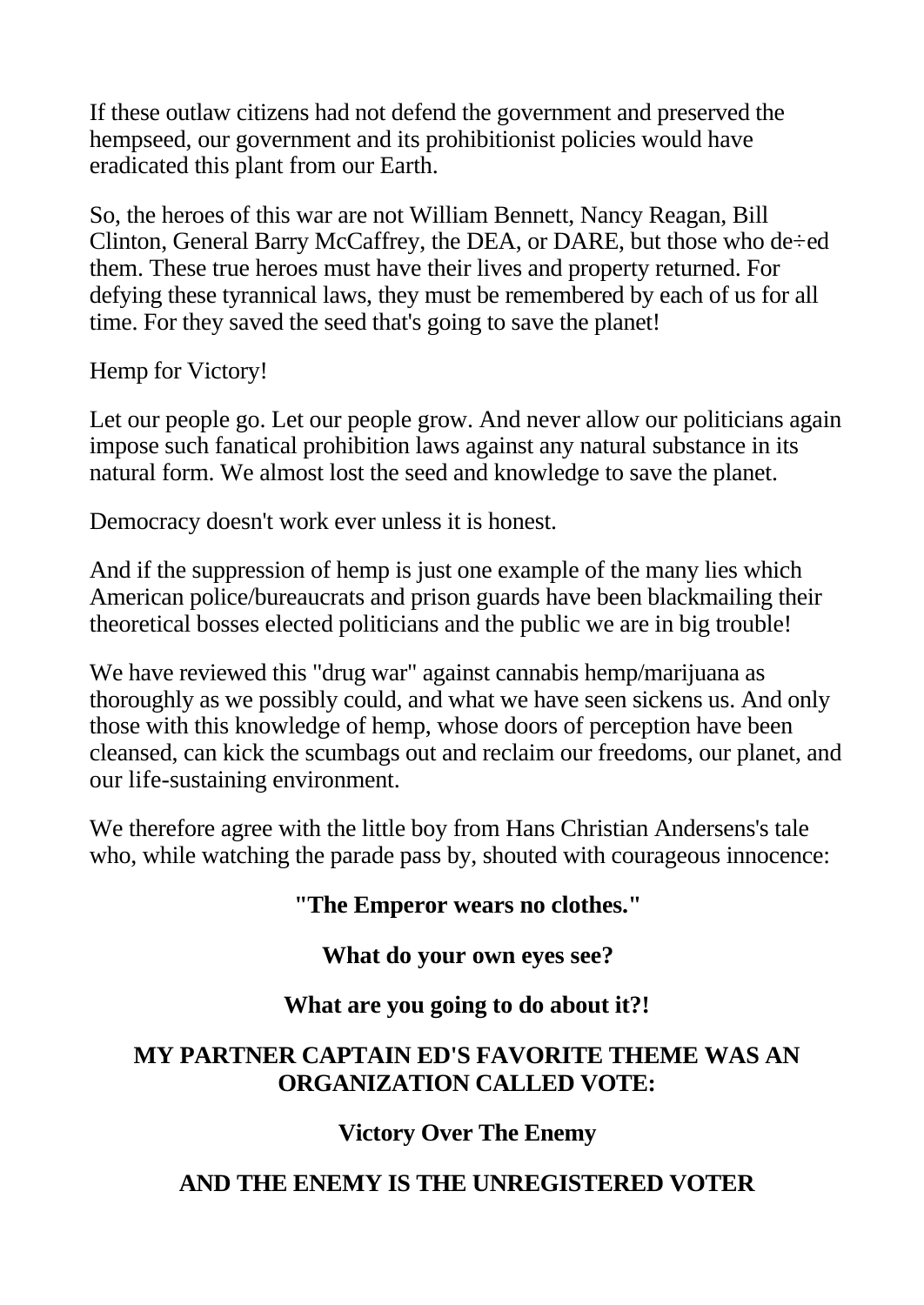#### **The Smithsonian's Suppression of Facts About Cannabis Hemp**

It should be noted that, even though 50-80% of all their displayed fibers for paper and cloth from their "Life in America: 1780s to the 1800s" exhibit and "American Maritime Exhibit, 1492-1850" were made of hemp, the Smithsonian Institution has removed all mention of cannabis hemp as it was used in paper, textiles, ropes, and sails, referring to it only as "other fibers" while cotton, wool, flax, sisal, jute, Manila hemp, etc. are specifically mentioned. Cotton was less than 1% of all fibers prior to 1800. Hemp was about 80% of all fibers.

Museum curator Arkadero's response when questioned on this topic was that, "Children don't need to know about hemp anymore, it confuses them," and the director of the Smithsonian said that even though hemp was the primary fiber, "We are not a fiber museum."

He did not mention how they had determined that children do need to know about the minor fiber crops in American history.

Were children's innocent questions about hemp and marijuana making the Smithsonian tour guides uncomfortable?

And in a June 20, 1989, letter, Institution secretary Robert McCormic Adams wrote that, "We do not see a cataloging of fibers in early America as part of our task," in presenting these exhibits.

"At times this focus does lead curators to mention fabrics such as linen, wool or others."

He returned copies of this book and the U.S. government's own 1942 promarijuana film, Hemp for Victory to us, apparently without reviewing any of the information.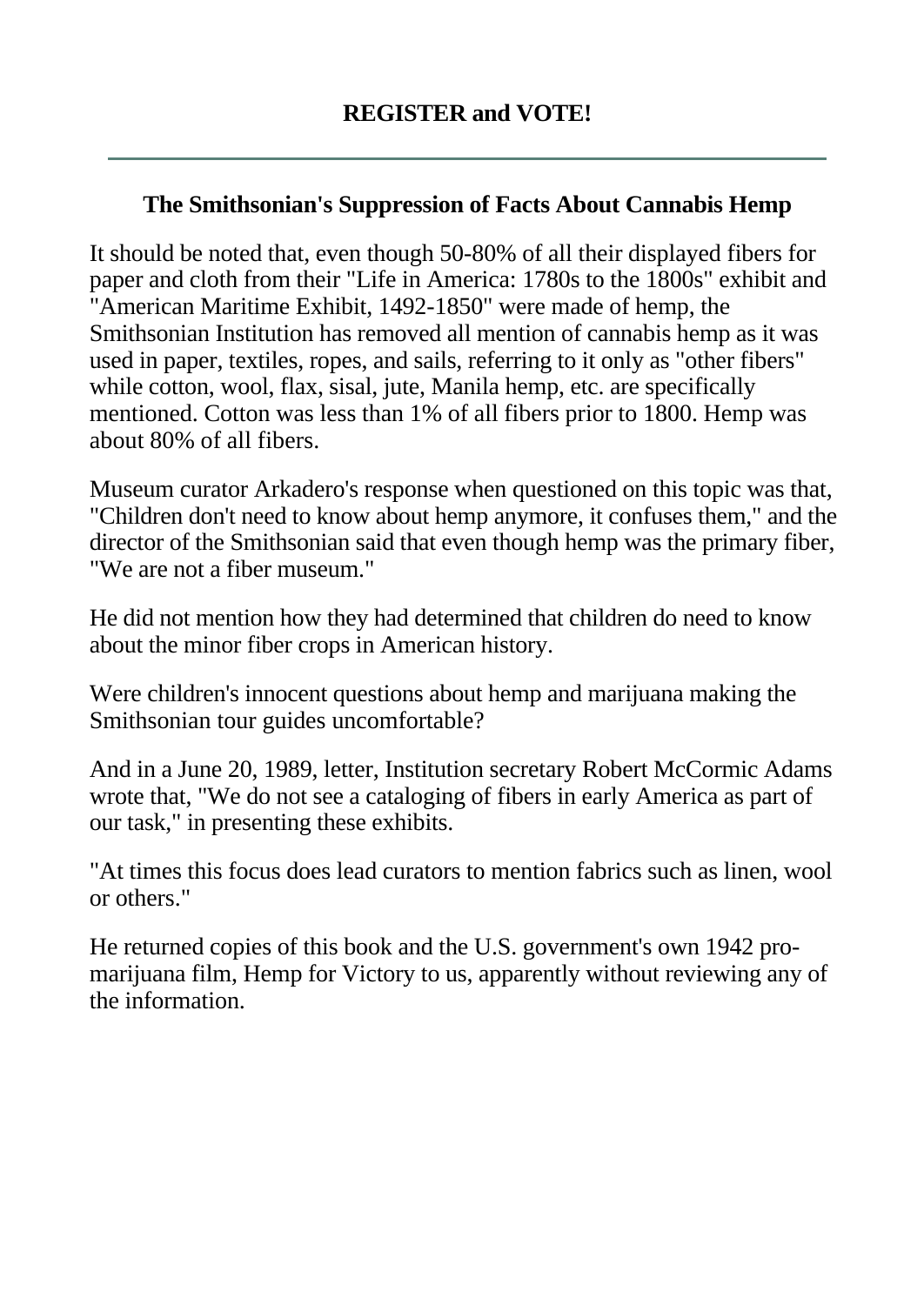# **HOW DANGEROUS IS MARIJUANA COMPARED WITH OTHER SUBSTANCES?**

Number of American deaths per year that result directly or primarily from the following selected causes nationwide, according to World Almanacs, Life Insurance Actuarial (death) Rates, and the last 20 years of U.S. Surgeon Generals' reports.

| <b>TOBACCO</b>                                                                                                                                                                                                                                                                                   | 340,000 to<br>450,000 |
|--------------------------------------------------------------------------------------------------------------------------------------------------------------------------------------------------------------------------------------------------------------------------------------------------|-----------------------|
| <b>ALCOHOL</b> (Not including 50% of all highway deaths and<br>65% of all murders)                                                                                                                                                                                                               | $150,000+$            |
| <b>ASPIRIN</b> (Including deliberate overdose)                                                                                                                                                                                                                                                   | 180 to $1,000+$       |
| <b>CAFFEINE</b> (From stress, ulcers, and triggering irregular)<br>heartbeats, etc.)                                                                                                                                                                                                             | $1,000$ to<br>10,000  |
| "LEGAL" DRUG OVERDOSE (Deliberate or accidental)<br>from legal, prescribed or patent medicines and/or mixing<br>with alcohol - e.g. Valium/alcohol                                                                                                                                               | 14,000 to<br>27,000   |
| <b>ILLICIT DRUG OVERDOSE</b> (Deliberate or accidental)<br>from all illegal drugs.                                                                                                                                                                                                               | 3,800 to 5,200        |
| <b>MARIJUANA</b>                                                                                                                                                                                                                                                                                 | $\boldsymbol{0}$      |
| (Marijuana users also have the same or lower incidence of murders and<br>highway deaths and accidents than the general non-marijuana using<br>population as a whole. Crancer Study, UCLA; U.S. Funded (\$6 million),<br>First & Second Jamaican Studies, 1968 to 1974; Costa Rican Studies, 1980 |                       |

to 1982; et al. LOWEST TOXICITY 100% of the studies done at dozens of American universities and research facilities show pot toxicity does not exist. Medical history does not record anyone dying from an overdose of marijuana (UCLA, Harvard, Temple, etc.).